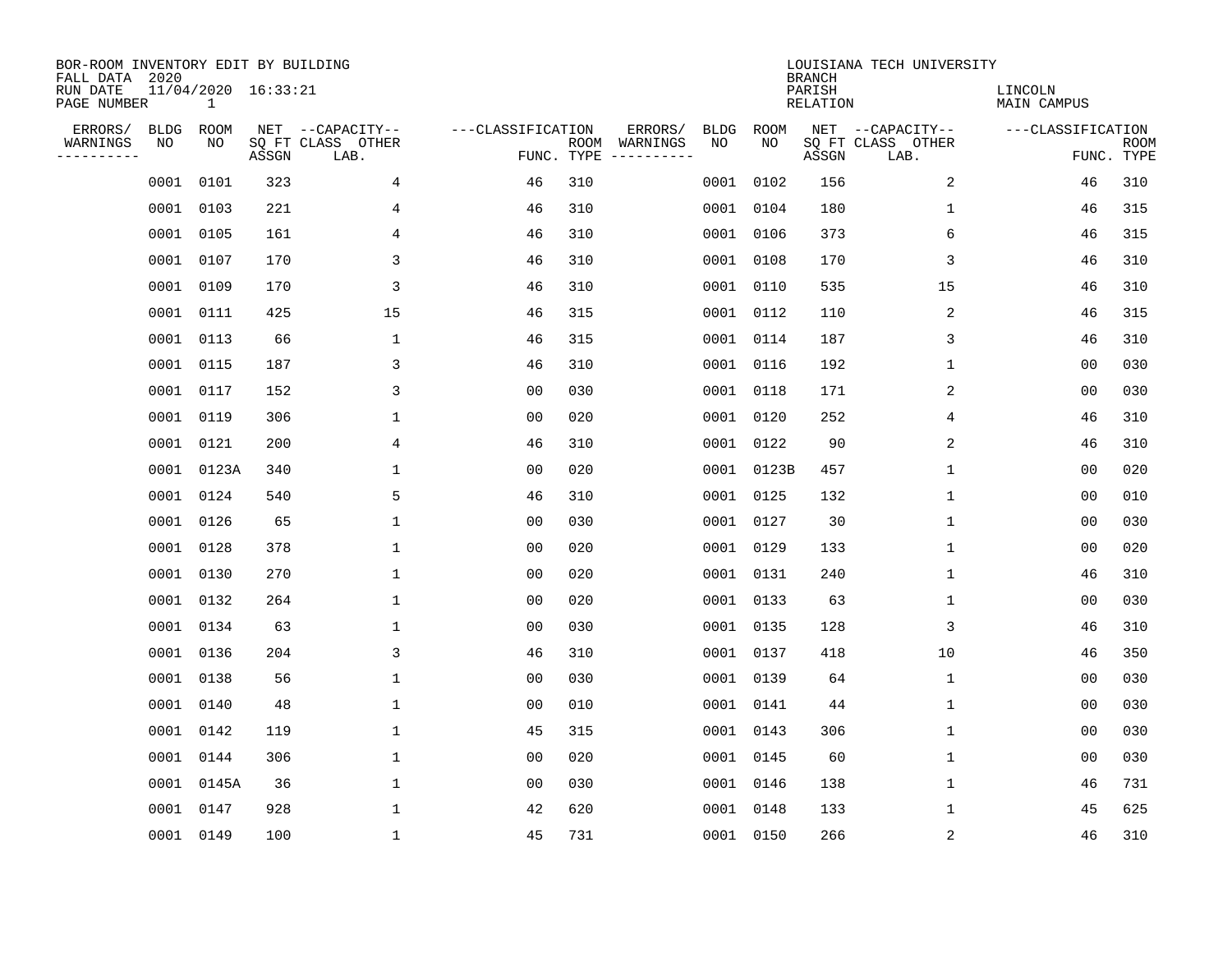| BOR-ROOM INVENTORY EDIT BY BUILDING<br>FALL DATA 2020<br>RUN DATE<br>PAGE NUMBER |            | 11/04/2020 16:33:21<br>2 |       |                                               |                   |                    |                                    |                   |                   | <b>BRANCH</b><br>PARISH<br><b>RELATION</b> | LOUISIANA TECH UNIVERSITY                     | LINCOLN<br>MAIN CAMPUS |                           |
|----------------------------------------------------------------------------------|------------|--------------------------|-------|-----------------------------------------------|-------------------|--------------------|------------------------------------|-------------------|-------------------|--------------------------------------------|-----------------------------------------------|------------------------|---------------------------|
| ERRORS/<br>WARNINGS<br>----------                                                | BLDG<br>NO | ROOM<br>NO               | ASSGN | NET --CAPACITY--<br>SQ FT CLASS OTHER<br>LAB. | ---CLASSIFICATION | ROOM<br>FUNC. TYPE | ERRORS/<br>WARNINGS<br>----------- | <b>BLDG</b><br>NO | <b>ROOM</b><br>NO | ASSGN                                      | NET --CAPACITY--<br>SQ FT CLASS OTHER<br>LAB. | ---CLASSIFICATION      | <b>ROOM</b><br>FUNC. TYPE |
|                                                                                  | 0001       | 0151                     | 24    | $\mathbf{1}$                                  | 0 <sub>0</sub>    | 020                |                                    | 0001              | 0201              | 4365                                       | 88                                            | 11                     | 110                       |
|                                                                                  | 0001       | 0202                     | 405   | 1                                             | 45                | 240                |                                    | 0001              | 0203              | 272                                        | 1                                             | 0 <sub>0</sub>         | 020                       |
|                                                                                  | 0001       | 0204                     | 273   | 5                                             | 45                | 220                |                                    |                   | 0001 0204A        | 132                                        | $\mathbf{1}$                                  | 45                     | 240                       |
|                                                                                  | 0001       | 0204B                    | 84    | 2                                             | 45                | 240                |                                    |                   | 0001 0205         | 32                                         | $\mathbf 1$                                   | 00                     | 010                       |
|                                                                                  | 0001       | 0206                     | 33    | $\mathbf{1}$                                  | 0 <sub>0</sub>    | 030                |                                    |                   | 0001 0207         | 116                                        | 2                                             | 00                     | 030                       |
|                                                                                  | 0001       | 0208                     | 176   | 3                                             | 0 <sub>0</sub>    | 030                |                                    |                   | 0001 0209         | 640                                        | 1                                             | 00                     | 030                       |
|                                                                                  | 0001       | 0210                     | 153   | 1                                             | 45                | 731                |                                    |                   | 0001 0211         | 192                                        | $\sqrt{2}$                                    | 45                     | 240                       |
|                                                                                  | 0001       | 0212                     | 135   | 4                                             | 45                | 731                |                                    |                   | 0001 0213         | 163                                        | 2                                             | 46                     | 310                       |
|                                                                                  |            | 0001 0214                | 213   | 2                                             | 46                | 310                |                                    |                   | 0001 0215         | 221                                        | 2                                             | 46                     | 310                       |
|                                                                                  | 0001       | 0216                     | 272   | 1                                             | 00                | 020                |                                    |                   | 0001 0217         | 56                                         | 1                                             | 0 <sub>0</sub>         | 030                       |
|                                                                                  | 0001       | 0218                     | 132   | $\mathbf{1}$                                  | 51                | 630                |                                    |                   | 0001 0219         | 192                                        | $\overline{2}$                                | 46                     | 310                       |
|                                                                                  | 0001       | 0220                     | 378   | 20                                            | 46                | 350                |                                    |                   | 0001 0221         | 176                                        | 2                                             | 46                     | 310                       |
|                                                                                  | 0001       | 0222                     | 157   | 2                                             | 46                | 310                |                                    |                   | 0001 0223         | 171                                        | 2                                             | 46                     | 310                       |
|                                                                                  | 0001       | 0224                     | 234   | 2                                             | 46                | 310                |                                    |                   | 0001 0225         | 272                                        |                                               | 0 <sub>0</sub>         | 020                       |
|                                                                                  | 0001       | 0226                     | 221   | $\overline{c}$                                | 46                | 310                |                                    |                   | 0001 0227         | 153                                        | 2                                             | 46                     | 310                       |
|                                                                                  |            | 0001 0228                | 228   | 2                                             | 46                | 310                | 9                                  |                   | 0001 0301         | 6816                                       | 96                                            | 11                     | 110                       |
|                                                                                  | 0001       | 0302                     | 440   | $\mathbf{1}$                                  | 11                | 115                |                                    |                   | 0001 0303         | 272                                        | $\mathbf 1$                                   | 0 <sub>0</sub>         | 020                       |
|                                                                                  | 0001       | 0304                     | 130   | 1                                             | 45                | 731                |                                    |                   | 0001 0305         | 112                                        | 1                                             | 11                     | 115                       |
|                                                                                  | 0001       | 0306                     | 35    | 1                                             | 0 <sub>0</sub>    | 010                |                                    |                   | 0001 0307         | 49                                         | 1                                             | 0 <sub>0</sub>         | 030                       |
|                                                                                  | 0001       | 0308                     | 157   | 3                                             | 0 <sub>0</sub>    | 030                |                                    |                   | 0001 0309         | 157                                        | 3                                             | 00                     | 030                       |
|                                                                                  | 0001       | 0310                     | 347   | 1                                             | 0 <sub>0</sub>    | 030                |                                    |                   | 0001 0311         | 98                                         | 1                                             | 46                     | 310                       |
|                                                                                  | 0001       | 0312                     | 96    | $\mathbf 1$                                   | 46                | 310                |                                    |                   | 0001 0313         | 272                                        | 18                                            | 11                     | 110                       |
|                                                                                  | 0001       | 0314                     | 272   |                                               | 0 <sub>0</sub>    | 020                |                                    |                   | 0001 0315         | 88                                         |                                               | 0 <sub>0</sub>         | 030                       |
|                                                                                  | 0001       | 0316                     | 357   | 18                                            | 11                | 110                |                                    |                   | 0001 0317         | 160                                        | $\mathbf 1$                                   | 46                     | 310                       |
|                                                                                  | 0001       | 0318                     | 1008  | 42                                            | 11                | 110                |                                    |                   | 0001 0319         | 272                                        |                                               | 0 <sub>0</sub>         | 020                       |
|                                                                                  |            | 0001 0320                | 168   |                                               | 45                | 731                |                                    |                   |                   |                                            | TOTAL ASSIGNABLE & UNASSIGNABLE SOFT:         | 32,703                 |                           |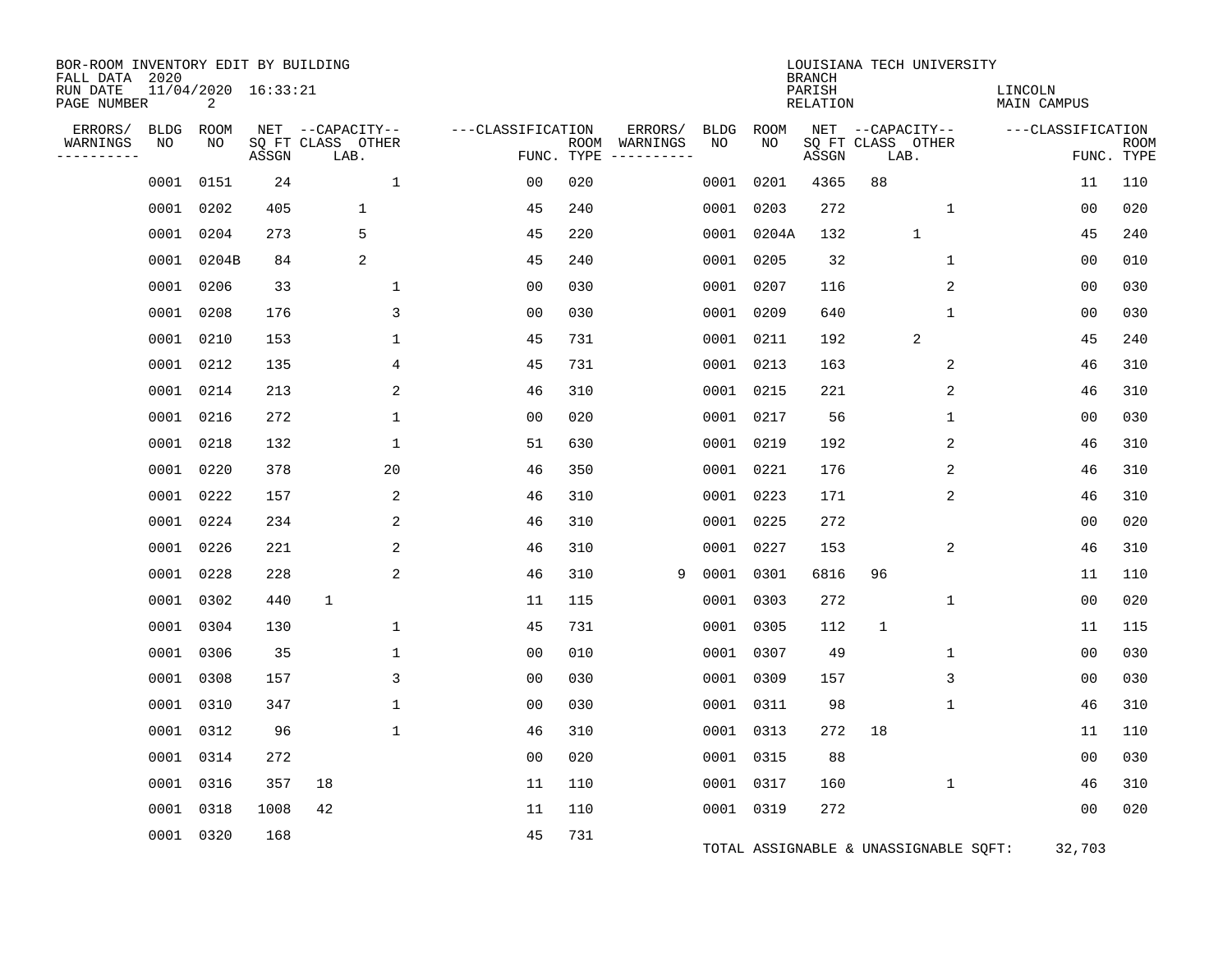| BOR-ROOM INVENTORY EDIT BY BUILDING<br>FALL DATA 2020 |                            |      |              |                |     |           |                                                                                   | BRANCH             | LOUISIANA TECH UNIVERSITY                                                                                                                    |         |                   |     |
|-------------------------------------------------------|----------------------------|------|--------------|----------------|-----|-----------|-----------------------------------------------------------------------------------|--------------------|----------------------------------------------------------------------------------------------------------------------------------------------|---------|-------------------|-----|
| RUN DATE  11/04/2020  16:33:21<br>PAGE NUMBER         | $\overline{\phantom{a}}$ 3 |      |              |                |     |           |                                                                                   | PARISH<br>RELATION | MAIN CAMPUS                                                                                                                                  | LINCOLN |                   |     |
|                                                       |                            |      |              |                |     |           |                                                                                   |                    |                                                                                                                                              |         |                   |     |
| WARNINGS<br>.                                         |                            |      |              |                |     |           |                                                                                   |                    |                                                                                                                                              |         |                   |     |
|                                                       |                            |      |              |                |     |           | TOTAL NUMBER LABS 210                                                             |                    | TOTAL NET ASSIGN SQ. FT. IN ROOM FILE 25,225<br>TOTAL NUMBER CLASSROOMS<br>TOTAL NUMBER COMPUTER CLASSROOMS<br>TOTAL NUMBER SPECIAL LABS 220 |         | 5<br>$\mathbf{1}$ |     |
|                                                       | 0002 0101                  | 1813 | $\mathbf{1}$ | 45             | 720 |           | 0002 0101A                                                                        | 216                | 1                                                                                                                                            |         | 45                | 720 |
|                                                       | 0002 0102                  | 1942 | $\mathbf{1}$ | 45             | 730 |           | 0002 0102A                                                                        | 120                | $\mathbf{1}$                                                                                                                                 |         | 45                | 720 |
|                                                       | 0002 0103                  | 782  | $\mathbf{1}$ | 45             | 720 |           | 0002 0103A                                                                        | 239                | $\mathbf{1}$                                                                                                                                 |         | 45                | 720 |
|                                                       | 0002 0104                  | 3919 | $\mathbf{1}$ | 45             | 720 |           | TOTAL NUMBER CLASSROOMS<br>TOTAL NUMBER LABS 210<br>TOTAL NUMBER SPECIAL LABS 220 |                    | TOTAL ASSIGNABLE & UNASSIGNABLE SQFT: 9,031<br>TOTAL NET ASSIGN SQ. FT. IN ROOM FILE 9,031<br>TOTAL NUMBER COMPUTER CLASSROOMS               |         |                   |     |
|                                                       | 0003 0100                  | 1621 | $\mathbf{1}$ | 45             | 731 | 0003 0103 |                                                                                   | 667                | 30                                                                                                                                           |         | 45                | 680 |
|                                                       | 0003 0104                  | 542  | $\mathbf{1}$ | 00             | 020 | 0003 0105 |                                                                                   | 775                | 50                                                                                                                                           |         | 90                | 630 |
|                                                       | 0003 0106                  | 146  | $\mathbf{1}$ | 00             | 020 | 0003 0107 |                                                                                   | 33                 | $\mathbf{1}$                                                                                                                                 |         | 0 <sub>0</sub>    | 010 |
|                                                       | 0003 0108                  | 131  | 3            | 0 <sub>0</sub> | 030 | 0003 0109 |                                                                                   | 131                | 2                                                                                                                                            |         | 0 <sub>0</sub>    | 030 |
|                                                       | 0003 0110                  | 206  | 5            | 45             | 635 | 0003 0111 |                                                                                   | 333                | 10 <sup>°</sup>                                                                                                                              |         | 45                | 630 |
|                                                       | 0003 0112                  | 94   | $\mathbf{1}$ | 63             | 731 | 0003 0113 |                                                                                   | 345                | 8                                                                                                                                            |         | 45                | 650 |
|                                                       | 0003 0200                  | 288  | 3            | 00             | 020 | 0003 0201 |                                                                                   | 342                | 2                                                                                                                                            |         | 90                | 910 |
| 0003                                                  | 0202                       | 72   | $\mathbf{1}$ | 90             | 919 | 0003 0203 |                                                                                   | 175                | $\mathbf{1}$                                                                                                                                 |         | 00                | 020 |
|                                                       | 0003 0204                  | 288  | 2            | 90             | 910 | 0003 0205 |                                                                                   | 85                 | $\mathbf{1}$                                                                                                                                 |         | 90                | 919 |
|                                                       | 0003 0206                  | 238  | 10           | 45             | 680 | 0003 0207 |                                                                                   | 175                | $\mathbf{1}$                                                                                                                                 |         | 00                | 020 |
|                                                       | 0003 0208                  | 60   | $\mathbf{1}$ | 00             | 010 | 0003 0209 |                                                                                   | 305                | $\overline{2}$                                                                                                                               |         | 90                | 910 |
|                                                       | 0003 0210                  | 85   | $\mathbf{1}$ | 90             | 919 |           | TOTAL NUMBER CLASSROOMS<br>TOTAL NUMBER LABS 210<br>TOTAL NUMBER SPECIAL LABS 220 |                    | TOTAL ASSIGNABLE & UNASSIGNABLE SQFT: 7,137<br>TOTAL NET ASSIGN SQ. FT. IN ROOM FILE 5,456<br>TOTAL NUMBER COMPUTER CLASSROOMS               |         |                   |     |
|                                                       | 0004 0100                  | 8148 | $\mathbf{1}$ | 45             | 730 |           |                                                                                   |                    | TOTAL ASSIGNABLE & UNASSIGNABLE SQFT:                                                                                                        |         | 8,148             |     |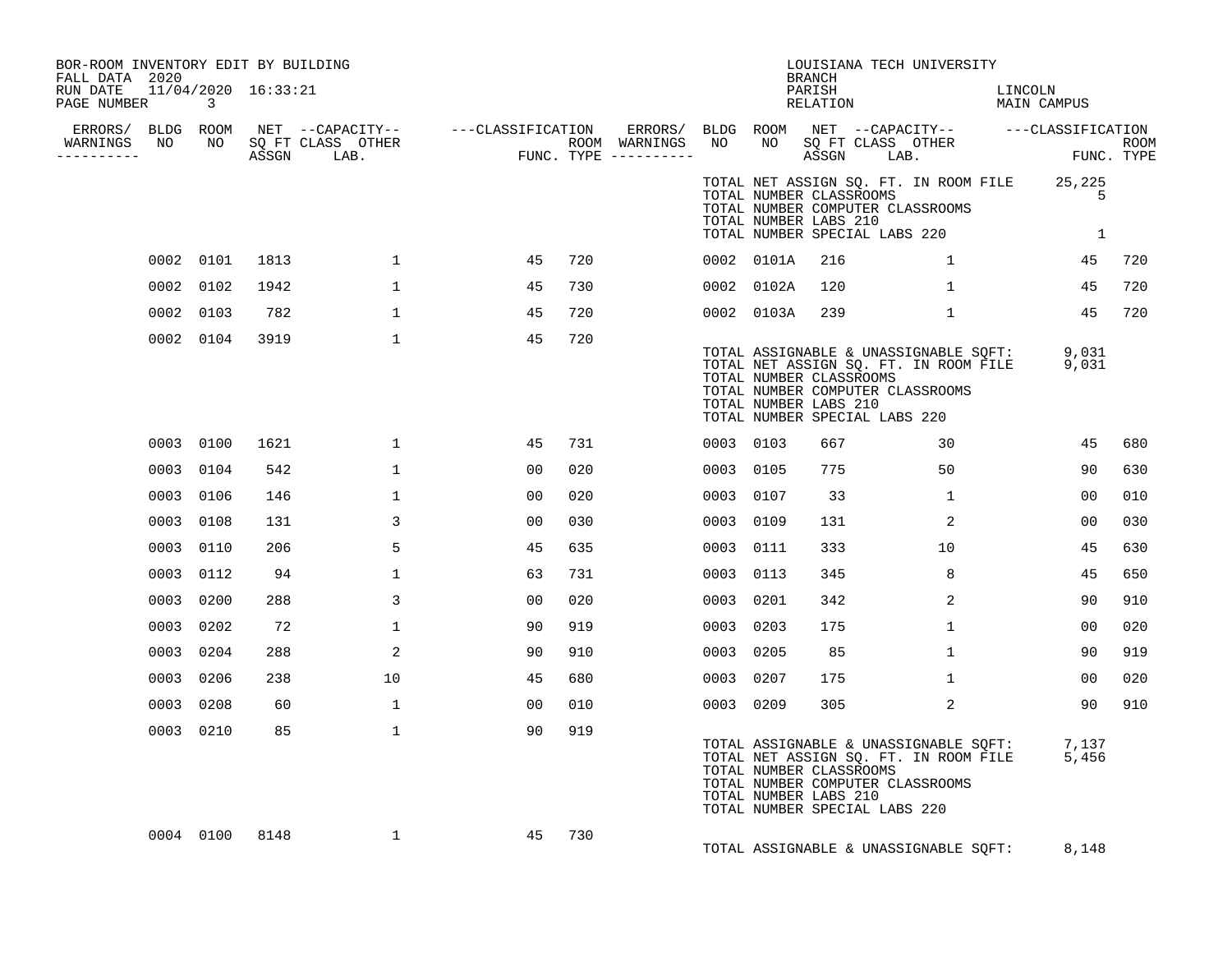| BOR-ROOM INVENTORY EDIT BY BUILDING<br>FALL DATA 2020<br>RUN DATE<br>PAGE NUMBER |                 | 11/04/2020 16:33:21<br>4 |       |                                               |                   |     |                                                 |                 |                                                  | <b>BRANCH</b><br>PARISH<br>RELATION | LOUISIANA TECH UNIVERSITY                                                                                  | LINCOLN<br><b>MAIN CAMPUS</b> |                           |
|----------------------------------------------------------------------------------|-----------------|--------------------------|-------|-----------------------------------------------|-------------------|-----|-------------------------------------------------|-----------------|--------------------------------------------------|-------------------------------------|------------------------------------------------------------------------------------------------------------|-------------------------------|---------------------------|
| ERRORS/<br>WARNINGS<br>---------                                                 | BLDG ROOM<br>NO | NO                       | ASSGN | NET --CAPACITY--<br>SQ FT CLASS OTHER<br>LAB. | ---CLASSIFICATION |     | ERRORS/<br>ROOM WARNINGS<br>FUNC. TYPE $------$ | BLDG ROOM<br>NO | NO                                               | ASSGN                               | NET --CAPACITY--<br>SQ FT CLASS OTHER<br>LAB.                                                              | ---CLASSIFICATION             | <b>ROOM</b><br>FUNC. TYPE |
|                                                                                  |                 |                          |       |                                               |                   |     |                                                 |                 | TOTAL NUMBER CLASSROOMS<br>TOTAL NUMBER LABS 210 |                                     | TOTAL NET ASSIGN SQ. FT. IN ROOM FILE<br>TOTAL NUMBER COMPUTER CLASSROOMS<br>TOTAL NUMBER SPECIAL LABS 220 | 8,148                         |                           |
|                                                                                  |                 | 0005 0100                | 141   | $\mathbf 1$                                   | 00                | 020 |                                                 | 0005 0101       |                                                  | 70                                  | 1                                                                                                          | 00                            | 020                       |
|                                                                                  | 0005            | 0102                     | 64    | $\mathbf 1$                                   | 00                | 020 |                                                 |                 | 0005 0102A                                       | 56                                  | $\mathbf{1}$                                                                                               | 0 <sub>0</sub>                | 030                       |
|                                                                                  | 0005            | 0103                     | 109   | $\mathbf 1$                                   | 0 <sub>0</sub>    | 030 |                                                 | 0005 0104       |                                                  | 184                                 | $\mathbf 1$                                                                                                | 0 <sub>0</sub>                | 030                       |
|                                                                                  | 0005            | 0105                     | 96    | $\mathbf{1}$                                  | 00                | 030 |                                                 | 0005            | 0106                                             | 88                                  | $\mathbf{1}$                                                                                               | 0 <sup>0</sup>                | 010                       |
|                                                                                  | 0005            | 0107                     | 38    | $\mathbf 1$                                   | 0 <sub>0</sub>    | 010 |                                                 | 0005            | 0109                                             | 335                                 | $\mathbf{1}$                                                                                               | 0 <sup>0</sup>                | 020                       |
|                                                                                  | 0005            | 0110                     | 188   | $\mathbf 1$                                   | 0 <sub>0</sub>    | 020 |                                                 | 0005            | 0111                                             | 109                                 | 2                                                                                                          | 0 <sup>0</sup>                | 030                       |
|                                                                                  | 0005            | 0112                     | 108   | 22                                            | 0 <sub>0</sub>    | 030 |                                                 | 0005            | 0113                                             | 1071                                | $\mathbf{1}$                                                                                               | 0 <sub>0</sub>                | 020                       |
|                                                                                  | 0005            | 0114                     | 1846  | $\mathbf 1$                                   | 0 <sub>0</sub>    | 020 |                                                 | 0005            | 0115                                             | 9                                   | 1                                                                                                          | 0 <sub>0</sub>                | 010                       |
|                                                                                  | 0005            | 0116                     | 585   | $\mathbf 1$                                   | 64                | 310 |                                                 | 0005            | 0119                                             | 122                                 | $\mathbf{1}$                                                                                               | 64                            | 310                       |
|                                                                                  | 0005            | 0120                     | 198   | $\mathbf 1$                                   | 64                | 310 |                                                 | 0005            | 0121                                             | 135                                 | $\mathbf{1}$                                                                                               | 64                            | 310                       |
|                                                                                  | 0005            | 0122                     | 135   | $\mathbf{1}$                                  | 64                | 310 |                                                 | 0005            | 0123                                             | 100                                 | $\mathbf{1}$                                                                                               | 64                            | 315                       |
|                                                                                  | 0005            | 0124                     | 135   | 1                                             | 64                | 310 |                                                 | 0005 0125       |                                                  | 446                                 | 1                                                                                                          | 64                            | 315                       |
|                                                                                  |                 | 0005 0127                | 28    | $\mathbf 1$                                   | 64                | 355 |                                                 | 0005            | 0128                                             | 639                                 | $\mathbf{1}$                                                                                               | 64                            | 315                       |
|                                                                                  | 0005            | 0128A                    | 127   | 1                                             | 64                | 310 |                                                 | 0005            | 0128B                                            | 124                                 | $\mathbf{1}$                                                                                               | 64                            | 310                       |
|                                                                                  | 0005            | 0128C                    | 134   | $\mathbf{1}$                                  | 64                | 310 |                                                 | 0005            | 0130                                             | 109                                 | $\mathbf{1}$                                                                                               | 64                            | 310                       |
|                                                                                  | 0005            | 0131                     | 113   | $\mathbf{1}$                                  | 64                | 310 |                                                 | 0005 0132       |                                                  | 113                                 | $\mathbf{1}$                                                                                               | 64                            | 310                       |
|                                                                                  | 0005            | 0133                     | 110   | $\mathbf 1$                                   | 64                | 310 |                                                 | 0005            | 0134                                             | 411                                 | 20                                                                                                         | 45                            | 350                       |
|                                                                                  | 0005            | 0134B                    | 258   | $\mathbf 1$                                   | 64                | 310 |                                                 | 0005            | 0135                                             | 414                                 | $\mathbf{1}$                                                                                               | 64                            | 310                       |
|                                                                                  | 0005            | 0136                     | 254   | $\mathbf{1}$                                  | 64                | 350 |                                                 | 0005            | 0137                                             | 66                                  | $\mathbf{1}$                                                                                               | 64                            | 310                       |
|                                                                                  | 0005            | 0138                     | 67    | $\mathbf{1}$                                  | 64                | 310 |                                                 | 0005            | 0139                                             | 61                                  | $\mathbf{1}$                                                                                               | 64                            | 310                       |
|                                                                                  | 0005            | 0140                     | 61    | $\mathbf 1$                                   | 64                | 310 |                                                 | 0005            | 0141                                             | 61                                  | $\mathbf{1}$                                                                                               | 64                            | 310                       |
|                                                                                  | 0005            | 0146                     | 625   | 1                                             | 64                | 731 |                                                 | 0005            | 0147                                             | 88                                  | 1                                                                                                          | 00                            | 030                       |
|                                                                                  |                 | 0005 0148                | 411   | $\mathbf 1$                                   | 44                | 715 |                                                 | 0005 0149       |                                                  | 137                                 | $\mathbf{1}$                                                                                               | 64                            | 310                       |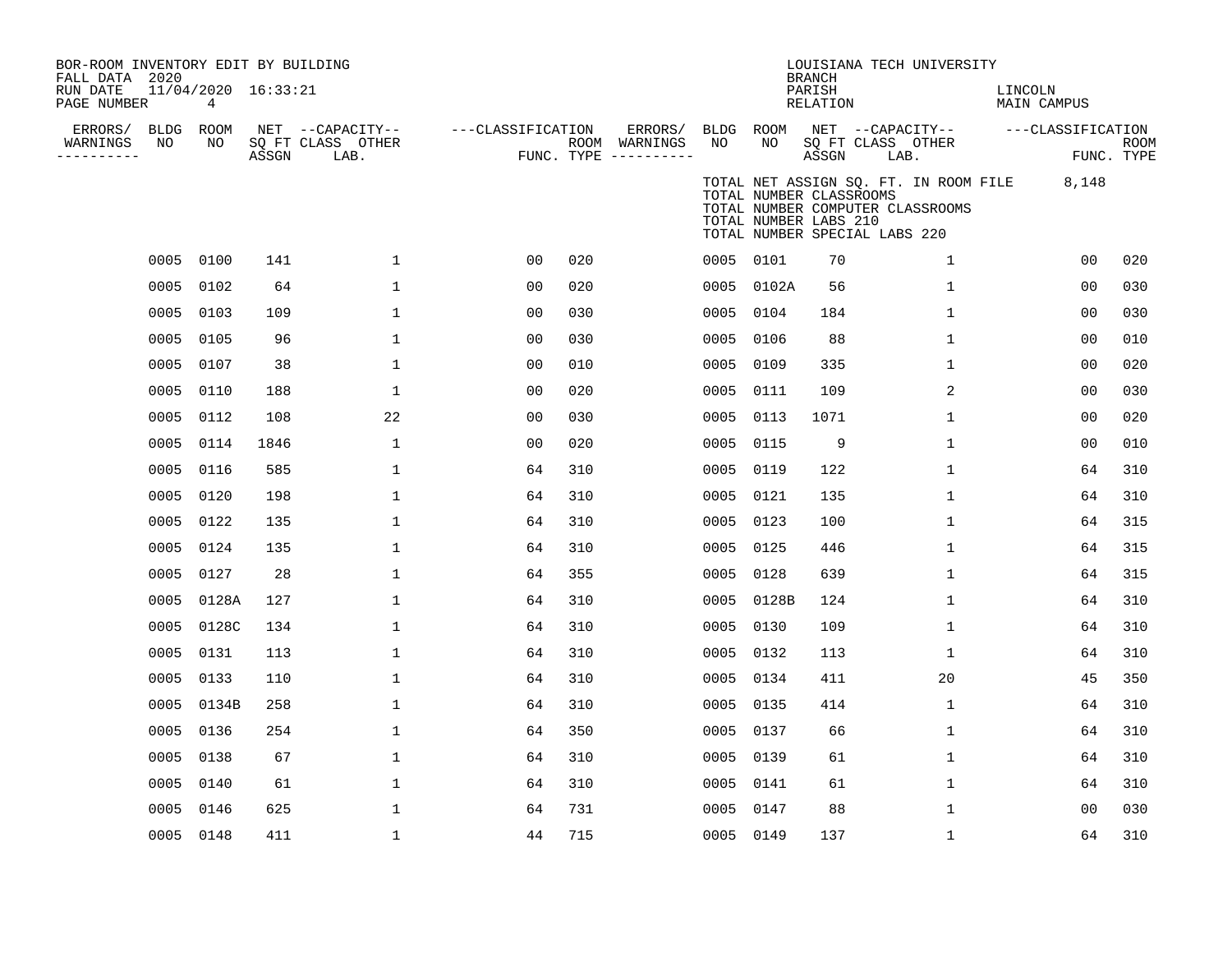| BOR-ROOM INVENTORY EDIT BY BUILDING<br>FALL DATA 2020 |             |                          |       |                           |                   |      |                                 |   |             |             | <b>BRANCH</b>             | LOUISIANA TECH UNIVERSITY |                               |                           |
|-------------------------------------------------------|-------------|--------------------------|-------|---------------------------|-------------------|------|---------------------------------|---|-------------|-------------|---------------------------|---------------------------|-------------------------------|---------------------------|
| RUN DATE<br>PAGE NUMBER                               |             | 11/04/2020 16:33:21<br>5 |       |                           |                   |      |                                 |   |             |             | PARISH<br><b>RELATION</b> |                           | LINCOLN<br><b>MAIN CAMPUS</b> |                           |
| ERRORS/                                               | <b>BLDG</b> | ROOM                     |       | NET --CAPACITY--          | ---CLASSIFICATION |      | ERRORS/                         |   | <b>BLDG</b> | <b>ROOM</b> |                           | NET --CAPACITY--          | ---CLASSIFICATION             |                           |
| WARNINGS<br>----------                                | NO          | NO                       | ASSGN | SQ FT CLASS OTHER<br>LAB. |                   | ROOM | WARNINGS<br>FUNC. TYPE $------$ |   | NO          | NO          | ASSGN                     | SQ FT CLASS OTHER<br>LAB. |                               | <b>ROOM</b><br>FUNC. TYPE |
|                                                       | 0005        | 0150                     | 200   | 1                         | 64                | 310  |                                 |   | 0005        | 0151        | 1928                      | $\mathbf 1$               | 44                            | 710                       |
|                                                       | 0005        | 0152                     | 1436  | 1                         | 44                | 710  |                                 |   | 0005        | 0154        | 807                       | 1                         | 64                            | 310                       |
|                                                       | 0005        | 0155                     | 295   | $\mathbf 1$               | 64                | 310  |                                 |   | 0005        | 0155A       | 147                       | $\mathbf 1$               | 64                            | 310                       |
|                                                       | 0005        | 0156                     | 400   | $\mathbf{1}$              | 64                | 710  |                                 |   | 0005        | 0157        | 1773                      | 1                         | 0 <sub>0</sub>                | 030                       |
|                                                       | 0005        | 0158                     | 116   | $\mathbf{1}$              | 64                | 315  |                                 |   | 0005        | 0159        | 193                       | $\mathbf{1}$              | 0 <sub>0</sub>                | 020                       |
|                                                       | 0005        | 0201                     | 190   | $\mathbf{1}$              | 0 <sub>0</sub>    | 020  |                                 |   |             | 0005 0202   | 172                       |                           | 40                            | 315                       |
|                                                       | 0005        | 0203                     | 420   | $\mathbf 1$               | 40                | 315  |                                 |   | 0005        | 0204        | 100                       | $\mathbf 1$               | 45                            | 315                       |
|                                                       | 0005        | 0205                     | 180   | $\mathbf{1}$              | 40                | 310  |                                 |   | 0005        | 0206        | 181                       | 1                         | 40                            | 310                       |
|                                                       | 0005        | 0207                     | 106   | $\mathbf{1}$              | 40                | 310  |                                 |   | 0005        | 0208        | 755                       | $\mathbf 1$               | 40                            | 315                       |
|                                                       | 0005        | 0209                     | 176   |                           | 40                | 315  |                                 |   | 0005        | 0210        | 105                       | $\mathbf 1$               | 40                            | 310                       |
|                                                       | 0005        | 0211                     | 106   | 1                         | 40                | 310  |                                 |   | 0005        | 0212        | 105                       | $\mathbf 1$               | 40                            | 310                       |
|                                                       | 0005        | 0213                     | 1626  | $\mathbf{1}$              | 82                | 082  |                                 |   | 0005        | 0214        | 335                       | 1                         | 45                            | 350                       |
|                                                       | 0005        | 0215                     | 130   | 1                         | 45                | 350  |                                 |   | 0005        | 0216        | 57                        | $\mathbf 1$               | 00                            | 020                       |
| 9                                                     | 0005        | 0217                     | 54    | $\mathbf{1}$              | 50                | 410  |                                 | 9 | 0005        | 0218        | 54                        | 1                         | 50                            | 410                       |
| 9                                                     | 0005        | 0219                     | 54    | $\mathbf{1}$              | 50                | 410  |                                 | 9 | 0005        | 0220        | 54                        | 1                         | 50                            | 410                       |
| 9                                                     | 0005        | 0221                     | 54    | $\mathbf{1}$              | 50                | 410  |                                 | 9 | 0005        | 0222        | 54                        | 1                         | 50                            | 410                       |
|                                                       | 0005        | 0223                     | 178   | 2                         | 0 <sub>0</sub>    | 030  |                                 |   | 0005        | 0224        | 132                       | 2                         | 0 <sub>0</sub>                | 030                       |
| 9                                                     | 0005        | 0225                     | 630   | $\mathbf{1}$              | 50                | 410  |                                 |   | 0005        | 0226        | 32                        | 1                         | 74                            | 731                       |
|                                                       | 0005        | 0226A                    | 85    | $\mathbf{1}$              | 0 <sub>0</sub>    | 020  |                                 |   | 0005        | 0227        | 393                       | 1                         | 56                            | 310                       |
|                                                       | 0005        | 0228                     | 47    |                           | 74                | 731  |                                 |   | 0005        | 0229        | 121                       | 1                         | 41                            | 310                       |
|                                                       | 0005        | 0230                     | 74    | 1                         | 41                | 310  |                                 |   | 0005        | 0231        | 223                       | 1                         | 41                            | 310                       |
|                                                       | 0005        | 0232                     | 224   | $\mathbf 1$               | 41                | 731  |                                 |   | 0005        | 0233        | 106                       | 1                         | 41                            | 731                       |
|                                                       | 0005        | 0234                     | 56    | 1                         | 41                | 625  |                                 |   | 0005        | 0236        | 188                       | 1                         | 41                            | 310                       |
|                                                       | 0005        | 0241                     | 312   | $\mathbf 1$               | 0 <sub>0</sub>    | 020  |                                 |   | 0005        | 0242        | 132                       | 1                         | 45                            | 660                       |
|                                                       | 0005        | 0243                     | 86    | $\mathbf{1}$              | 74                | 310  |                                 |   | 0005        | 0244        | 2417                      | 134                       | 45                            | 610                       |
|                                                       |             | 0005 0303                | 59    | $\mathbf{1}$              | 0 <sub>0</sub>    | 020  |                                 |   |             | 0005 0304   | 68                        | $\overline{c}$            | 74                            | 455                       |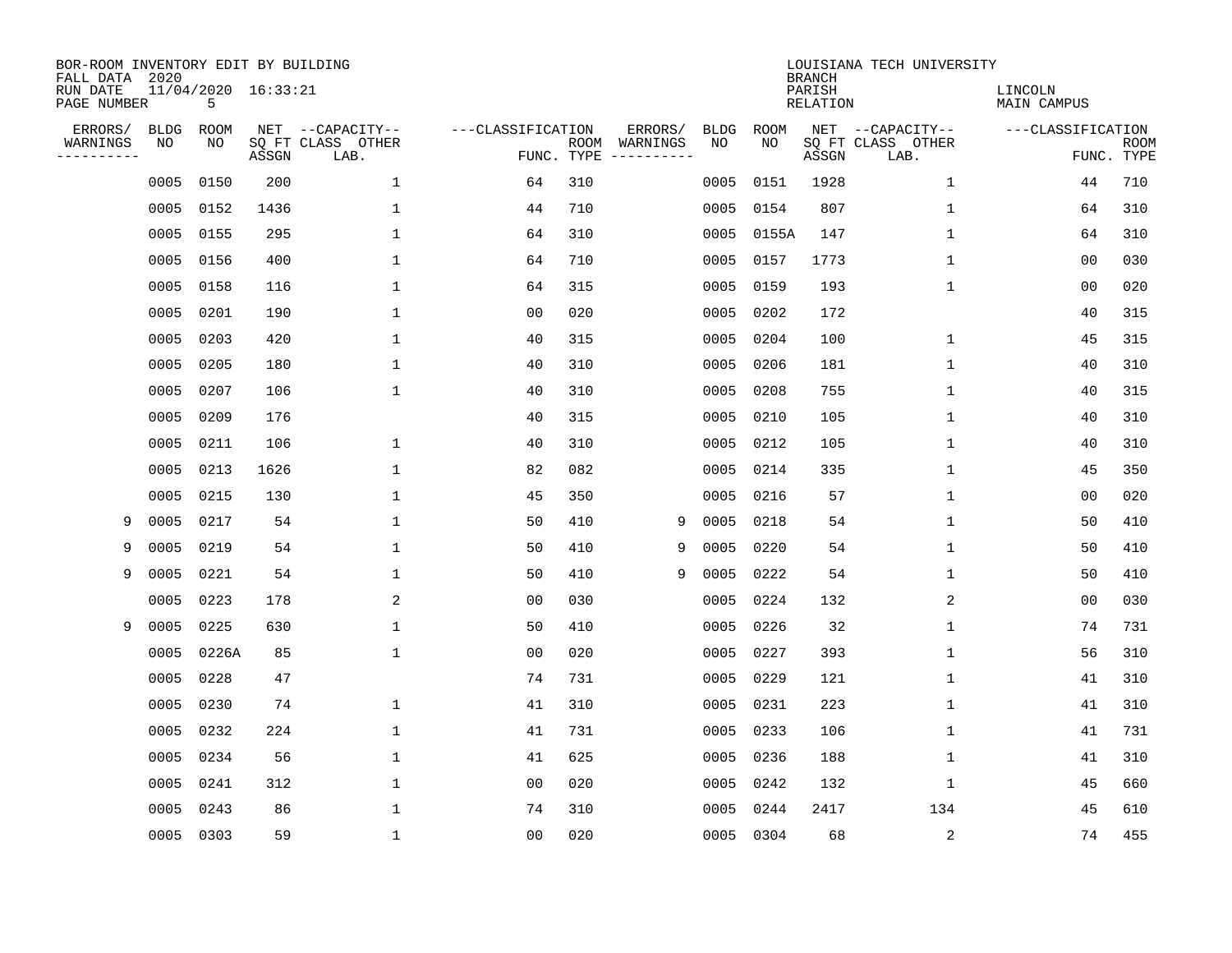| BOR-ROOM INVENTORY EDIT BY BUILDING<br>FALL DATA 2020 |                   |                          |                 |                                       |                   |     |                          |                   |                   | <b>BRANCH</b>             | LOUISIANA TECH UNIVERSITY             |                               |             |
|-------------------------------------------------------|-------------------|--------------------------|-----------------|---------------------------------------|-------------------|-----|--------------------------|-------------------|-------------------|---------------------------|---------------------------------------|-------------------------------|-------------|
| RUN DATE<br>PAGE NUMBER                               |                   | 11/04/2020 16:33:21<br>6 |                 |                                       |                   |     |                          |                   |                   | PARISH<br><b>RELATION</b> |                                       | LINCOLN<br><b>MAIN CAMPUS</b> |             |
| ERRORS/<br>WARNINGS                                   | <b>BLDG</b><br>NO | ROOM<br>NO               |                 | NET --CAPACITY--<br>SQ FT CLASS OTHER | ---CLASSIFICATION |     | ERRORS/<br>ROOM WARNINGS | <b>BLDG</b><br>NO | <b>ROOM</b><br>NO |                           | NET --CAPACITY--<br>SQ FT CLASS OTHER | ---CLASSIFICATION             | <b>ROOM</b> |
| ----------                                            |                   |                          | ASSGN           | LAB.                                  |                   |     | FUNC. TYPE $------$      |                   |                   | ASSGN                     | LAB.                                  |                               | FUNC. TYPE  |
|                                                       | 0005              | 0305                     | 96              | 1                                     | 74                | 455 |                          | 0005              | 0306              | 88                        | $\mathbf 1$                           | 00                            | 020         |
|                                                       | 0005              | 0307                     | 42              | 1                                     | 0 <sub>0</sub>    | 010 |                          | 0005              | 0311              | 128                       | 4                                     | 00                            | 030         |
|                                                       | 0005              | 0312                     | 140             | 3                                     | 0 <sub>0</sub>    | 030 |                          | 0005              | 0313              | 1561                      | 1                                     | 0 <sub>0</sub>                | 020         |
|                                                       | 0005              | 0314                     | 1215            | 8                                     | 44                | 315 |                          | 0005              | 0316              | 135                       | $\mathbf 1$                           | 0 <sub>0</sub>                | 010         |
|                                                       | 0005              | 0317                     | 62              | $\mathbf 1$                           | 0 <sub>0</sub>    | 010 |                          | 0005              | 0318              | 1546                      | $\mathbf 1$                           | 44                            | 710         |
|                                                       | 0005              | 0318A                    | 200             | $\mathbf{1}$                          | 45                | 310 |                          |                   | 0005 0319         | 327                       | 1                                     | 51                            | 310         |
|                                                       | 0005              | 0320                     | 270             | $\mathbf{1}$                          | 51                | 310 |                          | 0005              | 0321              | 43                        | $\mathbf{1}$                          | 0 <sub>0</sub>                | 020         |
|                                                       | 0005              | 0322                     | 102             | $\mathbf{1}$                          | 45                | 315 |                          | 0005              | 0323              | 849                       | $\mathbf{1}$                          | 45                            | 310         |
|                                                       | 0005              | 0324                     | 823             | $\mathbf{1}$                          | 51                | 310 |                          | 0005              | 0325              | 284                       | $\mathbf{1}$                          | 45                            | 310         |
|                                                       | 0005              | 0326                     | $7\phantom{.0}$ | 1                                     | 45                | 315 |                          |                   | 0005 0327         | 7                         | 1                                     | 45                            | 315         |
|                                                       | 0005              | 0328                     | 91              | 1                                     | 45                | 310 |                          | 0005              | 0329              | 93                        | $\mathbf 1$                           | 45                            | 310         |
|                                                       | 0005              | 0330                     | 429             | $\mathbf{1}$                          | 45                | 310 |                          |                   | 0005 0331         | 31                        | $\mathbf 1$                           | 45                            | 315         |
|                                                       | 0005              | 0332                     | 892             | $\mathbf{1}$                          | 41                | 420 |                          | 0005              | 0333              | 4674                      | $\mathbf 1$                           | 41                            | 420         |
|                                                       | 0005              | 0334                     | 933             | 1                                     | 41                | 350 |                          |                   | 0005 0335         | 124                       | $\mathbf 1$                           | 41                            | 420         |
|                                                       | 0005              | 0336                     | 128             | 1                                     | 41                | 830 |                          | 0005              | 0337              | 186                       | 1                                     | 41                            | 420         |
|                                                       | 0005              | 0338                     | 90              | 1                                     | 41                | 420 |                          |                   | 0005 0339         | 137                       | 1                                     | 00                            | 030         |
|                                                       | 0005              | 0340                     | 86              | 1                                     | 0 <sub>0</sub>    | 020 |                          | 0005              | 0341              | 112                       | 1                                     | 41                            | 310         |
|                                                       | 0005              | 0342                     | 3407            | 1                                     | 41                | 420 |                          | 0005              | 0343              | 72                        | 1                                     | 41                            | 315         |
|                                                       | 0005              | 0344                     | 197             | 1                                     | 41                | 310 |                          |                   | 0005 0345         | 117                       |                                       | 41                            | 315         |
|                                                       | 0005              | 0347                     | 112             | 1                                     | 0 <sub>0</sub>    | 030 |                          |                   | 0005 0348         | 112                       | 1                                     | 41                            | 315         |
|                                                       | 0005              | 0403                     | 64              | 1                                     | 0 <sub>0</sub>    | 020 |                          | 0005              | 0404              | 75                        | 2                                     | 0 <sub>0</sub>                | 030         |
|                                                       | 0005              | 0405                     | 96              | 2                                     | 0 <sub>0</sub>    | 030 |                          | 0005              | 0406              | 88                        | 1                                     | 00                            | 020         |
|                                                       | 0005              | 0409                     | 1704            | 1                                     | 42                | 620 |                          | 0005              | 0410              | 135                       | 1                                     | 41                            | 310         |
|                                                       | 0005              | 0411                     | 127             | $\mathbf{1}$                          | 41                | 731 |                          | 0005              | 0412              | 94                        | $\mathbf 1$                           | 0 <sub>0</sub>                | 030         |
|                                                       | 0005              | 0413                     | 2732            | $\mathbf{1}$                          | 42                | 620 |                          | 0005              | 0414              | 1337                      | 1                                     | 42                            | 625         |
|                                                       | 0005 0415         |                          | 576             | $\mathbf 1$                           | 00                | 020 |                          |                   | 0005 0416         | 539                       | 1                                     | 42                            | 310         |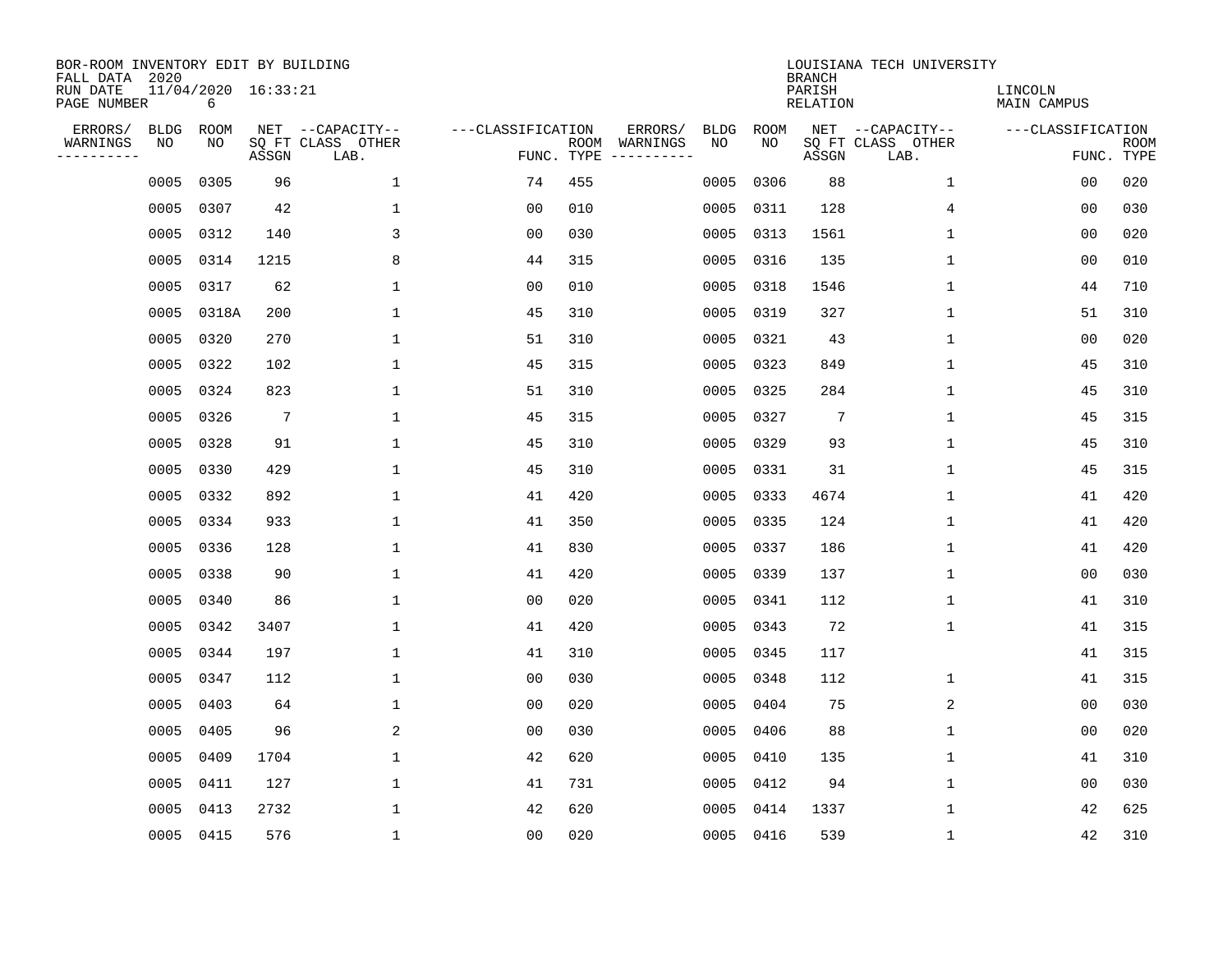| BOR-ROOM INVENTORY EDIT BY BUILDING<br>FALL DATA 2020 |             |           |                     |                           |                   |                    |                        |             |             | <b>BRANCH</b>             | LOUISIANA TECH UNIVERSITY |                               |                           |
|-------------------------------------------------------|-------------|-----------|---------------------|---------------------------|-------------------|--------------------|------------------------|-------------|-------------|---------------------------|---------------------------|-------------------------------|---------------------------|
| RUN DATE<br>PAGE NUMBER                               |             | 7         | 11/04/2020 16:33:21 |                           |                   |                    |                        |             |             | PARISH<br><b>RELATION</b> |                           | LINCOLN<br><b>MAIN CAMPUS</b> |                           |
| ERRORS/                                               | <b>BLDG</b> | ROOM      |                     | NET --CAPACITY--          | ---CLASSIFICATION |                    | ERRORS/                | <b>BLDG</b> | <b>ROOM</b> |                           | NET --CAPACITY--          | ---CLASSIFICATION             |                           |
| WARNINGS<br>----------                                | NO          | NO        | ASSGN               | SQ FT CLASS OTHER<br>LAB. |                   | ROOM<br>FUNC. TYPE | WARNINGS<br>---------- | NO          | NO          | ASSGN                     | SQ FT CLASS OTHER<br>LAB. |                               | <b>ROOM</b><br>FUNC. TYPE |
|                                                       | 0005        | 0503      | 64                  | $\mathbf 1$               | 00                | 020                |                        | 0005        | 0504        | 75                        | 2                         | 00                            | 030                       |
|                                                       | 0005        | 0505      | 96                  | 2                         | 00                | 030                |                        | 0005        | 0506        | 88                        | 1                         | 00                            | 020                       |
|                                                       | 0005        | 0507      | 38                  | $\mathbf 1$               | 0 <sub>0</sub>    | 010                |                        | 0005        | 0509        | 6968                      | 1                         | 41                            | 420                       |
| 9                                                     | 0005        | 0510      | 135                 | $\mathbf{1}$              | 41                | 410                |                        | 0005        | 0511        | 127                       | 1                         | 41                            | 455                       |
|                                                       | 0005        | 0512      | 94                  | $\mathbf{1}$              | 0 <sub>0</sub>    | 030                |                        | 0005        | 0603        | 64                        | $\mathbf 1$               | 0 <sub>0</sub>                | 020                       |
|                                                       | 0005        | 0604      | 75                  | 2                         | 0 <sub>0</sub>    | 030                |                        | 0005        | 0605        | 96                        | 2                         | 0 <sub>0</sub>                | 030                       |
|                                                       | 0005        | 0606      | 88                  | $\mathbf{1}$              | 0 <sub>0</sub>    | 020                |                        | 0005        | 0607        | 38                        | $\mathbf{1}$              | 0 <sub>0</sub>                | 010                       |
|                                                       | 0005        | 0609      | 6938                | $\mathbf{1}$              | 41                | 420                | 9                      | 0005        | 0610        | 135                       | $\mathbf{1}$              | 41                            | 410                       |
|                                                       | 0005        | 0611      | 127                 | $\mathbf{1}$              | 41                | 455                |                        | 0005        | 0612        | 94                        | 1                         | 0 <sub>0</sub>                | 030                       |
|                                                       | 0005        | 0703      | 64                  | 1                         | 0 <sub>0</sub>    | 020                |                        | 0005        | 0704        | 75                        | 2                         | 0 <sub>0</sub>                | 030                       |
|                                                       | 0005        | 0705      | 96                  | 2                         | 0 <sub>0</sub>    | 030                |                        | 0005        | 0706        | 88                        | 1                         | 0 <sub>0</sub>                | 020                       |
|                                                       | 0005        | 0707      | 38                  | 1                         | 0 <sub>0</sub>    | 010                |                        | 0005        | 0709        | 6968                      | 1                         | 41                            | 420                       |
|                                                       | 0005        | 0711      | 127                 | 1                         | 41                | 455                |                        | 0005        | 0712        | 94                        | 1                         | 0 <sub>0</sub>                | 030                       |
|                                                       | 0005        | 0803      | 64                  | 1                         | 0 <sub>0</sub>    | 020                |                        | 0005        | 0804        | 75                        | 2                         | 0 <sub>0</sub>                | 030                       |
|                                                       | 0005        | 0805      | 96                  | 2                         | 0 <sub>0</sub>    | 030                |                        | 0005        | 0806        | 88                        | 1                         | 0 <sub>0</sub>                | 020                       |
|                                                       | 0005        | 0807      | 38                  | $\mathbf{1}$              | 0 <sub>0</sub>    | 010                |                        | 0005        | 0809        | 6968                      | 1                         | 41                            | 420                       |
|                                                       | 0005        | 0811      | 127                 | 1                         | 41                | 455                |                        | 0005        | 0812        | 94                        | 1                         | 0 <sub>0</sub>                | 030                       |
|                                                       | 0005        | 0903      | 64                  | 1                         | 0 <sub>0</sub>    | 020                |                        | 0005        | 0904        | 75                        | 2                         | 0 <sub>0</sub>                | 030                       |
|                                                       | 0005        | 0905      | 96                  | 2                         | 0 <sub>0</sub>    | 030                |                        | 0005        | 0906        | 88                        | 1                         | 0 <sub>0</sub>                | 010                       |
|                                                       | 0005        | 0907      | 38                  | 1                         | 0 <sub>0</sub>    | 010                |                        | 0005        | 0909        | 5187                      | 1                         | 41                            | 420                       |
|                                                       | 0005        | 0910      | 135                 | 1                         | 41                | 731                |                        | 0005        | 0911        | 127                       | 1                         | 41                            | 731                       |
|                                                       | 0005        | 0912      | 94                  | $\mathbf{1}$              | 41                | 731                |                        | 0005        | 0913        | 512                       | 1                         | 41                            | 310                       |
|                                                       | 0005        | 0914      | 95                  | 1                         | 41                | 310                |                        | 0005        | 0915        | 109                       | 1                         | 41                            | 310                       |
|                                                       | 0005        | 0916      | 569                 | $\mathbf 1$               | 45                | 350                |                        | 0005        | 0917        | 413                       | $\mathbf 1$               | 41                            | 310                       |
|                                                       | 0005        | 0918      | $7\phantom{.0}$     | 1                         | 41                | 315                |                        | 0005        | 1003        | 64                        | 1                         | 0 <sub>0</sub>                | 020                       |
|                                                       |             | 0005 1004 | 75                  | 2                         | 0 <sub>0</sub>    | 030                |                        |             | 0005 1005   | 96                        | $\sqrt{2}$                | 00                            | 030                       |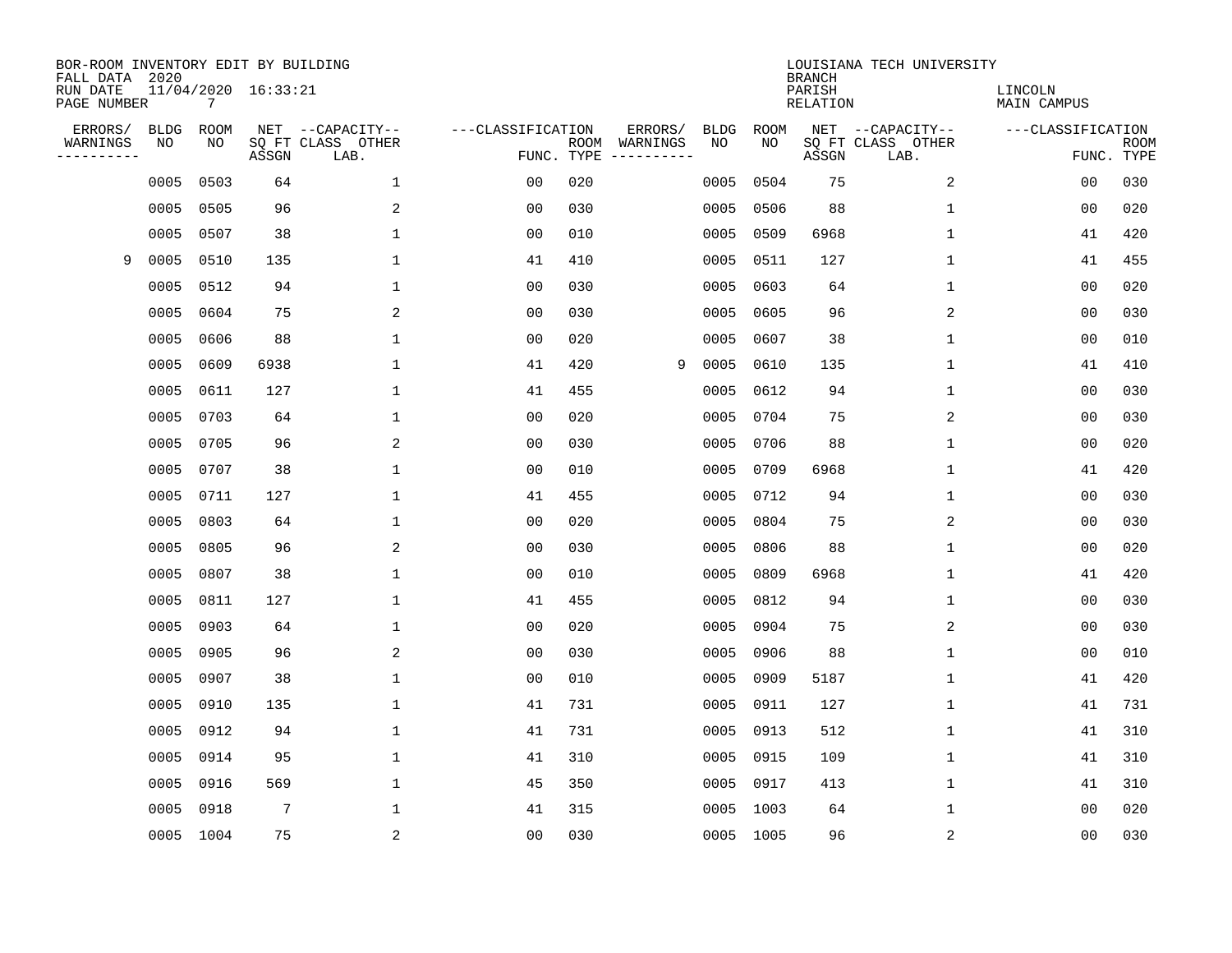| BOR-ROOM INVENTORY EDIT BY BUILDING<br>FALL DATA 2020 |             |           |                     |                           |                   |            |                              |             |             | <b>BRANCH</b>             | LOUISIANA TECH UNIVERSITY |                               |                           |
|-------------------------------------------------------|-------------|-----------|---------------------|---------------------------|-------------------|------------|------------------------------|-------------|-------------|---------------------------|---------------------------|-------------------------------|---------------------------|
| RUN DATE<br>PAGE NUMBER                               |             | 8         | 11/04/2020 16:33:21 |                           |                   |            |                              |             |             | PARISH<br><b>RELATION</b> |                           | LINCOLN<br><b>MAIN CAMPUS</b> |                           |
| ERRORS/                                               | <b>BLDG</b> | ROOM      |                     | NET --CAPACITY--          | ---CLASSIFICATION |            | ERRORS/                      | <b>BLDG</b> | <b>ROOM</b> |                           | NET --CAPACITY--          | ---CLASSIFICATION             |                           |
| WARNINGS<br>----------                                | NO          | NO        | ASSGN               | SQ FT CLASS OTHER<br>LAB. |                   | FUNC. TYPE | ROOM WARNINGS<br>----------- | NO          | NO          | ASSGN                     | SQ FT CLASS OTHER<br>LAB. |                               | <b>ROOM</b><br>FUNC. TYPE |
|                                                       | 0005        | 1006      | 88                  | $\mathbf{1}$              | 00                | 020        |                              | 0005        | 1007        | 38                        | $\mathbf 1$               | 0 <sub>0</sub>                | 010                       |
|                                                       | 0005        | 1009      | 2878                | 76                        | 11                | 240        |                              |             | 0005 1009A  | 174                       | 1                         | 46                            | 315                       |
|                                                       | 0005        | 1010      | 177                 | 5                         | 46                | 315        |                              |             | 0005 1011   | 595                       | $\mathbf 1$               | 45                            | 310                       |
|                                                       |             | 0005 1013 | 620                 | $\mathbf{1}$              | 46                | 310        |                              |             | 0005 1013B  | 788                       | $\mathbf 1$               | 46                            | 310                       |
|                                                       | 0005        | 1014      | 1175                | $\mathbf{1}$              | 45                | 310        |                              |             | 0005 1015   | 843                       | 56                        | 11                            | 110                       |
|                                                       |             | 0005 1103 | 31                  | $\mathbf{1}$              | 0 <sub>0</sub>    | 010        |                              |             | 0005 1106   | 548                       | $\mathbf{1}$              | 0 <sub>0</sub>                | 030                       |
|                                                       | 0005        | 1108      | 1218                | $\mathbf{1}$              | 0 <sub>0</sub>    | 020        |                              |             | 0005 1109   | 947                       | 30                        | 11                            | 110                       |
|                                                       | 0005        | 1111      | 911                 | 42                        | 11                | 110        |                              |             | 0005 1112   | 350                       | 5                         | 45                            | 315                       |
|                                                       | 0005        | 1113      | 166                 | 2                         | 46                | 310        |                              |             | 0005 1114   | 230                       | $\mathbf 1$               | 46                            | 310                       |
|                                                       |             | 0005 1115 | 164                 | $\mathbf 1$               | 46                | 310        |                              |             | 0005 1116   | 6                         | $\mathbf 1$               | 46                            | 315                       |
|                                                       | 0005        | 1117      | 152                 | 4                         | 45                | 655        |                              |             | 0005 1118   | 153                       | $\mathbf{1}$              | 46                            | 310                       |
|                                                       | 0005        | 1119      | 156                 | $\mathbf{1}$              | 46                | 310        |                              |             | 0005 1120   | 153                       | $\mathbf 1$               | 46                            | 310                       |
|                                                       | 0005        | 1121      | 94                  |                           | 40                | 315        |                              |             | 0005 1122   | 92                        | $\mathbf 1$               | 46                            | 310                       |
|                                                       |             | 0005 1123 | 111                 |                           | 40                | 731        |                              |             | 0005 1124   | 147                       | 1                         | 46                            | 310                       |
|                                                       | 0005        | 1125      | 136                 | 1                         | 46                | 310        |                              |             | 0005 1126   | 143                       | 4                         | 11                            | 320                       |
|                                                       | 0005        | 1127      | 155                 | $\mathbf{1}$              | 46                | 310        |                              |             | 0005 1128   | 860                       | 40                        | 11                            | 110                       |
|                                                       | 0005        | 1129      | 905                 | 40                        | 11                | 110        |                              |             | 0005 1201   | 282                       |                           | 0 <sub>0</sub>                | 020                       |
|                                                       | 0005        | 1202      | 212                 | 3                         | 40                | 310        |                              |             | 0005 1203   | 150                       | $\mathbf 1$               | 50                            | 315                       |
|                                                       |             | 0005 1204 | 114                 | $\mathbf{1}$              | 40                | 310        |                              |             | 0005 1205   | 112                       | 2                         | 40                            | 310                       |
|                                                       | 0005        | 1206      | 147                 | 1                         | 74                | 731        |                              |             | 0005 1207   | 146                       | $\mathbf 1$               | 40                            | 310                       |
|                                                       | 0005        | 1208      | 330                 | 1                         | 61                | 310        |                              |             | 0005 1209   | 368                       | 121                       | 0 <sub>0</sub>                | 020                       |
|                                                       | 0005        | 1210      | 30                  | $\mathbf{1}$              | 65                | 731        |                              |             | 0005 1211   | 120                       | $\mathbf 1$               | 0 <sub>0</sub>                | 030                       |
|                                                       |             | 0005 1212 | 38                  | 1                         | 0 <sub>0</sub>    | 030        |                              |             | 0005 1213   | 69                        | $\mathbf 1$               | 0 <sub>0</sub>                | 030                       |
|                                                       | 0005        | 1214      | 242                 | $\mathbf 1$               | 45                | 590        |                              |             | 0005 1215   | 343                       | 12                        | 65                            | 240                       |
|                                                       |             | 0005 1216 | 224                 | 1                         | 45                | 310        |                              |             | 0005 1217   | 342                       | $\mathbf 1$               | 65                            | 310                       |
|                                                       |             | 0005 1218 | 138                 | $\mathbf{1}$              | 65                | 310        |                              |             | 0005 1219   | 145                       | $\mathbf 1$               | 65                            | 310                       |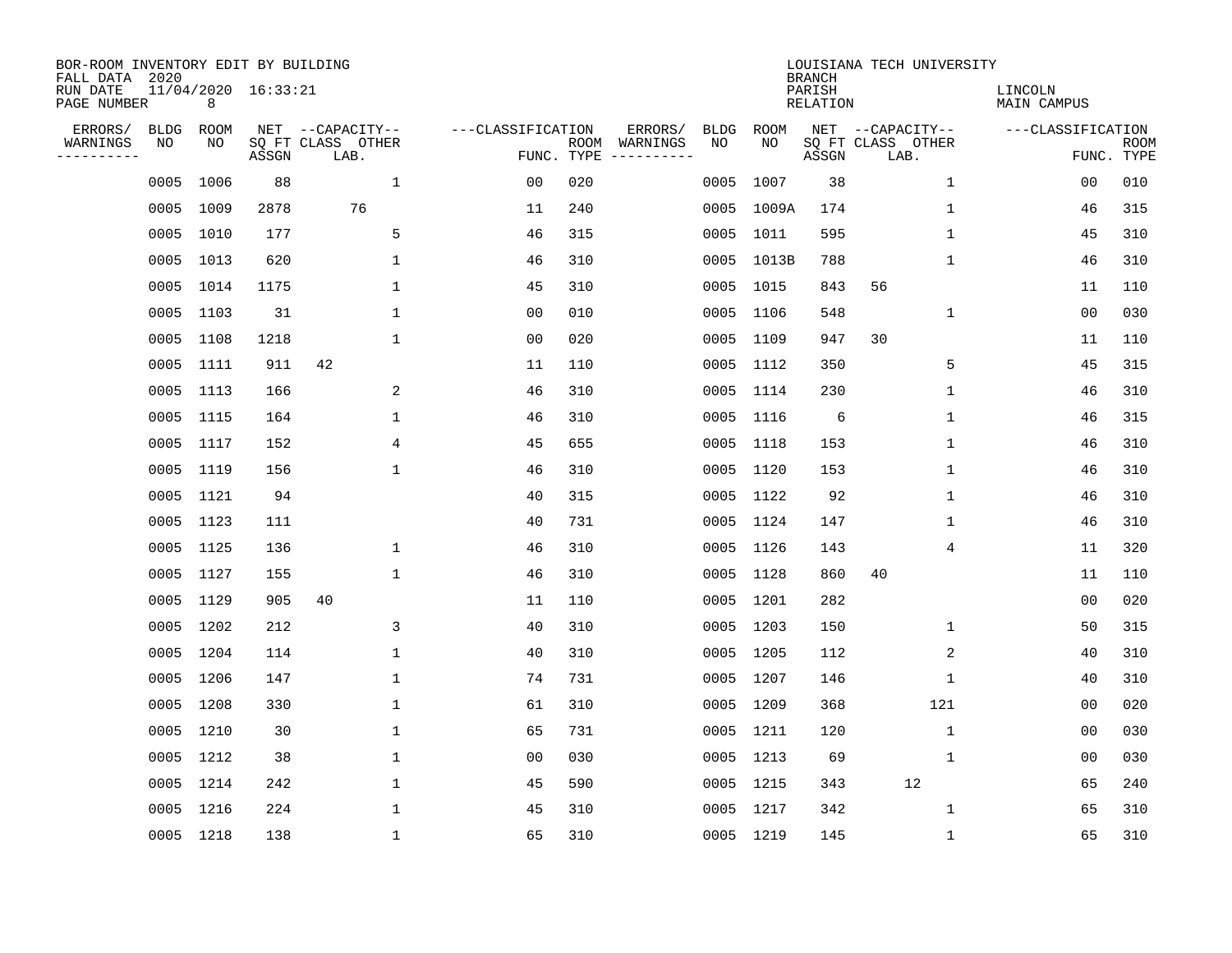| BOR-ROOM INVENTORY EDIT BY BUILDING<br>FALL DATA 2020 |                   |                   |                     |                                       |                   |            |                                          |                   | <b>BRANCH</b>             | LOUISIANA TECH UNIVERSITY             |                        |             |
|-------------------------------------------------------|-------------------|-------------------|---------------------|---------------------------------------|-------------------|------------|------------------------------------------|-------------------|---------------------------|---------------------------------------|------------------------|-------------|
| RUN DATE<br>PAGE NUMBER                               |                   | 9                 | 11/04/2020 16:33:21 |                                       |                   |            |                                          |                   | PARISH<br><b>RELATION</b> |                                       | LINCOLN<br>MAIN CAMPUS |             |
| ERRORS/<br>WARNINGS                                   | <b>BLDG</b><br>NO | <b>ROOM</b><br>NO |                     | NET --CAPACITY--<br>SQ FT CLASS OTHER | ---CLASSIFICATION | ROOM       | ERRORS/<br><b>BLDG</b><br>NO<br>WARNINGS | <b>ROOM</b><br>NO |                           | NET --CAPACITY--<br>SQ FT CLASS OTHER | ---CLASSIFICATION      | <b>ROOM</b> |
| ----------                                            |                   |                   | ASSGN               | LAB.                                  |                   | FUNC. TYPE |                                          |                   | ASSGN                     | LAB.                                  |                        | FUNC. TYPE  |
|                                                       | 0005              | 1220              | 137                 | $\mathbf{1}$                          | 65                | 310        | 0005                                     | 1221              | 140                       | $\mathbf{1}$                          | 65                     | 310         |
|                                                       | 0005              | 1223              | 555                 |                                       | 65                | 530        |                                          | 0005 1224         | 252                       |                                       | 65                     | 530         |
|                                                       | 0005              | 1225              | 550                 |                                       | 45                | 315        | 0005                                     | 1226              | 53                        | $\mathbf 1$                           | 65                     | 731         |
|                                                       | 0005              | 1227              | 164                 | 1                                     | 65                | 310        |                                          | 0005 1228         | 165                       | 1                                     | 65                     | 310         |
|                                                       | 0005              | 1229              | 169                 | $\mathbf 1$                           | 65                | 310        |                                          | 0005 1230         | 74                        | $\mathbf{1}$                          | 65                     | 310         |
|                                                       |                   | 0005 1231         | 98                  | $\mathbf 1$                           | 65                | 310        |                                          | 0005 1232         | 143                       | 8                                     | 65                     | 680         |
|                                                       | 0005              | 1233              | 300                 |                                       | 0 <sub>0</sub>    | 020        | 0005                                     | 1234              | 310                       |                                       | 0 <sub>0</sub>         | 020         |
|                                                       | 0005              | 1235              | 226                 | $\mathbf 1$                           | 65                | 310        |                                          | 0005 1236         | 295                       | 15                                    | 60                     | 350         |
|                                                       | 0005              | 1237              | 95                  |                                       | 0 <sub>0</sub>    | 020        | 0005                                     | 1303              | 64                        | $\mathbf 1$                           | 0 <sub>0</sub>         | 020         |
|                                                       |                   | 0005 1304         | 75                  | 2                                     | 0 <sub>0</sub>    | 030        |                                          | 0005 1305         | 97                        | 2                                     | 0 <sub>0</sub>         | 030         |
|                                                       |                   | 0005 1306         | 88                  | $\mathbf{1}$                          | 0 <sub>0</sub>    | 010        |                                          | 0005 1307         | 38                        | $\mathbf{1}$                          | 0 <sub>0</sub>         | 030         |
|                                                       |                   | 0005 1308         | 1022                | 1                                     | 0 <sub>0</sub>    | 020        |                                          | 0005 1309         | 938                       | 63                                    | 11                     | 270         |
|                                                       | 0005              | 1310              | 76                  | $\mathbf{1}$                          | 11                | 115        |                                          | 0005 1311         | 48                        | $\mathbf{1}$                          | 11                     | 115         |
|                                                       |                   | 0005 1312         | 47                  | $\mathbf{1}$                          | 11                | 115        |                                          | 0005 1313         | 161                       | 1                                     | 46                     | 310         |
|                                                       | 0005              | 1314              | 124                 | 1                                     | 46                | 310        |                                          | 0005 1315         | 198                       | 1                                     | 46                     | 315         |
| 9                                                     | 0005              | 1316              | 213                 | $\mathbf{1}$                          | 51                | 410        |                                          | 0005 1318         | 510                       | 1                                     | 42                     | 620         |
|                                                       | 0005              | 1319              | 136                 | 1                                     | 46                | 315        |                                          | 0005 1328         | 123                       | 1                                     | 46                     | 310         |
|                                                       |                   | 0005 1329         | 3793                | 253                                   | 11                | 270        |                                          | 0005 1403         | 64                        | 1                                     | 0 <sub>0</sub>         | 020         |
|                                                       | 0005              | 1404              | 75                  | 2                                     | 0 <sub>0</sub>    | 030        |                                          | 0005 1405         | 96                        | $\overline{2}$                        | 0 <sub>0</sub>         | 030         |
|                                                       | 0005              | 1406              | 88                  | 1                                     | 0 <sub>0</sub>    | 020        | 0005                                     | 1407              | 38                        | 1                                     | 0 <sub>0</sub>         | 010         |
|                                                       | 0005              | 1408              | 1079                | 1                                     | 0 <sub>0</sub>    | 020        |                                          | 0005 1409         | 553                       | 11                                    | 21                     | 350         |
|                                                       | 0005              | 1410              | 186                 | 5                                     | 21                | 225        | 0005                                     | 1411              | 908                       | 60                                    | 11                     | 110         |
|                                                       | 0005              | 1412              | 150                 | 1                                     | 46                | 310        |                                          | 0005 1413         | 152                       | 1                                     | 46                     | 310         |
|                                                       | 0005              | 1414              | 149                 | 1                                     | 51                | 310        | 0005                                     | 1415              | 343                       | $\mathbf 1$                           | 45                     | 350         |
|                                                       | 0005              | 1416              | 150                 | 1                                     | 46                | 310        |                                          | 0005 1417         | 128                       | $\mathbf{1}$                          | 46                     | 310         |
|                                                       |                   | 0005 1418         | 127                 | 1                                     | 46                | 310        |                                          | 0005 1419         | 312                       | $\mathbf 1$                           | 46                     | 310         |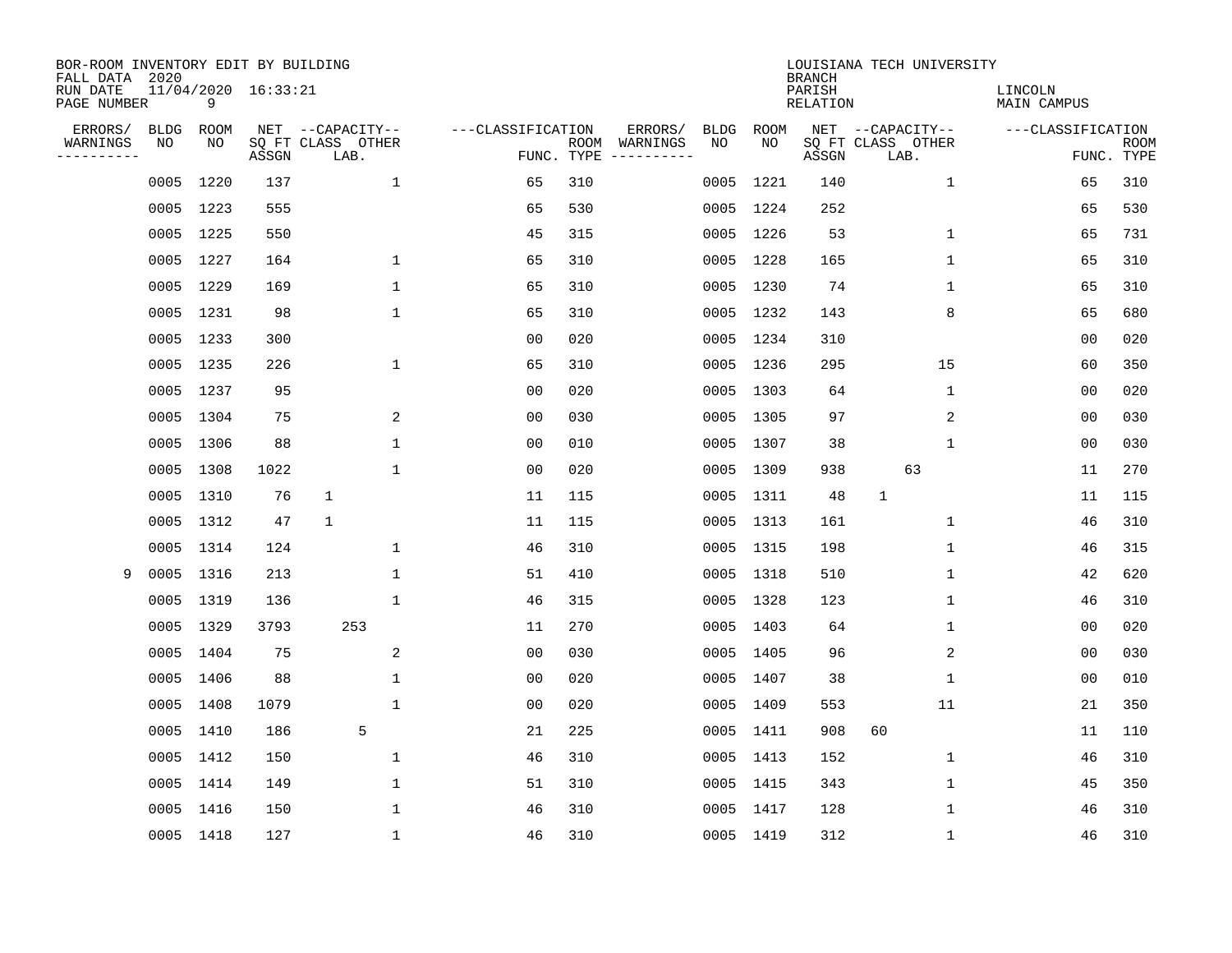| BOR-ROOM INVENTORY EDIT BY BUILDING<br>FALL DATA 2020 |             |            |                     |                           |                   |                    |                         |             |             | <b>BRANCH</b>             | LOUISIANA TECH UNIVERSITY |                               |                           |
|-------------------------------------------------------|-------------|------------|---------------------|---------------------------|-------------------|--------------------|-------------------------|-------------|-------------|---------------------------|---------------------------|-------------------------------|---------------------------|
| RUN DATE<br>PAGE NUMBER                               |             | 10         | 11/04/2020 16:33:21 |                           |                   |                    |                         |             |             | PARISH<br><b>RELATION</b> |                           | LINCOLN<br><b>MAIN CAMPUS</b> |                           |
| ERRORS/                                               | <b>BLDG</b> | ROOM       |                     | NET --CAPACITY--          | ---CLASSIFICATION |                    | ERRORS/                 | <b>BLDG</b> | <b>ROOM</b> |                           | NET --CAPACITY--          | ---CLASSIFICATION             |                           |
| WARNINGS<br>----------                                | NO          | NO         | ASSGN               | SQ FT CLASS OTHER<br>LAB. |                   | ROOM<br>FUNC. TYPE | WARNINGS<br>----------- | NO          | NO          | ASSGN                     | SQ FT CLASS OTHER<br>LAB. |                               | <b>ROOM</b><br>FUNC. TYPE |
|                                                       | 0005        | 1420       | 153                 | $\mathbf 1$               | 46                | 310                |                         | 0005        | 1421        | 208                       | 1                         | 46                            | 315                       |
|                                                       |             | 0005 1422  | 531                 | 1                         | 46                | 310                |                         |             | 0005 1423   | 807                       | 54                        | 11                            | 110                       |
|                                                       |             | 0005 1424  | 109                 | $\mathbf 1$               | 51                | 630                |                         |             | 0005 1425   | 489                       | 1                         | 46                            | 310                       |
|                                                       |             | 0005 1426  | 143                 | 1                         | 46                | 731                |                         |             | 0005 1426A  | 677                       | 1                         | 45                            | 731                       |
|                                                       | 0005        | 1502       | 168                 | $\mathbf{1}$              | 45                | 310                |                         |             | 0005 1503   | 161                       | $\mathbf 1$               | 45                            | 310                       |
|                                                       |             | 0005 1504  | 216                 | 2                         | 45                | 310                |                         |             | 0005 1505   | 372                       |                           | 45                            | 731                       |
|                                                       |             | 0005 1506  | 167                 | $\mathbf{1}$              | 45                | 310                |                         |             | 0005 1507   | 180                       | $\mathbf{1}$              | 45                            | 325                       |
|                                                       |             | 0005 1508  | 163                 | $\mathbf{1}$              | 45                | 310                |                         |             | 0005 1509   | 474                       |                           | 0 <sub>0</sub>                | 020                       |
|                                                       |             | 0005 1510  | 26                  | $\mathbf{1}$              | 0 <sub>0</sub>    | 030                |                         |             | 0005 1512   | 160                       | $\mathbf 1$               | 0 <sub>0</sub>                | 030                       |
|                                                       |             | 0005 1513  | 36                  | 1                         | 00                | 030                |                         |             | 0005 1514   | 65                        | 1                         | 0 <sub>0</sub>                | 030                       |
|                                                       |             | 0005 1515  | 250                 | 1                         | 0 <sub>0</sub>    | 030                |                         |             | 0005 1516   | 173                       | $\mathbf 1$               | 45                            | 310                       |
|                                                       |             | 0005 1517  | 177                 | 1                         | 45                | 310                |                         |             | 0005 1518   | 184                       | $\mathbf 1$               | 45                            | 310                       |
|                                                       |             | 0005 1519  | 184                 | 1                         | 45                | 310                |                         |             | 0005 1520   | 370                       |                           | 0 <sub>0</sub>                | 020                       |
|                                                       |             | 0005 1522  | 135                 | 1                         | 64                | 310                |                         |             | 0005 1523   | 168                       | 1                         | 64                            | 310                       |
|                                                       |             | 0005 1524  | 143                 | 1                         | 64                | 310                |                         |             | 0005 1525   | 145                       | 1                         | 64                            | 310                       |
|                                                       | 0005        | 1527       | 930                 | 40                        | 45                | 350                |                         |             | 0005 1528   | 371                       | 3                         | 00                            | 020                       |
|                                                       | 0005        | 1530       | 142                 | 1                         | 45                | 315                |                         |             | 0005 1531   | 181                       | 1                         | 45                            | 310                       |
|                                                       | 0005        | 1532       | 184                 | 1                         | 45                | 310                |                         |             | 0005 1533   | 175                       | 1                         | 45                            | 310                       |
|                                                       |             | 0005 1534  | 302                 |                           | 0 <sub>0</sub>    | 020                |                         |             | 0005 1535   | 345                       | 15                        | 45                            | 350                       |
|                                                       |             | 0005 1536  | 325                 | 15                        | 45                | 350                |                         |             | 0005 1537   | 94                        |                           | 0 <sub>0</sub>                | 020                       |
|                                                       | 0005        | 1603       | 225                 | 1                         | 0 <sub>0</sub>    | 020                |                         |             | 0005 1604   | 71                        | 2                         | 0 <sub>0</sub>                | 030                       |
|                                                       | 0005        | 1605       | 60                  | 1                         | 0 <sub>0</sub>    | 030                |                         |             | 0005 1606   | 141                       | $\mathbf 1$               | 51                            | 630                       |
|                                                       |             | 0005 1606A | 28                  | 1                         | 0 <sub>0</sub>    | 010                |                         | 0005 1607   |             | 23                        | 1                         | 0 <sub>0</sub>                | 030                       |
|                                                       | 0005        | 1609       | 77                  | $\mathbf{1}$              | 45                | 650                |                         |             | 0005 1610   | 792                       | $\mathbf 1$               | 0 <sub>0</sub>                | 020                       |
|                                                       |             | 0005 1611  | 291                 | 1                         | 45                | 650                |                         |             | 0005 1613   | 242                       | 1                         | 61                            | 310                       |
|                                                       |             | 0005 1614  | 74                  | $\mathbf{1}$              | 61                | 315                |                         |             | 0005 1615   | 149                       | 1                         | 61                            | 315                       |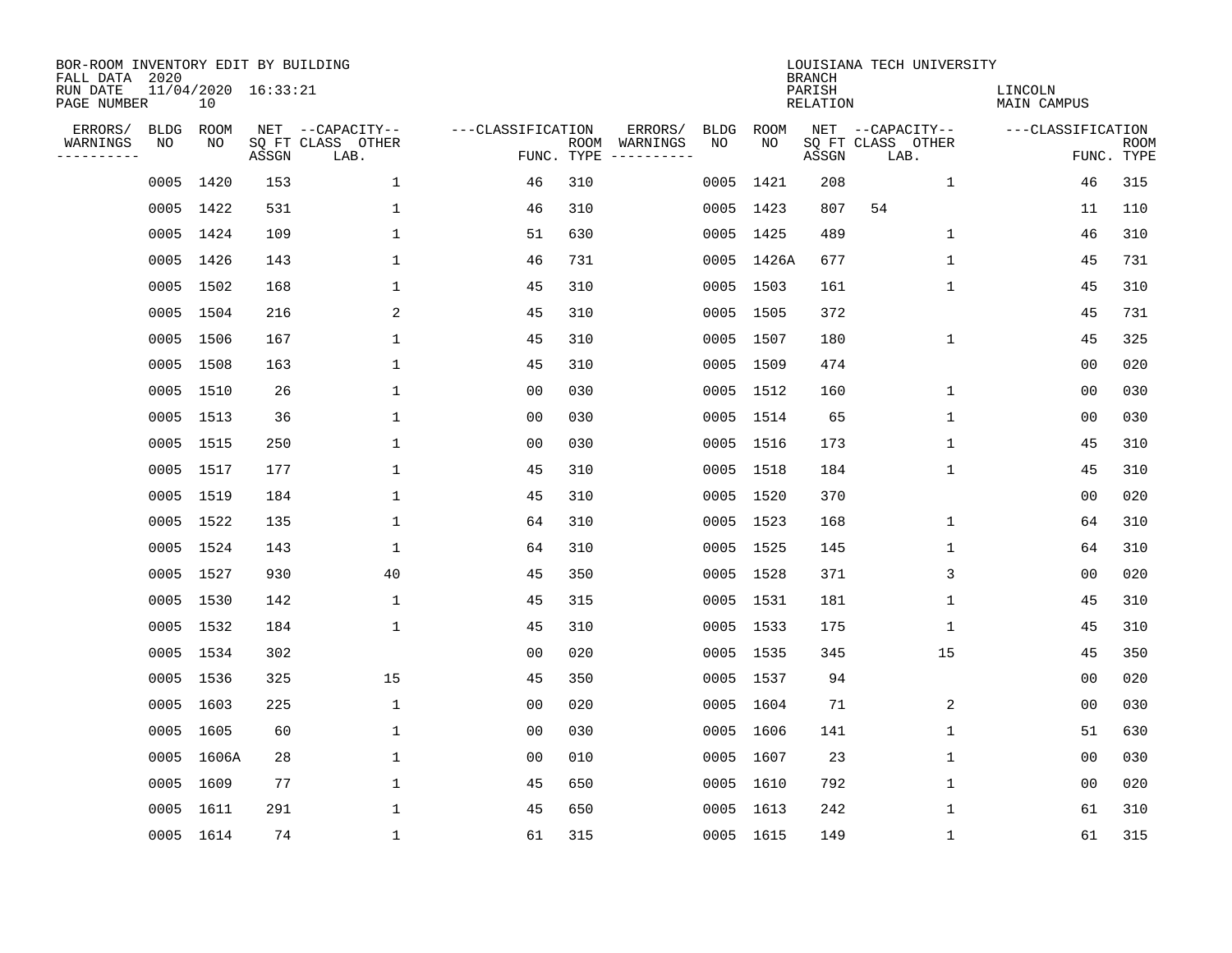| BOR-ROOM INVENTORY EDIT BY BUILDING<br>FALL DATA 2020 |                           |                |                           |                   |     |                          |                 |                                                               | <b>BRANCH</b>      | LOUISIANA TECH UNIVERSITY                                                                                                                                |                               |                           |
|-------------------------------------------------------|---------------------------|----------------|---------------------------|-------------------|-----|--------------------------|-----------------|---------------------------------------------------------------|--------------------|----------------------------------------------------------------------------------------------------------------------------------------------------------|-------------------------------|---------------------------|
| RUN DATE<br>PAGE NUMBER                               | 11/04/2020 16:33:21<br>11 |                |                           |                   |     |                          |                 |                                                               | PARISH<br>RELATION |                                                                                                                                                          | LINCOLN<br>MAIN CAMPUS        |                           |
| ERRORS/<br>WARNINGS<br>NO                             | BLDG ROOM<br>NO           |                | NET --CAPACITY--          | ---CLASSIFICATION |     | ERRORS/<br>ROOM WARNINGS | BLDG ROOM<br>NO | NO                                                            |                    | NET --CAPACITY--                                                                                                                                         | ---CLASSIFICATION             |                           |
| ----------                                            |                           | ASSGN          | SQ FT CLASS OTHER<br>LAB. |                   |     | FUNC. TYPE $------$      |                 |                                                               | ASSGN              | SQ FT CLASS OTHER<br>LAB.                                                                                                                                |                               | <b>ROOM</b><br>FUNC. TYPE |
|                                                       | 0005 1616                 | 6              | $\mathbf 1$               | 61                | 315 |                          |                 | 0005 1617                                                     | 6                  | 1                                                                                                                                                        | 61                            | 315                       |
|                                                       | 0005 1618                 | 532            | $\mathbf 1$               | 61                | 310 |                          |                 | 0005 1619                                                     | 20                 | $\mathbf{1}$                                                                                                                                             | 0 <sub>0</sub>                | 030                       |
|                                                       | 0005 1620                 | 229            | $\mathbf{1}$              | 61                | 310 |                          |                 | 0005 1620A                                                    | 67                 | $\mathbf{1}$                                                                                                                                             | 0 <sub>0</sub>                | 020                       |
|                                                       | 0005 1621                 | 151            | $\mathbf 1$               | 61                | 315 |                          |                 | 0005 1622                                                     | 10                 | $\mathbf 1$                                                                                                                                              | 61                            | 315                       |
|                                                       | 0005 1623                 | 14             | $\mathbf{1}$              | 61                | 315 |                          |                 | 0005 1624                                                     | 14                 | $\mathbf{1}$                                                                                                                                             | 45                            | 355                       |
|                                                       | 0005 1625                 | 608            | 25                        | 45                | 350 |                          |                 | 0005 1626                                                     | 22                 | $\mathbf{1}$                                                                                                                                             | 45                            | 355                       |
|                                                       | 0005 1628                 | 25             | $\mathbf 1$               | 00                | 020 |                          |                 | 0005 1629                                                     | 353                | $\mathbf{1}$                                                                                                                                             | 61                            | 310                       |
|                                                       | 0005 1630                 | $\overline{4}$ | $\mathbf{1}$              | 61                | 315 |                          |                 | 0005 1633                                                     | 102                | $\mathbf 1$                                                                                                                                              | 61                            | 310                       |
|                                                       | 0005 1634                 | 203            | $\mathbf 1$               | 61                | 310 |                          |                 | 0005 1635                                                     | 161                | $\mathbf 1$                                                                                                                                              | 61                            | 315                       |
|                                                       | 0005 1638                 | 9              | $\mathbf{1}$              | 61                | 315 |                          |                 | 0005 1639                                                     | 191                | $\mathbf{1}$                                                                                                                                             | 61                            | 310                       |
|                                                       | 0005 1640                 | 73             | $\mathbf{1}$              | 61                | 315 |                          |                 | 0005 1641                                                     | 227                | $\mathbf{1}$                                                                                                                                             | 61                            | 310                       |
|                                                       | 0005 1642                 | 537            | 3                         | 46                | 310 |                          |                 | 0005 1643                                                     | 61                 | $\mathbf{1}$                                                                                                                                             | 61                            | 315                       |
|                                                       | 0005 1644                 | -5             | $\mathbf 1$               | 61                | 315 |                          |                 | 0005 1645                                                     | 179                | 1                                                                                                                                                        | 61                            | 310                       |
|                                                       | 0005 1646                 | 334            | 1                         | 61                | 310 |                          |                 | 0005 1647                                                     | 409                | 22                                                                                                                                                       | 45                            | 350                       |
|                                                       | 0005 1648                 | 154            | 1                         | 61                | 310 |                          |                 | 0005 1649                                                     | -7                 | 1                                                                                                                                                        | 61                            | 315                       |
|                                                       | 0005 1652                 | 362            | $\mathbf{1}$              | 61                | 310 |                          |                 | 0005 1653                                                     | 257                | 1                                                                                                                                                        | 61                            | 310                       |
|                                                       | 0005 1654                 | -5             | $\mathbf{1}$              | 61                | 315 |                          |                 | 0005 1655<br>TOTAL NUMBER CLASSROOMS<br>TOTAL NUMBER LABS 210 | 215                | 1<br>TOTAL ASSIGNABLE & UNASSIGNABLE SQFT:<br>TOTAL NET ASSIGN SQ. FT. IN ROOM FILE<br>TOTAL NUMBER COMPUTER CLASSROOMS<br>TOTAL NUMBER SPECIAL LABS 220 | 61<br>147,343<br>124,033<br>7 | 310                       |
|                                                       | 0006 0100                 | 9622           |                           | 91                | 950 |                          |                 | TOTAL NUMBER CLASSROOMS<br>TOTAL NUMBER LABS 210              |                    | TOTAL ASSIGNABLE & UNASSIGNABLE SQFT:<br>TOTAL NET ASSIGN SQ. FT. IN ROOM FILE<br>TOTAL NUMBER COMPUTER CLASSROOMS<br>TOTAL NUMBER SPECIAL LABS 220      | 9,622<br>9,622                |                           |
|                                                       | 0008 0101                 | 53             |                           | 0 <sub>0</sub>    | 020 |                          |                 | 0008 0102                                                     | 53                 |                                                                                                                                                          | 00                            | 020                       |
|                                                       | 0008 0103                 | 2613           | 60                        | 45                | 680 |                          |                 | 0008 0104                                                     | 118                |                                                                                                                                                          | 00                            | 020                       |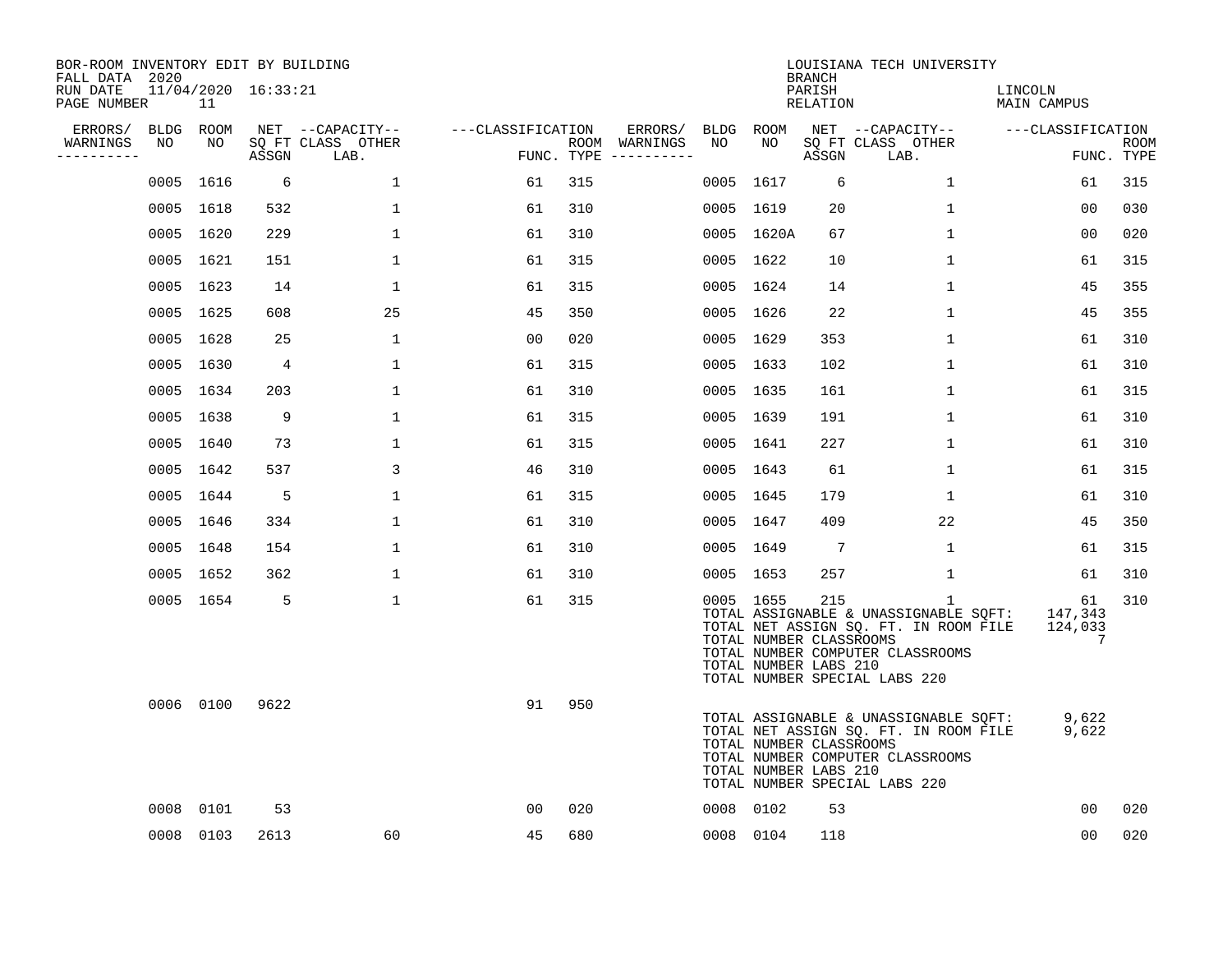| BOR-ROOM INVENTORY EDIT BY BUILDING<br>FALL DATA 2020 |                           |       |                           |                   |                    |                        |             | <b>BRANCH</b>             | LOUISIANA TECH UNIVERSITY |                               |                           |
|-------------------------------------------------------|---------------------------|-------|---------------------------|-------------------|--------------------|------------------------|-------------|---------------------------|---------------------------|-------------------------------|---------------------------|
| RUN DATE<br>PAGE NUMBER                               | 11/04/2020 16:33:21<br>12 |       |                           |                   |                    |                        |             | PARISH<br><b>RELATION</b> |                           | LINCOLN<br><b>MAIN CAMPUS</b> |                           |
| ERRORS/<br><b>BLDG</b>                                | ROOM                      |       | NET --CAPACITY--          | ---CLASSIFICATION |                    | ERRORS/<br><b>BLDG</b> | <b>ROOM</b> |                           | NET --CAPACITY--          | ---CLASSIFICATION             |                           |
| NO<br>WARNINGS<br>----------                          | NO                        | ASSGN | SQ FT CLASS OTHER<br>LAB. |                   | ROOM<br>FUNC. TYPE | NO<br>WARNINGS         | NO          | ASSGN                     | SQ FT CLASS OTHER<br>LAB. |                               | <b>ROOM</b><br>FUNC. TYPE |
| 0008                                                  | 0105                      | 58    |                           | 45                | 685                | 0008                   | 0106        | 75                        | $\mathbf{1}$              | 45                            | 310                       |
| 0008                                                  | 0107                      | 190   |                           | 0 <sub>0</sub>    | 020                | 0008                   | 0108        | 34                        |                           | 00                            | 030                       |
| 0008                                                  | 0109                      | 81    |                           | 45                | 315                | 0008                   | 0110        | 120                       | $\mathbf 1$               | 0 <sub>0</sub>                | 030                       |
| 0008                                                  | 0111                      | 1782  | 60                        | 11                | 110                | 0008                   | 0112        | 74                        | $\mathbf{1}$              | 45                            | 310                       |
| 0008                                                  | 0113                      | 27    |                           | 45                | 315                | 0008                   | 0114        | 142                       |                           | 0 <sub>0</sub>                | 030                       |
| 0008                                                  | 0115                      | 34    |                           | 0 <sub>0</sub>    | 030                | 0008                   | 0116        | 216                       |                           | 0 <sub>0</sub>                | 020                       |
| 0008                                                  | 0117                      | 87    | 2                         | 45                | 685                | 0008                   | 0118        | 88                        | $\mathbf 1$               | 45                            | 310                       |
|                                                       | 0008<br>0119              | 78    | $\mathbf{1}$              | 45                | 310                | 0008                   | 0120        | 221                       |                           | 0 <sub>0</sub>                | 020                       |
|                                                       | 0008<br>0121              | 763   | 24                        | 11                | 110                | 0008                   | 0122        | 400                       | 12                        | 11                            | 110                       |
| 0008                                                  | 0123                      | 285   | 12                        | 45                | 350                | 0008                   | 0124        | 21                        |                           | 74                            | 715                       |
|                                                       | 0008<br>0125              | 320   |                           | 0 <sub>0</sub>    | 020                | 0008                   | 0126        | 73                        |                           | 0 <sub>0</sub>                | 020                       |
|                                                       | 0008<br>0127              | 122   | $\mathbf 1$               | 0 <sub>0</sub>    | 030                | 0008                   | 0128        | 194                       | 4                         | 0 <sub>0</sub>                | 030                       |
|                                                       | 0008<br>0129              | 38    |                           | 0 <sub>0</sub>    | 010                | 0008                   | 0130        | 38                        |                           | 0 <sub>0</sub>                | 020                       |
|                                                       | 0008<br>0131              | 138   |                           | 0 <sub>0</sub>    | 020                | 0008                   | 0132        | 48                        |                           | 0 <sub>0</sub>                | 030                       |
|                                                       | 0008 0133                 | 112   |                           | 74                | 715                | 0008                   | 0134        | 2260                      | 110                       | 11                            | 110                       |
|                                                       | 0008 G0001                | 92    | $\mathbf 1$               | 45                | 310                |                        | 0008 G0002  | 90                        | 1                         | 45                            | 310                       |
|                                                       | 0008 G0003                | 90    | $\mathbf 1$               | 45                | 310                |                        | 0008 G0004  | 90                        | 1                         | 45                            | 310                       |
|                                                       | 0008 G0005                | 90    | $\mathbf{1}$              | 45                | 310                |                        | 0008 G0006  | 90                        | 1                         | 45                            | 310                       |
|                                                       | 0008 G0007                | 92    | $\mathbf 1$               | 45                | 310                |                        | 0008 G0008  | 67                        |                           | 74                            | 715                       |
|                                                       | 0008 G0009                | 54    |                           | 45                | 315                |                        | 0008 G0010  | 92                        | 1                         | 45                            | 310                       |
|                                                       | 0008 G0011                | 50    |                           | 74                | 710                |                        | 0008 G0012  | 88                        | 1                         | 45                            | 310                       |
|                                                       | 0008 G0013                | 88    | $\mathbf{1}$              | 45                | 310                |                        | 0008 G0014  | 90                        | 1                         | 45                            | 310                       |
|                                                       | 0008 G0015                | 92    | $\mathbf 1$               | 45                | 310                |                        | 0008 G0016  | 24                        |                           | 45                            | 315                       |
|                                                       | 0008 G0018                | 380   |                           | 0 <sub>0</sub>    | 020                |                        | 0008 G0019  | 70                        |                           | 45                            | 315                       |
|                                                       | 0008 G0020                | 60    |                           | 0 <sub>0</sub>    | 020                |                        | 0008 G0021  | 80                        |                           | 0 <sub>0</sub>                | 020                       |
|                                                       | 0008 G0022                | 128   | $\mathbf{1}$              | 0 <sub>0</sub>    | 030                |                        | 0008 G0023  | 196                       |                           | 0 <sub>0</sub>                | 020                       |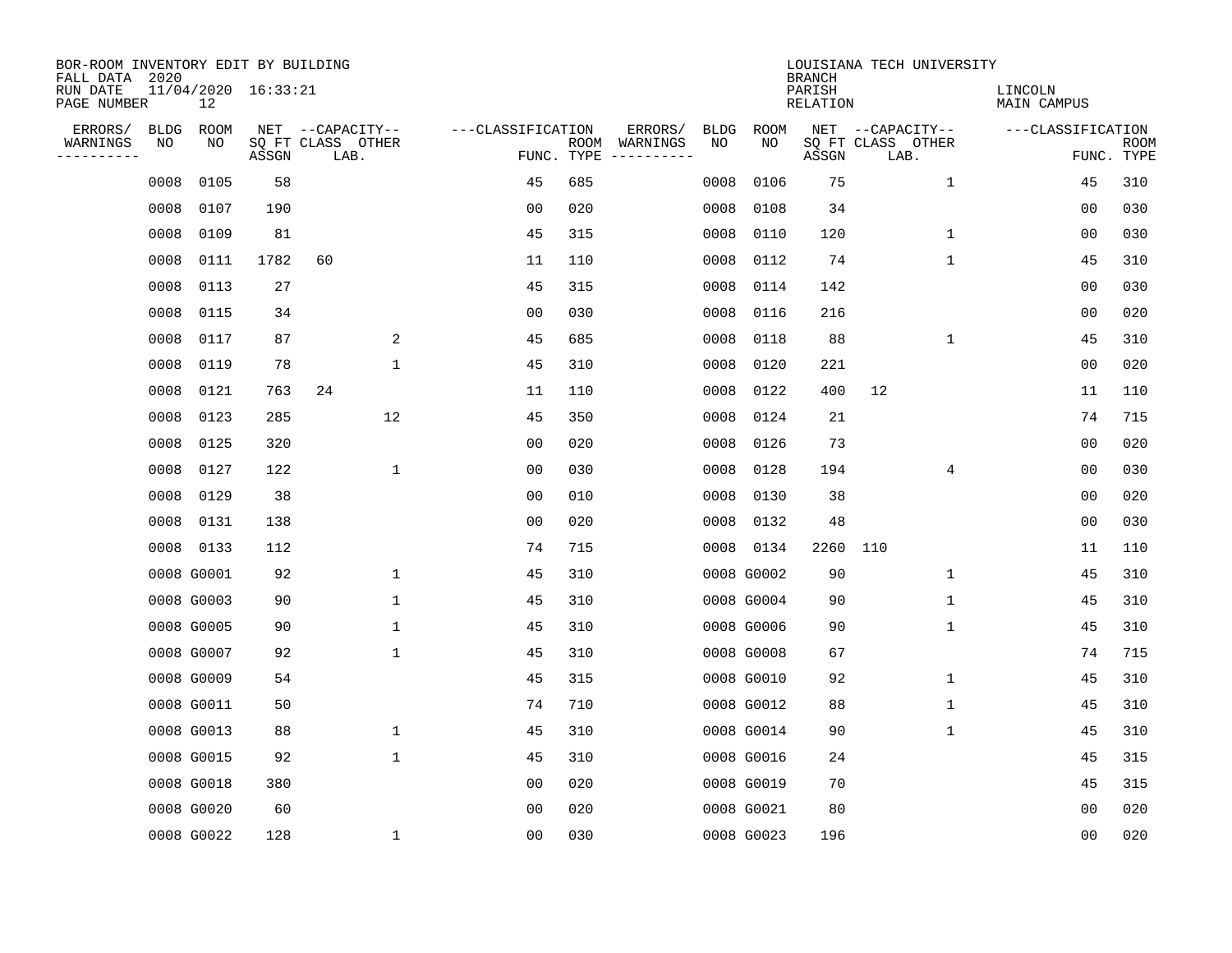| BOR-ROOM INVENTORY EDIT BY BUILDING<br>FALL DATA 2020 |      |                           |       |                           |                   |     |                                      |      |            | <b>BRANCH</b>                                           | LOUISIANA TECH UNIVERSITY                                                                                                                           |                             |                    |
|-------------------------------------------------------|------|---------------------------|-------|---------------------------|-------------------|-----|--------------------------------------|------|------------|---------------------------------------------------------|-----------------------------------------------------------------------------------------------------------------------------------------------------|-----------------------------|--------------------|
| RUN DATE<br>PAGE NUMBER                               |      | 11/04/2020 16:33:21<br>13 |       |                           |                   |     |                                      |      |            | PARISH<br>RELATION                                      |                                                                                                                                                     | LINCOLN<br>MAIN CAMPUS      |                    |
| ERRORS/                                               |      | BLDG ROOM                 |       | NET --CAPACITY--          | ---CLASSIFICATION |     | ERRORS/                              |      | BLDG ROOM  |                                                         | NET --CAPACITY--                                                                                                                                    | ---CLASSIFICATION           |                    |
| WARNINGS<br>----------                                | NO   | NO                        | ASSGN | SQ FT CLASS OTHER<br>LAB. |                   |     | ROOM WARNINGS<br>FUNC. TYPE $------$ | NO   | NO         | ASSGN                                                   | SQ FT CLASS OTHER<br>LAB.                                                                                                                           |                             | ROOM<br>FUNC. TYPE |
|                                                       |      | 0008 G0024                | 114   |                           | 00                | 030 |                                      |      | 0008 G0025 | 40                                                      |                                                                                                                                                     | 0 <sub>0</sub>              | 030                |
|                                                       |      | 0008 G0026                | 1021  | 16                        | 45                | 270 |                                      |      | 0008 G0027 | 629                                                     |                                                                                                                                                     | 0 <sub>0</sub>              | 020                |
|                                                       |      | 0008 G0028                | 20    |                           | 45                | 215 |                                      |      | 0008 G0029 | 20                                                      |                                                                                                                                                     | 45                          | 215                |
|                                                       |      | 0008 G0030                | 459   | 8                         | 11                | 270 |                                      |      | 0008 G0031 | 470                                                     | 8                                                                                                                                                   | 11                          | 270                |
|                                                       |      | 0008 G0032                | 478   | 8                         | 11                | 270 |                                      |      | 0008 G0033 | 147                                                     | 2                                                                                                                                                   | 00                          | 030                |
|                                                       |      | 0008 G0034                | 56    |                           | 0 <sub>0</sub>    | 010 |                                      |      | 0008 G0035 | 44                                                      |                                                                                                                                                     | 00                          | 020                |
|                                                       |      | 0008 G0036                | 163   |                           | 0 <sub>0</sub>    | 020 |                                      |      | 0008 G0037 | 1437                                                    | 8                                                                                                                                                   | 45                          | 270                |
|                                                       |      | 0008 G0038                | 75    | $\mathbf 1$               | 45                | 310 |                                      |      | 0008 G0039 | 152                                                     | $\mathbf{1}$                                                                                                                                        | 0 <sub>0</sub>              | 030                |
|                                                       |      | 0008 G0040                | 110   |                           | 0 <sub>0</sub>    | 020 |                                      |      | 0008 G0041 | 59                                                      |                                                                                                                                                     | 00                          | 030                |
|                                                       |      | 0008 G0042                | 49    |                           | 00                | 030 |                                      |      | 0008 G0043 | 38                                                      |                                                                                                                                                     | 00                          | 020                |
|                                                       |      | 0008 G0044                | 33    |                           | 0 <sub>0</sub>    | 010 |                                      |      | 0008 G0045 | 153                                                     |                                                                                                                                                     | 00                          | 020                |
|                                                       |      | 0008 G0046                | 180   | 4                         | 0 <sub>0</sub>    | 030 |                                      |      | 0008 G0047 | 208                                                     |                                                                                                                                                     | 00                          | 030                |
|                                                       |      | 0008 G0048                | 403   |                           | 0 <sub>0</sub>    | 020 |                                      |      | 0008 G0049 | 335<br>TOTAL NUMBER CLASSROOMS<br>TOTAL NUMBER LABS 210 | TOTAL ASSIGNABLE & UNASSIGNABLE SQFT:<br>TOTAL NET ASSIGN SQ. FT. IN ROOM FILE<br>TOTAL NUMBER COMPUTER CLASSROOMS<br>TOTAL NUMBER SPECIAL LABS 220 | 00<br>20,042<br>14,133<br>4 | 020                |
|                                                       | 0009 | 0101                      | 2426  | 15                        | 21                | 250 |                                      |      | 0009 0102  | 537                                                     | 5                                                                                                                                                   | 21                          | 250                |
|                                                       | 0009 | 0103                      | 42    | 5                         | 21                | 255 |                                      |      |            | TOTAL NUMBER CLASSROOMS<br>TOTAL NUMBER LABS 210        | TOTAL ASSIGNABLE & UNASSIGNABLE SQFT:<br>TOTAL NET ASSIGN SQ. FT. IN ROOM FILE<br>TOTAL NUMBER COMPUTER CLASSROOMS<br>TOTAL NUMBER SPECIAL LABS 220 | 3,005<br>3,005              |                    |
|                                                       | 0010 | 0101                      | 296   | $\mathbf{1}$              | 45                | 735 |                                      | 0010 | 0102       | 55                                                      | 1                                                                                                                                                   | 45                          | 735                |
|                                                       | 0010 | 0103                      | 165   | $\mathbf 1$               | 45                | 735 |                                      | 0010 | 0104       | 1585                                                    | 10                                                                                                                                                  | 11                          | 550                |
|                                                       | 0010 | 0105                      | 13    | $\mathbf{1}$              | 45                | 735 |                                      | 0010 | 0106       | 13                                                      | $\mathbf 1$                                                                                                                                         | 45                          | 735                |
|                                                       | 0010 | 0107                      | 30    | $\mathbf{1}$              | 11                | 215 |                                      | 0010 | 0108       | 6                                                       | 1                                                                                                                                                   | 45                          | 735                |
|                                                       |      | 0010 0109                 | 587   | 15                        | 11                | 215 |                                      |      | 0010 0110  | 174                                                     | 5                                                                                                                                                   | 11                          | 215                |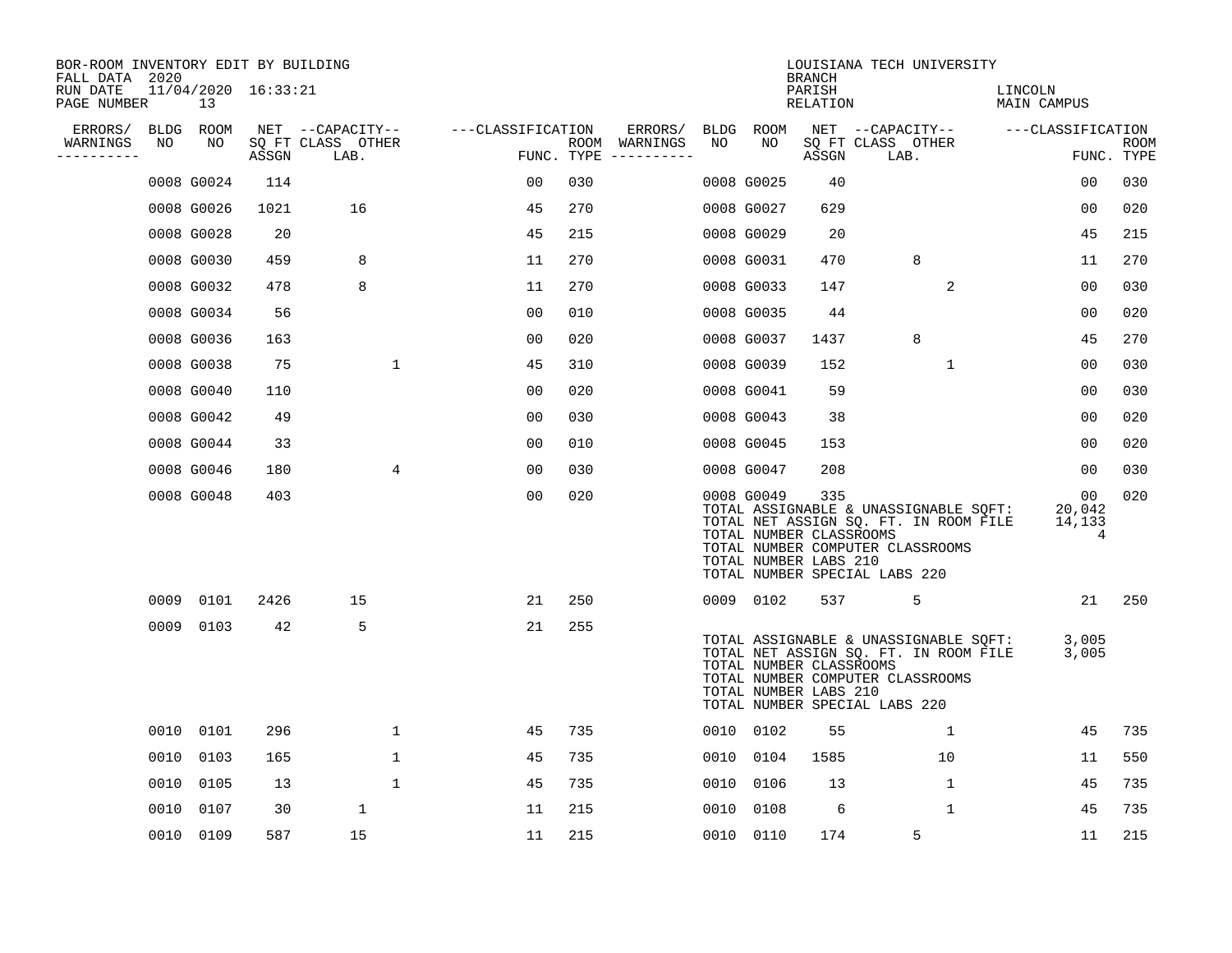| BOR-ROOM INVENTORY EDIT BY BUILDING       |             |            |                     |                           |                   |     |                              |             |            | <b>BRANCH</b>                                    | LOUISIANA TECH UNIVERSITY                                                                                                                           |                        |                           |
|-------------------------------------------|-------------|------------|---------------------|---------------------------|-------------------|-----|------------------------------|-------------|------------|--------------------------------------------------|-----------------------------------------------------------------------------------------------------------------------------------------------------|------------------------|---------------------------|
| FALL DATA 2020<br>RUN DATE<br>PAGE NUMBER |             | 14         | 11/04/2020 16:33:21 |                           |                   |     |                              |             |            | PARISH<br>RELATION                               |                                                                                                                                                     | LINCOLN<br>MAIN CAMPUS |                           |
| ERRORS/                                   | <b>BLDG</b> | ROOM       |                     | NET --CAPACITY--          | ---CLASSIFICATION |     | ERRORS/                      | <b>BLDG</b> | ROOM       |                                                  | NET --CAPACITY--                                                                                                                                    | ---CLASSIFICATION      |                           |
| WARNINGS<br>----------                    | NO          | NO.        | ASSGN               | SO FT CLASS OTHER<br>LAB. | FUNC. TYPE        |     | ROOM WARNINGS<br>----------- | NO          | NO.        | ASSGN                                            | SQ FT CLASS OTHER<br>LAB.                                                                                                                           |                        | <b>ROOM</b><br>FUNC. TYPE |
|                                           | 0010        | 0111       | 141                 | $\mathbf 1$               | 00                | 020 |                              | 0010        | 0112       | 104                                              | $\mathbf{1}$                                                                                                                                        | 45                     | 315                       |
|                                           | 0010        | 0113       | 104                 | $\mathbf{1}$              | 45                | 315 |                              | 0010        | 0114       | 677                                              | 18                                                                                                                                                  | 11                     | 215                       |
|                                           | 0010 0115   |            | 138                 | 4                         | 11                | 215 |                              | 0010        | 0116       | 99                                               | 3                                                                                                                                                   | 11                     | 215                       |
|                                           | 0010 0117   |            | 230                 | 6                         | 45                | 215 |                              | 0010        | 0118       | 99                                               | 3                                                                                                                                                   | 11                     | 215                       |
|                                           | 0010        | 0119       | 2157                | 14                        | 11                | 550 |                              | 0010        | 0120       | 151                                              | 4                                                                                                                                                   | 11                     | 215                       |
|                                           | 0010 0121   |            | 271                 | $\mathbf{1}$              | 45                | 735 |                              | 0010        | 0122       | 50                                               | $\mathbf{1}$                                                                                                                                        | 11                     | 215                       |
|                                           | 0010 0123   |            | 99                  | 3                         | 11                | 215 |                              | 0010        | 0124       | 95                                               | $\mathbf{3}$                                                                                                                                        | 46                     | 310                       |
|                                           | 0010 0125   |            | 52                  | $\mathbf 1$               | 11                | 215 |                              |             |            | TOTAL NUMBER CLASSROOMS<br>TOTAL NUMBER LABS 210 | TOTAL ASSIGNABLE & UNASSIGNABLE SQFT:<br>TOTAL NET ASSIGN SQ. FT. IN ROOM FILE<br>TOTAL NUMBER COMPUTER CLASSROOMS<br>TOTAL NUMBER SPECIAL LABS 220 | 7,391<br>7,250         |                           |
|                                           | 0012 0101   |            | 63                  | 1                         | 62                | 315 |                              |             | 0012 0101A | 63                                               | $\mathbf{1}$                                                                                                                                        | 62                     | 315                       |
|                                           | 0012        | 0102A      | 100                 | $\mathbf 1$               | 0 <sub>0</sub>    | 020 |                              | 0012        | 0102B      | 567                                              | $\mathbf 1$                                                                                                                                         | 0 <sub>0</sub>         | 020                       |
|                                           | 0012        | 0102C      | 633                 | $\mathbf 1$               | 00                | 020 |                              | 0012        | 0103       | 2598                                             | 1                                                                                                                                                   | 62                     | 310                       |
|                                           |             | 0012 0103A | 826                 | $\mathbf{1}$              | 0 <sub>0</sub>    | 020 |                              | 0012        | 0108       | 46                                               | 1                                                                                                                                                   | 62                     | 315                       |
|                                           | 0012 0109   |            | 39                  | $\mathbf{1}$              | 0 <sub>0</sub>    | 030 |                              | 0012        | 0111       | 234                                              | $\mathbf 1$                                                                                                                                         | 62                     | 315                       |
|                                           | 0012        | 0112       | 320                 | $\mathbf{1}$              | 62                | 310 |                              | 0012        | 0113       | 309                                              | 1                                                                                                                                                   | 62                     | 325                       |
|                                           | 0012        | 0114       | 328                 | $\mathbf{1}$              | 62                | 325 |                              | 0012        | 0115       | 354                                              | $\mathbf 1$                                                                                                                                         | 62                     | 350                       |
|                                           | 0012 0116   |            | 48                  | $\mathbf{1}$              | 0 <sub>0</sub>    | 020 |                              | 0012        | 0117       | 184                                              | $\mathbf 1$                                                                                                                                         | 0 <sub>0</sub>         | 020                       |
|                                           | 0012 0119   |            | $7\phantom{.0}$     | $\mathbf{1}$              | 45                | 315 |                              | 0012        | 0120       | 263                                              | $\mathbf 1$                                                                                                                                         | 61                     | 310                       |
|                                           | 0012 0121   |            | 167                 | $\mathbf{1}$              | 61                | 310 |                              | 0012        | 0122       | 169                                              | $\mathbf 1$                                                                                                                                         | 61                     | 731                       |
|                                           | 0012 0123   |            | 204                 | $\mathbf{1}$              | 61                | 310 |                              | 0012        | 0124       | 194                                              | $\mathbf 1$                                                                                                                                         | 61                     | 310                       |
|                                           | 0012 0125   |            | 194                 | $\mathbf 1$               | 61                | 310 |                              | 0012        | 0126       | 267                                              | 1                                                                                                                                                   | 61                     | 325                       |
|                                           | 0012 0127   |            | 418                 | $\mathbf{1}$              | 61                | 310 |                              | 0012        | 0128       | 466                                              | $\mathbf 1$                                                                                                                                         | 61                     | 310                       |
|                                           | 0012 0129   |            | 600                 | $\mathbf 1$               | 61                | 310 |                              | 0012        | 0131       | 119                                              | 1                                                                                                                                                   | 61                     | 315                       |
|                                           | 0012 0133   |            | 151                 | $\mathbf{1}$              | 63                | 315 |                              | 0012 0134   |            | 79                                               | $\mathbf{1}$                                                                                                                                        | 0 <sub>0</sub>         | 020                       |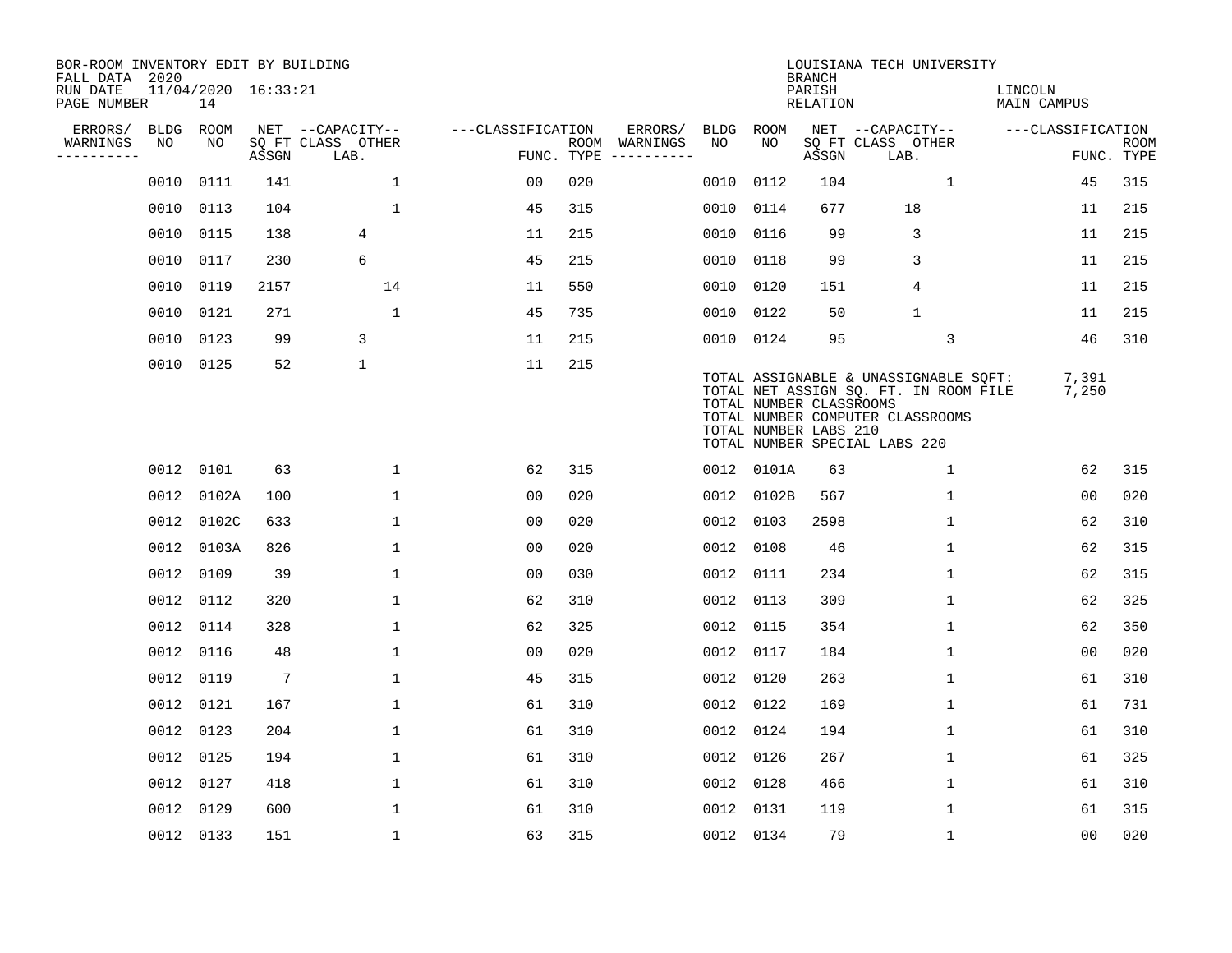| BOR-ROOM INVENTORY EDIT BY BUILDING<br>FALL DATA 2020 |           |                           |       |                           |                   |            |                              |             |             | <b>BRANCH</b>             | LOUISIANA TECH UNIVERSITY |                               |                           |
|-------------------------------------------------------|-----------|---------------------------|-------|---------------------------|-------------------|------------|------------------------------|-------------|-------------|---------------------------|---------------------------|-------------------------------|---------------------------|
| RUN DATE<br>PAGE NUMBER                               |           | 11/04/2020 16:33:21<br>15 |       |                           |                   |            |                              |             |             | PARISH<br><b>RELATION</b> |                           | LINCOLN<br><b>MAIN CAMPUS</b> |                           |
| ERRORS/                                               | BLDG      | ROOM                      |       | NET --CAPACITY--          | ---CLASSIFICATION |            | ERRORS/                      | <b>BLDG</b> | <b>ROOM</b> |                           | NET --CAPACITY--          | ---CLASSIFICATION             |                           |
| WARNINGS<br>----------                                | ΝO        | NO                        | ASSGN | SQ FT CLASS OTHER<br>LAB. |                   | FUNC. TYPE | ROOM WARNINGS<br>----------- | NO          | NO          | ASSGN                     | SQ FT CLASS OTHER<br>LAB. |                               | <b>ROOM</b><br>FUNC. TYPE |
|                                                       | 0012      | 0135                      | 50    | 1                         | 63                | 315        |                              | 0012        | 0136        | 243                       | $\mathbf{1}$              | 63                            | 315                       |
|                                                       |           | 0012 0137                 | 109   | 1                         | 00                | 020        |                              | 0012        | 0138        | 424                       | 1                         | 63                            | 310                       |
|                                                       |           | 0012 0138A                | 132   | 1                         | 63                | 310        |                              | 0012        | 0138B       | 72                        | 1                         | 63                            | 310                       |
|                                                       |           | 0012 0139                 | 793   |                           | 0 <sub>0</sub>    | 020        |                              | 0012        | 0139A       | 110                       | 2                         | 63                            | 310                       |
|                                                       |           | 0012 0139B                | 110   | 2                         | 63                | 310        |                              | 0012        | 0139C       | 110                       | 2                         | 63                            | 310                       |
|                                                       |           | 0012 0139D                | 110   | 2                         | 63                | 310        |                              | 0012        | 0140        | 141                       | $\mathbf 1$               | 0 <sub>0</sub>                | 020                       |
|                                                       |           | 0012 0141                 | 201   | $\mathbf{1}$              | 0 <sub>0</sub>    | 010        |                              | 0012        | 0144        | 1612                      | $\mathbf{1}$              | 0 <sub>0</sub>                | 030                       |
|                                                       |           | 0012 0145                 | 100   | $\mathbf{1}$              | 63                | 310        |                              | 0012        | 0146        | 1229                      | $\mathbf{1}$              | 11                            | 210                       |
|                                                       |           | 0012 0147                 | 340   | $\mathbf{1}$              | 63                | 310        |                              | 0012        | 0148        | 377                       | $\mathbf{1}$              | 63                            | 310                       |
|                                                       |           | 0012 0150                 | 96    | $\mathbf{1}$              | 63                | 315        |                              | 0012        | 0151        | 30                        | 1                         | 0 <sub>0</sub>                | 030                       |
|                                                       |           | 0012 0152                 | 517   | $\mathbf{1}$              | 63                | 313        |                              | 0012        | 0153        | 223                       | $\mathbf 1$               | 63                            | 350                       |
|                                                       |           | 0012 0154                 | 27    | 1                         | 63                | 315        |                              | 0012        | 0155        | 8                         | $\mathbf 1$               | 63                            | 315                       |
|                                                       |           | 0012 0156                 | 197   | 1                         | 63                | 310        |                              | 0012        | 0157        | 163                       | $\mathbf 1$               | 63                            | 310                       |
|                                                       |           | 0012 0158                 | 168   | 1                         | 63                | 310        |                              | 0012        | 0159        | 47                        | 1                         | 63                            | 315                       |
|                                                       | 0012      | 0160                      | 237   | 1                         | 63                | 310        |                              | 0012        | 0161        | 222                       | 1                         | 63                            | 325                       |
|                                                       |           | 0012 0162                 | 63    | $\mathbf{1}$              | 63                | 315        |                              | 0012        | 0163        | 282                       | $\mathbf 1$               | 00                            | 020                       |
|                                                       |           | 0012 0164                 | 224   | 3                         | 0 <sub>0</sub>    | 030        |                              | 0012        | 0165        | 264                       | 3                         | 0 <sub>0</sub>                | 030                       |
|                                                       | 0012 0167 |                           | 48    | 1                         | 0 <sub>0</sub>    | 030        |                              | 0012        | 0168        | 40                        | 1                         | 0 <sub>0</sub>                | 020                       |
|                                                       |           | 0012 0173                 | 59    | 1                         | 62                | 315        |                              | 0012        | 0200        | 625                       | 1                         | 0 <sub>0</sub>                | 020                       |
|                                                       |           | 0012 0203                 | 128   | 1                         | 56                | 315        |                              | 0012        | 0204        | 347                       | $\mathbf 1$               | 56                            | 310                       |
|                                                       | 0012 0205 |                           | 158   | 1                         | 56                | 310        |                              | 0012        | 0207        | 733                       | 1                         | 56                            | 310                       |
|                                                       | 0012 0208 |                           | 1451  | $\mathbf{1}$              | 56                | 310        |                              | 0012        | 0209        | 268                       | $\mathbf{1}$              | 0 <sub>0</sub>                | 020                       |
|                                                       | 0012 0213 |                           | 232   | $\mathbf{1}$              | 56                | 731        |                              | 0012        | 0214        | 639                       | $\mathbf 1$               | 56                            | 310                       |
|                                                       |           | 0012 0215                 | 208   | $\mathbf{1}$              | 56                | 310        |                              | 0012        | 0216        | 236                       | $\mathbf 1$               | 56                            | 310                       |
|                                                       |           | 0012 0216A                | 33    | $\mathbf{1}$              | 56                | 315        |                              | 0012        | 0217        | 316                       | $\mathbf 1$               | 56                            | 325                       |
|                                                       |           | 0012 0218                 | 147   | $\mathbf{1}$              | 56                | 310        |                              |             | 0012 0220   | 77                        | $\mathbf 1$               | 56                            | 731                       |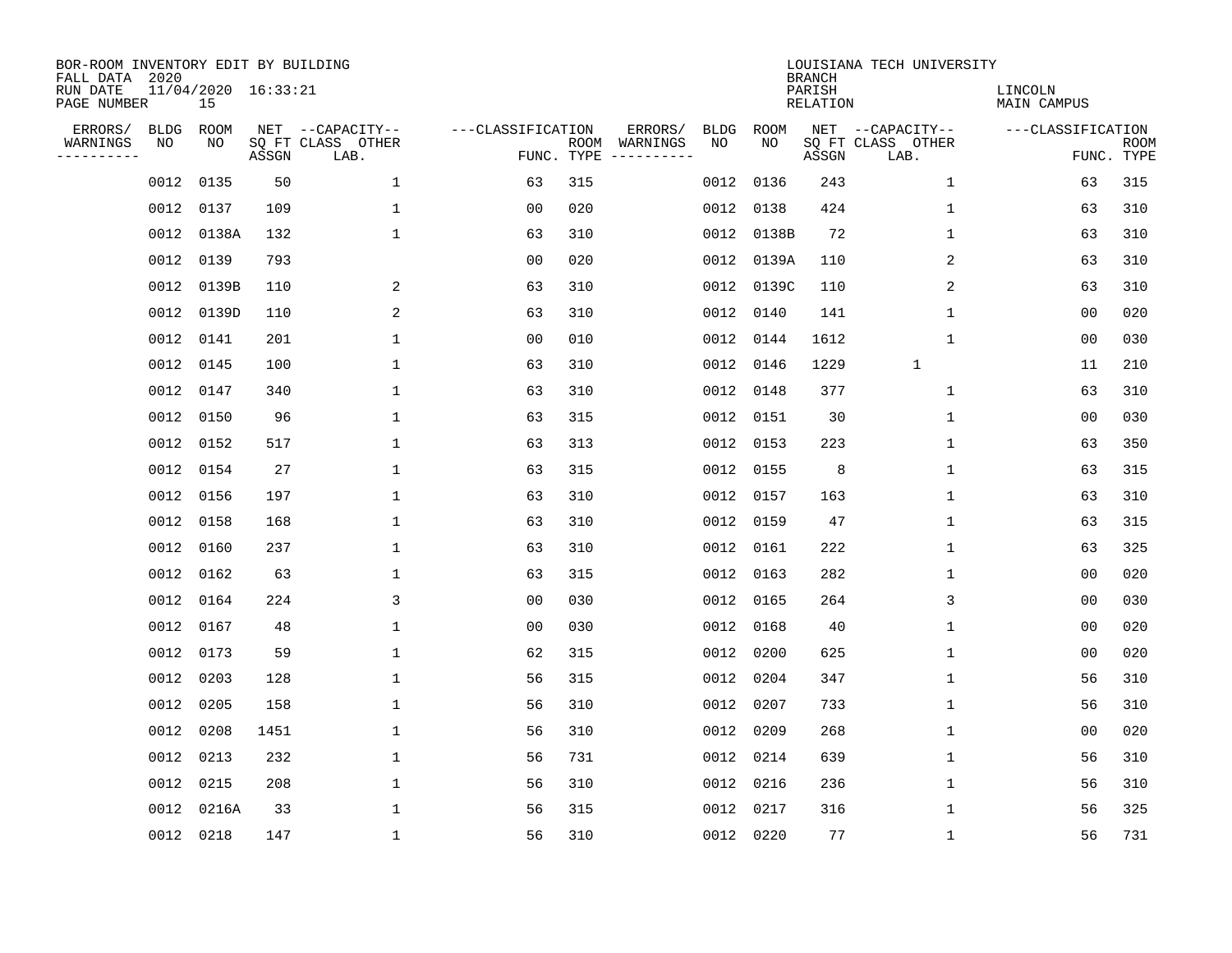| BOR-ROOM INVENTORY EDIT BY BUILDING<br>FALL DATA 2020 |             |                           |       |                           |                   |                    |                         |             |             | <b>BRANCH</b>             | LOUISIANA TECH UNIVERSITY |                               |                           |
|-------------------------------------------------------|-------------|---------------------------|-------|---------------------------|-------------------|--------------------|-------------------------|-------------|-------------|---------------------------|---------------------------|-------------------------------|---------------------------|
| RUN DATE<br>PAGE NUMBER                               |             | 11/04/2020 16:33:21<br>16 |       |                           |                   |                    |                         |             |             | PARISH<br><b>RELATION</b> |                           | LINCOLN<br><b>MAIN CAMPUS</b> |                           |
| ERRORS/                                               | <b>BLDG</b> | ROOM                      |       | NET --CAPACITY--          | ---CLASSIFICATION |                    | ERRORS/                 | <b>BLDG</b> | <b>ROOM</b> |                           | NET --CAPACITY--          | ---CLASSIFICATION             |                           |
| WARNINGS<br>----------                                | NO          | NO                        | ASSGN | SQ FT CLASS OTHER<br>LAB. |                   | ROOM<br>FUNC. TYPE | WARNINGS<br>----------- | NO          | NO          | ASSGN                     | SQ FT CLASS OTHER<br>LAB. |                               | <b>ROOM</b><br>FUNC. TYPE |
|                                                       | 0012        | 0221                      | 13    | $\mathbf{1}$              | 56                | 315                |                         | 0012        | 0223        | 468                       | 1                         | 56                            | 731                       |
|                                                       | 0012        | 0225                      | 125   | 1                         | 56                | 310                |                         | 0012        | 0226        | 144                       | 1                         | 56                            | 731                       |
|                                                       | 0012        | 0226A                     | 132   | $\mathbf 1$               | 56                | 310                |                         | 0012        | 0227        | 223                       | 1                         | 56                            | 310                       |
|                                                       | 0012        | 0228                      | 203   | 1                         | 56                | 310                |                         |             | 0012 0229   | 235                       | 1                         | 56                            | 310                       |
|                                                       | 0012        | 0230                      | 12    | $\mathbf 1$               | 56                | 315                |                         |             | 0012 0231   | 12                        | $\mathbf 1$               | 56                            | 315                       |
|                                                       |             | 0012 0232                 | 270   | $\mathbf 1$               | 0 <sub>0</sub>    | 020                |                         |             | 0012 0234   | 42                        | $\mathbf{1}$              | 00                            | 020                       |
|                                                       | 0012        | 0235                      | 583   | $\mathbf{1}$              | 0 <sub>0</sub>    | 020                |                         |             | 0012 0236   | 72                        | $\mathbf{1}$              | 52                            | 660                       |
|                                                       |             | 0012 0236M                | 82    | $\mathbf{1}$              | 0 <sub>0</sub>    | 030                |                         |             | 0012 0237   | 374                       | $\mathbf{1}$              | 62                            | 310                       |
|                                                       | 0012        | 0238                      | 332   | $\mathbf{1}$              | 62                | 310                |                         | 0012        | 0238A       | 197                       | $\mathbf{1}$              | 62                            | 310                       |
|                                                       |             | 0012 0238B                | 186   | 1                         | 62                | 310                |                         | 0012        | 0239        | 405                       | 1                         | 62                            | 310                       |
|                                                       |             | 0012 0239A                | 132   | 1                         | 62                | 310                |                         | 0012        | 0240        | 1693                      | $\mathbf 1$               | 54                            | 310                       |
|                                                       | 0012        | 0241                      | 100   | 1                         | 54                | 315                |                         |             | 0012 0242   | 171                       | $\mathbf 1$               | 54                            | 310                       |
|                                                       | 0012        | 0244                      | 339   | 1                         | 54                | 310                |                         | 0012        | 0245        | 258                       | $\mathbf 1$               | 54                            | 310                       |
|                                                       | 0012        | 0246                      | 273   | 1                         | 54                | 310                |                         | 0012        | 0247        | 240                       | 1                         | 54                            | 325                       |
|                                                       | 0012        | 0249                      | 257   | 1                         | 54                | 310                |                         | 0012        | 0250        | 28                        | 1                         | 54                            | 315                       |
|                                                       | 0012        | 0251                      | 257   | 1                         | 54                | 310                |                         |             | 0012 0252   | 28                        | 1                         | 54                            | 315                       |
|                                                       | 0012        | 0253                      | 161   | 1                         | 54                | 310                |                         | 0012        | 0254        | 66                        | 1                         | 0 <sub>0</sub>                | 030                       |
|                                                       | 0012        | 0256                      | 127   | $\mathsf{3}$              | 0 <sub>0</sub>    | 030                |                         | 0012        | 0257        | 161                       | 3                         | 00                            | 030                       |
|                                                       | 0012        | 0259                      | 18    | 1                         | 54                | 315                |                         | 0012        | 0260        | 51                        | 1                         | 54                            | 315                       |
|                                                       | 0012        | 0261                      | 81    | 1                         | 0 <sub>0</sub>    | 020                |                         | 0012        | 0268        | 40                        | 1                         | 0 <sub>0</sub>                | 020                       |
|                                                       | 0012        | 0300                      | 593   | 1                         | 0 <sub>0</sub>    | 020                |                         | 0012        | 0301        | 274                       | 1                         | 51                            | 325                       |
|                                                       | 0012        | 0302                      | 152   | $\mathbf 1$               | 51                | 315                |                         | 0012        | 0303        | 216                       | 1                         | 51                            | 310                       |
|                                                       | 0012        | 0304                      | 210   | 1                         | 51                | 325                |                         | 0012        | 0305        | 416                       | 1                         | 0 <sub>0</sub>                | 020                       |
|                                                       | 0012        | 0306                      | 180   | $\mathbf 1$               | 51                | 310                |                         |             | 0012 0307   | 235                       | $\mathbf 1$               | 51                            | 325                       |
|                                                       | 0012        | 0308                      | 156   | 1                         | 51                | 315                |                         |             | 0012 0309   | 283                       | 1                         | 0 <sub>0</sub>                | 020                       |
|                                                       |             | 0012 0310                 | 492   | $\mathbf{1}$              | 51                | 310                |                         |             | 0012 0312   | 56                        | 1                         | 51                            | 315                       |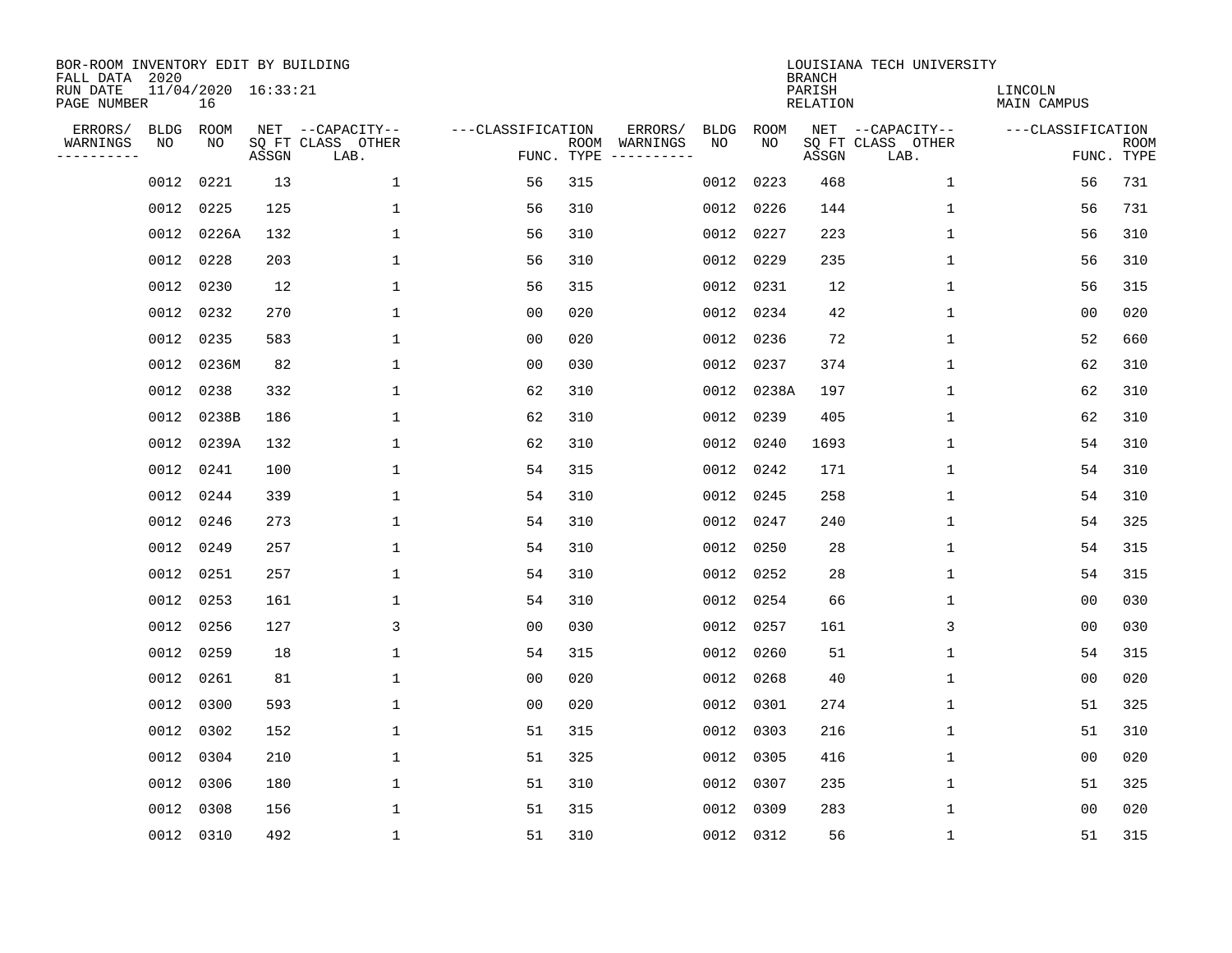| BOR-ROOM INVENTORY EDIT BY BUILDING<br>FALL DATA 2020 |             |                           |       |                           |                   |                    |                         |             |             | <b>BRANCH</b>             | LOUISIANA TECH UNIVERSITY |                               |                           |
|-------------------------------------------------------|-------------|---------------------------|-------|---------------------------|-------------------|--------------------|-------------------------|-------------|-------------|---------------------------|---------------------------|-------------------------------|---------------------------|
| RUN DATE<br>PAGE NUMBER                               |             | 11/04/2020 16:33:21<br>17 |       |                           |                   |                    |                         |             |             | PARISH<br><b>RELATION</b> |                           | LINCOLN<br><b>MAIN CAMPUS</b> |                           |
| ERRORS/                                               | <b>BLDG</b> | ROOM                      |       | NET --CAPACITY--          | ---CLASSIFICATION |                    | ERRORS/                 | <b>BLDG</b> | <b>ROOM</b> |                           | NET --CAPACITY--          | ---CLASSIFICATION             |                           |
| WARNINGS<br>----------                                | NO          | NO                        | ASSGN | SQ FT CLASS OTHER<br>LAB. |                   | ROOM<br>FUNC. TYPE | WARNINGS<br>----------- | NO          | NO          | ASSGN                     | SQ FT CLASS OTHER<br>LAB. |                               | <b>ROOM</b><br>FUNC. TYPE |
|                                                       | 0012        | 0313                      | 257   | $\mathbf{1}$              | 51                | 325                |                         | 0012        | 0316        | 212                       | 1                         | 51                            | 310                       |
|                                                       | 0012        | 0318                      | 236   | 1                         | 51                | 310                |                         |             | 0012 0319   | 230                       | 1                         | 51                            | 310                       |
|                                                       | 0012        | 0320                      | 83    | $\mathbf 1$               | 45                | 315                |                         |             | 0012 0321   | 210                       | 1                         | 51                            | 310                       |
|                                                       | 0012        | 0322                      | 485   | 1                         | 0 <sub>0</sub>    | 020                |                         |             | 0012 0324   | 366                       | 1                         | 0 <sub>0</sub>                | 020                       |
|                                                       | 0012        | 0325                      | 218   | $\mathbf{1}$              | 50                | 680                |                         |             | 0012 0325A  | 80                        | $\mathbf 1$               | 50                            | 310                       |
|                                                       |             | 0012 0325B                | 946   | $\mathbf 1$               | 50                | 680                |                         |             | 0012 0326A  | 150                       | 1                         | 50                            | 310                       |
|                                                       |             | 0012 0326B                | 150   | $\mathbf{1}$              | 50                | 310                |                         |             | 0012 0327   | 303                       | 12                        | 45                            | 350                       |
|                                                       | 0012        | 0328                      | 263   | 10                        | 45                | 355                |                         |             | 0012 0329   | 424                       | $\mathbf{1}$              | 0 <sub>0</sub>                | 020                       |
|                                                       | 0012        | 0330                      | 143   | $\mathbf{1}$              | 45                | 315                |                         | 0012        | 0331        | 486                       | 25                        | 45                            | 350                       |
|                                                       |             | 0012 0333                 | 554   | 1                         | 51                | 310                |                         |             | 0012 0334   | 111                       | 1                         | 51                            | 310                       |
|                                                       | 0012        | 0335                      | 114   | 1                         | 51                | 325                |                         | 0012        | 0336        | 562                       | 1                         | 0 <sub>0</sub>                | 020                       |
|                                                       |             | 0012 0336A                | 56    | 1                         | 51                | 315                |                         |             | 0012 0336B  | 57                        | $\mathbf 1$               | 51                            | 315                       |
|                                                       | 0012        | 0336C                     | 53    | 1                         | 51                | 315                |                         | 0012        | 0336D       | 61                        | $\mathbf 1$               | 51                            | 315                       |
|                                                       | 0012        | 0336E                     | 60    | 1                         | 51                | 315                |                         |             | 0012 0336F  | 59                        | 1                         | 51                            | 315                       |
|                                                       | 0012        | 0336G                     | 59    | 1                         | 51                | 315                |                         |             | 0012 0336H  | 56                        | 1                         | 51                            | 315                       |
|                                                       | 0012        | 0337                      | 2363  | 1                         | 45                | 310                |                         |             | 0012 0338   | 83                        | 1                         | 53                            | 315                       |
|                                                       | 0012        | 0339                      | 158   | 1                         | 53                | 310                |                         | 0012        | 0340        | 229                       | 1                         | 53                            | 310                       |
|                                                       | 0012        | 0341                      | 284   | 1                         | 0 <sub>0</sub>    | 020                |                         |             | 0012 0342   | 243                       | 1                         | 53                            | 310                       |
|                                                       | 0012        | 0343                      | 102   | 1                         | 0 <sub>0</sub>    | 030                |                         |             | 0012 0344   | 70                        | 1                         | 53                            | 315                       |
|                                                       | 0012        | 0345                      | 334   | 22                        | 46                | 350                |                         |             | 0012 0346   | 140                       | 2                         | 0 <sub>0</sub>                | 030                       |
|                                                       | 0012        | 0347                      | 162   | 3                         | 0 <sub>0</sub>    | 030                |                         |             | 0012 0368   | 39                        | 1                         | 0 <sub>0</sub>                | 020                       |
|                                                       | 0012        | 0400                      | 41    | $\mathbf 1$               | 0 <sub>0</sub>    | 020                |                         | 0012        | 0401        | 632                       | 1                         | 00                            | 020                       |
|                                                       | 0012        | 0403                      | 257   | 1                         | 63                | 310                |                         | 0012        | 0404        | 280                       | 1                         | 63                            | 325                       |
|                                                       | 0012        | 0405                      | 9     | $\mathbf 1$               | 63                | 315                |                         |             | 0012 0406   | 24                        | $\mathbf 1$               | 63                            | 315                       |
|                                                       | 0012        | 0407                      | 216   | 1                         | 63                | 310                |                         | 0012        | 0408        | 848                       | 1                         | 63                            | 310                       |
|                                                       |             | 0012 0409                 | 8     | $\mathbf{1}$              | 63                | 315                |                         |             | 0012 0410   | 33                        | 1                         | 63                            | 315                       |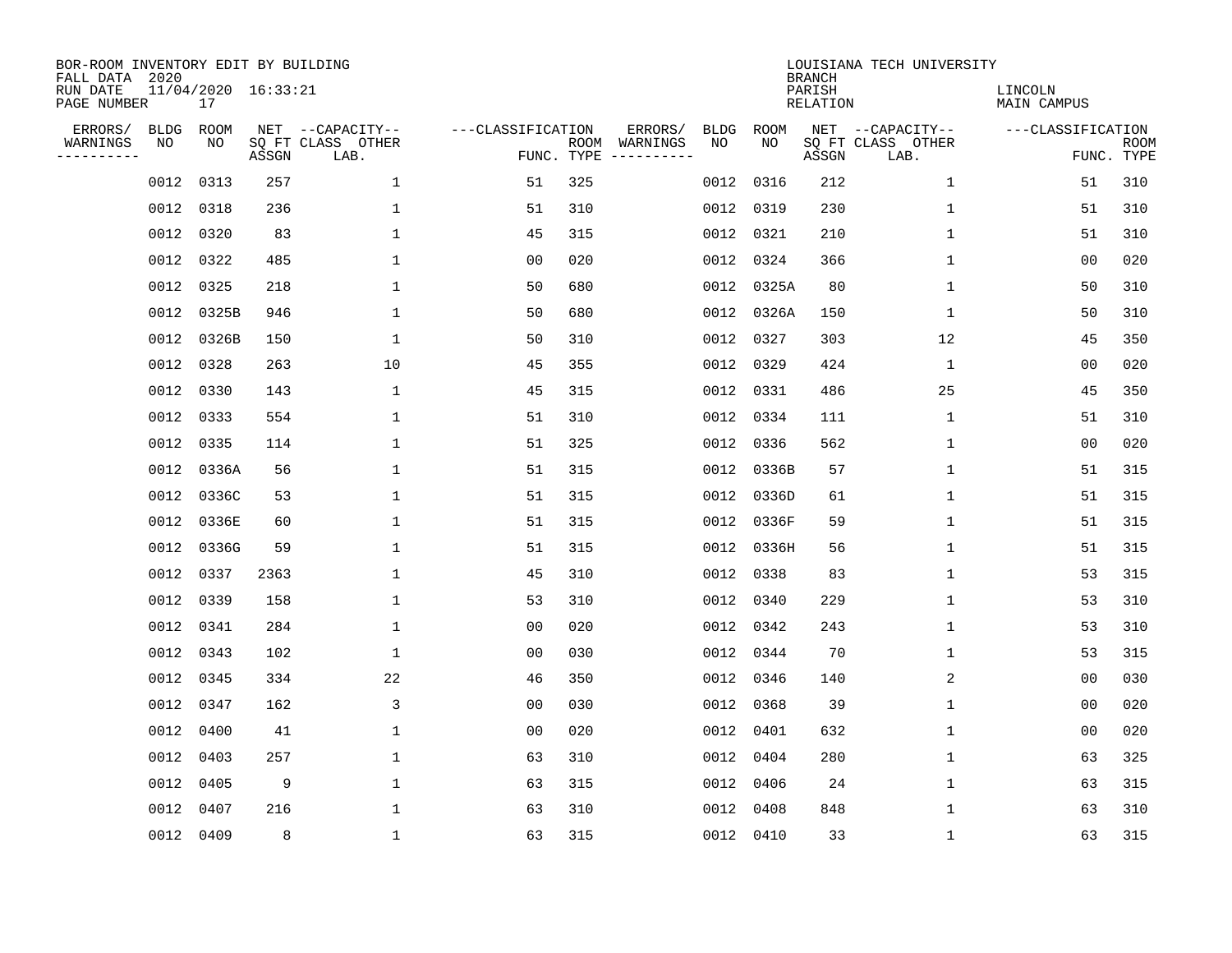| BOR-ROOM INVENTORY EDIT BY BUILDING<br>FALL DATA 2020 |      |           |                     |                           |                   |     |                                      |      |                                                               | <b>BRANCH</b>      | LOUISIANA TECH UNIVERSITY                                                                                                                                           |                                         |                           |
|-------------------------------------------------------|------|-----------|---------------------|---------------------------|-------------------|-----|--------------------------------------|------|---------------------------------------------------------------|--------------------|---------------------------------------------------------------------------------------------------------------------------------------------------------------------|-----------------------------------------|---------------------------|
| RUN DATE<br>PAGE NUMBER                               |      | 18        | 11/04/2020 16:33:21 |                           |                   |     |                                      |      |                                                               | PARISH<br>RELATION |                                                                                                                                                                     | LINCOLN<br>MAIN CAMPUS                  |                           |
| ERRORS/                                               |      | BLDG ROOM |                     | NET --CAPACITY--          | ---CLASSIFICATION |     | ERRORS/                              | BLDG | ROOM                                                          |                    | NET --CAPACITY--                                                                                                                                                    | ---CLASSIFICATION                       |                           |
| WARNINGS<br>----------                                | NO   | NO        | ASSGN               | SQ FT CLASS OTHER<br>LAB. |                   |     | ROOM WARNINGS<br>FUNC. TYPE $------$ | NO.  | NO                                                            | ASSGN              | SQ FT CLASS OTHER<br>LAB.                                                                                                                                           |                                         | <b>ROOM</b><br>FUNC. TYPE |
|                                                       | 0012 | 0411      | 49                  | $\mathbf{1}$              | 63                | 315 |                                      | 0012 | 0412                                                          | 195                | $\mathbf{1}$                                                                                                                                                        | 63                                      | 315                       |
|                                                       |      | 0012 0414 | 134                 | $\mathbf 1$               | 63                | 310 |                                      |      | 0012 0415                                                     | 101                | 1                                                                                                                                                                   | 63                                      | 315                       |
|                                                       |      | 0012 0416 | 134                 | $\mathbf{1}$              | 63                | 310 |                                      |      | 0012 0416M                                                    | 56                 | $\mathbf{1}$                                                                                                                                                        | 63                                      | 315                       |
|                                                       |      | 0012 0417 | 172                 | $\mathbf{1}$              | 63                | 310 |                                      |      | 0012 0418                                                     | 604                | $\mathbf 1$                                                                                                                                                         | 63                                      | 315                       |
|                                                       |      | 0012 0419 | 173                 | $\mathbf{1}$              | 63                | 310 |                                      |      | 0012 0420                                                     | 145                | $\mathbf{1}$                                                                                                                                                        | 63                                      | 310                       |
|                                                       |      | 0012 0421 | 264                 | $\mathbf 1$               | 63                | 310 |                                      |      | 0012 0423                                                     | 242                | $\mathbf 1$                                                                                                                                                         | 63                                      | 325                       |
|                                                       |      | 0012 0424 | 120                 | $\mathbf{1}$              | 00                | 030 |                                      |      | 0012 0425                                                     | 56                 | $\mathbf{1}$                                                                                                                                                        | 63                                      | 731                       |
|                                                       |      | 0012 0428 | 94                  | $\mathbf{1}$              | 0 <sub>0</sub>    | 020 |                                      |      | 0012 0440                                                     | 282                | $\mathbf{1}$                                                                                                                                                        | 00                                      | 020                       |
|                                                       |      | 0012 0441 | 282                 | $\mathbf{1}$              | 0 <sub>0</sub>    | 020 |                                      |      | 0012 0468<br>TOTAL NUMBER CLASSROOMS<br>TOTAL NUMBER LABS 210 | 46                 | $\mathbf{1}$<br>TOTAL ASSIGNABLE & UNASSIGNABLE SQFT:<br>TOTAL NET ASSIGN SQ. FT. IN ROOM FILE<br>TOTAL NUMBER COMPUTER CLASSROOMS<br>TOTAL NUMBER SPECIAL LABS 220 | 0 <sub>0</sub><br>53,388<br>39,470<br>1 | 020                       |
|                                                       |      | 0013 0101 | 261                 | 1                         | 00                | 030 |                                      |      | 0013 0102                                                     | 97                 | 1                                                                                                                                                                   | 0 <sub>0</sub>                          | 030                       |
|                                                       |      | 0013 0103 | 154                 | $\mathbf{1}$              | 00                | 020 |                                      |      | 0013 0104                                                     | 159                | 1                                                                                                                                                                   | 0 <sub>0</sub>                          | 020                       |
|                                                       |      | 0013 0105 | 1322                | $\mathbf{1}$              | 0 <sub>0</sub>    | 020 |                                      |      | 0013 0106                                                     | 46                 | 1                                                                                                                                                                   | 00                                      | 010                       |
|                                                       |      | 0013 0107 | 100                 | $\overline{4}$            | 91                | 935 |                                      |      | 0013 0108                                                     | 208                | 6                                                                                                                                                                   | 51                                      | 410                       |
|                                                       |      | 0013 0109 | 336                 | 10                        | 91                | 919 |                                      |      | 0013 0110                                                     | 873                | 1                                                                                                                                                                   | 92                                      | 650                       |
|                                                       |      | 0013 0112 | 178                 | 4                         | 51                | 310 |                                      |      | 0013 0114                                                     | 550                | $\mathbf 1$                                                                                                                                                         | 91                                      | 950                       |
|                                                       |      | 0013 0115 | 16                  | $\mathbf 1$               | 91                | 955 |                                      |      | 0013 0116                                                     | 45                 | 1                                                                                                                                                                   | 91                                      | 919                       |
|                                                       |      | 0013 0117 | 162                 | 1                         | 91                | 955 |                                      |      | 0013 0118                                                     | 65                 | 2                                                                                                                                                                   | 91                                      | 950                       |
|                                                       |      | 0013 0119 | 274                 | 2                         | 91                | 910 |                                      |      | 0013 0120                                                     | 272                | 2                                                                                                                                                                   | 91                                      | 910                       |
|                                                       |      | 0013 0121 | 274                 | 2                         | 91                | 910 |                                      |      | 0013 0122                                                     | 279                | 2                                                                                                                                                                   | 91                                      | 910                       |
|                                                       |      | 0013 0123 | 274                 | 2                         | 91                | 910 |                                      |      | 0013 0124                                                     | 262                | 2                                                                                                                                                                   | 91                                      | 910                       |
|                                                       |      | 0013 0125 | 271                 | 2                         | 91                | 910 |                                      |      | 0013 0126                                                     | 268                | 2                                                                                                                                                                   | 91                                      | 910                       |
|                                                       |      | 0013 0127 | 273                 | 2                         | 91                | 910 |                                      |      | 0013 0128                                                     | 276                | 2                                                                                                                                                                   | 91                                      | 910                       |
|                                                       |      | 0013 0129 | 277                 | 2                         | 91                | 910 |                                      |      | 0013 0130                                                     | 426                | $\mathbf 1$                                                                                                                                                         | 0 <sub>0</sub>                          | 020                       |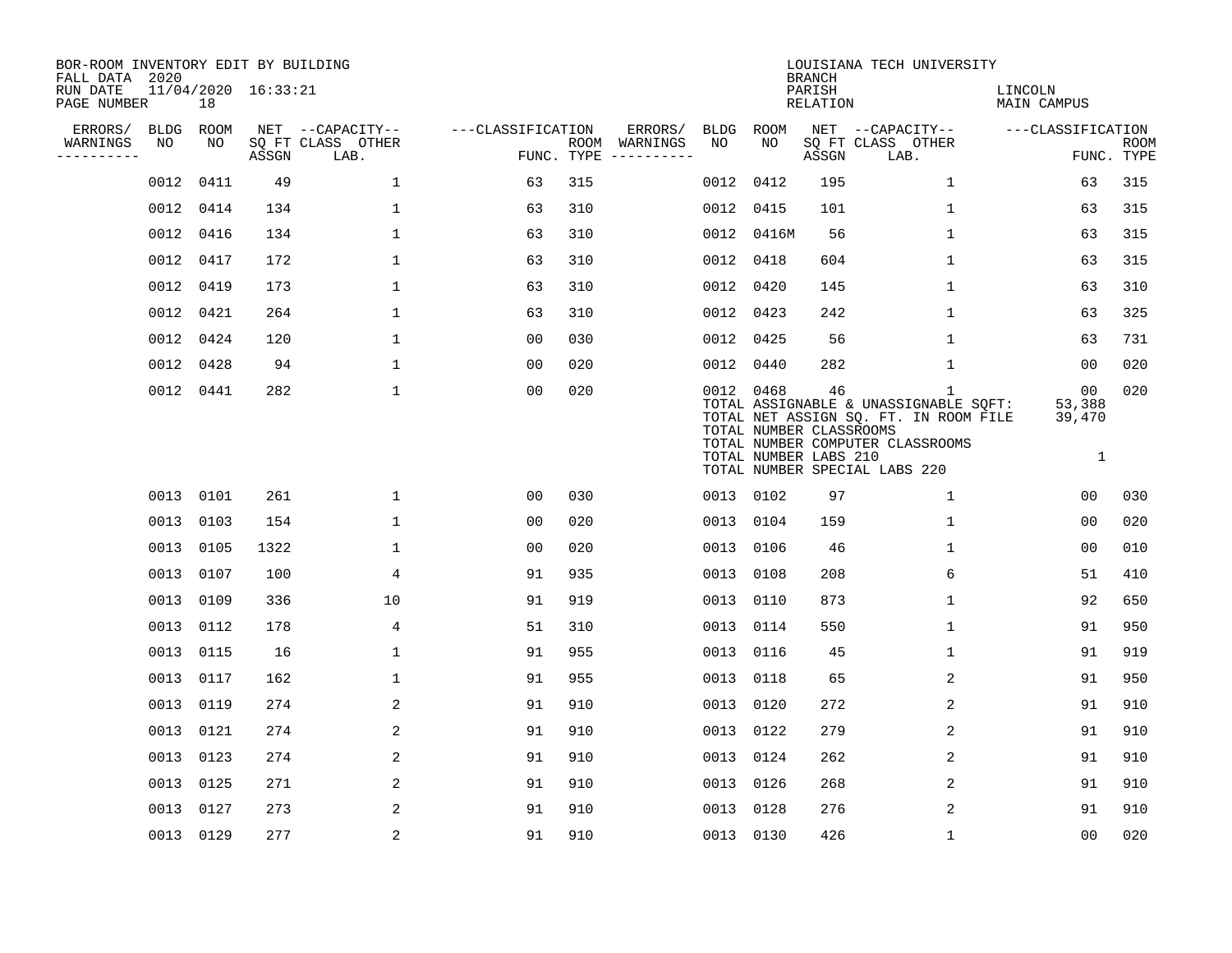| BOR-ROOM INVENTORY EDIT BY BUILDING<br>FALL DATA 2020 |             |           |                     |                           |                   |                    |          |             |                   | <b>BRANCH</b>             | LOUISIANA TECH UNIVERSITY |                               |                           |
|-------------------------------------------------------|-------------|-----------|---------------------|---------------------------|-------------------|--------------------|----------|-------------|-------------------|---------------------------|---------------------------|-------------------------------|---------------------------|
| RUN DATE<br>PAGE NUMBER                               |             | 19        | 11/04/2020 16:33:21 |                           |                   |                    |          |             |                   | PARISH<br><b>RELATION</b> |                           | LINCOLN<br><b>MAIN CAMPUS</b> |                           |
| ERRORS/                                               | <b>BLDG</b> | ROOM      |                     | NET --CAPACITY--          | ---CLASSIFICATION |                    | ERRORS/  | <b>BLDG</b> | <b>ROOM</b><br>NO |                           | NET --CAPACITY--          | ---CLASSIFICATION             |                           |
| WARNINGS<br>----------                                | NO          | NO        | ASSGN               | SQ FT CLASS OTHER<br>LAB. |                   | ROOM<br>FUNC. TYPE | WARNINGS | NO          |                   | ASSGN                     | SQ FT CLASS OTHER<br>LAB. |                               | <b>ROOM</b><br>FUNC. TYPE |
|                                                       | 0013        | 0131      | 46                  | $\mathbf 1$               | 00                | 020                |          | 0013        | 0201              | 111                       | 1                         | 00                            | 030                       |
|                                                       | 0013        | 0202      | 111                 | 1                         | 00                | 030                |          | 0013        | 0203              | 155                       | 1                         | 00                            | 020                       |
|                                                       | 0013        | 0204      | 276                 | $\mathbf 1$               | 00                | 020                |          | 0013        | 0205              | 1028                      | 1                         | 00                            | 020                       |
|                                                       | 0013        | 0206      | 28                  | 1                         | 0 <sub>0</sub>    | 010                |          |             | 0013 0207         | 65                        | 4                         | 91                            | 935                       |
|                                                       | 0013        | 0208      | 150                 | 4                         | 51                | 410                |          | 0013        | 0210              | 256                       | 2                         | 91                            | 910                       |
|                                                       | 0013        | 0211      | 278                 | 2                         | 91                | 910                |          |             | 0013 0212         | 282                       | 2                         | 91                            | 910                       |
|                                                       | 0013        | 0213      | 273                 | 2                         | 91                | 910                |          | 0013        | 0214              | 278                       | 2                         | 91                            | 910                       |
|                                                       | 0013        | 0215      | 275                 | 2                         | 91                | 910                |          |             | 0013 0216         | 279                       | 2                         | 91                            | 910                       |
|                                                       | 0013        | 0217      | 275                 | 2                         | 91                | 910                |          | 0013        | 0218              | 278                       | 2                         | 91                            | 910                       |
|                                                       | 0013        | 0219      | 270                 | 2                         | 91                | 910                |          |             | 0013 0220         | 241                       | 2                         | 91                            | 910                       |
|                                                       | 0013        | 0221      | 277                 | 2                         | 91                | 910                |          | 0013        | 0222              | 264                       | 2                         | 91                            | 910                       |
|                                                       | 0013        | 0223      | 271                 | 2                         | 91                | 910                |          |             | 0013 0224         | 268                       | 2                         | 91                            | 910                       |
|                                                       | 0013        | 0225      | 271                 | 2                         | 91                | 910                |          | 0013        | 0226              | 276                       | 2                         | 91                            | 910                       |
|                                                       | 0013        | 0227      | 280                 | 2                         | 91                | 910                |          | 0013        | 0301              | 112                       | 1                         | 0 <sub>0</sub>                | 030                       |
|                                                       | 0013        | 0302      | 111                 | 1                         | 0 <sub>0</sub>    | 030                |          | 0013        | 0303              | 154                       | 1                         | 0 <sub>0</sub>                | 020                       |
|                                                       | 0013        | 0304      | 159                 | 1                         | 0 <sub>0</sub>    | 020                |          | 0013        | 0305              | 1028                      | 1                         | 0 <sub>0</sub>                | 020                       |
|                                                       | 0013        | 0306      | 28                  | 1                         | 91                | 935                |          | 0013        | 0307              | 65                        | 1                         | 0 <sub>0</sub>                | 010                       |
|                                                       | 0013        | 0308      | 150                 | 4                         | 51                | 410                |          | 0013        | 0309              | 414                       | 11                        | 91                            | 919                       |
|                                                       | 0013        | 0310      | 256                 | 2                         | 91                | 910                |          |             | 0013 0311         | 277                       | 2                         | 91                            | 910                       |
|                                                       | 0013        | 0312      | 282                 | 2                         | 91                | 910                |          | 0013        | 0313              | 273                       | 2                         | 91                            | 910                       |
|                                                       | 0013        | 0314      | 278                 | 2                         | 91                | 910                |          |             | 0013 0315         | 275                       | 2                         | 91                            | 910                       |
|                                                       | 0013        | 0316      | 279                 | 2                         | 91                | 910                |          | 0013        | 0317              | 275                       | 2                         | 91                            | 910                       |
|                                                       | 0013        | 0318      | 278                 | 2                         | 91                | 910                |          |             | 0013 0319         | 273                       | 2                         | 91                            | 910                       |
|                                                       | 0013        | 0320      | 241                 | 2                         | 91                | 910                |          |             | 0013 0321         | 278                       | 2                         | 91                            | 910                       |
|                                                       | 0013        | 0322      | 264                 | 2                         | 91                | 910                |          |             | 0013 0323         | 271                       | 2                         | 91                            | 910                       |
|                                                       |             | 0013 0324 | 268                 | $\overline{2}$            | 91                | 910                |          |             | 0013 0325         | 271                       | $\sqrt{2}$                | 91                            | 910                       |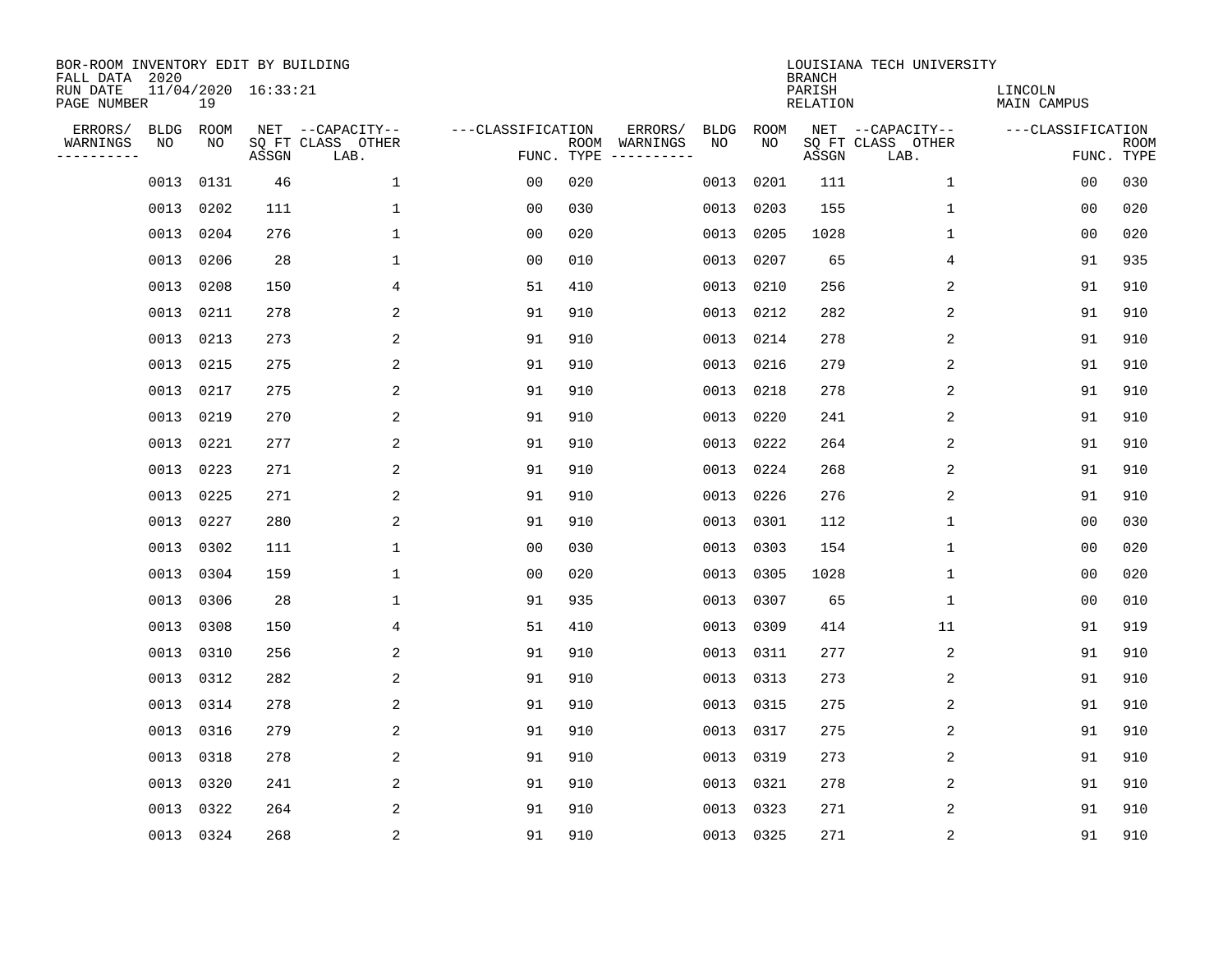| BOR-ROOM INVENTORY EDIT BY BUILDING<br>FALL DATA 2020 |           |                           |      |                                 |              |                   |                |     |                                        |           |                                                               | BRANCH             |                                 | LOUISIANA TECH UNIVERSITY                                                                                                      |                                    |                           |
|-------------------------------------------------------|-----------|---------------------------|------|---------------------------------|--------------|-------------------|----------------|-----|----------------------------------------|-----------|---------------------------------------------------------------|--------------------|---------------------------------|--------------------------------------------------------------------------------------------------------------------------------|------------------------------------|---------------------------|
| RUN DATE<br>PAGE NUMBER                               |           | 11/04/2020 16:33:21<br>20 |      |                                 |              |                   |                |     |                                        |           |                                                               | PARISH<br>RELATION |                                 |                                                                                                                                | LINCOLN<br>MAIN CAMPUS             |                           |
| ERRORS/                                               | BLDG ROOM |                           |      | NET --CAPACITY--                |              | ---CLASSIFICATION |                |     | ERRORS/                                | BLDG ROOM |                                                               |                    |                                 |                                                                                                                                | NET --CAPACITY-- ---CLASSIFICATION |                           |
| WARNINGS<br>.                                         | NO        | NO                        |      | SQ FT CLASS OTHER<br>ASSGN LAB. |              |                   |                |     | ROOM WARNINGS<br>FUNC. TYPE ---------- | NO        | NO 1                                                          |                    | SQ FT CLASS OTHER<br>ASSGN LAB. |                                                                                                                                |                                    | <b>ROOM</b><br>FUNC. TYPE |
|                                                       |           | 0013 0326                 | 276  | $\sim$ 2                        |              |                   | 91             | 910 |                                        |           | 0013 0327<br>TOTAL NUMBER CLASSROOMS<br>TOTAL NUMBER LABS 210 | 280                | TOTAL NUMBER SPECIAL LABS 220   | $\sim$ 2<br>TOTAL ASSIGNABLE & UNASSIGNABLE SQFT:<br>TOTAL NET ASSIGN SQ. FT. IN ROOM FILE<br>TOTAL NUMBER COMPUTER CLASSROOMS | 91 910<br>21,976<br>16,127         |                           |
|                                                       |           | 0014 0100                 | 9622 |                                 |              |                   | 91             | 950 |                                        |           | TOTAL NUMBER CLASSROOMS<br>TOTAL NUMBER LABS 210              |                    | TOTAL NUMBER SPECIAL LABS 220   | TOTAL ASSIGNABLE & UNASSIGNABLE SQFT:<br>TOTAL NET ASSIGN SQ. FT. IN ROOM FILE<br>TOTAL NUMBER COMPUTER CLASSROOMS             | 9,622<br>9,622                     |                           |
|                                                       |           | 0015 0100                 | 3400 |                                 |              |                   | 0 <sub>0</sub> | 020 |                                        | 0015 0101 |                                                               | 140                |                                 | 1                                                                                                                              | 00                                 | 030                       |
|                                                       |           | 0015 0102                 | 455  | $\mathbf{1}$                    |              |                   | 11             | 215 |                                        | 0015 0103 |                                                               | 278                |                                 | 5                                                                                                                              | 21                                 | 250                       |
|                                                       |           | 0015 0103A                | 77   | 2                               |              |                   | 21             | 255 |                                        | 0015 0104 |                                                               | 888                |                                 | 15                                                                                                                             | 11                                 | 210                       |
|                                                       |           | 0015 0104A                | 57   |                                 |              |                   | 0 <sub>0</sub> | 020 |                                        | 0015 0105 |                                                               | 76                 |                                 | 2                                                                                                                              | 21                                 | 255                       |
|                                                       |           | 0015 0106                 | 895  | 10                              |              |                   | 21             | 250 |                                        | 0015 0107 |                                                               | 185                |                                 | $\mathbf{1}$                                                                                                                   | 21                                 | 255                       |
|                                                       |           | 0015 0108                 | 776  | 14                              |              |                   | 11             | 220 |                                        | 0015 0109 |                                                               | 664                |                                 | 13                                                                                                                             | 11                                 | 220                       |
|                                                       |           | 0015 0109A                | 227  | 1                               |              |                   | 11             | 215 |                                        |           | 0015 0109B                                                    | 180                |                                 | 2                                                                                                                              | 11                                 | 215                       |
|                                                       | 0015 0110 |                           | 321  |                                 | 1            |                   | 0 <sub>0</sub> | 030 |                                        | 0015 0111 |                                                               | 343                |                                 | 6                                                                                                                              | 11                                 | 220                       |
|                                                       |           | 0015 0112                 | 235  |                                 | $\mathbf{1}$ |                   | 0 <sub>0</sub> | 030 |                                        | 0015 0113 |                                                               | 69                 |                                 | 1                                                                                                                              | 45                                 | 725                       |
|                                                       |           | 0015 0114                 | 562  | 5                               |              |                   | 11             | 220 |                                        | 0015      | 0115                                                          | 1039               |                                 | 10                                                                                                                             | 21                                 | 250                       |
|                                                       |           | 0015 0115A                | 91   | 2                               |              |                   | 21             | 255 |                                        |           | 0015 0115B                                                    | 66                 |                                 | $\mathbf{1}$                                                                                                                   | 21                                 | 250                       |
|                                                       |           | 0015 0116                 | 2011 | 18                              |              |                   | 11             | 210 |                                        |           | 0015 0116A                                                    | 275                |                                 | $\mathbf{1}$                                                                                                                   | 45                                 | 720                       |
|                                                       |           | 0015 0116B                | 164  | 1                               |              |                   | 11             | 215 |                                        |           | 0015 0116C                                                    | 796                |                                 | 15                                                                                                                             | 11                                 | 220                       |
|                                                       |           | 0015 0116D                | 125  | 3                               |              |                   | 11             | 215 |                                        |           | 0015 0116E                                                    | 376                |                                 | 2                                                                                                                              | 11                                 | 220                       |
|                                                       |           | 0015 0116K                | 328  |                                 | 6            |                   | 21             | 320 |                                        | 0015 0117 |                                                               | 1206               |                                 | 24                                                                                                                             | 11                                 | 220                       |
|                                                       |           | 0015 0117E                | 281  | 4                               |              |                   | 21             | 250 |                                        | 0015 0118 |                                                               | 2140               |                                 | 25                                                                                                                             | 11                                 | 220                       |
|                                                       |           | 0015 0118A                | 820  | 10                              |              |                   | 11             | 220 |                                        |           | 0015 0118B                                                    | 104                |                                 | $\mathbf{1}$                                                                                                                   | 11                                 | 215                       |
|                                                       |           | 0015 0118C                | 364  | 5                               |              |                   | 11             | 280 |                                        |           | 0015 0118D                                                    | 302                |                                 | 6                                                                                                                              | 11                                 | 220                       |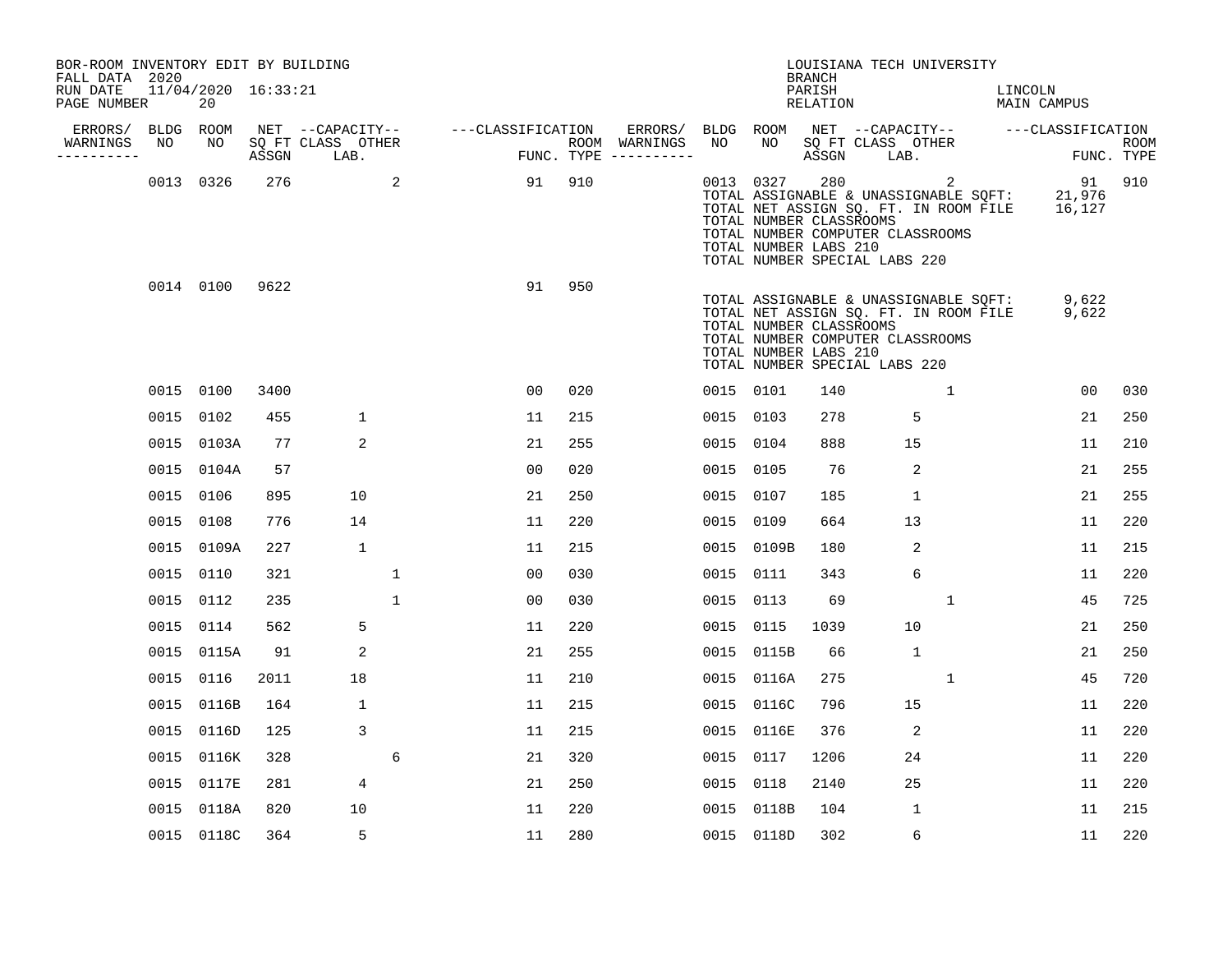| BOR-ROOM INVENTORY EDIT BY BUILDING<br>FALL DATA 2020 |           |                           |       |                           |                   |                    |          |             |             | <b>BRANCH</b>             | LOUISIANA TECH UNIVERSITY |                               |                           |
|-------------------------------------------------------|-----------|---------------------------|-------|---------------------------|-------------------|--------------------|----------|-------------|-------------|---------------------------|---------------------------|-------------------------------|---------------------------|
| RUN DATE<br>PAGE NUMBER                               |           | 11/04/2020 16:33:21<br>21 |       |                           |                   |                    |          |             |             | PARISH<br><b>RELATION</b> |                           | LINCOLN<br><b>MAIN CAMPUS</b> |                           |
| ERRORS/                                               | BLDG      | ROOM                      |       | NET --CAPACITY--          | ---CLASSIFICATION |                    | ERRORS/  | <b>BLDG</b> | <b>ROOM</b> |                           | NET --CAPACITY--          | ---CLASSIFICATION             |                           |
| WARNINGS<br>----------                                | NO        | NO                        | ASSGN | SQ FT CLASS OTHER<br>LAB. |                   | ROOM<br>FUNC. TYPE | WARNINGS | NO          | NO          | ASSGN                     | SQ FT CLASS OTHER<br>LAB. |                               | <b>ROOM</b><br>FUNC. TYPE |
|                                                       | 0015      | 0118E                     | 292   | 5                         | 11                | 220                |          | 0015        | 0118F       | 366                       | 7                         | 21                            | 250                       |
|                                                       | 0015      | 0118G                     | 392   | 7                         | 21                | 250                |          | 0015        | 0119        | 181                       | $\mathbf 1$               | 0 <sub>0</sub>                | 010                       |
|                                                       | 0015      | 0120                      | 314   | $\mathbf{1}$              | 45                | 310                |          | 0015        | 0121        | 198                       | 7                         | 0 <sub>0</sub>                | 030                       |
|                                                       | 0015 0122 |                           | 513   | 10                        | 11                | 220                |          | 0015        | 0123        | 50                        | $\mathbf 1$               | 0 <sub>0</sub>                | 030                       |
|                                                       | 0015      | 0124                      | 27    | $\mathbf{1}$              | 0 <sub>0</sub>    | 010                |          | 0015        | 0125        | 182                       | $\mathbf{1}$              | 46                            | 310                       |
|                                                       | 0015 0126 |                           | 630   | 12                        | 11                | 220                |          | 0015        | 0127        | 4054                      | 16                        | 11                            | 220                       |
|                                                       |           | 0015 0127A                | 196   | $\mathbf{1}$              | 11                | 215                |          | 0015        | 0127B       | 318                       | $\mathbf{1}$              | 45                            | 720                       |
|                                                       |           | 0015 0127C                | 198   | 3                         | 46                | 310                |          | 0015        | 0127D       | 1117                      | 16                        | 45                            | 720                       |
|                                                       | 0015      | 0127E                     | 129   | $\mathbf 1$               | 11                | 215                |          | 0015        | 0129        | 1920                      | 40                        | 11                            | 210                       |
|                                                       |           | 0015 0129A                | 65    |                           | 11                | 215                |          | 0015        | 0130        | 1249                      | 20                        | 11                            | 210                       |
|                                                       | 0015      | 0130A                     | 95    |                           | 11                | 215                |          | 0015        | 0130B       | 300                       | 4                         | 11                            | 215                       |
|                                                       | 0015      | 0130C                     | 368   | $\mathbf{1}$              | 46                | 310                |          | 0015        | 0131        | 580                       | 10                        | 11                            | 220                       |
|                                                       | 0015      | 0132                      | 66    |                           | 45                | 731                |          | 0015        | 0133        | 64                        |                           | 45                            | 731                       |
|                                                       | 0015      | 0134                      | 64    |                           | 45                | 731                |          | 0015        | 0135        | 710                       | 1                         | 00                            | 030                       |
|                                                       | 0015      | 0180                      | 77    |                           | 0 <sub>0</sub>    | 020                |          | 0015        | 0185A       | 30                        |                           | 0 <sub>0</sub>                | 020                       |
|                                                       | 0015      | 0200                      | 4414  |                           | 0 <sub>0</sub>    | 020                |          | 0015        | 0201        | 716                       | 4                         | 46                            | 313                       |
|                                                       | 0015      | 0201A                     | 255   | $\mathbf{1}$              | 46                | 325                |          | 0015        | 0201C       | 173                       | 1                         | 46                            | 314                       |
|                                                       | 0015      | 0202                      | 224   | $\mathbf{1}$              | 46                | 314                |          | 0015        | 0202A       | 28                        |                           | 46                            | 315                       |
|                                                       | 0015      | 0203                      | 110   | $\mathbf{1}$              | 0 <sub>0</sub>    | 030                |          | 0015        | 0204        | 110                       | $\mathbf 1$               | 46                            | 315                       |
|                                                       | 0015      | 0204A                     | 160   | $\mathbf{1}$              | 46                | 310                |          | 0015        | 0205        | 146                       | 1                         | 46                            | 310                       |
|                                                       | 0015      | 0206                      | 170   | 1                         | 46                | 310                |          | 0015        | 0207        | 275                       | 1                         | 46                            | 310                       |
|                                                       | 0015      | 0208                      | 122   | $\mathbf 1$               | 46                | 313                |          | 0015        | 0208A       | 194                       | 1                         | 46                            | 310                       |
|                                                       | 0015      | 0208B                     | 46    | $\mathbf{1}$              | 46                | 315                |          | 0015        | 0209        | 205                       | 1                         | 46                            | 315                       |
|                                                       | 0015      | 0210                      | 159   | $\mathbf{1}$              | 46                | 310                |          | 0015        | 0211        | 176                       | $\mathbf 1$               | 46                            | 310                       |
|                                                       | 0015      | 0212                      | 177   | $\mathbf{1}$              | 46                | 310                |          | 0015        | 0213        | 178                       | $\mathbf 1$               | 46                            | 310                       |
|                                                       | 0015 0214 |                           | 81    | $\mathbf{1}$              | 46                | 315                |          |             | 0015 0215   | 192                       | $\mathbf{1}$              | 46                            | 310                       |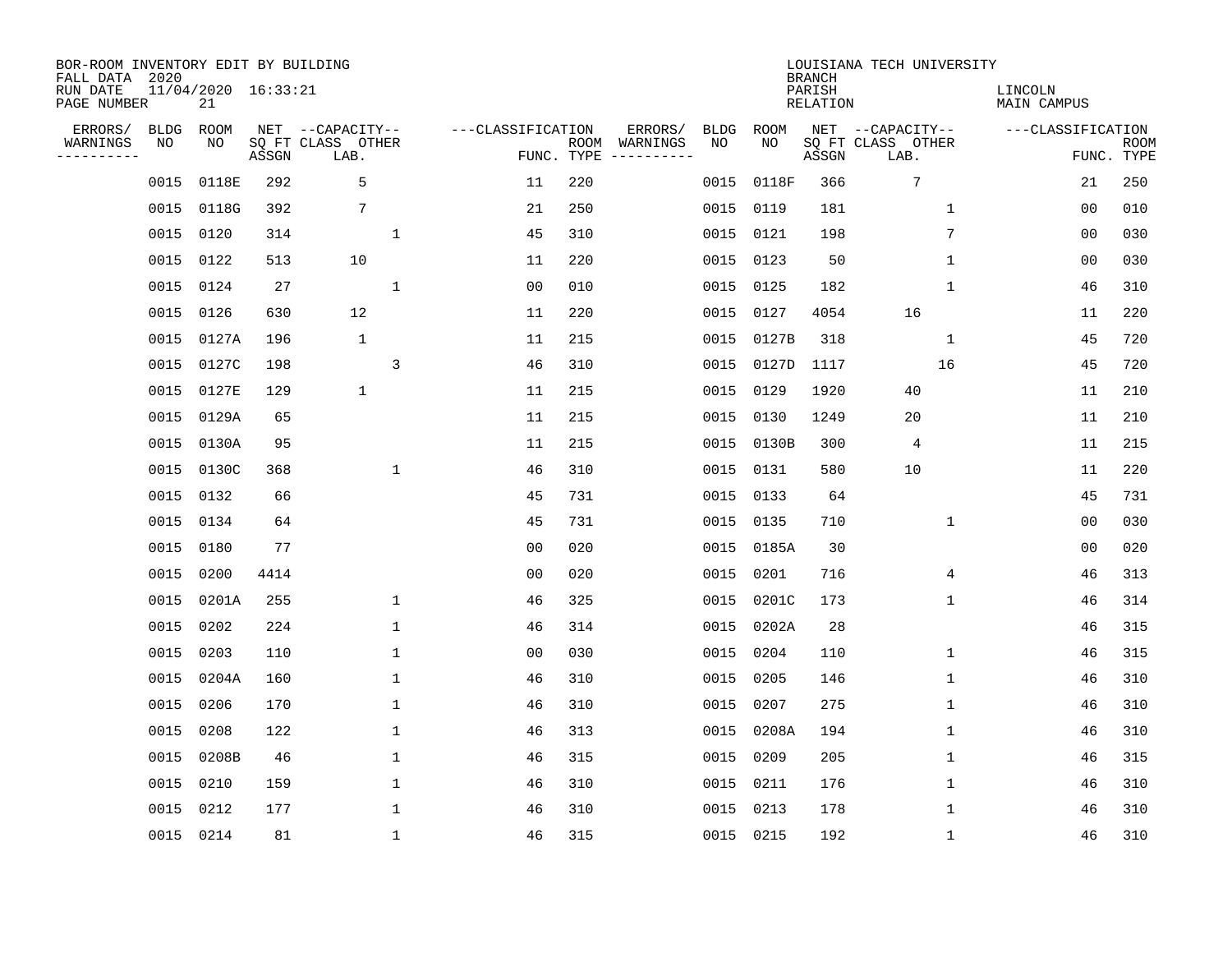| BOR-ROOM INVENTORY EDIT BY BUILDING<br>FALL DATA 2020 |                           |       |                           |                                |     |                                      |             |             | <b>BRANCH</b>      | LOUISIANA TECH UNIVERSITY |                               |                           |
|-------------------------------------------------------|---------------------------|-------|---------------------------|--------------------------------|-----|--------------------------------------|-------------|-------------|--------------------|---------------------------|-------------------------------|---------------------------|
| RUN DATE<br>PAGE NUMBER                               | 11/04/2020 16:33:21<br>22 |       |                           |                                |     |                                      |             |             | PARISH<br>RELATION |                           | LINCOLN<br><b>MAIN CAMPUS</b> |                           |
| ERRORS/                                               | <b>BLDG</b><br>ROOM       |       | NET --CAPACITY--          | ---CLASSIFICATION              |     | ERRORS/                              | <b>BLDG</b> | <b>ROOM</b> |                    | NET --CAPACITY--          | ---CLASSIFICATION             |                           |
| WARNINGS<br>----------                                | NO<br>NO                  | ASSGN | SQ FT CLASS OTHER<br>LAB. |                                |     | ROOM WARNINGS<br>FUNC. TYPE $------$ | NO          | NO          | ASSGN              | SQ FT CLASS OTHER<br>LAB. |                               | <b>ROOM</b><br>FUNC. TYPE |
|                                                       | 0216<br>0015              | 134   |                           | 2<br>46                        | 315 |                                      | 0015        | 0217        | 204                | $\mathbf 1$               | 46                            | 313                       |
|                                                       | 0015 0217A                | 208   |                           | $\mathbf{1}$<br>46             | 314 |                                      | 0015        | 0218        | 124                | 1                         | 46                            | 315                       |
|                                                       | 0015<br>0219              | 183   |                           | 9<br>0 <sub>0</sub>            | 030 |                                      | 0015        | 0220        | 183                | 4                         | 0 <sub>0</sub>                | 030                       |
|                                                       | 0015 0221                 | 183   |                           | 2<br>0 <sub>0</sub>            | 030 |                                      | 0015        | 0222        | 221                | $\mathbf 1$               | 46                            | 313                       |
|                                                       | 0223<br>0015              |       | 45                        | $\mathbf 1$<br>46              | 315 |                                      | 0015        | 0223A       | 34                 |                           | 0 <sub>0</sub>                | 030                       |
|                                                       | 0015 0224                 | 156   |                           | 1<br>46                        | 315 |                                      |             | 0015 0224B  | 266                | $\mathbf{1}$              | 46                            | 325                       |
|                                                       | 0015 0225                 | 250   |                           | $\mathbf 1$<br>46              | 310 |                                      | 0015        | 0226        | 200                | $\mathbf{1}$              | 46                            | 310                       |
|                                                       | 0015 0227                 | 123   |                           | $\mathbf{1}$<br>46             | 650 |                                      | 0015        | 0228        | 202                | $\mathbf{1}$              | 46                            | 310                       |
|                                                       | 0015 0228A                |       | $\overline{4}$            | 0 <sub>0</sub>                 | 020 |                                      | 0015        | 0229        | 205                | $\mathbf{1}$              | 46                            | 310                       |
|                                                       | 0015 0230                 |       | 259                       | $\mathbf{1}$<br>46             | 310 |                                      | 0015        | 0231        | 189                | $\mathbf{1}$              | 46                            | 310                       |
|                                                       | 0015 0232                 |       | 72                        | $\mathbf{1}$<br>0 <sub>0</sub> | 030 |                                      | 0015        | 0233        | 188                | $\mathbf{1}$              | 46                            | 310                       |
|                                                       | 0015 0234                 | 150   |                           | $\mathbf{1}$<br>46             | 313 |                                      |             | 0015 0234A  | 225                | $\mathbf{1}$              | 46                            | 310                       |
|                                                       | 0015 0234B                |       | 54                        | 1<br>46                        | 315 |                                      | 0015        | 0235        | 65                 | $\mathbf 1$               | 0 <sub>0</sub>                | 030                       |
|                                                       | 0015 0236                 | 195   |                           | 1<br>46                        | 310 |                                      | 0015        | 0237        | 193                | 1                         | 46                            | 310                       |
|                                                       | 0015 0238                 | 201   |                           | 1<br>46                        | 310 |                                      | 0015        | 0239        | 222                | 1                         | 46                            | 310                       |
|                                                       | 0240<br>0015              | 155   |                           | 2<br>40                        | 315 |                                      |             | 0015 0241   | 155                | 4                         | 11                            | 280                       |
|                                                       | 0015<br>0242              | 185   |                           | 1<br>46                        | 310 |                                      | 0015        | 0243        | 188                | $\mathbf 1$               | 46                            | 310                       |
|                                                       | 0015<br>0244              |       | 43                        | 46                             | 315 |                                      | 0015        | 0245        | 240                | $\mathbf 1$               | 46                            | 310                       |
|                                                       | 0015 0246                 |       | 224                       | 46<br>$\mathbf{1}$             | 310 |                                      |             | 0015 0247   | 198                | $\mathbf 1$               | 46                            | 313                       |
|                                                       | 0015 0247A                | 231   |                           | 1<br>46                        | 310 |                                      | 0015        | 0248        | 205                | 1                         | 46                            | 310                       |
|                                                       | 0015 0249                 |       | 216                       | 1<br>46                        | 310 |                                      | 0015        | 0250        | 246                | 1                         | 46                            | 310                       |
|                                                       | 0015<br>0251              | 176   |                           | 1<br>46                        | 310 |                                      | 0015        | 0252        | 134                | $\mathbf{1}$              | 46                            | 315                       |
|                                                       | 0015 0253                 | 418   |                           | 3<br>46                        | 313 |                                      |             | 0015 0253A  | 194                | $\mathbf 1$               | 46                            | 325                       |
|                                                       | 0015 0255                 |       | 220                       | $\mathbf{1}$<br>46             | 310 |                                      | 0015        | 0256        | 232                | 1                         | 46                            | 310                       |
|                                                       | 0015 0257                 |       | 216                       | $\mathbf{1}$<br>46             | 313 |                                      | 0015        | 0258        | 249                | $\mathbf 1$               | 46                            | 310                       |
|                                                       | 0015 0259                 |       | 385                       | 12<br>45                       | 350 |                                      | 0015 0281   |             | 180                |                           | 0 <sub>0</sub>                | 020                       |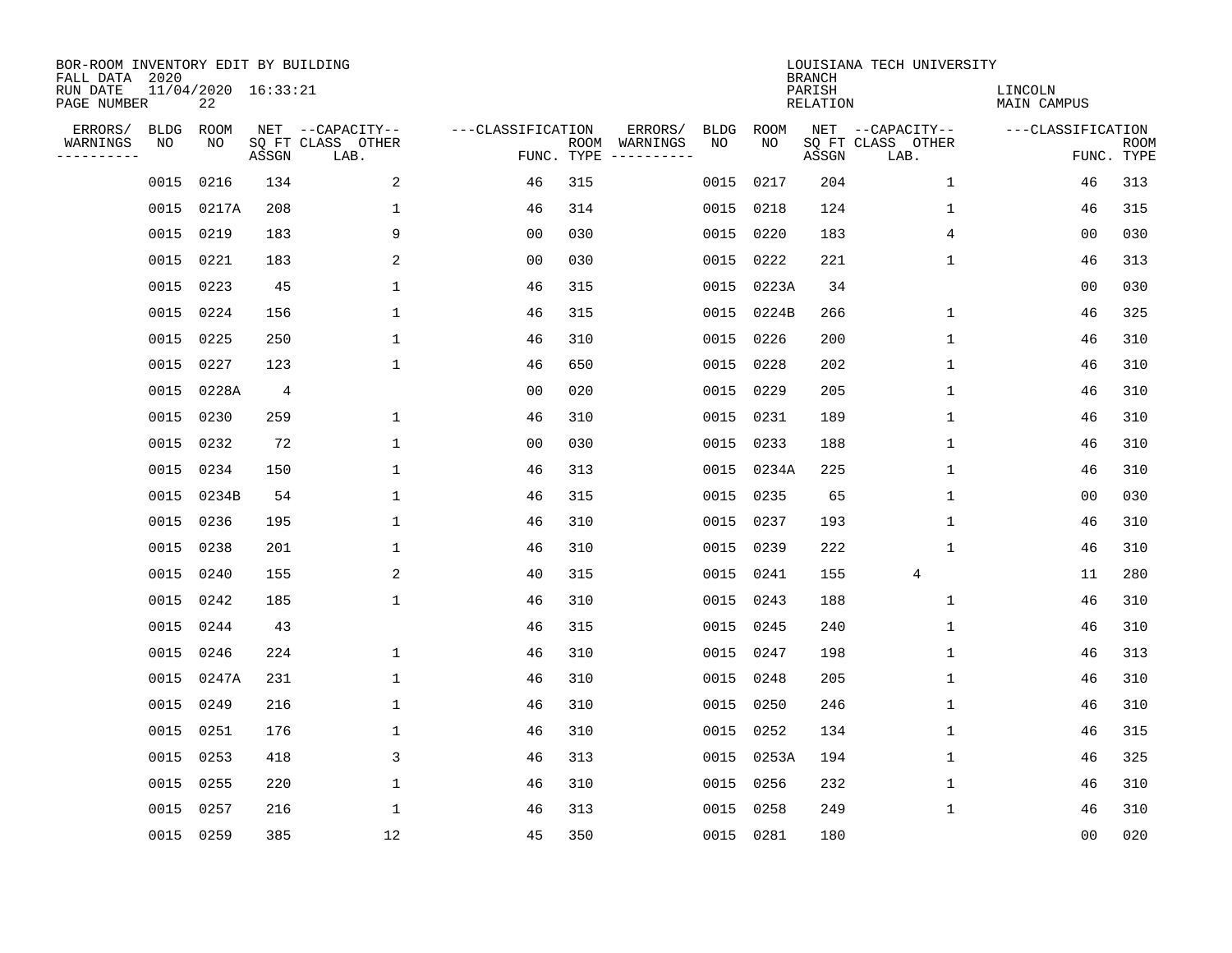| BOR-ROOM INVENTORY EDIT BY BUILDING<br>FALL DATA 2020 |                           |       |                                       |              |                   |     |                          |                   |            | <b>BRANCH</b>      | LOUISIANA TECH UNIVERSITY             |                |                        |             |
|-------------------------------------------------------|---------------------------|-------|---------------------------------------|--------------|-------------------|-----|--------------------------|-------------------|------------|--------------------|---------------------------------------|----------------|------------------------|-------------|
| RUN DATE<br>PAGE NUMBER                               | 11/04/2020 16:33:21<br>23 |       |                                       |              |                   |     |                          |                   |            | PARISH<br>RELATION |                                       |                | LINCOLN<br>MAIN CAMPUS |             |
| ERRORS/<br><b>BLDG</b><br>WARNINGS<br>NO              | ROOM<br>NO                |       | NET --CAPACITY--<br>SQ FT CLASS OTHER |              | ---CLASSIFICATION |     | ERRORS/<br>ROOM WARNINGS | <b>BLDG</b><br>NO | ROOM<br>NO |                    | NET --CAPACITY--<br>SQ FT CLASS OTHER |                | ---CLASSIFICATION      | <b>ROOM</b> |
| ----------                                            |                           | ASSGN | LAB.                                  |              |                   |     | FUNC. TYPE $------$      |                   |            | ASSGN              | LAB.                                  |                |                        | FUNC. TYPE  |
| 0015                                                  | 0282                      | 180   |                                       |              | 0 <sub>0</sub>    | 020 |                          | 0015              | 0283       | 267                |                                       |                | 00                     | 020         |
| 0015                                                  | 0284                      | 223   |                                       |              | 0 <sub>0</sub>    | 020 |                          | 0015              | 0285       | 74                 |                                       |                | 0 <sub>0</sub>         | 020         |
| 0015                                                  | 0300                      | 2878  |                                       |              | 0 <sub>0</sub>    | 020 |                          | 0015              | 0301       | 836                |                                       | 22             | 45                     | 350         |
| 0015                                                  | 0302                      | 420   | 20                                    |              | 11                | 110 |                          | 0015              | 0303       | 446                | 29                                    |                | 11                     | 110         |
| 0015                                                  | 0304                      | 1831  | 45                                    |              | 11                | 210 |                          | 0015              | 0305       | 1902               | 45                                    |                | 11                     | 210         |
| 0015                                                  | 0306                      | 264   | $\mathbf{1}$                          |              | 11                | 215 |                          |                   | 0015 0312  | 67                 |                                       |                | 11                     | 215         |
| 0015                                                  | 0313                      | 176   |                                       | 9            | 0 <sub>0</sub>    | 030 |                          |                   | 0015 0314  | 385                | 25                                    |                | 11                     | 110         |
|                                                       | 0015 0315                 | 107   |                                       | 2            | 0 <sub>0</sub>    | 030 |                          |                   | 0015 0316  | 456                | 16                                    |                | 11                     | 210         |
| 0015                                                  | 0316A                     | 265   | $\mathbf 1$                           |              | 11                | 215 |                          | 0015              | 0317       | 641                | 24                                    |                | 11                     | 210         |
| 0015                                                  | 0318                      | 722   | 24                                    |              | 11                | 210 |                          |                   | 0015 0319  | 600                |                                       |                | 45                     | 731         |
| 0015                                                  | 0319A                     | 172   | $\mathbf{1}$                          |              | 21                | 255 |                          | 0015              | 0320       | 197                | $\overline{2}$                        |                | 21                     | 250         |
| 0015                                                  | 0321                      | 85    |                                       | 2            | 0 <sub>0</sub>    | 010 |                          |                   | 0015 0322  | 416                | 16                                    |                | 11                     | 240         |
| 0015                                                  | 0323                      | 404   | 16                                    |              | 11                | 240 |                          | 0015              | 0323A      | 41                 |                                       |                | 11                     | 215         |
| 0015                                                  | 0324                      | 48    |                                       |              | 11                | 115 |                          | 0015              | 0325       | 829                | 42                                    |                | 11                     | 110         |
| 0015                                                  | 0326                      | 811   | 40                                    |              | 11                | 110 |                          |                   | 0015 0326A | 90                 | $\mathbf{1}$                          |                | 11                     | 115         |
| 0015                                                  | 0326B                     | 42    | $\mathbf{1}$                          |              | 11                | 115 |                          | 0015              | 0327       | 777                | 40                                    |                | 11                     | 110         |
| 0015                                                  | 0327A                     | 44    | $\mathbf{1}$                          |              | 11                | 115 |                          |                   | 0015 0327B | 88                 | $\mathbf{1}$                          |                | 11                     | 115         |
| 0015                                                  | 0328                      | 772   | 35                                    |              | 11                | 110 |                          | 0015              | 0328A      | 73                 |                                       |                | 11                     | 115         |
| 0015                                                  | 0329                      | 218   |                                       | $\mathbf{1}$ | 46                | 314 |                          |                   | 0015 0330A | 218                | $\mathbf{1}$                          |                | 11                     | 225         |
| 0015                                                  | 0330B                     | 409   | 5                                     |              | 11                | 220 |                          | 0015              | 0331       | 396                |                                       | 10             | 45                     | 350         |
| 0015                                                  | 0400                      | 1396  |                                       |              | 0 <sub>0</sub>    | 020 |                          |                   | 0015 0400A | 340                |                                       | 1              | 46                     | 315         |
| 0015                                                  | 0400B                     | 1066  |                                       | $\mathbf 1$  | 46                | 315 |                          | 0015              | 0401       | 941                |                                       | $\mathbf{1}$   | 46                     | 315         |
| 0015                                                  | 0402                      | 450   |                                       | $\mathbf{1}$ | 0 <sub>0</sub>    | 030 |                          |                   | 0015 0403  | 138                |                                       | $\overline{c}$ | 52                     | 310         |
| 0015                                                  | 0404                      | 138   |                                       | 2            | 52                | 310 |                          | 0015              | 0405       | 157                |                                       | 2              | 52                     | 310         |
| 0015                                                  | 0406                      | 432   |                                       | 1            | 0 <sub>0</sub>    | 030 |                          | 0015              | 0407       | 14                 |                                       | 1              | 0 <sub>0</sub>         | 010         |
|                                                       | 0015 0408                 | 104   |                                       | 4            | 0 <sub>0</sub>    | 030 |                          |                   | 0015 0409  | 85                 |                                       | 2              | 0 <sub>0</sub>         | 030         |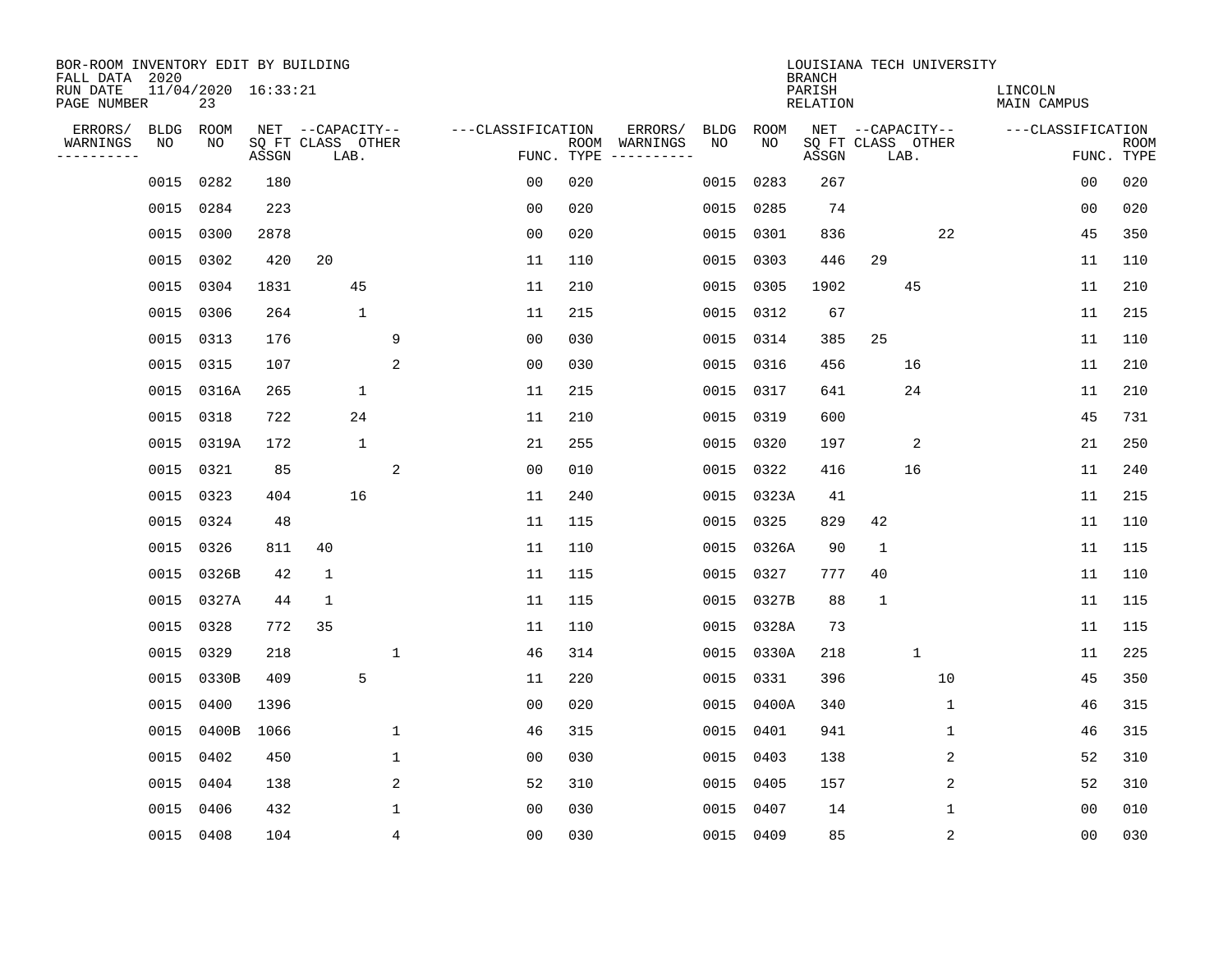| BOR-ROOM INVENTORY EDIT BY BUILDING<br>FALL DATA 2020 |             |                           |       |                           |                   |            |                                        |             |                                                  | <b>BRANCH</b>      | LOUISIANA TECH UNIVERSITY                                                                                                                           |                                  |                    |
|-------------------------------------------------------|-------------|---------------------------|-------|---------------------------|-------------------|------------|----------------------------------------|-------------|--------------------------------------------------|--------------------|-----------------------------------------------------------------------------------------------------------------------------------------------------|----------------------------------|--------------------|
| RUN DATE<br>PAGE NUMBER                               |             | 11/04/2020 16:33:21<br>24 |       |                           |                   |            |                                        |             |                                                  | PARISH<br>RELATION |                                                                                                                                                     | LINCOLN<br>MAIN CAMPUS           |                    |
| ERRORS/                                               | <b>BLDG</b> | ROOM                      |       | NET --CAPACITY--          | ---CLASSIFICATION |            | ERRORS/                                | <b>BLDG</b> | ROOM                                             |                    | NET --CAPACITY--                                                                                                                                    | ---CLASSIFICATION                |                    |
| WARNINGS<br>---------                                 | NO          | NO                        | ASSGN | SQ FT CLASS OTHER<br>LAB. |                   | FUNC. TYPE | ROOM WARNINGS<br>$- - - - - - - - - -$ | NO.         | NO.                                              | ASSGN              | SQ FT CLASS OTHER<br>LAB.                                                                                                                           |                                  | ROOM<br>FUNC. TYPE |
|                                                       | 0015        | 0410                      | 89    | $\mathbf 1$               | 46                | 315        |                                        | 0015        | 0411                                             | 154                | 2                                                                                                                                                   | 52                               | 310                |
|                                                       | 0015        | 0412                      | 133   | 2                         | 52                | 310        |                                        |             | 0015 0413                                        | 126                | 2                                                                                                                                                   | 52                               | 310                |
|                                                       | 0015        | 0414                      | 136   | 2                         | 52                | 310        |                                        |             | 0015 0415                                        | 496                | 1                                                                                                                                                   | 0 <sub>0</sub>                   | 030                |
|                                                       | 0015        | 0415A                     | 506   |                           | 0 <sub>0</sub>    | 020        |                                        |             | 0015 0416                                        | 72                 | 1                                                                                                                                                   | 00                               | 030                |
|                                                       | 0015        | 0416A                     | 286   |                           | 0 <sub>0</sub>    | 030        |                                        |             | 0015 0416C                                       | 196                |                                                                                                                                                     | 00                               | 020                |
|                                                       |             | 0015 0417                 | 250   | 2                         | 52                | 310        |                                        |             | 0015 0418                                        | 105                | 2                                                                                                                                                   | 52                               | 310                |
|                                                       |             | 0015 0419                 | 14    | $\mathbf{1}$              | 46                | 315        |                                        |             | 0015 0420                                        | 372                | $\mathbf{1}$                                                                                                                                        | 46                               | 315                |
|                                                       |             | 0015 M0116F               | 229   | 3                         | 21                | 250        |                                        |             | 0015 M0116G                                      | 376                | 7                                                                                                                                                   | 21                               | 250                |
|                                                       |             | 0015 M0116H               | 304   | 6                         | 21                | 250        |                                        |             | 0015 M0116J                                      | 281                | 5                                                                                                                                                   | 21                               | 250                |
|                                                       |             | 0015 M0116L 1294          |       | 25                        | 11                | 220        |                                        |             | 0015 M0117B                                      | 786                | 5                                                                                                                                                   | 11                               | 215                |
|                                                       |             | 0015 M0117C               | 870   | 17                        | 11                | 220        |                                        |             | 0015 M0118                                       | 1955               | 20                                                                                                                                                  | 21                               | 250                |
|                                                       |             | 0015 M0118A               | 820   | 20                        | 11                | 110        |                                        |             | 0015 M0118B                                      | 324                | 9                                                                                                                                                   | 21                               | 255                |
|                                                       |             | 0015 M0118C               | 187   | 4                         | 21                | 320        |                                        |             | 0015 M0118D                                      | 333                | 6                                                                                                                                                   | 21                               | 250                |
|                                                       |             | 0015 M0118F               | 171   | 2                         | 21                | 320        |                                        |             | 0015 M0118G                                      | 253                | 4                                                                                                                                                   | 21                               | 320                |
|                                                       |             | 0015 M0118H               | 247   | 4                         | 21                | 320        |                                        |             | 0015 M0127F                                      | 577                | 11                                                                                                                                                  | 11                               | 220                |
|                                                       |             | 0015 M0127G               | 413   | 8                         | 11                | 220        |                                        |             | TOTAL NUMBER CLASSROOMS<br>TOTAL NUMBER LABS 210 |                    | TOTAL ASSIGNABLE & UNASSIGNABLE SQFT:<br>TOTAL NET ASSIGN SQ. FT. IN ROOM FILE<br>TOTAL NUMBER COMPUTER CLASSROOMS<br>TOTAL NUMBER SPECIAL LABS 220 | 89,486<br>70,605<br>8<br>9<br>20 |                    |
|                                                       |             | 0016 0001                 | 4200  | 300                       | 45                | 610        |                                        |             | 0016 0100                                        | 244                | $\mathbf 1$                                                                                                                                         | 45                               | 731                |
|                                                       | 0016        | 0101                      | 520   | 10                        | 45                | 650        |                                        |             | 0016 0102                                        | 231                |                                                                                                                                                     | 45                               | 270                |
|                                                       | 0016        | 0103                      | 965   | 5                         | 45                | 270        |                                        |             | 0016 0104                                        | 341                | $\mathbf 1$                                                                                                                                         | 46                               | 310                |
|                                                       | 0016        | 0105                      | 1306  | 30                        | 45                | 270        |                                        |             | 0016 0107                                        | 182                | 1                                                                                                                                                   | 74                               | 590                |
|                                                       | 0016        | 0107A                     | 16    | 1                         | 00                | 030        |                                        | 0016        | 0108                                             | 126                | $\mathbf 1$                                                                                                                                         | 45                               | 731                |
|                                                       | 0016        | 0108A                     | 16    | $\mathbf 1$               | 0 <sub>0</sub>    | 030        |                                        | 0016        | 0109                                             | 85                 | $\mathbf 1$                                                                                                                                         | 45                               | 731                |
|                                                       |             | 0016 0110                 | 200   | $\mathbf{1}$              | 45                | 731        |                                        |             | 0016 0112                                        | 2010               | 90                                                                                                                                                  | 11                               | 110                |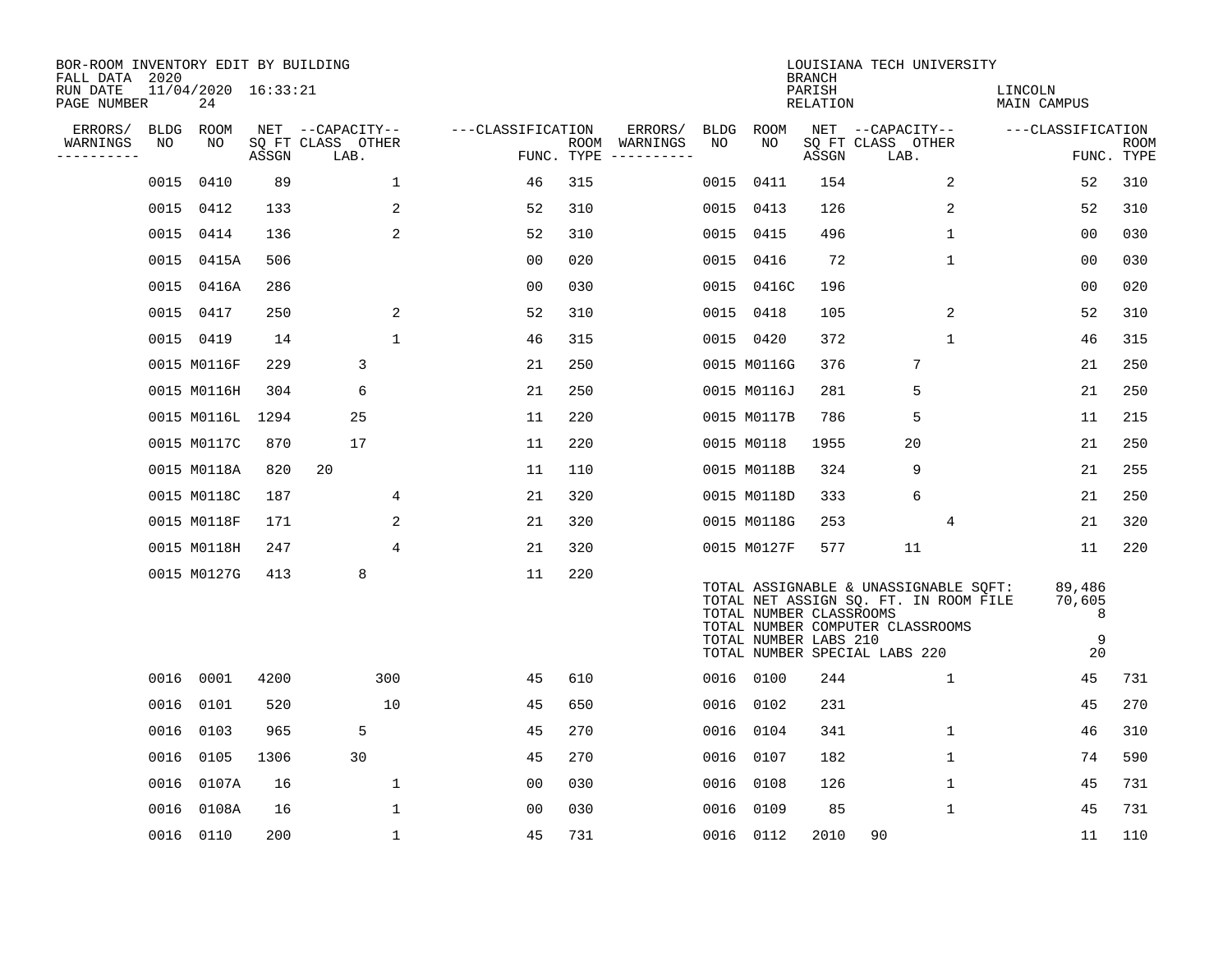| BOR-ROOM INVENTORY EDIT BY BUILDING<br>FALL DATA 2020<br>RUN DATE |                   | 11/04/2020 16:33:21 |       |                                       |                   |            |                          |                   |            | <b>BRANCH</b><br>PARISH | LOUISIANA TECH UNIVERSITY             | LINCOLN           |             |
|-------------------------------------------------------------------|-------------------|---------------------|-------|---------------------------------------|-------------------|------------|--------------------------|-------------------|------------|-------------------------|---------------------------------------|-------------------|-------------|
| PAGE NUMBER                                                       |                   | 25                  |       |                                       |                   |            |                          |                   |            | RELATION                |                                       | MAIN CAMPUS       |             |
| ERRORS/<br>WARNINGS                                               | <b>BLDG</b><br>NO | ROOM<br>NO          |       | NET --CAPACITY--<br>SQ FT CLASS OTHER | ---CLASSIFICATION |            | ERRORS/<br>ROOM WARNINGS | <b>BLDG</b><br>NO | ROOM<br>NO |                         | NET --CAPACITY--<br>SQ FT CLASS OTHER | ---CLASSIFICATION | <b>ROOM</b> |
| ----------                                                        |                   |                     | ASSGN | LAB.                                  |                   | FUNC. TYPE |                          |                   |            | ASSGN                   | LAB.                                  |                   | FUNC. TYPE  |
|                                                                   | 0016              | 0113                | 176   | $\mathbf{1}$                          | 45                | 731        |                          | 0016              | 0114       | 158                     | $\mathbf 1$                           | 45                | 731         |
| 9                                                                 | 0016              | 0115                | 673   | $\mathbf{1}$                          | 45                | 110        |                          |                   | 0016 0116  | 100                     | 1                                     | 00                | 030         |
|                                                                   | 0016              | 0117                | 329   | 1                                     | 45                | 731        |                          |                   | 0016 0117A | 20                      | $\mathbf 1$                           | 52                | 731         |
|                                                                   | 0016              | 0120M               | 152   | 4                                     | 74                | 919        |                          | 0016              | 0121A      | 30                      | $\mathbf 1$                           | 00                | 020         |
|                                                                   | 0016              | 0121B               | 20    | 1                                     | 45                | 731        |                          | 0016              | 0122W      | 149                     | 4                                     | 74                | 919         |
|                                                                   | 0016              | 0123                | 1357  | 1                                     | 0 <sub>0</sub>    | 030        |                          |                   | 0016 0123A | 204                     | 1                                     | 0 <sub>0</sub>    | 020         |
|                                                                   | 0016              | 0123B               | 576   | 1                                     | 00                | 030        |                          | 0016              | 0123C      | 1646                    |                                       | 0 <sub>0</sub>    | 030         |
|                                                                   | 0016              | 0124A               | 113   | 2                                     | 0 <sub>0</sub>    | 020        |                          | 0016              | 0124B      | 44                      | $\mathbf{1}$                          | 45                | 731         |
|                                                                   | 0016              | 0124C               | 44    | $\mathbf 1$                           | 0 <sub>0</sub>    | 020        |                          | 0016              | 0124D      | 113                     |                                       | 0 <sub>0</sub>    | 020         |
|                                                                   | 0016              | 0126A               | 81    | $\mathbf{1}$                          | 0 <sub>0</sub>    | 020        |                          |                   | 0016 0126B | 207                     | 1                                     | 0 <sub>0</sub>    | 020         |
|                                                                   | 0016              | 0126C               | 99    | $\mathbf{1}$                          | 0 <sub>0</sub>    | 020        |                          |                   | 0016 0126D | 241                     | 1                                     | 0 <sub>0</sub>    | 020         |
|                                                                   | 0016              | 0127                | 85    | 1                                     | 45                | 731        |                          | 0016              | 0150       | 112                     | 1                                     | 0 <sub>0</sub>    | 020         |
|                                                                   | 0016              | 0151                | 135   | 1                                     | 00                | 020        |                          |                   | 0016 0152  | 135                     | 152                                   | 00                | 020         |
|                                                                   | 0016              | 0153                | 101   | 1                                     | 00                | 020        |                          | 0016              | 0154       | 54                      | 1                                     | 00                | 020         |
|                                                                   | 0016              | 0155                | 101   | 1                                     | 00                | 020        |                          | 0016              | 0200       | 144                     | 1                                     | 46                | 310         |
|                                                                   | 0016              | 0200A               | 245   | 1                                     | 46                | 310        |                          | 0016              | 0201       | 502                     | 2                                     | 46                | 310         |
|                                                                   | 0016              | 0202                | 239   | 1                                     | 46                | 310        |                          | 0016              | 0203       | 152                     | 1                                     | 46                | 310         |
|                                                                   | 0016              | 0204                | 284   | 1                                     | 46                | 310        |                          | 0016              | 0204A      | 236                     | 1                                     | 46                | 310         |
|                                                                   | 0016              | 0204B               | 231   | 1                                     | 46                | 310        |                          | 0016              | 0205       | 338                     | $\mathbf 1$                           | 46                | 310         |
|                                                                   | 0016              | 0206                | 1132  | 152                                   | 52                | 610        |                          | 0016              | 0207       | 68                      | $\mathbf 1$                           | 52                | 615         |
|                                                                   | 0016              | 0207A               | 23    | $\mathbf 1$                           | 0 <sub>0</sub>    | 030        |                          | 0016              | 0208       | 299                     | $\mathbf 1$                           | 0 <sub>0</sub>    | 020         |
|                                                                   | 0016              | 0208A               | 32    | $\mathbf 1$                           | 0 <sub>0</sub>    | 020        | 9                        | 0016              | 0209       | 1049                    | $\mathbf{1}$                          | 52                | 610         |
|                                                                   | 0016              | 0210                | 212   | 1                                     | 45                | 615        |                          | 0016              | 0210A      | 12                      | 1                                     | 00                | 030         |
| 9                                                                 | 0016              | 0211                | 2971  | $\mathbf{1}$                          | 52                | 610        |                          | 0016              | 0211A      | 88                      | 1                                     | 00                | 030         |
|                                                                   | 0016              | 0211B               | 160   | 1                                     | 00                | 030        |                          | 0016              | 0212       | 484                     | 1                                     | 00                | 020         |
|                                                                   |                   | 0016 0212A          | 119   | 1                                     | 45                | 731        |                          |                   | 0016 0213  | 107                     | $\mathbf 1$                           | 45                | 615         |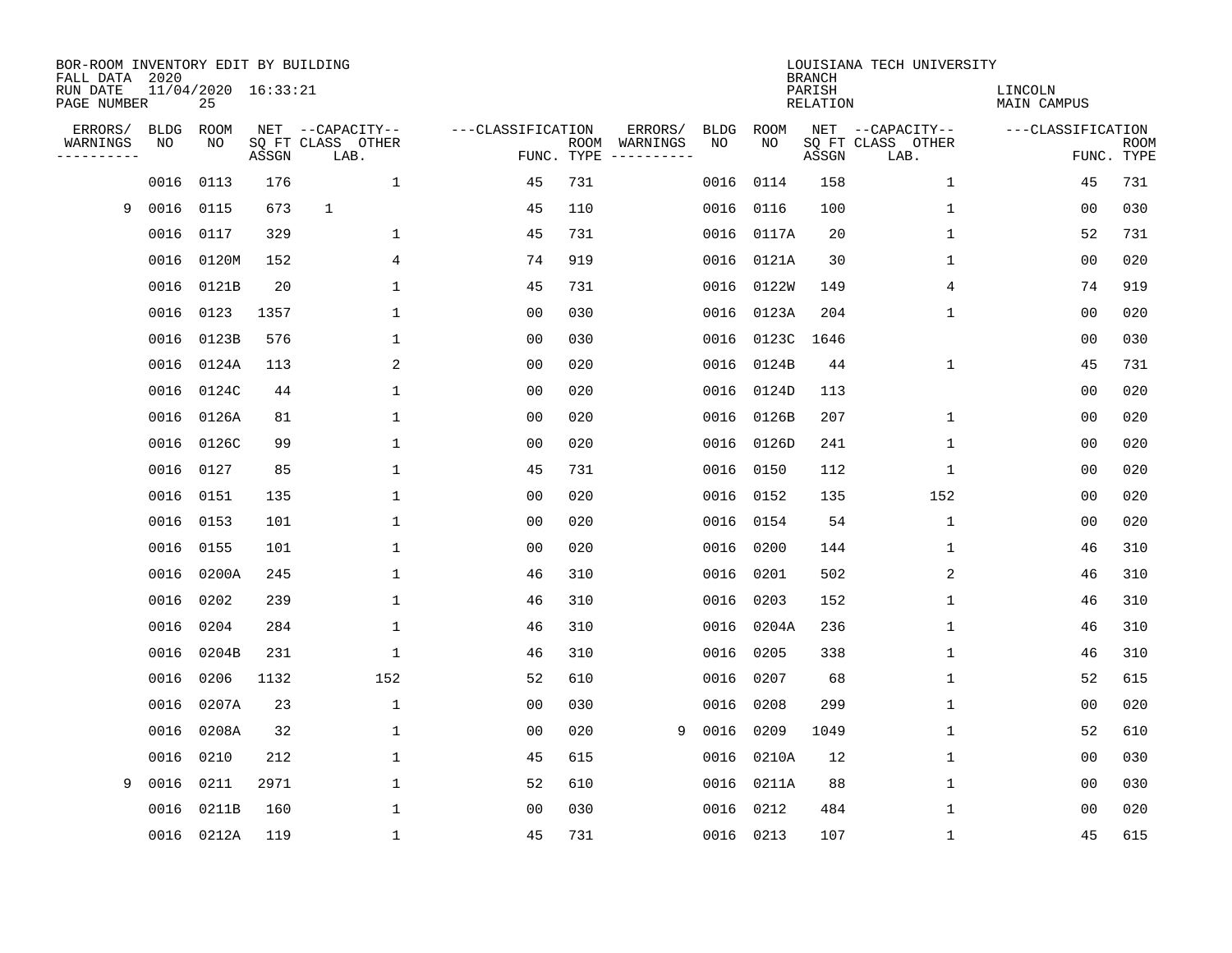| BOR-ROOM INVENTORY EDIT BY BUILDING<br>FALL DATA 2020 |             |                           |       |                           |                   |                    |                        |             |             | <b>BRANCH</b>             | LOUISIANA TECH UNIVERSITY |                        |                           |
|-------------------------------------------------------|-------------|---------------------------|-------|---------------------------|-------------------|--------------------|------------------------|-------------|-------------|---------------------------|---------------------------|------------------------|---------------------------|
| RUN DATE<br>PAGE NUMBER                               |             | 11/04/2020 16:33:21<br>26 |       |                           |                   |                    |                        |             |             | PARISH<br><b>RELATION</b> |                           | LINCOLN<br>MAIN CAMPUS |                           |
| ERRORS/                                               | <b>BLDG</b> | ROOM                      |       | NET --CAPACITY--          | ---CLASSIFICATION |                    | ERRORS/                | <b>BLDG</b> | <b>ROOM</b> |                           | NET --CAPACITY--          | ---CLASSIFICATION      |                           |
| WARNINGS<br>----------                                | NO          | NO                        | ASSGN | SQ FT CLASS OTHER<br>LAB. |                   | ROOM<br>FUNC. TYPE | WARNINGS<br>---------- | NO          | NO          | ASSGN                     | SQ FT CLASS OTHER<br>LAB. |                        | <b>ROOM</b><br>FUNC. TYPE |
|                                                       | 0016        | 0213A                     | 14    | $\mathbf 1$               | 00                | 030                |                        | 0016        | 0214        | 1355                      | 1                         | 00                     | 020                       |
|                                                       | 0016        | 0214A                     | 70    | 1                         | 0 <sub>0</sub>    | 020                |                        | 0016        | 0214B       | 19                        | 1                         | 00                     | 010                       |
|                                                       | 0016        | 0214C                     | 15    | $\mathbf{1}$              | 00                | 030                |                        | 0016        | 0215        | 1126                      | 75                        | 52                     | 610                       |
|                                                       | 0016        | 0216                      | 72    | $\mathbf 1$               | 21                | 260                |                        | 0016        | 0217        | 64                        | $\overline{2}$            | 21                     | 260                       |
|                                                       | 0016        | 0218                      | 64    | 2                         | 21                | 260                |                        | 0016        | 0219        | 60                        |                           | 11                     | 731                       |
|                                                       | 0016        | 0220                      | 60    | $\mathbf{1}$              | 45                | 731                |                        |             | 0016 0221   | 315                       | 1                         | 46                     | 310                       |
|                                                       | 0016        | 0222                      | 457   | 30                        | 11                | 110                |                        | 0016        | 0223        | 217                       | $\mathbf{1}$              | 45                     | 650                       |
|                                                       | 0016        | 0223A                     | 36    | $\mathbf{1}$              | 0 <sub>0</sub>    | 030                |                        |             | 0016 0224   | 220                       | $\mathbf{1}$              | 46                     | 310                       |
|                                                       | 0016        | 0225                      | 84    | $\mathbf{1}$              | 45                | 280                |                        | 0016        | 0226        | 316                       | $\mathbf{1}$              | 46                     | 310                       |
|                                                       | 0016        | 0227                      | 327   | $\mathbf 1$               | 46                | 310                |                        | 0016        | 0228M       | 166                       | 1                         | 0 <sub>0</sub>         | 030                       |
|                                                       | 0016        | 0229W                     | 180   | 1                         | 00                | 030                |                        | 0016        | 0230        | 7689                      | 1097                      | 52                     | 610                       |
|                                                       | 0016        | 0231                      | 1933  | 190                       | 45                | 615                |                        | 0016        | 0231A       | 57                        | $\mathbf 1$               | 45                     | 731                       |
|                                                       | 0016        | 0231B                     | 57    | 1                         | 0 <sub>0</sub>    | 010                |                        | 0016        | 0231C       | 93                        | 1                         | 0 <sub>0</sub>         | 030                       |
|                                                       | 0016        | 0231D                     | 93    | 1                         | 0 <sub>0</sub>    | 030                |                        | 0016        | 0232        | 1027                      | 1                         | 0 <sub>0</sub>         | 020                       |
|                                                       | 0016        | 0233                      | 1851  | 1                         | 0 <sub>0</sub>    | 020                |                        | 0016        | 0234        | 441                       | 1                         | 52                     | 615                       |
|                                                       | 0016        | 0256                      | 127   | $\mathbf{1}$              | 0 <sub>0</sub>    | 020                |                        | 0016        | 0257        | 134                       | 1                         | 0 <sub>0</sub>         | 020                       |
|                                                       | 0016        | 0260                      | 140   | $\mathbf{1}$              | 00                | 030                |                        | 0016        | 0261        | 120                       | 3                         | 52                     | 310                       |
|                                                       | 0016        | 0262                      | 140   | $\mathbf{1}$              | 0 <sub>0</sub>    | 030                |                        | 0016        | 0300        | 533                       | 14                        | 11                     | 110                       |
|                                                       | 0016        | 0301                      | 392   | 6                         | 11                | 210                |                        | 0016        | 0302        | 657                       | 45                        | 11                     | 110                       |
|                                                       | 0016        | 0303                      | 340   |                           | 21                | 260                |                        | 0016        | 0304        | 276                       | 3                         | 46                     | 310                       |
|                                                       | 0016        | 0304A                     | 241   | 3                         | 46                | 310                |                        | 0016        | 0305        | 184                       | 8                         | 11                     | 260                       |
|                                                       | 0016        | 0306                      | 165   | 15                        | 11                | 260                |                        | 0016        | 0307        | 114                       | 1                         | 45                     | 615                       |
|                                                       | 0016        | 0307A                     | 14    | 1                         | 0 <sub>0</sub>    | 030                |                        | 0016        | 0308        | 188                       | 1                         | 45                     | 615                       |
|                                                       | 0016        | 0308A                     | 10    | 1                         | 0 <sub>0</sub>    | 030                |                        | 0016        | 0309        | 4                         | $\mathbf 1$               | 45                     | 615                       |
|                                                       | 0016        | 0309A                     | 4     | $\mathbf{1}$              | 0 <sub>0</sub>    | 030                |                        | 0016        | 0310        | 188                       | $\mathbf{1}$              | 45                     | 615                       |
|                                                       |             | 0016 0310A                | 10    | $\mathbf{1}$              | 0 <sub>0</sub>    | 030                |                        |             | 0016 0311   | 30                        | 1                         | 45                     | 615                       |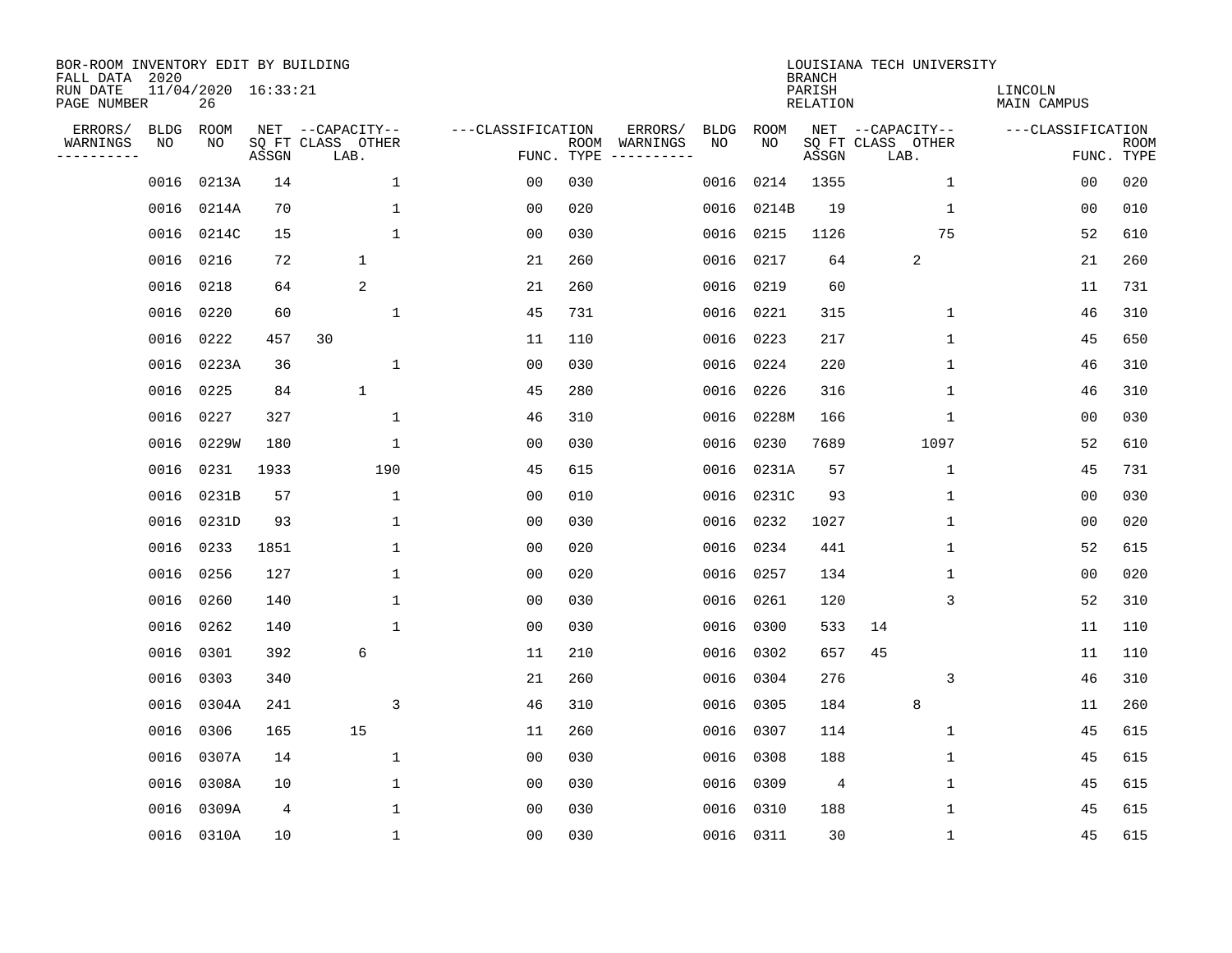| BOR-ROOM INVENTORY EDIT BY BUILDING<br>FALL DATA 2020 |             |                           |       |                           |                   |                    |                         |             |                                                  | <b>BRANCH</b>      |                                                                   | LOUISIANA TECH UNIVERSITY                                                      |                        |                            |                           |
|-------------------------------------------------------|-------------|---------------------------|-------|---------------------------|-------------------|--------------------|-------------------------|-------------|--------------------------------------------------|--------------------|-------------------------------------------------------------------|--------------------------------------------------------------------------------|------------------------|----------------------------|---------------------------|
| RUN DATE<br>PAGE NUMBER                               |             | 11/04/2020 16:33:21<br>27 |       |                           |                   |                    |                         |             |                                                  | PARISH<br>RELATION |                                                                   |                                                                                | LINCOLN<br>MAIN CAMPUS |                            |                           |
| ERRORS/                                               | <b>BLDG</b> | ROOM                      |       | NET --CAPACITY--          | ---CLASSIFICATION |                    | ERRORS/                 | <b>BLDG</b> | ROOM                                             |                    |                                                                   | NET --CAPACITY--                                                               | ---CLASSIFICATION      |                            |                           |
| WARNINGS<br>. _ _ _ _ _ _ _ _ _                       | NO          | NO.                       | ASSGN | SQ FT CLASS OTHER<br>LAB. |                   | ROOM<br>FUNC. TYPE | WARNINGS<br>----------- | NO          | NO.                                              | ASSGN              | SQ FT CLASS OTHER<br>LAB.                                         |                                                                                |                        |                            | <b>ROOM</b><br>FUNC. TYPE |
|                                                       | 0016        | 0312                      | 18    | $\mathbf{1}$              | 45                | 615                |                         | 0016        | 0313                                             | 68                 |                                                                   | 2                                                                              |                        | 11                         | 260                       |
|                                                       |             | 0016 0315                 | 68    | 2                         | 11                | 260                |                         |             | 0016 0316                                        | 68                 |                                                                   | 2                                                                              |                        | 11                         | 260                       |
|                                                       | 0016        | 0317                      | 68    | 2                         | 11                | 260                |                         | 0016        | 0318                                             | 68                 |                                                                   | $\overline{2}$                                                                 |                        | 11                         | 260                       |
|                                                       | 0016 0319   |                           | 68    | 2                         | 11                | 260                |                         |             | 0016 0320                                        | 132                |                                                                   |                                                                                |                        | 45                         | 731                       |
|                                                       | 0016 0321   |                           | 68    | 2                         | 11                | 260                |                         |             | 0016 0322                                        | 45                 | 3                                                                 |                                                                                |                        | 11                         | 110                       |
|                                                       |             | 0016 0323                 | 68    | 2                         | 11                | 260                |                         |             | 0016 0324                                        | 323                |                                                                   | $\mathbf 1$                                                                    |                        | 46                         | 310                       |
|                                                       |             | 0016 0325                 | 374   | $\mathbf{1}$              | 46                | 310                |                         |             | 0016 0326                                        | 109                |                                                                   | 3                                                                              |                        | 11                         | 280                       |
|                                                       |             | 0016 0327                 | 247   | 1                         | 46                | 310                |                         |             | 0016 0328                                        | 89                 |                                                                   | 6                                                                              |                        | 11                         | 280                       |
|                                                       | 0016        | 0329                      | 247   | 1                         | 46                | 730                |                         |             | 0016 0330                                        | 109                |                                                                   | 3                                                                              |                        | 45                         | 310                       |
|                                                       | 0016        | 0331                      | 373   | 1                         | 46                | 310                |                         |             | 0016 0332                                        | 233                | 20                                                                |                                                                                |                        | 11                         | 110                       |
|                                                       |             | 0016 0333M                | 153   | $\mathbf{1}$              | 0 <sub>0</sub>    | 030                |                         |             | 0016 0340                                        | 122                |                                                                   | $\mathbf{1}$                                                                   |                        | 0 <sub>0</sub>             | 030                       |
|                                                       |             | 0016 0341                 | 353   | $\mathbf{1}$              | 52                | 731                |                         |             | 0016 0342                                        | 1804               |                                                                   | $\mathbf{1}$                                                                   |                        | 00                         | 020                       |
|                                                       |             | 0016 0342A                | 14    | $\mathbf{1}$              | 11                | 115                |                         |             | 0016 0343                                        | 4541               |                                                                   | $\mathbf 1$                                                                    |                        | 0 <sub>0</sub>             | 020                       |
|                                                       |             | 0016 0343A                | 36    | 1                         | 45                | 731                |                         |             | 0016 0343B                                       | 36                 |                                                                   | 1                                                                              |                        | 45                         | 731                       |
|                                                       |             | 0016 0344                 | 596   | 1                         | 0 <sub>0</sub>    | 020                |                         |             | 0016 0344A                                       | 15                 |                                                                   |                                                                                |                        | 45                         | 731                       |
|                                                       |             | 0016 0345                 | 86    | 1                         | 0 <sub>0</sub>    | 020                |                         |             | 0016 0346                                        | 183                |                                                                   | $\mathbf{1}$                                                                   |                        | 0 <sub>0</sub>             | 020                       |
|                                                       |             | 0016 0347                 | 190   | 1                         | 0 <sub>0</sub>    | 020                |                         |             | TOTAL NUMBER CLASSROOMS<br>TOTAL NUMBER LABS 210 |                    | TOTAL NUMBER COMPUTER CLASSROOMS<br>TOTAL NUMBER SPECIAL LABS 220 | TOTAL ASSIGNABLE & UNASSIGNABLE SQFT:<br>TOTAL NET ASSIGN SQ. FT. IN ROOM FILE |                        | 60,285<br>40,476<br>7<br>1 |                           |
|                                                       |             | 0017 0100                 | 77    | $\mathbf 1$               | 0 <sub>0</sub>    | 020                |                         |             | 0017 0101                                        | 971                |                                                                   | $\mathbf{1}$                                                                   |                        | 00                         | 020                       |
|                                                       | 0017        | 0102                      | 176   | $\mathbf{1}$              | 00                | 010                |                         | 0017        | 0103A                                            | 1419               |                                                                   | 1                                                                              |                        | 45                         | 730                       |
|                                                       |             | 0017 0103B                | 1635  | 1                         | 45                | 730                |                         |             | 0017 0104                                        | 369                |                                                                   | 1                                                                              |                        | 45                         | 730                       |
|                                                       | 0017        | 0105                      | 284   | 1                         | 0 <sub>0</sub>    | 020                |                         |             | 0017 0106                                        | 283                |                                                                   | $\mathbf 1$                                                                    |                        | 45                         | 310                       |
|                                                       | 0017        | 0107                      | 70    | 1                         | 52                | 660                |                         |             | 0017 0108                                        | 117                |                                                                   | $\mathbf 1$                                                                    |                        | 45                         | 650                       |
|                                                       |             | 0017 0109                 | 87    | $\mathbf{1}$              | 0 <sub>0</sub>    | 030                |                         |             | 0017 0110                                        | 666                |                                                                   | $\mathbf{1}$                                                                   |                        | 45                         | 730                       |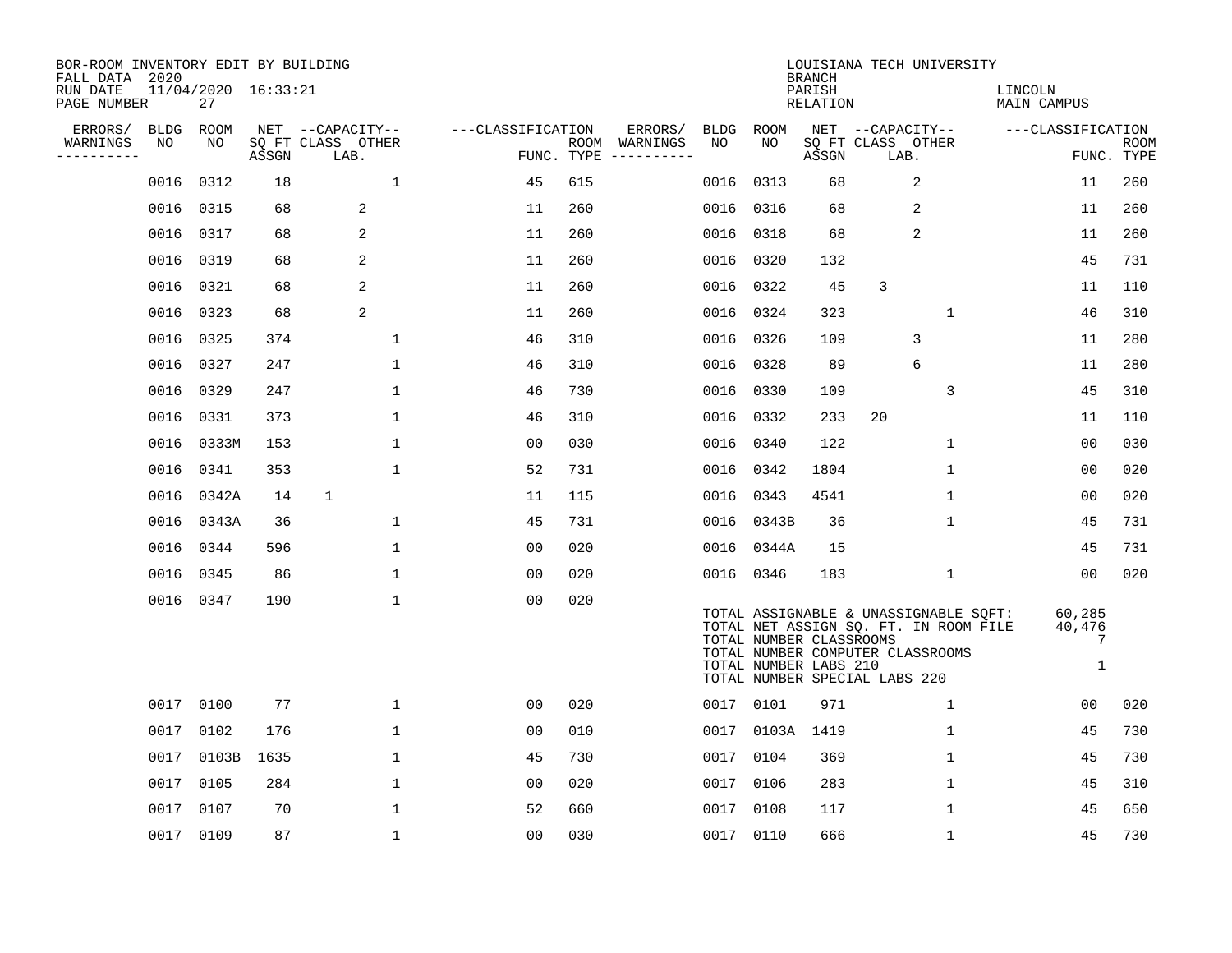| BOR-ROOM INVENTORY EDIT BY BUILDING<br>FALL DATA 2020 |           |                     |                           |                   |                                      |                 |           | <b>BRANCH</b>           | LOUISIANA TECH UNIVERSITY                                                      |                        |                           |
|-------------------------------------------------------|-----------|---------------------|---------------------------|-------------------|--------------------------------------|-----------------|-----------|-------------------------|--------------------------------------------------------------------------------|------------------------|---------------------------|
| RUN DATE<br>PAGE NUMBER                               | 28        | 11/04/2020 16:33:21 |                           |                   |                                      |                 |           | PARISH<br>RELATION      |                                                                                | LINCOLN<br>MAIN CAMPUS |                           |
| ERRORS/<br>BLDG                                       | ROOM      |                     | NET --CAPACITY--          | ---CLASSIFICATION |                                      | ERRORS/<br>BLDG | ROOM      |                         | NET --CAPACITY--                                                               | ---CLASSIFICATION      |                           |
| WARNINGS<br>NO<br>---------                           | NO        | ASSGN               | SQ FT CLASS OTHER<br>LAB. |                   | ROOM WARNINGS<br>FUNC. TYPE $------$ | NO              | NO.       | ASSGN                   | SQ FT CLASS OTHER<br>LAB.                                                      |                        | <b>ROOM</b><br>FUNC. TYPE |
| 0017                                                  | 0111      | 621                 | $\mathbf{1}$              | 45                | 730                                  | 0017            | 0112      | 2868                    | $\mathbf{1}$                                                                   | 45                     | 730                       |
|                                                       | 0017 0113 | 127                 | 1                         | 45                | 310                                  | 0017            | 0114      | 450                     | $\mathbf{1}$                                                                   | 45                     | 730                       |
|                                                       | 0017 0115 | 1211                | $\mathbf{1}$              | 45                | 530                                  |                 | 0017 0116 | 40                      | $\mathbf{1}$                                                                   | 00                     | 030                       |
|                                                       | 0017 0117 | 193                 | $\mathbf{1}$              | 0 <sub>0</sub>    | 030                                  | 0017            | 0118      | 2495                    | $\mathbf 1$                                                                    | 45                     | 730                       |
|                                                       | 0017 0120 | 1599                | $\mathbf{1}$              | 0 <sub>0</sub>    | 030                                  |                 | 0017 0123 | 249                     | $\mathbf{1}$                                                                   | 0 <sub>0</sub>         | 030                       |
|                                                       | 0017 0124 | 585                 | $\mathbf{1}$              | 00                | 030                                  | 0017            | 0126      | 171                     | $\mathbf{1}$                                                                   | 45                     | 730                       |
|                                                       | 0017 0200 | 525                 | $\mathbf{1}$              | 0 <sub>0</sub>    | 020                                  | 0017 0201       |           | 136                     | $\mathbf{1}$                                                                   | 52                     | 310                       |
|                                                       | 0017 0202 | 128                 | 15                        | 51                | 630                                  | 0017            | 0203      | 6726                    | 50                                                                             | 52                     | 650                       |
|                                                       | 0017 0204 | 217                 | $\mathbf{1}$              | 0 <sub>0</sub>    | 020                                  | 0017            | 0205      | 119                     | 2                                                                              | 0 <sub>0</sub>         | 030                       |
|                                                       | 0017 0206 | 119                 | $\overline{a}$            | 00                | 030                                  | 0017            | 0207      | 104                     | $\mathbf{1}$                                                                   | 00                     | 010                       |
|                                                       | 0017 0208 | 459                 | $\mathbf{1}$              | 51                | 635                                  | 0017 0209       |           | 816                     | $\mathbf{1}$                                                                   | 00                     | 020                       |
|                                                       | 0017 0210 | 155                 | $\mathbf 1$               | 52                | 315                                  | 0017            | 0211      | 155                     | $\mathbf{1}$                                                                   | 52                     | 310                       |
|                                                       | 0017 0212 | 155                 | $\mathbf{1}$              | 52                | 310                                  | 0017 0213       |           | 236                     | $\mathbf{1}$                                                                   | 52                     | 310                       |
|                                                       | 0017 0214 | 143                 | $\mathbf{1}$              | 52                | 310                                  | 0017            | 0215      | 162                     | $\mathbf{1}$                                                                   | 52                     | 310                       |
|                                                       | 0017 0216 | 399                 | 20                        | 52                | 350                                  |                 | 0017 0217 | 75                      | $\mathbf{1}$                                                                   | 00                     | 030                       |
|                                                       | 0017 0218 | 90                  | 1                         | 0 <sub>0</sub>    | 020                                  | 0017            | 0219      | 400                     | 10                                                                             | 52                     | 660                       |
|                                                       | 0017 0220 | 1794                | $\mathbf{1}$              | 0 <sub>0</sub>    | 020                                  | 0017            | 0221      | 90                      | $\mathbf{1}$                                                                   | 0 <sub>0</sub>         | 020                       |
|                                                       | 0017 0222 | 168                 | 4                         | 0 <sub>0</sub>    | 030                                  |                 | 0017 0223 | 389                     | $\mathbf{1}$                                                                   | 51                     | 635                       |
|                                                       | 0017 0224 | 90                  | $\mathbf{1}$              | 0 <sub>0</sub>    | 020                                  | 0017            | 0225      | 168                     | 4                                                                              | 00                     | 030                       |
|                                                       | 0017 0226 | 400                 | 10                        | 45                | 310                                  |                 | 0017 0227 | 90                      | $\mathbf{1}$                                                                   | 0 <sub>0</sub>         | 020                       |
|                                                       | 0017 0228 | 576                 | 25                        | 52                | 650                                  | 0017 0229       |           | 1608                    | 20                                                                             | 52                     | 650                       |
|                                                       | 0017 0230 | 155                 | $\mathbf{1}$              | 46                | 310                                  |                 | 0017 0231 | 310                     | $\mathbf{1}$                                                                   | 46                     | 310                       |
|                                                       | 0017 0232 | 236                 | $\mathbf 1$               | 46                | 310                                  |                 | 0017 0234 | 236                     | $\mathbf{1}$                                                                   | 46                     | 310                       |
|                                                       | 0017 0235 | 155                 | $\mathbf 1$               | 46                | 310                                  |                 |           | TOTAL NUMBER CLASSROOMS | TOTAL ASSIGNABLE & UNASSIGNABLE SQFT:<br>TOTAL NET ASSIGN SQ. FT. IN ROOM FILE | 34,547<br>25,821       |                           |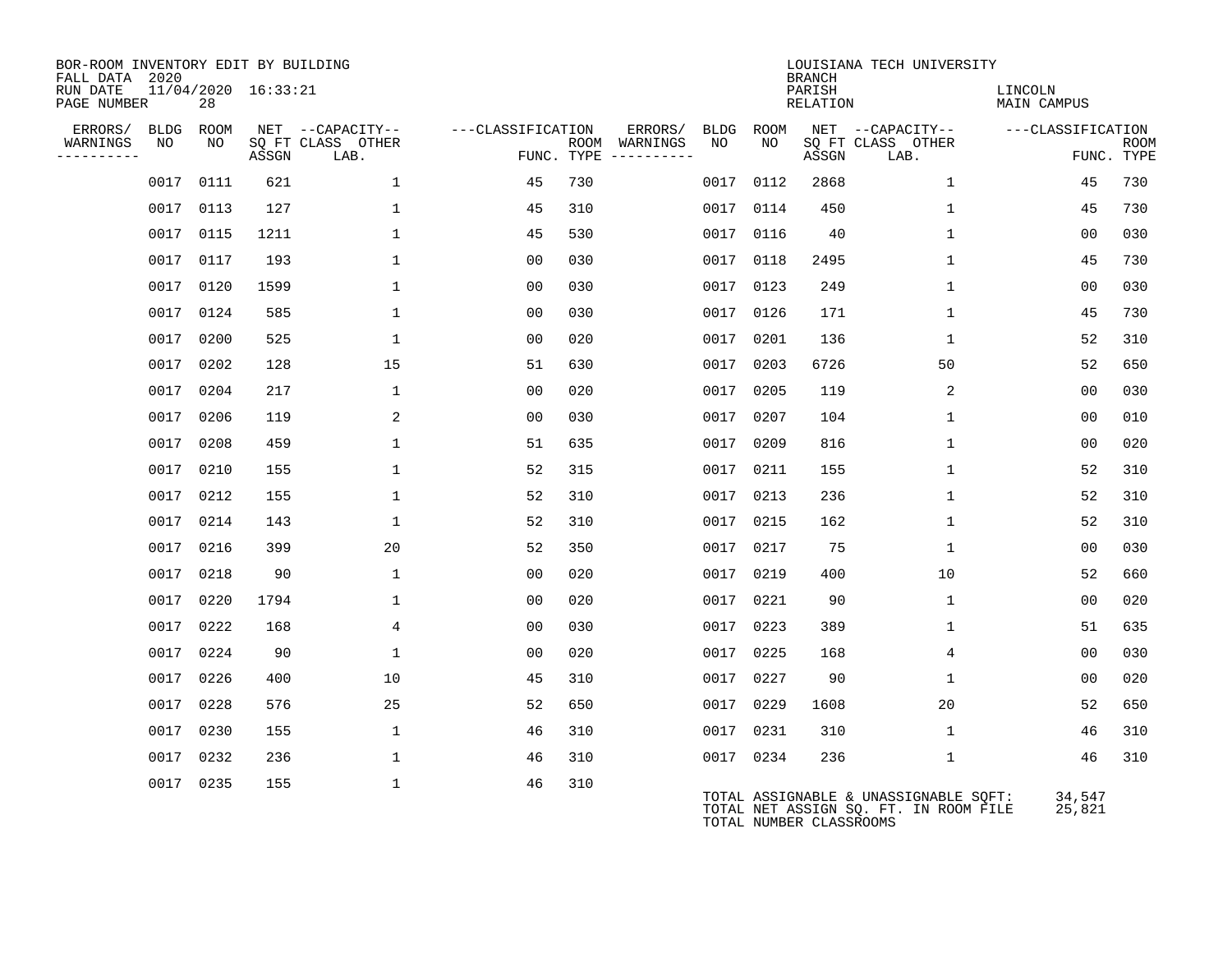| BOR-ROOM INVENTORY EDIT BY BUILDING<br>FALL DATA 2020<br>RUN DATE<br>PAGE NUMBER |      | 29              | 11/04/2020 16:33:21 |                                               |                   |     |                                                 |                 |                                                               | <b>BRANCH</b><br>PARISH<br>RELATION | LOUISIANA TECH UNIVERSITY                                                                                                                                           | LINCOLN<br>MAIN CAMPUS |                           |
|----------------------------------------------------------------------------------|------|-----------------|---------------------|-----------------------------------------------|-------------------|-----|-------------------------------------------------|-----------------|---------------------------------------------------------------|-------------------------------------|---------------------------------------------------------------------------------------------------------------------------------------------------------------------|------------------------|---------------------------|
| ERRORS/<br>WARNINGS<br>----------                                                | NO   | BLDG ROOM<br>NO | ASSGN               | NET --CAPACITY--<br>SQ FT CLASS OTHER<br>LAB. | ---CLASSIFICATION |     | ERRORS/<br>ROOM WARNINGS<br>FUNC. TYPE $------$ | BLDG ROOM<br>NO | NO                                                            | ASSGN                               | NET --CAPACITY--<br>SQ FT CLASS OTHER<br>LAB.                                                                                                                       | ---CLASSIFICATION      | <b>ROOM</b><br>FUNC. TYPE |
|                                                                                  |      |                 |                     |                                               |                   |     |                                                 |                 | TOTAL NUMBER LABS 210                                         |                                     | TOTAL NUMBER COMPUTER CLASSROOMS<br>TOTAL NUMBER SPECIAL LABS 220                                                                                                   |                        |                           |
|                                                                                  | 0018 | 0001            | 1937                | $\mathbf{1}$                                  | 00                | 030 |                                                 |                 | 0018 0001A                                                    | 140                                 | 1                                                                                                                                                                   | 00                     | 030                       |
|                                                                                  | 0018 | 0002            | 178                 | $\mathbf{1}$                                  | 0 <sub>0</sub>    | 030 |                                                 | 0018            | 0003                                                          | 125                                 | $\mathbf 1$                                                                                                                                                         | 0 <sub>0</sub>         | 030                       |
|                                                                                  | 0018 | 0004            | 35                  | $\mathbf{1}$                                  | 00                | 030 |                                                 | 0018            | 0020                                                          | 169                                 | 1                                                                                                                                                                   | 0 <sub>0</sub>         | 020                       |
|                                                                                  | 0018 | 0021            | 482                 | 1                                             | 73                | 310 |                                                 | 0018            | 0022                                                          | 84                                  | $\mathbf 1$                                                                                                                                                         | 73                     | 310                       |
|                                                                                  | 0018 | 0023            | 281                 | 1                                             | 73                | 310 |                                                 | 0018            | 0024                                                          | 309                                 | 1                                                                                                                                                                   | 73                     | 315                       |
|                                                                                  | 0018 | 0025            | 969                 | $\mathbf 1$                                   | 73                | 315 |                                                 | 0018            | 0026                                                          | 125                                 | $\mathbf{1}$                                                                                                                                                        | 0 <sub>0</sub>         | 030                       |
|                                                                                  | 0018 | 0027            | 133                 | 1                                             | 00                | 030 |                                                 | 0018            | 0028                                                          | 239                                 | 1                                                                                                                                                                   | 73                     | 310                       |
|                                                                                  | 0018 | 0030            | 646                 | 1                                             | 0 <sub>0</sub>    | 030 |                                                 | 0018            | 0040                                                          | 1368                                | 1                                                                                                                                                                   | 0 <sub>0</sub>         | 030                       |
|                                                                                  | 0018 | 0100            | 83                  | 1                                             | 0 <sub>0</sub>    | 020 |                                                 | 0018            | 0101                                                          | 108                                 | 1                                                                                                                                                                   | 0 <sub>0</sub>         | 030                       |
|                                                                                  | 0018 | 0102            | 98                  | $\mathbf{1}$                                  | 00                | 030 |                                                 | 0018            | 0103                                                          | 2884                                | $\mathbf 1$                                                                                                                                                         | 00                     | 030                       |
|                                                                                  | 0018 | 0104            | 2937                | 1                                             | 00                | 030 |                                                 | 0018            | 0105                                                          | 93                                  | 1                                                                                                                                                                   | 00                     | 030                       |
|                                                                                  | 0018 | 0106            | 461                 | $\mathbf 1$                                   | 0 <sub>0</sub>    | 030 |                                                 | 0018            | 0107                                                          | 2142                                | 1                                                                                                                                                                   | 00                     | 030                       |
|                                                                                  | 0018 | 0108            | 4364                | $\mathbf 1$                                   | 0 <sub>0</sub>    | 030 |                                                 | 0018            | 0109                                                          | 35                                  | $\mathbf 1$                                                                                                                                                         | 00                     | 030                       |
|                                                                                  |      | 0018 0110       | 247                 | $\mathbf{1}$                                  | 0 <sub>0</sub>    | 030 |                                                 |                 | 0018 0142<br>TOTAL NUMBER CLASSROOMS<br>TOTAL NUMBER LABS 210 | 148                                 | $\mathbf{1}$<br>TOTAL ASSIGNABLE & UNASSIGNABLE SQFT:<br>TOTAL NET ASSIGN SQ. FT. IN ROOM FILE<br>TOTAL NUMBER COMPUTER CLASSROOMS<br>TOTAL NUMBER SPECIAL LABS 220 | 00<br>20,820<br>2,364  | 020                       |
|                                                                                  |      | 0019 0111       | 185                 | $\mathbf 1$                                   | 11                | 225 |                                                 |                 | 0019 0112                                                     | 216                                 | $\mathbf{1}$                                                                                                                                                        | 11                     | 225                       |
|                                                                                  | 0019 | 0113            | 225                 | 4                                             | 11                | 220 |                                                 |                 | 0019 0114                                                     | 219                                 |                                                                                                                                                                     | 11                     | 225                       |
|                                                                                  | 0019 | 0115            | 451                 | 30                                            | 11                | 110 |                                                 | 0019            | 0118                                                          | 205                                 | $\mathbf{1}$                                                                                                                                                        | 11                     | 225                       |
|                                                                                  | 0019 | 0119            | 223                 | 1                                             | 11                | 220 |                                                 | 0019            | 0120                                                          | 218                                 | 1                                                                                                                                                                   | 46                     | 310                       |
|                                                                                  | 0019 | 0121            | 190                 | 1                                             | 11                | 220 |                                                 | 0019            | 0122                                                          | 63                                  | $\overline{4}$                                                                                                                                                      | 11                     | 210                       |
|                                                                                  | 0019 | 0123            | 59                  | 1                                             | 11                | 225 |                                                 | 0019            | 0124                                                          | 65                                  | $\mathbf{1}$                                                                                                                                                        | 11                     | 220                       |
|                                                                                  |      | 0019 0125       | 59                  | $\mathbf 1$                                   | 11                | 225 |                                                 |                 | 0019 0126                                                     | 60                                  | $\mathbf{1}$                                                                                                                                                        | 11                     | 220                       |
|                                                                                  |      |                 |                     |                                               |                   |     |                                                 |                 |                                                               |                                     |                                                                                                                                                                     |                        |                           |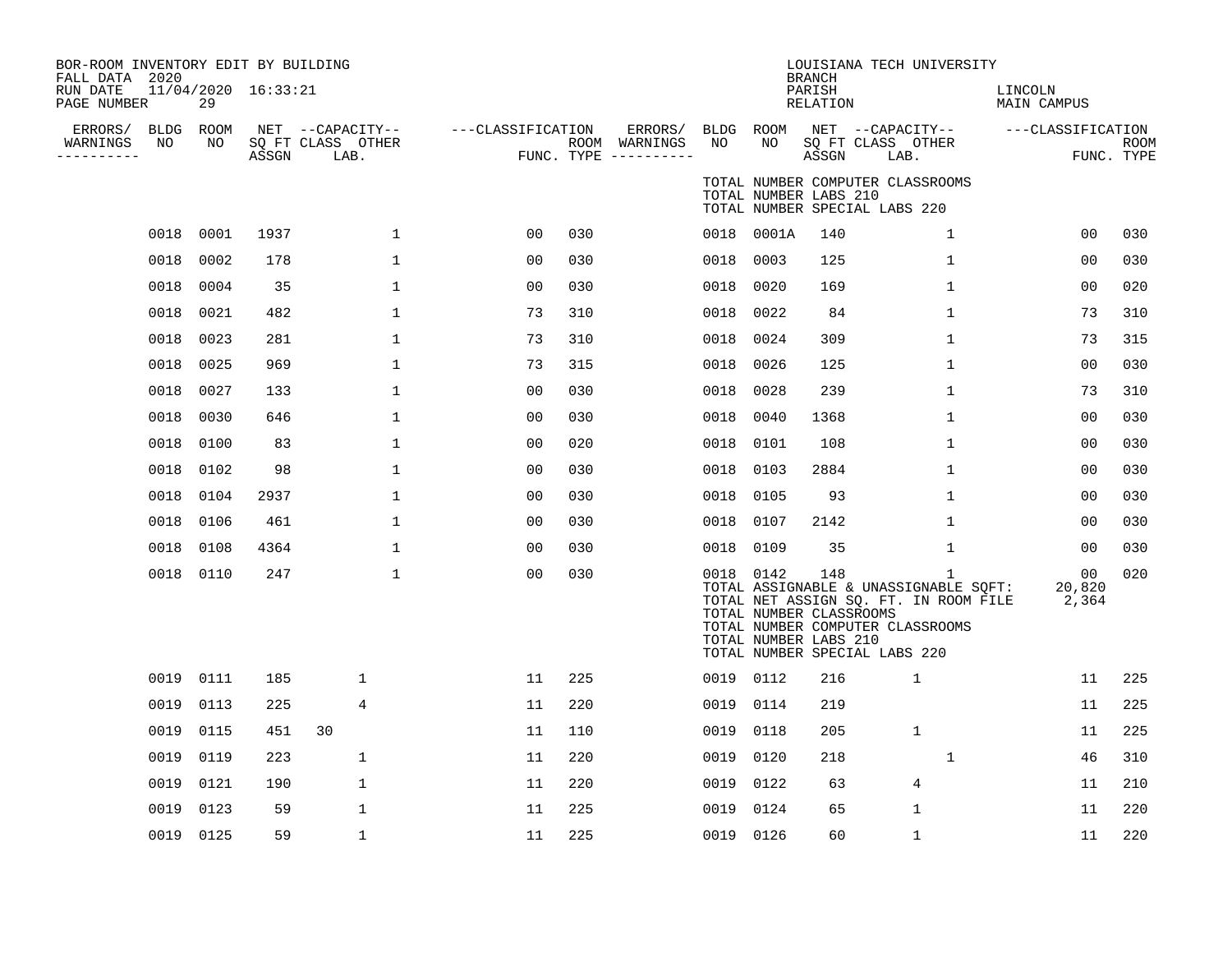| BOR-ROOM INVENTORY EDIT BY BUILDING<br>FALL DATA 2020 |             |                           |       |                           |                   |                    |                         |             |       | <b>BRANCH</b>             | LOUISIANA TECH UNIVERSITY |                               |                           |
|-------------------------------------------------------|-------------|---------------------------|-------|---------------------------|-------------------|--------------------|-------------------------|-------------|-------|---------------------------|---------------------------|-------------------------------|---------------------------|
| RUN DATE<br>PAGE NUMBER                               |             | 11/04/2020 16:33:21<br>30 |       |                           |                   |                    |                         |             |       | PARISH<br><b>RELATION</b> |                           | LINCOLN<br><b>MAIN CAMPUS</b> |                           |
| ERRORS/                                               | <b>BLDG</b> | ROOM                      |       | NET --CAPACITY--          | ---CLASSIFICATION |                    | ERRORS/                 | <b>BLDG</b> | ROOM  |                           | NET --CAPACITY--          | ---CLASSIFICATION             |                           |
| WARNINGS<br>-----------                               | NO          | ΝO                        | ASSGN | SQ FT CLASS OTHER<br>LAB. |                   | ROOM<br>FUNC. TYPE | WARNINGS<br>----------- | NO          | NO    | ASSGN                     | SQ FT CLASS OTHER<br>LAB. |                               | <b>ROOM</b><br>FUNC. TYPE |
|                                                       | 0019        | 0127                      | 60    | 1                         | 11                | 225                |                         | 0019        | 0128  | 63                        | $\mathbf 1$               | 11                            | 220                       |
|                                                       | 0019        | 0129                      | 59    | 1                         | 11                | 225                |                         | 0019        | 0130  | 60                        | $\mathbf{1}$              | 11                            | 220                       |
|                                                       | 0019        | 0131                      | 60    | $\mathbf{1}$              | 11                | 225                |                         | 0019        | 0132  | 127                       | $\mathbf{1}$              | 11                            | 225                       |
|                                                       | 0019        | 0133S                     | 146   | 1                         | 0 <sub>0</sub>    | 020                |                         | 0019        | 0134S | 150                       | 1                         | 0 <sub>0</sub>                | 020                       |
|                                                       | 0019        | 0135S                     | 150   | $\mathbf 1$               | 0 <sub>0</sub>    | 020                |                         | 0019        | 0136S | 162                       | $\mathbf 1$               | 0 <sub>0</sub>                | 020                       |
|                                                       | 0019        | 0137W                     | 75    | $\mathbf 1$               | 0 <sub>0</sub>    | 030                |                         | 0019        | 0138M | 73                        | 1                         | 0 <sub>0</sub>                | 030                       |
|                                                       | 0019        | 0139C                     | 642   | $\mathbf{1}$              | 0 <sub>0</sub>    | 020                |                         | 0019        | 0140H | 60                        | $\mathbf{1}$              | 0 <sub>0</sub>                | 030                       |
|                                                       | 0019        | 0211                      | 183   | $\mathbf{1}$              | 46                | 310                |                         | 0019        | 0212  | 214                       | 1                         | 46                            | 310                       |
|                                                       | 0019        | 0213                      | 444   | 30                        | 11                | 110                |                         | 0019        | 0214  | 220                       | $\mathbf 1$               | 46                            | 310                       |
|                                                       | 0019        | 0214A                     | 448   | 1                         | 46                | 310                |                         | 0019        | 0215  | 428                       | 12                        | 11                            | 110                       |
|                                                       | 0019        | 0216                      | 218   | $\mathbf{1}$              | 46                | 310                |                         | 0019        | 0217  | 195                       | $\mathbf 1$               | 46                            | 310                       |
|                                                       | 0019        | 0218                      | 122   | $\mathbf 1$               | 46                | 310                |                         | 0019        | 0219  | 129                       | 1                         | 46                            | 310                       |
|                                                       | 0019        | 0220                      | 261   | $\mathbf{1}$              | 45                | 315                |                         | 0019        | 0221  | 129                       | 1                         | 46                            | 310                       |
|                                                       | 0019        | 0222                      | 129   | 1                         | 46                | 310                |                         | 0019        | 0224  | 60                        | 1                         | 46                            | 310                       |
|                                                       | 0019        | 0230W                     | 68    | 1                         | 0 <sub>0</sub>    | 030                |                         | 0019        | 0231M | 70                        | 1                         | 00                            | 030                       |
|                                                       | 0019        | 0232H                     | 60    | 1                         | 0 <sub>0</sub>    | 030                |                         | 0019        | 0233S | 146                       | 1                         | 0 <sub>0</sub>                | 020                       |
|                                                       | 0019        | 0234S                     | 150   | 1                         | 0 <sub>0</sub>    | 020                |                         | 0019        | 0235S | 150                       | 1                         | 0 <sub>0</sub>                | 020                       |
|                                                       | 0019        | 0236S                     | 162   | $\mathbf 1$               | 0 <sub>0</sub>    | 020                |                         | 0019        | 0237C | 582                       | 1                         | 0 <sub>0</sub>                | 020                       |
|                                                       | 0019        | 0306                      | 1     | $\mathbf{1}$              | 45                | 315                |                         | 0019        | 0306A | 190                       | 1                         | 46                            | 310                       |
|                                                       | 0019        | 0306B                     | 213   | $\mathbf{1}$              | 46                | 310                |                         | 0019        | 0307  | 176                       | 1                         | 45                            | 315                       |
|                                                       | 0019        | 0308                      | 218   | $\mathbf{1}$              | 46                | 350                |                         | 0019        | 0309  | 218                       | 1                         | 46                            | 310                       |
|                                                       | 0019        | 0310                      | 448   | 30                        | 11                | 110                | 9                       | 0019        | 0311  | 210                       | 1                         | 51                            | 410                       |
|                                                       | 0019        | 0312                      | 209   | 1                         | 46                | 315                |                         | 0019        | 0313  | 218                       | 1                         | 46                            | 310                       |
|                                                       | 0019        | 0314                      | 194   | 1                         | 46                | 310                |                         | 0019        | 0315W | 84                        | 1                         | 00                            | 030                       |
|                                                       | 0019        | 0316                      | 115   | 1                         | 46                | 310                |                         | 0019        | 0317  | 120                       | 1                         | 46                            | 310                       |
|                                                       |             | 0019 0318                 | 72    | $\mathbf 1$               | 0 <sub>0</sub>    | 030                |                         | 0019        | 0319  | 134                       | 1                         | 46                            | 310                       |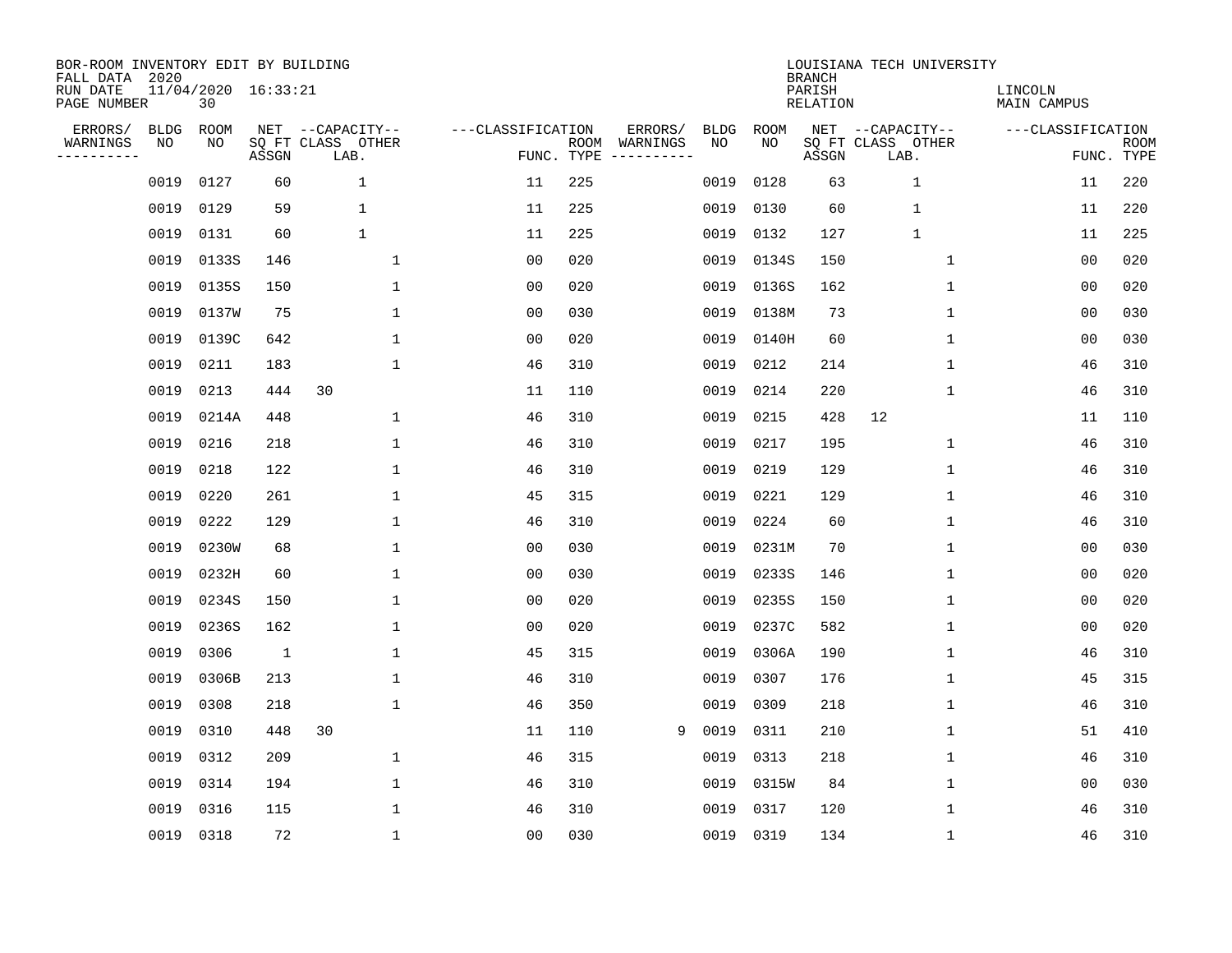| BOR-ROOM INVENTORY EDIT BY BUILDING<br>FALL DATA 2020 |             |           |                     |                           |                   |     |                                      |             |                                                               | <b>BRANCH</b>             | LOUISIANA TECH UNIVERSITY                                                                                                                           |                                                              |                           |
|-------------------------------------------------------|-------------|-----------|---------------------|---------------------------|-------------------|-----|--------------------------------------|-------------|---------------------------------------------------------------|---------------------------|-----------------------------------------------------------------------------------------------------------------------------------------------------|--------------------------------------------------------------|---------------------------|
| RUN DATE<br>PAGE NUMBER                               |             | 31        | 11/04/2020 16:33:21 |                           |                   |     |                                      |             |                                                               | PARISH<br><b>RELATION</b> |                                                                                                                                                     | LINCOLN<br><b>MAIN CAMPUS</b>                                |                           |
| ERRORS/                                               | <b>BLDG</b> | ROOM      |                     | NET --CAPACITY--          | ---CLASSIFICATION |     | ERRORS/                              | <b>BLDG</b> | <b>ROOM</b>                                                   |                           | NET --CAPACITY--                                                                                                                                    | ---CLASSIFICATION                                            |                           |
| WARNINGS<br>----------                                | NO          | NO        | ASSGN               | SQ FT CLASS OTHER<br>LAB. |                   |     | ROOM WARNINGS<br>FUNC. TYPE $------$ | NO          | NO.                                                           | ASSGN                     | SQ FT CLASS OTHER<br>LAB.                                                                                                                           |                                                              | <b>ROOM</b><br>FUNC. TYPE |
|                                                       | 0019        | 0320      | 116                 | $\mathbf{1}$              | 46                | 310 |                                      | 0019        | 0321M                                                         | 74                        | $\mathbf{1}$                                                                                                                                        | 0 <sub>0</sub>                                               | 030                       |
|                                                       | 0019        | 0330      | 146                 | $\mathbf 1$               | 0 <sub>0</sub>    | 020 |                                      | 0019        | 0331                                                          | 150                       | 1                                                                                                                                                   | 0 <sub>0</sub>                                               | 020                       |
|                                                       |             | 0019 0332 | 150                 | $\mathbf 1$               | 0 <sub>0</sub>    | 020 |                                      | 0019        | 0333                                                          | 162                       | $\mathbf 1$                                                                                                                                         | 0 <sub>0</sub>                                               | 020                       |
|                                                       |             | 0019 215A | 107                 | $\mathbf{1}$              | 46                | 310 |                                      |             | 0019 215B<br>TOTAL NUMBER CLASSROOMS<br>TOTAL NUMBER LABS 210 | 107                       | TOTAL ASSIGNABLE & UNASSIGNABLE SOFT:<br>TOTAL NET ASSIGN SQ. FT. IN ROOM FILE<br>TOTAL NUMBER COMPUTER CLASSROOMS<br>TOTAL NUMBER SPECIAL LABS 220 | 46<br>12,725<br>9,041<br>4<br>$\mathbf 1$<br>$7\phantom{.0}$ | 731                       |
|                                                       | 0020        | 0008      | 59                  | $\mathbf 1$               | 0 <sub>0</sub>    | 030 |                                      |             | 0020 0010                                                     | 53                        | $\mathbf 1$                                                                                                                                         | 46                                                           | 315                       |
|                                                       | 0020        | 0010A     | 25                  | $\mathbf 1$               | 45                | 315 |                                      | 0020        | 0011                                                          | 65                        | $\mathbf 1$                                                                                                                                         | 46                                                           | 315                       |
|                                                       | 0020        | 0012      | 58                  | $\mathbf{1}$              | 0 <sub>0</sub>    | 020 |                                      | 0020        | 0013                                                          | 746                       | $\mathbf 1$                                                                                                                                         | 00                                                           | 030                       |
|                                                       | 0020        | 0014      | 183                 | 8                         | 51                | 410 |                                      | 0020        | 0101                                                          | 200                       | $\mathbf 1$                                                                                                                                         | 46                                                           | 310                       |
|                                                       | 0020        | 0102      | 155                 | $\mathbf{1}$              | 46                | 310 |                                      | 0020        | 0102A                                                         | 98                        | $\mathbf{1}$                                                                                                                                        | 0 <sub>0</sub>                                               | 020                       |
|                                                       | 0020        | 0103      | 256                 | $\mathbf 1$               | 46                | 310 |                                      | 0020        | 0104                                                          | 160                       | $\mathbf 1$                                                                                                                                         | 46                                                           | 310                       |
|                                                       | 0020        | 0105      | 180                 | $\mathbf 1$               | 46                | 310 |                                      | 0020        | 0106                                                          | 167                       | 1                                                                                                                                                   | 46                                                           | 310                       |
|                                                       | 0020        | 0107      | 317                 | $\mathbf{1}$              | 46                | 310 |                                      | 0020        | 0108                                                          | 261                       | 1                                                                                                                                                   | 46                                                           | 310                       |
|                                                       | 0020        | 0109      | 44                  | $\mathbf 1$               | 46                | 315 |                                      | 0020        | 0110                                                          | 249                       | 1                                                                                                                                                   | 46                                                           | 315                       |
|                                                       | 0020        | 0111      | 238                 | $\mathbf{1}$              | 46                | 310 |                                      | 0020        | 0112                                                          | 126                       | 1                                                                                                                                                   | 46                                                           | 315                       |
|                                                       | 0020        | 0113      | 242                 | $\mathbf{1}$              | 46                | 310 |                                      | 0020        | 0114                                                          | 420                       | 12                                                                                                                                                  | 46                                                           | 350                       |
|                                                       | 0020        | 0115      | 764                 | 51                        | 11                | 110 |                                      | 0020        | 0116                                                          | 51                        | $\mathbf{1}$                                                                                                                                        | 11                                                           | 115                       |
|                                                       | 0020        | 0117      | 26                  | $\mathbf 1$               | 0 <sub>0</sub>    | 010 |                                      | 0020        | 0118                                                          | 185                       | 1                                                                                                                                                   | 45                                                           | 315                       |
|                                                       | 0020        | 0119      | 86                  | $\mathbf 1$               | 45                | 310 |                                      | 0020        | 0120                                                          | 118                       | 1                                                                                                                                                   | 0 <sub>0</sub>                                               | 030                       |
|                                                       | 0020        | 0121      | 122                 | $\mathbf 1$               | 0 <sub>0</sub>    | 030 |                                      | 0020        | 0122                                                          | 233                       | 1                                                                                                                                                   | 11                                                           | 115                       |
|                                                       | 0020        | 0123      | 151                 | $\mathbf 1$               | 46                | 310 |                                      | 0020        | 0124                                                          | 170                       | $\mathbf 1$                                                                                                                                         | 46                                                           | 310                       |
|                                                       | 0020        | 0125      | 192                 | $\mathbf 1$               | 46                | 310 |                                      | 0020        | 0126                                                          | 197                       | $\mathbf 1$                                                                                                                                         | 46                                                           | 310                       |
|                                                       | 0020        | 0127      | 149                 | $\mathbf{1}$              | 46                | 310 |                                      | 0020        | 0128                                                          | 208                       | $\mathbf{1}$                                                                                                                                        | 0 <sub>0</sub>                                               | 020                       |
|                                                       |             | 0020 0129 | 86                  | $\mathbf{1}$              | 46                | 310 |                                      | 0020 0130   |                                                               | 142                       | 1                                                                                                                                                   | 45                                                           | 315                       |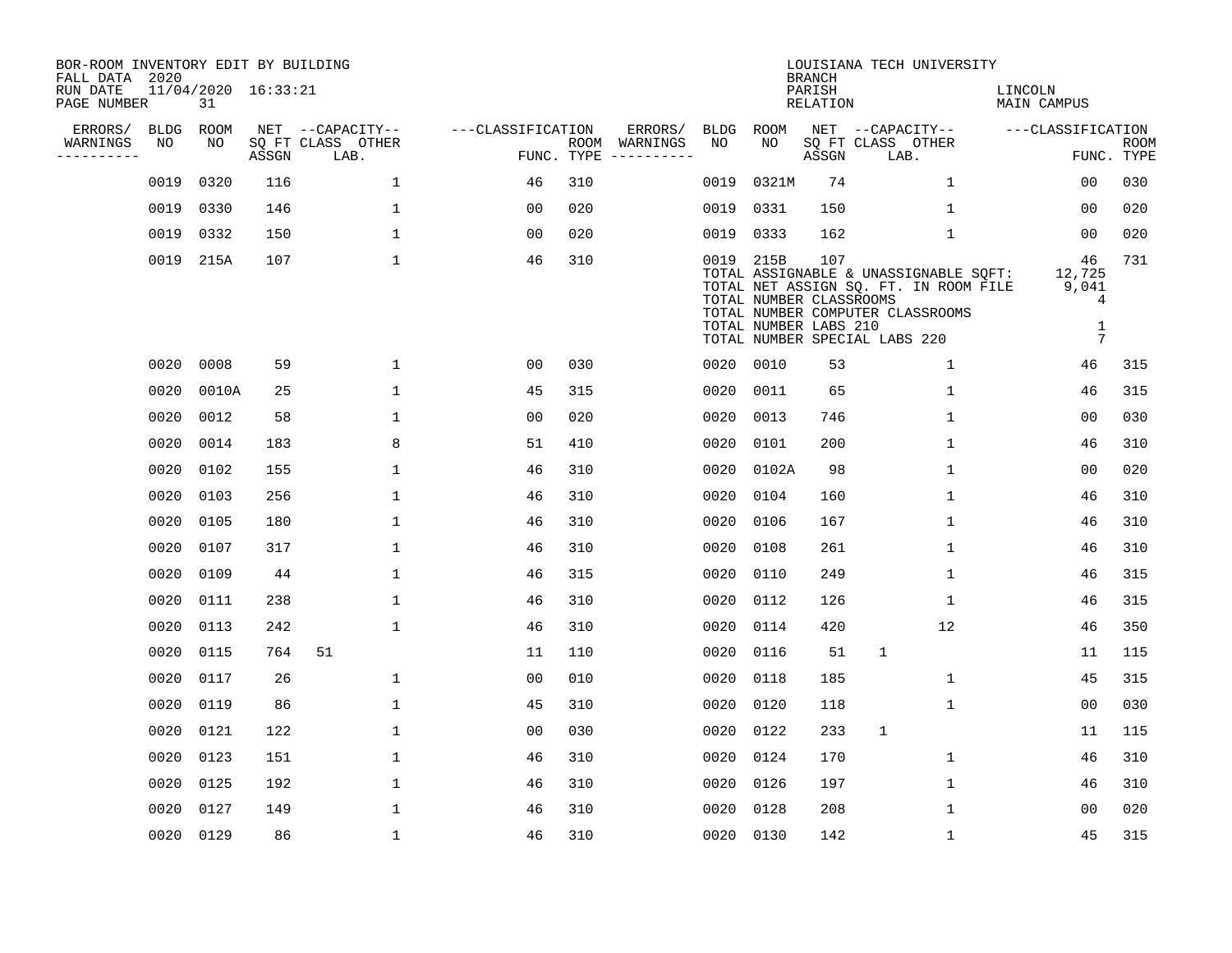| BOR-ROOM INVENTORY EDIT BY BUILDING<br>FALL DATA 2020 |                               |       |              |                   |                   |     |                                        |      |           | <b>BRANCH</b>                                           |                               | LOUISIANA TECH UNIVERSITY                                                                                                          |                                    |                                                             |             |
|-------------------------------------------------------|-------------------------------|-------|--------------|-------------------|-------------------|-----|----------------------------------------|------|-----------|---------------------------------------------------------|-------------------------------|------------------------------------------------------------------------------------------------------------------------------------|------------------------------------|-------------------------------------------------------------|-------------|
| RUN DATE<br>PAGE NUMBER                               | $11/04/2020$ $16:33:21$<br>32 |       |              |                   |                   |     |                                        |      |           | PARISH<br>RELATION                                      |                               |                                                                                                                                    | LINCOLN<br>MAIN CAMPUS             |                                                             |             |
| ERRORS/                                               | BLDG ROOM                     |       |              | NET --CAPACITY--  | ---CLASSIFICATION |     | ERRORS/                                | BLDG | ROOM      |                                                         |                               |                                                                                                                                    | NET --CAPACITY-- ---CLASSIFICATION |                                                             |             |
| WARNINGS<br>NO<br>----------                          | NO                            | ASSGN | LAB.         | SQ FT CLASS OTHER |                   |     | ROOM WARNINGS<br>FUNC. TYPE ---------- | NO   | NO        | ASSGN                                                   | LAB.                          | SQ FT CLASS OTHER                                                                                                                  |                                    | FUNC. TYPE                                                  | <b>ROOM</b> |
| 0020                                                  | 0131                          | 603   |              | $\mathbf 1$       | 00                | 020 |                                        | 0020 | 0132      | 125                                                     |                               | $\mathbf 1$                                                                                                                        |                                    | 0 <sub>0</sub>                                              | 020         |
| 0020                                                  | 0133                          | 347   |              | $\mathbf{1}$      | 00                | 020 |                                        | 0020 | 0134      | 250                                                     |                               | $\mathbf{1}$                                                                                                                       |                                    | 00                                                          | 020         |
|                                                       | 0020 0135                     | 135   |              | $\mathbf{1}$      | 00                | 020 |                                        | 0020 | 0136      | 104                                                     |                               | $\mathbf{1}$                                                                                                                       |                                    | 00                                                          | 020         |
| 0020                                                  | 0137                          | 440   |              | $\mathbf{1}$      | 46                | 315 |                                        | 0020 | 0138      | 100                                                     |                               | $\mathbf{1}$                                                                                                                       |                                    | 00                                                          | 020         |
| 0020                                                  | 0201                          | 140   |              | $\mathbf{1}$      | 46                | 310 |                                        | 0020 | 0202      | 96                                                      |                               | $\mathbf{1}$                                                                                                                       |                                    | 11                                                          | 215         |
| 0020                                                  | 0203                          | 908   |              | 24                | 11                | 210 |                                        | 0020 | 0204      | 436                                                     |                               | 11                                                                                                                                 |                                    | 11                                                          | 215         |
| 0020                                                  | 0205                          | 480   | 13           |                   | 11                | 110 |                                        | 0020 | 0206      | 699                                                     | 47                            |                                                                                                                                    |                                    | 11                                                          | 110         |
| 0020                                                  | 0207                          | 511   | 10           |                   | 11                | 140 |                                        | 0020 | 0208      | 134                                                     |                               | $\mathbf{1}$                                                                                                                       |                                    | 46                                                          | 310         |
| 0020                                                  | 0209                          | 128   |              | $\mathbf 1$       | 46                | 310 |                                        | 0020 | 0210      | 157                                                     |                               | $\mathbf 1$                                                                                                                        |                                    | 46                                                          | 310         |
| 0020                                                  | 0211                          | 151   |              | $\mathbf{1}$      | 46                | 310 |                                        | 0020 | 0212      | 112                                                     |                               | $\mathbf{1}$                                                                                                                       |                                    | 46                                                          | 310         |
| 0020                                                  | 0213                          | 559   | 37           |                   | 11                | 110 |                                        | 0020 | 0214      | 91                                                      |                               | $\mathbf{1}$                                                                                                                       |                                    | 45                                                          | 315         |
| 0020                                                  | 0215                          | 22    | $\mathbf{1}$ |                   | 11                | 115 |                                        | 0020 | 0216A     | 24                                                      | $\mathbf{1}$                  |                                                                                                                                    |                                    | 11                                                          | 115         |
| 0020                                                  | 0216B                         | 26    | $\mathbf{1}$ |                   | 11                | 115 |                                        | 0020 | 0217      | 54                                                      | $\mathbf{1}$                  |                                                                                                                                    |                                    | 11                                                          | 115         |
| 0020                                                  | 0218                          | 33    | $\mathbf{1}$ |                   | 11                | 115 |                                        | 0020 | 0219      | 843                                                     | 56                            |                                                                                                                                    |                                    | 11                                                          | 110         |
| 0020                                                  | 0220                          | 143   |              | $\mathbf 1$       | 46                | 310 |                                        | 0020 | 0221      | 152                                                     |                               | $\mathbf{1}$                                                                                                                       |                                    | 46                                                          | 310         |
|                                                       | 0020 0222                     | 270   |              | $\mathbf{1}$      | 00                | 030 |                                        | 0020 | 0223      | 115                                                     |                               | $\mathbf{1}$                                                                                                                       |                                    | 46                                                          | 310         |
|                                                       | 0020 0224                     | 117   |              | $\mathbf{1}$      | 46                | 310 |                                        | 0020 | 0225      | 17                                                      |                               | $\mathbf{1}$                                                                                                                       |                                    | 00                                                          | 010         |
| 0020                                                  | 0226                          | 416   |              | $\mathbf{1}$      | 00                | 020 |                                        | 0020 | 0227      | 434                                                     |                               | $\mathbf 1$                                                                                                                        |                                    | 00                                                          | 020         |
|                                                       | 0020 0228                     | 94    |              | $\mathbf{1}$      | 00                | 020 |                                        |      | 0020 0229 | 491<br>TOTAL NUMBER CLASSROOMS<br>TOTAL NUMBER LABS 210 | TOTAL NUMBER SPECIAL LABS 220 | $\mathbf{1}$<br>TOTAL ASSIGNABLE & UNASSIGNABLE SQFT:<br>TOTAL NET ASSIGN SQ. FT. IN ROOM FILE<br>TOTAL NUMBER COMPUTER CLASSROOMS |                                    | 00<br>17,139<br>12,318<br>5<br>$\mathbf{1}$<br>$\mathbf{1}$ | 020         |
|                                                       | 0021 0100                     | 9865  |              |                   | 91                | 950 |                                        |      |           | TOTAL NUMBER CLASSROOMS<br>TOTAL NUMBER LABS 210        |                               | TOTAL ASSIGNABLE & UNASSIGNABLE SQFT:<br>TOTAL NET ASSIGN SQ. FT. IN ROOM FILE<br>TOTAL NUMBER COMPUTER CLASSROOMS                 |                                    | 9,865<br>9,865                                              |             |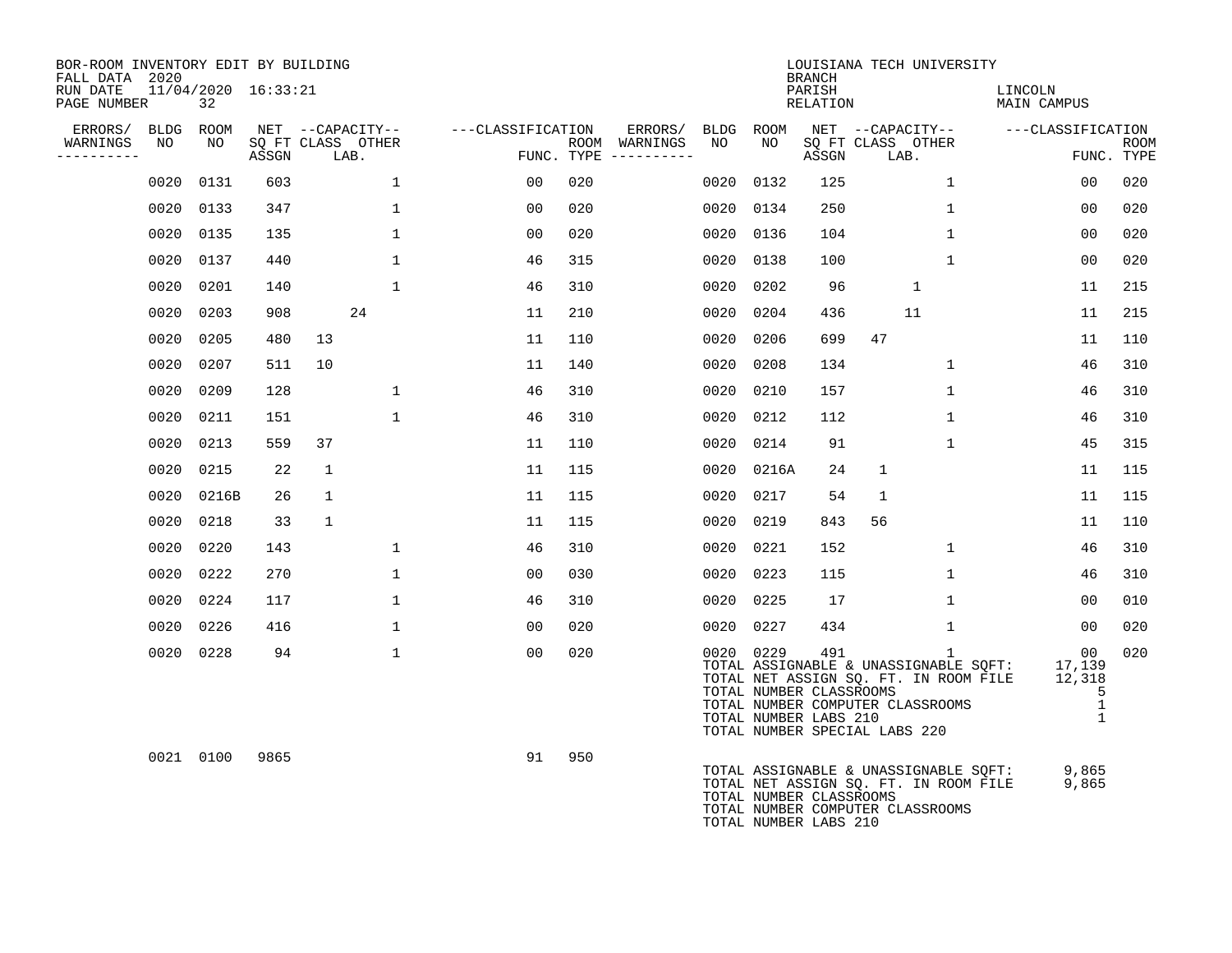| RUN DATE<br>PAGE NUMBER                | 33             |                                                                                                                                                                                                                                                                   |                             |                                                                                                                                       |                                    |                                        |               |                     |                                                                                                                                                                                                                                                |                                                      | LINCOLN<br>MAIN CAMPUS                                                                                                                                                                                                                                            |                                                                                                                                                                                    |
|----------------------------------------|----------------|-------------------------------------------------------------------------------------------------------------------------------------------------------------------------------------------------------------------------------------------------------------------|-----------------------------|---------------------------------------------------------------------------------------------------------------------------------------|------------------------------------|----------------------------------------|---------------|---------------------|------------------------------------------------------------------------------------------------------------------------------------------------------------------------------------------------------------------------------------------------|------------------------------------------------------|-------------------------------------------------------------------------------------------------------------------------------------------------------------------------------------------------------------------------------------------------------------------|------------------------------------------------------------------------------------------------------------------------------------------------------------------------------------|
| ERRORS/<br>NO<br>WARNINGS<br>--------- | ROOM<br>NO     |                                                                                                                                                                                                                                                                   |                             |                                                                                                                                       |                                    | ERRORS/                                | NO            | NO                  |                                                                                                                                                                                                                                                |                                                      |                                                                                                                                                                                                                                                                   | <b>ROOM</b>                                                                                                                                                                        |
|                                        |                |                                                                                                                                                                                                                                                                   |                             |                                                                                                                                       |                                    |                                        |               |                     |                                                                                                                                                                                                                                                |                                                      |                                                                                                                                                                                                                                                                   |                                                                                                                                                                                    |
|                                        |                |                                                                                                                                                                                                                                                                   |                             |                                                                                                                                       |                                    |                                        |               |                     |                                                                                                                                                                                                                                                |                                                      |                                                                                                                                                                                                                                                                   | 082                                                                                                                                                                                |
|                                        |                |                                                                                                                                                                                                                                                                   |                             |                                                                                                                                       |                                    |                                        |               |                     |                                                                                                                                                                                                                                                |                                                      |                                                                                                                                                                                                                                                                   | 082                                                                                                                                                                                |
|                                        |                |                                                                                                                                                                                                                                                                   |                             |                                                                                                                                       |                                    |                                        |               |                     |                                                                                                                                                                                                                                                |                                                      |                                                                                                                                                                                                                                                                   | 082                                                                                                                                                                                |
|                                        |                | 183                                                                                                                                                                                                                                                               | $\mathbf 1$                 | 82                                                                                                                                    | 082                                |                                        |               |                     | 11                                                                                                                                                                                                                                             | $\mathbf{1}$                                         | 82                                                                                                                                                                                                                                                                | 082                                                                                                                                                                                |
|                                        |                | 1207                                                                                                                                                                                                                                                              | 24                          | 21                                                                                                                                    | 250                                |                                        |               |                     | 114                                                                                                                                                                                                                                            | $\mathbf{1}$                                         | 45                                                                                                                                                                                                                                                                | 710                                                                                                                                                                                |
|                                        |                | 151                                                                                                                                                                                                                                                               | 3                           | 21                                                                                                                                    | 250                                |                                        |               |                     | 127                                                                                                                                                                                                                                            | $\mathbf{1}$                                         | 21                                                                                                                                                                                                                                                                | 250                                                                                                                                                                                |
|                                        | 0103           | 274                                                                                                                                                                                                                                                               | 3                           | 20                                                                                                                                    | 250                                |                                        |               | 0104                | 22                                                                                                                                                                                                                                             | $\mathbf{1}$                                         | 45                                                                                                                                                                                                                                                                | 710                                                                                                                                                                                |
|                                        |                | 276                                                                                                                                                                                                                                                               | 3                           | 21                                                                                                                                    | 250                                |                                        |               |                     | 191                                                                                                                                                                                                                                            | 2                                                    | 21                                                                                                                                                                                                                                                                | 320                                                                                                                                                                                |
|                                        | 0107           | 283                                                                                                                                                                                                                                                               | $\mathbf 1$                 | 45                                                                                                                                    | 720                                |                                        |               | 0108                | 106                                                                                                                                                                                                                                            | 1                                                    | 0 <sub>0</sub>                                                                                                                                                                                                                                                    | 010                                                                                                                                                                                |
|                                        |                | 281                                                                                                                                                                                                                                                               | $\mathbf 1$                 | 21                                                                                                                                    | 310                                |                                        | 0023          | 0110                | 187                                                                                                                                                                                                                                            | 2                                                    | 21                                                                                                                                                                                                                                                                | 250                                                                                                                                                                                |
|                                        |                | 164                                                                                                                                                                                                                                                               | $\mathbf 1$                 | 21                                                                                                                                    | 760                                |                                        |               |                     | 290                                                                                                                                                                                                                                            | 3                                                    | 21                                                                                                                                                                                                                                                                | 250                                                                                                                                                                                |
|                                        |                | 137                                                                                                                                                                                                                                                               | 1                           | 21                                                                                                                                    | 310                                |                                        |               | 0114                | 484                                                                                                                                                                                                                                            | 4                                                    | 21                                                                                                                                                                                                                                                                | 250                                                                                                                                                                                |
|                                        |                | 217                                                                                                                                                                                                                                                               | $\mathbf 1$                 | 21                                                                                                                                    | 310                                |                                        |               |                     | 77                                                                                                                                                                                                                                             | $\overline{c}$                                       | 0 <sub>0</sub>                                                                                                                                                                                                                                                    | 030                                                                                                                                                                                |
|                                        |                | 928                                                                                                                                                                                                                                                               | $\mathbf{1}$                | 0 <sub>0</sub>                                                                                                                        | 020                                |                                        |               | 0122                | 157                                                                                                                                                                                                                                            | $\mathbf{1}$                                         | 0 <sub>0</sub>                                                                                                                                                                                                                                                    | 030                                                                                                                                                                                |
|                                        |                | 168                                                                                                                                                                                                                                                               | $\mathbf{1}$                | 0 <sub>0</sub>                                                                                                                        | 020                                |                                        |               |                     | 329                                                                                                                                                                                                                                            | $\mathbf{1}$                                         | 21                                                                                                                                                                                                                                                                | 250                                                                                                                                                                                |
|                                        |                | 168                                                                                                                                                                                                                                                               | $\mathbf 1$                 | 00                                                                                                                                    | 020                                |                                        |               | 0126                | 7                                                                                                                                                                                                                                              | $\mathbf 1$                                          | 0 <sub>0</sub>                                                                                                                                                                                                                                                    | 030                                                                                                                                                                                |
|                                        |                | 141                                                                                                                                                                                                                                                               | $\mathbf 1$                 | 0 <sub>0</sub>                                                                                                                        | 030                                |                                        |               |                     | 164                                                                                                                                                                                                                                            | $\mathbf 1$                                          | 21                                                                                                                                                                                                                                                                | 310                                                                                                                                                                                |
|                                        | 0201           | 284                                                                                                                                                                                                                                                               | 3                           | 21                                                                                                                                    | 313                                |                                        |               | 0202                | 399                                                                                                                                                                                                                                            | 10                                                   | 21                                                                                                                                                                                                                                                                | 350                                                                                                                                                                                |
|                                        |                | 258                                                                                                                                                                                                                                                               | $\mathbf{1}$                | 21                                                                                                                                    | 325                                |                                        |               | 0204                | 322                                                                                                                                                                                                                                            | $\mathbf 1$                                          | 21                                                                                                                                                                                                                                                                | 315                                                                                                                                                                                |
|                                        | 0205           | 166                                                                                                                                                                                                                                                               | 1                           | 21                                                                                                                                    | 325                                |                                        |               | 0206                | 139                                                                                                                                                                                                                                            | 4                                                    | 21                                                                                                                                                                                                                                                                | 320                                                                                                                                                                                |
| 0023                                   | 0207           | 169                                                                                                                                                                                                                                                               | 1                           | 21                                                                                                                                    | 310                                |                                        |               | 0208                | 137                                                                                                                                                                                                                                            | 4                                                    | 21                                                                                                                                                                                                                                                                | 320                                                                                                                                                                                |
|                                        |                | 139                                                                                                                                                                                                                                                               | 2                           | 21                                                                                                                                    | 320                                |                                        |               |                     | 183                                                                                                                                                                                                                                            | $\mathbf 1$                                          | 21                                                                                                                                                                                                                                                                | 310                                                                                                                                                                                |
|                                        | FALL DATA 2020 | BLDG<br>0022 0101<br>0022 0103<br>0022 0105<br>0022 0201<br>0023 0100<br>0023 0102<br>0023<br>0023 0105<br>0023<br>0023 0109<br>0023 0111<br>0023 0113<br>0023 0115<br>0023 0121<br>0023 0123<br>0023 0125<br>0023 0127<br>0023<br>0023 0203<br>0023<br>0023 0209 | ASSGN<br>2554<br>586<br>208 | BOR-ROOM INVENTORY EDIT BY BUILDING<br>11/04/2020 16:33:21<br>SQ FT CLASS OTHER<br>LAB.<br>$\mathbf 1$<br>$\mathbf{1}$<br>$\mathbf 1$ | NET --CAPACITY--<br>82<br>82<br>82 | ---CLASSIFICATION<br>082<br>082<br>082 | ROOM WARNINGS | FUNC. TYPE $------$ | BLDG ROOM<br>0022 0102<br>0022 0104<br>0022 0106<br>0022 0202<br>0023 0101<br>0023 0102A<br>0023<br>0023 0106<br>0023<br>0023 0112<br>0023<br>0023 0120<br>0023<br>0023 0124<br>0023<br>0023 0200<br>0023<br>0023<br>0023<br>0023<br>0023 0210 | <b>BRANCH</b><br>PARISH<br>ASSGN<br>218<br>389<br>33 | RELATION<br>NET --CAPACITY--<br>SQ FT CLASS OTHER<br>LAB.<br>TOTAL NUMBER SPECIAL LABS 220<br>$\mathbf 1$<br>$\mathbf{1}$<br>$\mathbf 1$<br>TOTAL NUMBER CLASSROOMS<br>TOTAL NUMBER COMPUTER CLASSROOMS<br>TOTAL NUMBER LABS 210<br>TOTAL NUMBER SPECIAL LABS 220 | LOUISIANA TECH UNIVERSITY<br>---CLASSIFICATION<br>FUNC. TYPE<br>82<br>82<br>82<br>TOTAL ASSIGNABLE & UNASSIGNABLE SQFT:<br>4,182<br>TOTAL NET ASSIGN SQ. FT. IN ROOM FILE<br>4,182 |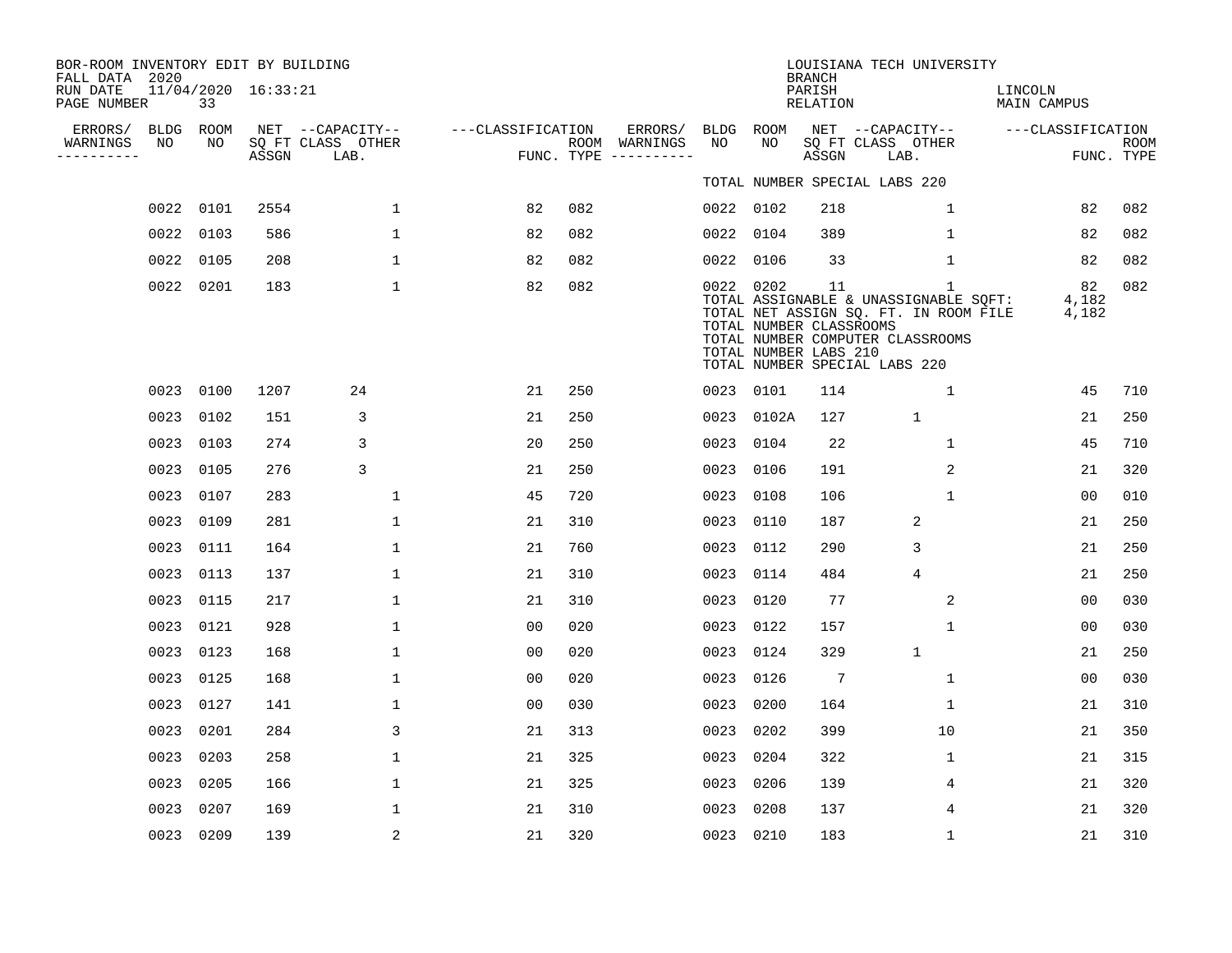| BOR-ROOM INVENTORY EDIT BY BUILDING<br>FALL DATA 2020 |             |            |                     |                           |                   |     |                                      |      |                                                  | <b>BRANCH</b>      | LOUISIANA TECH UNIVERSITY                                                                                                                           |                               |                           |
|-------------------------------------------------------|-------------|------------|---------------------|---------------------------|-------------------|-----|--------------------------------------|------|--------------------------------------------------|--------------------|-----------------------------------------------------------------------------------------------------------------------------------------------------|-------------------------------|---------------------------|
| RUN DATE<br>PAGE NUMBER                               |             | 34         | 11/04/2020 16:33:21 |                           |                   |     |                                      |      |                                                  | PARISH<br>RELATION |                                                                                                                                                     | LINCOLN<br><b>MAIN CAMPUS</b> |                           |
| ERRORS/                                               | <b>BLDG</b> | ROOM       |                     | NET --CAPACITY--          | ---CLASSIFICATION |     | ERRORS/                              | BLDG | ROOM                                             |                    | NET --CAPACITY--                                                                                                                                    | ---CLASSIFICATION             |                           |
| WARNINGS<br>----------                                | NO          | NO         | ASSGN               | SQ FT CLASS OTHER<br>LAB. |                   |     | ROOM WARNINGS<br>FUNC. TYPE $------$ | NO   | NO                                               | ASSGN              | SQ FT CLASS OTHER<br>LAB.                                                                                                                           |                               | <b>ROOM</b><br>FUNC. TYPE |
|                                                       | 0023        | 0211       | 167                 | 2                         | 21                | 320 |                                      | 0023 | 0212                                             | 191                | $\mathbf 1$                                                                                                                                         | 21                            | 310                       |
|                                                       | 0023 0213   |            | 153                 | $\mathbf{1}$              | 21                | 310 |                                      | 0023 | 0214                                             | 191                | $\mathbf{1}$                                                                                                                                        | 21                            | 310                       |
|                                                       | 0023 0215   |            | 153                 | 1                         | 21                | 310 |                                      | 0023 | 0216                                             | 166                | $\mathbf{1}$                                                                                                                                        | 21                            | 310                       |
|                                                       | 0023 0217   |            | 233                 | $\mathbf 1$               | 21                | 310 |                                      | 0023 | 0218                                             | 137                | $\mathbf 1$                                                                                                                                         | 21                            | 310                       |
|                                                       | 0023 0219   |            | 149                 | $\mathbf 1$               | 21                | 315 |                                      | 0023 | 0220                                             | 139                | $\mathbf 1$                                                                                                                                         | 21                            | 310                       |
|                                                       | 0023 0221   |            | 34                  | $\mathbf{1}$              | 0 <sub>0</sub>    | 020 |                                      |      | 0023 0230                                        | 357                | $\mathbf{1}$                                                                                                                                        | 00                            | 020                       |
|                                                       | 0023 0231   |            | 949                 | $\mathbf{1}$              | 0 <sub>0</sub>    | 020 |                                      |      | TOTAL NUMBER CLASSROOMS<br>TOTAL NUMBER LABS 210 |                    | TOTAL ASSIGNABLE & UNASSIGNABLE SQFT:<br>TOTAL NET ASSIGN SQ. FT. IN ROOM FILE<br>TOTAL NUMBER COMPUTER CLASSROOMS<br>TOTAL NUMBER SPECIAL LABS 220 | 11,865<br>8,773               |                           |
|                                                       | 0024 0100   |            | 892                 |                           | 0 <sub>0</sub>    | 020 |                                      |      | 0024 0101                                        | 295                | $\mathbf 1$                                                                                                                                         | 0 <sub>0</sub>                | 020                       |
|                                                       | 0024 0102   |            | 293                 | $\mathbf{1}$              | 63                | 310 |                                      |      | 0024 0103                                        | 77                 | $\mathbf{1}$                                                                                                                                        | 0 <sub>0</sub>                | 030                       |
|                                                       | 0024 0104   |            | 277                 | 1                         | 63                | 310 |                                      |      | 0024 0104A                                       | 12                 | 1                                                                                                                                                   | 63                            | 315                       |
|                                                       | 0024 0105   |            | 44                  | $\mathbf{1}$              | 63                | 315 |                                      |      | 0024 0105A                                       | 11                 | 1                                                                                                                                                   | 0 <sub>0</sub>                | 010                       |
|                                                       | 0024 0106   |            | 143                 | 1                         | 63                | 310 |                                      |      | 0024 0106A                                       | 78                 | 1                                                                                                                                                   | 0 <sub>0</sub>                | 030                       |
|                                                       |             | 0024 0106B | 60                  | $\mathbf{1}$              | 63                | 315 |                                      |      | 0024 0107                                        | 293                | $\mathbf{1}$                                                                                                                                        | 63                            | 310                       |
|                                                       | 0024 0108   |            | 85                  | $\mathbf{1}$              | 63                | 315 |                                      |      | 0024 0109                                        | 301                | $\mathbf{1}$                                                                                                                                        | 63                            | 310                       |
|                                                       | 0024 0110   |            | 347                 | $\mathbf 1$               | 0 <sub>0</sub>    | 030 |                                      |      | 0024 0112                                        | 114                | $\mathbf 1$                                                                                                                                         | 63                            | 315                       |
|                                                       | 0024 0113   |            | 150                 | $\mathbf{1}$              | 63                | 315 |                                      |      | 0024 0114                                        | 134                | 1                                                                                                                                                   | 63                            | 310                       |
|                                                       |             | 0024 0114A | 12                  | $\mathbf{1}$              | 63                | 315 |                                      |      | 0024 0115                                        | 134                | $\mathbf{1}$                                                                                                                                        | 63                            | 310                       |
|                                                       |             | 0024 0115A | 12                  | $\mathbf 1$               | 63                | 315 |                                      |      | 0024 0116                                        | 150                | $\mathbf{1}$                                                                                                                                        | 63                            | 310                       |
|                                                       | 0024 0117   |            | 134                 | 1                         | 63                | 310 |                                      |      | 0024 0117A                                       | 12                 | $\mathbf{1}$                                                                                                                                        | 63                            | 315                       |
|                                                       |             | 0024 0118  | 134                 | 2                         | 57                | 850 |                                      |      | 0024 0118A                                       | 12                 | 1                                                                                                                                                   | 57                            | 315                       |
|                                                       | 0024 0119   |            | 134                 | $\mathbf 1$               | 63                | 310 |                                      |      | 0024 0119A                                       | 12                 | $\mathbf 1$                                                                                                                                         | 63                            | 315                       |
|                                                       | 0024 0120   |            | 134                 | 2                         | 57                | 850 |                                      |      | 0024 0120A                                       | 12                 | $\mathbf{1}$                                                                                                                                        | 57                            | 315                       |
|                                                       | 0024 0121   |            | 142                 | $\mathbf{1}$              | 63                | 310 |                                      |      | 0024 0121A                                       | 12                 | $\mathbf{1}$                                                                                                                                        | 63                            | 315                       |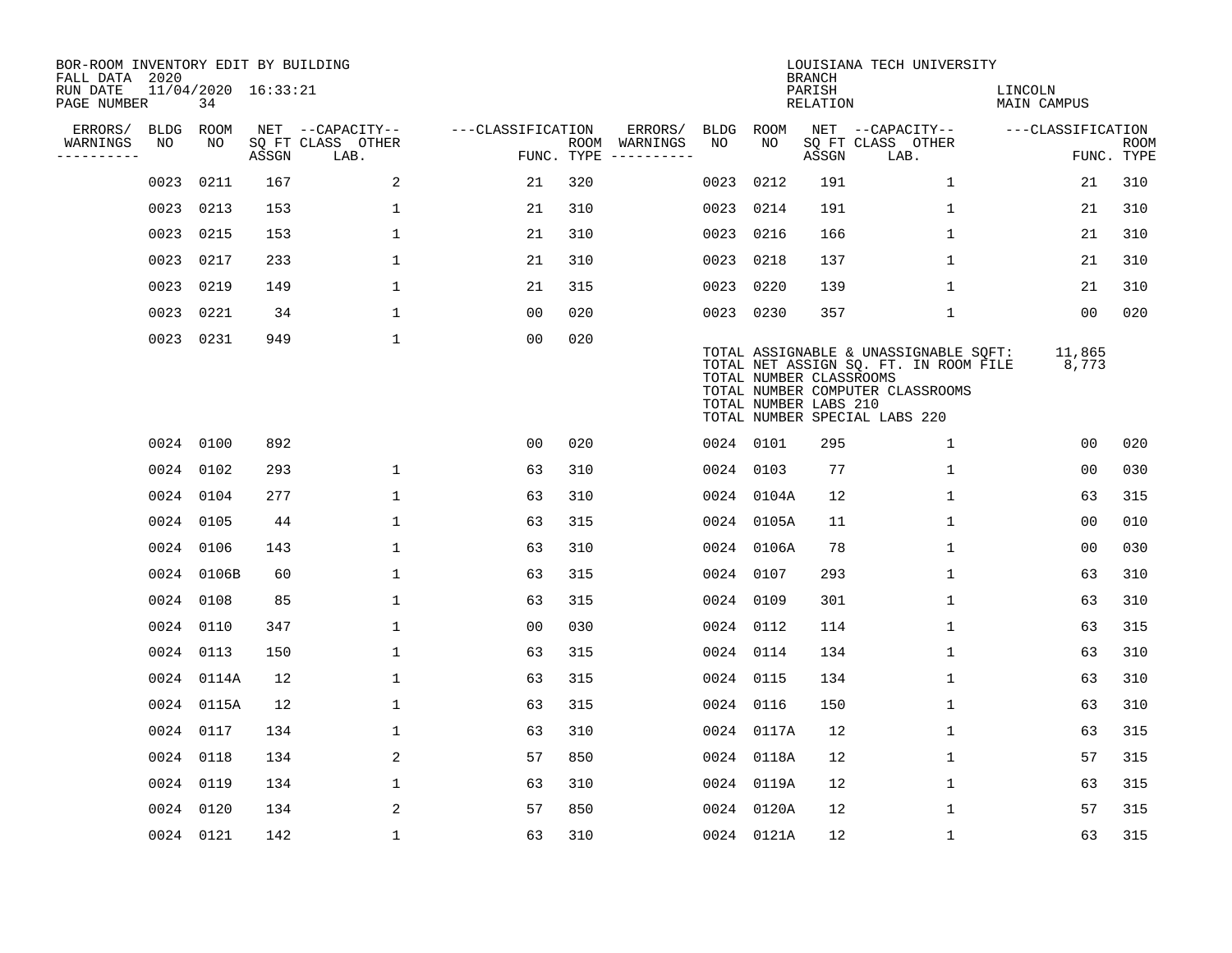| BOR-ROOM INVENTORY EDIT BY BUILDING<br>FALL DATA 2020 |                           |       |                           |                   |                                      |                      |                         | <b>BRANCH</b>      | LOUISIANA TECH UNIVERSITY                                                      |                        |                           |
|-------------------------------------------------------|---------------------------|-------|---------------------------|-------------------|--------------------------------------|----------------------|-------------------------|--------------------|--------------------------------------------------------------------------------|------------------------|---------------------------|
| RUN DATE<br>PAGE NUMBER                               | 11/04/2020 16:33:21<br>35 |       |                           |                   |                                      |                      |                         | PARISH<br>RELATION |                                                                                | LINCOLN<br>MAIN CAMPUS |                           |
| ERRORS/                                               | BLDG ROOM                 |       | NET --CAPACITY--          | ---CLASSIFICATION |                                      | ERRORS/<br>BLDG ROOM |                         |                    | NET --CAPACITY--                                                               | ---CLASSIFICATION      |                           |
| WARNINGS<br>NO<br>----------                          | NO                        | ASSGN | SQ FT CLASS OTHER<br>LAB. |                   | ROOM WARNINGS<br>FUNC. TYPE $------$ | NO                   | NO.                     | ASSGN              | SQ FT CLASS OTHER<br>LAB.                                                      |                        | <b>ROOM</b><br>FUNC. TYPE |
|                                                       | 0024 0122                 | 134   | $\mathbf{1}$              | 57                | 315                                  | 0024                 | 0122A                   | 12                 | 1                                                                              | 57                     | 315                       |
|                                                       | 0024 0123                 | 143   | 1                         | 57                | 880                                  | 0024                 | 0124                    | 78                 | $\mathbf{1}$                                                                   | 57                     | 860                       |
|                                                       | 0024 0124A                | 50    | $\mathbf{1}$              | 0 <sub>0</sub>    | 030                                  |                      | 0024 0124B              | 12                 | $\mathbf{1}$                                                                   | 57                     | 315                       |
|                                                       | 0024 0125                 | 150   | $\mathbf{1}$              | 57                | 310                                  | 0024 0127            |                         | 134                | $\mathbf 1$                                                                    | 57                     | 310                       |
|                                                       | 0024 0127A                | 12    | $\mathbf 1$               | 57                | 315                                  | 0024 0129            |                         | 150                | $\mathbf{1}$                                                                   | 57                     | 310                       |
|                                                       | 0024 0200                 | 293   | $\mathbf{1}$              | 00                | 020                                  | 0024 0201            |                         | 143                | $\mathbf{1}$                                                                   | 63                     | 310                       |
|                                                       | 0024 0202                 | 127   | $\mathbf{1}$              | 63                | 310                                  |                      | 0024 0202A              | 12                 | $\mathbf{1}$                                                                   | 63                     | 315                       |
|                                                       | 0024 0203                 | 143   | $\mathbf{1}$              | 63                | 310                                  | 0024 0204            |                         | 143                | $\mathbf{1}$                                                                   | 63                     | 310                       |
|                                                       | 0024 0205                 | 134   | $\mathbf 1$               | 63                | 310                                  |                      | 0024 0205A              | 12                 | $\mathbf{1}$                                                                   | 63                     | 315                       |
|                                                       | 0024 0206                 | 127   | 1                         | 63                | 310                                  |                      | 0024 0206A              | 12                 | $\mathbf{1}$                                                                   | 63                     | 315                       |
|                                                       | 0024 0207                 | 146   | $\mathbf{1}$              | 45                | 730                                  | 0024 0208            |                         | 127                | $\mathbf{1}$                                                                   | 63                     | 310                       |
|                                                       | 0024 0208A                | 12    | $\mathbf 1$               | 63                | 315                                  | 0024 0209            |                         | 134                | $\mathbf{1}$                                                                   | 45                     | 730                       |
|                                                       | 0024 0209A                | 12    | $\mathbf{1}$              | 0 <sub>0</sub>    | 030                                  | 0024 0210            |                         | 127                | $\mathbf{1}$                                                                   | 63                     | 310                       |
|                                                       | 0024 0210A                | 12    | 1                         | 63                | 315                                  | 0024 0211            |                         | 134                | $\mathbf{1}$                                                                   | 63                     | 310                       |
|                                                       | 0024 0211A                | 12    | $\mathbf{1}$              | 63                | 315                                  | 0024 0212            |                         | 127                | $\mathbf{1}$                                                                   | 63                     | 315                       |
|                                                       | 0024 0212A                | 12    | $\mathbf 1$               | 63                | 315                                  | 0024 0213            |                         | 134                | $\mathbf 1$                                                                    | 63                     | 310                       |
|                                                       | 0024 0213A                | 12    | $\mathbf{1}$              | 63                | 315                                  | 0024 0214            |                         | 93                 | 12                                                                             | 74                     | 350                       |
|                                                       | 0024 0215                 | 134   | $\mathbf{1}$              | 63                | 315                                  |                      | 0024 0215A              | 12                 | $\mathbf{1}$                                                                   | 63                     | 315                       |
|                                                       | 0024 0216                 | 330   | $\mathbf{1}$              | 00                | 030                                  | 0024 0217            |                         | 134                | $\mathbf{1}$                                                                   | 63                     | 315                       |
|                                                       | 0024 0217A                | 12    | $\mathbf{1}$              | 63                | 315                                  | 0024 0218            |                         | 118                | $\mathbf{1}$                                                                   | 0 <sub>0</sub>         | 030                       |
|                                                       | 0024 0219                 | 134   | $\mathbf{1}$              | 63                | 310                                  |                      | 0024 0219A              | 12                 | $\mathbf{1}$                                                                   | 63                     | 315                       |
|                                                       | 0024 0220                 | 465   | $\mathbf{1}$              | 63                | 350                                  | 0024 0221            |                         | 134                | $\mathbf{1}$                                                                   | 63                     | 310                       |
|                                                       | 0024 0221A                | 12    | $\mathbf 1$               | 63                | 315                                  | 0024 0222            |                         | 1122               | 50                                                                             | 63                     | 350                       |
|                                                       | 0024 0223                 | 724   |                           | 0 <sub>0</sub>    | 020                                  |                      | TOTAL NUMBER CLASSROOMS |                    | TOTAL ASSIGNABLE & UNASSIGNABLE SQFT:<br>TOTAL NET ASSIGN SO. FT. IN ROOM FILE | 11,110<br>7,883        |                           |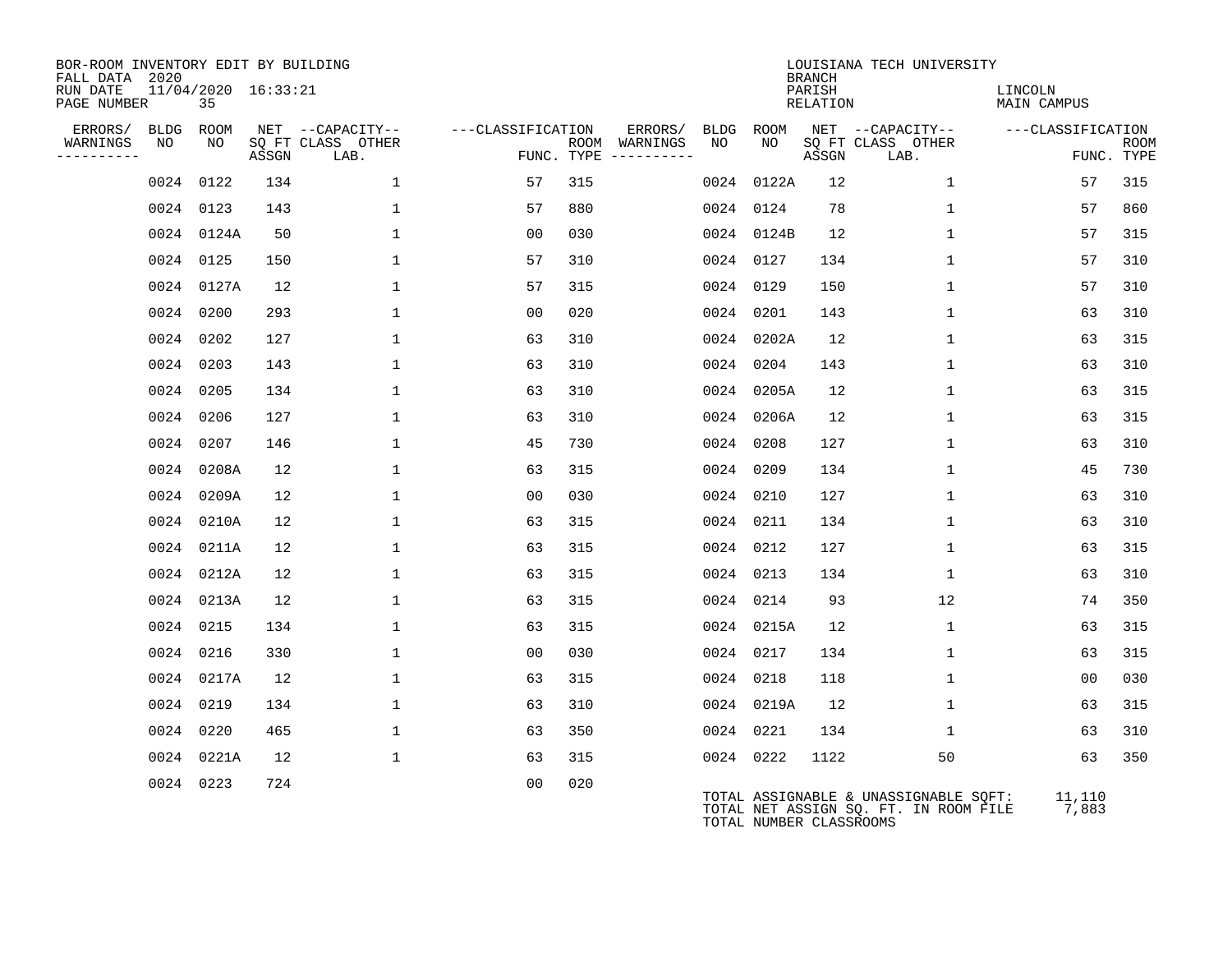| BOR-ROOM INVENTORY EDIT BY BUILDING<br>FALL DATA 2020<br>RUN DATE<br>PAGE NUMBER |           | 36         | 11/04/2020 16:33:21 |                                               |                   |     |                                                 |                   |             | <b>BRANCH</b><br>PARISH<br>RELATION | LOUISIANA TECH UNIVERSITY                                         | LINCOLN<br>MAIN CAMPUS |                           |
|----------------------------------------------------------------------------------|-----------|------------|---------------------|-----------------------------------------------|-------------------|-----|-------------------------------------------------|-------------------|-------------|-------------------------------------|-------------------------------------------------------------------|------------------------|---------------------------|
| ERRORS/<br>WARNINGS<br>NO<br>----------                                          | BLDG      | ROOM<br>NO | ASSGN               | NET --CAPACITY--<br>SQ FT CLASS OTHER<br>LAB. | ---CLASSIFICATION |     | ERRORS/<br>ROOM WARNINGS<br>FUNC. TYPE $------$ | <b>BLDG</b><br>NO | ROOM<br>NO. | ASSGN                               | NET --CAPACITY--<br>SQ FT CLASS OTHER<br>LAB.                     | ---CLASSIFICATION      | <b>ROOM</b><br>FUNC. TYPE |
|                                                                                  |           |            |                     |                                               |                   |     |                                                 |                   |             | TOTAL NUMBER LABS 210               | TOTAL NUMBER COMPUTER CLASSROOMS<br>TOTAL NUMBER SPECIAL LABS 220 |                        |                           |
|                                                                                  | 0025      | 0012       | 162                 | 1                                             | 00                | 030 |                                                 |                   | 0025 0013   | 1182                                | 1                                                                 | 00                     | 030                       |
|                                                                                  | 0025      | 0014       | 285                 | $\mathbf{1}$                                  | 00                | 030 |                                                 | 0025              | 0101        | 214                                 | 6                                                                 | 51                     | 410                       |
|                                                                                  | 0025      | 0102       | 135                 | 1                                             | 00                | 030 |                                                 | 0025              | 0103        | 154                                 | 1                                                                 | 00                     | 020                       |
|                                                                                  | 0025      | 0104       | 160                 | $\mathbf 1$                                   | 0 <sub>0</sub>    | 020 |                                                 | 0025              | 0105        | 1233                                | $\mathbf 1$                                                       | 00                     | 020                       |
|                                                                                  | 0025      | 0106       | 31                  | 1                                             | 0 <sub>0</sub>    | 010 |                                                 | 0025              | 0107        | 207                                 | 6                                                                 | 91                     | 935                       |
|                                                                                  | 0025      | 0108       | 407                 | 15                                            | 45                | 410 |                                                 | 0025              | 0109        | 353                                 | 8                                                                 | 91                     | 919                       |
|                                                                                  | 0025      | 0110       | 92                  | 1                                             | 91                | 935 |                                                 | 0025              | 0111        | 221                                 | $\overline{a}$                                                    | 91                     | 910                       |
|                                                                                  | 0025      | 0112       | 219                 | 2                                             | 91                | 910 |                                                 | 0025              | 0113        | 221                                 | 2                                                                 | 91                     | 910                       |
|                                                                                  | 0025      | 0114       | 215                 | 2                                             | 91                | 910 |                                                 | 0025              | 0115        | 215                                 | 2                                                                 | 91                     | 910                       |
|                                                                                  | 0025      | 0116       | 220                 | 2                                             | 91                | 910 |                                                 | 0025              | 0117        | 223                                 | 2                                                                 | 91                     | 910                       |
|                                                                                  | 0025      | 0118       | 195                 | 2                                             | 91                | 910 |                                                 | 0025              | 0119        | 219                                 | $\overline{a}$                                                    | 91                     | 910                       |
|                                                                                  | 0025      | 0120       | 213                 | 2                                             | 91                | 910 |                                                 | 0025              | 0121        | 217                                 | 2                                                                 | 91                     | 910                       |
|                                                                                  | 0025      | 0122       | 217                 | 2                                             | 91                | 910 |                                                 | 0025              | 0123        | 217                                 | 2                                                                 | 91                     | 910                       |
|                                                                                  | 0025      | 0124       | 216                 | $\overline{c}$                                | 91                | 910 |                                                 | 0025              | 0125        | 209                                 | $\mathbf 2$                                                       | 91                     | 910                       |
|                                                                                  | 0025      | 0126       | 167                 | 2                                             | 91                | 919 |                                                 | 0025              | 0127        | 43                                  | 1                                                                 | 00                     | 020                       |
|                                                                                  | 0025      | 0128       | 176                 | $\mathbf 1$                                   | 45                | 655 |                                                 | 0025              | 0129        | 2145                                | 20                                                                | 91                     | 650                       |
|                                                                                  | 0025      | 0130       | 71                  | $\mathbf 1$                                   | 0 <sub>0</sub>    | 030 |                                                 | 0025              | 0131        | 73                                  | 2                                                                 | 91                     | 919                       |
|                                                                                  | 0025      | 0132       | 23                  | $\mathbf 1$                                   | 0 <sub>0</sub>    | 030 |                                                 | 0025              | 0133        | 959                                 | 16                                                                | 91                     | 650                       |
|                                                                                  | 0025      | 0134       | 684                 | $\mathbf 1$                                   | 0 <sub>0</sub>    | 020 |                                                 | 0025              | 0135        | 149                                 | 4                                                                 | 0 <sub>0</sub>         | 020                       |
|                                                                                  | 0025      | 0136       | 135                 | $\overline{4}$                                | 51                | 310 |                                                 | 0025              | 0137        | 187                                 | 2                                                                 | 91                     | 950                       |
|                                                                                  | 0025      | 0138       | 11                  | 1                                             | 91                | 955 |                                                 | 0025              | 0139        | 50                                  | 1                                                                 | 91                     | 919                       |
|                                                                                  | 0025      | 0140       | 121                 | 2                                             | 91                | 950 |                                                 | 0025              | 0141        | 30                                  | $\mathbf 1$                                                       | 91                     | 955                       |
|                                                                                  | 0025      | 0142       | 572                 | 1                                             | 0 <sub>0</sub>    | 020 |                                                 | 0025              | 0143        | 95                                  | 2                                                                 | 74                     | 655                       |
|                                                                                  | 0025 0144 |            | 73                  | 2                                             | 74                | 655 |                                                 |                   | 0025 0145   | 244                                 | 8                                                                 | 91                     | 650                       |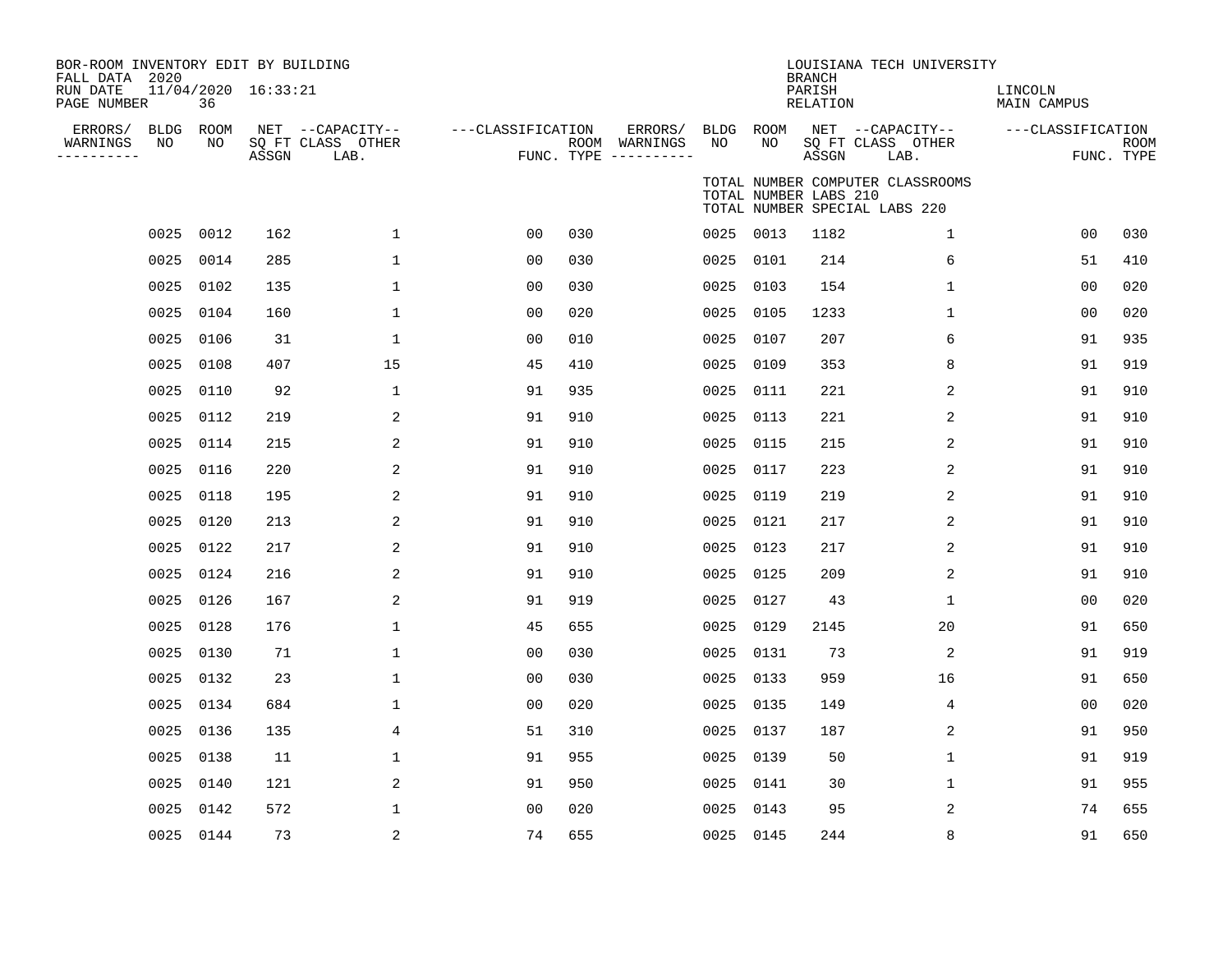| BOR-ROOM INVENTORY EDIT BY BUILDING<br>FALL DATA 2020 |                   |             |                     |                           |                   |                    |                         |                   |      | <b>BRANCH</b>      | LOUISIANA TECH UNIVERSITY |                        |                           |
|-------------------------------------------------------|-------------------|-------------|---------------------|---------------------------|-------------------|--------------------|-------------------------|-------------------|------|--------------------|---------------------------|------------------------|---------------------------|
| RUN DATE<br>PAGE NUMBER                               |                   | 37          | 11/04/2020 16:33:21 |                           |                   |                    |                         |                   |      | PARISH<br>RELATION |                           | LINCOLN<br>MAIN CAMPUS |                           |
| ERRORS/                                               | <b>BLDG</b><br>NO | <b>ROOM</b> |                     | NET --CAPACITY--          | ---CLASSIFICATION |                    | ERRORS/                 | <b>BLDG</b><br>NO | ROOM |                    | NET --CAPACITY--          | ---CLASSIFICATION      |                           |
| WARNINGS<br>---------                                 |                   | NO          | ASSGN               | SQ FT CLASS OTHER<br>LAB. |                   | ROOM<br>FUNC. TYPE | WARNINGS<br>----------- |                   | NO   | ASSGN              | SQ FT CLASS OTHER<br>LAB. |                        | <b>ROOM</b><br>FUNC. TYPE |
|                                                       | 0025              | 0146        | 625                 | 20                        | 91                | 935                |                         | 0025              | 0147 | 76                 | 1                         | 00                     | 020                       |
|                                                       | 0025              | 0148        | 52                  | 1                         | 00                | 020                |                         | 0025              | 0149 | 1503               | 1                         | 00                     | 020                       |
|                                                       | 0025              | 0150        | 119                 | $\mathbf{1}$              | 0 <sub>0</sub>    | 020                |                         | 0025              | 0151 | 170                | $\mathbf 1$               | 0 <sub>0</sub>         | 020                       |
|                                                       | 0025              | 0161        |                     | 2594 173                  | 11                | 110                |                         | 0025              | 0162 | 2524               | 168                       | 11                     | 110                       |
|                                                       | 0025              | 0163        | 574                 | $\mathbf 1$               | 0 <sub>0</sub>    | 020                |                         | 0025              | 0164 | 538                | 36                        | 11                     | 110                       |
|                                                       | 0025              | 0165        | 520                 | 35                        | 11                | 110                |                         | 0025              | 0166 | 2938               | $\mathbf 1$               | 0 <sub>0</sub>         | 030                       |
|                                                       | 0025              | 0167        | 142                 | $\mathbf{1}$              | 0 <sub>0</sub>    | 020                |                         | 0025              | 0168 | 48                 | $\mathbf{1}$              | 00                     | 020                       |
|                                                       | 0025              | 0201        | 216                 | $\mathbf{1}$              | 00                | 030                |                         | 0025              | 0202 | 129                | $\mathbf{1}$              | 00                     | 030                       |
|                                                       | 0025              | 0203        | 155                 | $\mathbf{1}$              | 00                | 020                |                         | 0025              | 0204 | 153                | $\mathbf{1}$              | 0 <sub>0</sub>         | 020                       |
|                                                       | 0025              | 0205        | 1380                | 1                         | 0 <sub>0</sub>    | 020                |                         | 0025              | 0206 | 83                 | $\mathbf 1$               | 0 <sub>0</sub>         | 010                       |
|                                                       | 0025              | 0207        | 106                 | 4                         | 91                | 935                | 9                       | 0025              | 0208 | 207                | 4                         | 51                     | 410                       |
|                                                       | 0025              | 0209        | 366                 | 12                        | 91                | 919                |                         | 0025              | 0210 | 212                | 2                         | 91                     | 910                       |
|                                                       | 0025              | 0211        | 215                 | 2                         | 91                | 910                |                         | 0025              | 0212 | 214                | $\overline{a}$            | 91                     | 910                       |
|                                                       | 0025              | 0213        | 197                 | 2                         | 91                | 910                |                         | 0025              | 0214 | 216                | 2                         | 91                     | 910                       |
|                                                       | 0025              | 0215        | 210                 | 2                         | 91                | 910                |                         | 0025              | 0216 | 216                | 2                         | 91                     | 910                       |
|                                                       | 0025              | 0217        | 214                 | 2                         | 91                | 910                |                         | 0025              | 0218 | 218                | 2                         | 91                     | 910                       |
|                                                       | 0025              | 0219        | 223                 | 2                         | 91                | 910                |                         | 0025              | 0220 | 224                | 2                         | 91                     | 910                       |
|                                                       | 0025              | 0221        | 216                 | 2                         | 91                | 910                |                         | 0025              | 0222 | 219                | 2                         | 91                     | 910                       |
|                                                       | 0025              | 0223        | 216                 | 2                         | 91                | 910                |                         | 0025              | 0224 | 221                | 2                         | 91                     | 910                       |
|                                                       | 0025              | 0225        | 216                 | 2                         | 91                | 910                |                         | 0025              | 0226 | 216                | 2                         | 91                     | 910                       |
|                                                       | 0025              | 0227        | 216                 | 2                         | 91                | 910                |                         | 0025              | 0228 | 216                | 2                         | 91                     | 910                       |
|                                                       | 0025              | 0229        | 105                 | $\mathbf 1$               | 91                | 935                |                         | 0025              | 0301 | 215                | $\mathbf 1$               | 0 <sub>0</sub>         | 030                       |
|                                                       | 0025              | 0302        | 207                 | $\overline{2}$            | 91                | 910                |                         | 0025              | 0305 | 1301               | 1                         | 0 <sub>0</sub>         | 020                       |
|                                                       | 0025              | 0306        | 83                  | $\mathbf 1$               | 0 <sub>0</sub>    | 010                |                         | 0025              | 0307 | 107                | 1                         | 91                     | 935                       |
| 9                                                     | 0025              | 0308        | 207                 | 4                         | 51                | 410                |                         | 0025              | 0309 | 352                | 12                        | 91                     | 919                       |
|                                                       |                   | 0025 0310   | 212                 | 2                         | 91                | 910                |                         | 0025              | 0311 | 215                | 2                         | 91                     | 910                       |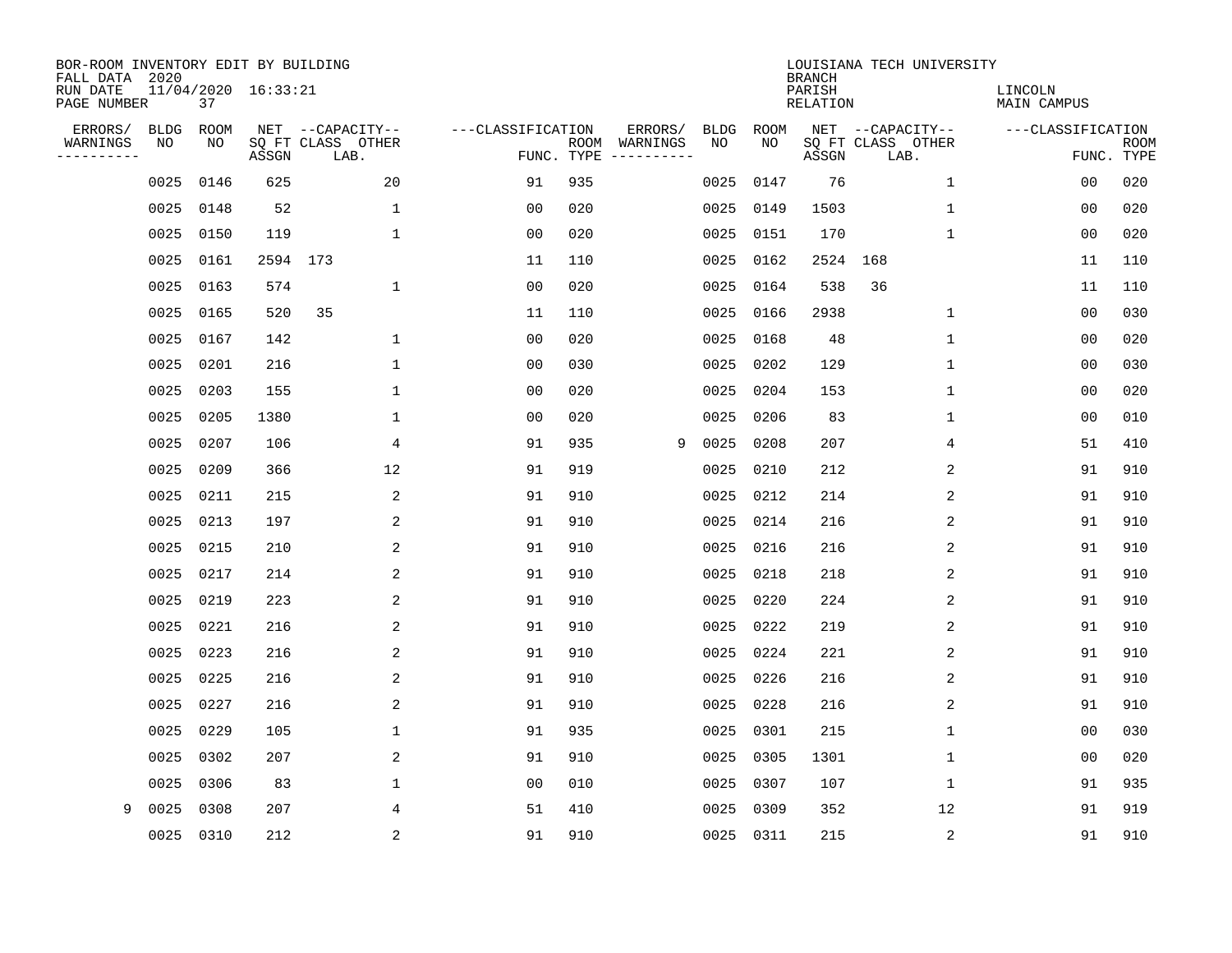| BOR-ROOM INVENTORY EDIT BY BUILDING<br>FALL DATA 2020 |      |           |                     |                           |                   |     |                                      |      |            | <b>BRANCH</b>                                          | LOUISIANA TECH UNIVERSITY                                                                                                                                |                             |                           |
|-------------------------------------------------------|------|-----------|---------------------|---------------------------|-------------------|-----|--------------------------------------|------|------------|--------------------------------------------------------|----------------------------------------------------------------------------------------------------------------------------------------------------------|-----------------------------|---------------------------|
| RUN DATE<br>PAGE NUMBER                               |      | 38        | 11/04/2020 16:33:21 |                           |                   |     |                                      |      |            | PARISH<br>RELATION                                     |                                                                                                                                                          | LINCOLN<br>MAIN CAMPUS      |                           |
| ERRORS/                                               |      | BLDG ROOM |                     | NET --CAPACITY--          | ---CLASSIFICATION |     | ERRORS/                              |      | BLDG ROOM  |                                                        | NET --CAPACITY--                                                                                                                                         | ---CLASSIFICATION           |                           |
| WARNINGS<br>----------                                | NO   | NO        | ASSGN               | SQ FT CLASS OTHER<br>LAB. |                   |     | ROOM WARNINGS<br>FUNC. TYPE $------$ | NO   | NO         | ASSGN                                                  | SQ FT CLASS OTHER<br>LAB.                                                                                                                                |                             | <b>ROOM</b><br>FUNC. TYPE |
|                                                       | 0025 | 0312      | 214                 | 2                         | 91                | 910 |                                      | 0025 | 0313       | 197                                                    | 2                                                                                                                                                        | 91                          | 910                       |
|                                                       |      | 0025 0314 | 216                 | 2                         | 91                | 910 |                                      |      | 0025 0315  | 210                                                    | 2                                                                                                                                                        | 91                          | 910                       |
|                                                       |      | 0025 0316 | 216                 | $\overline{a}$            | 91                | 910 |                                      |      | 0025 0317  | 214                                                    | $\mathbf{1}$                                                                                                                                             | 00                          | 030                       |
|                                                       |      | 0025 0318 | 218                 | 2                         | 91                | 910 |                                      |      | 0025 0319  | 223                                                    | 2                                                                                                                                                        | 91                          | 910                       |
|                                                       | 0025 | 0320      | 224                 | 2                         | 91                | 910 |                                      |      | 0025 0321  | 216                                                    | 2                                                                                                                                                        | 91                          | 910                       |
|                                                       |      | 0025 0322 | 219                 | 2                         | 91                | 910 |                                      |      | 0025 0323  | 216                                                    | 2                                                                                                                                                        | 91                          | 910                       |
|                                                       |      | 0025 0324 | 221                 | 2                         | 91                | 910 |                                      |      | 0025 0325  | 216                                                    | 2                                                                                                                                                        | 91                          | 910                       |
|                                                       |      | 0025 0326 | 217                 | 2                         | 91                | 910 |                                      |      | 0025 0327  | 216                                                    | 2                                                                                                                                                        | 91                          | 910                       |
|                                                       | 0025 | 0328      | 216                 | 2                         | 91                | 910 |                                      |      | 0025 0329  | 105                                                    | 1                                                                                                                                                        | 73                          | 935                       |
|                                                       |      | 0025 0330 | 17                  | $\mathbf 1$               | 0 <sub>0</sub>    | 010 |                                      |      | 0025 0331  | 18<br>TOTAL NUMBER CLASSROOMS<br>TOTAL NUMBER LABS 210 | 1<br>TOTAL ASSIGNABLE & UNASSIGNABLE SQFT:<br>TOTAL NET ASSIGN SQ. FT. IN ROOM FILE<br>TOTAL NUMBER COMPUTER CLASSROOMS<br>TOTAL NUMBER SPECIAL LABS 220 | 00<br>39,986<br>25,516<br>4 | 010                       |
|                                                       |      | 0026 0100 | 9919                |                           | 91                | 950 |                                      |      |            | TOTAL NUMBER CLASSROOMS<br>TOTAL NUMBER LABS 210       | TOTAL ASSIGNABLE & UNASSIGNABLE SQFT:<br>TOTAL NET ASSIGN SQ. FT. IN ROOM FILE<br>TOTAL NUMBER COMPUTER CLASSROOMS<br>TOTAL NUMBER SPECIAL LABS 220      | 9,919<br>9,919              |                           |
|                                                       |      | 0027 0100 | 45                  | $\mathbf 1$               | 00                | 020 |                                      |      | 0027 0101  | 239                                                    | 2                                                                                                                                                        | 91                          | 910                       |
|                                                       | 0027 | 0102      | 242                 | 2                         | 91                | 910 |                                      |      | 0027 0103  | 238                                                    | 2                                                                                                                                                        | 91                          | 910                       |
|                                                       | 0027 | 0104      | 239                 | 2                         | 91                | 910 |                                      |      | 0027 0105  | 238                                                    | 2                                                                                                                                                        | 91                          | 910                       |
|                                                       | 0027 | 0106      | 238                 | 2                         | 91                | 910 |                                      |      | 0027 0107  | 238                                                    | 2                                                                                                                                                        | 91                          | 910                       |
|                                                       | 0027 | 0108      | 238                 | 2                         | 91                | 910 |                                      | 0027 | 0109       | 238                                                    | 2                                                                                                                                                        | 91                          | 910                       |
|                                                       | 0027 | 0110      | 114                 | 4                         | 91                | 950 |                                      |      | 0027 0110A | 18                                                     | 1                                                                                                                                                        | 91                          | 950                       |
|                                                       | 0027 | 0110B     | 15                  | 1                         | 91                | 955 |                                      |      | 0027 0110C | 52                                                     | 1                                                                                                                                                        | 91                          | 955                       |
|                                                       | 0027 | 0111      | 239                 | 2                         | 91                | 910 |                                      | 0027 | 0112       | 238                                                    | 2                                                                                                                                                        | 91                          | 910                       |
|                                                       |      | 0027 0113 | 243                 | 2                         | 91                | 910 |                                      |      | 0027 0114  | 238                                                    | 2                                                                                                                                                        | 91                          | 910                       |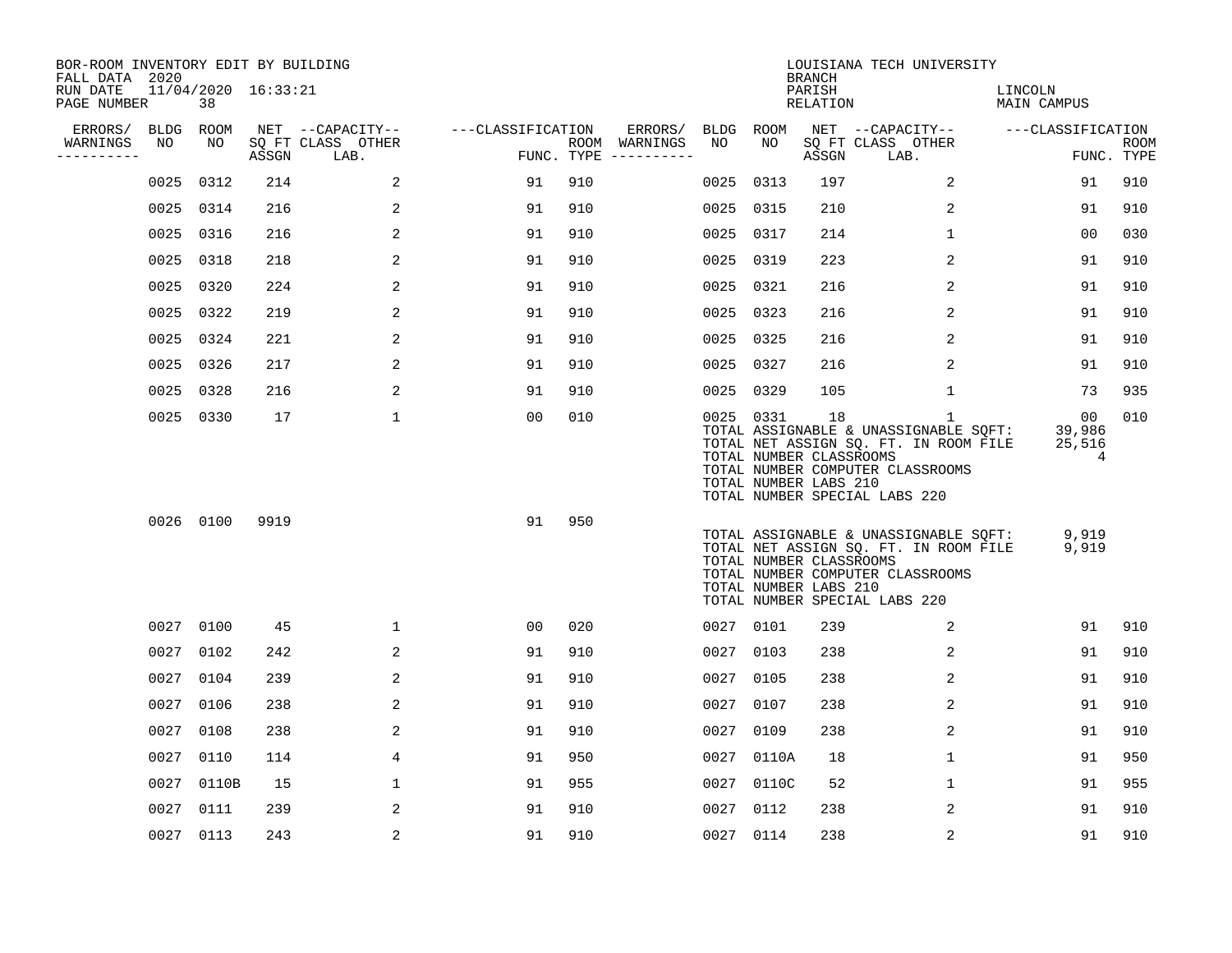| BOR-ROOM INVENTORY EDIT BY BUILDING<br>FALL DATA 2020 |             |       |                     |                           |                   |            |                              |             |             | <b>BRANCH</b>             | LOUISIANA TECH UNIVERSITY |                               |                           |
|-------------------------------------------------------|-------------|-------|---------------------|---------------------------|-------------------|------------|------------------------------|-------------|-------------|---------------------------|---------------------------|-------------------------------|---------------------------|
| RUN DATE<br>PAGE NUMBER                               |             | 39    | 11/04/2020 16:33:21 |                           |                   |            |                              |             |             | PARISH<br><b>RELATION</b> |                           | LINCOLN<br><b>MAIN CAMPUS</b> |                           |
| ERRORS/                                               | <b>BLDG</b> | ROOM  |                     | NET --CAPACITY--          | ---CLASSIFICATION |            | ERRORS/                      | <b>BLDG</b> | <b>ROOM</b> |                           | NET --CAPACITY--          | ---CLASSIFICATION             |                           |
| WARNINGS<br>----------                                | NO          | NO    | ASSGN               | SQ FT CLASS OTHER<br>LAB. |                   | FUNC. TYPE | ROOM WARNINGS<br>----------- | NO          | NO          | ASSGN                     | SQ FT CLASS OTHER<br>LAB. |                               | <b>ROOM</b><br>FUNC. TYPE |
|                                                       | 0027        | 0115  | 243                 | 2                         | 91                | 910        |                              | 0027        | 0116        | 239                       | 2                         | 91                            | 910                       |
|                                                       | 0027        | 0117  | 238                 | 2                         | 91                | 910        |                              | 0027        | 0118        | 243                       | 2                         | 91                            | 910                       |
|                                                       | 0027        | 0119  | 238                 | 2                         | 91                | 910        |                              | 0027        | 0120        | 207                       | 4                         | 91                            | 950                       |
|                                                       | 0027        | 0120A | 16                  | $\mathbf{1}$              | 91                | 955        |                              | 0027        | 0120B       | 16                        | $\mathbf 1$               | 91                            | 955                       |
|                                                       | 0027        | 0121  | 238                 | $\overline{2}$            | 91                | 910        |                              | 0027        | 0122        | 177                       | 4                         | 91                            | 935                       |
|                                                       | 0027        | 0122A | 19                  | $\mathbf{1}$              | 0 <sub>0</sub>    | 020        |                              | 0027        | 0122B       | 16                        | $\mathbf{1}$              | 0 <sub>0</sub>                | 010                       |
|                                                       | 0027        | 0122C | 23                  | $\mathbf{1}$              | 91                | 919        |                              | 0027        | 0123        | 238                       | 2                         | 91                            | 910                       |
|                                                       | 0027 0124   |       | 159                 | 4                         | 91                | 919        |                              | 0027        | 0125        | 239                       | 2                         | 91                            | 910                       |
|                                                       | 0027 0126   |       | 163                 | 6                         | 91                | 919        |                              | 0027        | 0127        | 239                       | 2                         | 91                            | 910                       |
|                                                       | 0027 0128   |       | 159                 | 4                         | 91                | 919        |                              | 0027        | 0129        | 163                       | 6                         | 91                            | 919                       |
|                                                       | 0027        | 0130  | 45                  | $\mathbf{1}$              | 0 <sub>0</sub>    | 020        |                              | 0027        | 0131        | 45                        | $\mathbf{1}$              | 0 <sub>0</sub>                | 020                       |
|                                                       | 0027 0132   |       | 332                 | $\mathbf{1}$              | 0 <sub>0</sub>    | 020        |                              | 0027        | 0133        | 148                       | $\mathbf{1}$              | 0 <sub>0</sub>                | 020                       |
|                                                       | 0027        | 0134  | 148                 | $\mathbf{1}$              | 0 <sub>0</sub>    | 020        |                              | 0027        | 0135        | 14                        | $\mathbf 1$               | 0 <sub>0</sub>                | 010                       |
|                                                       | 0027        | 0136  | 428                 | 12                        | 91                | 650        |                              | 0027        | 0137        | 14                        | 1                         | 0 <sub>0</sub>                | 010                       |
|                                                       | 0027        | 0138  | 14                  | 1                         | 00                | 010        |                              | 0027        | 0139        | 14                        | 1                         | 0 <sub>0</sub>                | 010                       |
|                                                       | 0027        | 0200  | 1378                | 1                         | 0 <sub>0</sub>    | 020        |                              | 0027        | 0201        | 222                       | 2                         | 91                            | 910                       |
|                                                       | 0027        | 0202  | 224                 | 2                         | 91                | 910        |                              | 0027        | 0203        | 219                       | 2                         | 91                            | 910                       |
|                                                       | 0027        | 0204  | 222                 | 2                         | 91                | 910        |                              | 0027        | 0205        | 219                       | 2                         | 91                            | 910                       |
|                                                       | 0027        | 0206  | 219                 | $\overline{2}$            | 91                | 910        |                              | 0027        | 0207        | 219                       | 2                         | 91                            | 910                       |
|                                                       | 0027        | 0208  | 219                 | 2                         | 91                | 910        |                              | 0027        | 0209        | 219                       | 2                         | 91                            | 910                       |
|                                                       | 0027        | 0210  | 219                 | 2                         | 91                | 910        |                              | 0027        | 0211        | 219                       | 2                         | 91                            | 910                       |
|                                                       | 0027        | 0212  | 219                 | 2                         | 91                | 910        |                              | 0027        | 0213        | 219                       | 2                         | 91                            | 910                       |
|                                                       | 0027        | 0214  | 219                 | 2                         | 91                | 910        |                              | 0027        | 0215        | 220                       | 2                         | 91                            | 910                       |
|                                                       | 0027        | 0216  | 219                 | 2                         | 91                | 910        |                              | 0027        | 0217        | 220                       | 2                         | 91                            | 910                       |
|                                                       | 0027        | 0218  | 219                 | 2                         | 91                | 910        |                              | 0027        | 0219        | 219                       | 2                         | 91                            | 910                       |
|                                                       | 0027 0220   |       | 219                 | $\overline{2}$            | 91                | 910        |                              |             | 0027 0221   | 219                       | $\sqrt{2}$                | 91                            | 910                       |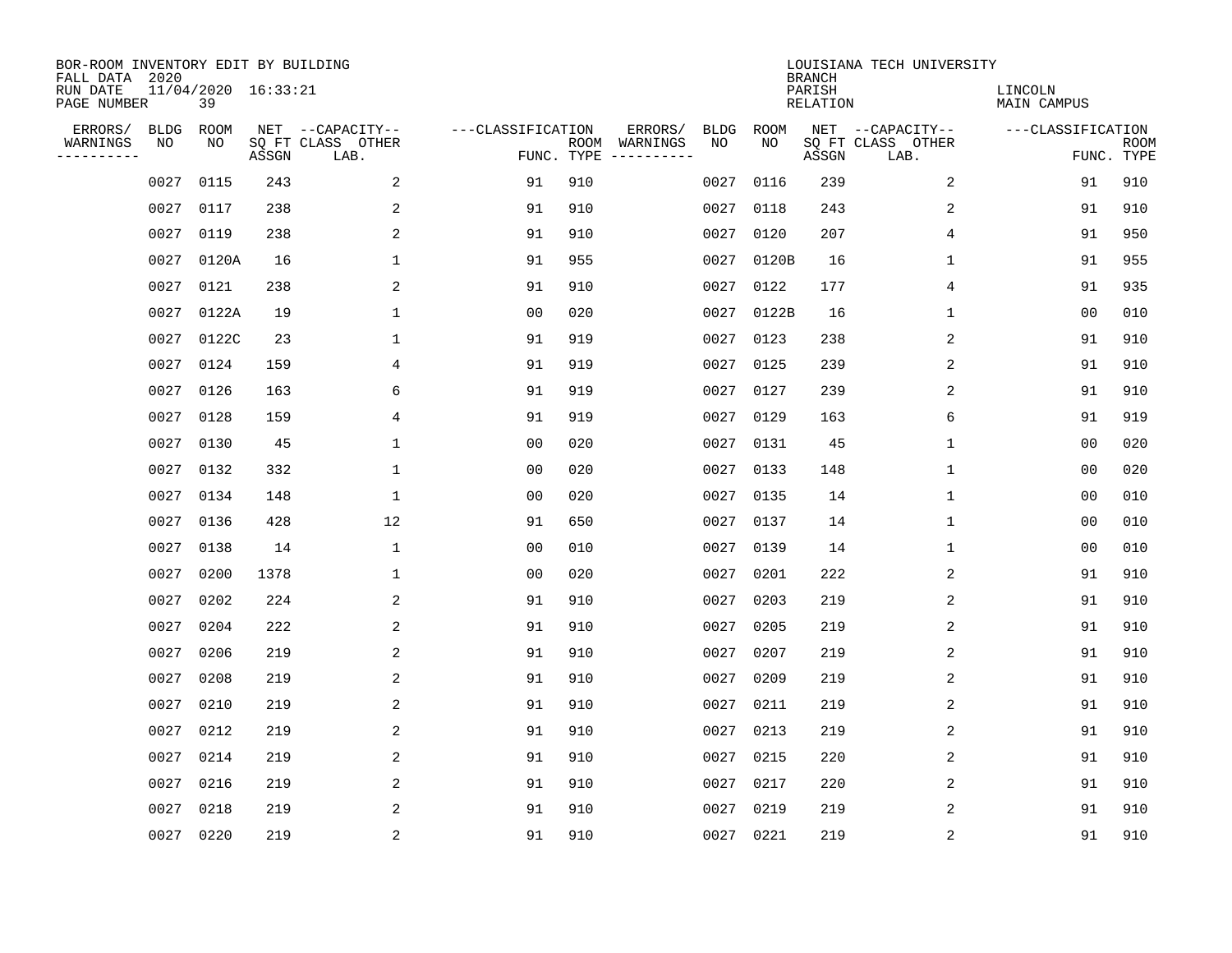| BOR-ROOM INVENTORY EDIT BY BUILDING<br>FALL DATA 2020 |             |                           |       |                           |                   |     |                                      |      |                                                                | <b>BRANCH</b>             | LOUISIANA TECH UNIVERSITY                                                                                                                                           |                               |                           |
|-------------------------------------------------------|-------------|---------------------------|-------|---------------------------|-------------------|-----|--------------------------------------|------|----------------------------------------------------------------|---------------------------|---------------------------------------------------------------------------------------------------------------------------------------------------------------------|-------------------------------|---------------------------|
| RUN DATE<br>PAGE NUMBER                               |             | 11/04/2020 16:33:21<br>40 |       |                           |                   |     |                                      |      |                                                                | PARISH<br><b>RELATION</b> |                                                                                                                                                                     | LINCOLN<br><b>MAIN CAMPUS</b> |                           |
| ERRORS/                                               | <b>BLDG</b> | ROOM                      |       | NET --CAPACITY--          | ---CLASSIFICATION |     | ERRORS/                              | BLDG | ROOM                                                           |                           | NET --CAPACITY--                                                                                                                                                    | ---CLASSIFICATION             |                           |
| WARNINGS<br>----------                                | NO          | NO                        | ASSGN | SQ FT CLASS OTHER<br>LAB. |                   |     | ROOM WARNINGS<br>FUNC. TYPE $------$ | NO   | NO                                                             | ASSGN                     | SQ FT CLASS OTHER<br>LAB.                                                                                                                                           |                               | <b>ROOM</b><br>FUNC. TYPE |
|                                                       | 0027        | 0222                      | 221   | 2                         | 91                | 910 |                                      | 0027 | 0223                                                           | 219                       | 2                                                                                                                                                                   | 91                            | 910                       |
|                                                       | 0027        | 0224                      | 224   | 2                         | 91                | 910 |                                      | 0027 | 0225                                                           | 219                       | 2                                                                                                                                                                   | 91                            | 910                       |
|                                                       | 0027        | 0227                      | 219   | 2                         | 91                | 910 |                                      |      | 0027 0229                                                      | 221                       | 2                                                                                                                                                                   | 91                            | 910                       |
|                                                       | 0027        | 0230                      | 142   | 4                         | 91                | 919 |                                      |      | 0027 0230A                                                     | 14                        | $\mathbf 1$                                                                                                                                                         | 0 <sub>0</sub>                | 010                       |
|                                                       | 0027        | 0232                      | 145   | 5                         | 91                | 919 |                                      |      | 0027 0232A                                                     | 14                        | $\mathbf 1$                                                                                                                                                         | 0 <sub>0</sub>                | 010                       |
|                                                       | 0027        | 0234                      | 172   | 6                         | 51                | 410 |                                      |      | 0027 0234A                                                     | 18                        | $\mathbf 1$                                                                                                                                                         | 00                            | 020                       |
|                                                       |             | 0027 0234B                | 11    | $\mathbf{1}$              | 0 <sub>0</sub>    | 010 |                                      |      | 0027 0234C                                                     | 18                        | $\mathbf 1$                                                                                                                                                         | 91                            | 919                       |
|                                                       | 0027        | 0236                      | 145   | 5                         | 91                | 919 |                                      |      | 0027 0236A                                                     | 14                        | $\mathbf{1}$                                                                                                                                                        | 00                            | 010                       |
|                                                       | 0027        | 0238                      | 142   | 4                         | 91                | 919 |                                      |      | 0027 0238A<br>TOTAL NUMBER CLASSROOMS<br>TOTAL NUMBER LABS 210 | 14                        | $\mathbf{1}$<br>TOTAL ASSIGNABLE & UNASSIGNABLE SQFT:<br>TOTAL NET ASSIGN SQ. FT. IN ROOM FILE<br>TOTAL NUMBER COMPUTER CLASSROOMS<br>TOTAL NUMBER SPECIAL LABS 220 | 00<br>15,987<br>13,670        | 010                       |
|                                                       |             | 0028 0101                 | 257   | $\mathbf 1$               | 22                | 250 |                                      |      | 0028 0102                                                      | 243                       | $\mathbf{1}$                                                                                                                                                        | 22                            | 250                       |
|                                                       | 0028        | 0103                      | 249   | $\mathbf{1}$              | 22                | 250 |                                      | 0028 | 0104                                                           | 244                       | $\mathbf{1}$                                                                                                                                                        | 22                            | 250                       |
|                                                       | 0028        | 0105                      | 249   | $\mathbf 1$               | 22                | 250 |                                      | 0028 | 0106                                                           | 244                       | $\mathbf{1}$                                                                                                                                                        | 22                            | 250                       |
|                                                       | 0028        | 0107                      | 249   | 1                         | 22                | 250 |                                      | 0028 | 0108                                                           | 244                       | $\mathbf{1}$                                                                                                                                                        | 22                            | 250                       |
|                                                       | 0028        | 0109                      | 247   | $\mathbf 1$               | 22                | 250 |                                      | 0028 | 0110                                                           | 163                       | 1                                                                                                                                                                   | 91                            | 950                       |
|                                                       | 0028        | 0111                      | 249   | $\mathbf 1$               | 22                | 250 |                                      | 0028 | 0112                                                           | 244                       | $\mathbf{1}$                                                                                                                                                        | 22                            | 250                       |
|                                                       | 0028        | 0113                      | 249   | $\mathbf 1$               | 22                | 250 |                                      | 0028 | 0114                                                           | 244                       | $\mathbf{1}$                                                                                                                                                        | 22                            | 250                       |
|                                                       | 0028        | 0115                      | 250   | $\mathbf 1$               | 22                | 250 |                                      | 0028 | 0116                                                           | 246                       | $\mathbf{1}$                                                                                                                                                        | 22                            | 250                       |
|                                                       | 0028        | 0117                      | 249   | 1                         | 22                | 250 |                                      | 0028 | 0118                                                           | 249                       | $\mathbf{1}$                                                                                                                                                        | 22                            | 250                       |
|                                                       | 0028        | 0119                      | 249   | $\mathbf 1$               | 22                | 250 |                                      | 0028 | 0120                                                           | 148                       | $\mathbf 1$                                                                                                                                                         | 00                            | 020                       |
|                                                       | 0028        | 0121                      | 249   | 1                         | 22                | 250 |                                      | 0028 | 0122                                                           | 87                        | 1                                                                                                                                                                   | 0 <sub>0</sub>                | 020                       |
|                                                       | 0028        | 0123                      | 249   | $\mathbf 1$               | 22                | 250 |                                      | 0028 | 0124                                                           | 154                       | $\mathbf 1$                                                                                                                                                         | 81                            | 081                       |
|                                                       | 0028        | 0125                      | 249   | 4                         | 11                | 250 |                                      | 0028 | 0126                                                           | 22                        | 1                                                                                                                                                                   | 0 <sub>0</sub>                | 010                       |
|                                                       |             | 0028 0127                 | 247   | $\mathbf{1}$              | 22                | 250 |                                      |      | 0028 0128                                                      | 168                       | $\mathbf{1}$                                                                                                                                                        | 0 <sub>0</sub>                | 030                       |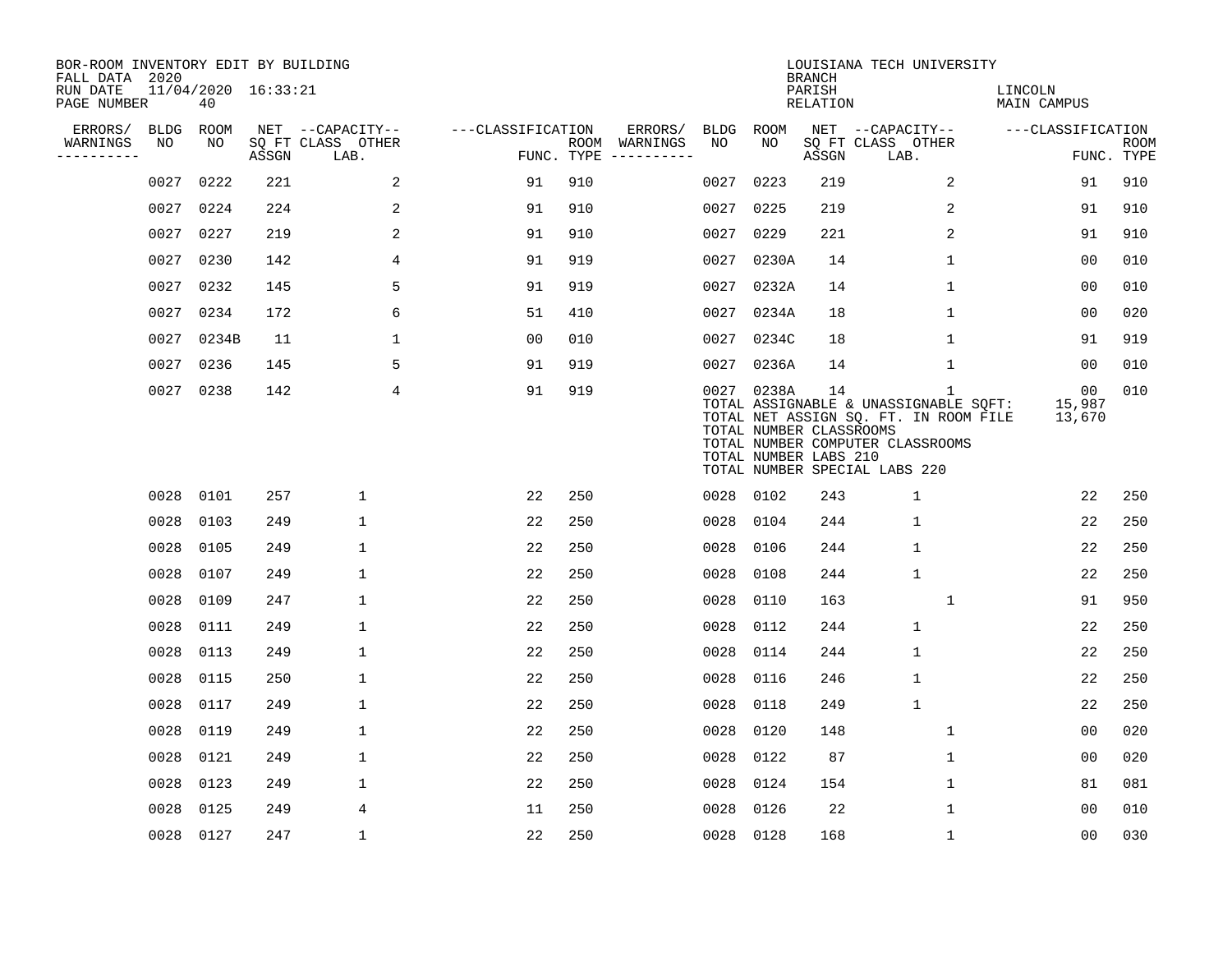| BOR-ROOM INVENTORY EDIT BY BUILDING<br>FALL DATA 2020 |                   |            |                     |                                       |                   |            |                     |                   |                   | <b>BRANCH</b>             | LOUISIANA TECH UNIVERSITY             |                               |             |
|-------------------------------------------------------|-------------------|------------|---------------------|---------------------------------------|-------------------|------------|---------------------|-------------------|-------------------|---------------------------|---------------------------------------|-------------------------------|-------------|
| RUN DATE<br>PAGE NUMBER                               |                   | 41         | 11/04/2020 16:33:21 |                                       |                   |            |                     |                   |                   | PARISH<br><b>RELATION</b> |                                       | LINCOLN<br><b>MAIN CAMPUS</b> |             |
| ERRORS/<br>WARNINGS                                   | <b>BLDG</b><br>NO | ROOM<br>NO |                     | NET --CAPACITY--<br>SQ FT CLASS OTHER | ---CLASSIFICATION | ROOM       | ERRORS/<br>WARNINGS | <b>BLDG</b><br>NO | <b>ROOM</b><br>NO |                           | NET --CAPACITY--<br>SQ FT CLASS OTHER | ---CLASSIFICATION             | <b>ROOM</b> |
| ----------                                            |                   |            | ASSGN               | LAB.                                  |                   | FUNC. TYPE |                     |                   |                   | ASSGN                     | LAB.                                  |                               | FUNC. TYPE  |
|                                                       | 0028              | 0129       | 24                  | $\mathbf 1$                           | 0 <sub>0</sub>    | 030        |                     | 0028              | 0130              | 187                       | $\mathbf 1$                           | 91                            | 955         |
|                                                       | 0028              | 0131       | 18                  | $\mathbf{1}$                          | 00                | 010        |                     | 0028              | 0132              | 454                       | 1                                     | 91                            | 950         |
|                                                       | 0028              | 0133       | 42                  | $\mathbf{1}$                          | 91                | 955        |                     | 0028              | 0134              | 19                        | 1                                     | 91                            | 955         |
|                                                       | 0028              | 0135       | 16                  | 1                                     | 91                | 955        |                     | 0028              | 0136              | 210                       | $\mathbf 1$                           | 91                            | 950         |
|                                                       | 0028              | 0137       | 16                  | $\mathbf 1$                           | 91                | 955        |                     | 0028              | 0138              | 16                        | $\mathbf 1$                           | 91                            | 955         |
|                                                       | 0028              | 0139       | 158                 |                                       | 11                | 215        |                     | 0028              | 0140              | 155                       | 1                                     | 81                            | 081         |
|                                                       | 0028              | 0141       | 22                  | $\mathbf 1$                           | 0 <sub>0</sub>    | 010        |                     | 0028              | 0142              | 148                       | $\mathbf 1$                           | 0 <sub>0</sub>                | 020         |
|                                                       | 0028              | 0143       | 87                  | $\mathbf{1}$                          | 0 <sub>0</sub>    | 020        |                     | 0028              | 0144              | 534                       | $\mathbf{1}$                          | 0 <sub>0</sub>                | 020         |
|                                                       | 0028              | 0145       | 307                 | $\mathbf{1}$                          | 0 <sub>0</sub>    | 020        |                     | 0028              | 0146              | 541                       | 1                                     | 0 <sub>0</sub>                | 020         |
|                                                       | 0028              | 0147       | 58                  | $\mathbf{1}$                          | 0 <sub>0</sub>    | 020        |                     | 0028              | 0201              | 257                       | $\mathbf{1}$                          | 21                            | 250         |
|                                                       | 0028              | 0202       | 243                 | $\mathbf 1$                           | 22                | 250        |                     | 0028              | 0203              | 249                       | $\mathbf 1$                           | 22                            | 250         |
|                                                       | 0028              | 0204       | 244                 | $\mathbf 1$                           | 22                | 250        |                     | 0028              | 0205              | 249                       | $\mathbf{1}$                          | 22                            | 250         |
|                                                       | 0028              | 0206       | 244                 | $\mathbf 1$                           | 22                | 250        |                     | 0028              | 0207              | 249                       | $\mathbf{1}$                          | 22                            | 250         |
|                                                       | 0028              | 0208       | 244                 | $\mathbf 1$                           | 22                | 250        |                     | 0028              | 0209              | 249                       | 1                                     | 22                            | 250         |
|                                                       | 0028              | 0210       | 246                 | 1                                     | 22                | 250        |                     | 0028              | 0211              | 249                       | $\mathbf 1$                           | 22                            | 250         |
|                                                       | 0028              | 0212       | 223                 | $\mathbf 1$                           | 22                | 250        |                     | 0028              | 0213              | 249                       | 1                                     | 22                            | 250         |
|                                                       | 0028              | 0214       | 246                 | 1                                     | 22                | 250        |                     | 0028              | 0215              | 228                       | $\mathbf 1$                           | 22                            | 250         |
|                                                       | 0028              | 0216       | 244                 | $\mathbf 1$                           | 22                | 250        |                     | 0028              | 0217              | 250                       | 1                                     | 22                            | 250         |
|                                                       | 0028              | 0218       | 244                 | 1                                     | 22                | 250        |                     | 0028              | 0219              | 249                       | $\mathbf{1}$                          | 22                            | 250         |
|                                                       | 0028              | 0220       | 244                 | $\mathbf 1$                           | 22                | 250        |                     | 0028              | 0221              | 249                       | $\mathbf{1}$                          | 22                            | 250         |
|                                                       | 0028              | 0222       | 246                 | $\mathbf 1$                           | 22                | 250        |                     | 0028              | 0223              | 248                       | $\mathbf{1}$                          | 22                            | 250         |
|                                                       | 0028              | 0224       | 249                 | $\mathbf{1}$                          | 22                | 250        |                     | 0028              | 0225              | 249                       | $\mathbf{1}$                          | 22                            | 250         |
|                                                       | 0028              | 0226       | 22                  | $\mathbf{1}$                          | 00                | 010        |                     | 0028              | 0227              | 249                       | $\mathbf{1}$                          | 22                            | 250         |
|                                                       | 0028              | 0228       | 160                 | $\mathbf{1}$                          | 00                | 030        |                     | 0028              | 0229              | 247                       | $\mathbf{1}$                          | 22                            | 250         |
|                                                       | 0028              | 0230       | 187                 | 1                                     | 0 <sub>0</sub>    | 030        |                     | 0028              | 0231              | 11                        | 1                                     | 0 <sub>0</sub>                | 010         |
|                                                       | 0028              | 0232       | 24                  | $\mathbf{1}$                          | 0 <sub>0</sub>    | 030        |                     | 0028              | 0233              | 141                       | 1                                     | 0 <sub>0</sub>                | 030         |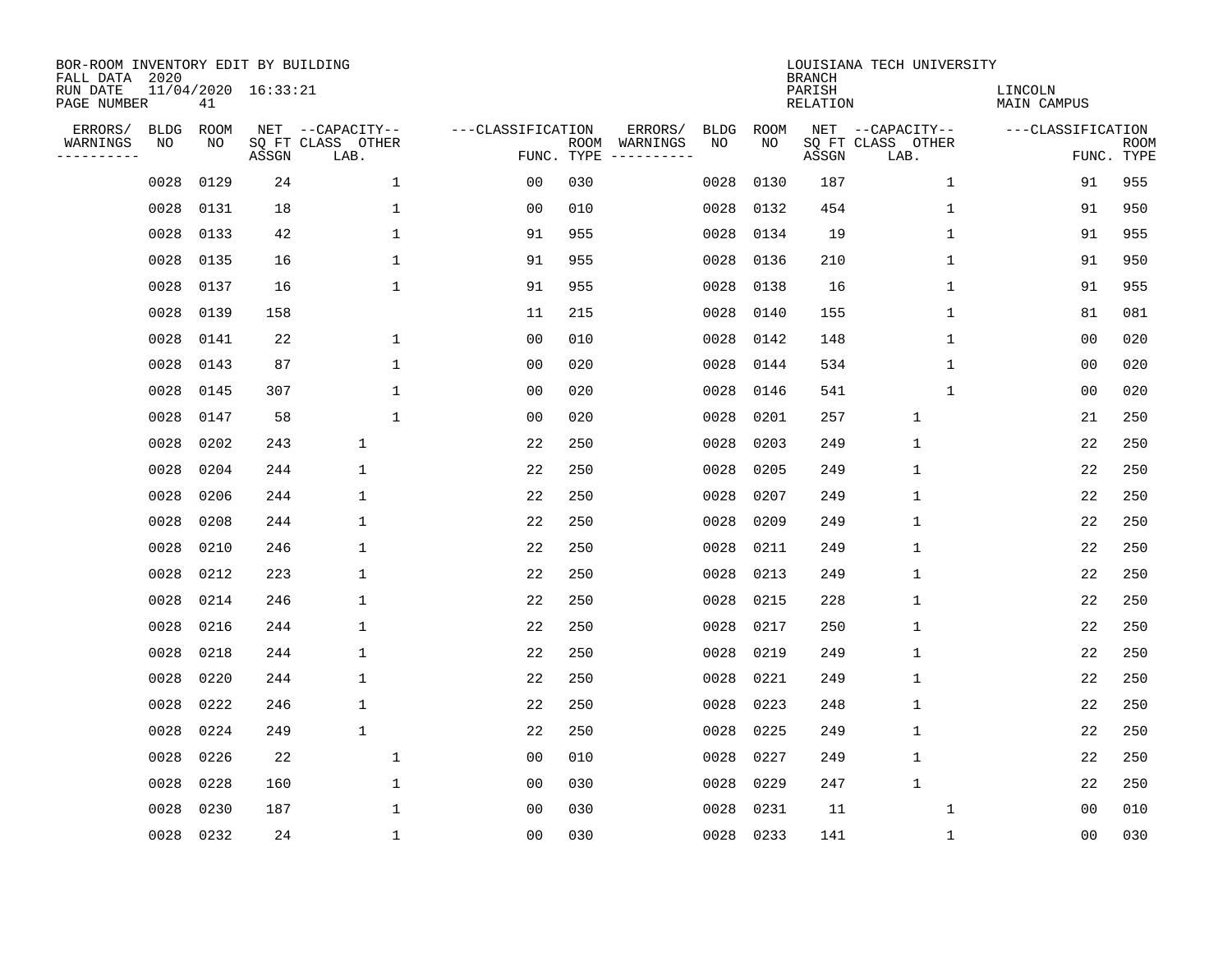| BOR-ROOM INVENTORY EDIT BY BUILDING<br>FALL DATA 2020 |             |                           |       |                           |                   |     |                                      |           |                                                  | <b>BRANCH</b>      | LOUISIANA TECH UNIVERSITY                                                                                                                                |                                     |                           |
|-------------------------------------------------------|-------------|---------------------------|-------|---------------------------|-------------------|-----|--------------------------------------|-----------|--------------------------------------------------|--------------------|----------------------------------------------------------------------------------------------------------------------------------------------------------|-------------------------------------|---------------------------|
| RUN DATE<br>PAGE NUMBER                               |             | 11/04/2020 16:33:21<br>42 |       |                           |                   |     |                                      |           |                                                  | PARISH<br>RELATION |                                                                                                                                                          | LINCOLN<br>MAIN CAMPUS              |                           |
| ERRORS/                                               | <b>BLDG</b> | ROOM                      |       | NET --CAPACITY--          | ---CLASSIFICATION |     | ERRORS/                              | BLDG      | ROOM                                             |                    | NET --CAPACITY--                                                                                                                                         | ---CLASSIFICATION                   |                           |
| WARNINGS<br>----------                                | NO          | NO                        | ASSGN | SQ FT CLASS OTHER<br>LAB. |                   |     | ROOM WARNINGS<br>FUNC. TYPE $------$ | NO        | NO                                               | ASSGN              | SQ FT CLASS OTHER<br>LAB.                                                                                                                                |                                     | <b>ROOM</b><br>FUNC. TYPE |
|                                                       | 0028        | 0234                      | 137   | $\mathbf{1}$              | 81                | 081 |                                      | 0028      | 0235                                             | 22                 | 1                                                                                                                                                        | 00                                  | 010                       |
|                                                       | 0028        | 0236                      | 148   | 1                         | 00                | 020 |                                      | 0028      | 0237                                             | 17                 | 1                                                                                                                                                        | 00                                  | 010                       |
|                                                       | 0028        | 0238                      | 17    | $\mathbf 1$               | 00                | 010 |                                      | 0028      | 0239                                             | 148                | $\mathbf 1$                                                                                                                                              | 00                                  | 020                       |
|                                                       | 0028        | 0240                      | 155   | $\mathbf 1$               | 81                | 081 |                                      | 0028 0241 | TOTAL NUMBER CLASSROOMS<br>TOTAL NUMBER LABS 210 | 1378               | 1<br>TOTAL ASSIGNABLE & UNASSIGNABLE SQFT:<br>TOTAL NET ASSIGN SQ. FT. IN ROOM FILE<br>TOTAL NUMBER COMPUTER CLASSROOMS<br>TOTAL NUMBER SPECIAL LABS 220 | 00 <sub>o</sub><br>18,407<br>13,968 | 020                       |
|                                                       | 0029        | 0100                      | 577   | $\mathbf 1$               | 45                | 720 |                                      | 0029 0101 |                                                  | 88                 | $\mathbf 1$                                                                                                                                              | 45                                  | 730                       |
|                                                       | 0029        | 0102                      | 211   | $\mathbf 1$               | 45                | 725 |                                      | 0029      | 0103                                             | 385                | $\mathbf 1$                                                                                                                                              | 45                                  | 720                       |
|                                                       | 0029        | 0104                      | 993   | $\mathbf 1$               | 45                | 720 |                                      | 0029      | 0105                                             | 241                | $\mathbf{1}$                                                                                                                                             | 45                                  | 725                       |
|                                                       | 0029        | 0106                      | 172   | $\mathbf{1}$              | 45                | 725 |                                      | 0029 0107 |                                                  | 1098               | $\mathbf{1}$                                                                                                                                             | 45                                  | 720                       |
|                                                       | 0029        | 0108                      | 60    | $\mathbf 1$               | 45                | 725 |                                      |           | TOTAL NUMBER CLASSROOMS<br>TOTAL NUMBER LABS 210 |                    | TOTAL ASSIGNABLE & UNASSIGNABLE SQFT:<br>TOTAL NET ASSIGN SQ. FT. IN ROOM FILE<br>TOTAL NUMBER COMPUTER CLASSROOMS<br>TOTAL NUMBER SPECIAL LABS 220      | 3,825<br>3,825                      |                           |
|                                                       | 0030        | 0100                      | 1791  | 5                         | 0 <sub>0</sub>    | 020 |                                      | 0030 0101 |                                                  | 32                 | 5                                                                                                                                                        | 00                                  | 010                       |
|                                                       | 0030        | 0102                      | 93    | 5                         | 51                | 635 |                                      | 0030      | 0103                                             | 618                | 32                                                                                                                                                       | 74                                  | 919                       |
|                                                       | 0030        | 0103A                     | 114   | $\mathbf{1}$              | 52                | 525 |                                      | 0030      | 0103B                                            | 44                 | $\mathbf 1$                                                                                                                                              | 52                                  | 525                       |
|                                                       | 0030        | 0103C                     | 36    | $\mathbf 1$               | 52                | 525 |                                      | 0030      | 0103D                                            | 122                | $\mathbf 1$                                                                                                                                              | 52                                  | 919                       |
|                                                       | 0030        | 0103E                     | 17    | $\mathbf{1}$              | 52                | 525 |                                      | 0030      | 0105                                             | 1330               | 32                                                                                                                                                       | 11                                  | 110                       |
|                                                       | 0030        | 0105A                     | 122   | 3                         | 11                | 215 |                                      | 0030      | 0105B                                            | 176                | 5                                                                                                                                                        | 0 <sub>0</sub>                      | 030                       |
|                                                       | 0030        | 0105C                     | 24    | $\mathbf 1$               | 11                | 215 |                                      | 0030      | 0106                                             | 121                | 5                                                                                                                                                        | 00                                  | 020                       |
|                                                       | 0030        | 0106A                     | 77    | 2                         | 11                | 215 |                                      | 0030      | 0106B                                            | 131                | 3                                                                                                                                                        | 11                                  | 215                       |
|                                                       | 0030        | 0107                      | 519   | 32                        | 52                | 525 |                                      | 0030      | 0107A                                            | 145                | 3                                                                                                                                                        | 52                                  | 919                       |
|                                                       | 0030        | 0107B                     | 114   | 6                         | 52                | 919 |                                      | 0030      | 0107C                                            | 68                 | 5                                                                                                                                                        | 52                                  | 525                       |
|                                                       | 0030        | 0108                      | 737   | 4                         | 40                | 310 |                                      |           | 0030 0108A 2104                                  |                    | 32                                                                                                                                                       | 40                                  | 210                       |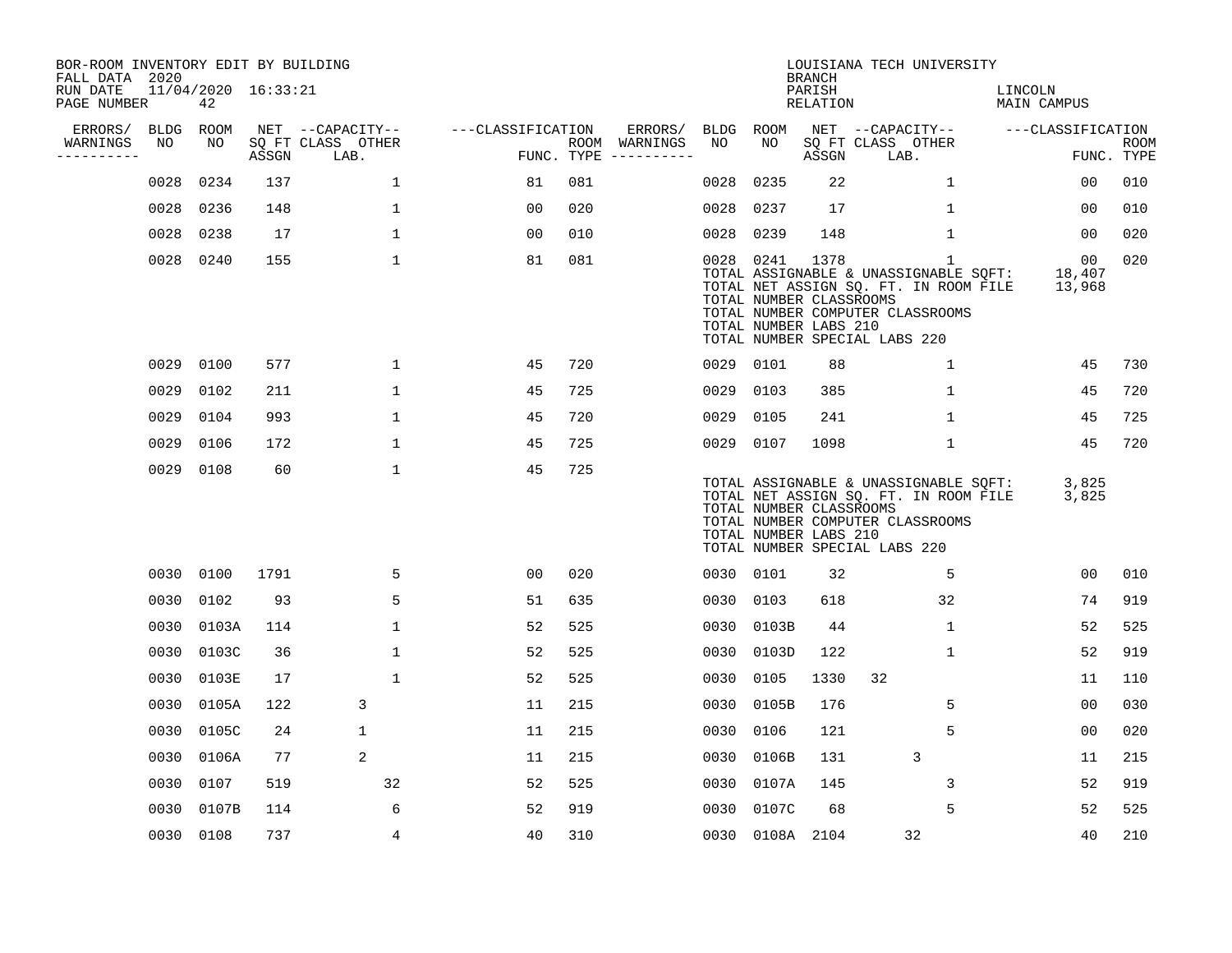| BOR-ROOM INVENTORY EDIT BY BUILDING<br>FALL DATA 2020 |                   |            |                     |                                       |                   |            |                         |                   |                   | <b>BRANCH</b>             | LOUISIANA TECH UNIVERSITY             |                               |                           |
|-------------------------------------------------------|-------------------|------------|---------------------|---------------------------------------|-------------------|------------|-------------------------|-------------------|-------------------|---------------------------|---------------------------------------|-------------------------------|---------------------------|
| RUN DATE<br>PAGE NUMBER                               |                   | 43         | 11/04/2020 16:33:21 |                                       |                   |            |                         |                   |                   | PARISH<br><b>RELATION</b> |                                       | LINCOLN<br><b>MAIN CAMPUS</b> |                           |
| ERRORS/<br>WARNINGS                                   | <b>BLDG</b><br>NO | ROOM<br>NO |                     | NET --CAPACITY--<br>SQ FT CLASS OTHER | ---CLASSIFICATION | ROOM       | ERRORS/                 | <b>BLDG</b><br>NO | <b>ROOM</b><br>NO |                           | NET --CAPACITY--<br>SQ FT CLASS OTHER | ---CLASSIFICATION             |                           |
| ----------                                            |                   |            | ASSGN               | LAB.                                  |                   | FUNC. TYPE | WARNINGS<br>----------- |                   |                   | ASSGN                     | LAB.                                  |                               | <b>ROOM</b><br>FUNC. TYPE |
|                                                       | 0030              | 0109       | 1677                | 112                                   | 00                | 030        |                         | 0030              | 0109A             | 896                       | 60                                    | 00                            | 030                       |
|                                                       | 0030              | 0110       | 2905                | 32                                    | 52                | 525        |                         | 0030              | 0120              | 922                       | 1                                     | 00                            | 020                       |
|                                                       | 0030              | 0122       | 241                 | $\mathbf 1$                           | 52                | 525        |                         | 0030              | 0122A             | 6                         | $\mathbf 1$                           | 52                            | 525                       |
|                                                       | 0030              | 0122B      | 48                  | 1                                     | 52                | 525        |                         | 0030              | 0122C             | 19                        | 1                                     | 52                            | 525                       |
|                                                       | 0030              | 0122D      | 61                  | $\mathbf 1$                           | 52                | 525        |                         | 0030              | 0122E             | 10                        | $\mathbf 1$                           | 52                            | 525                       |
|                                                       | 0030              | 0122F      | 72                  | $\mathbf{1}$                          | 52                | 525        |                         | 0030              | 0122G             | 61                        | 2                                     | 52                            | 919                       |
|                                                       | 0030              | 0186       | 140                 | $\mathbf{1}$                          | 0 <sub>0</sub>    | 020        |                         | 0030              | 0187              | 122                       | $\mathbf 1$                           | 0 <sub>0</sub>                | 020                       |
|                                                       | 0030              | 0188       | 129                 | $\mathbf{1}$                          | 0 <sub>0</sub>    | 020        |                         | 0030              | 0191              | 263                       | $\mathbf{1}$                          | 0 <sub>0</sub>                | 020                       |
|                                                       | 0030              | 0192       | 122                 | $\mathbf{1}$                          | 0 <sub>0</sub>    | 020        |                         | 0030              | 0193              | 132                       | $\mathbf 1$                           | 0 <sub>0</sub>                | 020                       |
|                                                       | 0030              | 0200       | 2548                | 1                                     | 0 <sub>0</sub>    | 020        |                         | 0030              | 0201              | 145                       | 1                                     | 46                            | 310                       |
|                                                       | 0030              | 0202       | 14223               | 3500                                  | 52                | 523        |                         | 0030              | 0202A             | 81                        | 1                                     | 52                            | 731                       |
|                                                       | 0030              | 0202B      | 81                  | $\mathbf{1}$                          | 52                | 731        |                         | 0030              | 0202C             | 81                        | 1                                     | 52                            | 731                       |
|                                                       | 0030              | 0202D      | 81                  | $\mathbf{1}$                          | 52                | 731        |                         | 0030              | 0203              | 5404                      | $\mathbf 1$                           | 00                            | 020                       |
|                                                       | 0030              | 0205       | 298                 | 1                                     | 46                | 310        |                         | 0030              | 0205A             | 224                       | 1                                     | 46                            | 310                       |
|                                                       | 0030              | 0205B      | 305                 | 1                                     | 45                | 350        |                         | 0030              | 0205C             | 133                       | 1                                     | 74                            | 919                       |
|                                                       | 0030              | 0206       | 82                  | 1                                     | 00                | 020        |                         | 0030              | 0207              | 1129                      | 50                                    | 11                            | 110                       |
|                                                       | 0030              | 0207A      | 53                  | 1                                     | 52                | 731        |                         | 0030              | 0208              | 38                        | 1                                     | 00                            | 010                       |
|                                                       | 0030              | 0209       | 64                  | 1                                     | 00                | 010        |                         | 0030              | 0210              | 263                       | 1                                     | 46                            | 310                       |
|                                                       | 0030              | 0210A      | 46                  | 1                                     | 52                | 315        |                         | 0030              | 0212              | 236                       | 1                                     | 0 <sub>0</sub>                | 020                       |
|                                                       | 0030              | 0213       | 187                 | 8                                     | 40                | 255        |                         | 0030              | 0214              | 144                       | 3                                     | 40                            | 250                       |
|                                                       | 0030              | 0215       | 147                 | 2                                     | 20                | 250        |                         | 0030              | 0216              | 129                       | 3                                     | 40                            | 250                       |
|                                                       | 0030              | 0217       | 42                  | $\mathbf{1}$                          | 74                | 525        |                         | 0030              | 0217A             | 310                       | $\mathbf{1}$                          | 74                            | 919                       |
|                                                       | 0030              | 0217B      | 100                 | $\mathbf{1}$                          | 74                | 919        |                         | 0030              | 0219              | 264                       | 9                                     | 11                            | 240                       |
|                                                       | 0030              | 0220       | 1051                | 40                                    | 11                | 110        |                         | 0030              | 0221              | 1046                      | 40                                    | 11                            | 110                       |
|                                                       | 0030              | 0222       | 494                 | 5                                     | 0 <sub>0</sub>    | 030        |                         | 0030              | 0223              | 45                        | 1                                     | 00                            | 020                       |
|                                                       |                   | 0030 0223A | 118                 | $\mathbf 1$                           | 46                | 310        |                         |                   | 0030 0223B        | 135                       | 1                                     | 46                            | 310                       |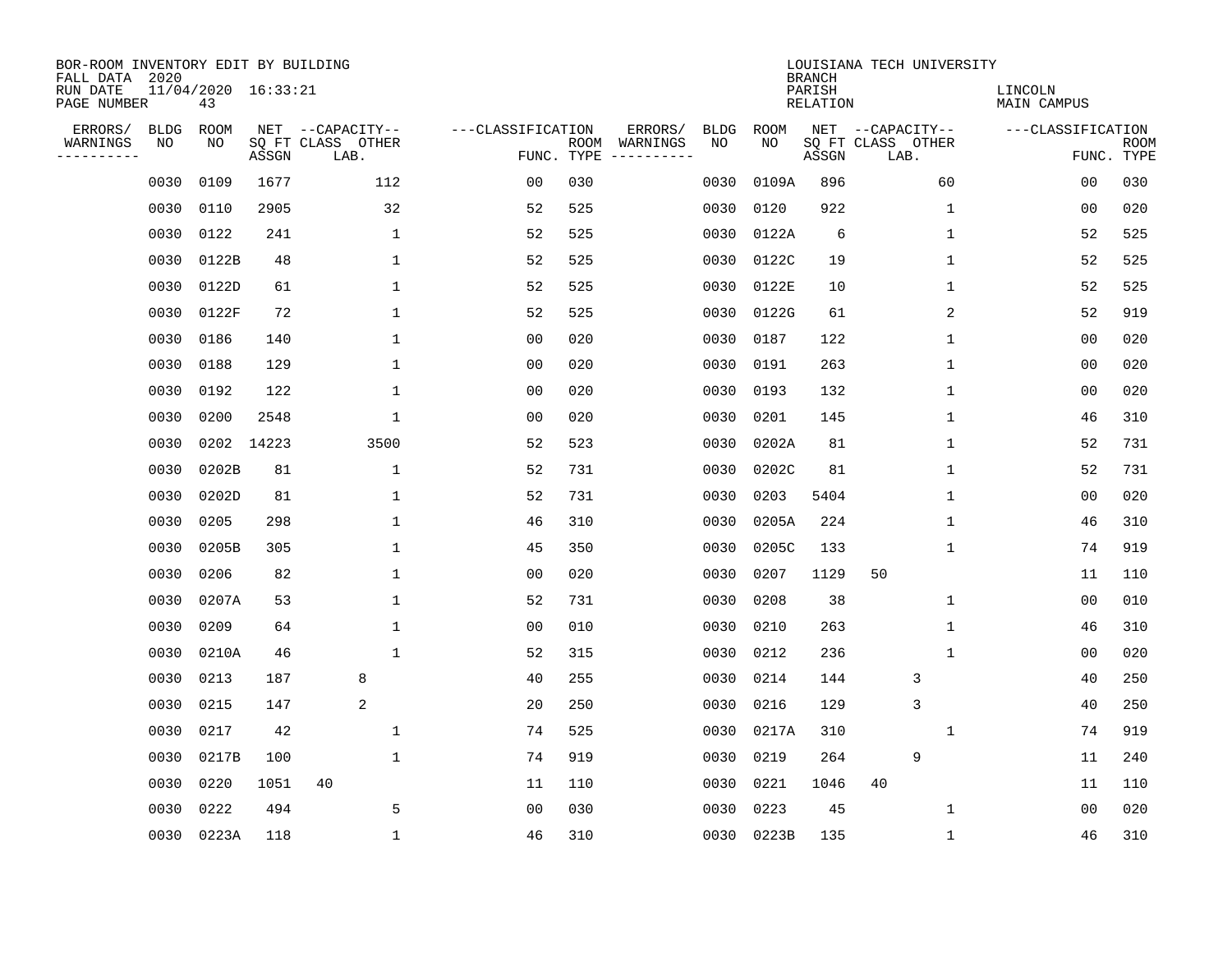| BOR-ROOM INVENTORY EDIT BY BUILDING<br>FALL DATA 2020 |             |                           |       |                           |                   |      |                                 |             |             | <b>BRANCH</b>             | LOUISIANA TECH UNIVERSITY |                               |                           |
|-------------------------------------------------------|-------------|---------------------------|-------|---------------------------|-------------------|------|---------------------------------|-------------|-------------|---------------------------|---------------------------|-------------------------------|---------------------------|
| RUN DATE<br>PAGE NUMBER                               |             | 11/04/2020 16:33:21<br>44 |       |                           |                   |      |                                 |             |             | PARISH<br><b>RELATION</b> |                           | LINCOLN<br><b>MAIN CAMPUS</b> |                           |
| ERRORS/                                               | <b>BLDG</b> | ROOM                      |       | NET --CAPACITY--          | ---CLASSIFICATION |      | ERRORS/                         | <b>BLDG</b> | <b>ROOM</b> |                           | NET --CAPACITY--          | ---CLASSIFICATION             |                           |
| WARNINGS<br>----------                                | NO          | NO                        | ASSGN | SQ FT CLASS OTHER<br>LAB. |                   | ROOM | WARNINGS<br>FUNC. TYPE $------$ | NO          | NO          | ASSGN                     | SQ FT CLASS OTHER<br>LAB. |                               | <b>ROOM</b><br>FUNC. TYPE |
|                                                       | 0030        | 0224                      | 842   | 20                        | 11                | 210  |                                 | 0030        | 0224A       | 213                       | $\mathbf 1$               | 46                            | 310                       |
|                                                       | 0030        | 0224B                     | 65    | $\mathbf 1$               | 52                | 731  |                                 | 0030        | 0224C       | 50                        | 1                         | 52                            | 731                       |
|                                                       | 0030        | 0226                      | 71    | $\mathbf 1$               | 0 <sub>0</sub>    | 020  |                                 | 0030        | 0227        | 682                       | 20                        | 11                            | 110                       |
|                                                       | 0030        | 0228                      | 784   | 40                        | 11                | 110  |                                 | 0030        | 0228A       | 60                        | 1                         | 52                            | 731                       |
|                                                       | 0030        | 0228C                     | 15    | $\mathbf 1$               | 52                | 731  |                                 | 0030        | 0229        | 60                        | $\mathbf{1}$              | 0 <sub>0</sub>                | 020                       |
|                                                       | 0030        | 0230                      | 269   | $\mathbf{1}$              | 0 <sub>0</sub>    | 020  |                                 | 0030        | 0231        | 40                        | $\mathbf 1$               | 52                            | 731                       |
|                                                       | 0030        | 0232                      | 207   | $\mathbf{1}$              | 0 <sub>0</sub>    | 020  |                                 | 0030        | 0233        | 132                       | $\mathbf{1}$              | 74                            | 919                       |
|                                                       | 0030        | 0234                      | 51    | $\mathbf{1}$              | 52                | 731  |                                 |             | 0030 0235   | 118                       | 1                         | 46                            | 310                       |
|                                                       | 0030        | 0236                      | 116   | $\mathbf{1}$              | 46                | 310  |                                 | 0030        | 0237        | 157                       | $\mathbf 1$               | 46                            | 310                       |
|                                                       | 0030        | 0238                      | 158   | 1                         | 46                | 310  |                                 | 0030        | 0239        | 328                       | $\mathbf 1$               | 74                            | 919                       |
|                                                       | 0030        | 0240                      | 328   | $\mathbf{1}$              | 74                | 919  |                                 | 0030        | 0285        | 135                       | $\mathbf 1$               | 0 <sub>0</sub>                | 020                       |
|                                                       | 0030        | 0286                      | 135   | $\mathbf{1}$              | 0 <sub>0</sub>    | 020  |                                 | 0030        | 0287        | 122                       | $\mathbf 1$               | 0 <sub>0</sub>                | 020                       |
|                                                       | 0030        | 0288                      | 129   | 1                         | 0 <sub>0</sub>    | 020  |                                 | 0030        | 0292        | 122                       | $\mathbf 1$               | 0 <sub>0</sub>                | 020                       |
|                                                       | 0030        | 0293                      | 129   | 1                         | 00                | 020  |                                 | 0030        | 0294        | 125                       | 1                         | 00                            | 020                       |
|                                                       | 0030        | 0295                      | 117   | $\mathbf 1$               | 0 <sub>0</sub>    | 020  |                                 | 0030        | 0297        | 73                        | 1                         | 0 <sub>0</sub>                | 020                       |
|                                                       | 0030        | 0298                      | 129   | 1                         | 0 <sub>0</sub>    | 020  |                                 | 0030        | 0299        | 114                       | 1                         | 0 <sub>0</sub>                | 020                       |
|                                                       | 0030        | 0300                      | 598   | 7                         | 41                | 320  |                                 | 0030        | 0301        | 331                       | 1                         | 74                            | 919                       |
|                                                       | 0030        | 0302                      | 48    | $\mathbf{1}$              | 74                | 919  |                                 | 0030        | 0302B       | 170                       | 1                         | 46                            | 310                       |
|                                                       | 0030        | 0302C                     | 146   | $\mathbf{1}$              | 46                | 310  |                                 | 0030        | 0303        | 193                       | 1                         | 46                            | 310                       |
|                                                       | 0030        | 0303A                     | 227   | 1                         | 46                | 310  |                                 | 0030        | 0304        | 202                       | 1                         | 46                            | 310                       |
|                                                       | 0030        | 0305                      | 105   | 1                         | 46                | 310  |                                 | 0030        | 0305A       | 48                        | 1                         | 46                            | 310                       |
|                                                       | 0030        | 0306                      | 48    | $\mathbf{1}$              | 45                | 310  |                                 | 0030        | 0306A       | 105                       | 1                         | 46                            | 310                       |
|                                                       | 0030        | 0306B                     | 140   | 1                         | 46                | 310  |                                 | 0030        | 0307        | 48                        | 1                         | 46                            | 310                       |
|                                                       | 0030        | 0308                      | 165   | $\mathbf 1$               | 46                | 310  |                                 | 0030        | 0308A       | 178                       | 1                         | 46                            | 310                       |
|                                                       | 0030        | 0309                      | 170   | $\mathbf{1}$              | 46                | 310  |                                 | 0030        | 0309B       | 146                       | 1                         | 46                            | 310                       |
|                                                       |             | 0030 0309C                | 105   | $\mathbf{1}$              | 46                | 310  |                                 |             | 0030 0340   | 327                       | 1                         | 00                            | 020                       |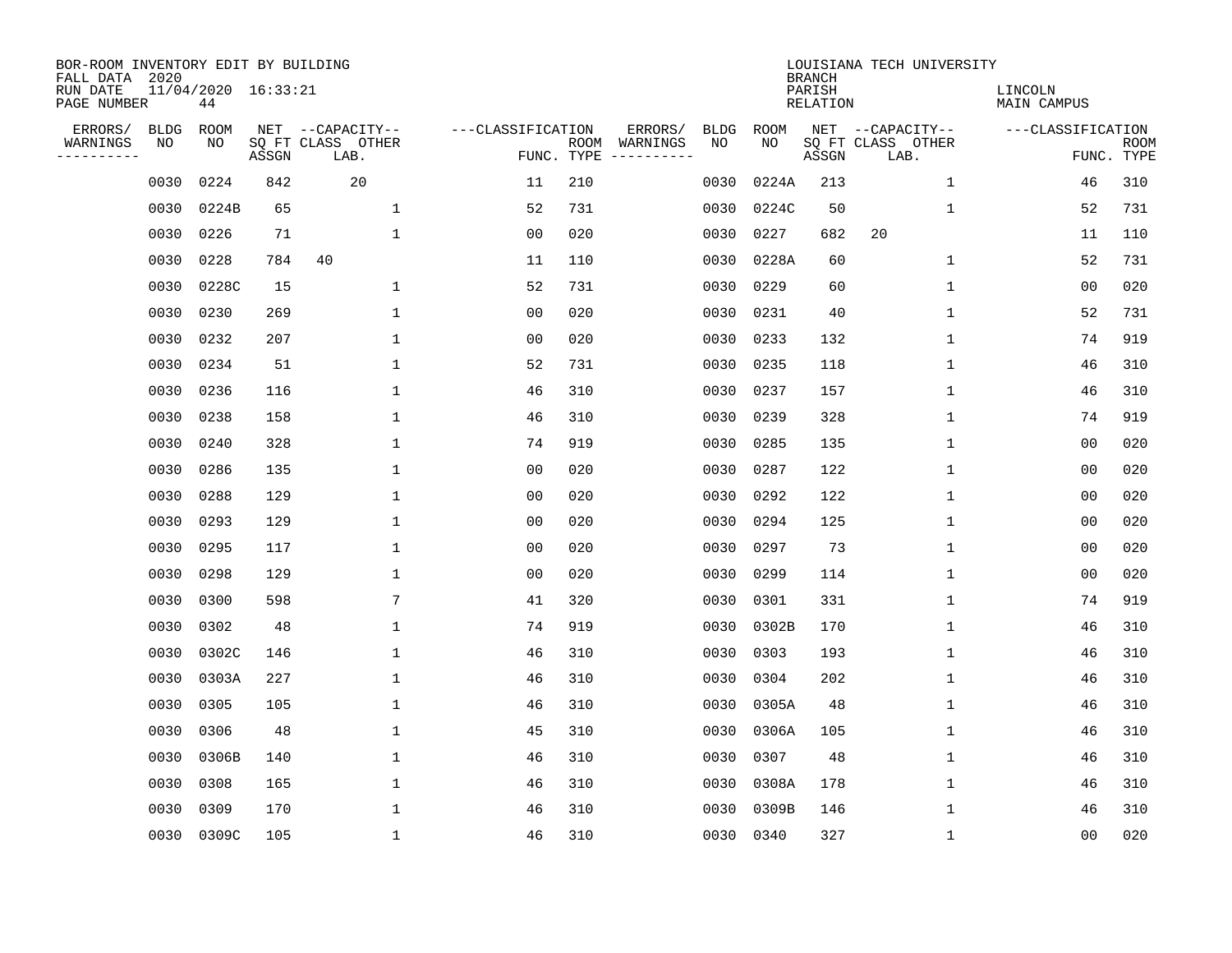| BOR-ROOM INVENTORY EDIT BY BUILDING<br>FALL DATA 2020 |             |                           |       |                           |                   |            |                              |      |            | <b>BRANCH</b>                                           | LOUISIANA TECH UNIVERSITY                                                                                                                                |                                           |                           |
|-------------------------------------------------------|-------------|---------------------------|-------|---------------------------|-------------------|------------|------------------------------|------|------------|---------------------------------------------------------|----------------------------------------------------------------------------------------------------------------------------------------------------------|-------------------------------------------|---------------------------|
| RUN DATE<br>PAGE NUMBER                               |             | 11/04/2020 16:33:21<br>45 |       |                           |                   |            |                              |      |            | PARISH<br>RELATION                                      |                                                                                                                                                          | LINCOLN<br>MAIN CAMPUS                    |                           |
| ERRORS/                                               | <b>BLDG</b> | ROOM                      |       | NET --CAPACITY--          | ---CLASSIFICATION |            | ERRORS/                      | BLDG | ROOM       |                                                         | NET --CAPACITY--                                                                                                                                         | ---CLASSIFICATION                         |                           |
| WARNINGS<br>----------                                | NO          | NO                        | ASSGN | SQ FT CLASS OTHER<br>LAB. |                   | FUNC. TYPE | ROOM WARNINGS<br>----------- | NO   | NO.        | ASSGN                                                   | SQ FT CLASS OTHER<br>LAB.                                                                                                                                |                                           | <b>ROOM</b><br>FUNC. TYPE |
|                                                       | 0030        | 0341                      | 128   | $\mathbf 1$               | 0 <sub>0</sub>    | 020        |                              | 0030 | 0342       | 128                                                     | $\mathbf{1}$                                                                                                                                             | 00                                        | 020                       |
|                                                       | 0030        | 0343                      | 328   | 1                         | 00                | 020        |                              | 0030 | 0385       | 131                                                     | 1                                                                                                                                                        | 00                                        | 020                       |
|                                                       | 0030        | 0386                      | 135   | $\mathbf 1$               | 0 <sub>0</sub>    | 020        |                              | 0030 | 0387       | 116                                                     | $\mathbf{1}$                                                                                                                                             | 0 <sub>0</sub>                            | 020                       |
|                                                       | 0030        | 0388                      | 124   | $\mathbf{1}$              | 0 <sub>0</sub>    | 020        |                              | 0030 | 0392       | 116                                                     | $\mathbf 1$                                                                                                                                              | 00                                        | 020                       |
|                                                       | 0030        | 0393                      | 124   | $\mathbf{1}$              | 0 <sub>0</sub>    | 020        |                              | 0030 | 0394       | 125                                                     | $\mathbf 1$                                                                                                                                              | 00                                        | 020                       |
|                                                       | 0030        | 0395                      | 118   | 1                         | 0 <sub>0</sub>    | 020        |                              | 0030 | 0398       | 123                                                     | $\mathbf{1}$                                                                                                                                             | 00                                        | 020                       |
|                                                       | 0030        | 0399                      | 116   | 1                         | 0 <sub>0</sub>    | 020        |                              | 0030 | 0400       | 4470                                                    | $\mathbf 1$                                                                                                                                              | 52                                        | 520                       |
|                                                       | 0030        | 0401                      | 4189  | 900                       | 52                | 523        |                              | 0030 | 0402       | 2001                                                    | 430                                                                                                                                                      | 52                                        | 523                       |
|                                                       | 0030        | 0403                      | 4237  | 900                       | 52                | 523        |                              | 0030 | 0487       | 117                                                     | $\mathbf{1}$                                                                                                                                             | 0 <sub>0</sub>                            | 020                       |
|                                                       | 0030        | 0492                      | 116   | $\mathbf{1}$              | 0 <sub>0</sub>    | 020        |                              | 0030 | 0495       | 122                                                     | $\mathbf{1}$                                                                                                                                             | 0 <sub>0</sub>                            | 020                       |
|                                                       | 0030        | 0498                      | 129   | $\mathbf 1$               | 00                | 020        |                              |      | 0030 0499  | 117<br>TOTAL NUMBER CLASSROOMS<br>TOTAL NUMBER LABS 210 | 1<br>TOTAL ASSIGNABLE & UNASSIGNABLE SQFT:<br>TOTAL NET ASSIGN SQ. FT. IN ROOM FILE<br>TOTAL NUMBER COMPUTER CLASSROOMS<br>TOTAL NUMBER SPECIAL LABS 220 | 00<br>72,974<br>52,863<br>6<br>$\sqrt{2}$ | 020                       |
|                                                       | 0032        | 0101                      | 210   | 1                         | 0 <sub>0</sub>    | 030        |                              |      | 0032 0102  | 155                                                     | 1                                                                                                                                                        | 00                                        | 030                       |
|                                                       | 0032        | 0104                      | 114   | 4                         | 91                | 935        |                              | 0032 | 0105       | 272                                                     | 2                                                                                                                                                        | 91                                        | 910                       |
|                                                       | 0032        | 0106                      | 266   | 2                         | 91                | 910        |                              | 0032 | 0107       | 266                                                     | $\overline{2}$                                                                                                                                           | 91                                        | 910                       |
|                                                       | 0032        | 0107A                     | 158   | $\mathbf 1$               | 0 <sub>0</sub>    | 020        |                              | 0032 | 0108       | 371                                                     | 8                                                                                                                                                        | 50                                        | 410                       |
|                                                       | 0032        | 0109                      | 267   | 2                         | 91                | 910        |                              | 0032 | 0110       | 1077                                                    | 25                                                                                                                                                       | 91                                        | 650                       |
|                                                       | 0032        | 0111                      | 197   | $\mathbf 1$               | 0 <sub>0</sub>    | 020        |                              | 0032 | 0112       | 339                                                     | 10                                                                                                                                                       | 91                                        | 919                       |
|                                                       | 0032        | 0113                      | 207   | 4                         | 91                | 950        |                              | 0032 | 0114       | 98                                                      | 4                                                                                                                                                        | 51                                        | 310                       |
|                                                       | 0032        | 0115                      | 9     | $\mathbf{1}$              | 91                | 955        |                              | 0032 | 0116       | 22                                                      | $\mathbf 1$                                                                                                                                              | 91                                        | 955                       |
|                                                       | 0032        | 0117                      | 177   | 4                         | 91                | 950        |                              |      | 0032 0117A | 39                                                      | 1                                                                                                                                                        | 91                                        | 919                       |
|                                                       | 0032        | 0118                      | 10    | 1                         | 91                | 955        |                              | 0032 | 0119       | 269                                                     | 2                                                                                                                                                        | 91                                        | 910                       |
|                                                       | 0032        | 0120                      | 267   | 2                         | 91                | 910        |                              | 0032 | 0121       | 275                                                     | 2                                                                                                                                                        | 91                                        | 910                       |
|                                                       |             | 0032 0123                 | 333   | $\overline{a}$            | 91                | 910        |                              |      | 0032 0124  | 283                                                     | $\overline{2}$                                                                                                                                           | 91                                        | 910                       |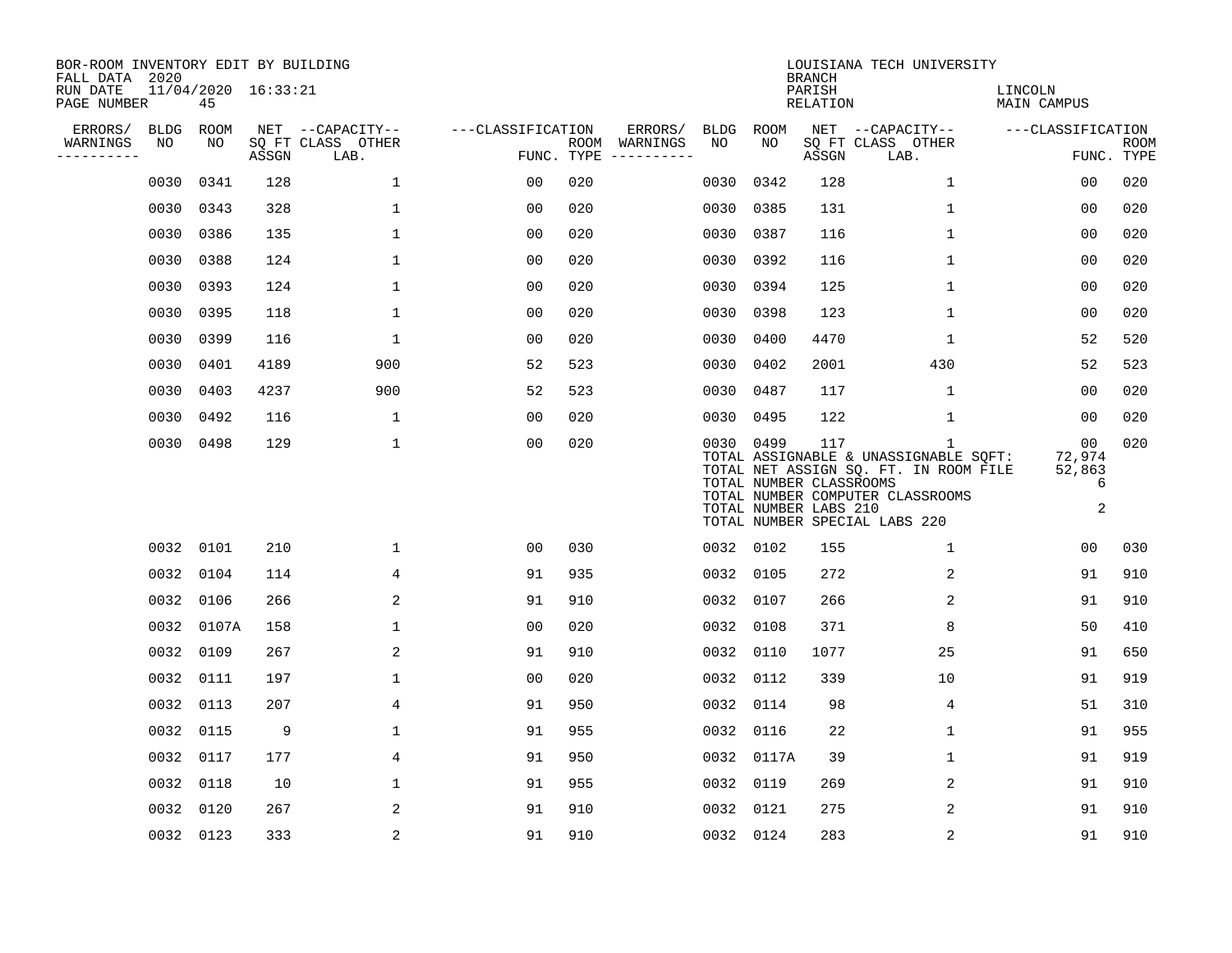| BOR-ROOM INVENTORY EDIT BY BUILDING<br>FALL DATA 2020 |             |                           |       |                           |                   |                    |                         |             |             | <b>BRANCH</b>             | LOUISIANA TECH UNIVERSITY |                               |                           |
|-------------------------------------------------------|-------------|---------------------------|-------|---------------------------|-------------------|--------------------|-------------------------|-------------|-------------|---------------------------|---------------------------|-------------------------------|---------------------------|
| RUN DATE<br>PAGE NUMBER                               |             | 11/04/2020 16:33:21<br>46 |       |                           |                   |                    |                         |             |             | PARISH<br><b>RELATION</b> |                           | LINCOLN<br><b>MAIN CAMPUS</b> |                           |
| ERRORS/                                               | <b>BLDG</b> | ROOM                      |       | NET --CAPACITY--          | ---CLASSIFICATION |                    | ERRORS/                 | <b>BLDG</b> | <b>ROOM</b> |                           | NET --CAPACITY--          | ---CLASSIFICATION             |                           |
| WARNINGS<br>----------                                | NO          | NO                        | ASSGN | SQ FT CLASS OTHER<br>LAB. |                   | ROOM<br>FUNC. TYPE | WARNINGS<br>----------- | NO          | NO          | ASSGN                     | SQ FT CLASS OTHER<br>LAB. |                               | <b>ROOM</b><br>FUNC. TYPE |
|                                                       | 0032        | 0125                      | 284   | 2                         | 91                | 910                |                         | 0032        | 0126        | 209                       | 2                         | 91                            | 910                       |
|                                                       | 0032        | 0126A                     | 41    | 2                         | 91                | 919                |                         | 0032        | 0132        | 104                       | 1                         | 00                            | 020                       |
|                                                       | 0032        | 0134                      | 12    | $\mathbf 1$               | 91                | 935                |                         | 0032        | 0135        | 17                        | 1                         | 91                            | 935                       |
|                                                       | 0032        | 0136                      | 20    | 1                         | 51                | 315                |                         |             | 0032 0137   | 9                         | 1                         | 91                            | 955                       |
|                                                       | 0032        | 0200                      | 278   | 2                         | 91                | 910                |                         | 0032        | 0201        | 266                       | 2                         | 91                            | 910                       |
|                                                       | 0032        | 0201E                     | 113   | $\mathbf 1$               | 0 <sub>0</sub>    | 030                |                         |             | 0032 0202   | 277                       | 2                         | 91                            | 910                       |
|                                                       | 0032        | 0202E                     | 143   | $\mathbf{1}$              | 0 <sub>0</sub>    | 030                |                         | 0032        | 0203        | 277                       | 2                         | 91                            | 910                       |
|                                                       | 0032        | 0204                      | 277   | 2                         | 91                | 910                |                         |             | 0032 0205   | 211                       | 2                         | 91                            | 910                       |
|                                                       | 0032        | 0206                      | 266   | 2                         | 91                | 910                |                         | 0032        | 0208        | 265                       | 2                         | 91                            | 910                       |
|                                                       | 0032        | 0209                      | 267   | 2                         | 91                | 910                |                         |             | 0032 0210   | 99                        | 4                         | 91                            | 935                       |
|                                                       | 0032        | 0211                      | 24    | 1                         | 0 <sub>0</sub>    | 010                |                         | 0032        | 0212        | 370                       | 11                        | 91                            | 919                       |
|                                                       | 0032        | 0213                      | 134   | 4                         | 51                | 410                |                         | 0032        | 0217        | 269                       | 2                         | 91                            | 910                       |
|                                                       | 0032        | 0218                      | 267   | 2                         | 91                | 910                |                         | 0032        | 0219        | 275                       | 2                         | 91                            | 910                       |
|                                                       | 0032        | 0221                      | 333   | 2                         | 91                | 910                |                         | 0032        | 0222        | 258                       | $\overline{c}$            | 91                            | 910                       |
|                                                       | 0032        | 0223                      | 270   | 2                         | 91                | 910                |                         | 0032        | 0224        | 270                       | 2                         | 91                            | 910                       |
|                                                       | 0032        | 0225                      | 277   | 2                         | 91                | 910                |                         | 0032        | 0226        | 277                       | 2                         | 91                            | 910                       |
|                                                       | 0032        | 0300                      | 278   | 2                         | 91                | 910                |                         | 0032        | 0301        | 266                       | 2                         | 91                            | 910                       |
|                                                       | 0032        | 0302                      | 277   | 2                         | 91                | 910                |                         | 0032        | 0303        | 277                       | $\overline{2}$            | 91                            | 910                       |
|                                                       | 0032        | 0304                      | 277   | 2                         | 91                | 910                |                         | 0032        | 0305        | 211                       | 2                         | 91                            | 910                       |
|                                                       | 0032        | 0306                      | 266   | 2                         | 91                | 910                |                         | 0032        | 0308        | 265                       | 2                         | 91                            | 910                       |
|                                                       | 0032        | 0309                      | 267   | 2                         | 91                | 910                |                         |             | 0032 0310   | 99                        | 4                         | 91                            | 935                       |
|                                                       | 0032        | 0311                      | 24    | $\mathbf{1}$              | 0 <sub>0</sub>    | 010                |                         | 0032        | 0312        | 134                       | 4                         | 51                            | 410                       |
|                                                       | 0032        | 0313                      | 358   | 11                        | 91                | 919                |                         |             | 0032 0317   | 268                       | 2                         | 91                            | 910                       |
|                                                       | 0032        | 0318                      | 266   | 2                         | 91                | 910                |                         |             | 0032 0319   | 275                       | 2                         | 91                            | 910                       |
|                                                       | 0032        | 0320                      | 158   | 1                         | 0 <sub>0</sub>    | 020                |                         |             | 0032 0321   | 333                       | 2                         | 91                            | 910                       |
|                                                       |             | 0032 0322                 | 202   | 2                         | 91                | 910                |                         |             | 0032 0323   | 270                       | $\sqrt{2}$                | 91                            | 910                       |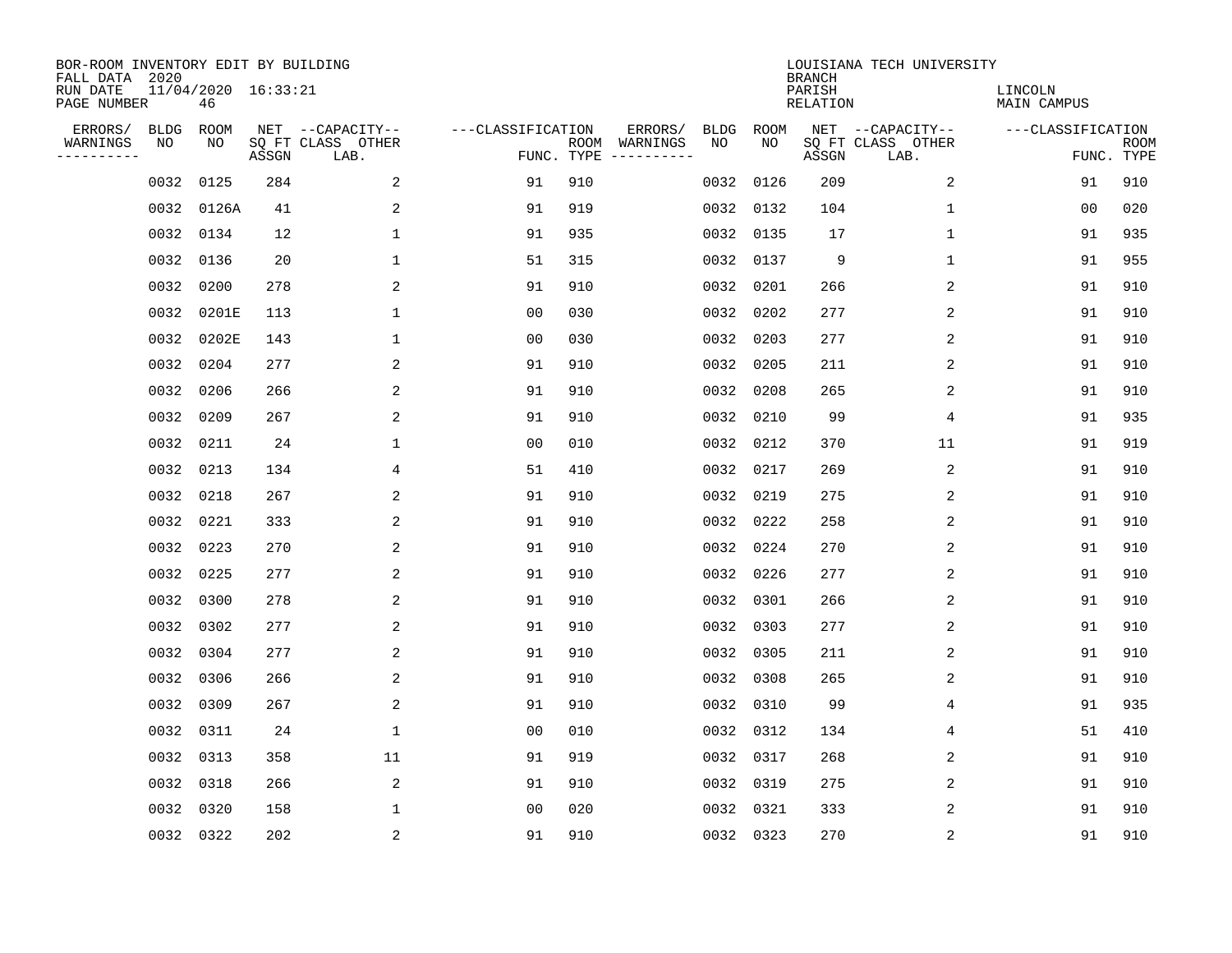| BOR-ROOM INVENTORY EDIT BY BUILDING<br>FALL DATA 2020 |    |                           |       |                           |                   |     |                                      |             |            | <b>BRANCH</b>                                          | LOUISIANA TECH UNIVERSITY                                                                                                                                           |                        |                           |
|-------------------------------------------------------|----|---------------------------|-------|---------------------------|-------------------|-----|--------------------------------------|-------------|------------|--------------------------------------------------------|---------------------------------------------------------------------------------------------------------------------------------------------------------------------|------------------------|---------------------------|
| RUN DATE<br>PAGE NUMBER                               |    | 11/04/2020 16:33:21<br>47 |       |                           |                   |     |                                      |             |            | PARISH<br>RELATION                                     |                                                                                                                                                                     | LINCOLN<br>MAIN CAMPUS |                           |
| ERRORS/                                               |    | BLDG ROOM                 |       | NET --CAPACITY--          | ---CLASSIFICATION |     | ERRORS/                              | <b>BLDG</b> | ROOM       |                                                        | NET --CAPACITY--                                                                                                                                                    | ---CLASSIFICATION      |                           |
| WARNINGS<br>----------                                | NO | NO                        | ASSGN | SQ FT CLASS OTHER<br>LAB. |                   |     | ROOM WARNINGS<br>FUNC. TYPE $------$ | NO          | NO         | ASSGN                                                  | SQ FT CLASS OTHER<br>LAB.                                                                                                                                           |                        | <b>ROOM</b><br>FUNC. TYPE |
|                                                       |    | 0032 0324                 | 270   | 2                         | 91                | 910 |                                      |             | 0032 0325  | 277                                                    | 2                                                                                                                                                                   | 91                     | 910                       |
|                                                       |    | 0032 0326                 | 277   | 2                         | 91                | 910 |                                      |             | 0032 B0222 | 603                                                    | $\mathbf{1}$                                                                                                                                                        | 0 <sub>0</sub>         | 020                       |
|                                                       |    | 0032 C0105                | 1091  | $\mathbf{1}$              | 00                | 020 |                                      |             | 0032 C0205 | 1057                                                   | $\mathbf{1}$                                                                                                                                                        | 00                     | 020                       |
|                                                       |    | 0032 C0305                | 998   | 1                         | 00                | 020 |                                      |             | 0032 E0301 | 113                                                    | $\mathbf{1}$                                                                                                                                                        | 00                     | 030                       |
|                                                       |    | 0032 E0302                | 113   | $\mathbf{1}$              | 00                | 030 |                                      |             | 0032 S0120 | 157                                                    | $\mathbf{1}$                                                                                                                                                        | 00                     | 020                       |
|                                                       |    | 0032 S0207                | 158   | 1                         | 00                | 020 |                                      |             | 0032 S0220 | 158                                                    | $\mathbf 1$                                                                                                                                                         | 0 <sub>0</sub>         | 020                       |
|                                                       |    | 0032 S0307                | 158   | $\mathbf 1$               | 0 <sub>0</sub>    | 020 |                                      |             |            | TOTAL NUMBER CLASSROOMS<br>TOTAL NUMBER LABS 210       | TOTAL ASSIGNABLE & UNASSIGNABLE SQFT:<br>TOTAL NET ASSIGN SQ. FT. IN ROOM FILE<br>TOTAL NUMBER COMPUTER CLASSROOMS<br>TOTAL NUMBER SPECIAL LABS 220                 | 22,341<br>16,449       |                           |
|                                                       |    | 0033 0101                 | 327   | $\mathbf{1}$              | 82                | 082 |                                      |             | 0033 0102  | 262                                                    | 1                                                                                                                                                                   | 82                     | 082                       |
|                                                       |    | 0033 0103                 | 126   | $\mathbf{1}$              | 82                | 082 |                                      |             | 0033 0104  | 264                                                    | 1                                                                                                                                                                   | 82                     | 082                       |
|                                                       |    | 0033 0105                 | 481   | $\mathbf{1}$              | 82                | 082 |                                      | 0033        | 0106       | 1214                                                   | 32                                                                                                                                                                  | 82                     | 082                       |
|                                                       |    | 0033 0107                 | 265   | 7                         | 82                | 082 |                                      |             | 0033 0108  | 49                                                     | $\mathbf{1}$                                                                                                                                                        | 82                     | 082                       |
|                                                       |    | 0033 0109                 | 26    | $\mathbf 1$               | 82                | 082 |                                      | 0033        | 0110       | 241                                                    | $\mathbf{1}$                                                                                                                                                        | 82                     | 082                       |
|                                                       |    | 0033 0111                 | 240   | $\mathbf{1}$              | 82                | 082 |                                      |             | 0033 0112  | 28                                                     | $\mathbf{1}$                                                                                                                                                        | 82                     | 082                       |
|                                                       |    | 0033 0113                 | 44    | $\mathbf{1}$              | 82                | 082 |                                      | 0033        | 0114       | 98                                                     | 3                                                                                                                                                                   | 82                     | 082                       |
|                                                       |    | 0033 0115                 | 94    | $\mathbf{1}$              | 46                | 310 |                                      | 0033        | 0116       | 198                                                    | 5                                                                                                                                                                   | 82                     | 082                       |
|                                                       |    | 0033 0117                 | 106   | 1                         | 82                | 082 |                                      | 0033        | 0118       | 101                                                    | $\mathbf{1}$                                                                                                                                                        | 82                     | 082                       |
|                                                       |    | 0033 0119                 | 89    | 1                         | 82                | 082 |                                      |             | 0033 0120  | 579                                                    | $\mathbf{1}$                                                                                                                                                        | 82                     | 082                       |
|                                                       |    | 0033 0121                 | 428   | 1                         | 82                | 082 |                                      | 0033        | 0122       | 88                                                     | $\mathbf 1$                                                                                                                                                         | 46                     | 310                       |
|                                                       |    | 0033 0123                 | 69    | $\mathbf{1}$              | 46                | 310 |                                      |             | 0033 0124  | 51<br>TOTAL NUMBER CLASSROOMS<br>TOTAL NUMBER LABS 210 | $\mathbf{1}$<br>TOTAL ASSIGNABLE & UNASSIGNABLE SQFT:<br>TOTAL NET ASSIGN SQ. FT. IN ROOM FILE<br>TOTAL NUMBER COMPUTER CLASSROOMS<br>TOTAL NUMBER SPECIAL LABS 220 | 82<br>5,468<br>5,468   | 082                       |
|                                                       |    | 0035 0101                 | 3019  | 1                         | 45                | 720 |                                      |             | 0035 0102  | 54                                                     | $\mathbf{1}$                                                                                                                                                        | 45                     | 725                       |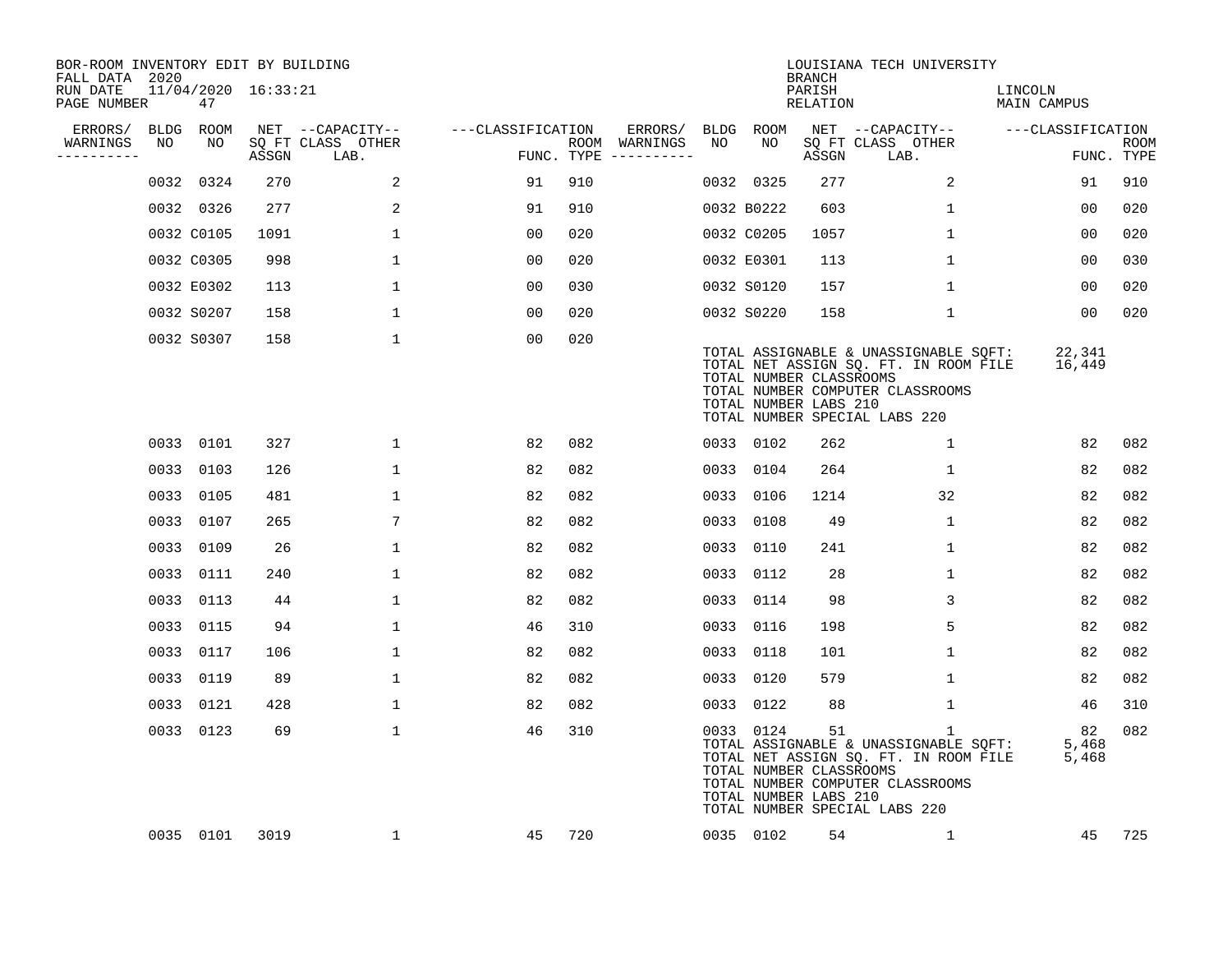| BOR-ROOM INVENTORY EDIT BY BUILDING<br>FALL DATA 2020 |             |                           |       |                           |              |                   |     |                                      |             |                                                               | <b>BRANCH</b>             | LOUISIANA TECH UNIVERSITY                                                                                                                                           |                               |                           |
|-------------------------------------------------------|-------------|---------------------------|-------|---------------------------|--------------|-------------------|-----|--------------------------------------|-------------|---------------------------------------------------------------|---------------------------|---------------------------------------------------------------------------------------------------------------------------------------------------------------------|-------------------------------|---------------------------|
| RUN DATE<br>PAGE NUMBER                               |             | 11/04/2020 16:33:21<br>48 |       |                           |              |                   |     |                                      |             |                                                               | PARISH<br><b>RELATION</b> |                                                                                                                                                                     | LINCOLN<br><b>MAIN CAMPUS</b> |                           |
| ERRORS/                                               | <b>BLDG</b> | ROOM                      |       | NET --CAPACITY--          |              | ---CLASSIFICATION |     | ERRORS/                              | <b>BLDG</b> | <b>ROOM</b>                                                   |                           | NET --CAPACITY--                                                                                                                                                    | ---CLASSIFICATION             |                           |
| WARNINGS<br>. <u>.</u> .                              | NO          | NO                        | ASSGN | SQ FT CLASS OTHER<br>LAB. |              |                   |     | ROOM WARNINGS<br>FUNC. TYPE $------$ | NO          | NO                                                            | ASSGN                     | SQ FT CLASS OTHER<br>LAB.                                                                                                                                           |                               | <b>ROOM</b><br>FUNC. TYPE |
|                                                       | 0035        | 0103                      | 251   |                           | 1            | 45                | 725 |                                      | 0035        | 0104                                                          | 482                       | $\mathbf 1$                                                                                                                                                         | 00                            | 020                       |
|                                                       | 0035        | 0105                      | 226   |                           | $\mathbf 1$  | 45                | 725 |                                      | 0035        | 0106                                                          | 1711                      | 1                                                                                                                                                                   | 45                            | 720                       |
|                                                       | 0035        | 0107                      | 187   |                           | $\mathbf 1$  | 45                | 725 |                                      | 0035        | 0108                                                          | 758                       | 1                                                                                                                                                                   | 45                            | 720                       |
|                                                       | 0035        | 0109                      | 187   |                           | $\mathbf 1$  | 45                | 725 |                                      | 0035        | 0110                                                          | 761                       | $\mathbf 1$                                                                                                                                                         | 45                            | 720                       |
|                                                       | 0035        | 0111                      | 1634  |                           | $\mathbf{1}$ | 45                | 720 |                                      | 0035        | 0112                                                          | 40                        | 1                                                                                                                                                                   | 45                            | 725                       |
|                                                       |             | 0035 0113                 | 42    |                           | $\mathbf{1}$ | 45                | 725 |                                      |             | 0035 0114                                                     | 22                        | 1                                                                                                                                                                   | 45                            | 725                       |
|                                                       |             | 0035 0115                 | 108   |                           | $\mathbf{1}$ | 45                | 725 |                                      | 0035        | 0116                                                          | 84                        | 2                                                                                                                                                                   | 00                            | 030                       |
|                                                       |             | 0035 0117                 | 80    |                           | $\mathbf{1}$ | 45                | 725 |                                      |             | 0035 0201                                                     | 526                       | $\mathbf{1}$                                                                                                                                                        | 45                            | 725                       |
|                                                       |             | 0035 0202                 | 181   |                           | $\mathbf{1}$ | 45                | 725 |                                      |             | 0035 0203<br>TOTAL NUMBER CLASSROOMS<br>TOTAL NUMBER LABS 210 | 107                       | $\mathbf{1}$<br>TOTAL ASSIGNABLE & UNASSIGNABLE SQFT:<br>TOTAL NET ASSIGN SQ. FT. IN ROOM FILE<br>TOTAL NUMBER COMPUTER CLASSROOMS<br>TOTAL NUMBER SPECIAL LABS 220 | 45<br>10,460<br>9,894         | 725                       |
|                                                       |             | 0036 0100                 | 273   |                           | $\mathbf 1$  | 0 <sub>0</sub>    | 020 |                                      | 0036        | 0100B                                                         | 595                       | $\mathbf{1}$                                                                                                                                                        | 0 <sub>0</sub>                | 020                       |
|                                                       | 0036        | 0101                      | 1227  | 36                        |              | 11                | 210 |                                      | 0036        | 0102                                                          | 335                       | 4                                                                                                                                                                   | 21                            | 250                       |
|                                                       |             | 0036 0103                 | 811   | 16                        |              | 21                | 250 |                                      | 0036        | 0104                                                          | 779                       | 28                                                                                                                                                                  | 11                            | 210                       |
|                                                       |             | 0036 0105                 | 646   | 31                        |              | 11                | 140 |                                      | 0036        | 0106                                                          | 587                       | 15                                                                                                                                                                  | 11                            | 215                       |
|                                                       | 0036        | 0107                      | 1167  | 23                        |              | 21                | 250 |                                      | 0036        | 0107A                                                         | 57                        | 1                                                                                                                                                                   | 46                            | 310                       |
|                                                       |             | 0036 0107B                | 227   | 4                         |              | 21                | 255 |                                      | 0036        | 0108                                                          | 235                       | 1                                                                                                                                                                   | 00                            | 020                       |
|                                                       | 0036        | 0109                      | 198   |                           | 1            | 46                | 310 |                                      | 0036        | 0110                                                          | 3091                      | 1                                                                                                                                                                   | 0 <sub>0</sub>                | 020                       |
|                                                       | 0036        | 0111                      | 109   |                           | $\mathbf{1}$ | 46                | 315 |                                      | 0036        | 0112                                                          | 21                        | 1                                                                                                                                                                   | 00                            | 020                       |
|                                                       | 0036        | 0113                      | 202   |                           | $\mathbf{1}$ | 45                | 315 |                                      | 0036        | 0114                                                          | 956                       | 36                                                                                                                                                                  | 11                            | 210                       |
|                                                       | 0036        | 0115                      | 75    |                           | $\mathbf{1}$ | 45                | 730 |                                      | 0036        | 0116                                                          | 189                       | $\mathbf{1}$                                                                                                                                                        | 46                            | 310                       |
|                                                       |             | 0036 0117                 | 190   |                           | $\mathbf{1}$ | 45                | 315 |                                      | 0036        | 0118                                                          | 181                       | 5                                                                                                                                                                   | 11                            | 215                       |
|                                                       | 0036        | 0119                      | 255   |                           | 2            | 46                | 310 |                                      | 0036        | 0120                                                          | 95                        | 2                                                                                                                                                                   | 46                            | 310                       |
|                                                       | 0036        | 0120A                     | 262   |                           | $\mathbf{1}$ | 46                | 310 |                                      | 0036        | 0121                                                          | 145                       | 1                                                                                                                                                                   | 46                            | 310                       |
|                                                       |             | 0036 0122                 | 689   | 46                        |              | 11                | 110 |                                      |             | 0036 0123                                                     | 160                       | 1                                                                                                                                                                   | 46                            | 310                       |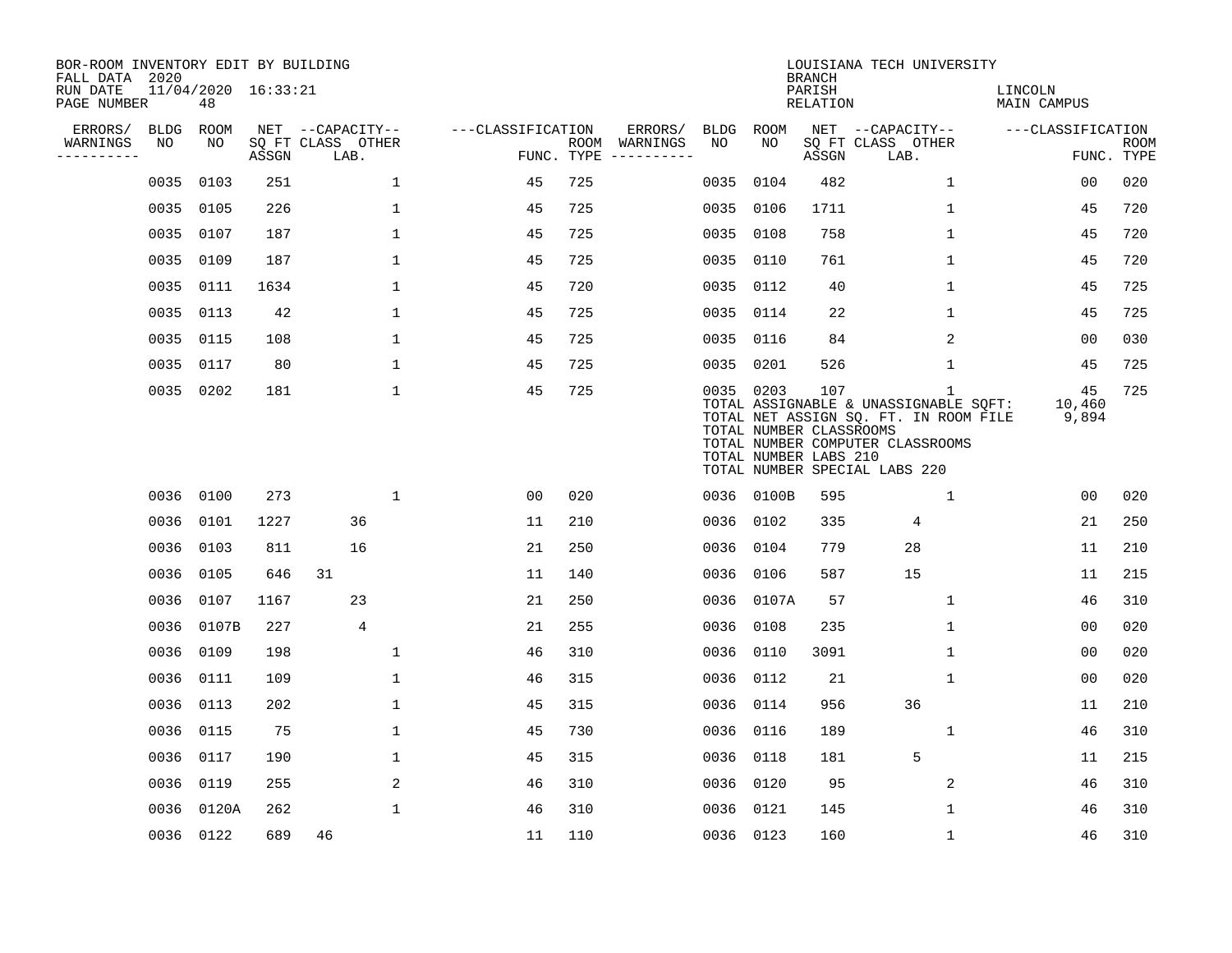| BOR-ROOM INVENTORY EDIT BY BUILDING<br>FALL DATA 2020 |             |                           |       |                           |              |                   |                    |                         |             |           | <b>BRANCH</b>             | LOUISIANA TECH UNIVERSITY |              |                               |                           |
|-------------------------------------------------------|-------------|---------------------------|-------|---------------------------|--------------|-------------------|--------------------|-------------------------|-------------|-----------|---------------------------|---------------------------|--------------|-------------------------------|---------------------------|
| RUN DATE<br>PAGE NUMBER                               |             | 11/04/2020 16:33:21<br>49 |       |                           |              |                   |                    |                         |             |           | PARISH<br><b>RELATION</b> |                           |              | LINCOLN<br><b>MAIN CAMPUS</b> |                           |
| ERRORS/                                               | <b>BLDG</b> | ROOM                      |       | NET --CAPACITY--          |              | ---CLASSIFICATION |                    | ERRORS/                 | <b>BLDG</b> | ROOM      |                           | NET --CAPACITY--          |              | ---CLASSIFICATION             |                           |
| WARNINGS<br>----------                                | ΝO          | ΝO                        | ASSGN | SQ FT CLASS OTHER<br>LAB. |              |                   | ROOM<br>FUNC. TYPE | WARNINGS<br>----------- | NO          | NO        | ASSGN                     | SQ FT CLASS OTHER<br>LAB. |              |                               | <b>ROOM</b><br>FUNC. TYPE |
|                                                       | 0036        | 0124                      | 243   |                           | 6            | 46                | 350                |                         | 0036        | 0124A     | 120                       |                           | $\mathbf 1$  | 45                            | 315                       |
|                                                       | 0036        | 0125                      | 162   |                           | $\mathbf 1$  | 46                | 310                |                         | 0036        | 0126      | 215                       |                           | 1            | 46                            | 310                       |
|                                                       | 0036        | 0126A                     | 51    |                           | $\mathbf{1}$ | 45                | 315                |                         | 0036        | 0127      | 190                       |                           | $\mathbf{1}$ | 46                            | 310                       |
|                                                       | 0036        | 0128                      | 94    |                           | $\mathbf 1$  | 46                | 310                |                         | 0036        | 0128A     | 20                        |                           | $\mathbf{1}$ | 45                            | 315                       |
|                                                       | 0036        | 0129                      | 155   |                           | $\mathbf 1$  | 46                | 310                |                         | 0036        | 0130      | 202                       |                           | 1            | 46                            | 310                       |
|                                                       | 0036        | 0131                      | 335   | 6                         |              | 21                | 250                |                         |             | 0036 0132 | 197                       |                           | 2            | 46                            | 310                       |
|                                                       | 0036        | 0133                      | 864   | 24                        |              | 11                | 210                |                         | 0036        | 0134      | 880                       |                           | 12           | 46                            | 320                       |
|                                                       | 0036        | 0134A                     | 109   | 3                         |              | 21                | 255                |                         | 0036        | 0136      | 223                       | 4                         |              | 21                            | 250                       |
|                                                       | 0036        | 0137                      | 872   | 16                        |              | 11                | 210                |                         | 0036        | 0138      | 650                       | 13                        |              | 21                            | 250                       |
|                                                       |             | 0036 0139                 | 91    |                           | 1            | 0 <sub>0</sub>    | 030                |                         | 0036        | 0140      | 687                       | 13                        |              | 21                            | 250                       |
|                                                       | 0036        | 0141                      | 227   |                           | $\mathbf{1}$ | 46                | 310                |                         | 0036        | 0142      | 154                       |                           | 1            | 0 <sub>0</sub>                | 030                       |
|                                                       | 0036        | 0143                      | 158   | 3                         |              | 20                | 250                |                         | 0036        | 0144      | 386                       | 6                         |              | 21                            | 250                       |
|                                                       | 0036        | 0144A                     | 229   | 6                         |              | 11                | 215                |                         | 0036        | 0145      | 95                        |                           | $\mathbf{1}$ | 46                            | 310                       |
|                                                       | 0036        | 0146                      | 158   |                           | 3            | 45                | 315                |                         | 0036        | 0147      | 134                       |                           | 1            | 46                            | 310                       |
|                                                       | 0036        | 0148                      | 121   |                           | 5            | 46                | 350                |                         | 0036        | 0149      | 199                       |                           | 6            | 45                            | 315                       |
|                                                       | 0036        | 0149A                     | 93    |                           | 2            | 45                | 315                |                         | 0036        | 0149B     | 290                       |                           | 8            | 46                            | 350                       |
|                                                       | 0036        | 0149C                     | 136   |                           | 1            | 46                | 310                |                         | 0036        | 0149D     | 85                        |                           | 1            | 46                            | 310                       |
|                                                       | 0036        | 0149E                     | 98    |                           | $\mathbf 1$  | 46                | 310                |                         | 0036        | 0150      | 212                       | 4                         |              | 11                            | 220                       |
|                                                       | 0036        | 0150A                     | 85    | $\mathbf 1$               |              | 46                | 225                |                         | 0036        | 0151      | 973                       | 19                        |              | 11                            | 220                       |
|                                                       | 0036        | 0152                      | 286   |                           | 8            | 45                | 731                |                         | 0036        | 0153      | 767                       | 51                        |              | 11                            | 110                       |
|                                                       | 0036        | 0153A                     | 51    | $\mathbf{1}$              |              | 11                | 115                |                         | 0036        | 0154      | 58                        | $\mathbf{1}$              |              | 11                            | 115                       |
|                                                       | 0036        | 0156                      | 1100  | 29                        |              | 11                | 210                |                         | 0036        | 0156A     | 136                       | 4                         |              | 11                            | 215                       |
|                                                       | 0036        | 0157                      | 834   |                           | 1            | 00                | 020                |                         | 0036        | 0158      | 103                       | 3                         |              | 11                            | 215                       |
|                                                       | 0036        | 0158A                     | 51    |                           | 1            | 00                | 010                |                         | 0036        | 0200      | 525                       |                           | 1            | 00                            | 020                       |
|                                                       | 0036        | 0201                      | 245   |                           | 1            | 46                | 310                |                         | 0036        | 0202      | 646                       | 12                        |              | 21                            | 250                       |
|                                                       |             | 0036 0203                 | 218   |                           | $\mathbf 1$  | 46                | 310                |                         |             | 0036 0204 | 106                       |                           | $\mathbf 1$  | 45                            | 315                       |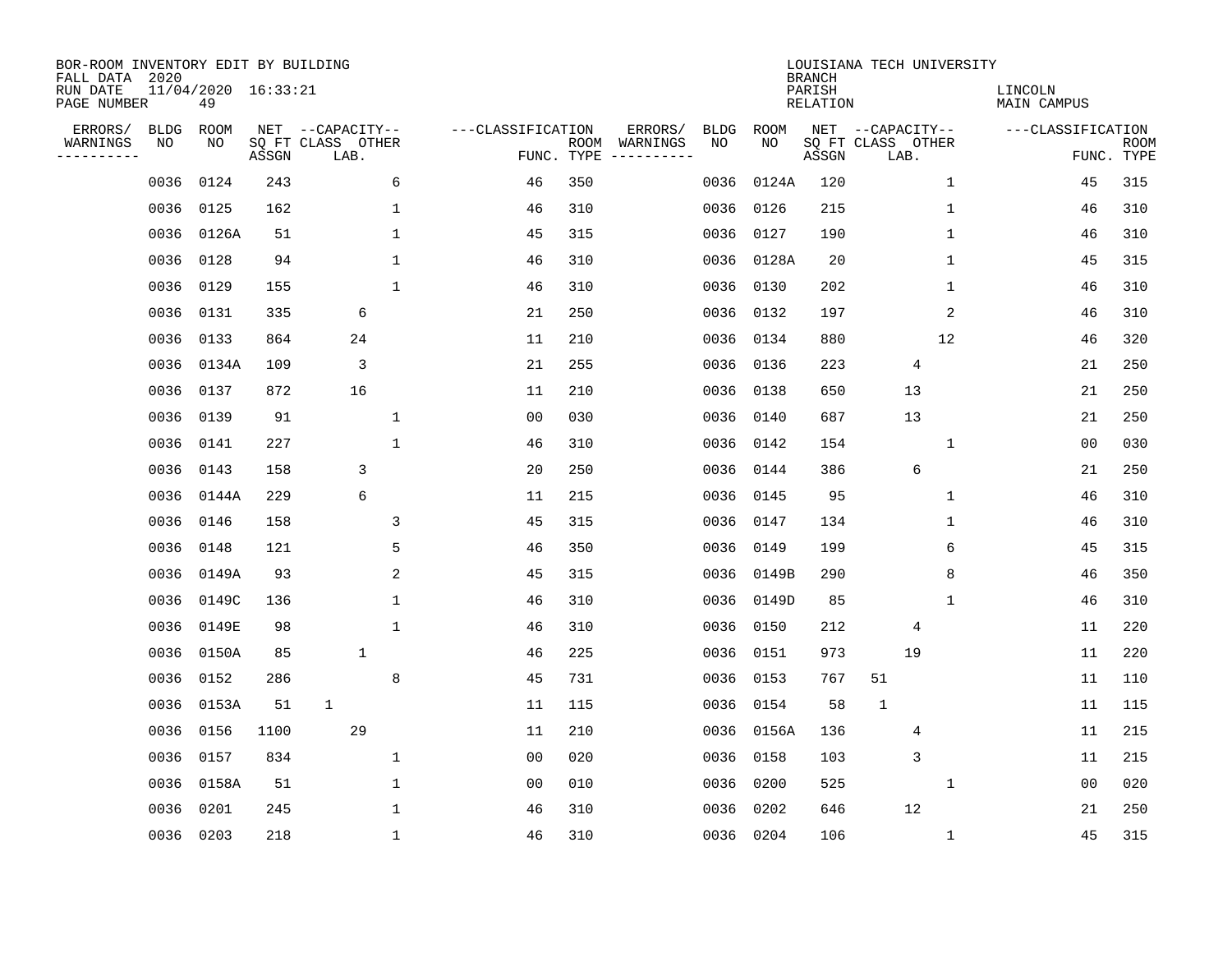| BOR-ROOM INVENTORY EDIT BY BUILDING<br>FALL DATA 2020 |             |                           |       |                           |                |                   |                    |          |             |             | <b>BRANCH</b>             | LOUISIANA TECH UNIVERSITY |              |                               |                           |
|-------------------------------------------------------|-------------|---------------------------|-------|---------------------------|----------------|-------------------|--------------------|----------|-------------|-------------|---------------------------|---------------------------|--------------|-------------------------------|---------------------------|
| RUN DATE<br>PAGE NUMBER                               |             | 11/04/2020 16:33:21<br>50 |       |                           |                |                   |                    |          |             |             | PARISH<br><b>RELATION</b> |                           |              | LINCOLN<br><b>MAIN CAMPUS</b> |                           |
| ERRORS/                                               | <b>BLDG</b> | ROOM                      |       | NET --CAPACITY--          |                | ---CLASSIFICATION |                    | ERRORS/  | <b>BLDG</b> | <b>ROOM</b> |                           | NET --CAPACITY--          |              | ---CLASSIFICATION             |                           |
| WARNINGS<br>----------                                | NO          | NO                        | ASSGN | SQ FT CLASS OTHER<br>LAB. |                |                   | ROOM<br>FUNC. TYPE | WARNINGS | NO          | NO          | ASSGN                     | SQ FT CLASS OTHER<br>LAB. |              |                               | <b>ROOM</b><br>FUNC. TYPE |
|                                                       | 0036        | 0205                      | 262   |                           | $\mathbf 1$    | 46                | 310                |          | 0036        | 0206        | 134                       | 4                         |              | 21                            | 255                       |
|                                                       | 0036        | 0207                      | 173   |                           | 1              | 46                | 310                |          | 0036        | 0208        | 746                       | 14                        |              | 21                            | 250                       |
|                                                       | 0036        | 0209                      | 212   |                           | $\mathbf 1$    | 46                | 310                |          | 0036        | 0210        | 314                       | 6                         |              | 21                            | 250                       |
|                                                       | 0036        | 0211                      | 258   |                           | 1              | 46                | 310                |          |             | 0036 0212   | 94                        | $\mathbf{1}$              |              | 21                            | 255                       |
|                                                       | 0036        | 0213                      | 124   |                           | $\mathbf{1}$   | 46                | 310                |          |             | 0036 0213A  | 195                       |                           | 1            | 46                            | 310                       |
|                                                       | 0036        | 0214                      | 221   |                           | $\mathbf{1}$   | 11                | 570                |          |             | 0036 0215   | 209                       |                           | 2            | 46                            | 310                       |
|                                                       | 0036        | 0216                      | 142   |                           | $\mathbf{1}$   | 11                | 570                |          | 0036        | 0217        | 769                       |                           | $\mathbf{1}$ | 0 <sub>0</sub>                | 020                       |
|                                                       | 0036        | 0218                      | 66    |                           | $\mathbf{1}$   | 11                | 575                |          |             | 0036 0219   | 285                       |                           | $\mathbf{1}$ | 46                            | 310                       |
|                                                       | 0036        | 0220                      | 714   | 14                        |                | 21                | 250                |          | 0036        | 0221        | 202                       |                           | $\mathbf{1}$ | 45                            | 315                       |
|                                                       | 0036        | 0222                      | 207   |                           | 5              | 64                | 710                |          | 0036        | 0223        | 75                        |                           | 1            | 0 <sub>0</sub>                | 030                       |
|                                                       | 0036        | 0225                      | 190   |                           | 1              | 45                | 315                |          | 0036        | 0226        | 756                       | 24                        |              | 11                            | 210                       |
|                                                       | 0036        | 0227                      | 544   | 36                        |                | 11                | 140                |          | 0036        | 0228        | 774                       | 24                        |              | 11                            | 210                       |
|                                                       | 0036        | 0229A                     | 136   | 2                         |                | 21                | 250                |          | 0036        | 0229B       | 136                       |                           | 1            | 46                            | 310                       |
|                                                       | 0036        | 0229C                     | 135   |                           | $\mathbf 1$    | 46                | 310                |          | 0036        | 0229D       | 135                       |                           | 1            | 46                            | 310                       |
|                                                       | 0036        | 0230                      | 202   | 5                         |                | 11                | 215                |          | 0036        | 0231        | 335                       | 6                         |              | 21                            | 250                       |
|                                                       | 0036        | 0232                      | 666   | 18                        |                | 11                | 210                |          | 0036        | 0233        | 296                       |                           | 1            | 46                            | 310                       |
|                                                       | 0036        | 0234                      | 911   | 18                        |                | 11                | 250                |          | 0036        | 0235        | 297                       |                           | 8            | 11                            | 350                       |
|                                                       | 0036        | 0236                      | 168   | 4                         |                | 11                | 215                |          | 0036        | 0237        | 631                       | 20                        |              | 11                            | 110                       |
|                                                       | 0036        | 0238                      | 1137  | 20                        |                | 11                | 210                |          | 0036        | 0239        | 291                       |                           | 1            | 46                            | 310                       |
|                                                       | 0036        | 0240                      | 1199  | 24                        |                | 11                | 210                |          | 0036        | 0241        | 312                       |                           | 1            | 46                            | 310                       |
|                                                       | 0036        | 0242                      | 216   |                           | 1              | 46                | 310                |          | 0036        | 0242A       | 151                       |                           | 1            | 46                            | 310                       |
|                                                       | 0036        | 0243                      | 296   |                           | 1              | 46                | 310                |          | 0036        | 0245        | 188                       |                           |              | 11                            | 215                       |
|                                                       | 0036        | 0246A                     | 184   |                           | 3              | 0 <sub>0</sub>    | 030                |          | 0036        | 0247        | 958                       |                           |              | 0 <sub>0</sub>                | 020                       |
|                                                       | 0036        | 0247A                     | 169   |                           | $\mathbf 1$    | 46                | 310                |          | 0036        | 0248        | 90                        |                           | $\mathbf 1$  | 45                            | 315                       |
|                                                       | 0036        | 0249                      | 138   |                           | 6              | 46                | 350                |          | 0036        | 0250        | 153                       |                           | 1            | 45                            | 315                       |
|                                                       | 0036 0251   |                           | 582   |                           | $\overline{2}$ | 46                | 310                |          |             | 0036 0251A  | 243                       |                           | 1            | 46                            | 310                       |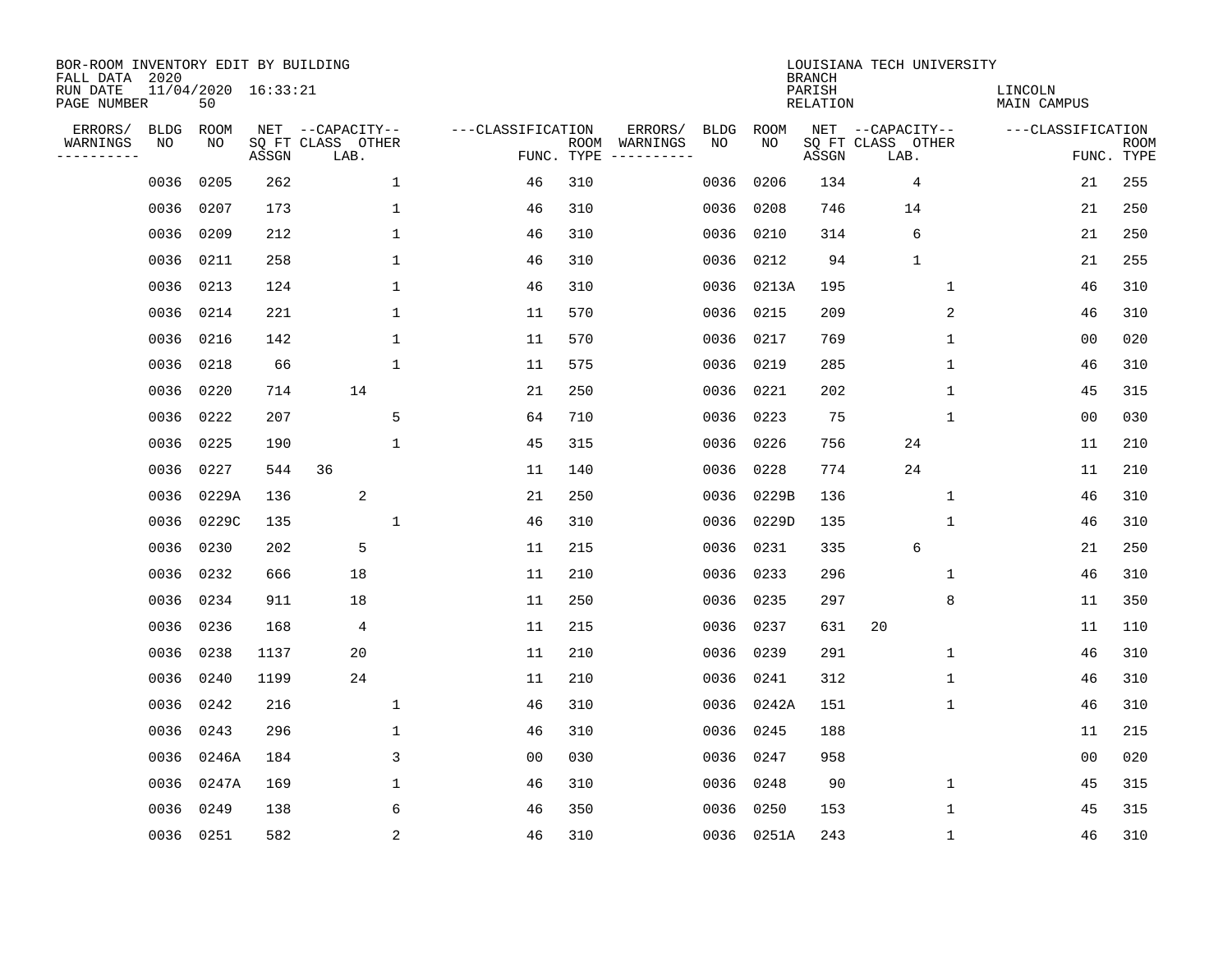| BOR-ROOM INVENTORY EDIT BY BUILDING<br>FALL DATA 2020 |             |                           |       |                   |             |              |                   |                |      |                        |             |             | <b>BRANCH</b>             | LOUISIANA TECH UNIVERSITY |              |              |                               |                |                           |
|-------------------------------------------------------|-------------|---------------------------|-------|-------------------|-------------|--------------|-------------------|----------------|------|------------------------|-------------|-------------|---------------------------|---------------------------|--------------|--------------|-------------------------------|----------------|---------------------------|
| RUN DATE<br>PAGE NUMBER                               |             | 11/04/2020 16:33:21<br>51 |       |                   |             |              |                   |                |      |                        |             |             | PARISH<br><b>RELATION</b> |                           |              |              | LINCOLN<br><b>MAIN CAMPUS</b> |                |                           |
| ERRORS/                                               | <b>BLDG</b> | ROOM                      |       | NET --CAPACITY--  |             |              | ---CLASSIFICATION |                |      | ERRORS/                | <b>BLDG</b> | <b>ROOM</b> |                           | NET --CAPACITY--          |              |              | ---CLASSIFICATION             |                |                           |
| WARNINGS<br>-----------                               | ΝO          | ΝO                        | ASSGN | SQ FT CLASS OTHER | LAB.        |              |                   | FUNC. TYPE     | ROOM | WARNINGS<br>---------- | NO          | NO          | ASSGN                     | SQ FT CLASS OTHER<br>LAB. |              |              |                               |                | <b>ROOM</b><br>FUNC. TYPE |
|                                                       | 0036        | 0252                      | 749   |                   | 12          |              |                   | 44             | 240  | 9                      | 0036        | 0252A       | 194                       |                           |              | 2            |                               | 45             | 430                       |
|                                                       | 0036        | 0252B                     | 272   |                   | 7           |              |                   | 44             | 240  |                        | 0036        | 0252C       | 42                        |                           |              | 1            |                               | 46             | 310                       |
|                                                       | 0036        | 0252D                     | 195   |                   |             | $\mathbf{1}$ |                   | 46             | 310  |                        | 0036        | 0254        | 561                       | 37                        |              |              |                               | 11             | 140                       |
|                                                       | 0036        | 0255                      | 99    |                   |             | $\mathbf 1$  |                   | 46             | 310  |                        | 0036        | 0257        | 98                        |                           |              | 1            |                               | 45             | 315                       |
|                                                       | 0036        | 0259                      | 102   |                   |             | $\mathbf{1}$ |                   | 46             | 310  |                        | 0036        | 0261        | 112                       |                           |              | $\mathbf{1}$ |                               | 46             | 310                       |
|                                                       | 0036        | 0263                      | 107   |                   |             | $\mathbf{1}$ |                   | 46             | 310  |                        | 0036        | 0265        | 106                       |                           |              | $\mathbf{1}$ |                               | 46             | 310                       |
|                                                       | 0036        | 0267                      | 102   |                   |             | $\mathbf{1}$ |                   | 46             | 310  |                        | 0036        | 0269        | 102                       |                           |              | $\mathbf{1}$ |                               | 46             | 310                       |
|                                                       | 0036        | 0271                      | 221   |                   |             | 3            |                   | 45             | 315  |                        | 0036        | 0271A       | 58                        |                           |              | $\mathbf{1}$ |                               | 45             | 315                       |
|                                                       | 0036        | 0273                      | 98    |                   | $\mathbf 1$ |              |                   | 21             | 250  |                        | 0036        | 0275        | 85                        |                           | $\mathbf{1}$ |              |                               | 21             | 250                       |
|                                                       |             | 0036 0276                 | 215   |                   |             | $\mathbf 1$  |                   | 0 <sub>0</sub> | 020  |                        | 0036        | 0277        | 115                       |                           |              | $\mathbf 1$  |                               | 46             | 310                       |
|                                                       | 0036        | 0300                      | 225   |                   |             |              |                   | 0 <sub>0</sub> | 020  |                        | 0036        | 0301        | 3105                      |                           |              |              |                               | 0 <sub>0</sub> | 020                       |
|                                                       | 0036        | 0302                      | 919   |                   | 24          |              |                   | 11             | 210  |                        | 0036        | 0302A       | 100                       |                           |              |              |                               | 11             | 215                       |
|                                                       | 0036        | 0303                      | 1672  |                   | 20          |              |                   | 11             | 210  |                        | 0036        | 0304        | 127                       |                           |              |              |                               | 0 <sub>0</sub> | 030                       |
|                                                       | 0036        | 0305                      | 172   |                   |             | 1            |                   | 46             | 310  |                        | 0036        | 0306        | 550                       |                           | 6            |              |                               | 11             | 260                       |
|                                                       | 0036        | 0306A                     | 98    |                   |             |              |                   | 11             | 590  |                        | 0036        | 0307        | 309                       |                           |              |              |                               | 11             | 215                       |
|                                                       | 0036        | 0308                      | 208   |                   |             |              |                   | 0 <sub>0</sub> | 020  |                        | 0036        | 0309        | 1734                      |                           | 46           |              |                               | 11             | 210                       |
|                                                       | 0036        | 0311                      | 157   |                   |             | $\mathbf{1}$ |                   | 46             | 310  |                        | 0036        | 0313        | 110                       |                           | 3            |              |                               | 11             | 260                       |
|                                                       | 0036        | 0314                      | 989   |                   | 8           |              |                   | 21             | 250  |                        | 0036        | 0314A       | 21                        |                           |              |              |                               | 0 <sub>0</sub> | 020                       |
|                                                       | 0036        | 0315                      | 202   |                   |             |              |                   | 0 <sub>0</sub> | 030  |                        | 0036        | 0316        | 157                       |                           |              | 1            |                               | 46             | 313                       |
|                                                       | 0036        | 0316A                     | 190   |                   |             | 1            |                   | 45             | 315  |                        | 0036        | 0317        | 75                        |                           |              | 1            |                               | 0 <sub>0</sub> | 010                       |
|                                                       | 0036        | 0318                      | 157   |                   |             | 1            |                   | 46             | 325  |                        | 0036        | 0318A       | 190                       |                           |              | 1            |                               | 45             | 315                       |
|                                                       | 0036        | 0319                      | 190   |                   |             | 4            |                   | 0 <sub>0</sub> | 030  |                        | 0036        | 0321        | 550                       |                           | 12           |              |                               | 11             | 260                       |
|                                                       | 0036        | 0322                      | 770   | 50                |             |              |                   | 11             | 110  |                        | 0036        | 0323        | 740                       |                           |              |              |                               | 11             | 765                       |
|                                                       | 0036        | 0324                      | 748   |                   | 16          |              |                   | 11             | 240  |                        | 0036        | 0325        | 123                       |                           |              |              |                               | 11             | 765                       |
|                                                       | 0036        | 0325A                     | 47    |                   |             | $\mathbf 1$  |                   | 46             | 315  |                        | 0036        | 0326        | 989                       |                           | 20           |              |                               | 11             | 210                       |
|                                                       |             | 0036 0328                 | 1560  | 80                |             |              |                   | 11             | 110  |                        |             | 0036 0328A  | 45                        | $\mathbf{1}$              |              |              |                               | 11             | 115                       |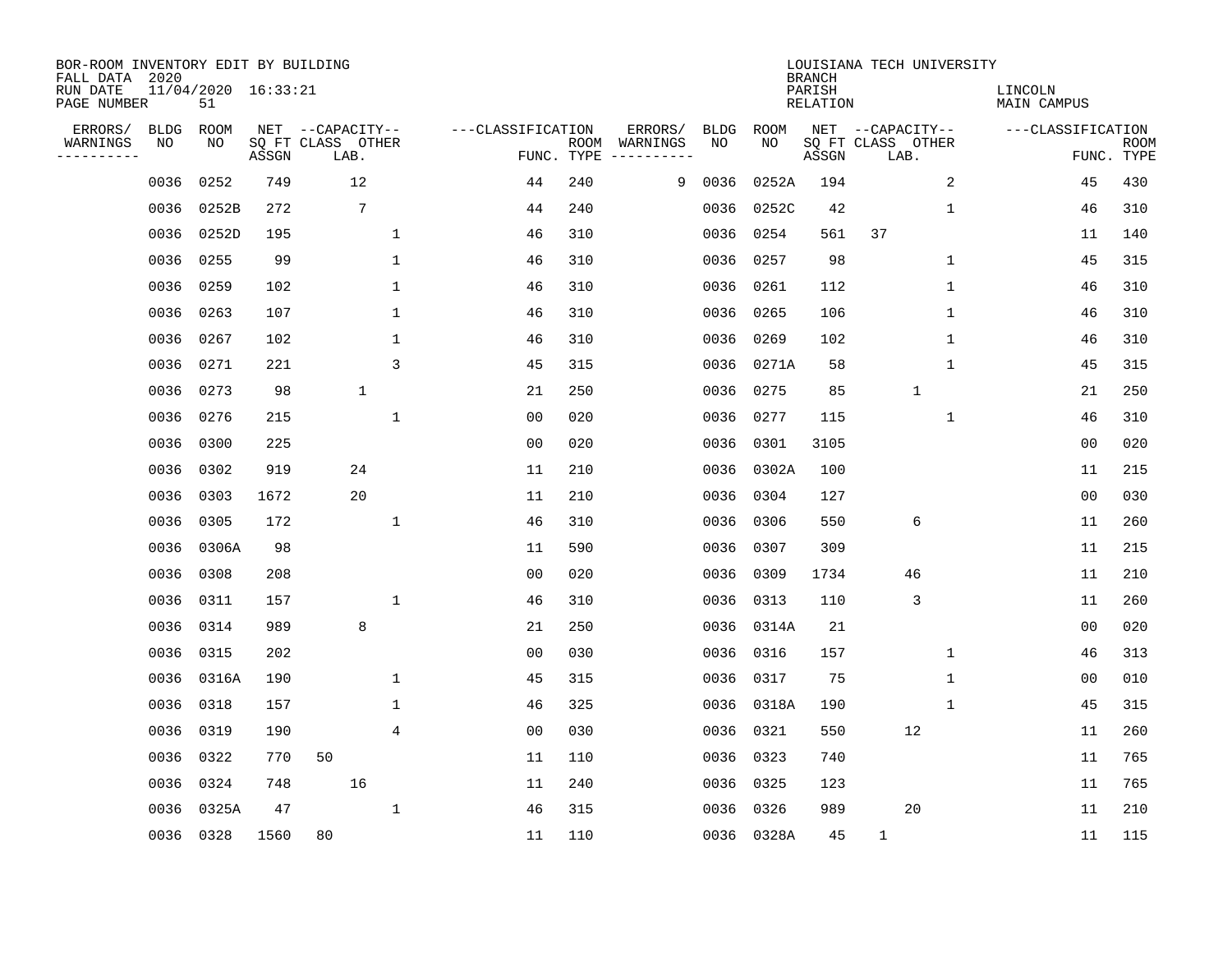| BOR-ROOM INVENTORY EDIT BY BUILDING<br>FALL DATA 2020 |           |                           |            |                           |                   |     |                                      |      |                                                                | <b>BRANCH</b>      | LOUISIANA TECH UNIVERSITY                                                                                                                           |                                             |                           |
|-------------------------------------------------------|-----------|---------------------------|------------|---------------------------|-------------------|-----|--------------------------------------|------|----------------------------------------------------------------|--------------------|-----------------------------------------------------------------------------------------------------------------------------------------------------|---------------------------------------------|---------------------------|
| RUN DATE<br>PAGE NUMBER                               |           | 11/04/2020 16:33:21<br>52 |            |                           |                   |     |                                      |      |                                                                | PARISH<br>RELATION |                                                                                                                                                     | LINCOLN<br>MAIN CAMPUS                      |                           |
| ERRORS/                                               | BLDG ROOM |                           |            | NET --CAPACITY--          | ---CLASSIFICATION |     | ERRORS/                              |      | BLDG ROOM                                                      |                    | NET --CAPACITY-- ---CLASSIFICATION                                                                                                                  |                                             |                           |
| WARNINGS<br>----------                                | NO        | NO                        | ASSGN      | SQ FT CLASS OTHER<br>LAB. |                   |     | ROOM WARNINGS<br>FUNC. TYPE $------$ | NO   | NO                                                             | ASSGN              | SQ FT CLASS OTHER<br>LAB.                                                                                                                           |                                             | <b>ROOM</b><br>FUNC. TYPE |
|                                                       | 0036      | 0329                      | 272        | $\mathbf{1}$              | 46                | 310 |                                      | 0036 | 0331                                                           | 279                | 1                                                                                                                                                   | 46                                          | 310                       |
|                                                       | 0036      | 0333                      | 428        | 5                         | 21                | 250 |                                      |      | 0036 0334                                                      | 1113               | 24                                                                                                                                                  | 11                                          | 210                       |
|                                                       | 0036      | 0335                      | 244        | $\mathbf 1$               | 46                | 310 |                                      |      | 0036 0337                                                      | 161                | $\mathbf 1$                                                                                                                                         | 46                                          | 310                       |
|                                                       | 0036      | 0338                      | 109        | 1                         | 46                | 310 |                                      |      | 0036 0340                                                      | 260                |                                                                                                                                                     | 11                                          | 760                       |
|                                                       | 0036      | 0341                      | 110        | $\mathbf{1}$              | 46                | 310 |                                      |      | 0036 0343                                                      | 157                | $\mathbf{1}$                                                                                                                                        | 46                                          | 310                       |
|                                                       | 0036      | 0344                      | 1172       | 78                        | 11                | 140 |                                      |      | 0036 0345                                                      | 313                | 10                                                                                                                                                  | 45                                          | 350                       |
|                                                       |           | 0036 0346A                | 71         | $\mathbf 1$               | 45                | 315 |                                      |      | 0036 0346B                                                     | 71                 | $\mathbf{1}$                                                                                                                                        | 45                                          | 315                       |
|                                                       | 0036      | 0347                      | 1006       | 67                        | 11                | 140 |                                      |      | 0036 0347A                                                     | 62                 | $\mathbf{1}$                                                                                                                                        | 11                                          | 115                       |
|                                                       | 0036      | 0348                      | 148        | 1                         | 46                | 310 |                                      | 0036 | 0349                                                           | 783                | 32                                                                                                                                                  | 11                                          | 110                       |
|                                                       |           | 0036 0349A                | 399        | 10                        | 42                | 620 |                                      |      | 0036 0349B                                                     | 58                 | 1                                                                                                                                                   | 42                                          | 625                       |
|                                                       | 0036      | 0350                      | 95         | $\mathbf{1}$              | 46                | 310 |                                      |      | 0036 0351                                                      | 129                | $\mathbf 1$                                                                                                                                         | 46                                          | 310                       |
|                                                       |           | 0036 0352                 | 131        | $\mathbf 1$               | 46                | 310 |                                      |      | 0036 Z0246<br>TOTAL NUMBER CLASSROOMS<br>TOTAL NUMBER LABS 210 | 866                | TOTAL ASSIGNABLE & UNASSIGNABLE SQFT:<br>TOTAL NET ASSIGN SQ. FT. IN ROOM FILE<br>TOTAL NUMBER COMPUTER CLASSROOMS<br>TOTAL NUMBER SPECIAL LABS 220 | 00<br>76,396<br>63,306<br>6<br>5<br>16<br>2 | 020                       |
|                                                       |           | 0038 0100                 | 1332       |                           | 40                | 260 |                                      |      | TOTAL NUMBER CLASSROOMS<br>TOTAL NUMBER LABS 210               |                    | TOTAL ASSIGNABLE & UNASSIGNABLE SQFT:<br>TOTAL NET ASSIGN SQ. FT. IN ROOM FILE<br>TOTAL NUMBER COMPUTER CLASSROOMS<br>TOTAL NUMBER SPECIAL LABS 220 | 1,332<br>1,332                              |                           |
|                                                       | 0040      |                           | 0000T 1175 | 35                        | 11                | 140 |                                      |      | 0040 0001                                                      | 615                | $\mathbf{1}$                                                                                                                                        | 00                                          | 020                       |
|                                                       | 0040      | 0002                      | 1458       | $\mathbf{1}$              | 0 <sub>0</sub>    | 020 |                                      | 0040 | 0003                                                           | 140                | $\mathbf{1}$                                                                                                                                        | 00                                          | 030                       |
|                                                       | 0040      | 0004                      | 472        | $\mathbf{1}$              | 45                | 310 |                                      | 0040 | 0005                                                           | 216                | $\mathbf 1$                                                                                                                                         | 0 <sub>0</sub>                              | 030                       |
|                                                       | 0040      | 0006                      | 45         | $\mathbf 1$               | 45                | 315 |                                      | 0040 | 0007                                                           | 44                 | $\mathbf 1$                                                                                                                                         | 45                                          | 315                       |
|                                                       | 0040      | 0008                      | 888        | 20                        | 52                | 670 |                                      | 0040 | 0009                                                           | 25                 | $\mathbf 1$                                                                                                                                         | 45                                          | 315                       |
|                                                       | 0040      | 0010                      | 25         | 1                         | 45                | 315 |                                      | 0040 | 0011                                                           | 155                | $\mathbf{1}$                                                                                                                                        | 00                                          | 030                       |
|                                                       |           | 0040 0012                 | 156        | 1                         | 00                | 020 |                                      |      | 0040 0013                                                      | 4237               | 1                                                                                                                                                   | 52                                          | 670                       |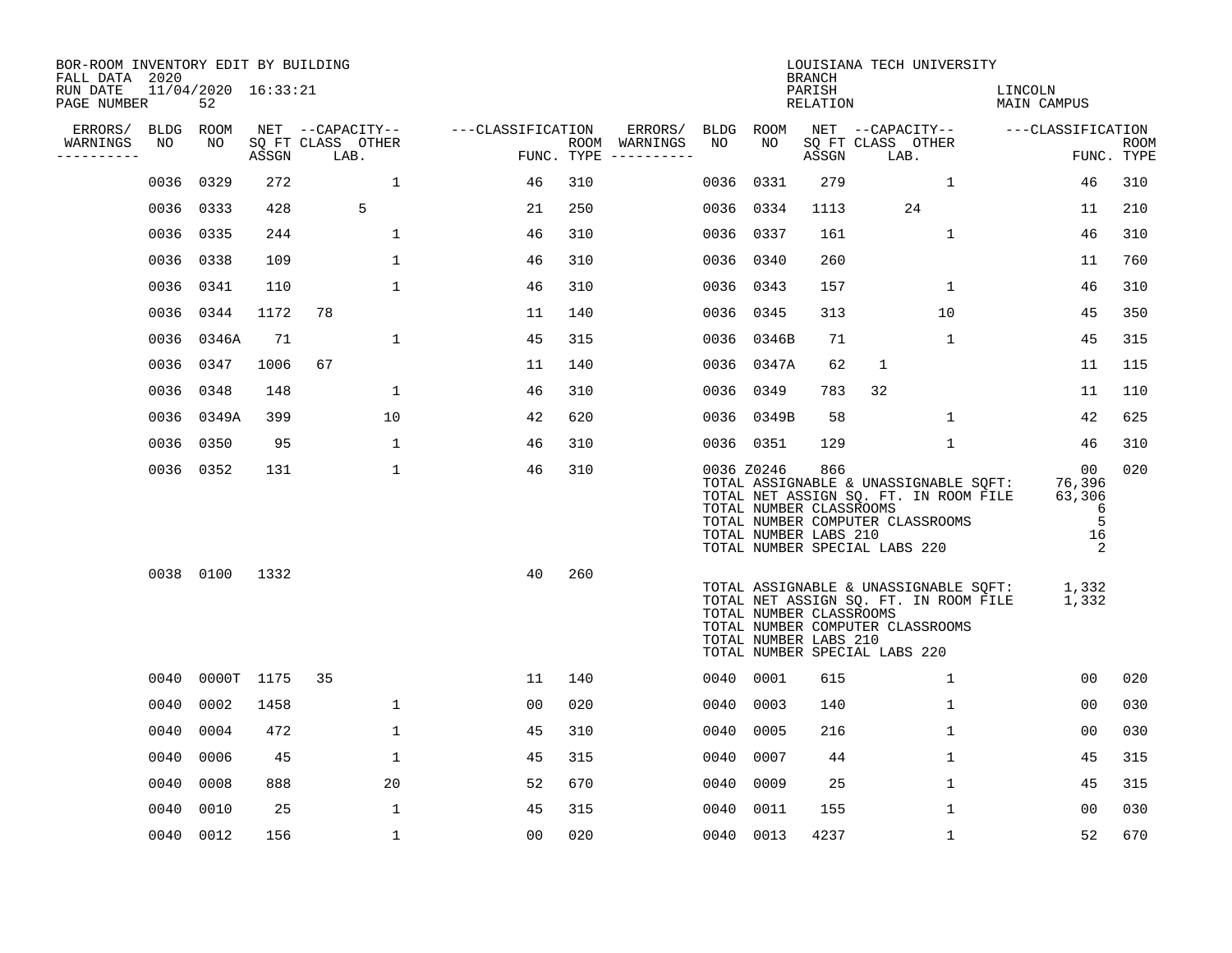| BOR-ROOM INVENTORY EDIT BY BUILDING<br>FALL DATA 2020 |             |                           |       |                           |                   |                    |          |             |             | <b>BRANCH</b>             | LOUISIANA TECH UNIVERSITY |                               |                           |
|-------------------------------------------------------|-------------|---------------------------|-------|---------------------------|-------------------|--------------------|----------|-------------|-------------|---------------------------|---------------------------|-------------------------------|---------------------------|
| RUN DATE<br>PAGE NUMBER                               |             | 11/04/2020 16:33:21<br>53 |       |                           |                   |                    |          |             |             | PARISH<br><b>RELATION</b> |                           | LINCOLN<br><b>MAIN CAMPUS</b> |                           |
| ERRORS/                                               | <b>BLDG</b> | ROOM                      |       | NET --CAPACITY--          | ---CLASSIFICATION |                    | ERRORS/  | <b>BLDG</b> | <b>ROOM</b> |                           | NET --CAPACITY--          | ---CLASSIFICATION             |                           |
| WARNINGS<br>----------                                | NO          | NO                        | ASSGN | SQ FT CLASS OTHER<br>LAB. |                   | ROOM<br>FUNC. TYPE | WARNINGS | NO          | NO          | ASSGN                     | SQ FT CLASS OTHER<br>LAB. |                               | <b>ROOM</b><br>FUNC. TYPE |
|                                                       | 0040        | 0014                      | 210   | $\mathbf 1$               | 52                | 675                |          | 0040        | 0015        | 105                       | 1                         | 00                            | 030                       |
|                                                       | 0040        | 0016                      | 170   | 1                         | 45                | 310                |          | 0040        | 0017        | 215                       | 1                         | 52                            | 675                       |
|                                                       | 0040        | 0018                      | 5567  | $\mathbf 1$               | 52                | 670                |          | 0040        | 0101        | 1686                      | 1                         | 0 <sub>0</sub>                | 020                       |
|                                                       | 0040        | 0101A                     | 65    | $\mathbf{1}$              | 0 <sub>0</sub>    | 020                |          | 0040        | 0101B       | 120                       | 1                         | 45                            | 310                       |
|                                                       | 0040        | 0101C                     | 115   | $\mathbf{1}$              | 0 <sub>0</sub>    | 030                |          | 0040        | 0102        | 178                       | $\mathbf 1$               | 0 <sub>0</sub>                | 030                       |
|                                                       | 0040        | 0103                      | 223   | $\mathbf 1$               | 0 <sub>0</sub>    | 030                |          | 0040        | 0104        | 74                        | $\mathbf 1$               | 52                            | 660                       |
|                                                       | 0040        | 0105                      | 62    | $\mathbf{1}$              | 52                | 660                |          | 0040        | 0106        | 115                       | $\mathbf{1}$              | 0 <sub>0</sub>                | 010                       |
|                                                       | 0040        | 0107                      | 613   | $\mathbf{1}$              | 0 <sub>0</sub>    | 020                |          | 0040        | 0108        | 54                        | $\mathbf{1}$              | 0 <sub>0</sub>                | 020                       |
|                                                       | 0040        | 0109                      | 6091  | $\mathbf{1}$              | 51                | 630                |          | 0040        | 0109A       | 91                        | $\mathbf{1}$              | 51                            | 635                       |
|                                                       | 0040        | 0110                      | 2892  | 1                         | 51                | 630                |          | 0040        | 0111        | 2481                      | 1                         | 0 <sub>0</sub>                | 020                       |
|                                                       | 0040        | 0111A                     | 20    | 1                         | 0 <sub>0</sub>    | 030                |          | 0040        | 0111B       | 55                        | 1                         | 0 <sub>0</sub>                | 010                       |
|                                                       | 0040        | 0112                      | 187   | 6                         | 0 <sub>0</sub>    | 030                |          | 0040        | 0113        | 322                       | 6                         | 0 <sub>0</sub>                | 030                       |
|                                                       | 0040        | 0114                      | 941   | 1                         | 51                | 630                |          | 0040        | 0115        | 214                       | 1                         | 0 <sub>0</sub>                | 020                       |
|                                                       | 0040        | 0115A                     | 67    | 1                         | 45                | 310                |          | 0040        | 0115B       | 41                        | 1                         | 51                            | 635                       |
|                                                       | 0040        | 0115C                     | 38    | 1                         | 0 <sub>0</sub>    | 030                |          | 0040        | 0115D       | 93                        | 1                         | 51                            | 635                       |
|                                                       | 0040        | 0115E                     | 71    | 1                         | 51                | 635                |          | 0040        | 0116        | 215                       | 1                         | 0 <sub>0</sub>                | 020                       |
|                                                       | 0040        | 0116A                     | 44    | 1                         | 0 <sub>0</sub>    | 020                |          | 0040        | 0116B       | 7                         | 1                         | 0 <sub>0</sub>                | 030                       |
|                                                       | 0040        | 0117                      | 94    | 1                         | 0 <sub>0</sub>    | 030                |          | 0040        | 0118        | 73                        | 1                         | 0 <sub>0</sub>                | 020                       |
|                                                       | 0040        | 0119                      | 83    | 2                         | 0 <sub>0</sub>    | 030                |          | 0040        | 0120        | 786                       | 1                         | 51                            | 630                       |
|                                                       | 0040        | 0121                      | 883   | 1                         | 0 <sub>0</sub>    | 020                |          | 0040        | 0122        | 95                        | 1                         | 0 <sub>0</sub>                | 030                       |
|                                                       | 0040        | 0123                      | 128   | 1                         | 51                | 635                |          | 0040        | 0124        | 50                        | 1                         | 51                            | 635                       |
|                                                       | 0040        | 0124A                     | 37    | $\mathbf{1}$              | 0 <sub>0</sub>    | 030                |          | 0040        | 0124B       | 28                        | 1                         | 00                            | 030                       |
|                                                       | 0040        | 0126                      | 149   | 1                         | 51                | 635                |          | 0040        | 0127        | 323                       | 1                         | 0 <sub>0</sub>                | 030                       |
|                                                       | 0040        | 0128                      | 365   | $\mathbf 1$               | 51                | 635                |          | 0040        | 0129        | 181                       | $\mathbf 1$               | 51                            | 635                       |
|                                                       | 0040        | 0130                      | 175   | 1                         | 51                | 635                |          | 0040        | 0131        | 179                       | 1                         | 51                            | 635                       |
|                                                       |             | 0040 0132                 | 55    | $\mathbf{1}$              | 51                | 310                |          |             | 0040 0133   | 84                        | 1                         | 51                            | 310                       |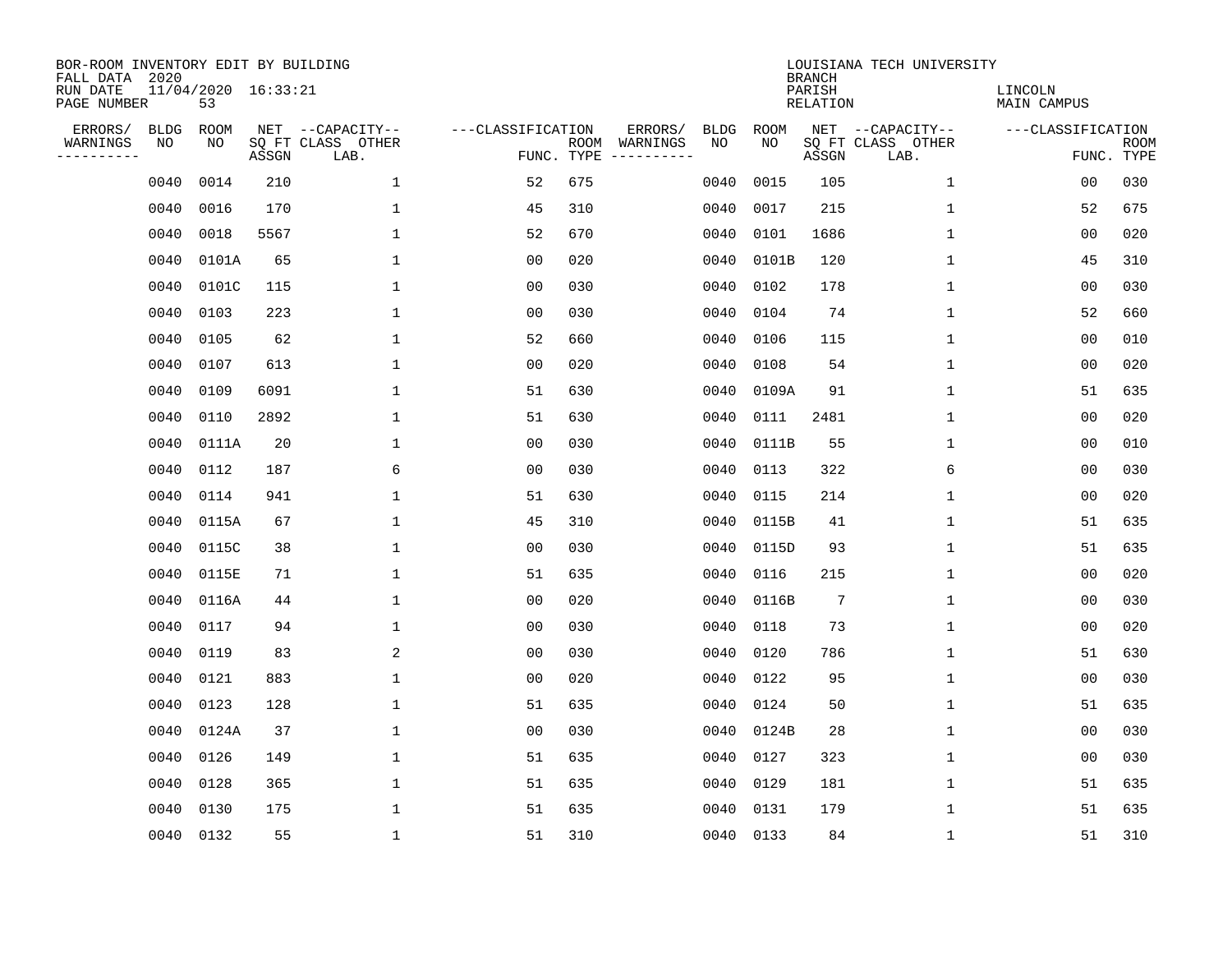| BOR-ROOM INVENTORY EDIT BY BUILDING<br>FALL DATA 2020 |             |                           |       |                           |                   |                    |                         |             |           | <b>BRANCH</b>             | LOUISIANA TECH UNIVERSITY |                               |                           |
|-------------------------------------------------------|-------------|---------------------------|-------|---------------------------|-------------------|--------------------|-------------------------|-------------|-----------|---------------------------|---------------------------|-------------------------------|---------------------------|
| RUN DATE<br>PAGE NUMBER                               |             | 11/04/2020 16:33:21<br>54 |       |                           |                   |                    |                         |             |           | PARISH<br><b>RELATION</b> |                           | LINCOLN<br><b>MAIN CAMPUS</b> |                           |
| ERRORS/                                               | <b>BLDG</b> | ROOM                      |       | NET --CAPACITY--          | ---CLASSIFICATION |                    | ERRORS/                 | <b>BLDG</b> | ROOM      |                           | NET --CAPACITY--          | ---CLASSIFICATION             |                           |
| WARNINGS<br>----------                                | NO          | NO                        | ASSGN | SQ FT CLASS OTHER<br>LAB. |                   | ROOM<br>FUNC. TYPE | WARNINGS<br>----------- | NO          | NO        | ASSGN                     | SQ FT CLASS OTHER<br>LAB. |                               | <b>ROOM</b><br>FUNC. TYPE |
|                                                       | 0040        | 0134                      | 84    | $\mathbf 1$               | 51                | 310                |                         | 0040        | 0134A     | 21                        | 1                         | 51                            | 635                       |
|                                                       | 0040        | 0135                      | 158   | 1                         | 51                | 635                |                         | 0040        | 0136      | 49                        | 1                         | 51                            | 635                       |
|                                                       | 0040        | 0137                      | 109   | $\mathbf 1$               | 51                | 635                |                         | 0040        | 0138      | 70                        | 1                         | 51                            | 635                       |
|                                                       | 0040        | 0139                      | 56    | $\mathbf{1}$              | 0 <sub>0</sub>    | 020                |                         | 0040        |           | 0140 12498                | 1                         | 45                            | 680                       |
|                                                       | 0040        | 0140A                     | 566   | $\mathbf{1}$              | 45                | 685                |                         | 0040        | 0140B     | 103                       | $\mathbf{1}$              | 45                            | 685                       |
|                                                       | 0040        | 0142                      | 1255  | $\mathbf 1$               | 0 <sub>0</sub>    | 020                |                         | 0040        | 0142A     | 130                       | $\mathbf{1}$              | 00                            | 030                       |
|                                                       | 0040        | 0144                      | 26    | $\mathbf{1}$              | 51                | 635                |                         | 0040        | 0145      | 5621                      | $\mathbf{1}$              | 51                            | 630                       |
|                                                       | 0040        | 0145A                     | 92    | $\mathbf{1}$              | 51                | 635                |                         | 0040        | 0148      | 164                       | $\mathbf{1}$              | 0 <sub>0</sub>                | 020                       |
|                                                       | 0040        | 0149                      | 185   | $\mathbf{1}$              | 0 <sub>0</sub>    | 020                |                         | 0040        | 0150      | 242                       | $\mathbf{1}$              | 0 <sub>0</sub>                | 020                       |
|                                                       | 0040        | 0151                      | 395   | 1                         | 45                | 310                |                         | 0040        | 0151A     | 234                       | $\mathbf 1$               | 45                            | 310                       |
|                                                       | 0040        | 0151B                     | 84    | 1                         | 45                | 315                |                         | 0040        | 0152      | 243                       | 1                         | 45                            | 310                       |
|                                                       | 0040        | 0153                      | 197   | 1                         | 45                | 310                |                         | 0040        | 0154      | 98                        | $\mathbf 1$               | 45                            | 315                       |
|                                                       | 0040        | 0155                      | 123   | 1                         | 45                | 310                |                         | 0040        | 0156      | 69                        | 1                         | 45                            | 315                       |
|                                                       | 0040        | 0157                      | 232   | 1                         | 0 <sub>0</sub>    | 020                |                         | 0040        | 0158      | 34                        | 1                         | 0 <sub>0</sub>                | 030                       |
|                                                       | 0040        | 0159                      | 58    | 1                         | 45                | 315                |                         | 0040        | 0160      | 155                       | 1                         | 45                            | 310                       |
|                                                       | 0040        | 0161                      | 279   | $\mathbf{1}$              | 52                | 675                |                         | 0040        | 0162      | 116                       | 1                         | 45                            | 310                       |
|                                                       | 0040        | 0165                      | 61    | 1                         | 52                | 315                |                         | 0040        | 0166      | 61                        | 1                         | 52                            | 315                       |
|                                                       | 0040        | 0170                      | 751   | 1                         | 52                | 530                |                         | 0040        | 0171      | 90                        | 1                         | 52                            | 310                       |
|                                                       | 0040        | 0172                      | 37    | 1                         | 52                | 315                |                         | 0040        | 0173      | 28                        | 1                         | 0 <sub>0</sub>                | 030                       |
|                                                       | 0040        | 0200                      | 359   | 1                         | 0 <sub>0</sub>    | 020                |                         | 0040        | 0201      | 51                        | 1                         | 0 <sub>0</sub>                | 030                       |
|                                                       | 0040        | 0202                      | 51    | 1                         | 45                | 315                |                         | 0040        | 0203      | 223                       | 3                         | 0 <sub>0</sub>                | 030                       |
|                                                       | 0040        | 0204                      | 220   | $\mathbf{1}$              | 0 <sub>0</sub>    | 030                |                         | 0040        | 0205      | 203                       | 1                         | 45                            | 685                       |
|                                                       | 0040        | 0206                      | 1974  | $\mathbf{1}$              | 0 <sub>0</sub>    | 020                |                         | 0040        | 0207      | 1500                      | 1                         | 45                            | 650                       |
|                                                       | 0040        | 0208                      | 277   | $\mathbf 1$               | 45                | 310                |                         | 0040        | 0209      | 227                       | $\mathbf 1$               | 45                            | 310                       |
|                                                       | 0040        | 0210                      | 612   | $\mathbf{1}$              | 45                | 680                |                         | 0040        | 0211      | 319                       | 1                         | 45                            | 310                       |
|                                                       |             | 0040 0212                 | 172   | $\mathbf{1}$              | 45                | 310                |                         |             | 0040 0213 | 161                       | 1                         | 45                            | 310                       |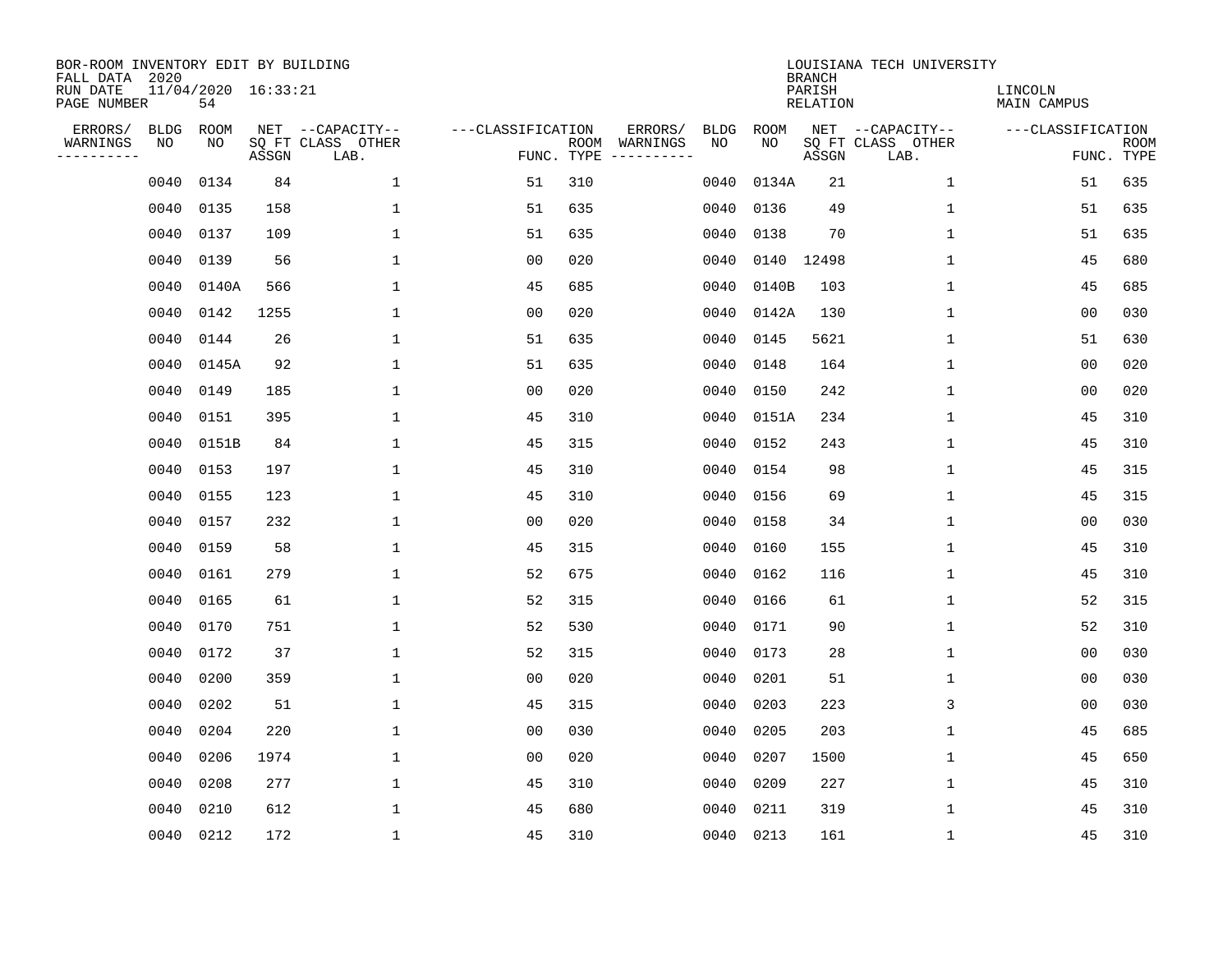| BOR-ROOM INVENTORY EDIT BY BUILDING<br>FALL DATA 2020 |             |             |                     |                           |                   |      |                                 |             |                                                  | <b>BRANCH</b>      | LOUISIANA TECH UNIVERSITY                                                                                                                           |                                   |             |
|-------------------------------------------------------|-------------|-------------|---------------------|---------------------------|-------------------|------|---------------------------------|-------------|--------------------------------------------------|--------------------|-----------------------------------------------------------------------------------------------------------------------------------------------------|-----------------------------------|-------------|
| RUN DATE<br>PAGE NUMBER                               |             | 55          | 11/04/2020 16:33:21 |                           |                   |      |                                 |             |                                                  | PARISH<br>RELATION |                                                                                                                                                     | LINCOLN<br>MAIN CAMPUS            |             |
| ERRORS/                                               | <b>BLDG</b> | <b>ROOM</b> |                     | NET --CAPACITY--          | ---CLASSIFICATION |      | ERRORS/                         | <b>BLDG</b> | <b>ROOM</b>                                      |                    | NET --CAPACITY--                                                                                                                                    | ---CLASSIFICATION                 |             |
| WARNINGS<br>----------                                | NO          | NO.         | ASSGN               | SQ FT CLASS OTHER<br>LAB. |                   | ROOM | WARNINGS<br>FUNC. TYPE $------$ | NO.         | NO.                                              | ASSGN              | SQ FT CLASS OTHER<br>LAB.                                                                                                                           | FUNC. TYPE                        | <b>ROOM</b> |
|                                                       | 0040        | 0215        | 700                 | $\mathbf{1}$              | 45                | 730  |                                 | 0040        | 0216                                             | 1064               | $\mathbf{1}$                                                                                                                                        | 45                                | 730         |
|                                                       | 0040        | 0217        | 775                 | $\mathbf 1$               | 0 <sub>0</sub>    | 030  |                                 | 0040        | 0218                                             | 285                | $\mathbf 1$                                                                                                                                         | 51                                | 635         |
|                                                       | 0040        | 0219        | 676                 | 1                         | 51                | 635  |                                 | 0040        | 0220                                             | 144                | 1                                                                                                                                                   | 51                                | 635         |
|                                                       | 0040        | 0221        | 467                 | 1                         | 0 <sub>0</sub>    | 030  |                                 | 0040        | 0222                                             | 3324               | $1\,$                                                                                                                                               | 45                                | 680         |
|                                                       | 0040        | 0223        | 1025                | $\mathbf 1$               | 0 <sub>0</sub>    | 020  |                                 | 0040        | 0230                                             | 139                | $\mathbf 1$                                                                                                                                         | 00                                | 030         |
|                                                       | 0040        | 0231        | 511                 | $\mathbf 1$               | 0 <sub>0</sub>    | 030  |                                 | 0040        | 0232                                             | 17328              | $\mathbf 1$                                                                                                                                         | 52                                | 660         |
|                                                       | 0040        | 0232A       | 159                 | 5                         | 45                | 310  |                                 | 0040        | 0233                                             | 152                | 3                                                                                                                                                   | 0 <sub>0</sub>                    | 030         |
|                                                       | 0040        | 0234        | 160                 | 3                         | 0 <sub>0</sub>    | 030  |                                 | 0040        | 0235                                             | 42                 | $\mathbf 1$                                                                                                                                         | 0 <sub>0</sub>                    | 010         |
|                                                       | 0040        | 0236        | 4964                | 1                         | 52                | 665  |                                 | 0040        | 0237                                             | 272                | 2                                                                                                                                                   | 00                                | 030         |
|                                                       | 0040        | 0238        | 271                 | 1                         | 52                | 665  |                                 | 0040        | 0239                                             | 490                | $\mathbf 1$                                                                                                                                         | 45                                | 310         |
|                                                       | 0040        | 0240        | 149                 | $\mathbf{1}$              | 45                | 310  |                                 | 0040        | 0241                                             | 50                 | $\mathbf{1}$                                                                                                                                        | 45                                | 315         |
|                                                       | 0040        | 0242        | 214                 | $\mathbf{1}$              | 0 <sub>0</sub>    | 020  |                                 | 0040        | 0243                                             | 39                 | $\mathbf{1}$                                                                                                                                        | 45                                | 315         |
|                                                       | 0040        | 0244        | 168                 | 1                         | 45                | 310  |                                 | 0040        | 0245                                             | 167                | 1                                                                                                                                                   | 45                                | 310         |
|                                                       | 0040        | 0246        | 237                 | 1                         | 45                | 310  |                                 | 0040        | 0247                                             | 118                | 3                                                                                                                                                   | 00                                | 030         |
|                                                       | 0040        | 0248        | 82                  | 1                         | 0 <sub>0</sub>    | 030  |                                 | 0040 0249   |                                                  | 134                | $\mathbf 1$                                                                                                                                         | 45                                | 310         |
|                                                       | 0040        | 0250        | 154                 | $\mathbf 1$               | 0 <sub>0</sub>    | 020  |                                 |             | TOTAL NUMBER CLASSROOMS<br>TOTAL NUMBER LABS 210 |                    | TOTAL ASSIGNABLE & UNASSIGNABLE SQFT:<br>TOTAL NET ASSIGN SQ. FT. IN ROOM FILE<br>TOTAL NUMBER COMPUTER CLASSROOMS<br>TOTAL NUMBER SPECIAL LABS 220 | 102,444<br>82,087<br>$\mathbf{1}$ |             |
|                                                       | 0041        | 0001        | 336                 | 1                         | 41                | 731  |                                 | 0041 0004   |                                                  | 1008               | 27                                                                                                                                                  | 41                                | 240         |
|                                                       | 0041        | 0005        | 221                 | 2                         | 41                | 455  |                                 | 0041 0006   |                                                  | 106                | 4                                                                                                                                                   | 41                                | 455         |
|                                                       | 0041        | 0007        | 112                 | 4                         | 41                | 455  |                                 | 0041        | 0008                                             | 62                 | 1                                                                                                                                                   | 00                                | 010         |
|                                                       | 0041        | 0009        | 10                  | 1                         | 41                | 455  |                                 | 0041 0010   |                                                  | 238                | 1                                                                                                                                                   | 00                                | 020         |
| 9                                                     | 0041        | 0011        | 12852               | $\mathbf{1}$              | 41                | 430  |                                 | 0041 0013   |                                                  | 165                | $\mathbf 1$                                                                                                                                         | 00                                | 030         |
|                                                       | 0041        | 0014        | 339                 | $\mathbf 1$               | 41                | 731  |                                 | 0041        | 0015                                             | 94                 | $\mathbf 1$                                                                                                                                         | 0 <sub>0</sub>                    | 030         |
|                                                       | 0041        | 0020        | 139                 | $1\,$                     | 0 <sub>0</sub>    | 020  |                                 | 0041 0030   |                                                  | 140                | $\mathbf 1$                                                                                                                                         | 0 <sub>0</sub>                    | 020         |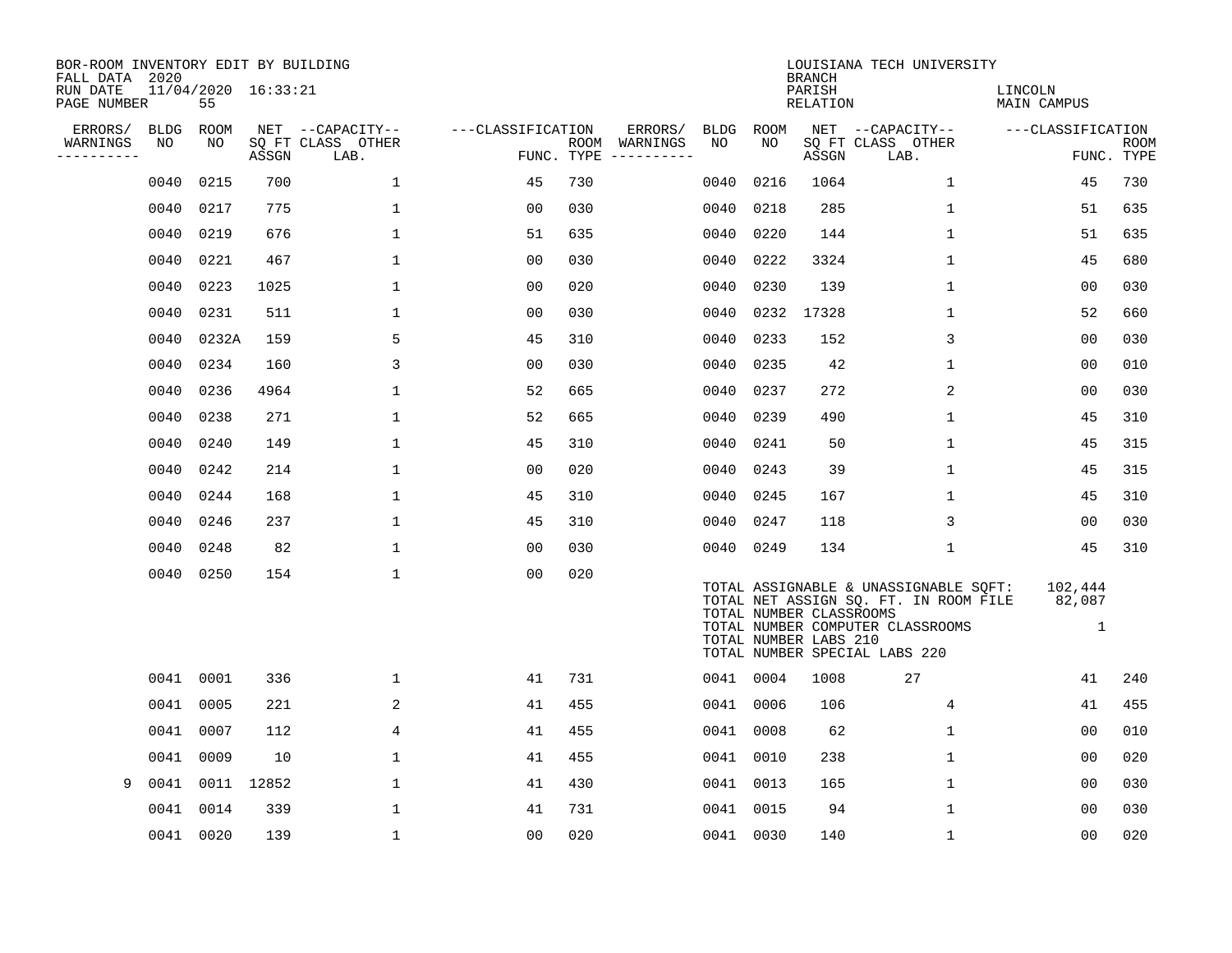| BOR-ROOM INVENTORY EDIT BY BUILDING<br>FALL DATA 2020 |           |                           |       |                           |                   |     |                                      |      |                                                               | <b>BRANCH</b>      | LOUISIANA TECH UNIVERSITY                                                                                                                                           |                        |                           |
|-------------------------------------------------------|-----------|---------------------------|-------|---------------------------|-------------------|-----|--------------------------------------|------|---------------------------------------------------------------|--------------------|---------------------------------------------------------------------------------------------------------------------------------------------------------------------|------------------------|---------------------------|
| RUN DATE<br>PAGE NUMBER                               |           | 11/04/2020 16:33:21<br>56 |       |                           |                   |     |                                      |      |                                                               | PARISH<br>RELATION |                                                                                                                                                                     | LINCOLN<br>MAIN CAMPUS |                           |
| ERRORS/                                               | BLDG      | <b>ROOM</b>               |       | NET --CAPACITY--          | ---CLASSIFICATION |     | ERRORS/                              | BLDG | ROOM                                                          |                    | NET --CAPACITY--                                                                                                                                                    | ---CLASSIFICATION      |                           |
| WARNINGS<br>----------                                | NO        | NO.                       | ASSGN | SQ FT CLASS OTHER<br>LAB. |                   |     | ROOM WARNINGS<br>FUNC. TYPE $------$ | NO   | NO.                                                           | ASSGN              | SQ FT CLASS OTHER<br>LAB.                                                                                                                                           |                        | <b>ROOM</b><br>FUNC. TYPE |
|                                                       | 0041      | 0040                      | 127   | $\mathbf{1}$              | 0 <sub>0</sub>    | 020 |                                      |      | 0041 0050                                                     | 42                 | $\mathbf{1}$                                                                                                                                                        | 00                     | 030                       |
| 9                                                     |           | 0041 0100                 | 7348  | $\mathbf{1}$              | 41                | 430 |                                      |      | 0041 0100A                                                    | 35                 | $\mathbf 1$                                                                                                                                                         | 41                     | 410                       |
|                                                       |           | 0041 0100B                | 36    | $\mathbf 1$               | 41                | 410 |                                      |      | 0041 0101                                                     | 243                | 1                                                                                                                                                                   | 41                     | 310                       |
|                                                       |           | 0041 0102                 | 33    | 1                         | 0 <sub>0</sub>    | 020 |                                      |      | 0041 0103                                                     | 28                 | $\mathbf 1$                                                                                                                                                         | 0 <sub>0</sub>         | 030                       |
|                                                       |           | 0041 0104                 | 17    | 1                         | 41                | 315 |                                      |      | 0041 0105                                                     | 246                | $\mathbf 1$                                                                                                                                                         | 41                     | 310                       |
|                                                       |           | 0041 0106                 | 283   | 1                         | 41                | 310 |                                      |      | 0041 0107                                                     | 310                | $\mathbf 1$                                                                                                                                                         | 41                     | 315                       |
| 9                                                     | 0041 0108 |                           | 2514  | $\mathbf{1}$              | 41                | 430 |                                      |      | 0041 0108A                                                    | 94                 | $\mathbf{1}$                                                                                                                                                        | 41                     | 310                       |
|                                                       |           | 0041 0108B                | 95    | 1                         | 41                | 310 |                                      |      | 0041 0111                                                     | 105                | $\mathbf{1}$                                                                                                                                                        | 41                     | 310                       |
|                                                       |           | 0041 0112                 | 354   | $\mathbf 1$               | 41                | 440 |                                      |      | 0041 0113                                                     | 2137               | $\mathbf 1$                                                                                                                                                         | 41                     | 440                       |
|                                                       |           | 0041 0114                 | 238   | 1                         | 0 <sub>0</sub>    | 020 |                                      |      | 0041 0115                                                     | 87                 | $\mathbf 1$                                                                                                                                                         | 41                     | 731                       |
|                                                       |           | 0041 0116                 | 87    | $\mathbf{1}$              | 41                | 310 |                                      |      | 0041 0117                                                     | 69                 | $\mathbf 1$                                                                                                                                                         | 0 <sub>0</sub>         | 020                       |
|                                                       |           | 0041 0118                 | 165   | 1                         | 0 <sub>0</sub>    | 020 |                                      |      | 0041 0119                                                     | 68                 | $\mathbf{1}$                                                                                                                                                        | 0 <sub>0</sub>         | 030                       |
|                                                       |           | 0041 0160                 | 2246  | $\mathbf 1$               | 0 <sub>0</sub>    | 020 | 9                                    |      | 0041 0200                                                     | 15562              | $\mathbf 1$                                                                                                                                                         | 41                     | 430                       |
|                                                       |           | 0041 0201                 | 234   | 3                         | 41                | 455 |                                      |      | 0041 0202                                                     | 10                 | 1                                                                                                                                                                   | 41                     | 455                       |
|                                                       |           | 0041 0203                 | 72    | $\mathbf{1}$              | 0 <sub>0</sub>    | 010 |                                      | 0041 | 0204                                                          | 112                | 4                                                                                                                                                                   | 41                     | 455                       |
|                                                       |           | 0041 0205                 | 105   | 1                         | 41                | 455 |                                      |      | 0041 0206                                                     | 72                 | $\mathbf 1$                                                                                                                                                         | 00                     | 030                       |
|                                                       |           | 0041 0207                 | 76    | 2                         | 00                | 030 |                                      | 0041 | 0208                                                          | 480                | 1                                                                                                                                                                   | 45                     | 650                       |
|                                                       |           | 0041 0209                 | 61    | $\mathbf 1$               | 45                | 655 |                                      |      | 0041 0211                                                     | 8                  | 1                                                                                                                                                                   | 45                     | 655                       |
|                                                       |           | 0041 0212                 | 8     | $\mathbf 1$               | 45                | 655 |                                      |      | 0041 0213                                                     | 68                 | $\mathbf 1$                                                                                                                                                         | 00                     | 030                       |
|                                                       |           | 0041 0301                 | 908   | $\mathbf{1}$              | 0 <sub>0</sub>    | 020 |                                      |      | 0041 0302<br>TOTAL NUMBER CLASSROOMS<br>TOTAL NUMBER LABS 210 | 866                | $\mathbf{1}$<br>TOTAL ASSIGNABLE & UNASSIGNABLE SQFT:<br>TOTAL NET ASSIGN SQ. FT. IN ROOM FILE<br>TOTAL NUMBER COMPUTER CLASSROOMS<br>TOTAL NUMBER SPECIAL LABS 220 | 00<br>51,471<br>45,555 | 030                       |
|                                                       |           | 0042 0100                 | 163   | $\mathbf 1$               | 0 <sub>0</sub>    | 020 |                                      |      | 0042 0100A 1607 107                                           |                    |                                                                                                                                                                     | 11                     | 110                       |
|                                                       | 0042      | 0100C                     | 26    | $\mathbf{1}$              | 11                | 115 |                                      |      | 0042 0100D                                                    | 145                |                                                                                                                                                                     | 11                     | 731                       |
|                                                       |           | 0042 0100E                | 319   | $\mathbf{1}$              | 0 <sub>0</sub>    | 020 |                                      |      | 0042 0100W                                                    | 141                | $\mathbf{1}$                                                                                                                                                        | 0 <sub>0</sub>         | 020                       |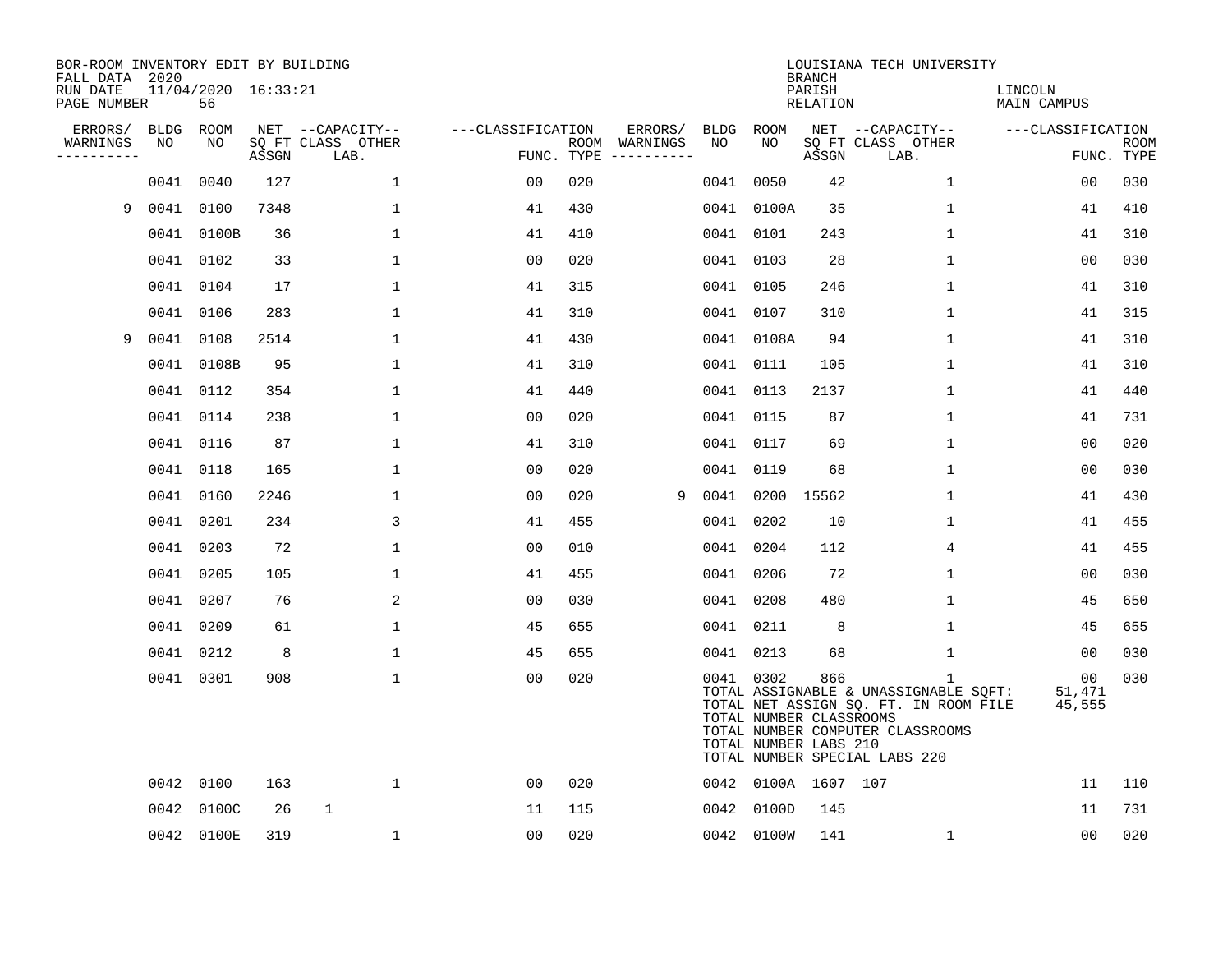| BOR-ROOM INVENTORY EDIT BY BUILDING<br>FALL DATA 2020 |             |                           |       |                           |                   |                    |                         |      |             | <b>BRANCH</b>             | LOUISIANA TECH UNIVERSITY |                               |                           |
|-------------------------------------------------------|-------------|---------------------------|-------|---------------------------|-------------------|--------------------|-------------------------|------|-------------|---------------------------|---------------------------|-------------------------------|---------------------------|
| RUN DATE<br>PAGE NUMBER                               |             | 11/04/2020 16:33:21<br>57 |       |                           |                   |                    |                         |      |             | PARISH<br><b>RELATION</b> |                           | LINCOLN<br><b>MAIN CAMPUS</b> |                           |
| ERRORS/                                               | <b>BLDG</b> | ROOM                      |       | NET --CAPACITY--          | ---CLASSIFICATION |                    | ERRORS/                 | BLDG | <b>ROOM</b> |                           | NET --CAPACITY--          | ---CLASSIFICATION             |                           |
| WARNINGS<br>-----------                               | NO          | ΝO                        | ASSGN | SQ FT CLASS OTHER<br>LAB. |                   | ROOM<br>FUNC. TYPE | WARNINGS<br>----------- | NO   | NO          | ASSGN                     | SQ FT CLASS OTHER<br>LAB. |                               | <b>ROOM</b><br>FUNC. TYPE |
|                                                       | 0042        | 0101                      | 452   | 2                         | 46                | 310                |                         | 0042 | 0101A       | 284                       | $\mathbf{1}$              | 46                            | 310                       |
|                                                       | 0042        | 0101B                     | 170   | $\mathbf{1}$              | 45                | 310                |                         | 0042 | 0101C       | 155                       | 1                         | 46                            | 310                       |
|                                                       | 0042        | 0101D                     | 338   | 12                        | 45                | 350                |                         | 0042 | 0101E       | 122                       | $\mathbf 1$               | 46                            | 315                       |
|                                                       | 0042        | 0101F                     | 31    | 1                         | 74                | 919                |                         | 0042 | 0102        | 175                       | $\mathbf 1$               | 46                            | 310                       |
|                                                       | 0042        | 0103                      | 170   | $\mathbf{1}$              | 46                | 310                |                         | 0042 | 0104        | 163                       | 1                         | 46                            | 313                       |
|                                                       |             | 0042 0104A                | 286   | $\mathbf{1}$              | 0 <sub>0</sub>    | 020                |                         | 0042 | 0105        | 130                       | $\mathbf 1$               | 46                            | 310                       |
|                                                       | 0042        | 0106                      | 130   | $\mathbf{1}$              | 46                | 310                |                         | 0042 | 0107        | 201                       | 2                         | 46                            | 320                       |
|                                                       | 0042        | 0108                      | 693   | 35                        | 11                | 110                |                         | 0042 | 0109        | 440                       | 30                        | 11                            | 110                       |
|                                                       | 0042        | 0110                      | 423   | 16                        | 11                | 110                |                         | 0042 | 0111        | 196                       | $\mathbf 1$               | 0 <sub>0</sub>                | 020                       |
|                                                       | 0042        | 0111A                     | 105   | 1                         | 46                | 310                |                         | 0042 | 0111B       | 148                       | 1                         | 46                            | 310                       |
|                                                       | 0042        | 0111C                     | 137   | $\mathbf 1$               | 46                | 310                |                         | 0042 | 0111D       | 151                       | 1                         | 46                            | 310                       |
|                                                       | 0042        | 0111E                     | 102   | $\mathbf 1$               | 46                | 310                |                         | 0042 | 0112        | 184                       | 4                         | 46                            | 320                       |
|                                                       | 0042        | 0113                      | 60    | 2                         | 46                | 320                |                         | 0042 | 0114        | 234                       | 1                         | 0 <sub>0</sub>                | 020                       |
|                                                       | 0042        | 0114A                     | 144   | 1                         | 46                | 310                |                         | 0042 | 0114B       | 141                       | 1                         | 46                            | 310                       |
|                                                       | 0042        | 0114C                     | 147   | $\mathbf 1$               | 46                | 310                |                         | 0042 | 0114D       | 145                       | 1                         | 46                            | 310                       |
|                                                       | 0042        | 0114E                     | 138   | $\mathbf{1}$              | 46                | 310                |                         | 0042 | 0115        | 612                       | 12                        | 45                            | 320                       |
|                                                       | 0042        | 0116                      | 166   |                           | 00                | 020                |                         | 0042 | 0116A       | 135                       | 1                         | 46                            | 310                       |
|                                                       | 0042        | 0116B                     | 143   | 1                         | 46                | 310                |                         | 0042 | 0116C       | 150                       | 1                         | 46                            | 310                       |
|                                                       |             | 0042 0116D                | 64    | 1                         | 46                | 310                |                         | 0042 | 0117        | 166                       | 1                         | 0 <sub>0</sub>                | 020                       |
|                                                       | 0042        | 0117A                     | 138   | 1                         | 46                | 310                |                         | 0042 | 0117B       | 145                       | 1                         | 46                            | 310                       |
|                                                       | 0042        | 0117C                     | 150   | 1                         | 46                | 310                |                         | 0042 | 0117D       | 150                       | 1                         | 46                            | 310                       |
|                                                       | 0042        | 0118                      | 292   | $\mathbf 1$               | 46                | 310                |                         | 0042 | 0118A       | 35                        | 1                         | 46                            | 731                       |
|                                                       | 0042        | 0119                      | 360   | 1                         | 46                | 310                |                         | 0042 | 0119A       | 89                        | 1                         | 46                            | 731                       |
|                                                       | 0042        | 0120                      | 87    | $\mathbf{1}$              | 0 <sub>0</sub>    | 020                |                         | 0042 | 0120A       | 306                       | $\mathbf 1$               | 46                            | 310                       |
|                                                       | 0042        | 0120B                     | 252   | 5                         | 21                | 220                |                         | 0042 | 0120C       | 68                        | $\mathbf{1}$              | 46                            | 310                       |
|                                                       |             | 0042 0120D                | 44    | 1                         | 46                | 310                |                         |      | 0042 0121   | 176                       | 1                         | 46                            | 320                       |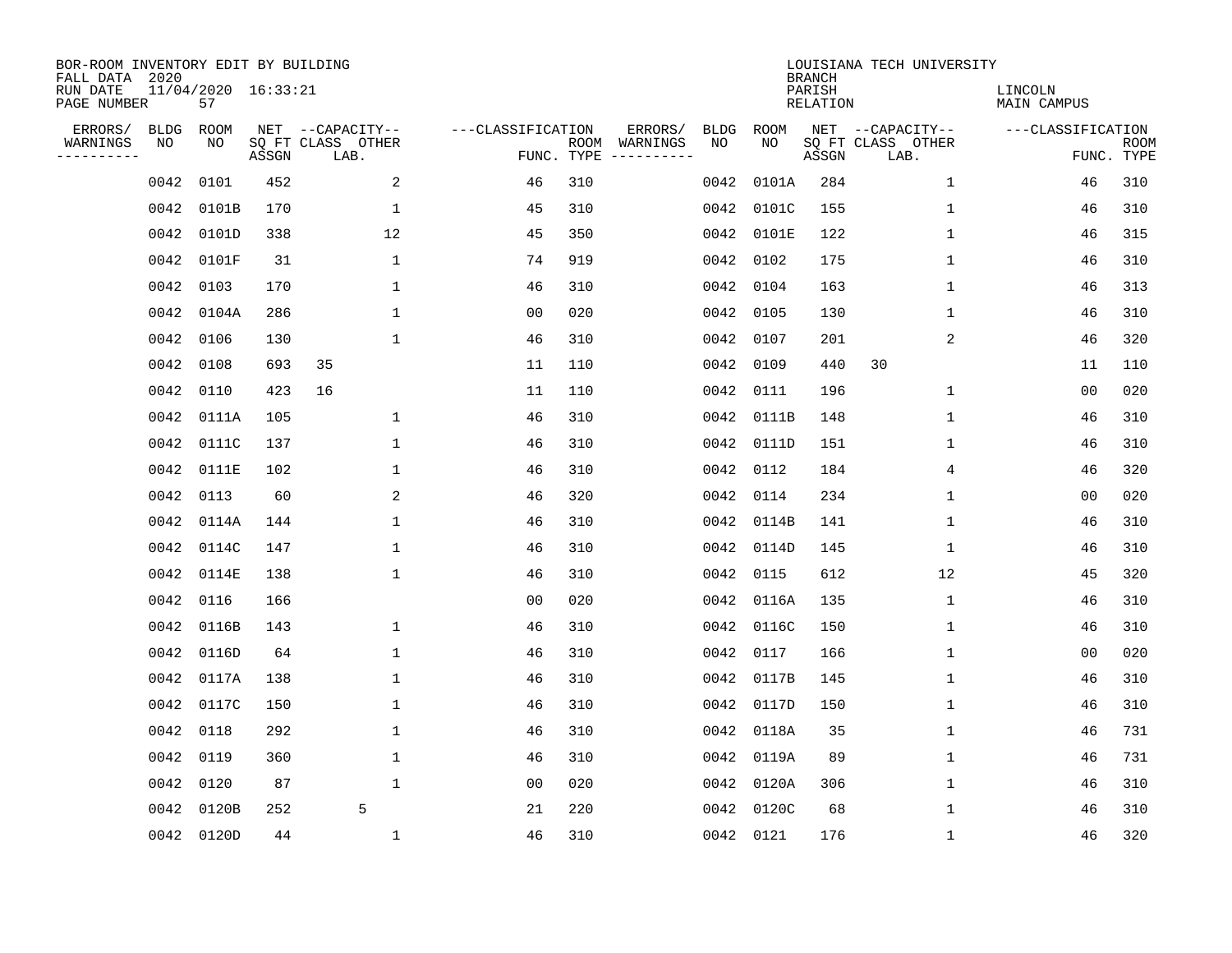| BOR-ROOM INVENTORY EDIT BY BUILDING<br>FALL DATA 2020 |             |                           |       |                           |                   |                    |                         |             |            | <b>BRANCH</b>             |                           | LOUISIANA TECH UNIVERSITY |                               |                           |
|-------------------------------------------------------|-------------|---------------------------|-------|---------------------------|-------------------|--------------------|-------------------------|-------------|------------|---------------------------|---------------------------|---------------------------|-------------------------------|---------------------------|
| RUN DATE<br>PAGE NUMBER                               |             | 11/04/2020 16:33:21<br>58 |       |                           |                   |                    |                         |             |            | PARISH<br><b>RELATION</b> |                           |                           | LINCOLN<br><b>MAIN CAMPUS</b> |                           |
| ERRORS/                                               | <b>BLDG</b> | ROOM                      |       | NET --CAPACITY--          | ---CLASSIFICATION |                    | ERRORS/                 | <b>BLDG</b> | ROOM       |                           | NET --CAPACITY--          |                           | ---CLASSIFICATION             |                           |
| WARNINGS<br>----------                                | NO          | NO                        | ASSGN | SQ FT CLASS OTHER<br>LAB. |                   | ROOM<br>FUNC. TYPE | WARNINGS<br>----------- | NO          | NO         | ASSGN                     | SQ FT CLASS OTHER<br>LAB. |                           |                               | <b>ROOM</b><br>FUNC. TYPE |
|                                                       | 0042        | 0122                      | 115   | $\mathbf{1}$              | 21                | 310                |                         | 0042        | 0123       | 170                       |                           | 3                         | 21                            | 220                       |
|                                                       | 0042        | 0123A                     | 32    | 1                         | 21                | 210                |                         | 0042        | 0123B      | 33                        |                           | $\mathbf 1$               | 21                            | 210                       |
|                                                       | 0042        | 0123C                     | 33    | $\mathbf 1$               | 21                | 210                |                         | 0042        | 0123D      | 66                        |                           | $\mathbf 1$               | 21                            | 220                       |
|                                                       | 0042        | 0123E                     | 37    | 1                         | 21                | 210                |                         | 0042        | 0124       | 670                       | 18                        |                           | 11                            | 110                       |
|                                                       | 0042        | 0125                      | 326   | 15                        | 11                | 350                |                         | 0042        | 0126A      | 94                        |                           | 6                         | 11                            | 310                       |
|                                                       | 0042        | 0126B                     | 101   | $\mathbf{1}$              | 11                | 731                |                         |             | 0042 0127  | 876                       |                           | 39                        | 11                            | 240                       |
|                                                       | 0042        | 0127A                     | 128   | 2                         | 11                | 310                |                         | 0042        | 0128       | 59                        |                           | $\mathbf{1}$              | 46                            | 320                       |
|                                                       | 0042        | 0129                      | 193   | $\mathbf{1}$              | 0 <sub>0</sub>    | 020                |                         | 0042        | 0129A      | 140                       |                           | $\mathbf 1$               | 46                            | 310                       |
|                                                       | 0042        | 0129B                     | 186   | $\mathbf{1}$              | 46                | 310                |                         | 0042        | 0129C      | 124                       |                           | 1                         | 46                            | 350                       |
|                                                       | 0042        | 0129D                     | 96    | 1                         | 46                | 310                |                         | 0042        | 0130       | 800                       | 30                        |                           | 10                            | 110                       |
|                                                       | 0042        | 0130A                     | 444   | 1                         | 50                | 655                |                         | 0042        | 0131       | 490                       | 20                        |                           | 40                            | 110                       |
|                                                       | 0042        | 0132                      | 359   | 1                         | 45                | 310                |                         | 0042        | 0132A      | 48                        |                           |                           | 45                            | 731                       |
|                                                       | 0042        | 0133                      | 682   | 1                         | 0 <sub>0</sub>    | 030                |                         | 0042        | 0134C      | 112                       |                           | $\mathbf 1$               | 0 <sub>0</sub>                | 010                       |
|                                                       | 0042        | 0134M                     | 137   | 3                         | 74                | 919                |                         | 0042        | 0134W      | 96                        |                           | 3                         | 74                            | 919                       |
|                                                       | 0042        | 0135                      | 1227  | 32                        | 11                | 110                |                         | 0042        | 0135A 1457 |                           |                           | 1                         | 46                            | 310                       |
|                                                       | 0042        | 0135B                     | 48    | 1                         | 52                | 731                |                         | 0042        | 0135C      | 61                        |                           | 1                         | 52                            | 731                       |
|                                                       | 0042        | 0135D                     | 162   | $\overline{4}$            | 74                | 919                |                         | 0042        | 0136       | 3383                      |                           | 22                        | 82                            | 082                       |
|                                                       | 0042        | 0136A                     | 140   |                           | 46                | 731                |                         | 0042        | 0136B      | 109                       |                           | 1                         | 74                            | 919                       |
|                                                       | 0042        | 0137                      | 232   | 1                         | 0 <sub>0</sub>    | 020                |                         | 0042        | 0137A      | 599                       |                           | 8                         | 46                            | 350                       |
|                                                       | 0042        | 0138                      | 157   | 1                         | 0 <sub>0</sub>    | 020                |                         | 0042        | 0138A      | 152                       |                           | 1                         | 11                            | 310                       |
|                                                       | 0042        | 0138B                     | 338   | 1                         | 46                | 310                |                         | 0042        | 0138C      | 258                       |                           | 1                         | 46                            | 310                       |
|                                                       | 0042        | 0139                      | 147   | 3                         | 74                | 919                |                         | 0042        | 0140       | 158                       |                           | 10                        | 00                            | 020                       |
|                                                       | 0042        | 0141                      | 1373  | 40                        | 40                | 110                |                         | 0042        | 0142       | 1290                      | 35                        |                           | 40                            | 110                       |
|                                                       | 0042        | 0143                      | 180   | $\mathbf 1$               | 40                | 730                |                         | 0042        | 0144       | 115                       |                           | $\mathbf 1$               | 0 <sub>0</sub>                | 030                       |
|                                                       | 0042        | 0200                      | 133   |                           | 0 <sub>0</sub>    | 020                |                         | 0042        | 0200A      | 124                       |                           | $\mathbf{1}$              | 46                            | 310                       |
|                                                       |             | 0042 0200B                | 115   | $\mathbf{1}$              | 40                | 310                |                         |             | 0042 0200C | 156                       |                           | 1                         | 46                            | 310                       |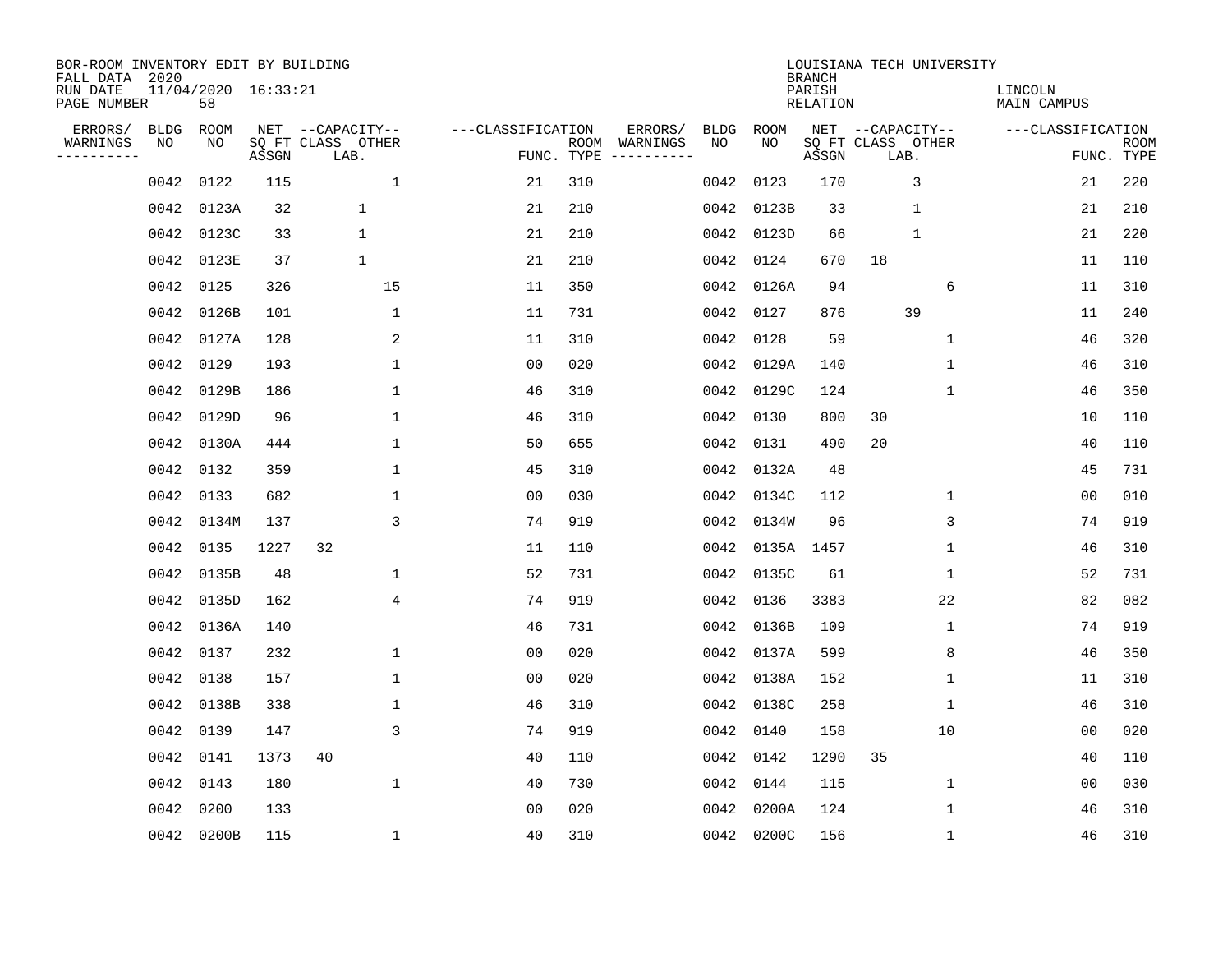| BOR-ROOM INVENTORY EDIT BY BUILDING<br>FALL DATA 2020 |             |                           |       |    |                           |                   |                    |          |      |             | <b>BRANCH</b>             | LOUISIANA TECH UNIVERSITY |                               |                           |
|-------------------------------------------------------|-------------|---------------------------|-------|----|---------------------------|-------------------|--------------------|----------|------|-------------|---------------------------|---------------------------|-------------------------------|---------------------------|
| RUN DATE<br>PAGE NUMBER                               |             | 11/04/2020 16:33:21<br>59 |       |    |                           |                   |                    |          |      |             | PARISH<br><b>RELATION</b> |                           | LINCOLN<br><b>MAIN CAMPUS</b> |                           |
| ERRORS/                                               | <b>BLDG</b> | ROOM                      |       |    | NET --CAPACITY--          | ---CLASSIFICATION |                    | ERRORS/  | BLDG | <b>ROOM</b> |                           | NET --CAPACITY--          | ---CLASSIFICATION             |                           |
| WARNINGS<br>----------                                | NO          | NO                        | ASSGN |    | SQ FT CLASS OTHER<br>LAB. |                   | ROOM<br>FUNC. TYPE | WARNINGS | NO   | NO          | ASSGN                     | SQ FT CLASS OTHER<br>LAB. |                               | <b>ROOM</b><br>FUNC. TYPE |
|                                                       | 0042        | 0200D                     | 142   |    | 1                         | 46                | 310                |          | 0042 | 0200E       | 143                       | $\mathbf{1}$              | 46                            | 310                       |
|                                                       | 0042        | 0201                      | 1074  | 71 |                           | 11                | 110                |          | 0042 | 0202        | 164                       |                           | 40                            | 215                       |
|                                                       | 0042        | 0202A                     | 164   |    | 6                         | 41                | 215                |          | 0042 | 0202B       | 176                       | $\mathbf 1$               | 40                            | 310                       |
|                                                       | 0042        | 0202C                     | 43    |    | 1                         | 40                | 731                |          | 0042 | 0202D       | 52                        | $\mathbf 1$               | 45                            | 731                       |
|                                                       | 0042        | 0202E                     | 51    |    | $\mathbf{1}$              | 40                | 731                |          | 0042 | 0202F       | 116                       | 4                         | 41                            | 215                       |
|                                                       | 0042        | 0203                      | 269   |    | $\mathbf{1}$              | 46                | 310                |          | 0042 | 0203A       | 110                       | $\mathbf 1$               | 45                            | 325                       |
|                                                       | 0042        | 0203B                     | 224   |    | $\mathbf{1}$              | 46                | 350                |          | 0042 | 0203C       | 57                        |                           | 46                            | 731                       |
|                                                       | 0042        | 0203D                     | 79    |    | $\mathbf 1$               | 46                | 315                |          | 0042 | 0204        | 599                       | 24                        | 11                            | 110                       |
|                                                       | 0042        | 0205                      | 615   | 34 |                           | 11                | 110                |          | 0042 | 0206        | 735                       | 46                        | 11                            | 110                       |
|                                                       | 0042        | 0207                      | 860   | 53 |                           | 11                | 110                |          | 0042 | 0208        | 863                       | 38                        | 11                            | 110                       |
|                                                       | 0042        | 0209                      | 225   |    | $\mathbf 1$               | 0 <sub>0</sub>    | 020                |          | 0042 | 0209A       | 218                       | $\mathbf{1}$              | 46                            | 310                       |
|                                                       | 0042        | 0209B                     | 198   |    | $\mathbf{1}$              | 46                | 310                |          | 0042 | 0209C       | 81                        | 1                         | 45                            | 731                       |
|                                                       | 0042        | 0210                      | 604   |    |                           | 46                | 325                |          | 0042 | 0210A       | 123                       | 1                         | 45                            | 310                       |
|                                                       | 0042        | 0210B                     | 144   |    | 1                         | 46                | 310                |          | 0042 | 0210C       | 144                       | 1                         | 46                            | 310                       |
|                                                       | 0042        | 0210D                     | 352   |    | 1                         | 46                | 310                |          | 0042 | 0211        | 87                        | 1                         | 0 <sub>0</sub>                | 020                       |
|                                                       | 0042        | 0211A                     | 144   |    | $\mathbf 1$               | 46                | 310                |          | 0042 | 0211B       | 146                       | 1                         | 46                            | 310                       |
|                                                       | 0042        | 0211C                     | 146   |    | $\mathbf 1$               | 46                | 310                |          | 0042 | 0211D       | 144                       | 1                         | 46                            | 310                       |
|                                                       | 0042        | 0211E                     | 41    |    | $\mathbf{1}$              | 46                | 731                |          | 0042 | 0212        | 87                        | $\mathbf{1}$              | 00                            | 020                       |
|                                                       | 0042        | 0212A                     | 144   |    | $\mathbf 1$               | 46                | 310                |          | 0042 | 0212B       | 146                       | $\mathbf{1}$              | 46                            | 310                       |
|                                                       | 0042        | 0212C                     | 146   |    | 1                         | 46                | 310                |          | 0042 | 0212D       | 144                       | 1                         | 46                            | 310                       |
|                                                       | 0042        | 0212E                     | 41    |    | 1                         | 46                | 731                |          | 0042 | 0213        | 130                       | 1                         | 0 <sub>0</sub>                | 020                       |
|                                                       | 0042        | 0213A                     | 128   |    | $\mathbf 1$               | 21                | 710                |          | 0042 | 0213B       | 122                       | 1                         | 00                            | 030                       |
|                                                       | 0042        | 0213M                     | 154   |    | 3                         | 74                | 919                |          | 0042 | 0213W       | 153                       | 3                         | 74                            | 919                       |
|                                                       | 0042        | 0214                      | 586   |    | 15                        | 21                | 215                |          | 0042 | 0214A       | 116                       | 1                         | 00                            | 030                       |
|                                                       | 0042        | 0215                      | 593   | 39 |                           | 11                | 110                |          | 0042 | 0216        | 603                       | 40                        | 11                            | 110                       |
|                                                       |             | 0042 0217                 | 596   |    | 8                         | 21                | 350                |          |      | 0042 0217A  | 144                       | $\mathbf{1}$              | 21                            | 310                       |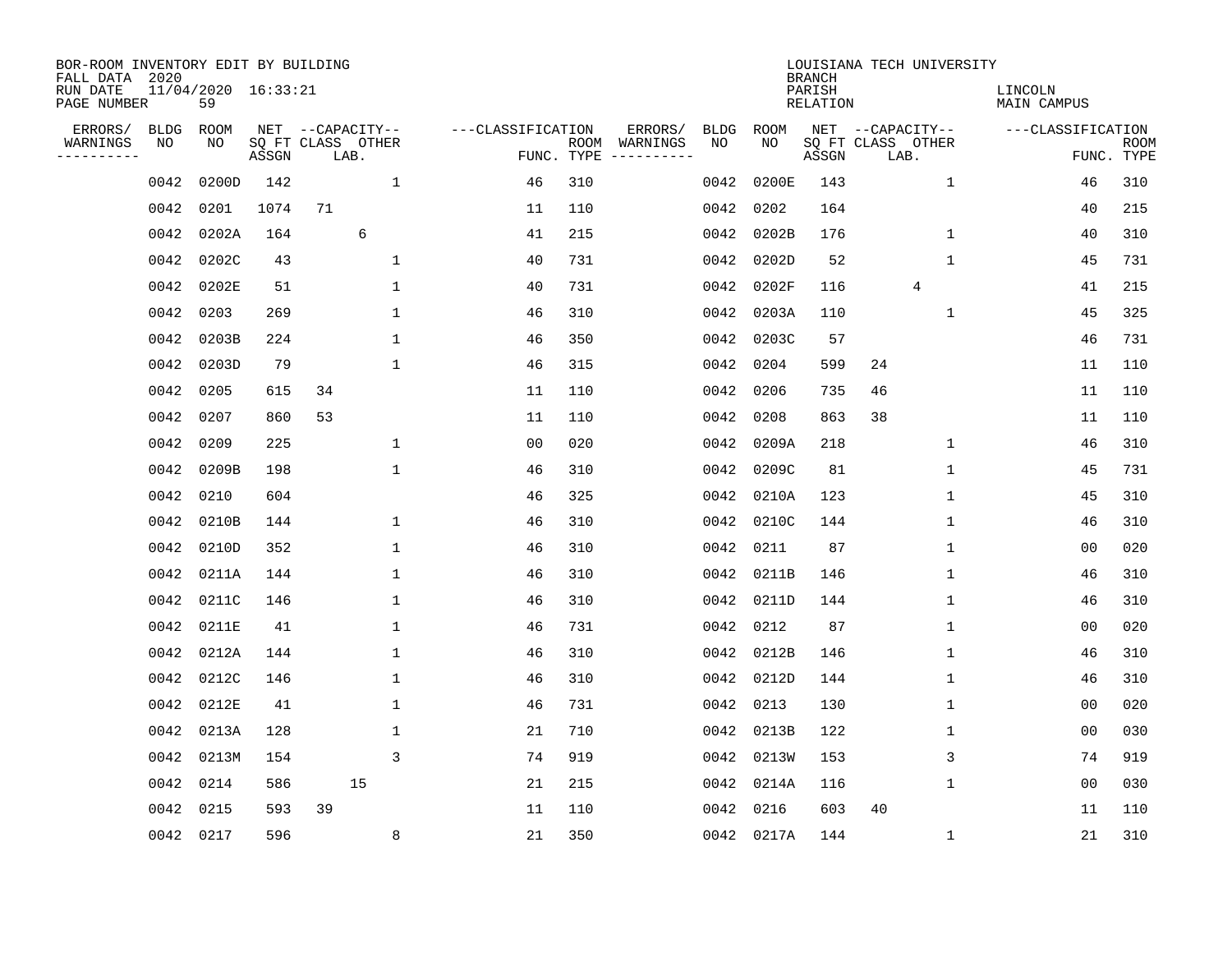| BOR-ROOM INVENTORY EDIT BY BUILDING<br>FALL DATA 2020 |      |                           |       |                           |                   |     |                                      |      |                                                  | <b>BRANCH</b>      | LOUISIANA TECH UNIVERSITY                                                                                                                           |                                  |                           |
|-------------------------------------------------------|------|---------------------------|-------|---------------------------|-------------------|-----|--------------------------------------|------|--------------------------------------------------|--------------------|-----------------------------------------------------------------------------------------------------------------------------------------------------|----------------------------------|---------------------------|
| RUN DATE<br>PAGE NUMBER                               |      | 11/04/2020 16:33:21<br>60 |       |                           |                   |     |                                      |      |                                                  | PARISH<br>RELATION |                                                                                                                                                     | LINCOLN<br>MAIN CAMPUS           |                           |
| ERRORS/                                               |      | BLDG ROOM                 |       | NET --CAPACITY--          | ---CLASSIFICATION |     | ERRORS/                              | BLDG | ROOM                                             |                    | NET --CAPACITY--                                                                                                                                    | ---CLASSIFICATION                |                           |
| WARNINGS<br>----------                                | NO   | NO                        | ASSGN | SQ FT CLASS OTHER<br>LAB. |                   |     | ROOM WARNINGS<br>FUNC. TYPE $------$ | NO   | NO                                               | ASSGN              | SQ FT CLASS OTHER<br>LAB.                                                                                                                           |                                  | <b>ROOM</b><br>FUNC. TYPE |
|                                                       | 0042 | 0217B                     | 110   | 4                         | 21                | 350 |                                      | 0042 | 0218                                             | 684                | 46                                                                                                                                                  | 11                               | 110                       |
|                                                       |      | 0042 0219W                | 274   | 5                         | 74                | 919 |                                      | 0042 | 0220                                             | 29                 | $\mathbf{1}$                                                                                                                                        | 0 <sub>0</sub>                   | 010                       |
|                                                       |      | 0042 137B                 | 129   | $\mathbf{1}$              | 46                | 310 |                                      |      | 0042 137C                                        | 155                | $\mathbf 1$                                                                                                                                         | 46                               | 310                       |
|                                                       |      | 0042 137D                 | 249   | 1                         | 46                | 310 |                                      |      | 0042 138D                                        | 150                | $\mathbf{1}$                                                                                                                                        | 46                               | 310                       |
|                                                       |      | 0042 S0200E               | 3338  | $\mathbf 1$               | 0 <sub>0</sub>    | 020 |                                      |      | TOTAL NUMBER CLASSROOMS<br>TOTAL NUMBER LABS 210 |                    | TOTAL ASSIGNABLE & UNASSIGNABLE SQFT:<br>TOTAL NET ASSIGN SQ. FT. IN ROOM FILE<br>TOTAL NUMBER COMPUTER CLASSROOMS<br>TOTAL NUMBER SPECIAL LABS 220 | 49,769<br>42,095<br>19<br>4<br>3 |                           |
|                                                       |      | 0043 0001                 | 183   | $\mathbf{1}$              | 0 <sub>0</sub>    | 030 |                                      |      | 0043 0002                                        | 567                | $\mathbf{1}$                                                                                                                                        | 0 <sub>0</sub>                   | 030                       |
|                                                       |      | 0043 0003                 | 1427  | $\mathbf 1$               | 52                | 650 |                                      |      | 0043 0003A                                       | 304                | 10                                                                                                                                                  | 40                               | 720                       |
|                                                       |      | 0043 0004                 | 156   | $\mathbf 1$               | 10                | 350 |                                      | 0043 | 0006                                             | 74                 | $\mathbf 1$                                                                                                                                         | 0 <sub>0</sub>                   | 020                       |
|                                                       |      | 0043 0101                 | 208   | 2                         | 91                | 910 |                                      | 0043 | 0102                                             | 206                | 2                                                                                                                                                   | 91                               | 910                       |
|                                                       |      | 0043 0103                 | 206   | 2                         | 91                | 910 |                                      | 0043 | 0104                                             | 204                | 2                                                                                                                                                   | 91                               | 910                       |
|                                                       |      | 0043 0105                 | 204   | 2                         | 91                | 910 |                                      | 0043 | 0106                                             | 206                | 2                                                                                                                                                   | 91                               | 910                       |
|                                                       |      | 0043 0107                 | 203   | 2                         | 91                | 910 |                                      | 0043 | 0108                                             | 204                | 2                                                                                                                                                   | 91                               | 910                       |
|                                                       |      | 0043 0109                 | 206   | 2                         | 91                | 910 |                                      | 0043 | 0110                                             | 206                | 2                                                                                                                                                   | 91                               | 910                       |
|                                                       |      | 0043 0111                 | 206   | 2                         | 91                | 910 |                                      | 0043 | 0112                                             | 206                | 2                                                                                                                                                   | 91                               | 910                       |
|                                                       |      | 0043 0113                 | 206   | 2                         | 91                | 910 |                                      | 0043 | 0114                                             | 206                | 2                                                                                                                                                   | 91                               | 910                       |
|                                                       |      | 0043 0115                 | 213   | 2                         | 91                | 910 |                                      |      | 0043 0116                                        | 208                | 2                                                                                                                                                   | 91                               | 910                       |
|                                                       |      | 0043 0117                 | 206   | 2                         | 91                | 910 |                                      |      | 0043 0118                                        | 206                | 2                                                                                                                                                   | 91                               | 910                       |
|                                                       |      | 0043 0119                 | 206   | 2                         | 91                | 910 |                                      | 0043 | 0120                                             | 203                | 2                                                                                                                                                   | 91                               | 910                       |
|                                                       |      | 0043 0121                 | 206   | 2                         | 91                | 910 |                                      | 0043 | 0122                                             | 206                | 2                                                                                                                                                   | 91                               | 910                       |
|                                                       |      | 0043 0123                 | 206   | 2                         | 91                | 910 |                                      |      | 0043 0124                                        | 206                | 2                                                                                                                                                   | 91                               | 910                       |
|                                                       |      | 0043 0125                 | 206   | 2                         | 91                | 910 |                                      | 0043 | 0126                                             | 208                | 2                                                                                                                                                   | 91                               | 910                       |
|                                                       |      | 0043 0128                 | 240   | 12                        | 91                | 935 |                                      |      | 0043 0129                                        | 199                | 2                                                                                                                                                   | 91                               | 910                       |
|                                                       |      | 0043 0130                 | 91    | $\overline{3}$            | 91                | 919 |                                      |      | 0043 0131                                        | 157                | 6                                                                                                                                                   | 91                               | 919                       |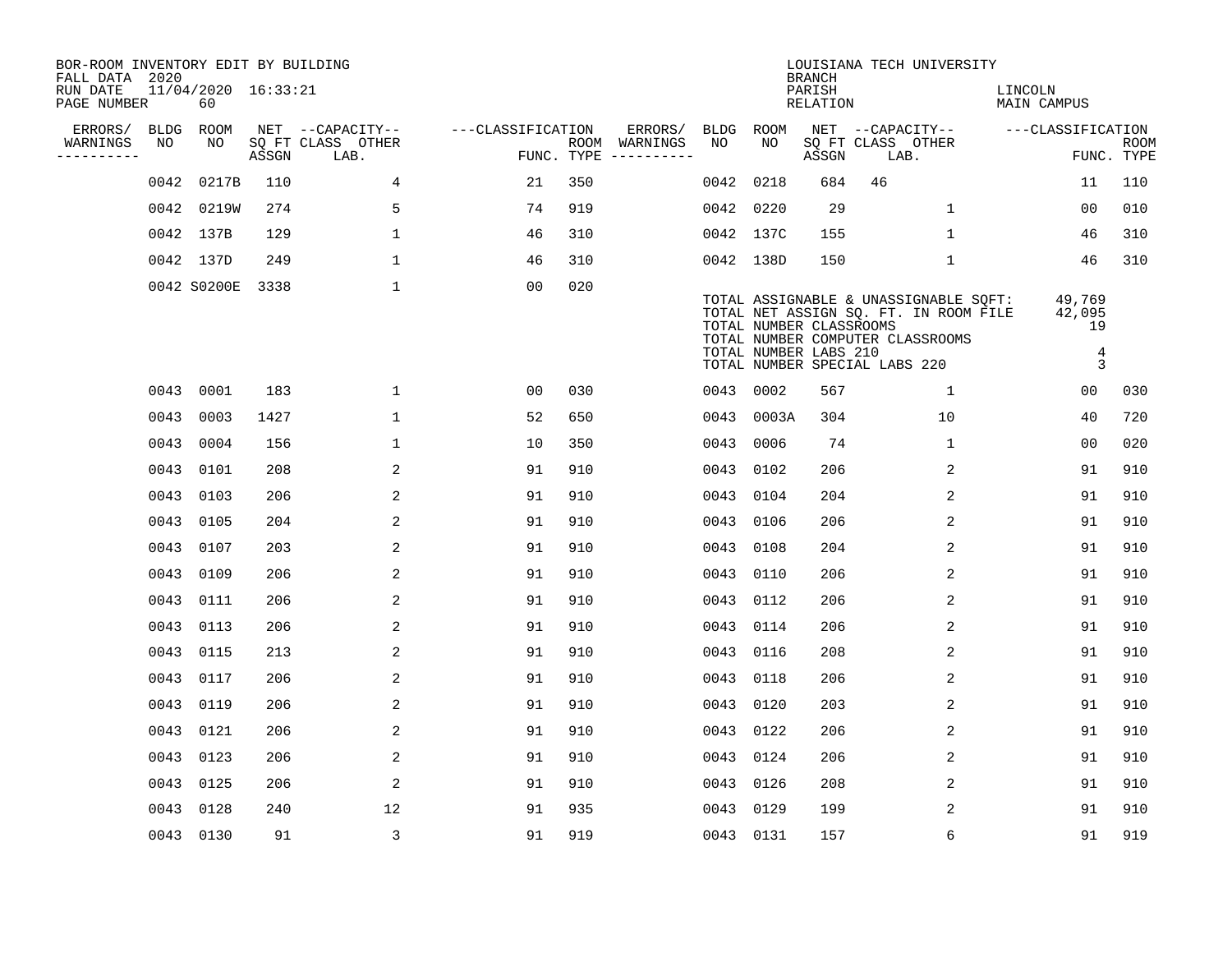| BOR-ROOM INVENTORY EDIT BY BUILDING<br>FALL DATA 2020 |                   |                           |       |                                       |                   |            |                     |                   |            | <b>BRANCH</b>             | LOUISIANA TECH UNIVERSITY             |                               |             |
|-------------------------------------------------------|-------------------|---------------------------|-------|---------------------------------------|-------------------|------------|---------------------|-------------------|------------|---------------------------|---------------------------------------|-------------------------------|-------------|
| RUN DATE<br>PAGE NUMBER                               |                   | 11/04/2020 16:33:21<br>61 |       |                                       |                   |            |                     |                   |            | PARISH<br><b>RELATION</b> |                                       | LINCOLN<br><b>MAIN CAMPUS</b> |             |
| ERRORS/<br>WARNINGS                                   | <b>BLDG</b><br>NO | ROOM<br>NO                |       | NET --CAPACITY--<br>SQ FT CLASS OTHER | ---CLASSIFICATION | ROOM       | ERRORS/<br>WARNINGS | <b>BLDG</b><br>NO | ROOM<br>NO |                           | NET --CAPACITY--<br>SQ FT CLASS OTHER | ---CLASSIFICATION             | <b>ROOM</b> |
| ----------                                            |                   |                           | ASSGN | LAB.                                  |                   | FUNC. TYPE | -----------         |                   |            | ASSGN                     | LAB.                                  |                               | FUNC. TYPE  |
|                                                       | 0043              | 0132                      | 127   | $\mathbf{1}$                          | 00                | 030        |                     | 0043              | 0133       | 21                        | 1                                     | 91                            | 935         |
|                                                       | 0043              | 0134                      | 22    | $\mathbf 1$                           | 91                | 919        |                     | 0043              | 0135       | 229                       | 2                                     | 00                            | 010         |
|                                                       | 0043              | 0135A                     | 43    |                                       | 74                | 710        |                     | 0043              | 0136A      | 65                        | 4                                     | 91                            | 935         |
|                                                       | 0043              | 0136B                     | 85    | $\mathbf 1$                           | 91                | 935        |                     |                   | 0043 0137  | 48                        | 2                                     | 91                            | 919         |
|                                                       | 0043              | 0138                      | 68    | 4                                     | 91                | 955        |                     | 0043              | 0139       | 53                        | $\mathbf 1$                           | 91                            | 955         |
|                                                       | 0043              | 0140                      | 219   | 4                                     | 91                | 950        |                     |                   | 0043 0141  | 214                       | 4                                     | 91                            | 950         |
|                                                       | 0043              | 0142                      | 144   | 6                                     | 51                | 310        |                     |                   | 0043 0143  | 192                       | $\mathbf 1$                           | 0 <sub>0</sub>                | 020         |
|                                                       | 0043              | 0144                      | 138   | $\mathbf{1}$                          | 0 <sub>0</sub>    | 020        |                     |                   | 0043 0145  | 102                       | $\mathbf 1$                           | 91                            | 935         |
|                                                       | 0043              | 0146                      | 1325  | 80                                    | 91                | 650        |                     | 0043              | 0146A      | 11                        | 1                                     | 91                            | 935         |
|                                                       | 0043              | 0147                      | 167   | 1                                     | 00                | 030        |                     |                   | 0043 0148  | 160                       | 6                                     | 91                            | 919         |
|                                                       | 0043              | 0149                      | 91    | 4                                     | 91                | 919        |                     | 0043              | 0150       | 43                        | 2                                     | 91                            | 919         |
|                                                       | 0043              | 0151                      | 1936  | 1                                     | 0 <sub>0</sub>    | 020        |                     | 0043              | 0197       | 141                       | $\mathbf 1$                           | 0 <sub>0</sub>                | 020         |
|                                                       | 0043              | 0198                      | 134   | 1                                     | 0 <sub>0</sub>    | 020        |                     | 0043              | 0199       | 145                       | 1                                     | 0 <sub>0</sub>                | 020         |
|                                                       | 0043              | 0201                      | 208   | 2                                     | 91                | 910        |                     | 0043              | 0202       | 206                       | 2                                     | 91                            | 910         |
|                                                       | 0043              | 0203                      | 206   | 2                                     | 91                | 910        |                     | 0043              | 0204       | 204                       | 2                                     | 91                            | 910         |
|                                                       | 0043              | 0205                      | 204   | 2                                     | 91                | 910        |                     | 0043              | 0206       | 206                       | 2                                     | 91                            | 910         |
|                                                       | 0043              | 0207                      | 206   | 2                                     | 91                | 910        |                     | 0043              | 0208       | 209                       | 2                                     | 91                            | 910         |
|                                                       | 0043              | 0209                      | 263   | $\overline{c}$                        | 91                | 910        |                     | 0043              | 0210       | 206                       | $\overline{2}$                        | 91                            | 910         |
|                                                       | 0043              | 0211                      | 206   | 2                                     | 91                | 910        |                     | 0043              | 0212       | 206                       | 2                                     | 91                            | 910         |
|                                                       | 0043              | 0213                      | 206   | 2                                     | 91                | 910        |                     | 0043              | 0214       | 206                       | 2                                     | 91                            | 910         |
|                                                       | 0043              | 0215                      | 206   | 2                                     | 91                | 910        |                     | 0043              | 0216       | 206                       | 2                                     | 91                            | 910         |
|                                                       | 0043              | 0217                      | 206   | 2                                     | 91                | 910        |                     | 0043              | 0218       | 208                       | 2                                     | 91                            | 910         |
|                                                       | 0043              | 0219                      | 208   | 2                                     | 91                | 910        |                     | 0043              | 0220       | 206                       | 2                                     | 91                            | 910         |
|                                                       | 0043              | 0221                      | 206   | 2                                     | 91                | 910        |                     | 0043              | 0222       | 204                       | 2                                     | 91                            | 910         |
|                                                       | 0043              | 0223                      | 204   | 2                                     | 91                | 910        |                     | 0043              | 0224       | 206                       | 2                                     | 91                            | 910         |
|                                                       |                   | 0043 0225                 | 206   | $\overline{2}$                        | 91                | 910        |                     |                   | 0043 0226  | 210                       | 2                                     | 91                            | 910         |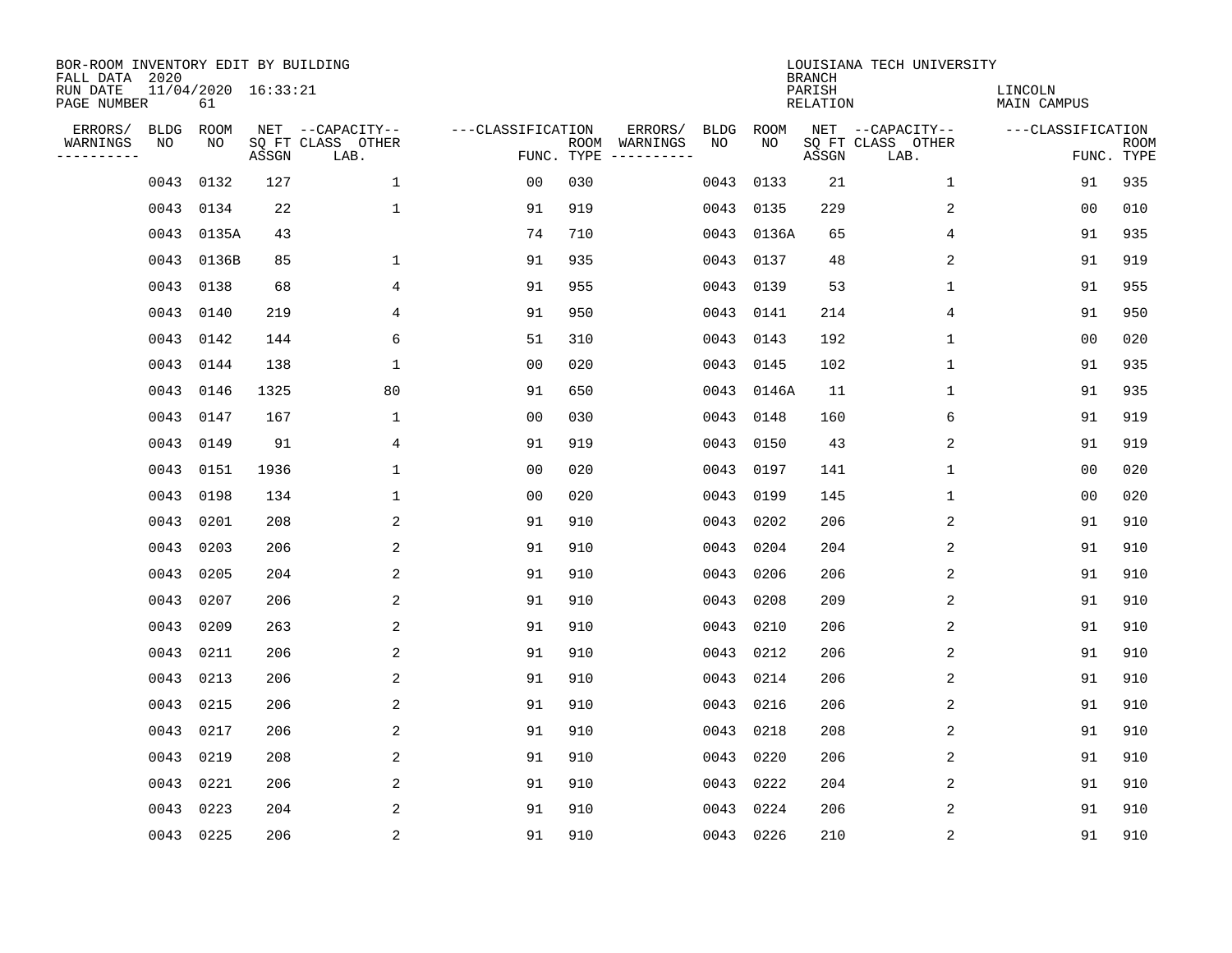| BOR-ROOM INVENTORY EDIT BY BUILDING<br>FALL DATA 2020 |             |      |                     |                           |                   |     |                                      |             |             | <b>BRANCH</b>             | LOUISIANA TECH UNIVERSITY |                               |                           |
|-------------------------------------------------------|-------------|------|---------------------|---------------------------|-------------------|-----|--------------------------------------|-------------|-------------|---------------------------|---------------------------|-------------------------------|---------------------------|
| RUN DATE<br>PAGE NUMBER                               |             | 62   | 11/04/2020 16:33:21 |                           |                   |     |                                      |             |             | PARISH<br><b>RELATION</b> |                           | LINCOLN<br><b>MAIN CAMPUS</b> |                           |
| ERRORS/                                               | <b>BLDG</b> | ROOM |                     | NET --CAPACITY--          | ---CLASSIFICATION |     | ERRORS/                              | <b>BLDG</b> | <b>ROOM</b> |                           | NET --CAPACITY--          | ---CLASSIFICATION             |                           |
| WARNINGS<br>----------                                | NO          | NO   | ASSGN               | SQ FT CLASS OTHER<br>LAB. |                   |     | ROOM WARNINGS<br>FUNC. TYPE $------$ | NO          | NO          | ASSGN                     | SQ FT CLASS OTHER<br>LAB. |                               | <b>ROOM</b><br>FUNC. TYPE |
|                                                       | 0043        | 0227 | 216                 | 2                         | 91                | 910 |                                      | 0043        | 0228        | 206                       | 2                         | 91                            | 910                       |
|                                                       | 0043        | 0229 | 207                 | 2                         | 91                | 910 |                                      | 0043        | 0230        | 206                       | 2                         | 91                            | 910                       |
|                                                       | 0043        | 0231 | 207                 | 2                         | 91                | 910 |                                      | 0043        | 0232        | 206                       | 2                         | 91                            | 910                       |
|                                                       | 0043        | 0233 | 206                 | 2                         | 91                | 910 |                                      | 0043        | 0234        | 206                       | 2                         | 91                            | 910                       |
|                                                       | 0043        | 0235 | 206                 | 2                         | 91                | 910 |                                      | 0043        | 0236        | 206                       | $\overline{2}$            | 91                            | 910                       |
|                                                       | 0043        | 0237 | 208                 | 2                         | 91                | 910 |                                      |             | 0043 0238   | 91                        | 3                         | 91                            | 919                       |
|                                                       | 0043        | 0239 | 157                 | 6                         | 91                | 919 |                                      |             | 0043 0240   | 127                       | $\mathbf 1$               | 0 <sub>0</sub>                | 030                       |
|                                                       | 0043        | 0241 | 46                  | $\mathbf{1}$              | 0 <sub>0</sub>    | 010 |                                      |             | 0043 0242   | 104                       | 4                         | 91                            | 935                       |
|                                                       | 0043        | 0243 | 90                  | $\mathbf{1}$              | 91                | 935 |                                      | 0043        | 0244        | 90                        | 1                         | 91                            | 935                       |
|                                                       | 0043        | 0245 | 167                 | 1                         | 0 <sub>0</sub>    | 030 |                                      | 0043        | 0246        | 160                       | 6                         | 91                            | 919                       |
|                                                       | 0043        | 0247 | 90                  | 3                         | 91                | 919 |                                      | 0043        | 0248        | 2758                      | 1                         | 0 <sub>0</sub>                | 020                       |
|                                                       | 0043        | 0301 | 208                 | $\overline{2}$            | 91                | 910 |                                      | 0043        | 0302        | 206                       | 2                         | 91                            | 910                       |
|                                                       | 0043        | 0303 | 206                 | 2                         | 91                | 910 |                                      | 0043        | 0304        | 204                       | 2                         | 91                            | 910                       |
|                                                       | 0043        | 0305 | 204                 | 2                         | 91                | 910 |                                      | 0043        | 0306        | 206                       | 2                         | 91                            | 910                       |
|                                                       | 0043        | 0307 | 206                 | 2                         | 91                | 910 |                                      | 0043        | 0308        | 209                       | 2                         | 91                            | 910                       |
|                                                       | 0043        | 0309 | 263                 | 2                         | 91                | 910 |                                      | 0043        | 0310        | 206                       | 2                         | 91                            | 910                       |
|                                                       | 0043        | 0311 | 206                 | 2                         | 91                | 910 |                                      | 0043        | 0312        | 206                       | 2                         | 91                            | 910                       |
|                                                       | 0043        | 0313 | 206                 | 2                         | 91                | 910 |                                      | 0043        | 0314        | 206                       | $\overline{2}$            | 91                            | 910                       |
|                                                       | 0043        | 0315 | 206                 | 2                         | 91                | 910 |                                      |             | 0043 0316   | 206                       | 2                         | 91                            | 910                       |
|                                                       | 0043        | 0317 | 206                 | 2                         | 91                | 910 |                                      | 0043        | 0318        | 208                       | 2                         | 91                            | 910                       |
|                                                       | 0043        | 0319 | 208                 | 2                         | 91                | 910 |                                      | 0043        | 0320        | 206                       | 2                         | 91                            | 910                       |
|                                                       | 0043        | 0321 | 206                 | 2                         | 91                | 910 |                                      | 0043        | 0322        | 204                       | 2                         | 91                            | 910                       |
|                                                       | 0043        | 0323 | 204                 | 2                         | 91                | 910 |                                      | 0043        | 0324        | 206                       | 2                         | 91                            | 910                       |
|                                                       | 0043        | 0325 | 206                 | 2                         | 91                | 910 |                                      | 0043        | 0326        | 210                       | 2                         | 91                            | 910                       |
|                                                       | 0043        | 0327 | 216                 | 2                         | 91                | 910 |                                      | 0043        | 0328        | 206                       | 2                         | 91                            | 910                       |
|                                                       | 0043 0329   |      | 207                 | $\overline{c}$            | 91                | 910 |                                      |             | 0043 0330   | 206                       | $\sqrt{2}$                | 91                            | 910                       |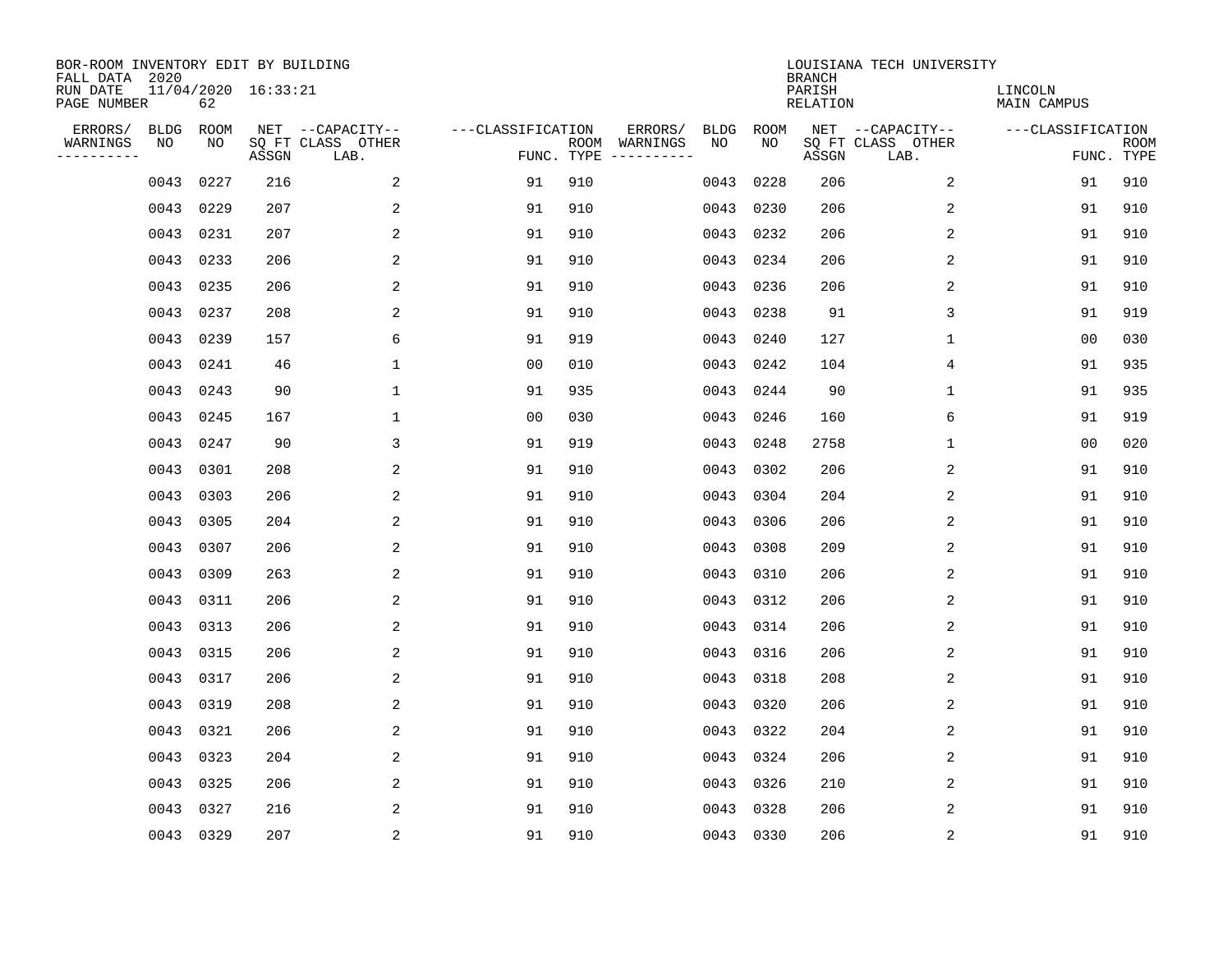| BOR-ROOM INVENTORY EDIT BY BUILDING<br>FALL DATA 2020 |             |           |                     |                           |                   |     |                                      |           |           | <b>BRANCH</b>                                            | LOUISIANA TECH UNIVERSITY                                                                                                                                           |                               |                           |
|-------------------------------------------------------|-------------|-----------|---------------------|---------------------------|-------------------|-----|--------------------------------------|-----------|-----------|----------------------------------------------------------|---------------------------------------------------------------------------------------------------------------------------------------------------------------------|-------------------------------|---------------------------|
| RUN DATE<br>PAGE NUMBER                               |             | 63        | 11/04/2020 16:33:21 |                           |                   |     |                                      |           |           | PARISH<br><b>RELATION</b>                                |                                                                                                                                                                     | LINCOLN<br><b>MAIN CAMPUS</b> |                           |
| ERRORS/                                               | <b>BLDG</b> | ROOM      |                     | NET --CAPACITY--          | ---CLASSIFICATION |     | ERRORS/                              | BLDG      | ROOM      |                                                          | NET --CAPACITY--                                                                                                                                                    | ---CLASSIFICATION             |                           |
| WARNINGS<br>----------                                | NO          | NO        | ASSGN               | SQ FT CLASS OTHER<br>LAB. |                   |     | ROOM WARNINGS<br>FUNC. TYPE $------$ | NO        | NO        | ASSGN                                                    | SQ FT CLASS OTHER<br>LAB.                                                                                                                                           |                               | <b>ROOM</b><br>FUNC. TYPE |
|                                                       | 0043        | 0331      | 207                 | 2                         | 91                | 910 |                                      | 0043      | 0332      | 206                                                      | 2                                                                                                                                                                   | 91                            | 910                       |
|                                                       |             | 0043 0333 | 206                 | 2                         | 91                | 910 |                                      | 0043 0334 |           | 206                                                      | 2                                                                                                                                                                   | 91                            | 910                       |
|                                                       |             | 0043 0335 | 206                 | 2                         | 91                | 910 |                                      | 0043 0336 |           | 206                                                      | 2                                                                                                                                                                   | 91                            | 910                       |
|                                                       | 0043 0337   |           | 208                 | 2                         | 91                | 910 |                                      |           | 0043 0338 | 91                                                       | 3                                                                                                                                                                   | 91                            | 919                       |
|                                                       | 0043 0339   |           | 157                 | 6                         | 91                | 919 |                                      | 0043 0340 |           | 127                                                      | $\mathbf 1$                                                                                                                                                         | 00                            | 030                       |
|                                                       |             | 0043 0341 | 46                  | $\mathbf 1$               | 0 <sub>0</sub>    | 010 |                                      | 0043 0342 |           | 104                                                      | 4                                                                                                                                                                   | 91                            | 935                       |
|                                                       |             | 0043 0343 | 90                  | $\mathbf{1}$              | 91                | 935 |                                      | 0043 0344 |           | 90                                                       | $\mathbf{1}$                                                                                                                                                        | 91                            | 935                       |
|                                                       |             | 0043 0345 | 168                 | $\mathbf{1}$              | 0 <sub>0</sub>    | 030 |                                      | 0043 0346 |           | 160                                                      | 3                                                                                                                                                                   | 91                            | 919                       |
|                                                       |             | 0043 0347 | 91                  | 6                         | 91                | 919 |                                      |           | 0043 0348 | 2758<br>TOTAL NUMBER CLASSROOMS<br>TOTAL NUMBER LABS 210 | $\mathbf{1}$<br>TOTAL ASSIGNABLE & UNASSIGNABLE SOFT:<br>TOTAL NET ASSIGN SQ. FT. IN ROOM FILE<br>TOTAL NUMBER COMPUTER CLASSROOMS<br>TOTAL NUMBER SPECIAL LABS 220 | 00<br>37,836<br>27,606        | 020                       |
|                                                       |             | 0044 0001 | 173                 |                           | 00                | 020 |                                      | 0044 0002 |           | 881                                                      | 2                                                                                                                                                                   | 91                            | 910                       |
|                                                       | 0044 0003   |           | 113                 |                           | 0 <sub>0</sub>    | 030 |                                      | 0044 0004 |           | 113                                                      | 2                                                                                                                                                                   | 91                            | 910                       |
|                                                       | 0044 0005   |           | 180                 | 2                         | 91                | 910 |                                      | 0044 0006 |           | 181                                                      | 2                                                                                                                                                                   | 91                            | 910                       |
|                                                       | 0044 0007   |           | 181                 | 2                         | 91                | 910 |                                      | 0044 0008 |           | 181                                                      | 2                                                                                                                                                                   | 91                            | 910                       |
|                                                       | 0044 0009   |           | 181                 | 2                         | 91                | 910 |                                      | 0044 0010 |           | 181                                                      | 2                                                                                                                                                                   | 91                            | 910                       |
|                                                       | 0044 0011   |           | 181                 | 2                         | 91                | 910 |                                      | 0044 0012 |           | 181                                                      | 2                                                                                                                                                                   | 91                            | 910                       |
|                                                       |             | 0044 0013 | 177                 | 2                         | 91                | 910 |                                      | 0044 0014 |           | 177                                                      | 2                                                                                                                                                                   | 91                            | 910                       |
|                                                       |             | 0044 0015 | 181                 | 2                         | 91                | 910 |                                      | 0044 0016 |           | 181                                                      | 2                                                                                                                                                                   | 91                            | 910                       |
|                                                       |             | 0044 0017 | 181                 | 2                         | 91                | 910 |                                      |           | 0044 0018 | 181                                                      | 2                                                                                                                                                                   | 91                            | 910                       |
|                                                       | 0044 0019   |           | 181                 | $\overline{c}$            | 91                | 910 |                                      | 0044 0020 |           | 181                                                      | $\overline{c}$                                                                                                                                                      | 91                            | 910                       |
|                                                       | 0044 0021   |           | 181                 | 2                         | 91                | 910 |                                      |           | 0044 0022 | 181                                                      | 2                                                                                                                                                                   | 91                            | 910                       |
|                                                       |             | 0044 0023 | 181                 | 2                         | 91                | 910 |                                      | 0044 0024 |           | 181                                                      | 2                                                                                                                                                                   | 91                            | 910                       |
|                                                       | 0044 0025   |           | 185                 | 2                         | 91                | 910 |                                      | 0044 0026 |           | 185                                                      | 2                                                                                                                                                                   | 91                            | 910                       |
|                                                       |             | 0044 0027 | 181                 | 2                         | 91                | 910 |                                      | 0044 0029 |           | 181                                                      | 2                                                                                                                                                                   | 91                            | 910                       |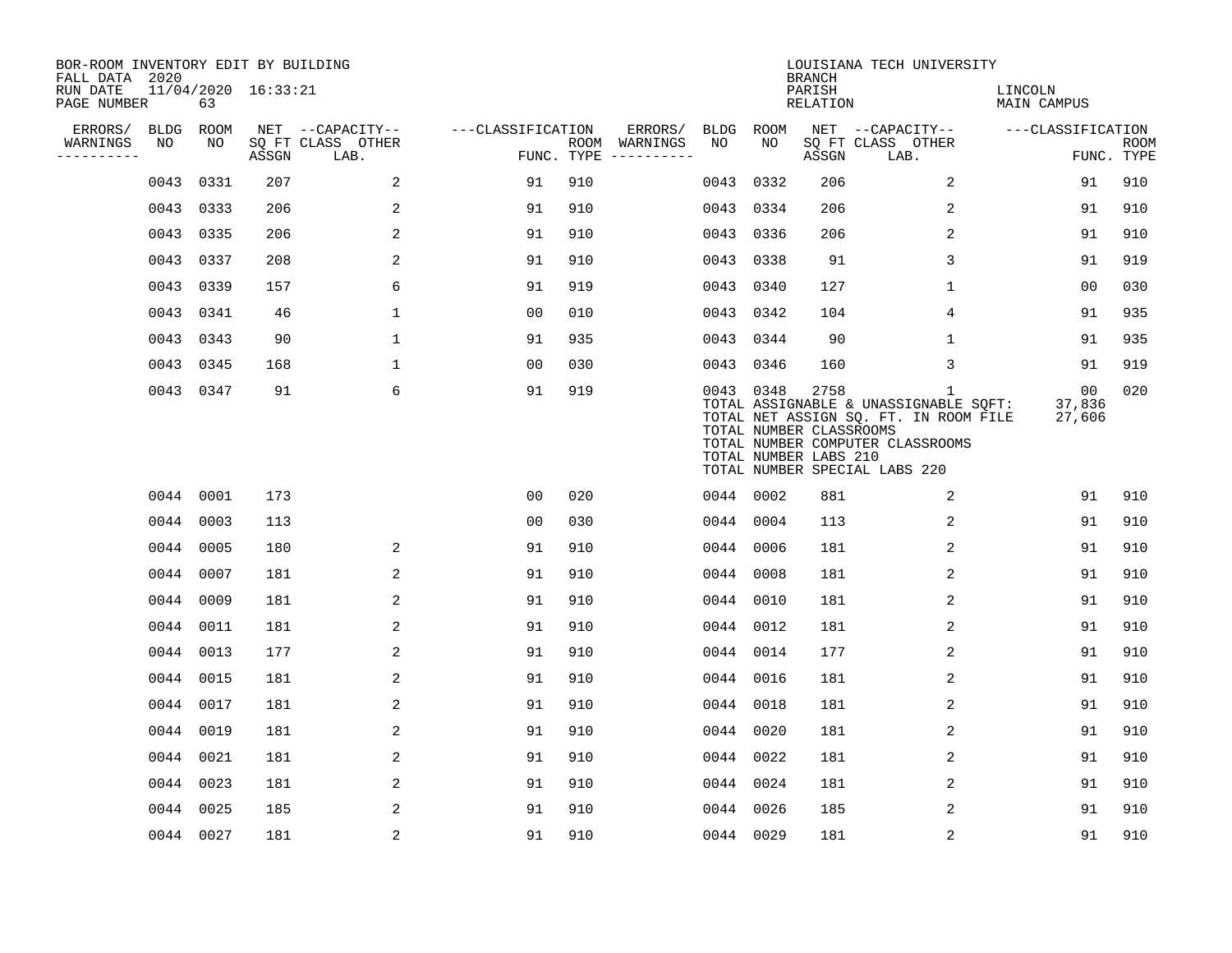| BOR-ROOM INVENTORY EDIT BY BUILDING<br>FALL DATA 2020 |      |           |                     |                           |                   |                                      |      |           | <b>BRANCH</b>      | LOUISIANA TECH UNIVERSITY |                               |                           |
|-------------------------------------------------------|------|-----------|---------------------|---------------------------|-------------------|--------------------------------------|------|-----------|--------------------|---------------------------|-------------------------------|---------------------------|
| RUN DATE<br>PAGE NUMBER                               |      | 64        | 11/04/2020 16:33:21 |                           |                   |                                      |      |           | PARISH<br>RELATION |                           | LINCOLN<br><b>MAIN CAMPUS</b> |                           |
| ERRORS/                                               | BLDG | ROOM      |                     | NET --CAPACITY--          | ---CLASSIFICATION | ERRORS/                              | BLDG | ROOM      |                    | NET --CAPACITY--          | ---CLASSIFICATION             |                           |
| WARNINGS<br>----------                                | NO   | NO        | ASSGN               | SQ FT CLASS OTHER<br>LAB. |                   | ROOM WARNINGS<br>FUNC. TYPE $------$ | NO   | NO        | ASSGN              | SQ FT CLASS OTHER<br>LAB. |                               | <b>ROOM</b><br>FUNC. TYPE |
|                                                       | 0044 | 0031      | 181                 | 2                         | 91                | 910                                  | 0044 | 0032      | 181                | 2                         | 91                            | 910                       |
|                                                       |      | 0044 0033 | 181                 | 2                         | 91                | 910                                  |      | 0044 0034 | 181                | 2                         | 91                            | 910                       |
|                                                       |      | 0044 0035 | 181                 | 2                         | 91                | 910                                  |      | 0044 0036 | 181                | 2                         | 91                            | 910                       |
|                                                       |      | 0044 0037 | 181                 | 2                         | 91                | 910                                  |      | 0044 0038 | 181                | 2                         | 91                            | 910                       |
|                                                       |      | 0044 0039 | 181                 | 2                         | 91                | 910                                  |      | 0044 0040 | 181                | 2                         | 91                            | 910                       |
|                                                       |      | 0044 0041 | 181                 | 2                         | 91                | 910                                  |      | 0044 0042 | 181                | 2                         | 91                            | 910                       |
|                                                       |      | 0044 0043 | 181                 | 2                         | 91                | 910                                  |      | 0044 0044 | 181                | 2                         | 91                            | 910                       |
|                                                       |      | 0044 0045 | 181                 | 2                         | 91                | 910                                  |      | 0044 0046 | 181                | 2                         | 91                            | 910                       |
|                                                       | 0044 | 0047      | 181                 | 2                         | 91                | 910                                  |      | 0044 0048 | 181                | 2                         | 91                            | 910                       |
|                                                       |      | 0044 0049 | 181                 | 2                         | 91                | 910                                  |      | 0044 0050 | 181                | 2                         | 91                            | 910                       |
|                                                       |      | 0044 0051 | 185                 | 2                         | 91                | 910                                  |      | 0044 0052 | 185                | 2                         | 91                            | 910                       |
|                                                       |      | 0044 0060 | 244                 | 6                         | 91                | 919                                  |      | 0044 0061 | 244                | 6                         | 91                            | 919                       |
|                                                       | 0044 | 0062      | 244                 | 6                         | 91                | 919                                  | 0044 | 0063      | 244                | 6                         | 91                            | 919                       |
|                                                       |      | 0044 0064 | 24                  | 6                         | 91                | 935                                  | 0044 | 0065      | 24                 | 6                         | 0 <sub>0</sub>                | 010                       |
|                                                       | 0044 | 0066      | 24                  |                           | 91                | 935                                  | 0044 | 0067      | 24                 |                           | 0 <sub>0</sub>                | 010                       |
|                                                       |      | 0044 0070 | 52                  |                           | 91                | 935                                  | 0044 | 0071      | 52                 |                           | 91                            | 935                       |
|                                                       |      | 0044 0072 | 71                  |                           | 0 <sub>0</sub>    | 020                                  | 0044 | 0080      | 1787               |                           | 51                            | 650                       |
|                                                       | 0044 | 0081      | 99                  |                           | 51                | 655                                  | 0044 | 0082      | 317                |                           | 91                            | 935                       |
|                                                       |      | 0044 0083 | 99                  |                           | 51                | 655                                  |      | 0044 0084 | 463                |                           | 91                            | 935                       |
|                                                       |      | 0044 0085 | 468                 |                           | 91                | 935                                  |      | 0044 0094 | 76                 |                           | 0 <sub>0</sub>                | 020                       |
|                                                       |      | 0044 0095 | 76                  |                           | 0 <sub>0</sub>    | 020                                  |      | 0044 0096 | 199                |                           | 0 <sub>0</sub>                | 020                       |
|                                                       | 0044 | 0097      | 273                 |                           | 0 <sub>0</sub>    | 020                                  |      | 0044 0098 | 252                |                           | 0 <sub>0</sub>                | 020                       |
|                                                       |      | 0044 0099 | 252                 |                           | 0 <sub>0</sub>    | 020                                  |      | 0044 0101 | 1303               |                           | 91                            | 935                       |
|                                                       |      | 0044 0102 | 1303                | 2                         | 91                | 910                                  |      | 0044 0103 | 113                |                           | 0 <sub>0</sub>                | 030                       |
|                                                       |      | 0044 0104 | 113                 | 2                         | 91                | 910                                  |      | 0044 0105 | 180                | 2                         | 91                            | 910                       |
|                                                       |      | 0044 0106 | 181                 | 2                         | 91                | 910                                  |      | 0044 0107 | 181                | $\overline{c}$            | 91                            | 910                       |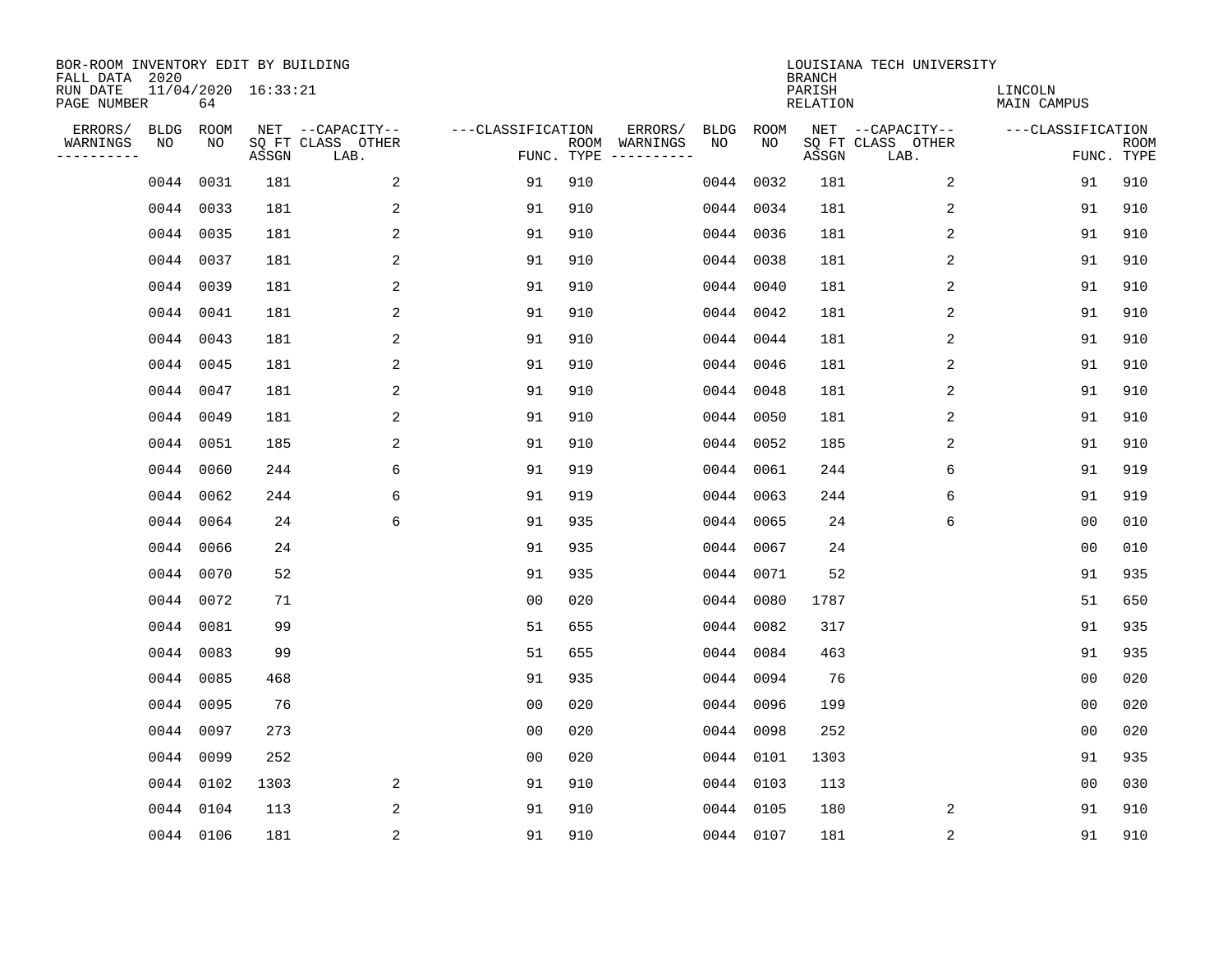| BOR-ROOM INVENTORY EDIT BY BUILDING       |             |           |                     |                           |                   |     |                                      |      |           |                                     | LOUISIANA TECH UNIVERSITY |                               |                           |
|-------------------------------------------|-------------|-----------|---------------------|---------------------------|-------------------|-----|--------------------------------------|------|-----------|-------------------------------------|---------------------------|-------------------------------|---------------------------|
| FALL DATA 2020<br>RUN DATE<br>PAGE NUMBER |             | 65        | 11/04/2020 16:33:21 |                           |                   |     |                                      |      |           | <b>BRANCH</b><br>PARISH<br>RELATION |                           | LINCOLN<br><b>MAIN CAMPUS</b> |                           |
| ERRORS/                                   | <b>BLDG</b> | ROOM      |                     | NET --CAPACITY--          | ---CLASSIFICATION |     | ERRORS/                              | BLDG | ROOM      |                                     | NET --CAPACITY--          | ---CLASSIFICATION             |                           |
| WARNINGS<br>----------                    | NO          | NO        | ASSGN               | SQ FT CLASS OTHER<br>LAB. |                   |     | ROOM WARNINGS<br>FUNC. TYPE $------$ | NO   | NO        | ASSGN                               | SQ FT CLASS OTHER<br>LAB. |                               | <b>ROOM</b><br>FUNC. TYPE |
|                                           | 0044        | 0108      | 181                 | 2                         | 91                | 910 |                                      | 0044 | 0109      | 181                                 | 2                         | 91                            | 910                       |
|                                           |             | 0044 0110 | 181                 | 2                         | 91                | 910 |                                      |      | 0044 0111 | 181                                 | 2                         | 91                            | 910                       |
|                                           |             | 0044 0112 | 181                 | $\overline{c}$            | 91                | 910 |                                      |      | 0044 0113 | 177                                 | $\sqrt{2}$                | 91                            | 910                       |
|                                           |             | 0044 0114 | 177                 | 2                         | 91                | 910 |                                      |      | 0044 0115 | 181                                 | 2                         | 91                            | 910                       |
|                                           |             | 0044 0116 | 181                 | 2                         | 91                | 910 |                                      |      | 0044 0117 | 181                                 | 2                         | 91                            | 910                       |
|                                           |             | 0044 0118 | 181                 | 2                         | 91                | 910 |                                      |      | 0044 0119 | 181                                 | 2                         | 91                            | 910                       |
|                                           |             | 0044 0120 | 181                 | 2                         | 91                | 910 |                                      |      | 0044 0121 | 181                                 | 2                         | 91                            | 910                       |
|                                           |             | 0044 0122 | 181                 | 2                         | 91                | 910 |                                      |      | 0044 0123 | 181                                 | 2                         | 91                            | 910                       |
|                                           |             | 0044 0124 | 181                 | 2                         | 91                | 910 |                                      |      | 0044 0125 | 185                                 | 2                         | 91                            | 910                       |
|                                           |             | 0044 0126 | 185                 | 2                         | 91                | 910 |                                      |      | 0044 0127 | 185                                 | 2                         | 91                            | 910                       |
|                                           |             | 0044 0129 | 181                 | 2                         | 91                | 910 |                                      |      | 0044 0131 | 181                                 | 2                         | 91                            | 910                       |
|                                           |             | 0044 0132 | 181                 | 2                         | 91                | 910 |                                      |      | 0044 0133 | 181                                 | 2                         | 91                            | 910                       |
|                                           |             | 0044 0134 | 181                 | 2                         | 91                | 910 |                                      |      | 0044 0135 | 181                                 | 2                         | 91                            | 910                       |
|                                           |             | 0044 0136 | 181                 | 2                         | 91                | 910 |                                      |      | 0044 0137 | 181                                 | 2                         | 91                            | 910                       |
|                                           |             | 0044 0138 | 181                 | 2                         | 91                | 910 |                                      |      | 0044 0139 | 177                                 | 2                         | 91                            | 910                       |
|                                           |             | 0044 0140 | 177                 | 2                         | 91                | 910 |                                      |      | 0044 0141 | 181                                 | 2                         | 91                            | 910                       |
|                                           |             | 0044 0142 | 181                 | 2                         | 91                | 910 |                                      |      | 0044 0143 | 181                                 | 2                         | 91                            | 910                       |
|                                           |             | 0044 0144 | 181                 | 2                         | 91                | 910 |                                      |      | 0044 0145 | 181                                 | 2                         | 91                            | 910                       |
|                                           |             | 0044 0146 | 181                 | 2                         | 91                | 910 |                                      |      | 0044 0147 | 181                                 | 2                         | 91                            | 910                       |
|                                           |             | 0044 0148 | 181                 | 2                         | 91                | 910 |                                      |      | 0044 0149 | 181                                 | 2                         | 91                            | 910                       |
|                                           |             | 0044 0150 | 181                 | 2                         | 91                | 910 |                                      |      | 0044 0151 | 185                                 | 2                         | 91                            | 910                       |
|                                           |             | 0044 0152 | 185                 | 2                         | 91                | 910 |                                      |      | 0044 0153 | 349                                 |                           | 45                            | 650                       |
|                                           |             | 0044 0154 | 263                 |                           | 45                | 650 |                                      |      | 0044 0160 | 244                                 |                           | 91                            | 919                       |
|                                           |             | 0044 0161 | 244                 |                           | 91                | 919 |                                      |      | 0044 0162 | 244                                 |                           | 91                            | 919                       |
|                                           |             | 0044 0163 | 244                 |                           | 91                | 919 |                                      |      | 0044 0164 | 24                                  |                           | 91                            | 935                       |
|                                           |             | 0044 0165 | 24                  |                           | 0 <sub>0</sub>    | 010 |                                      |      | 0044 0166 | 24                                  |                           | 91                            | 935                       |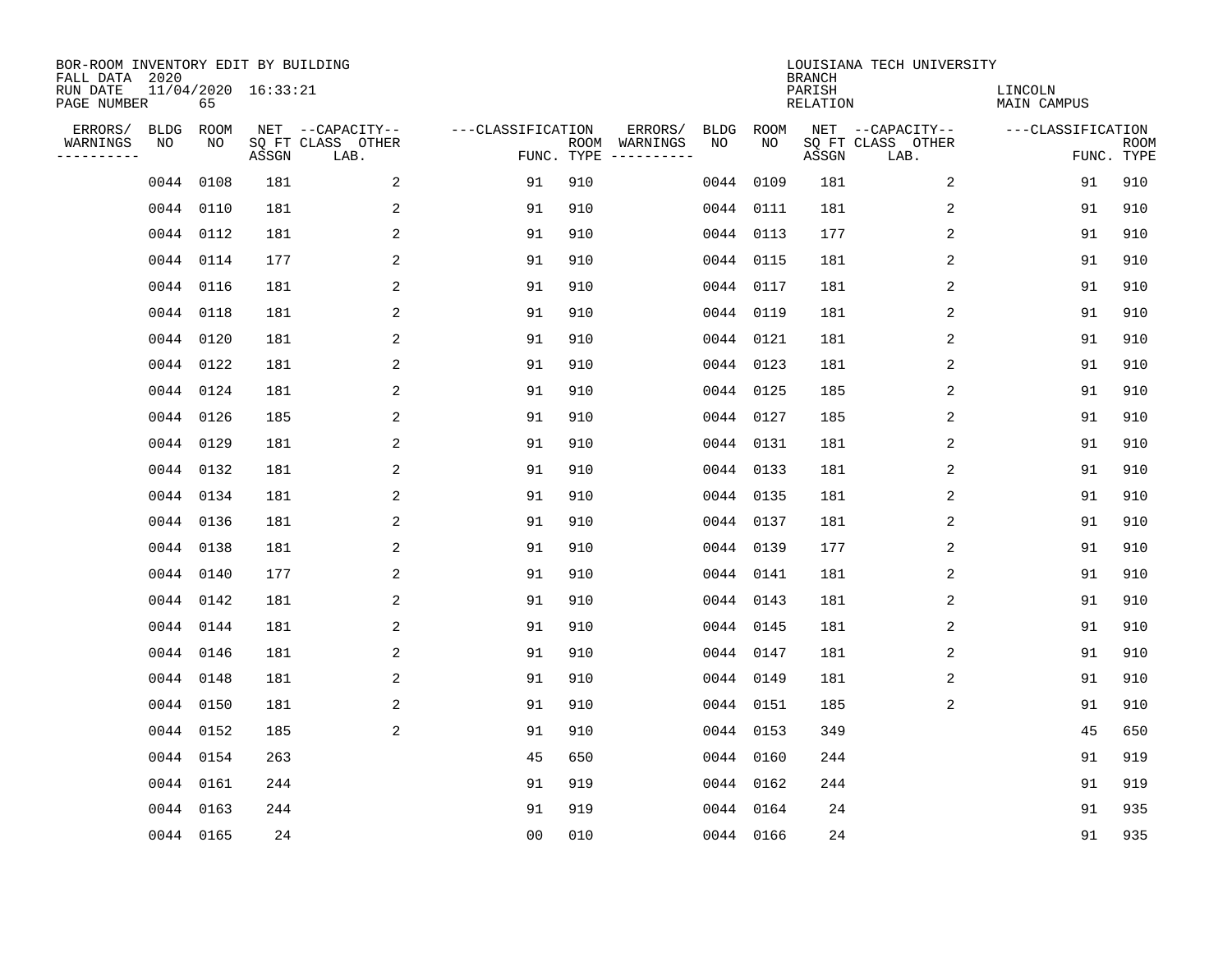| BOR-ROOM INVENTORY EDIT BY BUILDING<br>FALL DATA 2020 |                           |       |                           |                   |     |                                            |           | <b>BRANCH</b> |                 | LOUISIANA TECH UNIVERSITY |                               |                           |
|-------------------------------------------------------|---------------------------|-------|---------------------------|-------------------|-----|--------------------------------------------|-----------|---------------|-----------------|---------------------------|-------------------------------|---------------------------|
| RUN DATE<br>PAGE NUMBER                               | 11/04/2020 16:33:21<br>66 |       |                           |                   |     |                                            |           | PARISH        | <b>RELATION</b> |                           | LINCOLN<br><b>MAIN CAMPUS</b> |                           |
| ERRORS/<br><b>BLDG</b>                                | ROOM                      |       | NET --CAPACITY--          | ---CLASSIFICATION |     | ERRORS/<br><b>BLDG</b>                     |           | ROOM          |                 | NET --CAPACITY--          | ---CLASSIFICATION             |                           |
| WARNINGS<br>NO<br>----------                          | NO                        | ASSGN | SQ FT CLASS OTHER<br>LAB. |                   |     | ROOM WARNINGS<br>NO<br>FUNC. TYPE $------$ |           | NO            | ASSGN           | SQ FT CLASS OTHER<br>LAB. |                               | <b>ROOM</b><br>FUNC. TYPE |
|                                                       | 0044 0167                 | 24    |                           | 0 <sub>0</sub>    | 010 |                                            | 0044 0168 |               | 13              |                           | 91                            | 935                       |
|                                                       | 0044 0170                 | 262   |                           | 0 <sub>0</sub>    | 020 |                                            | 0044 0171 |               | 262             |                           | 00                            | 020                       |
|                                                       | 0044 0180                 | 1006  |                           | 45                | 650 |                                            | 0044 0181 |               | 67              |                           | 0 <sub>0</sub>                | 030                       |
|                                                       | 0044 0182                 | 170   |                           | 91                | 950 |                                            | 0044 0183 |               | 80              |                           | 91                            | 950                       |
|                                                       | 0044 0184                 | 83    |                           | 91                | 950 |                                            | 0044 0185 |               | 41              |                           | 91                            | 950                       |
|                                                       | 0044 0186                 | 39    |                           | 91                | 950 |                                            | 0044 0187 |               | 144             |                           | 91                            | 950                       |
|                                                       | 0044 0188                 | 97    |                           | 91                | 950 |                                            | 0044 0189 |               | 9               |                           | 91                            | 950                       |
|                                                       | 0044 0190                 | 4     |                           | 91                | 950 |                                            | 0044 0191 |               | 129             |                           | 91                            | 950                       |
|                                                       | 0044 0201                 | 1303  | 2                         | 91                | 910 |                                            | 0044 0202 |               | 1303            | 2                         | 91                            | 910                       |
|                                                       | 0044 0203                 | 113   | 2                         | 91                | 910 |                                            | 0044 0204 |               | 113             | 2                         | 91                            | 910                       |
|                                                       | 0044 0205                 | 181   | 2                         | 91                | 910 |                                            | 0044 0206 |               | 181             | 2                         | 91                            | 910                       |
|                                                       | 0044 0207                 | 181   | $\overline{2}$            | 91                | 910 |                                            | 0044 0208 |               | 181             | 2                         | 91                            | 910                       |
|                                                       | 0044 0209                 | 181   | 2                         | 91                | 910 |                                            | 0044 0210 |               | 181             | 2                         | 91                            | 910                       |
|                                                       | 0044 0211                 | 181   | 2                         | 91                | 910 |                                            | 0044 0212 |               | 181             | 2                         | 91                            | 910                       |
|                                                       | 0044 0213                 | 177   | 2                         | 91                | 910 |                                            | 0044 0214 |               | 177             | 2                         | 91                            | 910                       |
|                                                       | 0044 0215                 | 181   | 2                         | 91                | 910 |                                            | 0044 0216 |               | 181             | 2                         | 91                            | 910                       |
|                                                       | 0044 0217                 | 181   | 2                         | 91                | 910 |                                            | 0044      | 0218          | 181             | 2                         | 91                            | 910                       |
|                                                       | 0044 0219                 | 181   | 2                         | 91                | 910 |                                            | 0044      | 0220          | 181             | 2                         | 91                            | 910                       |
|                                                       | 0044 0221                 | 181   | 2                         | 91                | 910 |                                            | 0044 0222 |               | 181             | 2                         | 91                            | 910                       |
|                                                       | 0044 0223                 | 181   | 2                         | 91                | 910 |                                            | 0044 0224 |               | 181             | 2                         | 91                            | 910                       |
|                                                       | 0044 0225                 | 185   | 2                         | 91                | 910 |                                            | 0044 0226 |               | 185             | 2                         | 91                            | 910                       |
|                                                       | 0044 0227                 | 185   | 2                         | 91                | 910 |                                            | 0044 0228 |               | 185             | 2                         | 91                            | 910                       |
|                                                       | 0044 0229                 | 181   | 2                         | 91                | 910 |                                            | 0044 0230 |               | 181             | 2                         | 91                            | 910                       |
|                                                       | 0044 0231                 | 181   | 2                         | 91                | 910 |                                            | 0044 0232 |               | 181             | 2                         | 91                            | 910                       |
|                                                       | 0044 0233                 | 181   | 2                         | 91                | 910 |                                            | 0044 0234 |               | 181             | 2                         | 91                            | 910                       |
|                                                       | 0044 0235                 | 181   | 2                         | 91                | 910 |                                            | 0044 0236 |               | 181             | 2                         | 91                            | 910                       |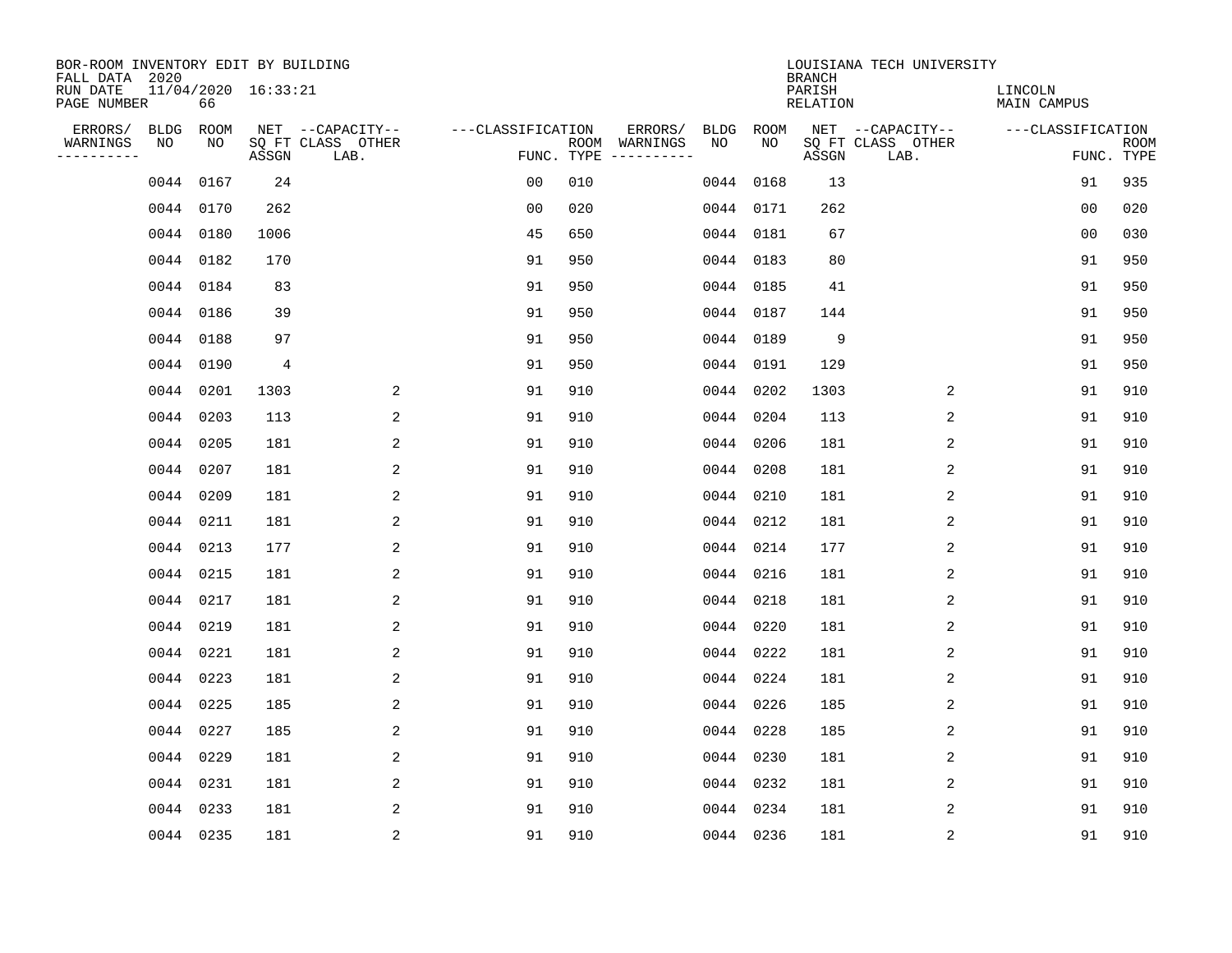| BOR-ROOM INVENTORY EDIT BY BUILDING<br>FALL DATA 2020 |                           |       |                           |                   |     |                                      |             |           | <b>BRANCH</b>             | LOUISIANA TECH UNIVERSITY |                               |                           |
|-------------------------------------------------------|---------------------------|-------|---------------------------|-------------------|-----|--------------------------------------|-------------|-----------|---------------------------|---------------------------|-------------------------------|---------------------------|
| RUN DATE<br>PAGE NUMBER                               | 11/04/2020 16:33:21<br>67 |       |                           |                   |     |                                      |             |           | PARISH<br><b>RELATION</b> |                           | LINCOLN<br><b>MAIN CAMPUS</b> |                           |
| ERRORS/                                               | <b>BLDG</b><br>ROOM       |       | NET --CAPACITY--          | ---CLASSIFICATION |     | ERRORS/                              | <b>BLDG</b> | ROOM      |                           | NET --CAPACITY--          | ---CLASSIFICATION             |                           |
| WARNINGS<br>NO<br>----------                          | NO                        | ASSGN | SQ FT CLASS OTHER<br>LAB. |                   |     | ROOM WARNINGS<br>FUNC. TYPE $------$ | NO          | NO        | ASSGN                     | SQ FT CLASS OTHER<br>LAB. |                               | <b>ROOM</b><br>FUNC. TYPE |
|                                                       | 0044 0237                 | 181   | 2                         | 91                | 910 |                                      |             | 0044 0238 | 181                       | 2                         | 91                            | 910                       |
|                                                       | 0044 0239                 | 177   | 2                         | 91                | 910 |                                      |             | 0044 0240 | 177                       | 2                         | 91                            | 910                       |
|                                                       | 0044 0241                 | 181   | 2                         | 91                | 910 |                                      |             | 0044 0242 | 181                       | 2                         | 91                            | 910                       |
|                                                       | 0044 0243                 | 181   | 2                         | 91                | 910 |                                      |             | 0044 0244 | 181                       | 2                         | 91                            | 910                       |
|                                                       | 0044 0245                 | 181   | 2                         | 91                | 910 |                                      |             | 0044 0246 | 181                       | $\overline{2}$            | 91                            | 910                       |
|                                                       | 0044 0247                 | 181   | 2                         | 91                | 910 |                                      |             | 0044 0248 | 181                       | 2                         | 91                            | 910                       |
|                                                       | 0044 0249                 | 181   | 2                         | 91                | 910 |                                      |             | 0044 0250 | 181                       | 2                         | 91                            | 910                       |
|                                                       | 0044 0251                 | 185   | 2                         | 91                | 910 |                                      |             | 0044 0252 | 185                       | 2                         | 91                            | 910                       |
|                                                       | 0044 0260                 | 244   | 9                         | 91                | 919 |                                      |             | 0044 0261 | 244                       | 9                         | 91                            | 919                       |
|                                                       | 0044 0262                 | 244   | 9                         | 91                | 919 |                                      |             | 0044 0263 | 244                       | 9                         | 91                            | 919                       |
|                                                       | 0044 0264                 | 24    |                           | 91                | 935 |                                      |             | 0044 0265 | 24                        |                           | 0 <sub>0</sub>                | 010                       |
|                                                       | 0044 0266                 | 24    |                           | 91                | 935 |                                      |             | 0044 0267 | 24                        |                           | 0 <sub>0</sub>                | 010                       |
|                                                       | 0044 0301                 | 1303  | 2                         | 91                | 910 |                                      |             | 0044 0302 | 1303                      | 2                         | 91                            | 910                       |
|                                                       | 0044 0303                 | 113   | 2                         | 91                | 910 |                                      |             | 0044 0304 | 113                       | 2                         | 91                            | 910                       |
|                                                       | 0044 0305                 | 181   | 2                         | 91                | 910 |                                      | 0044        | 0306      | 181                       | 2                         | 91                            | 910                       |
|                                                       | 0044 0307                 | 181   | 2                         | 91                | 910 |                                      |             | 0044 0308 | 181                       | 2                         | 91                            | 910                       |
|                                                       | 0044 0309                 | 181   | 2                         | 91                | 910 |                                      | 0044        | 0310      | 181                       | 2                         | 91                            | 910                       |
|                                                       | 0044 0311                 | 181   | 2                         | 91                | 910 |                                      |             | 0044 0312 | 181                       | 2                         | 91                            | 910                       |
|                                                       | 0044 0313                 | 177   | 2                         | 91                | 910 |                                      |             | 0044 0314 | 177                       | 2                         | 91                            | 910                       |
|                                                       | 0044 0315                 | 181   | 2                         | 91                | 910 |                                      |             | 0044 0316 | 181                       | 2                         | 91                            | 910                       |
|                                                       | 0044 0317                 | 181   | 2                         | 91                | 910 |                                      |             | 0044 0318 | 181                       | 2                         | 91                            | 910                       |
|                                                       | 0044 0319                 | 181   | 2                         | 91                | 910 |                                      |             | 0044 0320 | 181                       | 2                         | 91                            | 910                       |
|                                                       | 0044 0321                 | 181   | 2                         | 91                | 910 |                                      |             | 0044 0322 | 181                       | 2                         | 91                            | 910                       |
|                                                       | 0044 0323                 | 181   | 2                         | 91                | 910 |                                      |             | 0044 0324 | 181                       | 2                         | 91                            | 910                       |
|                                                       | 0044 0325                 | 185   | 2                         | 91                | 910 |                                      |             | 0044 0326 | 185                       | 2                         | 91                            | 910                       |
|                                                       | 0044 0327                 | 185   | $\overline{2}$            | 91                | 910 |                                      |             | 0044 0328 | 185                       | 2                         | 91                            | 910                       |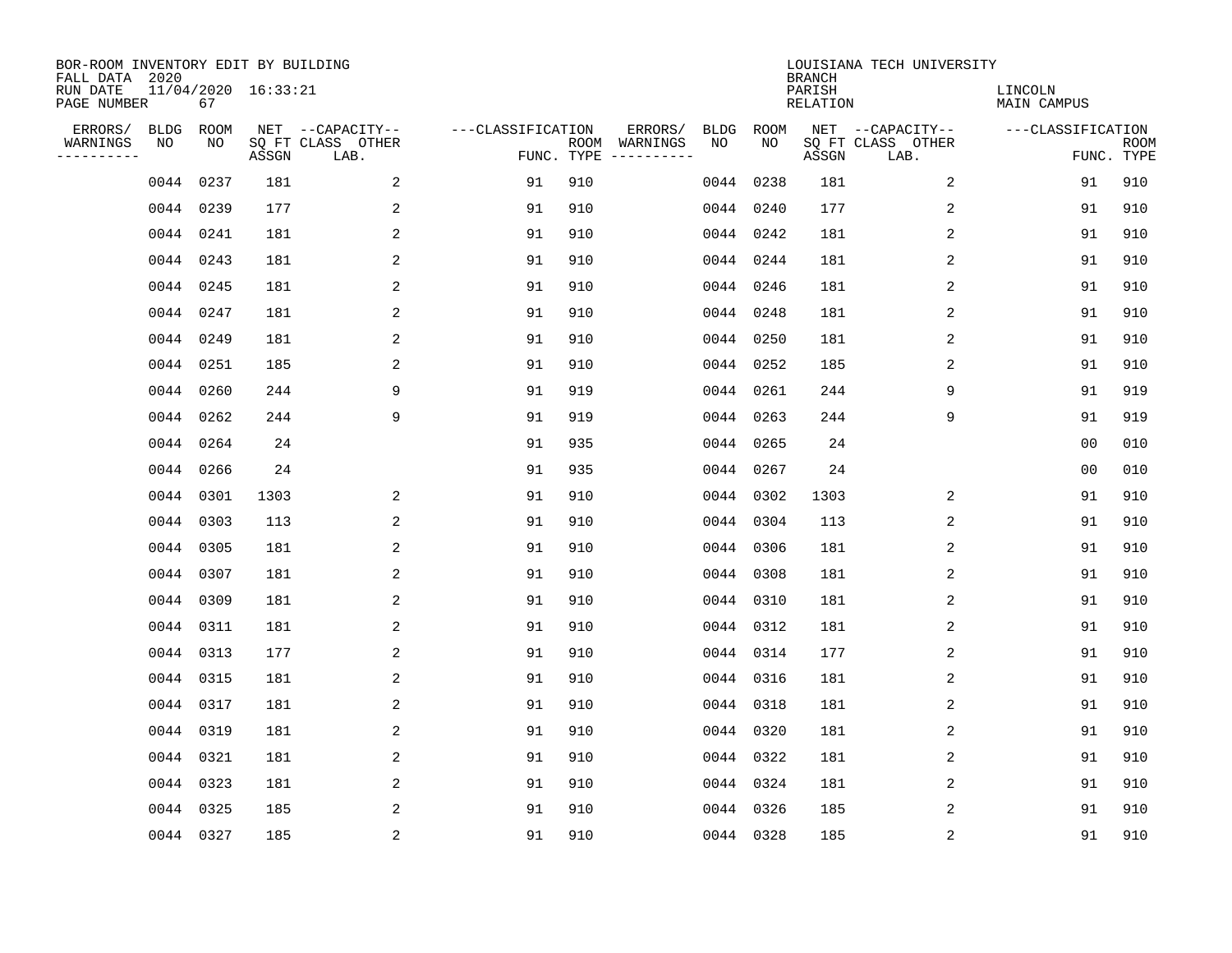| BOR-ROOM INVENTORY EDIT BY BUILDING<br>FALL DATA 2020 |                   |            |                     |                                               |                   |            |                          |                 |           | <b>BRANCH</b>                                          | LOUISIANA TECH UNIVERSITY                                                                                                                           |                        |                           |
|-------------------------------------------------------|-------------------|------------|---------------------|-----------------------------------------------|-------------------|------------|--------------------------|-----------------|-----------|--------------------------------------------------------|-----------------------------------------------------------------------------------------------------------------------------------------------------|------------------------|---------------------------|
| RUN DATE<br>PAGE NUMBER                               |                   | 68         | 11/04/2020 16:33:21 |                                               |                   |            |                          |                 |           | PARISH<br><b>RELATION</b>                              |                                                                                                                                                     | LINCOLN<br>MAIN CAMPUS |                           |
| ERRORS/<br>WARNINGS<br>---------                      | <b>BLDG</b><br>NO | ROOM<br>NO | ASSGN               | NET --CAPACITY--<br>SQ FT CLASS OTHER<br>LAB. | ---CLASSIFICATION | FUNC. TYPE | ERRORS/<br>ROOM WARNINGS | BLDG ROOM<br>NO | NO        | ASSGN                                                  | NET --CAPACITY--<br>SQ FT CLASS OTHER<br>LAB.                                                                                                       | ---CLASSIFICATION      | <b>ROOM</b><br>FUNC. TYPE |
|                                                       | 0044              | 0329       | 181                 | 2                                             | 91                | 910        |                          | 0044            | 0330      | 181                                                    | 2                                                                                                                                                   | 91                     | 910                       |
|                                                       |                   | 0044 0331  | 181                 | 2                                             | 91                | 910        |                          | 0044 0332       |           | 181                                                    | 2                                                                                                                                                   | 91                     | 910                       |
|                                                       |                   | 0044 0333  | 181                 | 2                                             | 91                | 910        |                          | 0044 0334       |           | 181                                                    | 2                                                                                                                                                   | 91                     | 910                       |
|                                                       |                   | 0044 0335  | 181                 | 2                                             | 91                | 910        |                          | 0044 0336       |           | 181                                                    | 2                                                                                                                                                   | 91                     | 910                       |
|                                                       |                   | 0044 0337  | 181                 | 2                                             | 91                | 910        |                          | 0044 0338       |           | 181                                                    | 2                                                                                                                                                   | 91                     | 910                       |
|                                                       |                   | 0044 0339  | 177                 | 2                                             | 91                | 910        |                          | 0044 0340       |           | 177                                                    | 2                                                                                                                                                   | 91                     | 910                       |
|                                                       |                   | 0044 0341  | 181                 | 2                                             | 91                | 910        |                          | 0044 0342       |           | 181                                                    | 2                                                                                                                                                   | 91                     | 910                       |
|                                                       |                   | 0044 0343  | 181                 | 2                                             | 91                | 910        |                          | 0044 0344       |           | 181                                                    | 2                                                                                                                                                   | 91                     | 910                       |
|                                                       |                   | 0044 0345  | 181                 | 2                                             | 91                | 910        |                          | 0044 0346       |           | 181                                                    | 2                                                                                                                                                   | 91                     | 910                       |
|                                                       |                   | 0044 0347  | 181                 | 2                                             | 91                | 910        |                          | 0044 0348       |           | 181                                                    | 2                                                                                                                                                   | 91                     | 910                       |
|                                                       |                   | 0044 0349  | 181                 | 2                                             | 91                | 910        |                          | 0044 0350       |           | 181                                                    | 2                                                                                                                                                   | 91                     | 910                       |
|                                                       |                   | 0044 0351  | 185                 | 2                                             | 91                | 910        |                          | 0044 0352       |           | 185                                                    | 2                                                                                                                                                   | 91                     | 910                       |
|                                                       |                   | 0044 0360  | 244                 | 9                                             | 91                | 919        |                          | 0044 0361       |           | 244                                                    | 9                                                                                                                                                   | 91                     | 919                       |
|                                                       | 0044              | 0362       | 244                 | 9                                             | 91                | 919        |                          | 0044 0363       |           | 244                                                    | 9                                                                                                                                                   | 91                     | 919                       |
|                                                       |                   | 0044 0364  | 24                  |                                               | 91                | 935        |                          | 0044 0365       |           | 24                                                     |                                                                                                                                                     | 00                     | 010                       |
|                                                       |                   | 0044 0366  | 24                  |                                               | 91                | 935        |                          | 0044 0367       |           | 24<br>TOTAL NUMBER CLASSROOMS<br>TOTAL NUMBER LABS 210 | TOTAL ASSIGNABLE & UNASSIGNABLE SQFT:<br>TOTAL NET ASSIGN SQ. FT. IN ROOM FILE<br>TOTAL NUMBER COMPUTER CLASSROOMS<br>TOTAL NUMBER SPECIAL LABS 220 | 00<br>55,672<br>53,291 | 010                       |
|                                                       |                   | 0045 0100  | 100                 | 3                                             | 21                | 255        |                          | 0045 0102       |           | 201                                                    | 4                                                                                                                                                   | 21                     | 250                       |
|                                                       | 0045              | 0103       | 137                 | 2                                             | 21                | 250        |                          | 0045            | 0104      | 127                                                    | 2                                                                                                                                                   | 21                     | 250                       |
|                                                       | 0045              | 0105       | 42                  | $\mathbf 1$                                   | 00                | 030        |                          |                 | 0045 0106 | 22                                                     | $\mathbf 1$                                                                                                                                         | 0 <sub>0</sub>         | 020                       |
|                                                       | 0045              | 0107       | 55                  | $\mathbf{1}$                                  | 00                | 020        |                          | 0045            | 0201      | 70                                                     | 2                                                                                                                                                   | 21                     | 255                       |
|                                                       | 0045              | 0202       | 201                 | 4                                             | 21                | 250        |                          | 0045            | 0203      | 138                                                    | 2                                                                                                                                                   | 21                     | 250                       |
|                                                       | 0045              | 0204       | 128                 | 2                                             | 21                | 250        |                          | 0045 0205       |           | 42                                                     | 1                                                                                                                                                   | 00                     | 030                       |
|                                                       |                   | 0045 0206  | 22                  | 1                                             | 0 <sub>0</sub>    | 020        |                          |                 |           |                                                        | TOTAL ASSIGNABLE & UNASSIGNABLE SQFT:                                                                                                               | 1,285                  |                           |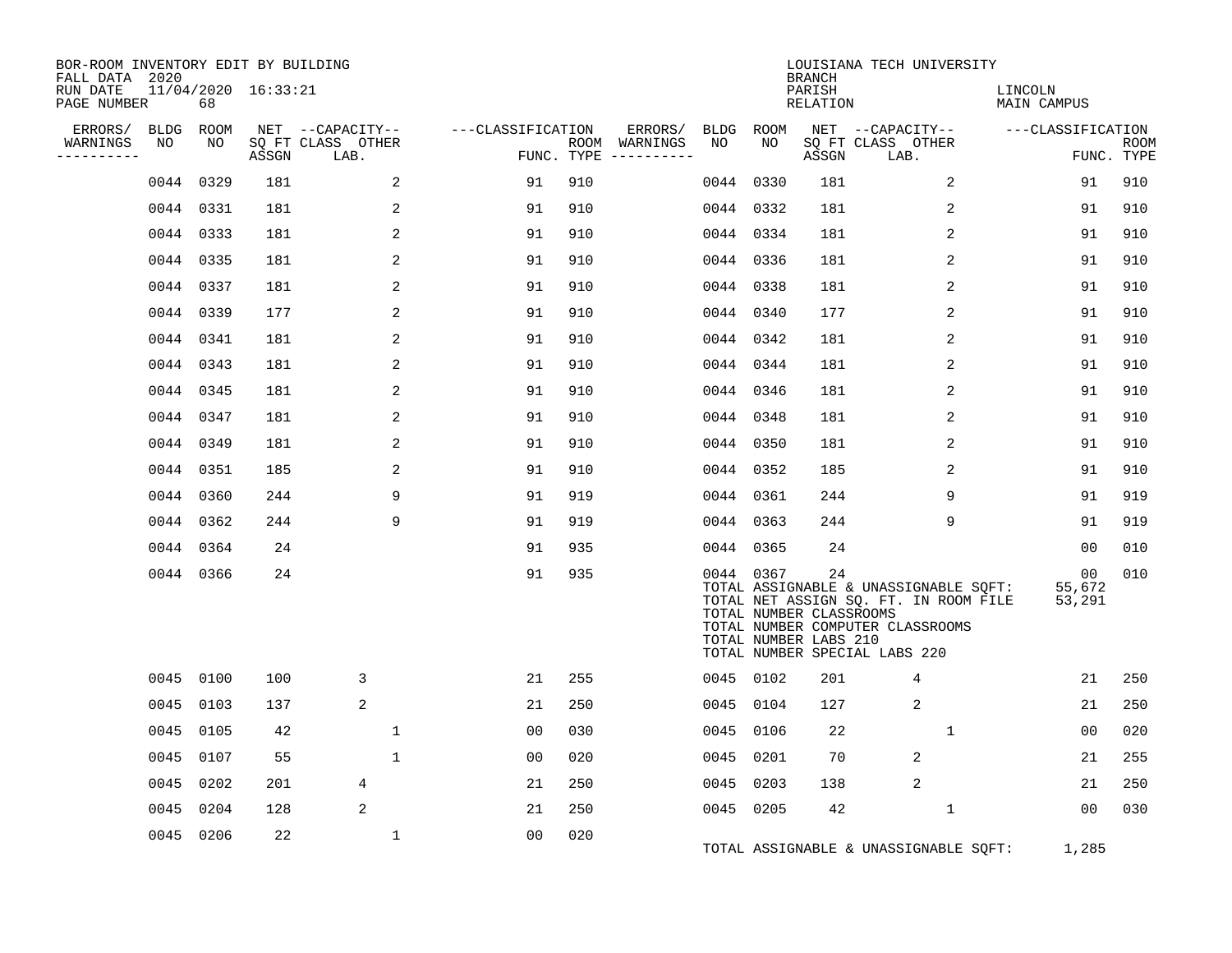| BOR-ROOM INVENTORY EDIT BY BUILDING<br>FALL DATA 2020<br>RUN DATE 11/04/2020 16:33:21<br>PAGE NUMBER | 69        |                |                      |                                                                                                                                                                                                              |     |           |           | <b>BRANCH</b><br>PARISH<br>RELATION                                | LOUISIANA TECH UNIVERSITY                                         |              | LINCOLN<br>MAIN CAMPUS                                                                     |                |     |
|------------------------------------------------------------------------------------------------------|-----------|----------------|----------------------|--------------------------------------------------------------------------------------------------------------------------------------------------------------------------------------------------------------|-----|-----------|-----------|--------------------------------------------------------------------|-------------------------------------------------------------------|--------------|--------------------------------------------------------------------------------------------|----------------|-----|
| ERRORS/ BLDG ROOM<br>NO<br>WARNINGS<br>-----------                                                   |           |                | NO SQ FT CLASS OTHER | NET --CAPACITY-- ----CLASSIFICATION ERRORS/BLDGROOM NET --CAPACITY-- ----CLASSIFICATION<br>SQFTCLASS OTHER ROOM WARNINGS NO NO SQFTCLASS OTHER ROOM<br>ASSGN LAB. FUNC.TYPE ----------- ASSGN LAB. FUNC.TYPE |     |           |           |                                                                    |                                                                   |              | ROOM NEI --CAFACIII<br>NO SQFT-CLASS OTHER<br>ASSGN LAB.                                   |                |     |
|                                                                                                      |           |                |                      |                                                                                                                                                                                                              |     |           |           | TOTAL NUMBER CLASSROOMS<br>TOTAL NUMBER LABS 210                   | TOTAL NUMBER COMPUTER CLASSROOMS<br>TOTAL NUMBER SPECIAL LABS 220 |              | TOTAL NET ASSIGN SQ. FT. IN ROOM FILE 1,102                                                |                |     |
|                                                                                                      | 0046 0301 | 73             | $\mathbf{1}$         | 21                                                                                                                                                                                                           | 250 | 0046 0302 |           | 196                                                                | 3                                                                 |              |                                                                                            | 21             | 250 |
| 0046                                                                                                 | 0303      | 249            | 4                    | 21                                                                                                                                                                                                           | 250 | 0046 0304 |           | 45                                                                 |                                                                   | $\mathbf{1}$ |                                                                                            | 0 <sub>0</sub> | 030 |
|                                                                                                      | 0046 0305 | 101            | 3                    | 21                                                                                                                                                                                                           | 255 | 0046 0306 |           | 55                                                                 |                                                                   | $\mathbf{1}$ |                                                                                            | 00             | 020 |
|                                                                                                      | 0046 0401 | 73             | 2                    | 21                                                                                                                                                                                                           | 255 | 0046 0402 |           | 196                                                                | $\overline{3}$                                                    |              |                                                                                            | 21             | 250 |
|                                                                                                      | 0046 0403 | 128            | $\mathbf 1$          | 46                                                                                                                                                                                                           | 310 | 0046 0404 |           | 127                                                                | 2                                                                 |              |                                                                                            | 21             | 250 |
|                                                                                                      | 0046 0405 | 45             | $\mathbf 1$          | 00                                                                                                                                                                                                           | 030 |           | 0046 0406 | 20<br>TOTAL NUMBER CLASSROOMS<br>TOTAL NUMBER LABS 210             | TOTAL NUMBER COMPUTER CLASSROOMS<br>TOTAL NUMBER SPECIAL LABS 220 | $\mathbf{1}$ | TOTAL ASSIGNABLE & UNASSIGNABLE SQFT: 1,308<br>TOTAL NET ASSIGN SQ. FT. IN ROOM FILE 1,143 | 00             | 020 |
|                                                                                                      | 0047 0501 | 70             | 1                    | 21                                                                                                                                                                                                           | 250 | 0047 0502 |           | 201                                                                | 4                                                                 |              |                                                                                            | 21             | 250 |
| 0047                                                                                                 | 0503      | 137            | 2                    | 21                                                                                                                                                                                                           | 250 | 0047 0504 |           | 122                                                                | 2                                                                 |              |                                                                                            | 21             | 250 |
|                                                                                                      | 0047 0505 | 43             | $\mathbf{1}$         | 00                                                                                                                                                                                                           | 030 | 0047 0506 |           | 22                                                                 |                                                                   | $\mathbf{1}$ |                                                                                            | 0 <sub>0</sub> | 020 |
|                                                                                                      | 0047 0507 | $\overline{4}$ |                      | 21                                                                                                                                                                                                           | 255 | 0047 0508 |           | 55                                                                 |                                                                   | $\mathbf{1}$ |                                                                                            | 00             | 020 |
| 0047                                                                                                 | 0509      | 101            | 3                    | 21                                                                                                                                                                                                           | 255 | 0047 0601 |           | 70                                                                 | $\mathbf{1}$                                                      |              |                                                                                            | 21             | 250 |
| 0047                                                                                                 | 0602      | 367            | 7                    | 21                                                                                                                                                                                                           | 250 | 0047 0603 |           | 123                                                                | 2                                                                 |              |                                                                                            | 21             | 250 |
|                                                                                                      | 0047 0604 | 43             | $\mathbf 1$          | 00                                                                                                                                                                                                           | 030 |           | 0047 0605 | $\overline{4}$<br>TOTAL NUMBER CLASSROOMS<br>TOTAL NUMBER LABS 210 | TOTAL NUMBER COMPUTER CLASSROOMS<br>TOTAL NUMBER SPECIAL LABS 220 |              | TOTAL ASSIGNABLE & UNASSIGNABLE SQFT: 1,362<br>TOTAL NET ASSIGN SQ. FT. IN ROOM FILE 1,199 | 21             | 255 |
|                                                                                                      | 0048 0701 | 70             | 1                    | 21                                                                                                                                                                                                           | 250 | 0048 0702 |           | 201                                                                | 4                                                                 |              |                                                                                            | 21             | 250 |
|                                                                                                      | 0048 0703 | 137            | 2                    | 21                                                                                                                                                                                                           | 250 | 0048 0704 |           | 120                                                                | 2                                                                 |              |                                                                                            | 21             | 250 |
| 0048                                                                                                 | 0705      | 43             | $\mathbf{1}$         | 0 <sub>0</sub>                                                                                                                                                                                               | 030 | 0048 0706 |           | 22                                                                 |                                                                   | $\mathbf{1}$ |                                                                                            | 0 <sub>0</sub> | 020 |
|                                                                                                      | 0048 0707 | 4              |                      | 21                                                                                                                                                                                                           | 255 | 0048 0708 |           | 55                                                                 |                                                                   | $\mathbf{1}$ |                                                                                            | 0 <sub>0</sub> | 020 |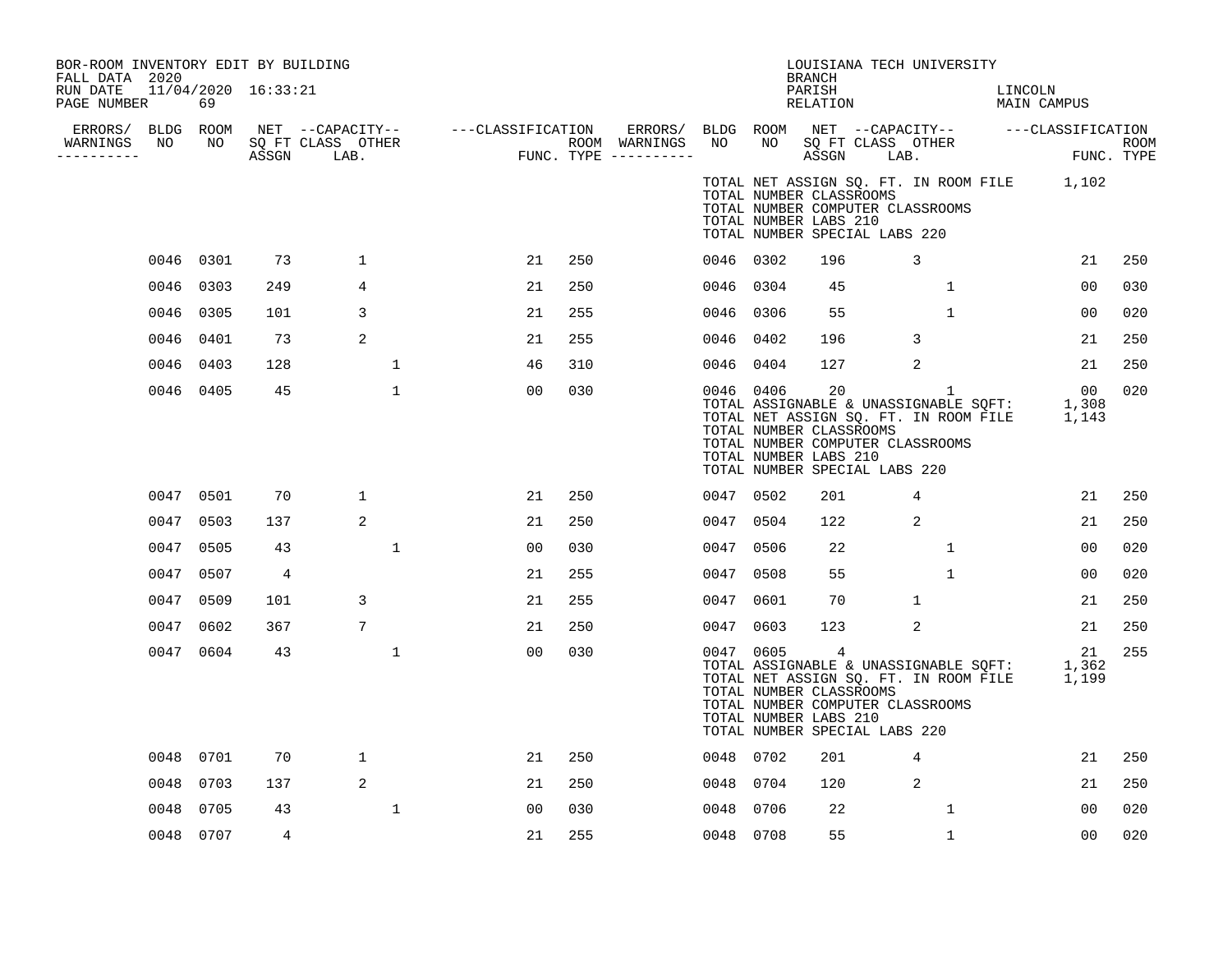| BOR-ROOM INVENTORY EDIT BY BUILDING<br>FALL DATA 2020 |      |           |                         |                           |              |                   |     |                                      |      |                                                                                                                                                                                                         | LOUISIANA TECH UNIVERSITY<br><b>BRANCH</b> |                           |              |              |                        |                   |                           |
|-------------------------------------------------------|------|-----------|-------------------------|---------------------------|--------------|-------------------|-----|--------------------------------------|------|---------------------------------------------------------------------------------------------------------------------------------------------------------------------------------------------------------|--------------------------------------------|---------------------------|--------------|--------------|------------------------|-------------------|---------------------------|
| RUN DATE<br>PAGE NUMBER                               |      | 70        | $11/04/2020$ $16:33:21$ |                           |              |                   |     |                                      |      |                                                                                                                                                                                                         | PARISH<br>RELATION                         |                           |              |              | LINCOLN<br>MAIN CAMPUS |                   |                           |
| ERRORS/                                               | BLDG | ROOM      |                         | NET --CAPACITY--          |              | ---CLASSIFICATION |     | ERRORS/                              | BLDG | ROOM                                                                                                                                                                                                    |                                            | NET --CAPACITY--          |              |              |                        | ---CLASSIFICATION |                           |
| WARNINGS<br>----------                                | NO   | NO        | ASSGN                   | SQ FT CLASS OTHER<br>LAB. |              |                   |     | ROOM WARNINGS<br>FUNC. TYPE $------$ | NO.  | NO.                                                                                                                                                                                                     | ASSGN                                      | SQ FT CLASS OTHER<br>LAB. |              |              |                        |                   | <b>ROOM</b><br>FUNC. TYPE |
|                                                       | 0048 | 0709      | 49                      | $\mathbf 1$               |              | 21                | 255 |                                      | 0048 | 0801                                                                                                                                                                                                    | 70                                         |                           | $\mathbf{1}$ |              |                        | 21                | 250                       |
|                                                       | 0048 | 0802      | 201                     | 4                         |              | 21                | 250 |                                      | 0048 | 0803                                                                                                                                                                                                    | 138                                        |                           | 2            |              |                        | 21                | 250                       |
|                                                       | 0048 | 0804      | 123                     | 2                         |              | 21                | 250 |                                      | 0048 | 0805                                                                                                                                                                                                    | 43                                         |                           |              | $\mathbf 1$  |                        | 00                | 030                       |
|                                                       | 0048 | 0806      | 22                      |                           | $\mathbf 1$  | 0 <sub>0</sub>    | 020 |                                      | 0048 | 0807                                                                                                                                                                                                    | 4                                          |                           |              |              |                        | 21                | 255                       |
|                                                       | 0048 | 0808      | 50                      | $\mathbf 1$               |              | 21                | 255 |                                      |      | TOTAL ASSIGNABLE & UNASSIGNABLE SQFT:<br>TOTAL NET ASSIGN SQ. FT. IN ROOM FILE<br>TOTAL NUMBER CLASSROOMS<br>TOTAL NUMBER COMPUTER CLASSROOMS<br>TOTAL NUMBER LABS 210<br>TOTAL NUMBER SPECIAL LABS 220 |                                            |                           |              |              |                        | 1,352<br>1,167    |                           |
|                                                       |      | 0049 0901 | 70                      | $\mathbf 1$               |              | 21                | 250 |                                      |      | 0049 0902                                                                                                                                                                                               | 366                                        |                           | 7            |              |                        | 21                | 250                       |
|                                                       | 0049 | 0903      | 86                      | $\mathbf{1}$              |              | 11                | 250 |                                      | 0049 | 0904                                                                                                                                                                                                    | 122                                        |                           | 2            |              |                        | 21                | 250                       |
|                                                       | 0049 | 0905      | 43                      |                           | 1            | 00                | 030 |                                      | 0049 | 0906                                                                                                                                                                                                    | 4                                          |                           |              |              |                        | 21                | 255                       |
|                                                       | 0049 | 0907      | 55                      |                           | $\mathbf{1}$ | 0 <sub>0</sub>    | 020 |                                      | 0049 | 0908                                                                                                                                                                                                    | 101                                        |                           | 3            |              |                        | 21                | 255                       |
|                                                       | 0049 | 1001      | 70                      |                           | $\mathbf{1}$ | 31                | 315 |                                      | 0049 | 1002                                                                                                                                                                                                    | 367                                        |                           |              | 1            |                        | 31                | 310                       |
|                                                       |      | 0049 1003 | 123                     |                           | $\mathbf{1}$ | 31                | 310 |                                      |      | 0049 1004                                                                                                                                                                                               | 43                                         |                           |              | $\mathbf{1}$ |                        | 0 <sub>0</sub>    | 030                       |
|                                                       |      | 0049 1005 | $\overline{4}$          |                           | $\mathbf 1$  | 31                | 315 |                                      |      | TOTAL ASSIGNABLE & UNASSIGNABLE SQFT:<br>TOTAL NET ASSIGN SQ. FT. IN ROOM FILE<br>TOTAL NUMBER CLASSROOMS<br>TOTAL NUMBER COMPUTER CLASSROOMS<br>TOTAL NUMBER LABS 210<br>TOTAL NUMBER SPECIAL LABS 220 |                                            |                           |              |              |                        | 1,454<br>1,313    |                           |
|                                                       |      | 0052 0100 | 691                     |                           | $\mathbf{1}$ | 00                | 020 |                                      |      | 0052 0101                                                                                                                                                                                               | 554                                        |                           | 11           |              |                        | 21                | 250                       |
|                                                       |      | 0052 0102 | 19                      |                           | $\mathbf 1$  | 00                | 010 |                                      |      | 0052 0103                                                                                                                                                                                               | 75                                         | $\mathbf{1}$              |              |              |                        | 11                | 115                       |
|                                                       |      | 0052 0104 | 146                     |                           | $\mathbf{1}$ | 46                | 310 |                                      | 0052 | 0105                                                                                                                                                                                                    | 144                                        |                           |              | $\mathbf{1}$ |                        | 46                | 310                       |
|                                                       |      | 0052 0106 | 62                      |                           | $\mathbf{1}$ | 45                | 315 |                                      | 0052 | 0107                                                                                                                                                                                                    | 8                                          |                           |              | $\mathbf{1}$ |                        | 0 <sub>0</sub>    | 030                       |
|                                                       |      | 0052 0108 | 17                      |                           | $\mathbf 1$  | 0 <sub>0</sub>    | 030 |                                      | 0052 | 0109                                                                                                                                                                                                    | 510                                        | 34                        |              |              |                        | 11                | 140                       |
|                                                       |      | 0052 0110 | 548                     | 37                        |              | 11                | 110 |                                      | 0052 | 0111                                                                                                                                                                                                    | 796                                        |                           | 21           |              |                        | 21                | 255                       |
|                                                       |      | 0052 0112 | 495                     | 9                         |              | 21                | 250 |                                      | 0052 | 0113                                                                                                                                                                                                    | 85                                         |                           | 1            |              |                        | 21                | 255                       |
|                                                       |      | 0052 0114 | 85                      |                           | $\mathbf{1}$ | 0 <sub>0</sub>    | 030 |                                      |      | 0052 0115                                                                                                                                                                                               | 1020                                       |                           | 20           |              |                        | 21                | 250                       |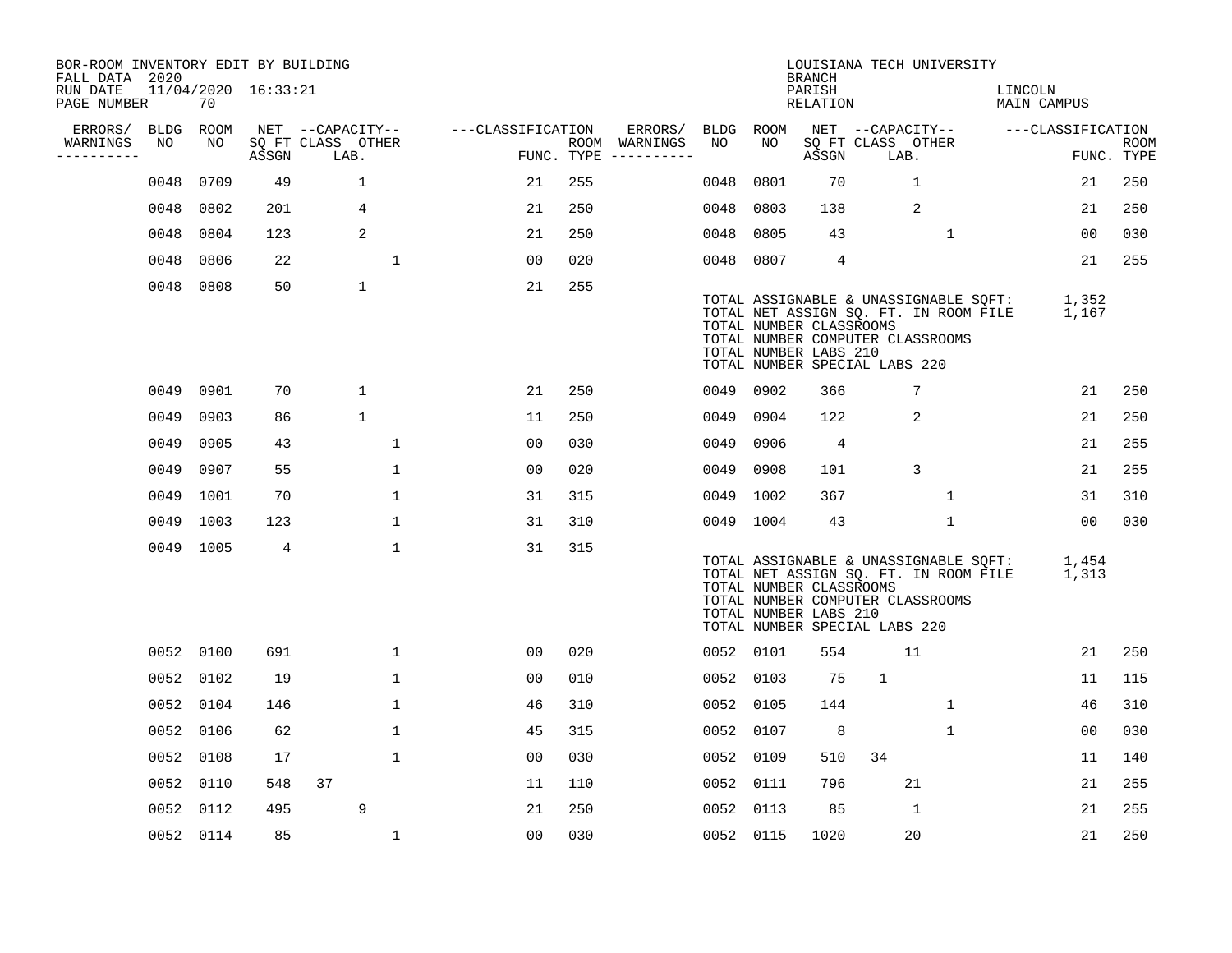| BOR-ROOM INVENTORY EDIT BY BUILDING<br>FALL DATA 2020 |      |                           |       |                           |                   |     |                                      |           |            | <b>BRANCH</b>                                    | LOUISIANA TECH UNIVERSITY                                                                                                                           |                                     |                    |
|-------------------------------------------------------|------|---------------------------|-------|---------------------------|-------------------|-----|--------------------------------------|-----------|------------|--------------------------------------------------|-----------------------------------------------------------------------------------------------------------------------------------------------------|-------------------------------------|--------------------|
| RUN DATE<br>PAGE NUMBER                               |      | 11/04/2020 16:33:21<br>71 |       |                           |                   |     |                                      |           |            | PARISH<br>RELATION                               |                                                                                                                                                     | LINCOLN<br>MAIN CAMPUS              |                    |
| ERRORS/                                               |      | BLDG ROOM                 |       | NET --CAPACITY--          | ---CLASSIFICATION |     | ERRORS/                              |           | BLDG ROOM  |                                                  | NET --CAPACITY-- ---CLASSIFICATION                                                                                                                  |                                     |                    |
| WARNINGS<br>----------                                | NO   | NO                        | ASSGN | SQ FT CLASS OTHER<br>LAB. |                   |     | ROOM WARNINGS<br>FUNC. TYPE $------$ | NO        | NO         | ASSGN                                            | SQ FT CLASS OTHER<br>LAB.                                                                                                                           |                                     | ROOM<br>FUNC. TYPE |
|                                                       | 0052 | 0201                      | 71    | 2                         | 21                | 255 |                                      |           |            | TOTAL NUMBER CLASSROOMS<br>TOTAL NUMBER LABS 210 | TOTAL ASSIGNABLE & UNASSIGNABLE SQFT:<br>TOTAL NET ASSIGN SQ. FT. IN ROOM FILE<br>TOTAL NUMBER COMPUTER CLASSROOMS<br>TOTAL NUMBER SPECIAL LABS 220 | 5,326<br>4,506<br>1<br>$\mathbf{1}$ |                    |
|                                                       |      | 0053 0113                 | 187   | $\mathbf 1$               | 46                | 310 |                                      |           | 0053 0114  | 360                                              | $\mathbf{1}$                                                                                                                                        | 46                                  | 310                |
|                                                       | 0053 | 0114A                     | 189   | 1                         | 46                | 310 |                                      |           | 0053 0115  | 360                                              | $\mathbf{1}$                                                                                                                                        | 46                                  | 310                |
|                                                       |      | 0053 0115A                | 189   | $\mathbf{1}$              | 46                | 310 |                                      |           | 0053 0116  | 134                                              | $\mathbf{1}$                                                                                                                                        | 0 <sub>0</sub>                      | 020                |
|                                                       | 0053 | 0116A                     | 148   | $\mathbf 1$               | 46                | 310 |                                      |           | 0053 0116B | 148                                              | $\mathbf{1}$                                                                                                                                        | 46                                  | 310                |
|                                                       | 0053 | 0117                      | 134   | $\mathbf{1}$              | 0 <sub>0</sub>    | 020 |                                      |           | 0053 0117A | 148                                              | $\mathbf{1}$                                                                                                                                        | 46                                  | 310                |
|                                                       | 0053 | 0117B                     | 148   | 1                         | 46                | 310 |                                      |           | 0053 0118  | 99                                               | $\mathbf 1$                                                                                                                                         | 45                                  | 315                |
|                                                       | 0053 | 0119                      | 99    | 1                         | 46                | 315 |                                      | 0053 0120 |            | 187                                              | 1                                                                                                                                                   | 46                                  | 310                |
|                                                       | 0053 | 0121                      | 187   | $\mathbf 1$               | 46                | 310 |                                      |           | 0053 0122  | 360                                              | $\mathbf{1}$                                                                                                                                        | 46                                  | 310                |
|                                                       | 0053 | 0122A                     | 189   | 1                         | 46                | 310 |                                      | 0053 0123 |            | 360                                              | $\mathbf{1}$                                                                                                                                        | 46                                  | 310                |
|                                                       | 0053 | 0123A                     | 189   | $\mathbf 1$               | 46                | 310 |                                      |           | 0053 0124  | 133                                              | $\mathbf{1}$                                                                                                                                        | 0 <sub>0</sub>                      | 020                |
|                                                       | 0053 | 0124A                     | 148   | $\mathbf{1}$              | 46                | 310 |                                      |           | 0053 0124B | 148                                              | 1                                                                                                                                                   | 46                                  | 310                |
|                                                       | 0053 | 0125                      | 133   | $\mathbf 1$               | 0 <sub>0</sub>    | 020 |                                      |           | 0053 0125A | 148                                              | $\mathbf{1}$                                                                                                                                        | 46                                  | 310                |
|                                                       | 0053 | 0125B                     | 148   | 1                         | 46                | 310 |                                      |           | 0053 0126  | 99                                               | $\mathbf{1}$                                                                                                                                        | 45                                  | 315                |
|                                                       | 0053 | 0127                      | 99    | $\mathbf 1$               | 45                | 315 |                                      |           | 0053 0128  | 136                                              | $\mathbf{1}$                                                                                                                                        | 0 <sub>0</sub>                      | 020                |
|                                                       | 0053 | 0128A                     | 152   | $\mathbf 1$               | 46                | 310 |                                      |           | 0053 0128B | 148                                              | $\mathbf{1}$                                                                                                                                        | 46                                  | 310                |
|                                                       | 0053 | 0129                      | 136   | $\mathbf{1}$              | 0 <sub>0</sub>    | 020 |                                      |           | 0053 0129A | 148                                              | $\mathbf{1}$                                                                                                                                        | 46                                  | 310                |
|                                                       | 0053 | 0129B                     | 152   | 1                         | 46                | 310 |                                      | 0053 0190 |            | 100                                              | $\mathbf{1}$                                                                                                                                        | 0 <sub>0</sub>                      | 020                |
|                                                       | 0053 | 0191                      | 256   | 4                         | 0 <sub>0</sub>    | 030 |                                      |           | 0053 0192  | 183                                              | 3                                                                                                                                                   | 00                                  | 030                |
|                                                       | 0053 | 0193                      | 40    | $\mathbf 1$               | 0 <sub>0</sub>    | 020 |                                      |           | 0053 0194  | 186                                              | $\mathbf{1}$                                                                                                                                        | 00                                  | 020                |
|                                                       | 0053 | 0195                      | 243   | $\mathbf{1}$              | 00                | 020 |                                      |           | 0053 0196  | 1047                                             | $\mathbf{1}$                                                                                                                                        | 00                                  | 020                |
|                                                       | 0053 | 0197                      | 392   | 1                         | 0 <sub>0</sub>    | 030 |                                      |           | 0053 0198  | 1753                                             | $\mathbf{1}$                                                                                                                                        | 00                                  | 020                |
|                                                       |      | 0053 0199                 | 1312  | $\mathbf{1}$              | 0 <sub>0</sub>    | 020 |                                      |           | 0053 0200A | 169                                              | $\mathbf{1}$                                                                                                                                        | 46                                  | 310                |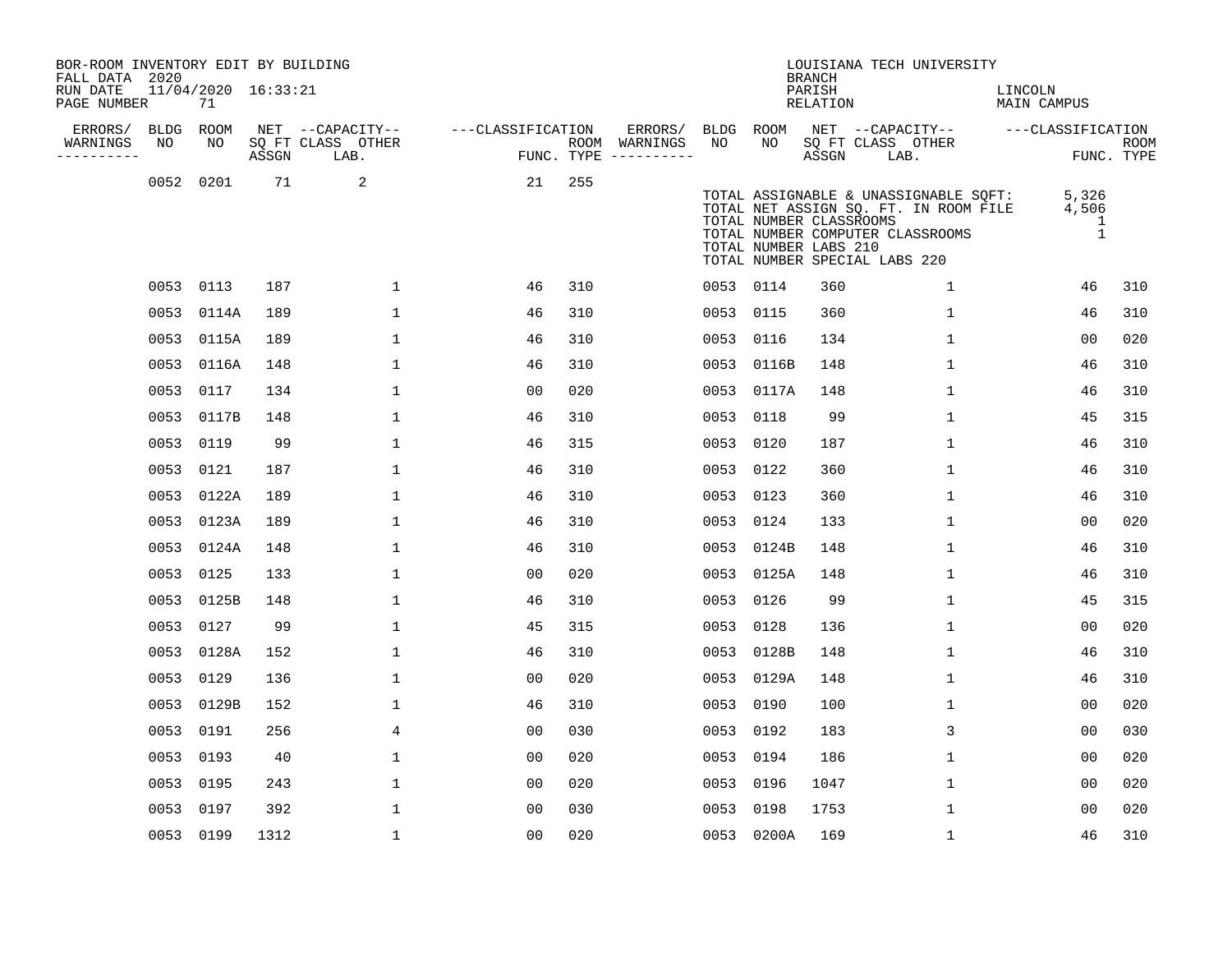| BOR-ROOM INVENTORY EDIT BY BUILDING<br>FALL DATA 2020 |             |                           |                            |                  |      |              |                   |            |                              |             |             | <b>BRANCH</b>             | LOUISIANA TECH UNIVERSITY |              |                        |                |                           |
|-------------------------------------------------------|-------------|---------------------------|----------------------------|------------------|------|--------------|-------------------|------------|------------------------------|-------------|-------------|---------------------------|---------------------------|--------------|------------------------|----------------|---------------------------|
| RUN DATE<br>PAGE NUMBER                               |             | 11/04/2020 16:33:21<br>72 |                            |                  |      |              |                   |            |                              |             |             | PARISH<br><b>RELATION</b> |                           |              | LINCOLN<br>MAIN CAMPUS |                |                           |
| ERRORS/                                               | <b>BLDG</b> | <b>ROOM</b>               |                            | NET --CAPACITY-- |      |              | ---CLASSIFICATION |            | ERRORS/                      | <b>BLDG</b> | <b>ROOM</b> |                           | NET --CAPACITY--          |              | ---CLASSIFICATION      |                |                           |
| WARNINGS<br>----------                                | NO          | NO                        | SQ FT CLASS OTHER<br>ASSGN |                  | LAB. |              |                   | FUNC. TYPE | ROOM WARNINGS<br>----------- | NO          | NO          | ASSGN                     | SQ FT CLASS OTHER<br>LAB. |              |                        |                | <b>ROOM</b><br>FUNC. TYPE |
|                                                       | 0053        | 0200B                     | 169                        |                  |      | 1            | 46                | 310        |                              | 0053        | 0200C       | 169                       |                           | $\mathbf 1$  |                        | 46             | 310                       |
|                                                       | 0053        | 0200D                     | 169                        |                  |      | $\mathbf 1$  | 46                | 310        |                              | 0053        | 0201        | 45                        |                           | 1            |                        | 00             | 030                       |
|                                                       | 0053        | 0202                      | 860                        |                  |      | 60           | 46                | 310        |                              | 0053        | 0203        | 248                       |                           | 1            |                        | 45             | 350                       |
|                                                       | 0053        | 0204                      | 171                        |                  |      | 1            | 46                | 310        |                              | 0053        | 0205        | 129                       |                           | 1            |                        | 0 <sub>0</sub> | 020                       |
|                                                       | 0053        | 0205A                     | 161                        |                  |      | $\mathbf 1$  | 45                | 310        |                              | 0053        | 0205B       | 150                       |                           | $\mathbf 1$  |                        | 46             | 310                       |
|                                                       | 0053        | 0205C                     | 159                        |                  |      | $\mathbf 1$  | 46                | 310        |                              | 0053        | 0205D       | 143                       |                           | 1            |                        | 46             | 310                       |
|                                                       | 0053        | 0205E                     | 202                        |                  |      | $\mathbf{1}$ | 46                | 310        |                              | 0053        | 0206        | 937                       | 60                        |              |                        | 11             | 110                       |
|                                                       | 0053        | 0207                      | 115                        |                  |      | $\mathbf{1}$ | 46                | 310        |                              | 0053        | 0208        | 93                        |                           | $\mathbf 1$  |                        | 0 <sub>0</sub> | 020                       |
|                                                       | 0053        | 0208A                     | 124                        |                  |      | $\mathbf{1}$ | 46                | 310        |                              | 0053        | 0208B       | 120                       |                           | $\mathbf{1}$ |                        | 46             | 310                       |
|                                                       | 0053        | 0208C                     | 120                        |                  |      | 1            | 46                | 310        |                              | 0053        | 0208D       | 130                       |                           | 1            |                        | 46             | 310                       |
|                                                       | 0053        | 0208E                     | 147                        |                  |      | 1            | 46                | 310        |                              | 0053        | 0208F       | 124                       |                           | 1            |                        | 46             | 310                       |
|                                                       | 0053        | 0209                      | 164                        |                  |      | $\mathbf 1$  | 46                | 310        |                              | 0053        | 0210        | 663                       | 40                        |              |                        | 11             | 110                       |
|                                                       | 0053        | 0211                      | 141                        |                  |      | 1            | 0 <sub>0</sub>    | 020        |                              | 0053        | 0211A       | 160                       |                           | $\mathbf 1$  |                        | 46             | 310                       |
|                                                       | 0053        | 0211B                     | 164                        |                  |      | $\mathbf 1$  | 46                | 310        |                              | 0053        | 0211C       | 176                       |                           | 1            |                        | 46             | 310                       |
|                                                       | 0053        | 0211D                     | 136                        |                  |      | $\mathbf{1}$ | 46                | 310        |                              | 0053        | 0211E       | 175                       |                           | $\mathbf{1}$ |                        | 46             | 310                       |
|                                                       | 0053        | 0211F                     | 161                        |                  |      | 1            | 46                | 310        |                              | 0053        | 0211G       | 120                       |                           | 1            |                        | 46             | 310                       |
|                                                       | 0053        | 0211H                     | 23                         |                  |      | $\mathbf{1}$ | 45                | 315        |                              | 0053        | 0212        | 603                       |                           | 1            |                        | 00             | 020                       |
|                                                       | 0053        | 0212A                     | 160                        |                  |      | 1            | 46                | 310        |                              | 0053        | 0212B       | 164                       |                           | 1            |                        | 46             | 310                       |
|                                                       | 0053        | 0213                      | 940                        | 55               |      |              | 11                | 110        |                              | 0053        | 0214        | 926                       | 44                        |              |                        | 11             | 110                       |
|                                                       | 0053        | 0215                      | 1472                       | 70               |      |              | 11                | 110        |                              | 0053        | 0216        | 31                        |                           | 1            |                        | 0 <sub>0</sub> | 010                       |
|                                                       | 0053        | 0217                      | 1083                       |                  | 35   |              | 11                | 210        |                              | 0053        | 0217A       | 209                       |                           | 6            |                        | 21             | 225                       |
|                                                       | 0053        | 0217B                     | 31                         |                  |      | $\mathbf{1}$ | 0 <sub>0</sub>    | 030        |                              | 0053        | 0218        | 926                       | 50                        |              |                        | 11             | 110                       |
|                                                       | 0053        | 0218A                     | 187                        | $\mathbf{1}$     |      |              | 11                | 115        |                              | 0053        | 0219        | 1361                      | 40                        |              |                        | 11             | 110                       |
|                                                       | 0053        | 0220                      | 623                        |                  | 5    |              | 21                | 225        |                              | 0053        | 0220A       | 187                       |                           | 1            |                        | 45             | 310                       |
|                                                       | 0053        | 0222                      | 593                        |                  |      | 14           | 21                | 650        |                              | 0053        | 0222A       | 31                        |                           | 1            |                        | 21             | 730                       |
|                                                       | 0053 0291   |                           | 351                        |                  |      | 5            | 0 <sub>0</sub>    | 030        |                              |             | 0053 0292   | 331                       |                           | 4            |                        | 0 <sub>0</sub> | 030                       |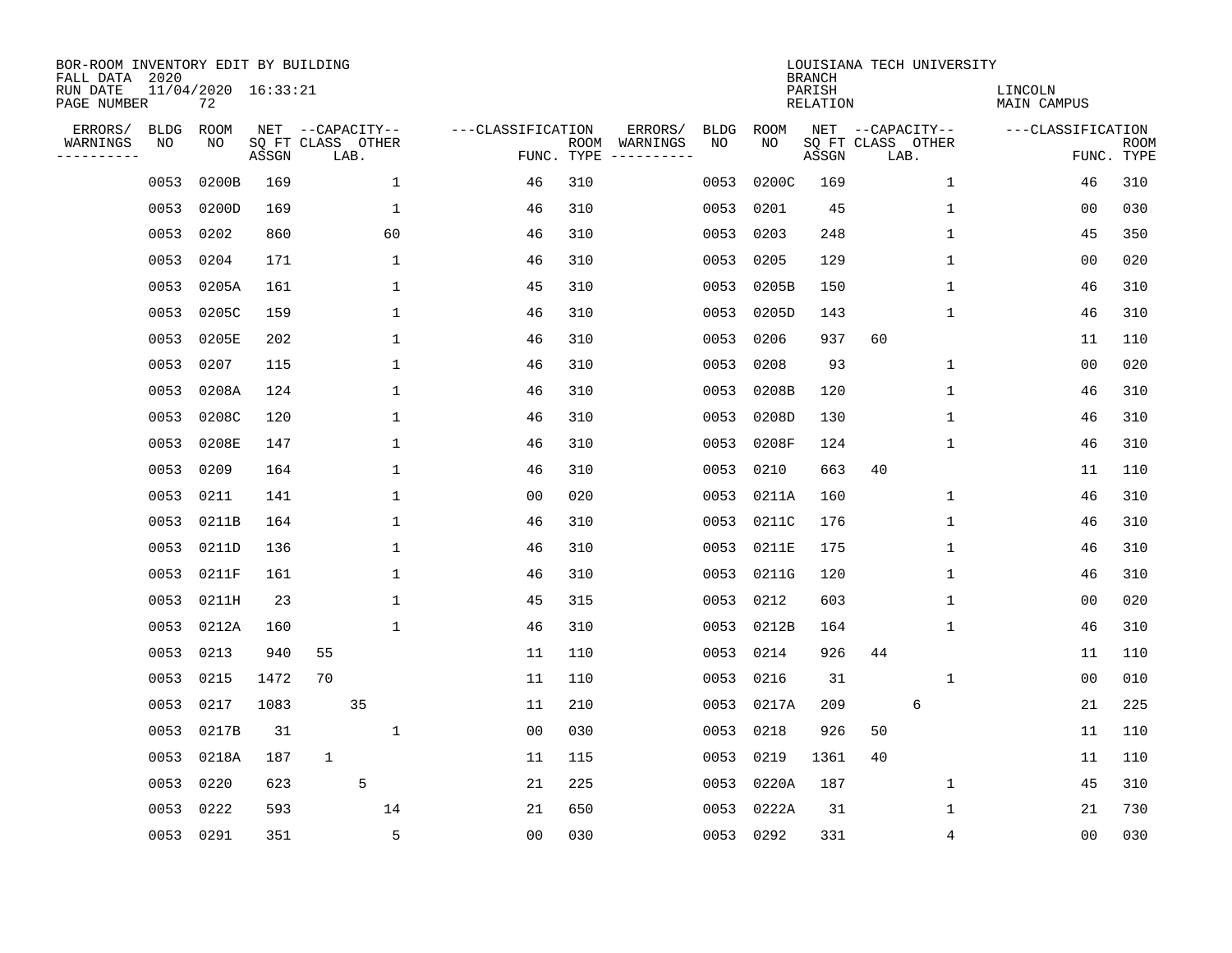| BOR-ROOM INVENTORY EDIT BY BUILDING<br>FALL DATA 2020 |           |                     |                           |                   |     |                                      |             |                                                  | <b>BRANCH</b>      | LOUISIANA TECH UNIVERSITY                                                                                                                           |                            |                           |
|-------------------------------------------------------|-----------|---------------------|---------------------------|-------------------|-----|--------------------------------------|-------------|--------------------------------------------------|--------------------|-----------------------------------------------------------------------------------------------------------------------------------------------------|----------------------------|---------------------------|
| RUN DATE<br>PAGE NUMBER                               | 73        | 11/04/2020 16:33:21 |                           |                   |     |                                      |             |                                                  | PARISH<br>RELATION |                                                                                                                                                     | LINCOLN<br>MAIN CAMPUS     |                           |
| ERRORS/<br><b>BLDG</b>                                | ROOM      |                     | NET --CAPACITY--          | ---CLASSIFICATION |     | ERRORS/                              | <b>BLDG</b> | ROOM                                             |                    | NET --CAPACITY--                                                                                                                                    | ---CLASSIFICATION          |                           |
| WARNINGS<br>NO<br>----------                          | NO        | ASSGN               | SQ FT CLASS OTHER<br>LAB. |                   |     | ROOM WARNINGS<br>FUNC. TYPE $------$ | NO          | NO                                               | ASSGN              | SQ FT CLASS OTHER<br>LAB.                                                                                                                           |                            | <b>ROOM</b><br>FUNC. TYPE |
|                                                       | 0053 0297 | 1235                | $\mathbf{1}$              | 00                | 020 |                                      | 0053 0298   |                                                  | 678                | $\mathbf{1}$                                                                                                                                        | 00                         | 020                       |
|                                                       | 0053 0299 | 163                 | 1                         | 00                | 020 |                                      |             | TOTAL NUMBER CLASSROOMS<br>TOTAL NUMBER LABS 210 |                    | TOTAL ASSIGNABLE & UNASSIGNABLE SQFT:<br>TOTAL NET ASSIGN SQ. FT. IN ROOM FILE<br>TOTAL NUMBER COMPUTER CLASSROOMS<br>TOTAL NUMBER SPECIAL LABS 220 | 30,477<br>20,328<br>7<br>1 |                           |
|                                                       | 0055 0101 | 370                 |                           | 0 <sub>0</sub>    | 020 |                                      | 0055 0102   |                                                  | 380                |                                                                                                                                                     | 0 <sub>0</sub>             | 020                       |
|                                                       | 0055 0103 | 200                 | 6                         | 0 <sub>0</sub>    | 030 |                                      | 0055 0104   |                                                  | 158                |                                                                                                                                                     | 0 <sub>0</sub>             | 020                       |
|                                                       | 0055 0105 | 128                 |                           | 93                | 525 |                                      | 0055 0106   |                                                  | 221                | 7                                                                                                                                                   | 00                         | 030                       |
|                                                       | 0055 0107 | 7247                |                           | 93                | 520 |                                      | 0055        | 0108                                             | 97                 |                                                                                                                                                     | 93                         | 525                       |
|                                                       | 0055 0109 | 140                 |                           | 93                | 525 |                                      | 0055 0110   |                                                  | 136                | $\mathbf{1}$                                                                                                                                        | 93                         | 310                       |
|                                                       | 0055 0111 | 126                 | $\mathbf{1}$              | 93                | 310 |                                      | 0055        | 0112                                             | 126                | $\mathbf{1}$                                                                                                                                        | 93                         | 310                       |
|                                                       | 0055 0113 | 62                  |                           | 0 <sub>0</sub>    | 010 |                                      | 0055 0114   |                                                  | 61                 |                                                                                                                                                     | 93                         | 525                       |
|                                                       | 0055 0115 | 52                  |                           | 0 <sub>0</sub>    | 010 |                                      | 0055        | 0116                                             | 200                |                                                                                                                                                     | 0 <sub>0</sub>             | 020                       |
|                                                       | 0055 0117 | 400                 |                           | 93                | 525 |                                      | 0055        | 0118                                             | 516                | 22                                                                                                                                                  | 0 <sub>0</sub>             | 030                       |
|                                                       | 0055 0119 | 146                 |                           | 0 <sub>0</sub>    | 020 |                                      | 0055        | 0120                                             | 4026               |                                                                                                                                                     | 93                         | 525                       |
|                                                       | 0055 0121 | 328                 |                           | 0 <sub>0</sub>    | 020 |                                      | 0055        | 0122                                             | 126                |                                                                                                                                                     | 93                         | 525                       |
|                                                       | 0055 0123 | 392                 |                           | 93                | 525 |                                      | 0055        | 0124                                             | 745                |                                                                                                                                                     | 0 <sub>0</sub>             | 020                       |
|                                                       | 0055 0125 | 37                  |                           | 0 <sub>0</sub>    | 030 |                                      | 0055 0127   |                                                  | 55                 |                                                                                                                                                     | 0 <sub>0</sub>             | 020                       |
|                                                       | 0055 0128 | 482                 |                           | 0 <sub>0</sub>    | 020 |                                      | 0055 0129   |                                                  | 86                 |                                                                                                                                                     | 0 <sub>0</sub>             | 030                       |
|                                                       | 0055 0130 | 177                 |                           | 93                | 525 |                                      | 0055        | 0132                                             | 518                |                                                                                                                                                     | 93                         | 525                       |
|                                                       | 0055 0133 | 198                 |                           | 93                | 525 |                                      | 0055        | 0134                                             | 118                | 1                                                                                                                                                   | 93                         | 310                       |
|                                                       | 0055 0135 | 115                 | $\mathbf 1$               | 93                | 310 |                                      | 0055        | 0136                                             | 77                 |                                                                                                                                                     | 93                         | 525                       |
|                                                       | 0055 0137 | 1886                |                           | 93                | 525 |                                      | 0055 0138   |                                                  | 902                |                                                                                                                                                     | 93                         | 525                       |
|                                                       | 0055 0139 | 82                  | 2                         | 0 <sub>0</sub>    | 030 |                                      | 0055 0140   |                                                  | 125                |                                                                                                                                                     | 93                         | 525                       |
|                                                       | 0055 0141 | 57                  | $\overline{a}$            | 0 <sub>0</sub>    | 030 |                                      | 0055 0142   |                                                  | 84                 |                                                                                                                                                     | 0 <sub>0</sub>             | 020                       |
|                                                       | 0055 0143 | 100                 |                           | 74                | 710 |                                      | 0055 0201   |                                                  | 370                |                                                                                                                                                     | 0 <sub>0</sub>             | 020                       |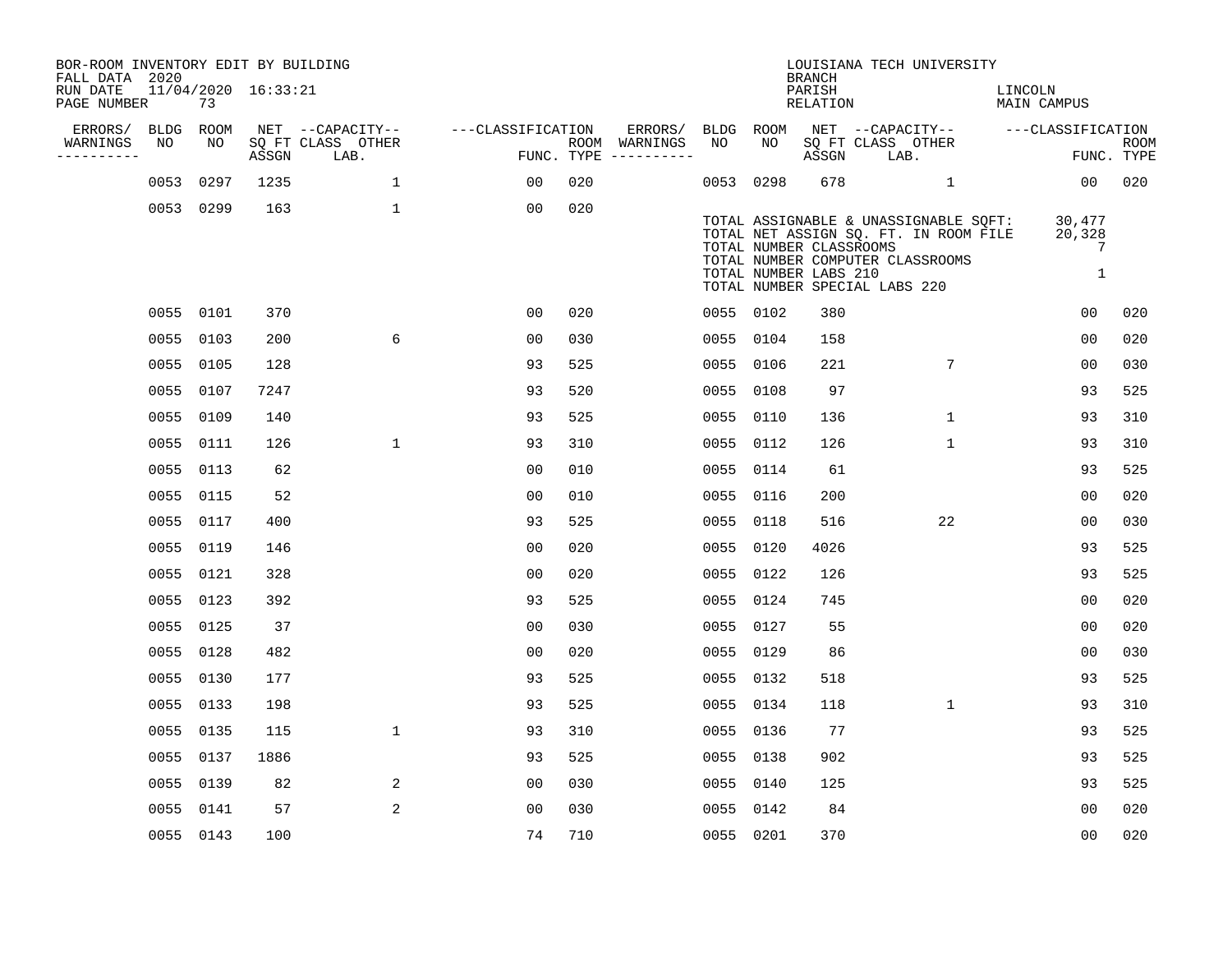| BOR-ROOM INVENTORY EDIT BY BUILDING<br>FALL DATA 2020 |                   |                           |       |                           |                   |     |                          |                   |            | <b>BRANCH</b>             | LOUISIANA TECH UNIVERSITY |                               |                           |
|-------------------------------------------------------|-------------------|---------------------------|-------|---------------------------|-------------------|-----|--------------------------|-------------------|------------|---------------------------|---------------------------|-------------------------------|---------------------------|
| RUN DATE<br>PAGE NUMBER                               |                   | 11/04/2020 16:33:21<br>74 |       |                           |                   |     |                          |                   |            | PARISH<br><b>RELATION</b> |                           | LINCOLN<br><b>MAIN CAMPUS</b> |                           |
| ERRORS/<br>WARNINGS                                   | <b>BLDG</b><br>NO | ROOM<br>NO                |       | NET --CAPACITY--          | ---CLASSIFICATION |     | ERRORS/<br>ROOM WARNINGS | <b>BLDG</b><br>NO | ROOM<br>NO |                           | NET --CAPACITY--          | ---CLASSIFICATION             |                           |
| ----------                                            |                   |                           | ASSGN | SQ FT CLASS OTHER<br>LAB. |                   |     | FUNC. TYPE $------$      |                   |            | ASSGN                     | SQ FT CLASS OTHER<br>LAB. |                               | <b>ROOM</b><br>FUNC. TYPE |
|                                                       | 0055              | 0202a                     | 540   |                           | 0 <sub>0</sub>    | 020 |                          | 0055              | 0202b      | 270                       |                           | 0 <sub>0</sub>                | 020                       |
|                                                       | 0055              | 0202c                     | 225   |                           | 0 <sub>0</sub>    | 020 |                          | 0055              | 0202d      | 416                       |                           | 00                            | 020                       |
|                                                       | 0055              | 0202e                     | 75    |                           | 0 <sub>0</sub>    | 020 |                          |                   | 0055 0202f | 1070                      |                           | 0 <sub>0</sub>                | 020                       |
|                                                       | 0055              | 0203                      | 100   |                           | 93                | 525 |                          | 0055              | 0204       | 461                       |                           | 0 <sub>0</sub>                | 020                       |
|                                                       | 0055              | 0205                      | 18    |                           | 93                | 525 |                          | 0055              | 0206       | 24                        |                           | 93                            | 525                       |
|                                                       | 0055              | 0207                      | 2320  | 100                       | 93                | 680 |                          |                   | 0055 0208  | 68                        |                           | 0 <sub>0</sub>                | 020                       |
|                                                       | 0055              | 0209                      | 23    |                           | 93                | 525 |                          | 0055 0210         |            | 103                       |                           | 0 <sub>0</sub>                | 020                       |
|                                                       | 0055              | 0211                      | 93    | 3                         | 0 <sub>0</sub>    | 030 |                          | 0055 0212         |            | 368                       | $\mathbf 1$               | 93                            | 310                       |
|                                                       | 0055              | 0213                      | 259   | $\mathbf 1$               | 93                | 310 |                          | 0055              | 0214       | 15                        |                           | 93                            | 525                       |
|                                                       | 0055 0215         |                           | 215   | 1                         | 93                | 310 |                          | 0055 0216         |            | 193                       | $\mathbf 1$               | 93                            | 310                       |
|                                                       | 0055              | 0217                      | 156   | $\mathbf{1}$              | 93                | 310 |                          | 0055              | 0218       | 156                       | $\mathbf 1$               | 93                            | 310                       |
|                                                       | 0055              | 0219                      | 156   | $\mathbf{1}$              | 93                | 310 |                          | 0055 0220         |            | 156                       | $\mathbf{1}$              | 93                            | 310                       |
|                                                       | 0055              | 0221                      | 156   | $\mathbf 1$               | 93                | 310 |                          | 0055              | 0222       | 156                       | $\mathbf 1$               | 93                            | 310                       |
|                                                       | 0055              | 0223                      | 156   | 1                         | 93                | 310 |                          |                   | 0055 0224  | 156                       | 1                         | 93                            | 310                       |
|                                                       | 0055              | 0225                      | 156   | $\mathbf{1}$              | 93                | 310 |                          | 0055              | 0226       | 110                       |                           | 0 <sub>0</sub>                | 020                       |
|                                                       | 0055              | 0227                      | 19    |                           | 93                | 525 |                          | 0055 0228         |            | 226                       |                           | 93                            | 525                       |
|                                                       | 0055              | 0229                      | 81    |                           | 93                | 525 |                          | 0055              | 0230       | 282                       | 8                         | 0 <sub>0</sub>                | 030                       |
|                                                       | 0055              | 0231                      | 53    |                           | 0 <sub>0</sub>    | 020 |                          | 0055 0232         |            | 358                       |                           | 93                            | 525                       |
|                                                       | 0055              | 0233                      | 11    |                           | 0 <sub>0</sub>    | 030 |                          | 0055 0234         |            | 152                       | 6                         | 0 <sub>0</sub>                | 030                       |
|                                                       | 0055              | 0235                      | 174   | 6                         | 0 <sub>0</sub>    | 030 |                          | 0055              | 0236       | 795                       |                           | 0 <sub>0</sub>                | 020                       |
|                                                       | 0055              | 0237                      | 482   |                           | 0 <sub>0</sub>    | 020 |                          | 0055              | 0238       | 55                        |                           | 0 <sub>0</sub>                | 020                       |
|                                                       | 0055              | 0239                      | 50    |                           | 0 <sub>0</sub>    | 020 |                          | 0055              | 0240       | 170                       | $\mathbf 1$               | 93                            | 310                       |
|                                                       | 0055              | 0241                      | 396   |                           | 93                | 530 |                          | 0055 0242         |            | 443                       |                           | 93                            | 350                       |
|                                                       | 0055              | 0243                      | 447   |                           | 93                | 350 |                          | 0055 0244         |            | 223                       |                           | 93                            | 315                       |
|                                                       | 0055              | 0245                      | 280   |                           | 93                | 350 |                          |                   | 0055 0246  | 542                       |                           | 93                            | 350                       |
|                                                       | 0055 0247         |                           | 120   |                           | 93                | 315 |                          | 0055 0248         |            | 170                       | 6                         | 00                            | 030                       |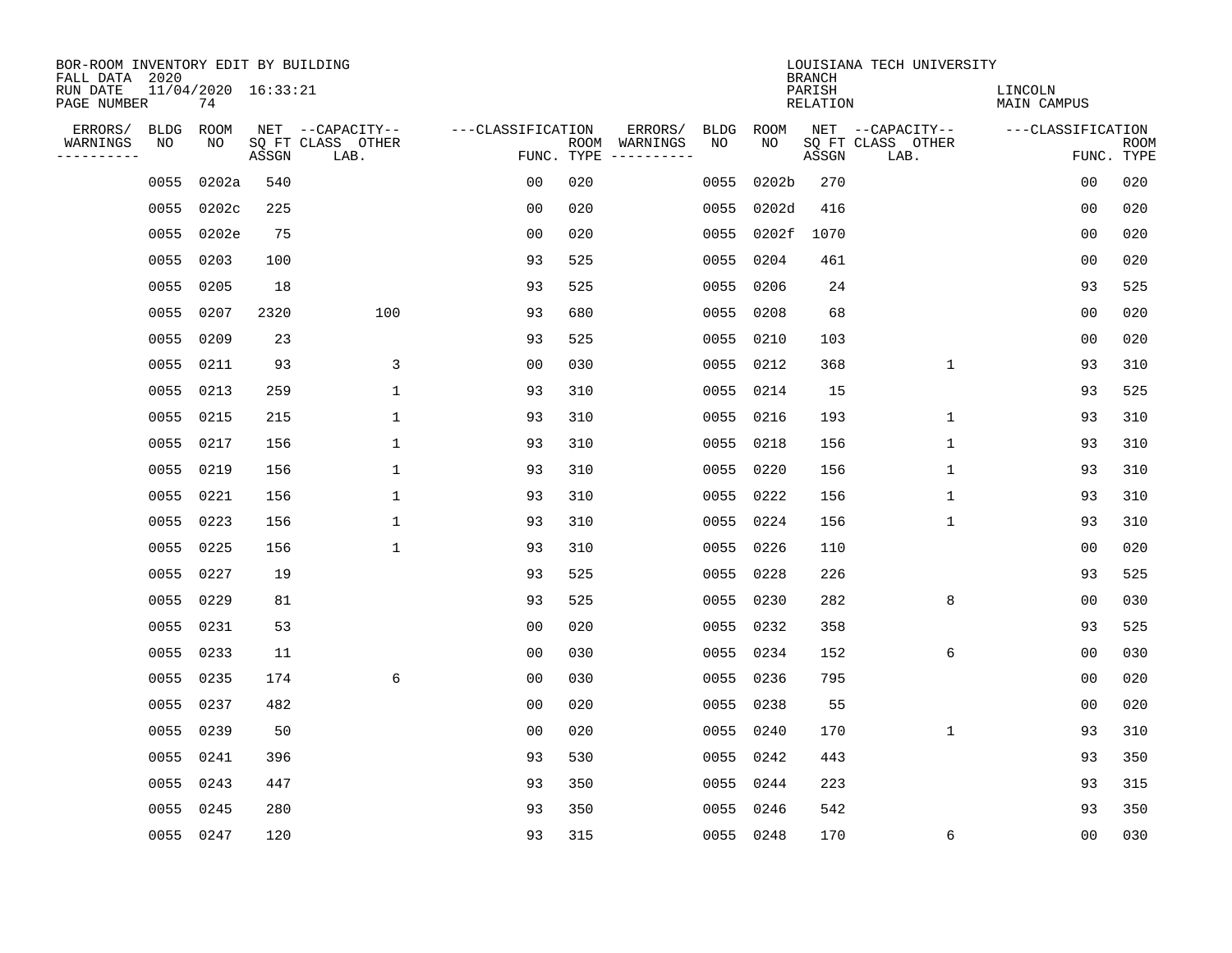| BOR-ROOM INVENTORY EDIT BY BUILDING<br>FALL DATA 2020 |           |           |                     |                           |                   |     |                                      |             |           | <b>BRANCH</b>      | LOUISIANA TECH UNIVERSITY |                               |                           |
|-------------------------------------------------------|-----------|-----------|---------------------|---------------------------|-------------------|-----|--------------------------------------|-------------|-----------|--------------------|---------------------------|-------------------------------|---------------------------|
| RUN DATE<br>PAGE NUMBER                               |           | 75        | 11/04/2020 16:33:21 |                           |                   |     |                                      |             |           | PARISH<br>RELATION |                           | LINCOLN<br><b>MAIN CAMPUS</b> |                           |
| ERRORS/                                               | BLDG      | ROOM      |                     | NET --CAPACITY--          | ---CLASSIFICATION |     | ERRORS/                              | <b>BLDG</b> | ROOM      |                    | NET --CAPACITY--          | ---CLASSIFICATION             |                           |
| WARNINGS<br>----------                                | ΝO        | NO        | ASSGN               | SQ FT CLASS OTHER<br>LAB. |                   |     | ROOM WARNINGS<br>FUNC. TYPE $------$ | NO          | NO        | ASSGN              | SQ FT CLASS OTHER<br>LAB. |                               | <b>ROOM</b><br>FUNC. TYPE |
|                                                       | 0055      | 0249      | 152                 | 6                         | 00                | 030 |                                      | 0055        | 0250      | 396                |                           | 93                            | 350                       |
|                                                       | 0055      | 0251      | 201                 |                           | 93                | 350 |                                      |             | 0055 0252 | 218                |                           | 93                            | 350                       |
|                                                       | 0055      | 0253      | 335                 |                           | 93                | 350 |                                      |             | 0055 0254 | 357                |                           | 93                            | 350                       |
|                                                       | 0055      | 0255      | 373                 |                           | 93                | 350 |                                      |             | 0055 0256 | 120                |                           | 93                            | 315                       |
|                                                       | 0055      | 0257      | 82                  |                           | 0 <sub>0</sub>    | 010 |                                      | 0055        | 0258      | 1024               |                           | 0 <sub>0</sub>                | 030                       |
|                                                       | 0055 0259 |           | 142                 |                           | 93                | 525 |                                      |             | 0055 0260 | 308                |                           | 0 <sub>0</sub>                | 030                       |
|                                                       |           | 0055 0261 | 146                 |                           | 74                | 710 |                                      |             | 0055 0262 | 130                |                           | 93                            | 710                       |
|                                                       |           | 0055 0263 | 125                 |                           | 93                | 730 |                                      |             | 0055 0264 | 84                 |                           | 0 <sub>0</sub>                | 020                       |
|                                                       | 0055      | 0265      | 412                 |                           | 93                | 590 |                                      | 0055        | 0266      | 5                  |                           | 93                            | 315                       |
|                                                       | 0055      | 0267      | 5                   |                           | 93                | 315 |                                      |             | 0055 0301 | 370                |                           | 00                            | 020                       |
|                                                       | 0055      | 0302      | 102                 |                           | 74                | 710 |                                      | 0055        | 0303      | 1134               |                           | 0 <sub>0</sub>                | 020                       |
|                                                       | 0055      | 0304      | 79                  |                           | 45                | 635 |                                      |             | 0055 0305 | 92                 |                           | 45                            | 635                       |
|                                                       | 0055      | 0306      | 174                 |                           | 45                | 635 |                                      | 0055        | 0307      | 1700               |                           | 45                            | 630                       |
|                                                       | 0055      | 0308      | 200                 |                           | 45                | 630 |                                      |             | 0055 0309 | 113                | 2                         | 45                            | 310                       |
|                                                       | 0055      | 0310      | 48                  |                           | 45                | 635 |                                      |             | 0055 0311 | 70                 | 2                         | 00                            | 030                       |
|                                                       | 0055      | 0312      | 72                  |                           | 45                | 635 |                                      |             | 0055 0313 | 150                |                           | 45                            | 635                       |
|                                                       | 0055      | 0314      | 43                  |                           | 0 <sub>0</sub>    | 010 |                                      |             | 0055 0315 | 64                 |                           | 45                            | 635                       |
|                                                       | 0055      | 0316      | 423                 |                           | 45                | 635 |                                      |             | 0055 0317 | 2300               | 302                       | 90                            | 610                       |
|                                                       | 0055      | 0318      | 2152                | 303                       | 90                | 523 |                                      |             | 0055 0319 | 404                |                           | 45                            | 635                       |
|                                                       | 0055      | 0320      | 14                  |                           | 0 <sub>0</sub>    | 030 |                                      |             | 0055 0321 | 44                 |                           | 45                            | 730                       |
|                                                       | 0055      | 0322      | 250                 |                           | 45                | 315 |                                      |             | 0055 0323 | 273                | 7                         | 0 <sub>0</sub>                | 030                       |
|                                                       | 0055      | 0324      | 273                 | $7\phantom{.0}$           | 0 <sub>0</sub>    | 030 |                                      | 0055        | 0325      | 554                |                           | 0 <sub>0</sub>                | 020                       |
|                                                       | 0055      | 0326      | 482                 |                           | 0 <sub>0</sub>    | 020 |                                      |             | 0055 0327 | 52                 |                           | 0 <sub>0</sub>                | 020                       |
|                                                       | 0055      | 0328      | 50                  |                           | 45                | 525 |                                      |             | 0055 0329 | 13                 |                           | 45                            | 525                       |
|                                                       | 0055      | 0330      | 5935                |                           | 90                | 680 |                                      |             | 0055 0331 | 46                 |                           | 0 <sub>0</sub>                | 010                       |
|                                                       |           | 0055 0332 | 85                  |                           | 0 <sub>0</sub>    | 020 |                                      |             | 0055 0333 | 34                 |                           | 45                            | 710                       |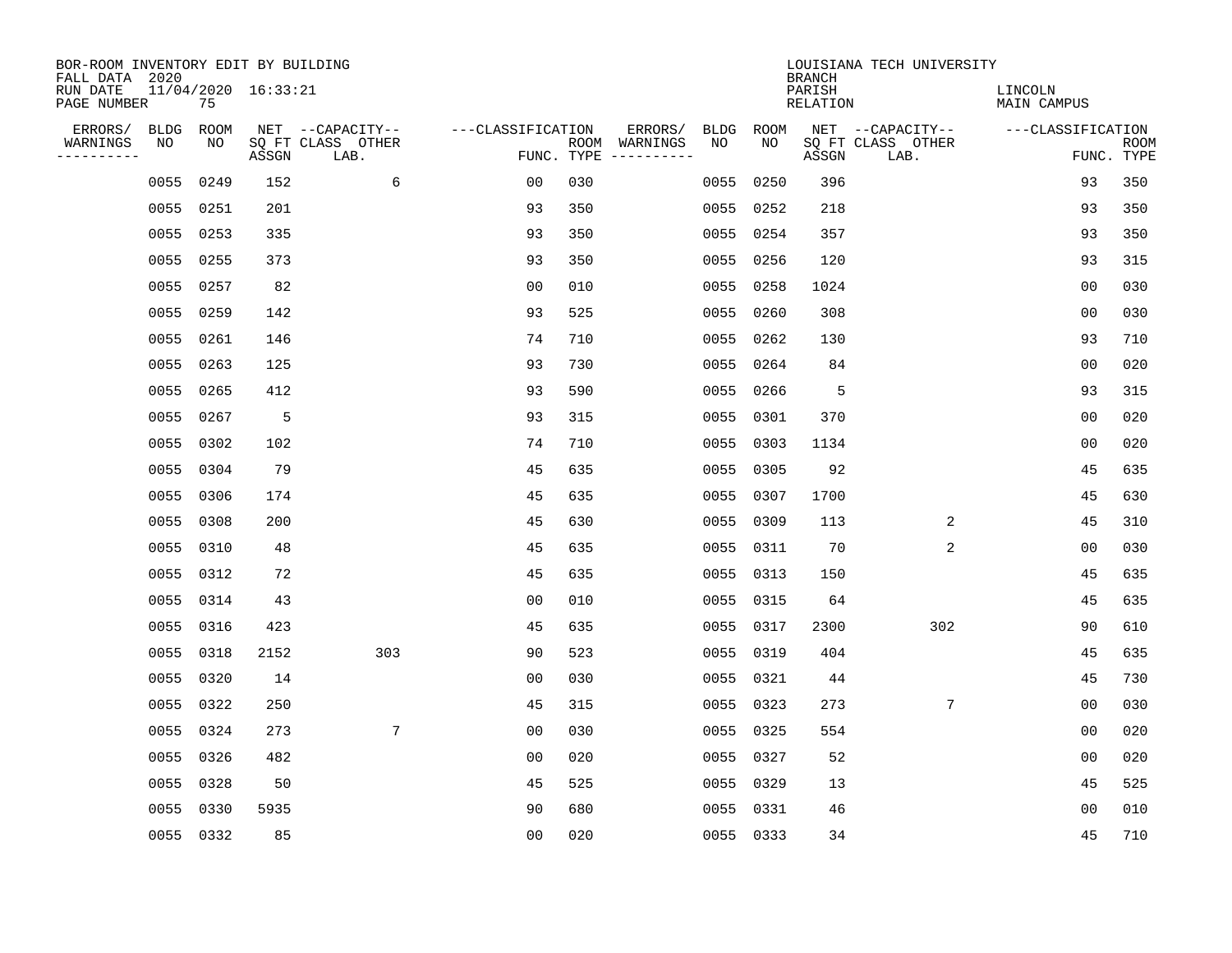| BOR-ROOM INVENTORY EDIT BY BUILDING<br>FALL DATA 2020 |             |                           |       |              |                           |                   |            |               |           |                                                  | <b>BRANCH</b>      | LOUISIANA TECH UNIVERSITY                                                                                                                           |         |                   |             |
|-------------------------------------------------------|-------------|---------------------------|-------|--------------|---------------------------|-------------------|------------|---------------|-----------|--------------------------------------------------|--------------------|-----------------------------------------------------------------------------------------------------------------------------------------------------|---------|-------------------|-------------|
| RUN DATE<br>PAGE NUMBER                               |             | 11/04/2020 16:33:21<br>76 |       |              |                           |                   |            |               |           |                                                  | PARISH<br>RELATION |                                                                                                                                                     | LINCOLN | MAIN CAMPUS       |             |
| ERRORS/                                               | <b>BLDG</b> | <b>ROOM</b>               |       |              | NET --CAPACITY--          | ---CLASSIFICATION |            | ERRORS/       | BLDG      | ROOM                                             |                    | NET --CAPACITY--                                                                                                                                    |         | ---CLASSIFICATION |             |
| WARNINGS<br>----------                                | NO          | NO                        | ASSGN |              | SQ FT CLASS OTHER<br>LAB. |                   | FUNC. TYPE | ROOM WARNINGS | NO        | NO                                               | ASSGN              | SQ FT CLASS OTHER<br>LAB.                                                                                                                           |         | FUNC. TYPE        | <b>ROOM</b> |
|                                                       | 0055        | 0334                      | 600   |              |                           | 90                | 630        |               | 0055      | 0335                                             | 267                | 7                                                                                                                                                   |         | 00                | 030         |
|                                                       | 0055        | 0336                      | 280   |              | 7                         | 0 <sub>0</sub>    | 030        |               | 0055      | 0337                                             | 265                |                                                                                                                                                     |         | 45                | 635         |
|                                                       | 0055        | 0338                      | 84    |              |                           | 0 <sub>0</sub>    | 020        |               | 0055 0339 |                                                  | 15                 |                                                                                                                                                     |         | 00                | 030         |
|                                                       | 0055        | 0340                      | 10    |              |                           | 0 <sub>0</sub>    | 030        |               |           | TOTAL NUMBER CLASSROOMS<br>TOTAL NUMBER LABS 210 |                    | TOTAL ASSIGNABLE & UNASSIGNABLE SQFT:<br>TOTAL NET ASSIGN SQ. FT. IN ROOM FILE<br>TOTAL NUMBER COMPUTER CLASSROOMS<br>TOTAL NUMBER SPECIAL LABS 220 |         | 59,682<br>43,694  |             |
|                                                       | 0056        | 0001                      | 120   |              | 1                         | 46                | 310        |               | 0056 0016 |                                                  | 398                | 3                                                                                                                                                   |         | 11                | 310         |
|                                                       | 0056        | 0017                      | 126   |              | $\mathbf 1$               | 46                | 310        |               | 0056      | 0018                                             | 254                | $\mathbf 1$                                                                                                                                         |         | 46                | 310         |
|                                                       | 0056        | 0019                      | 119   | $\mathbf{1}$ |                           | 45                | 115        |               | 0056 0020 |                                                  | 131                |                                                                                                                                                     |         | 45                | 215         |
|                                                       | 0056        | 0021                      | 129   |              |                           | 11                | 215        |               | 0056      | 0024                                             | 63                 | $\mathbf{1}$                                                                                                                                        |         | 11                | 115         |
|                                                       | 0056        | 0025                      | 105   |              | 1                         | 0 <sub>0</sub>    | 030        |               | 0056      | 0026                                             | 206                | $\mathbf 1$                                                                                                                                         |         | 0 <sub>0</sub>    | 030         |
|                                                       | 0056        | 0027                      | 51    |              | $\mathbf 1$               | 00                | 010        |               | 0056      | 0028                                             | 868                | $\mathbf 1$                                                                                                                                         |         | 0 <sub>0</sub>    | 030         |
|                                                       | 0056        | 0029                      | 203   |              | $\mathbf{1}$              | 0 <sub>0</sub>    | 030        |               | 0056      | 0030                                             | 196                | $\mathbf{1}$                                                                                                                                        |         | 00                | 030         |
|                                                       | 0056        | 0051                      | 929   |              | $\mathbf{1}$              | 0 <sub>0</sub>    | 020        |               | 0056      | 0052                                             | 285                | $\mathbf{1}$                                                                                                                                        |         | 00                | 020         |
|                                                       | 0056        | 0053                      | 58    |              | 1                         | 0 <sub>0</sub>    | 020        |               | 0056      | 0054                                             | 101                | 1                                                                                                                                                   |         | 00                | 020         |
|                                                       | 0056        | 0055                      | 44    |              | 1                         | 0 <sub>0</sub>    | 020        |               | 0056      | 0100                                             | 1056               | 30                                                                                                                                                  |         | 00                | 020         |
|                                                       | 0056        | 0101                      | 2658  |              | 100                       | 42                | 620        |               |           | 0056 0101A                                       | 150                | $\mathbf 1$                                                                                                                                         |         | 46                | 625         |
|                                                       | 0056        | 0101B                     | 390   |              | 1                         | 42                | 625        |               | 0056 0102 |                                                  | 477                | 30                                                                                                                                                  |         | 42                | 620         |
|                                                       | 0056        | 0103                      | 2638  | 55           |                           | 11                | 110        |               |           | 0056 0103A                                       | 121                | $\mathbf{1}$                                                                                                                                        |         | 45                | 115         |
|                                                       | 0056        | 0103B                     | 138   | $\mathbf{1}$ |                           | 45                | 115        |               | 0056      | 0103C                                            | 120                | $\mathbf{1}$                                                                                                                                        |         | 46                | 310         |
|                                                       | 0056        | 0104                      | 333   |              | 14                        | 51                | 350        |               | 0056      | 0105                                             | 120                | $\mathbf 1$                                                                                                                                         |         | 46                | 310         |
|                                                       | 0056        | 0106                      | 719   |              | 5                         | 11                | 240        |               |           | 0056 0106A                                       | 99                 |                                                                                                                                                     |         | 11                | 215         |
|                                                       | 0056        | 0107                      | 120   |              | $\mathbf{1}$              | 46                | 310        |               | 0056      | 0108                                             | 120                | 1                                                                                                                                                   |         | 46                | 310         |
| 9                                                     | 0056        | 0109                      | 1360  | 20           |                           | 11                | 110        | 9             | 0056      | 0110                                             | 1321               | 15                                                                                                                                                  |         | 11                | 110         |
|                                                       | 0056 0111   |                           | 701   | 25           |                           | 11                | 110        |               |           | 0056 0111A                                       | 107                | 1                                                                                                                                                   |         | 45                | 115         |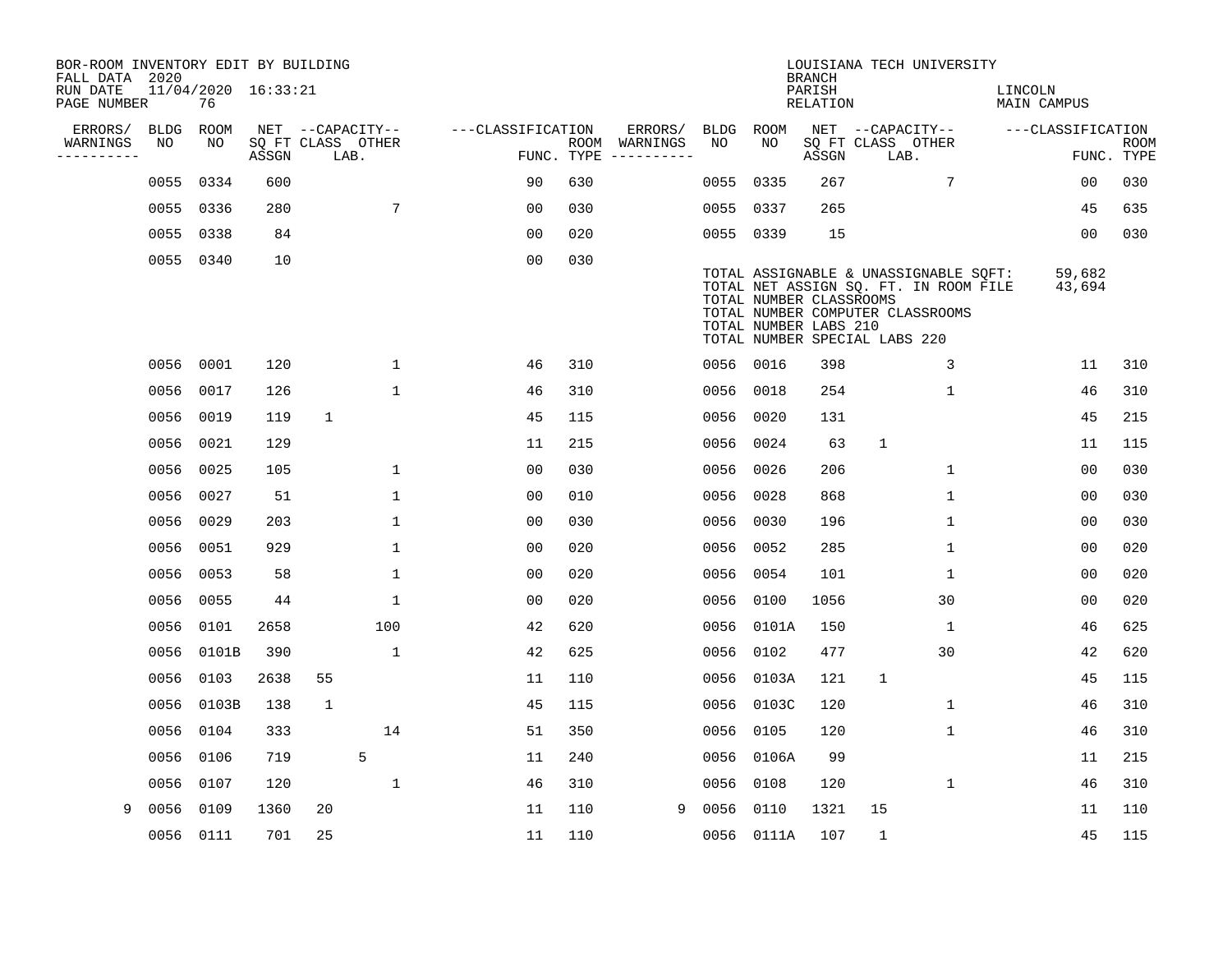| BOR-ROOM INVENTORY EDIT BY BUILDING<br>FALL DATA 2020 |             |                           |       |                           |              |                   |     |                                                                                                                                                                                                                                                                                                                                                                                                                                                                                              |             |                                                                 | <b>BRANCH</b>             | LOUISIANA TECH UNIVERSITY                                                                                                                                |              |                               |                                          |                           |
|-------------------------------------------------------|-------------|---------------------------|-------|---------------------------|--------------|-------------------|-----|----------------------------------------------------------------------------------------------------------------------------------------------------------------------------------------------------------------------------------------------------------------------------------------------------------------------------------------------------------------------------------------------------------------------------------------------------------------------------------------------|-------------|-----------------------------------------------------------------|---------------------------|----------------------------------------------------------------------------------------------------------------------------------------------------------|--------------|-------------------------------|------------------------------------------|---------------------------|
| RUN DATE<br>PAGE NUMBER                               |             | 11/04/2020 16:33:21<br>77 |       |                           |              |                   |     |                                                                                                                                                                                                                                                                                                                                                                                                                                                                                              |             |                                                                 | PARISH<br><b>RELATION</b> |                                                                                                                                                          |              | LINCOLN<br><b>MAIN CAMPUS</b> |                                          |                           |
| ERRORS/                                               | <b>BLDG</b> | ROOM                      |       | NET --CAPACITY--          |              | ---CLASSIFICATION |     | ERRORS/                                                                                                                                                                                                                                                                                                                                                                                                                                                                                      | <b>BLDG</b> | ROOM                                                            |                           | NET --CAPACITY--                                                                                                                                         |              | ---CLASSIFICATION             |                                          |                           |
| WARNINGS<br>----------                                | NO          | NO                        | ASSGN | SQ FT CLASS OTHER<br>LAB. |              | FUNC. TYPE        |     | ROOM WARNINGS<br>$\begin{tabular}{ccccccccc} \multicolumn{2}{c }{\multicolumn{2}{c }{\multicolumn{2}{c }{\multicolumn{2}{c }{\multicolumn{2}{c}}}} & \multicolumn{2}{c }{\multicolumn{2}{c }{\multicolumn{2}{c }{\multicolumn{2}{c}}}} & \multicolumn{2}{c }{\multicolumn{2}{c }{\multicolumn{2}{c }{\multicolumn{2}{c}}}} & \multicolumn{2}{c }{\multicolumn{2}{c }{\multicolumn{2}{c }{\multicolumn{2}{c}}}} & \multicolumn{2}{c }{\multicolumn{2}{c }{\multicolumn{2}{c }{\multicolumn{2$ | NO          | NO                                                              | ASSGN                     | SQ FT CLASS OTHER<br>LAB.                                                                                                                                |              |                               |                                          | <b>ROOM</b><br>FUNC. TYPE |
|                                                       | 0056        | 0112                      | 366   |                           | $\mathbf 1$  | 46                | 315 |                                                                                                                                                                                                                                                                                                                                                                                                                                                                                              | 0056        | 0113                                                            | 355                       |                                                                                                                                                          | 2            |                               | 46                                       | 315                       |
|                                                       | 0056        | 0113A                     | 328   |                           | $\mathbf 1$  | 46                | 310 |                                                                                                                                                                                                                                                                                                                                                                                                                                                                                              | 0056        | 0114                                                            | 1982                      | 18                                                                                                                                                       |              |                               | 11                                       | 210                       |
| 9                                                     | 0056        | 0115                      | 1418  | 25                        |              | 11                | 110 |                                                                                                                                                                                                                                                                                                                                                                                                                                                                                              | 0056        | 0115A                                                           | 144                       |                                                                                                                                                          | $\mathbf{1}$ |                               | 46                                       | 310                       |
|                                                       | 0056        | 0116                      | 1352  | 18                        |              | 11                | 210 |                                                                                                                                                                                                                                                                                                                                                                                                                                                                                              | 0056        | 0117                                                            | 120                       |                                                                                                                                                          | 1            |                               | 46                                       | 310                       |
|                                                       | 0056        | 0118                      | 1420  | 18                        |              | 11                | 210 |                                                                                                                                                                                                                                                                                                                                                                                                                                                                                              | 0056        | 0119                                                            | 1703                      | 20                                                                                                                                                       |              |                               | 11                                       | 210                       |
|                                                       | 0056        | 0120                      | 30    |                           | 1            | 0 <sub>0</sub>    | 020 |                                                                                                                                                                                                                                                                                                                                                                                                                                                                                              | 0056        | 0121                                                            | 110                       |                                                                                                                                                          | $\mathbf 1$  |                               | 0 <sub>0</sub>                           | 020                       |
|                                                       | 0056        | 0122                      | 122   |                           | $\mathbf{1}$ | 46                | 310 |                                                                                                                                                                                                                                                                                                                                                                                                                                                                                              | 0056        | 0123                                                            | 151                       |                                                                                                                                                          | $\mathbf{1}$ |                               | 46                                       | 310                       |
|                                                       | 0056        | 0124                      | 315   |                           | $\mathbf{1}$ | 0 <sub>0</sub>    | 030 |                                                                                                                                                                                                                                                                                                                                                                                                                                                                                              | 0056        | 0125                                                            | 315                       |                                                                                                                                                          | $\mathbf{1}$ |                               | 0 <sub>0</sub>                           | 030                       |
|                                                       | 0056        | 0126                      | 478   |                           | 1            | 0 <sub>0</sub>    | 030 |                                                                                                                                                                                                                                                                                                                                                                                                                                                                                              | 0056        | 0127                                                            | 87                        |                                                                                                                                                          | $\mathbf 1$  |                               | 0 <sub>0</sub>                           | 030                       |
|                                                       | 0056        | 0128                      | 18    |                           | 1            | 0 <sub>0</sub>    | 030 |                                                                                                                                                                                                                                                                                                                                                                                                                                                                                              | 0056        | 0129                                                            | 1289                      |                                                                                                                                                          | $\mathbf 1$  |                               | 0 <sub>0</sub>                           | 020                       |
|                                                       | 0056        | 0130                      | 702   |                           | $\mathbf 1$  | 0 <sub>0</sub>    | 020 |                                                                                                                                                                                                                                                                                                                                                                                                                                                                                              |             | 0056 0131                                                       | 315                       |                                                                                                                                                          | $\mathbf{1}$ |                               | 0 <sub>0</sub>                           | 020                       |
|                                                       |             | 0056 0132                 | 879   |                           | $\mathbf{1}$ | 0 <sub>0</sub>    | 020 |                                                                                                                                                                                                                                                                                                                                                                                                                                                                                              |             | 0056 B0002                                                      | 1149                      | 76                                                                                                                                                       |              |                               | 11                                       | 220                       |
|                                                       |             | 0056 B0004                | 793   | 52                        |              | 11                | 220 |                                                                                                                                                                                                                                                                                                                                                                                                                                                                                              |             | 0056 B0004A                                                     | 106                       | 1                                                                                                                                                        |              |                               | 11                                       | 215                       |
|                                                       |             | 0056 B0004B               | 19    | 1                         |              | 11                | 215 |                                                                                                                                                                                                                                                                                                                                                                                                                                                                                              |             | 0056 B0004C                                                     | 19                        | $\mathbf{1}$                                                                                                                                             |              |                               | 11                                       | 215                       |
|                                                       |             | 0056 B0004D               | 156   | 1                         |              | 11                | 215 |                                                                                                                                                                                                                                                                                                                                                                                                                                                                                              |             | 0056 B0004E                                                     | 71                        | 2                                                                                                                                                        |              |                               | 11                                       | 215                       |
|                                                       |             | 0056 B0004F               | 91    | 2                         |              | 11                | 215 |                                                                                                                                                                                                                                                                                                                                                                                                                                                                                              |             | 0056 B0004G                                                     | 559                       | 1                                                                                                                                                        |              |                               | 11                                       | 225                       |
|                                                       |             | 0056 B0004H               | 20    | 1                         |              | 11                | 215 |                                                                                                                                                                                                                                                                                                                                                                                                                                                                                              |             | 0056 B0004I                                                     | 20                        | 1                                                                                                                                                        |              |                               | 11                                       | 215                       |
|                                                       |             | 0056 B0004J               | 110   | 1                         |              | 11                | 215 |                                                                                                                                                                                                                                                                                                                                                                                                                                                                                              |             | 0056 B0004K                                                     | 27                        | $\mathbf{1}$                                                                                                                                             |              |                               | 11                                       | 215                       |
|                                                       |             | 0056 B0004L               | 27    | 1                         |              | 11                | 215 | 9                                                                                                                                                                                                                                                                                                                                                                                                                                                                                            |             | 0056 B0022                                                      | 1504                      | 17                                                                                                                                                       |              |                               | 11                                       | 110                       |
|                                                       |             | 0056 B0023                | 704   | 16                        |              | 11                | 210 |                                                                                                                                                                                                                                                                                                                                                                                                                                                                                              |             | 0056 B0023A<br>TOTAL NUMBER CLASSROOMS<br>TOTAL NUMBER LABS 210 | 181                       | 1<br>TOTAL ASSIGNABLE & UNASSIGNABLE SQFT:<br>TOTAL NET ASSIGN SQ. FT. IN ROOM FILE<br>TOTAL NUMBER COMPUTER CLASSROOMS<br>TOTAL NUMBER SPECIAL LABS 220 |              | 36,689                        | 45<br>28,049<br>6<br>5<br>$\overline{c}$ | 215                       |
|                                                       | 0057        | CART                      | 800   | 21                        |              | 20                | 210 |                                                                                                                                                                                                                                                                                                                                                                                                                                                                                              |             | 0057 0001                                                       | 888                       |                                                                                                                                                          |              |                               | 45                                       | 731                       |
|                                                       | 0057        | 0002                      | 1390  |                           |              | 82                | 082 |                                                                                                                                                                                                                                                                                                                                                                                                                                                                                              | 0057        | 0002A                                                           | 103                       |                                                                                                                                                          |              |                               | 82                                       | 082                       |
|                                                       | 0057        | 0002B                     | 307   |                           |              | 82                | 082 |                                                                                                                                                                                                                                                                                                                                                                                                                                                                                              |             | 0057 0003                                                       | 1265                      |                                                                                                                                                          |              |                               | 82                                       | 082                       |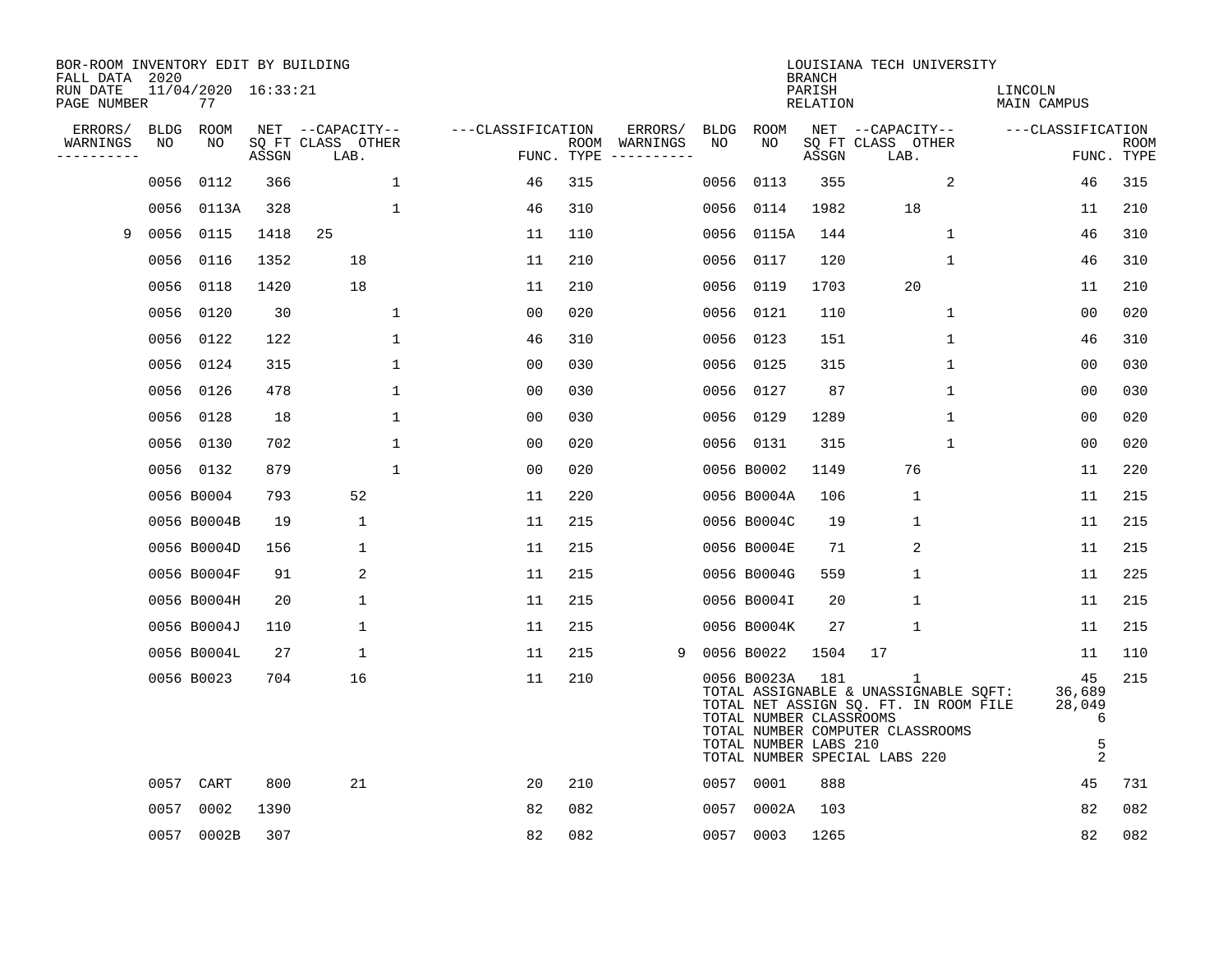| BOR-ROOM INVENTORY EDIT BY BUILDING<br>FALL DATA 2020 |             |       |                     |                           |                   |                    |                         |             |             | <b>BRANCH</b>             | LOUISIANA TECH UNIVERSITY |                               |                           |
|-------------------------------------------------------|-------------|-------|---------------------|---------------------------|-------------------|--------------------|-------------------------|-------------|-------------|---------------------------|---------------------------|-------------------------------|---------------------------|
| RUN DATE<br>PAGE NUMBER                               |             | 78    | 11/04/2020 16:33:21 |                           |                   |                    |                         |             |             | PARISH<br><b>RELATION</b> |                           | LINCOLN<br><b>MAIN CAMPUS</b> |                           |
| ERRORS/                                               | <b>BLDG</b> | ROOM  |                     | NET --CAPACITY--          | ---CLASSIFICATION |                    | ERRORS/                 | <b>BLDG</b> | <b>ROOM</b> |                           | NET --CAPACITY--          | ---CLASSIFICATION             |                           |
| WARNINGS<br>----------                                | NO          | NO    | ASSGN               | SQ FT CLASS OTHER<br>LAB. |                   | ROOM<br>FUNC. TYPE | WARNINGS<br>----------- | NO          | NO          | ASSGN                     | SQ FT CLASS OTHER<br>LAB. |                               | <b>ROOM</b><br>FUNC. TYPE |
|                                                       | 0057        | 0003A | 27                  |                           | 82                | 082                |                         | 0057        | 0003B       | 132                       |                           | 82                            | 082                       |
|                                                       | 0057        | 0004  | 150                 |                           | 82                | 082                |                         | 0057        | 0005        | 156                       |                           | 82                            | 082                       |
|                                                       | 0057        | 0006  | 168                 |                           | 82                | 082                |                         | 0057        | 0007        | 181                       |                           | 82                            | 082                       |
|                                                       | 0057        | 0008  | 178                 |                           | 82                | 082                |                         |             | 0057 0009   | 21                        |                           | 82                            | 082                       |
|                                                       | 0057        | 0010  | 153                 |                           | 82                | 082                |                         | 0057        | 0011        | 67                        |                           | 82                            | 082                       |
|                                                       | 0057        | 0012  | 568                 |                           | 82                | 082                |                         |             | 0057 0013   | 275                       |                           | 82                            | 082                       |
|                                                       | 0057        | 0014  | 223                 |                           | 82                | 082                |                         |             | 0057 0014B  | 136                       |                           | 82                            | 082                       |
|                                                       | 0057        | 0015  | 190                 |                           | 82                | 082                |                         |             | 0057 0016   | 851                       |                           | 82                            | 082                       |
|                                                       | 0057        | 0016A | 362                 |                           | 82                | 082                |                         | 0057        | 0016B       | 5                         |                           | 82                            | 082                       |
|                                                       | 0057        | 0016C | 9                   |                           | 82                | 082                |                         |             | 0057 0017   | 274                       |                           | 82                            | 082                       |
|                                                       | 0057        | 0018  | 306                 |                           | 82                | 082                |                         | 0057        | 0018A       | 115                       |                           | 82                            | 082                       |
|                                                       | 0057        | 0019  | 171                 |                           | 82                | 082                |                         | 0057        | 0020        | 611                       |                           | 82                            | 082                       |
|                                                       | 0057        | 0021  | 108                 |                           | 82                | 082                |                         | 0057        | 0022        | 1670                      |                           | 82                            | 082                       |
|                                                       | 0057        | 0022A | 229                 |                           | 82                | 082                |                         | 0057        | 0022L       | 229                       |                           | 82                            | 082                       |
|                                                       | 0057        | 0023  | 27                  |                           | 0 <sub>0</sub>    | 010                |                         | 0057        | 0024        | 145                       |                           | 82                            | 082                       |
|                                                       | 0057        | 0024A | 94                  |                           | 82                | 082                |                         | 0057        | 0025        | 3725                      |                           | 0 <sub>0</sub>                | 020                       |
|                                                       | 0057        | 0026W | 158                 |                           | 82                | 082                |                         | 0057        | 0065A       | 2165                      |                           | 82                            | 082                       |
|                                                       | 0057        | 0099  | 263                 |                           | 0 <sub>0</sub>    | 020                |                         | 0057        | 0101        | 217                       |                           | 11                            | 240                       |
|                                                       | 0057        | 0102  | 523                 | 1                         | 46                | 310                |                         | 0057        | 0102A       | 110                       | 3                         | 45                            | 315                       |
|                                                       | 0057        | 0102B | 415                 | 3                         | 46                | 310                |                         | 0057        | 0102C       | 91                        | 1                         | 46                            | 315                       |
|                                                       | 0057        | 0103  | 519                 | 14                        | 45                | 350                |                         | 0057        | 0104        | 156                       | 2                         | 46                            | 310                       |
|                                                       | 0057        | 0104A | 63                  | $\mathbf{1}$              | 46                | 315                |                         | 0057        | 0104B       | 34                        | 1                         | 46                            | 315                       |
|                                                       | 0057        | 0105  | 2569 194            |                           | 11                | 110                |                         |             | 0057 0105A  | 60                        | 1                         | 11                            | 115                       |
|                                                       | 0057        | 0105B | 72                  | $\mathbf{1}$              | 11                | 115                |                         | 0057        | 0105C       | 128                       | 1                         | 11                            | 115                       |
|                                                       | 0057        | 0106  | 117                 | 1                         | 46                | 310                |                         |             | 0057 0107   | 283                       | 1                         | 45                            | 310                       |
|                                                       | 0057 0109   |       | 169                 | $\mathbf{1}$              | 46                | 310                |                         |             | 0057 0110   | 117                       | $\mathbf 1$               | 46                            | 310                       |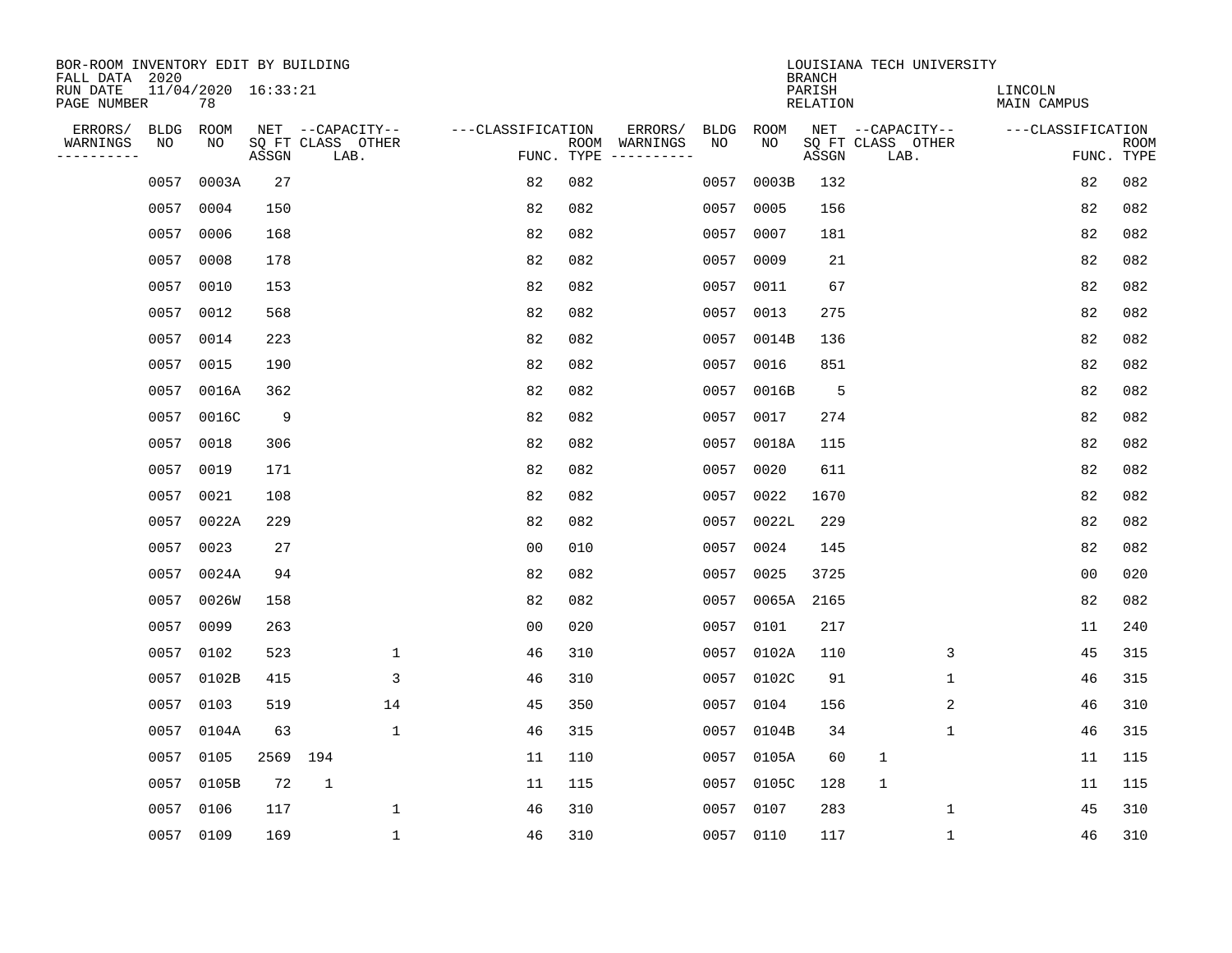| BOR-ROOM INVENTORY EDIT BY BUILDING<br>FALL DATA 2020 |             |                           |       |                           |              |                   |                    |          |             |             | <b>BRANCH</b>             | LOUISIANA TECH UNIVERSITY |                               |                           |
|-------------------------------------------------------|-------------|---------------------------|-------|---------------------------|--------------|-------------------|--------------------|----------|-------------|-------------|---------------------------|---------------------------|-------------------------------|---------------------------|
| RUN DATE<br>PAGE NUMBER                               |             | 11/04/2020 16:33:21<br>79 |       |                           |              |                   |                    |          |             |             | PARISH<br><b>RELATION</b> |                           | LINCOLN<br><b>MAIN CAMPUS</b> |                           |
| ERRORS/                                               | <b>BLDG</b> | ROOM                      |       | NET --CAPACITY--          |              | ---CLASSIFICATION |                    | ERRORS/  | <b>BLDG</b> | <b>ROOM</b> |                           | NET --CAPACITY--          | ---CLASSIFICATION             |                           |
| WARNINGS<br>----------                                | NO          | NO                        | ASSGN | SQ FT CLASS OTHER<br>LAB. |              |                   | ROOM<br>FUNC. TYPE | WARNINGS | NO          | NO          | ASSGN                     | SQ FT CLASS OTHER<br>LAB. |                               | <b>ROOM</b><br>FUNC. TYPE |
|                                                       | 0057        | 0111                      | 101   |                           | 1            | 46                | 310                |          | 0057        | 0112        | 86                        | 1                         | 46                            | 310                       |
|                                                       | 0057        | 0113                      | 168   |                           | 1            | 46                | 310                |          | 0057        | 0113A       | 140                       | 1                         | 46                            | 310                       |
|                                                       | 0057        | 0113B                     | 170   |                           | $\mathbf{1}$ | 46                | 310                |          | 0057        | 0113C       | 101                       | $\mathbf 1$               | 46                            | 310                       |
|                                                       | 0057        | 0114                      | 187   |                           | $\mathbf{1}$ | 46                | 310                |          |             | 0057 0114A  | 117                       | $\mathbf 1$               | 46                            | 310                       |
|                                                       | 0057        | 0114B                     | 59    |                           | $\mathbf{1}$ | 46                | 315                |          | 0057        | 0116        | 97                        | 2                         | 46                            | 310                       |
|                                                       | 0057        | 0118                      | 98    |                           | $\mathbf{1}$ | 46                | 310                |          |             | 0057 0120   | 102                       | $\mathbf{1}$              | 46                            | 310                       |
|                                                       | 0057        | 0122                      | 102   |                           | $\mathbf{1}$ | 46                | 310                |          | 0057        | 0123        | 915                       | 53                        | 11                            | 110                       |
|                                                       | 0057        | 0123A                     | 573   | 18                        |              | 11                | 110                |          |             | 0057 0124   | 86                        | 1                         | 46                            | 310                       |
|                                                       | 0057        | 0125A                     | 238   | 6                         |              | 40                | 280                |          | 0057        | 0125B       | 249                       | $\mathbf 1$               | 46                            | 310                       |
|                                                       | 0057        | 0125C                     | 252   |                           | 10           | 46                | 310                |          |             | 0057 0126   | 80                        | $\mathbf 1$               | 46                            | 310                       |
|                                                       | 0057        | 0127A                     | 248   |                           | 1            | 46                | 310                |          | 0057        | 0127B       | 267                       | 1                         | 46                            | 310                       |
|                                                       | 0057        | 0127C                     | 246   |                           | 1            | 46                | 310                |          |             | 0057 0128   | 79                        | 1                         | 46                            | 310                       |
|                                                       | 0057        | 0129                      | 775   | 44                        |              | 11                | 110                |          | 0057        | 0130        | 86                        | 1                         | 46                            | 310                       |
|                                                       | 0057        | 0131                      | 514   |                           | 10           | 45                | 350                |          | 0057        | 0132        | 102                       | 1                         | 45                            | 310                       |
|                                                       | 0057        | 0133                      | 742   | 40                        |              | 11                | 110                |          | 0057        | 0134        | 102                       | 1                         | 46                            | 310                       |
|                                                       | 0057        | 0135                      | 1213  | 77                        |              | 11                | 110                |          | 0057        | 0135A       | 607                       | 20                        | 11                            | 140                       |
|                                                       | 0057        | 0136                      | 102   |                           | 1            | 46                | 310                |          |             | 0057 0137   | 371                       | 2                         | 46                            | 310                       |
|                                                       | 0057        | 0137A                     | 280   |                           | $\mathbf{1}$ | 46                | 310                |          | 0057        | 0138        | 102                       | 2                         | 46                            | 310                       |
|                                                       | 0057        | 0139                      | 235   |                           | 2            | 46                | 310                |          |             | 0057 0139A  | 288                       | 1                         | 46                            | 310                       |
|                                                       | 0057        | 0139B                     | 12    |                           | $\mathbf{1}$ | 46                | 315                |          | 0057        | 0140        | 102                       | 1                         | 46                            | 310                       |
|                                                       | 0057        | 0142                      | 102   |                           | 1            | 46                | 310                |          |             | 0057 0144   | 98                        | 1                         | 46                            | 310                       |
|                                                       | 0057        | 0146                      | 96    |                           | $\mathbf 1$  | 46                | 315                |          | 0057        | 0148        | 120                       | 1                         | 46                            | 310                       |
|                                                       | 0057        | 0150                      | 88    |                           | 1            | 46                | 310                |          |             | 0057 0150A  | 135                       | 4                         | 11                            | 310                       |
|                                                       | 0057        | 0150C                     | 53    |                           | $\mathbf{1}$ | 46                | 315                |          | 0057        | 0151        | 273                       | 1                         | 00                            | 030                       |
|                                                       | 0057        | 0152                      | 30    |                           | $\mathbf{1}$ | 0 <sub>0</sub>    | 010                |          |             | 0057 0153   | 199                       | 1                         | 0 <sub>0</sub>                | 010                       |
|                                                       |             | 0057 0154                 | 549   |                           | 25           | 45                | 350                |          |             | 0057 0155   | 56                        | $\mathbf{1}$              | 0 <sub>0</sub>                | 020                       |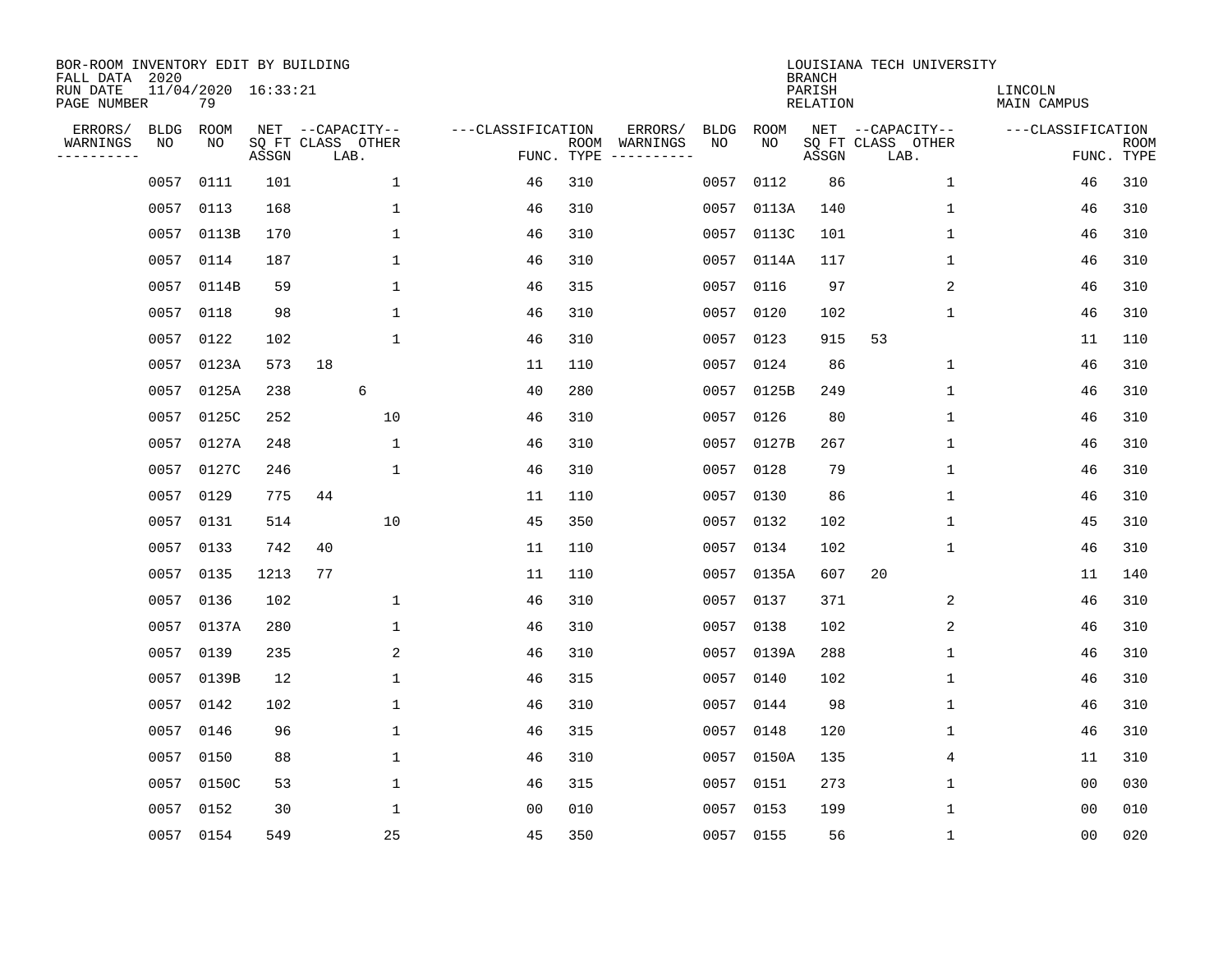| BOR-ROOM INVENTORY EDIT BY BUILDING<br>FALL DATA 2020 |             |                           |       |                           |              |                   |                    |                         |             |             | <b>BRANCH</b>             | LOUISIANA TECH UNIVERSITY |                               |                           |
|-------------------------------------------------------|-------------|---------------------------|-------|---------------------------|--------------|-------------------|--------------------|-------------------------|-------------|-------------|---------------------------|---------------------------|-------------------------------|---------------------------|
| RUN DATE<br>PAGE NUMBER                               |             | 11/04/2020 16:33:21<br>80 |       |                           |              |                   |                    |                         |             |             | PARISH<br><b>RELATION</b> |                           | LINCOLN<br><b>MAIN CAMPUS</b> |                           |
| ERRORS/                                               | <b>BLDG</b> | ROOM                      |       | NET --CAPACITY--          |              | ---CLASSIFICATION |                    | ERRORS/                 | <b>BLDG</b> | <b>ROOM</b> |                           | NET --CAPACITY--          | ---CLASSIFICATION             |                           |
| WARNINGS<br>----------                                | NO          | NO                        | ASSGN | SQ FT CLASS OTHER<br>LAB. |              |                   | ROOM<br>FUNC. TYPE | WARNINGS<br>----------- | NO          | NO          | ASSGN                     | SQ FT CLASS OTHER<br>LAB. |                               | <b>ROOM</b><br>FUNC. TYPE |
|                                                       | 0057        | 0165                      | 1276  |                           | 25           | 21                | 220                |                         | 0057        | 0165A       | 85                        | 2                         | 00                            | 020                       |
|                                                       | 0057        | 0165B                     | 101   |                           | 1            | 45                | 315                |                         | 0057        | 0165C       | 137                       | 4                         | 21                            | 315                       |
|                                                       | 0057        | 0165D                     | 239   |                           | 6            | 00                | 020                |                         | 0057        | 0165E       | 93                        | 2                         | 45                            | 315                       |
|                                                       | 0057        | 0165F                     | 134   |                           | 4            | 45                | 315                |                         |             | 0057 0165G  | 19                        | 1                         | 0 <sub>0</sub>                | 020                       |
|                                                       | 0057        | 0166W                     | 120   |                           | 3            | 0 <sub>0</sub>    | 030                |                         | 0057        | 0196        | 377                       | $\mathbf 1$               | 0 <sub>0</sub>                | 020                       |
|                                                       | 0057        | 0197                      | 368   |                           | $\mathbf{1}$ | 0 <sub>0</sub>    | 020                |                         |             | 0057 0198   | 394                       | 1                         | 0 <sub>0</sub>                | 020                       |
|                                                       | 0057        | 0199                      | 374   |                           | $\mathbf{1}$ | 0 <sub>0</sub>    | 020                |                         | 0057        | 0200        | 5938                      | $\mathbf 1$               | 0 <sub>0</sub>                | 020                       |
|                                                       | 0057        | 0201                      | 759   | 42                        |              | 11                | 110                |                         |             | 0057 0202   | 32                        | $\mathbf 1$               | 0 <sub>0</sub>                | 010                       |
|                                                       | 0057        | 0203                      | 766   | 42                        |              | 11                | 110                |                         | 0057        | 0204        | 100                       | $\mathbf{1}$              | 46                            | 310                       |
|                                                       | 0057        | 0205                      | 785   | 44                        |              | 11                | 110                |                         | 0057        | 0206        | 98                        | 1                         | 46                            | 310                       |
|                                                       | 0057        | 0207                      | 514   |                           | 25           | 45                | 350                |                         | 0057        | 0208        | 105                       | 1                         | 46                            | 310                       |
|                                                       | 0057        | 0209                      | 741   | 25                        |              | 11                | 140                |                         |             | 0057 0210   | 105                       | 1                         | 46                            | 310                       |
|                                                       | 0057        | 0211A                     | 586   | 25                        |              | 11                | 140                |                         | 0057        | 0211B       | 594                       | 25                        | 11                            | 140                       |
|                                                       | 0057        | 0212                      | 105   |                           | 1            | 46                | 310                |                         | 0057        | 0213        | 900                       | 21                        | 11                            | 110                       |
|                                                       | 0057        | 0213A                     | 308   |                           | 5            | 45                | 350                |                         | 0057        | 0214        | 102                       | 1                         | 46                            | 310                       |
|                                                       | 0057        | 0215                      | 780   | 44                        |              | 11                | 110                |                         | 0057        | 0216        | 102                       | 1                         | 46                            | 310                       |
|                                                       | 0057        | 0217                      | 755   | 42                        |              | 11                | 110                |                         | 0057        | 0218        | 105                       | 1                         | 46                            | 310                       |
|                                                       | 0057        | 0219                      | 775   | 48                        |              | 11                | 110                |                         | 0057        | 0220        | 105                       | 1                         | 46                            | 310                       |
|                                                       | 0057        | 0221                      | 514   | 21                        |              | 11                | 110                |                         | 0057        | 0222        | 102                       | 1                         | 46                            | 310                       |
|                                                       | 0057        | 0223                      | 742   | 25                        |              | 11                | 110                |                         | 0057        | 0224        | 102                       | 1                         | 46                            | 310                       |
|                                                       | 0057        | 0225                      | 210   | $\mathbf{1}$              |              | 11                | 115                |                         | 0057        | 0226        | 105                       | 1                         | 46                            | 310                       |
|                                                       | 0057        | 0227                      | 671   |                           | 25           | 11                | 240                |                         | 0057        | 0228        | 105                       | $\mathbf 1$               | 46                            | 310                       |
|                                                       | 0057        | 0229                      | 1209  | 71                        |              | 11                | 110                |                         | 0057        | 0230        | 102                       | 1                         | 46                            | 310                       |
|                                                       | 0057        | 0232                      | 98    |                           | $\mathbf 1$  | 46                | 310                |                         | 0057        | 0234        | 100                       | $\mathbf 1$               | 46                            | 310                       |
|                                                       | 0057        | 0236                      | 35    |                           | 1            | 46                | 310                |                         | 0057        | 0236A       | 130                       | $\mathbf{1}$              | 46                            | 310                       |
|                                                       |             | 0057 0236B                | 59    |                           | $\mathbf{1}$ | 46                | 315                |                         |             | 0057 0236C  | 52                        | 1                         | 46                            | 315                       |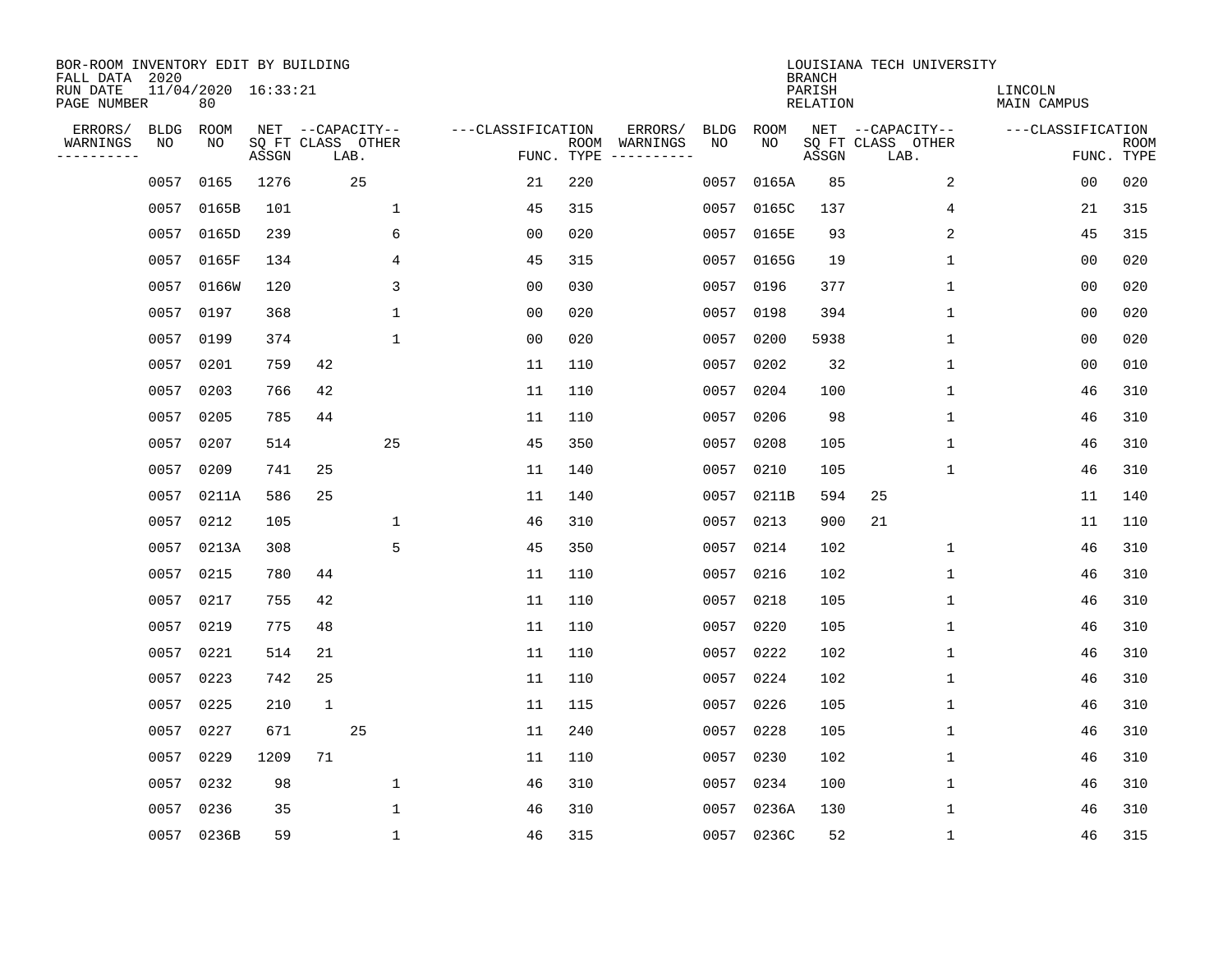| BOR-ROOM INVENTORY EDIT BY BUILDING<br>FALL DATA 2020 |             |                           |       |                           |                   |                    |          |             |             | <b>BRANCH</b>             | LOUISIANA TECH UNIVERSITY |                               |                           |
|-------------------------------------------------------|-------------|---------------------------|-------|---------------------------|-------------------|--------------------|----------|-------------|-------------|---------------------------|---------------------------|-------------------------------|---------------------------|
| RUN DATE<br>PAGE NUMBER                               |             | 11/04/2020 16:33:21<br>81 |       |                           |                   |                    |          |             |             | PARISH<br><b>RELATION</b> |                           | LINCOLN<br><b>MAIN CAMPUS</b> |                           |
| ERRORS/                                               | <b>BLDG</b> | ROOM                      |       | NET --CAPACITY--          | ---CLASSIFICATION |                    | ERRORS/  | <b>BLDG</b> | <b>ROOM</b> |                           | NET --CAPACITY--          | ---CLASSIFICATION             |                           |
| WARNINGS<br>----------                                | NO          | NO                        | ASSGN | SQ FT CLASS OTHER<br>LAB. |                   | ROOM<br>FUNC. TYPE | WARNINGS | NO          | NO          | ASSGN                     | SQ FT CLASS OTHER<br>LAB. |                               | <b>ROOM</b><br>FUNC. TYPE |
|                                                       | 0057        | 0238                      | 135   | $\mathbf{1}$              | 46                | 310                |          | 0057        | 0240        | 135                       | 1                         | 46                            | 310                       |
|                                                       | 0057        | 0242                      | 130   | 1                         | 46                | 310                |          |             | 0057 0244   | 262                       | 16                        | 45                            | 350                       |
|                                                       | 0057        | 0246                      | 97    | $\mathbf 1$               | 46                | 310                |          | 0057        | 0248        | 98                        | 1                         | 46                            | 310                       |
|                                                       | 0057        | 0250                      | 102   | 1                         | 46                | 310                |          |             | 0057 0251   | 192                       | 1                         | 0 <sub>0</sub>                | 030                       |
|                                                       | 0057        | 0252                      | 102   | $\mathbf{1}$              | 46                | 310                |          | 0057        | 0254        | 102                       | $\mathbf{1}$              | 46                            | 310                       |
|                                                       | 0057        | 0255                      | 56    | $\mathbf{1}$              | 0 <sub>0</sub>    | 030                |          |             | 0057 0256   | 102                       | $\mathbf 1$               | 46                            | 310                       |
|                                                       | 0057        | 0258                      | 102   | $\mathbf{1}$              | 46                | 310                |          |             | 0057 0260   | 102                       | $\mathbf{1}$              | 46                            | 310                       |
|                                                       | 0057        | 0262                      | 102   | $\mathbf{1}$              | 46                | 310                |          |             | 0057 0264   | 102                       | $\mathbf 1$               | 46                            | 310                       |
|                                                       | 0057        | 0266                      | 102   | $\mathbf{1}$              | 46                | 310                |          | 0057        | 0268        | 102                       | $\mathbf{1}$              | 46                            | 310                       |
|                                                       | 0057        | 0270                      | 102   | 1                         | 46                | 310                |          |             | 0057 0272   | 102                       | $\mathbf 1$               | 46                            | 310                       |
|                                                       | 0057        | 0274                      | 98    | 1                         | 46                | 310                |          | 0057        | 0276        | 97                        | $\mathbf 1$               | 46                            | 310                       |
|                                                       | 0057        | 0278                      | 120   | 1                         | 46                | 310                |          | 0057        | 0280        | 77                        | $\mathbf 1$               | 46                            | 310                       |
|                                                       | 0057        | 0282                      | 77    | 1                         | 46                | 310                |          | 0057        | 0284        | 123                       | $\mathbf 1$               | 46                            | 310                       |
|                                                       | 0057        | 0284A                     | 36    | 1                         | 46                | 315                |          | 0057        | 0286F       | 78                        | 1                         | 0 <sub>0</sub>                | 030                       |
|                                                       | 0057        | 0288W                     | 119   | 1                         | 0 <sub>0</sub>    | 030                |          | 0057        | 0290A       | 20                        | 1                         | 0 <sub>0</sub>                | 010                       |
|                                                       | 0057        | 0290M                     | 163   | 1                         | 0 <sub>0</sub>    | 030                |          | 0057        | 0292M       | 87                        | 1                         | 0 <sub>0</sub>                | 030                       |
|                                                       | 0057        | 0296                      | 252   | 1                         | 0 <sub>0</sub>    | 020                |          | 0057        | 0297        | 252                       | 1                         | 0 <sub>0</sub>                | 020                       |
|                                                       | 0057        | 0298                      | 252   | 1                         | 0 <sub>0</sub>    | 020                |          | 0057        | 0299        | 252                       | 1                         | 0 <sub>0</sub>                | 020                       |
|                                                       | 0057        | 0300                      | 5854  | 1                         | 0 <sub>0</sub>    | 020                |          | 0057        | 0301        | 759                       | 45                        | 11                            | 110                       |
|                                                       | 0057        | 0302                      | 32    | $\mathbf 1$               | 0 <sub>0</sub>    | 010                |          | 0057        | 0303        | 766                       | 50                        | 11                            | 110                       |
|                                                       | 0057        | 0304                      | 515   | 22                        | 11                | 110                |          | 0057        | 0305        | 785                       | 50                        | 11                            | 110                       |
|                                                       | 0057        | 0306                      | 105   | $\mathbf 1$               | 46                | 310                |          | 0057        | 0307        | 514                       | 30                        | 11                            | 110                       |
|                                                       | 0057        | 0308                      | 102   | 1                         | 46                | 310                |          | 0057        | 0309        | 741                       | 50                        | 11                            | 110                       |
|                                                       | 0057        | 0310                      | 102   | $\mathbf 1$               | 46                | 310                |          | 0057        | 0311        | 578                       | 75                        | 11                            | 110                       |
|                                                       | 0057        | 0312                      | 105   | 1                         | 46                | 310                |          |             | 0057 0313   | 616                       | 40                        | 11                            | 110                       |
|                                                       |             | 0057 0314                 | 105   | $\mathbf{1}$              | 46                | 310                |          |             | 0057 0315   | 585                       | 1                         | 46                            | 350                       |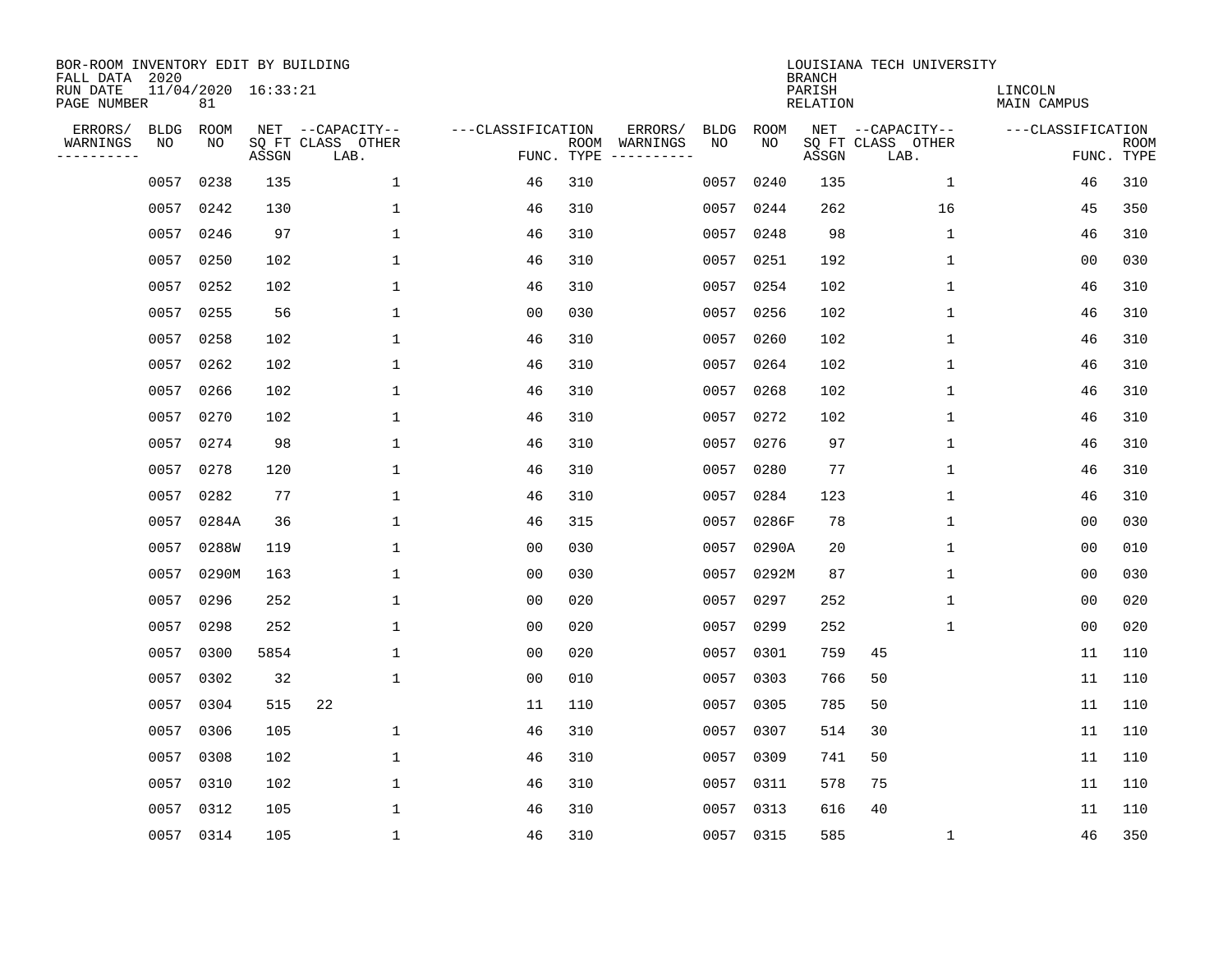| BOR-ROOM INVENTORY EDIT BY BUILDING<br>FALL DATA 2020 |             |                           |       |                           |                   |      |                                 |             |             | <b>BRANCH</b>             |                           | LOUISIANA TECH UNIVERSITY |                               |                |                           |
|-------------------------------------------------------|-------------|---------------------------|-------|---------------------------|-------------------|------|---------------------------------|-------------|-------------|---------------------------|---------------------------|---------------------------|-------------------------------|----------------|---------------------------|
| RUN DATE<br>PAGE NUMBER                               |             | 11/04/2020 16:33:21<br>82 |       |                           |                   |      |                                 |             |             | PARISH<br><b>RELATION</b> |                           |                           | LINCOLN<br><b>MAIN CAMPUS</b> |                |                           |
| ERRORS/                                               | <b>BLDG</b> | ROOM                      |       | NET --CAPACITY--          | ---CLASSIFICATION |      | ERRORS/                         | <b>BLDG</b> | <b>ROOM</b> |                           |                           | NET --CAPACITY--          | ---CLASSIFICATION             |                |                           |
| WARNINGS<br>----------                                | NO          | NO                        | ASSGN | SQ FT CLASS OTHER<br>LAB. |                   | ROOM | WARNINGS<br>FUNC. TYPE $------$ | NO          | NO          | ASSGN                     | SQ FT CLASS OTHER<br>LAB. |                           |                               |                | <b>ROOM</b><br>FUNC. TYPE |
|                                                       | 0057        | 0316                      | 585   | 1                         | 46                | 310  |                                 | 0057        | 0317        | 780                       | 52                        |                           |                               | 11             | 110                       |
|                                                       | 0057        | 0318                      | 102   | 1                         | 46                | 310  |                                 |             | 0057 0319   | 755                       | 40                        |                           |                               | 11             | 110                       |
|                                                       | 0057        | 0320                      | 105   | $\mathbf 1$               | 46                | 310  |                                 |             | 0057 0321   | 775                       | 40                        |                           |                               | 11             | 110                       |
|                                                       | 0057        | 0322                      | 105   | $\mathbf{1}$              | 46                | 310  |                                 |             | 0057 0323   | 514                       |                           | 3                         |                               | 46             | 310                       |
|                                                       | 0057        | 0324                      | 102   | $\mathbf{1}$              | 46                | 310  |                                 | 0057        | 0325        | 742                       |                           | $\overline{4}$            |                               | 11             | 550                       |
|                                                       | 0057        | 0326                      | 98    | $\mathbf{1}$              | 46                | 310  |                                 |             | 0057 0327   | 891                       | 54                        |                           |                               | 11             | 110                       |
|                                                       | 0057        | 0328                      | 100   | $\mathbf{1}$              | 46                | 310  |                                 | 0057        | 0329        | 593                       |                           | 6                         |                               | 11             | 220                       |
|                                                       | 0057        | 0329B                     | 603   | 6                         | 11                | 220  |                                 |             | 0057 0329C  | 8                         |                           | $\mathbf 1$               |                               | 46             | 315                       |
|                                                       | 0057        | 0330                      | 130   | $\mathbf{1}$              | 46                | 310  |                                 | 0057        | 0330A       | 135                       |                           | $\mathbf 1$               |                               | 46             | 310                       |
|                                                       | 0057        | 0330B                     | 52    | $\mathbf{1}$              | 46                | 315  |                                 |             | 0057 0330C  | 59                        |                           | $\mathbf 1$               |                               | 46             | 315                       |
|                                                       | 0057        | 0332                      | 135   | $\mathbf{1}$              | 46                | 310  |                                 |             | 0057 0334   | 135                       |                           | $\mathbf 1$               |                               | 46             | 310                       |
|                                                       | 0057        | 0336                      | 130   | $\mathbf{1}$              | 46                | 310  |                                 |             | 0057 0338   | 162                       |                           | $\mathbf{1}$              |                               | 46             | 310                       |
|                                                       | 0057        | 0340                      | 97    | 1                         | 46                | 310  |                                 | 0057        | 0342        | 98                        |                           | $\mathbf 1$               |                               | 46             | 310                       |
|                                                       | 0057        | 0344                      | 102   | 1                         | 46                | 310  |                                 | 0057        | 0346        | 102                       |                           | 1                         |                               | 46             | 310                       |
|                                                       | 0057        | 0348                      | 102   | 1                         | 46                | 310  |                                 | 0057        | 0350        | 102                       |                           | 1                         |                               | 46             | 310                       |
|                                                       | 0057        | 0351                      | 194   | 1                         | 0 <sub>0</sub>    | 030  |                                 | 0057        | 0352        | 102                       |                           | 1                         |                               | 46             | 310                       |
|                                                       | 0057        | 0354                      | 102   |                           | 45                | 731  |                                 | 0057        | 0355        | 56                        |                           | 1                         |                               | 0 <sub>0</sub> | 020                       |
|                                                       | 0057        | 0356                      | 102   | 1                         | 46                | 310  |                                 | 0057        | 0358        | 102                       |                           | 1                         |                               | 46             | 310                       |
|                                                       | 0057        | 0360                      | 102   | $\mathbf{1}$              | 46                | 310  |                                 | 0057        | 0362        | 102                       |                           | 1                         |                               | 46             | 310                       |
|                                                       | 0057        | 0364                      | 102   | $\mathbf 1$               | 46                | 310  |                                 | 0057        | 0366        | 102                       |                           | 1                         |                               | 46             | 310                       |
|                                                       | 0057        | 0368                      | 98    | 1                         | 46                | 310  |                                 | 0057        | 0370        | 97                        |                           | 1                         |                               | 46             | 310                       |
|                                                       | 0057        | 0372                      | 125   | $\mathbf 1$               | 41                | 310  |                                 | 0057        | 0374        | 153                       |                           | 1                         |                               | 46             | 310                       |
|                                                       | 0057        | 0376                      | 125   | 1                         | 46                | 310  |                                 |             | 0057 0378H  | 111                       |                           | 1                         |                               | 0 <sub>0</sub> | 030                       |
|                                                       | 0057        | 0380W                     | 119   | $\mathbf 1$               | 0 <sub>0</sub>    | 030  |                                 |             | 0057 0390A  | 20                        |                           | $\mathbf 1$               |                               | 0 <sub>0</sub> | 010                       |
|                                                       | 0057        | 0390M                     | 163   | $\mathbf{1}$              | 0 <sub>0</sub>    | 030  |                                 |             | 0057 0392F  | 87                        |                           | $\mathbf{1}$              |                               | 46             | 315                       |
|                                                       |             | 0057 0396                 | 252   | $\mathbf{1}$              | 0 <sub>0</sub>    | 020  |                                 |             | 0057 0397   | 252                       |                           | 1                         |                               | 00             | 020                       |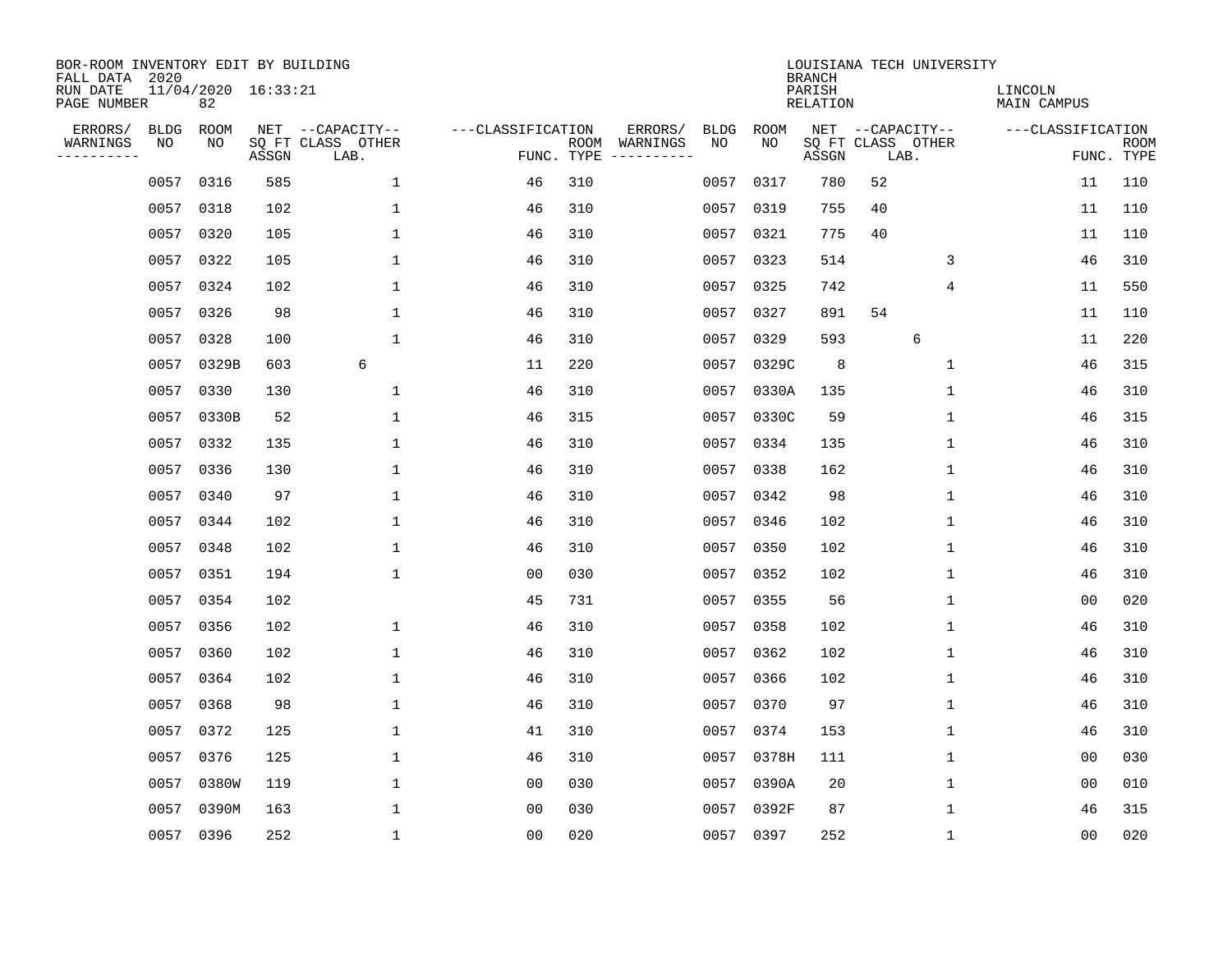| BOR-ROOM INVENTORY EDIT BY BUILDING<br>FALL DATA 2020 |             |                           |       |                           |                   |                    |                         |             |                                                                | <b>BRANCH</b>      | LOUISIANA TECH UNIVERSITY                                                                                                                           |                                                           |                    |
|-------------------------------------------------------|-------------|---------------------------|-------|---------------------------|-------------------|--------------------|-------------------------|-------------|----------------------------------------------------------------|--------------------|-----------------------------------------------------------------------------------------------------------------------------------------------------|-----------------------------------------------------------|--------------------|
| RUN DATE<br>PAGE NUMBER                               |             | 11/04/2020 16:33:21<br>83 |       |                           |                   |                    |                         |             |                                                                | PARISH<br>RELATION |                                                                                                                                                     | LINCOLN<br>MAIN CAMPUS                                    |                    |
| ERRORS/                                               | <b>BLDG</b> | ROOM                      |       | NET --CAPACITY--          | ---CLASSIFICATION |                    | ERRORS/                 | <b>BLDG</b> | ROOM                                                           |                    | NET --CAPACITY--                                                                                                                                    | ---CLASSIFICATION                                         |                    |
| WARNINGS<br>----------                                | NO          | NO                        | ASSGN | SQ FT CLASS OTHER<br>LAB. |                   | ROOM<br>FUNC. TYPE | WARNINGS<br>----------- | NO          | NO                                                             | ASSGN              | SQ FT CLASS OTHER<br>LAB.                                                                                                                           |                                                           | ROOM<br>FUNC. TYPE |
|                                                       | 0057        | 0398                      | 252   | $\mathbf 1$               | 0 <sub>0</sub>    | 020                |                         | 0057        | 0399                                                           | 252                | $\mathbf 1$                                                                                                                                         | 0 <sub>0</sub>                                            | 020                |
|                                                       |             | 0057 166A                 | 156   | 1                         | 46                | 310                |                         |             | 0057 166B                                                      | 156                | 1                                                                                                                                                   | 46                                                        | 310                |
|                                                       |             | 0057 166C                 | 156   | $\mathbf 1$               | 46                | 310                |                         |             | 0057 C0072                                                     | 979                | $\mathbf 1$                                                                                                                                         | 00                                                        | 020                |
|                                                       |             | 0057 C0100                | 6148  | $\mathbf 1$               | 0 <sub>0</sub>    | 020                |                         |             | 0057 S0096                                                     | 263                |                                                                                                                                                     | 0 <sub>0</sub>                                            | 020                |
|                                                       |             | 0057 S0097                | 263   |                           | 0 <sub>0</sub>    | 020                |                         |             | 0057 S0098                                                     | 263                |                                                                                                                                                     | 0 <sub>0</sub>                                            | 020                |
|                                                       |             | 0057 Z0027M               | 122   | 3                         | 74                | 919                |                         |             | 0057 Z0028W                                                    | 129                | 3                                                                                                                                                   | 74                                                        | 919                |
|                                                       |             | 0057 Z0051                | 2261  |                           | 0 <sub>0</sub>    | 030                |                         |             | 0057 Z0055                                                     | 56                 |                                                                                                                                                     | 0 <sub>0</sub>                                            | 020                |
|                                                       |             | 0057 Z0065B               | 155   |                           | 82                | 082                |                         |             | 0057 Z0065C                                                    | 155                | 4                                                                                                                                                   | 82                                                        | 082                |
|                                                       |             | 0057 Z0065D               | 193   |                           | 82                | 082                |                         |             | 0057 Z0070                                                     | 227                | 1                                                                                                                                                   | 0 <sub>0</sub>                                            | 020                |
|                                                       |             | 0057 Z0071                | 269   | 1                         | 45                | 310                |                         |             | 0057 Z0073                                                     | 134                | 3                                                                                                                                                   | 45                                                        | 650                |
|                                                       |             | 0057 Z0073A               | 29    | $\mathbf{1}$              | 74                | 919                |                         |             | 0057 Z0074                                                     | 83                 |                                                                                                                                                     | 45                                                        | 731                |
|                                                       |             | 0057 Z0075                | 376   | 1                         | 45                | 310                |                         |             | 0057 Z0076                                                     | 134                | 1                                                                                                                                                   | 45                                                        | 310                |
|                                                       |             | 0057 Z0077A               | 310   | 1                         | 45                | 310                |                         |             | 0057 Z0077B                                                    | 310                | $\mathbf 1$                                                                                                                                         | 45                                                        | 310                |
|                                                       |             | 0057 Z0077C               | 310   | $\mathbf{1}$              | 40                | 310                |                         |             | 0057 Z0078<br>TOTAL NUMBER CLASSROOMS<br>TOTAL NUMBER LABS 210 | 1888               | TOTAL ASSIGNABLE & UNASSIGNABLE SQFT:<br>TOTAL NET ASSIGN SQ. FT. IN ROOM FILE<br>TOTAL NUMBER COMPUTER CLASSROOMS<br>TOTAL NUMBER SPECIAL LABS 220 | 44<br>103,736<br>71,477<br>28<br>$\overline{4}$<br>1<br>3 | 710                |
|                                                       | 0058        | 0100                      | 736   | 8                         | 11                | 220                |                         | 0058        | 0101                                                           | 448                | 8                                                                                                                                                   | 21                                                        | 250                |
|                                                       | 0058        | 0102                      | 85    | 1                         | 0 <sub>0</sub>    | 030                |                         | 0058        | 0103                                                           | 464                | 9                                                                                                                                                   | 11                                                        | 220                |
|                                                       | 0058        | 0104                      | 722   | 14                        | 11                | 220                |                         | 0058        | 0105                                                           | 566                | 25                                                                                                                                                  | 11                                                        | 110                |
|                                                       | 0058        | 0106                      | 152   | 4                         | 11                | 215                |                         | 0058        | 0108                                                           | 67                 |                                                                                                                                                     | 0 <sub>0</sub>                                            | 020                |
|                                                       | 0058        | 0111                      | 163   | 1                         | 46                | 310                |                         | 0058        | 0113                                                           | 200                | $\mathbf 1$                                                                                                                                         | 46                                                        | 720                |
|                                                       | 0058        | 0115                      | 205   | 1                         | 46                | 310                |                         | 0058        | 0117                                                           | 205                | $\mathbf 1$                                                                                                                                         | 46                                                        | 310                |
|                                                       | 0058        | 0118                      | 144   | $\mathbf 1$               | 40                | 731                |                         | 0058        | 0119                                                           | 204                | 1                                                                                                                                                   | 46                                                        | 310                |
|                                                       | 0058        | 0120                      | 566   | 35                        | 11                | 110                |                         | 0058        | 0121                                                           | 203                | 1                                                                                                                                                   | 46                                                        | 325                |
|                                                       | 0058        | 0122                      | 560   | 22                        | 40                | 350                |                         | 0058        | 0123                                                           | 206                | 3                                                                                                                                                   | 46                                                        | 314                |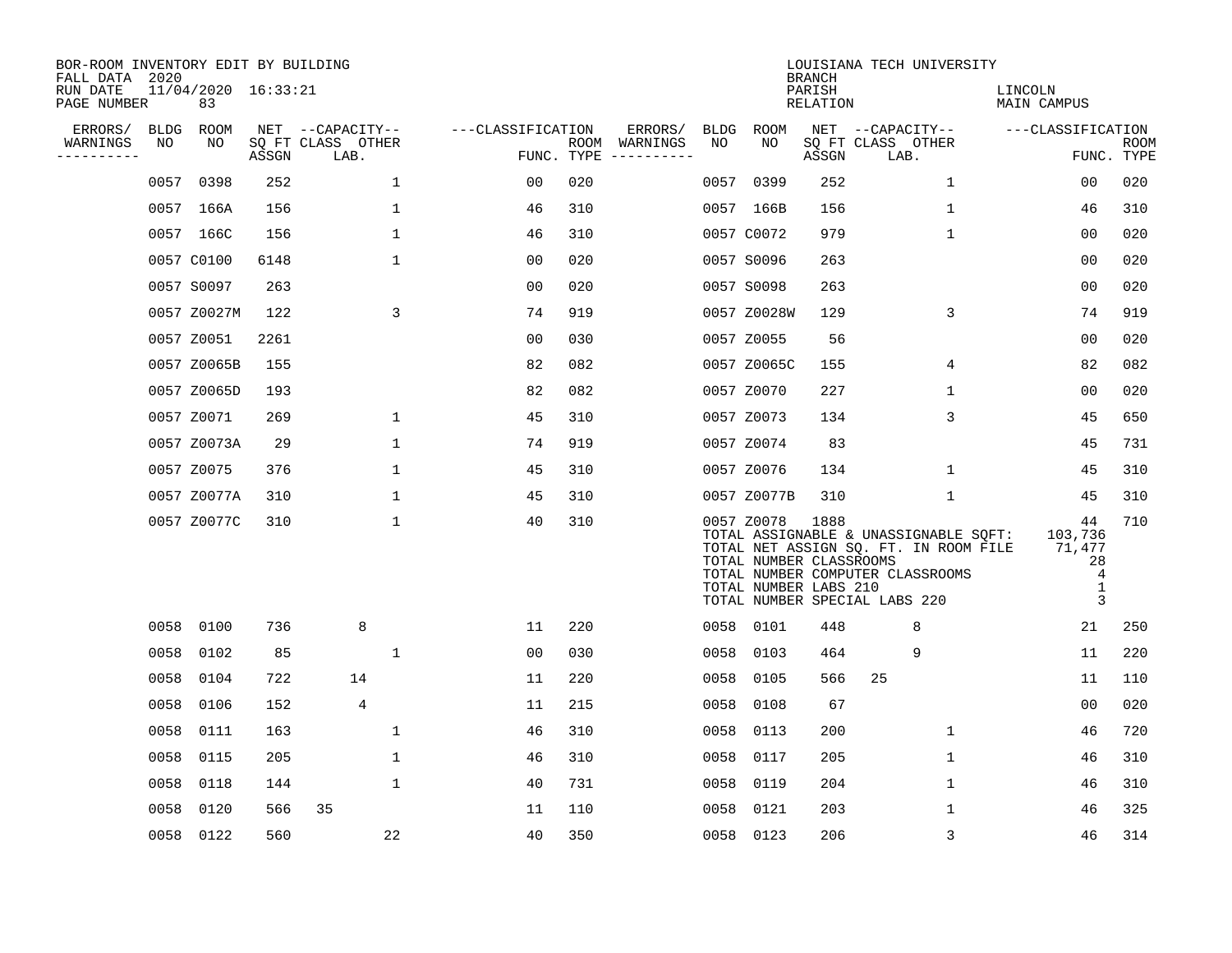| BOR-ROOM INVENTORY EDIT BY BUILDING<br>FALL DATA 2020 |             |           |                     |                           |              |                   |                    |                         |             |                   | <b>BRANCH</b>             | LOUISIANA TECH UNIVERSITY |              |                               |                           |
|-------------------------------------------------------|-------------|-----------|---------------------|---------------------------|--------------|-------------------|--------------------|-------------------------|-------------|-------------------|---------------------------|---------------------------|--------------|-------------------------------|---------------------------|
| RUN DATE<br>PAGE NUMBER                               |             | 84        | 11/04/2020 16:33:21 |                           |              |                   |                    |                         |             |                   | PARISH<br><b>RELATION</b> |                           |              | LINCOLN<br><b>MAIN CAMPUS</b> |                           |
| ERRORS/                                               | <b>BLDG</b> | ROOM      |                     | NET --CAPACITY--          |              | ---CLASSIFICATION |                    | ERRORS/                 | <b>BLDG</b> | <b>ROOM</b><br>NO |                           | NET --CAPACITY--          |              | ---CLASSIFICATION             |                           |
| WARNINGS<br>-----------                               | NO          | ΝO        | ASSGN               | SQ FT CLASS OTHER<br>LAB. |              |                   | ROOM<br>FUNC. TYPE | WARNINGS<br>----------- | NO          |                   | ASSGN                     | SQ FT CLASS OTHER<br>LAB. |              |                               | <b>ROOM</b><br>FUNC. TYPE |
|                                                       | 0058        | 0125      | 130                 |                           | $\mathbf{1}$ | 46                | 315                |                         | 0058        | 0127              | 219                       |                           | $\mathbf{1}$ | 46                            | 315                       |
|                                                       | 0058        | 0128      | 108                 |                           | 4            | 00                | 030                |                         | 0058        | 0130              | 27                        |                           | 1            | 00                            | 010                       |
|                                                       | 0058        | 0132      | 79                  |                           | $\mathbf 1$  | 0 <sub>0</sub>    | 030                |                         | 0058        | 0134              | 85                        |                           | 2            | 00                            | 030                       |
|                                                       | 0058        | 0136      | 373                 |                           | 16           | 45                | 350                |                         | 0058        | 0136A             | 32                        |                           | $\mathbf 1$  | 45                            | 355                       |
|                                                       | 0058        | 0138      | 274                 |                           | $\mathbf{1}$ | 46                | 315                |                         | 0058        | 0140              | 1144                      | 76                        |              | 11                            | 110                       |
|                                                       | 0058        | 0141      | 209                 |                           | $\mathbf{1}$ | 46                | 310                |                         | 0058        | 0142              | 662                       |                           | 20           | 40                            | 410                       |
|                                                       | 0058        | 0143      | 318                 | 6                         |              | 21                | 250                |                         | 0058        | 0144              | 387                       |                           | $\mathbf{1}$ | 21                            | 320                       |
|                                                       | 0058        | 0145      | 313                 | 6                         |              | 21                | 250                |                         | 0058        | 0146              | 479                       | 10                        |              | 11                            | 210                       |
|                                                       | 0058        | 0146A     | 77                  |                           | $\mathbf 1$  | 46                | 731                |                         | 0058        | 0147              | 206                       |                           | 8            | 21                            | 320                       |
|                                                       | 0058        | 0148      | 42                  |                           | $\mathbf 1$  | 46                | 315                |                         | 0058        | 0149              | 205                       |                           | 1            | 46                            | 310                       |
|                                                       | 0058        | 0151      | 363                 | 7                         |              | 21                | 250                |                         | 0058        | 0152              | 108                       |                           | 4            | 0 <sub>0</sub>                | 030                       |
|                                                       | 0058        | 0153      | 558                 | 37                        |              | 11                | 110                |                         | 0058        | 0154              | 355                       |                           | 1            | 45                            | 720                       |
|                                                       | 0058        | 0155      | 275                 | 5                         |              | 21                | 250                |                         | 0058        | 0156              | 623                       |                           | 1            | 45                            | 720                       |
|                                                       | 0058        | 0157      | 588                 | 8                         |              | 21                | 260                |                         | 0058        | 0158              | 307                       |                           | 1            | 45                            | 720                       |
|                                                       | 0058        | 0159      | 56                  | 1                         |              | 21                | 255                |                         | 0058        | 0160              | 315                       |                           | 1            | 46                            | 313                       |
|                                                       | 0058        | 0161      | 19                  | $\mathbf{1}$              |              | 11                | 115                |                         | 0058        | 0162              | 19                        |                           |              | 00                            | 020                       |
|                                                       | 0058        | 0170      | 418                 |                           | $\mathbf 1$  | 0 <sub>0</sub>    | 030                |                         | 0058        | 0171              | 213                       |                           | 1            | 0 <sub>0</sub>                | 030                       |
|                                                       | 0058        | 0171A     | 40                  |                           | $\mathbf 1$  | 00                | 030                |                         | 0058        | 0172              | 4135                      |                           |              | 0 <sub>0</sub>                | 020                       |
|                                                       | 0058        | 0181      | 133                 |                           |              | 0 <sub>0</sub>    | 020                |                         | 0058        | 0182              | 132                       |                           |              | 0 <sub>0</sub>                | 020                       |
|                                                       | 0058        | 0183      | 135                 |                           |              | 0 <sub>0</sub>    | 020                |                         | 0058        | 0184              | 128                       |                           |              | 0 <sub>0</sub>                | 020                       |
|                                                       | 0058        | 0185      | 137                 |                           |              | 0 <sub>0</sub>    | 020                |                         | 0058        | 0200              | 631                       | 12                        |              | 11                            | 220                       |
|                                                       | 0058        | 0201      | 448                 | 16                        |              | 11                | 210                |                         | 0058        | 0202              | 409                       | 8                         |              | 21                            | 250                       |
|                                                       | 0058        | 0203      | 463                 | 14                        |              | 11                | 240                |                         | 0058        | 0204              | 209                       |                           |              | 40                            | 731                       |
|                                                       | 0058        | 0206      | 43                  | $\mathbf 1$               |              | 21                | 260                |                         | 0058        | 0208              | 105                       | 3                         |              | 21                            | 260                       |
|                                                       | 0058        | 0209      | 568                 | 22                        |              | 11                | 240                |                         | 0058        | 0210              | 101                       |                           |              | 40                            | 731                       |
|                                                       |             | 0058 0211 | 367                 |                           | 10           | 21                | 320                |                         | 0058        | 0212              | 66                        |                           |              | 00                            | 020                       |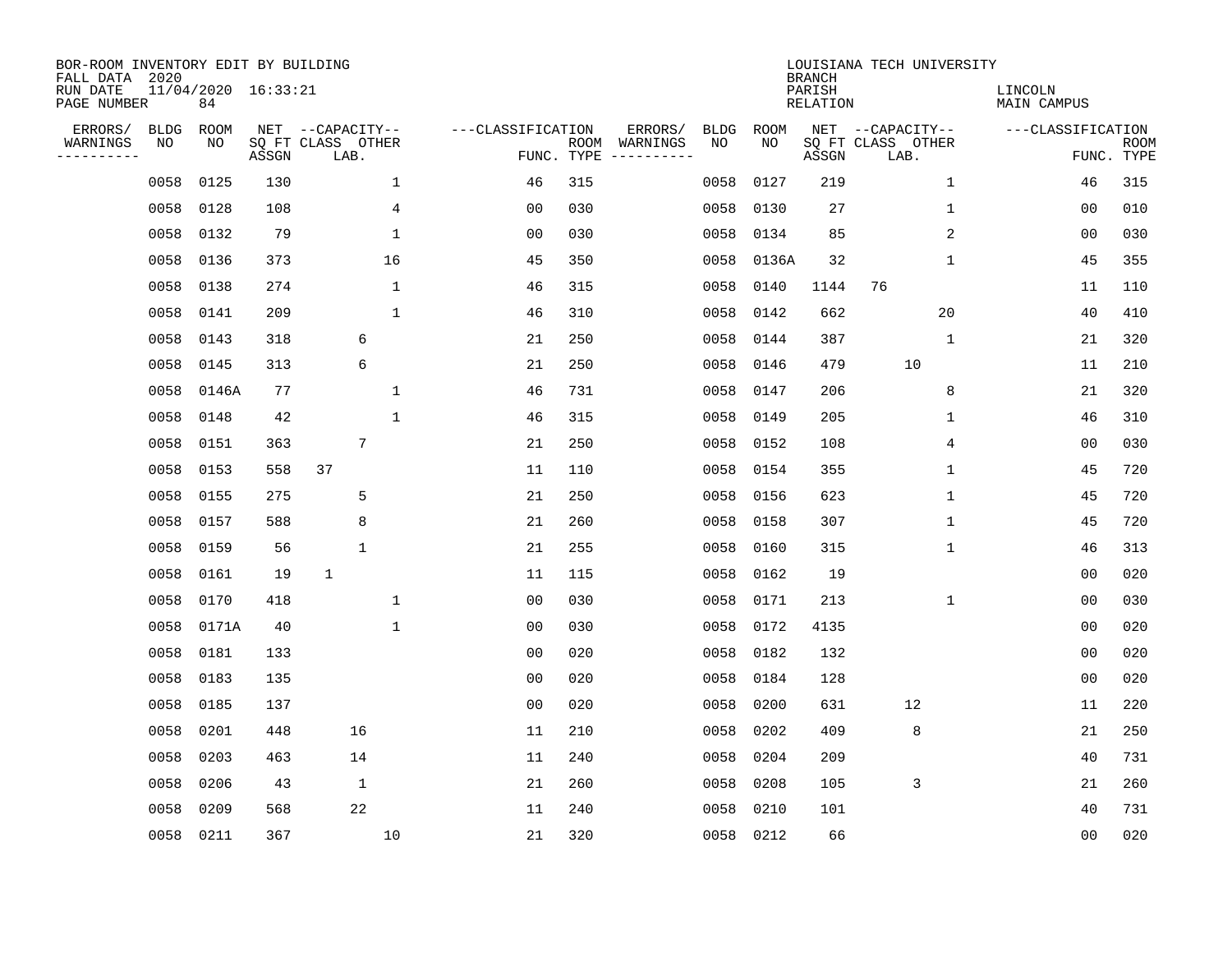| BOR-ROOM INVENTORY EDIT BY BUILDING<br>FALL DATA 2020 |      |                           |       |                           |                   |            |                              |             |      | <b>BRANCH</b>                                    | LOUISIANA TECH UNIVERSITY                                                                                                                           |                                 |                           |
|-------------------------------------------------------|------|---------------------------|-------|---------------------------|-------------------|------------|------------------------------|-------------|------|--------------------------------------------------|-----------------------------------------------------------------------------------------------------------------------------------------------------|---------------------------------|---------------------------|
| RUN DATE<br>PAGE NUMBER                               |      | 11/04/2020 16:33:21<br>85 |       |                           |                   |            |                              |             |      | PARISH<br>RELATION                               |                                                                                                                                                     | LINCOLN<br>MAIN CAMPUS          |                           |
| ERRORS/                                               | BLDG | ROOM                      |       | NET --CAPACITY--          | ---CLASSIFICATION |            | ERRORS/                      | <b>BLDG</b> | ROOM |                                                  | NET --CAPACITY--                                                                                                                                    | ---CLASSIFICATION               |                           |
| WARNINGS<br>----------                                | NO   | NO                        | ASSGN | SQ FT CLASS OTHER<br>LAB. |                   | FUNC. TYPE | ROOM WARNINGS<br>----------- | NO          | NO   | ASSGN                                            | SQ FT CLASS OTHER<br>LAB.                                                                                                                           |                                 | <b>ROOM</b><br>FUNC. TYPE |
|                                                       | 0058 | 0213                      | 205   | $\mathbf{1}$              | 46                | 310        |                              | 0058        | 0215 | 204                                              | 1                                                                                                                                                   | 46                              | 310                       |
|                                                       | 0058 | 0216                      | 486   | 32                        | 11                | 110        |                              | 0058        | 0217 | 204                                              | $\mathbf 1$                                                                                                                                         | 46                              | 310                       |
|                                                       | 0058 | 0218                      | 481   | 16                        | 11                | 210        |                              | 0058        | 0219 | 205                                              | $\mathbf 1$                                                                                                                                         | 46                              | 310                       |
|                                                       | 0058 | 0220                      | 481   | 13                        | 11                | 280        |                              | 0058        | 0221 | 206                                              | $\mathbf{1}$                                                                                                                                        | 46                              | 310                       |
|                                                       | 0058 | 0223                      | 188   | $\mathbf 1$               | 45                | 710        |                              | 0058        | 0224 | 108                                              | 4                                                                                                                                                   | 00                              | 030                       |
|                                                       | 0058 | 0225                      | 166   | 1                         | 40                | 310        |                              | 0058        | 0226 | 98                                               | $\mathbf{1}$                                                                                                                                        | 0 <sub>0</sub>                  | 010                       |
|                                                       | 0058 | 0227                      | 209   | $\mathbf{1}$              | 46                | 310        |                              | 0058        | 0228 | 251                                              | $\mathbf{1}$                                                                                                                                        | 40                              | 731                       |
|                                                       | 0058 | 0229                      | 209   | $\mathbf{1}$              | 46                | 310        |                              | 0058        | 0230 | 575                                              | 18                                                                                                                                                  | 11                              | 210                       |
|                                                       | 0058 | 0231                      | 318   | 6                         | 21                | 250        |                              | 0058        | 0232 | 563                                              | 11                                                                                                                                                  | 11                              | 220                       |
|                                                       | 0058 | 0233                      | 312   | 4                         | 21                | 320        |                              | 0058        | 0234 | 569                                              | 15                                                                                                                                                  | 45                              | 350                       |
|                                                       | 0058 | 0234A                     | 64    | 1                         | 45                | 355        |                              | 0058        | 0235 | 206                                              | 1                                                                                                                                                   | 46                              | 310                       |
|                                                       | 0058 | 0236                      | 65    | $\mathbf{1}$              | 00                | 030        |                              | 0058        | 0237 | 205                                              | $\mathbf 1$                                                                                                                                         | 46                              | 310                       |
|                                                       | 0058 | 0239                      | 203   | 1                         | 46                | 310        |                              | 0058        | 0240 | 83                                               | 3                                                                                                                                                   | 00                              | 030                       |
|                                                       | 0058 | 0241                      | 152   | 3                         | 21                | 250        |                              | 0058        | 0242 | 197                                              | 3                                                                                                                                                   | 45                              | 710                       |
|                                                       | 0058 | 0243                      | 570   | 24                        | 11                | 240        |                              | 0058        | 0244 | 623                                              | 28                                                                                                                                                  | 11                              | 210                       |
|                                                       | 0058 | 0245                      | 275   | $\mathbf{1}$              | 46                | 310        |                              | 0058        | 0247 | 266                                              | $\mathbf 1$                                                                                                                                         | 46                              | 310                       |
|                                                       | 0058 | 0248                      | 555   | 6                         | 21                | 250        |                              | 0058        | 0249 | 315                                              | 4                                                                                                                                                   | 21                              | 320                       |
|                                                       | 0058 | 0250                      | 71    | $\mathbf 1$               | 46                | 310        |                              | 0058 0251   |      | 56                                               | $\mathbf{1}$                                                                                                                                        | 46                              | 313                       |
|                                                       |      | 0058 0252                 | 81    | $\mathbf 1$               | 45                | 355        |                              |             |      | TOTAL NUMBER CLASSROOMS<br>TOTAL NUMBER LABS 210 | TOTAL ASSIGNABLE & UNASSIGNABLE SQFT:<br>TOTAL NET ASSIGN SQ. FT. IN ROOM FILE<br>TOTAL NUMBER COMPUTER CLASSROOMS<br>TOTAL NUMBER SPECIAL LABS 220 | 33,757<br>27,288<br>5<br>5<br>5 |                           |
|                                                       | 0068 | 0001                      | 206   |                           | 0 <sub>0</sub>    | 020        |                              | 0068 0002   |      | 208                                              |                                                                                                                                                     | 0 <sub>0</sub>                  | 020                       |
|                                                       | 0068 | 0005                      | 134   |                           | 93                | 830        |                              | 0068        | 0006 | 77                                               |                                                                                                                                                     | 93                              | 919                       |
|                                                       | 0068 | 0007                      | 77    |                           | 0 <sub>0</sub>    | 030        |                              | 0068        | 0008 | 40                                               |                                                                                                                                                     | 0 <sub>0</sub>                  | 030                       |
|                                                       | 0068 | 0009                      | 138   |                           | 93                | 660        |                              | 0068 0010   |      | 68                                               |                                                                                                                                                     | 00                              | 030                       |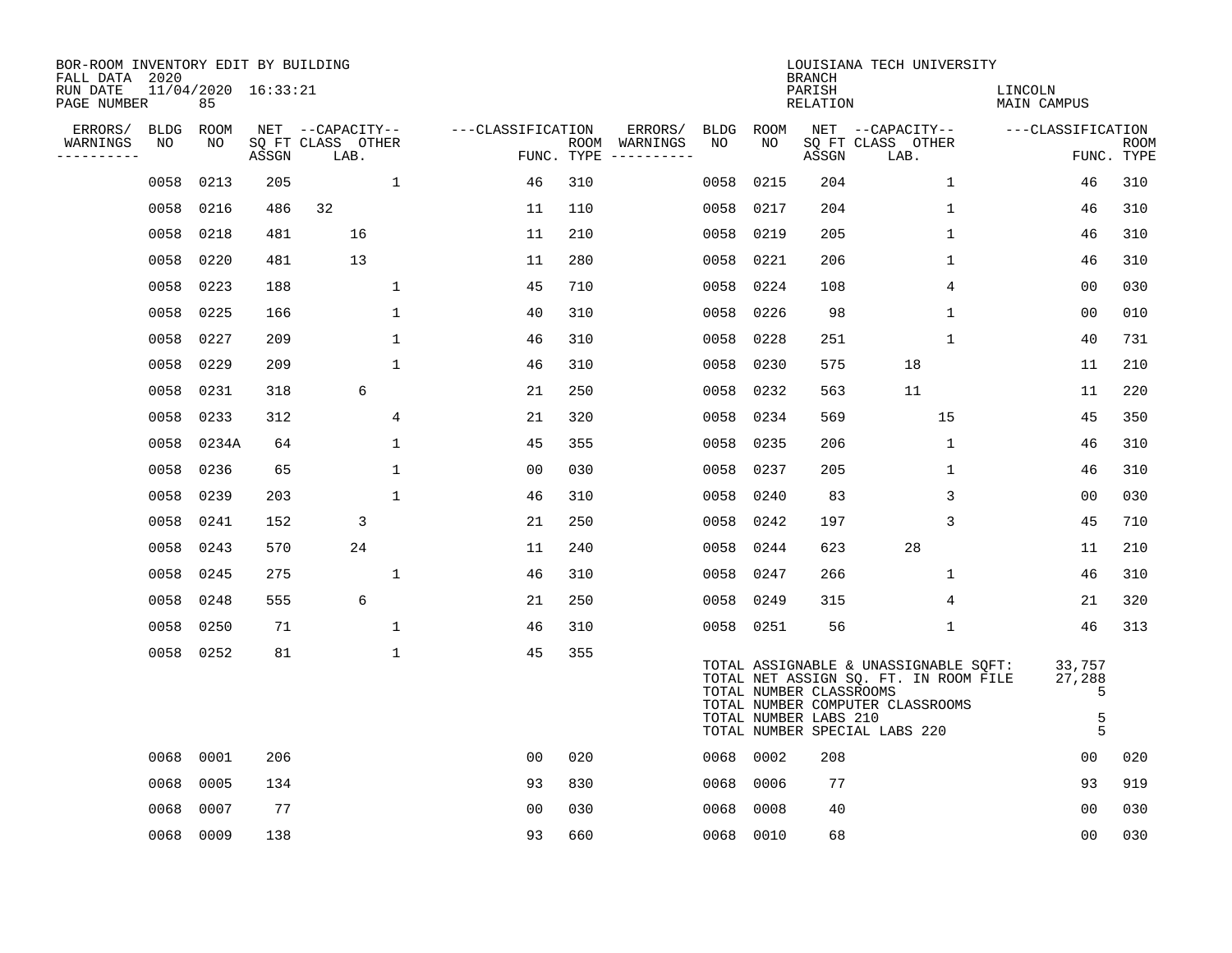| BOR-ROOM INVENTORY EDIT BY BUILDING<br>FALL DATA 2020 |      |                           |       |                           |                   |            |                              |             |             | <b>BRANCH</b>             | LOUISIANA TECH UNIVERSITY |                               |                           |
|-------------------------------------------------------|------|---------------------------|-------|---------------------------|-------------------|------------|------------------------------|-------------|-------------|---------------------------|---------------------------|-------------------------------|---------------------------|
| RUN DATE<br>PAGE NUMBER                               |      | 11/04/2020 16:33:21<br>86 |       |                           |                   |            |                              |             |             | PARISH<br><b>RELATION</b> |                           | LINCOLN<br><b>MAIN CAMPUS</b> |                           |
| ERRORS/                                               | BLDG | ROOM                      |       | NET --CAPACITY--          | ---CLASSIFICATION |            | ERRORS/                      | <b>BLDG</b> | <b>ROOM</b> |                           | NET --CAPACITY--          | ---CLASSIFICATION             |                           |
| WARNINGS<br>----------                                | ΝO   | NO                        | ASSGN | SQ FT CLASS OTHER<br>LAB. |                   | FUNC. TYPE | ROOM WARNINGS<br>----------- | NO          | NO          | ASSGN                     | SQ FT CLASS OTHER<br>LAB. |                               | <b>ROOM</b><br>FUNC. TYPE |
|                                                       | 0068 | 0011                      | 38    |                           | 00                | 030        |                              | 0068        | 0018        | 42                        |                           | 00                            | 030                       |
|                                                       | 0068 | 0100                      | 768   | 1                         | 93                | 523        |                              | 0068        | 0101        | 1024                      | 25                        | 93                            | 523                       |
|                                                       | 0068 | 0101A                     | 28    | 25                        | 93                | 525        |                              | 0068        | 0101M       | 110                       |                           | 93                            | 530                       |
|                                                       | 0068 | 0102                      | 163   | 8                         | 93                | 523        |                              | 0068        | 0102A       | 126                       | 10                        | 93                            | 525                       |
|                                                       | 0068 | 0103                      | 110   | 24                        | 93                | 523        |                              | 0068        | 0104        | 1131                      | 11                        | 93                            | 523                       |
|                                                       | 0068 | 0105                      | 1131  | $\mathbf{1}$              | 0 <sub>0</sub>    | 020        |                              | 0068        | 0106        | 55                        | $\mathbf 1$               | 93                            | 630                       |
|                                                       | 0068 | 0107                      | 55    | $\mathbf{1}$              | 0 <sub>0</sub>    | 030        |                              | 0068        | 0108        | 766                       | $\mathbf{1}$              | 93                            | 523                       |
|                                                       | 0068 | 0108A                     | 126   | $\mathbf{1}$              | 93                | 730        |                              | 0068        | 0109        | 766                       | $\mathbf{1}$              | 93                            | 523                       |
|                                                       | 0068 | 0110                      | 126   | $\mathbf{1}$              | 93                | 660        |                              | 0068        | 0111        | 478                       | $\mathbf{1}$              | 93                            | 523                       |
|                                                       | 0068 | 0112                      | 515   | $\mathbf{1}$              | 00                | 020        |                              | 0068        | 0113        | 478                       | $\mathbf{1}$              | 0 <sub>0</sub>                | 020                       |
|                                                       | 0068 | 0114                      | 515   | $\mathbf{1}$              | 0 <sub>0</sub>    | 020        |                              | 0068        | 0115        | 343                       | $\mathbf 1$               | 0 <sub>0</sub>                | 020                       |
|                                                       | 0068 | 0116                      | 343   | $\mathbf{1}$              | 0 <sub>0</sub>    | 030        |                              | 0068        | 0117        | 343                       | $\mathbf 1$               | 0 <sub>0</sub>                | 030                       |
|                                                       | 0068 | 0118                      | 28    | $\mathbf{1}$              | 93                | 523        |                              | 0068        | 0119        | 28                        | $\mathbf 1$               | 93                            | 523                       |
|                                                       | 0068 | 0120                      | 28    | $\mathbf{1}$              | 93                | 523        |                              | 0068        | 0121        | 28                        | 1                         | 93                            | 523                       |
|                                                       | 0068 | 0122                      | 132   | $\mathbf{1}$              | 93                | 523        |                              | 0068        | 0123        | 30                        | 1                         | 93                            | 523                       |
|                                                       | 0068 | 0124                      | 30    | $\mathbf{1}$              | 93                | 523        |                              | 0068        | 0201        | 78                        |                           | 0 <sub>0</sub>                | 030                       |
|                                                       | 0068 | 0202                      | 480   |                           | 93                | 523        |                              | 0068        | 02020       | 133                       |                           | 93                            | 523                       |
|                                                       | 0068 | 0203                      | 337   |                           | 93                | 523        |                              | 0068        | 02030       | 137                       |                           | 93                            | 523                       |
|                                                       | 0068 | 0204                      | 232   |                           | 93                | 523        |                              | 0068        | 02040       | 139                       |                           | 93                            | 523                       |
|                                                       | 0068 | 0205                      | 329   |                           | 93                | 523        |                              | 0068        | 02050       | 135                       |                           | 93                            | 523                       |
|                                                       | 0068 | 0206                      | 321   |                           | 93                | 523        |                              | 0068        | 02060       | 131                       |                           | 93                            | 523                       |
|                                                       | 0068 | 0207                      | 335   |                           | 93                | 523        |                              | 0068        | 02070       | 140                       |                           | 93                            | 523                       |
|                                                       | 0068 | 0208                      | 775   |                           | 93                | 523        |                              | 0068        | 02080       | 271                       |                           | 93                            | 523                       |
|                                                       | 0068 | 0209                      | 77    |                           | 0 <sub>0</sub>    | 020        |                              | 0068        | 0210        | 137                       |                           | 93                            | 635                       |
|                                                       | 0068 | 0211                      | 309   |                           | 93                | 919        |                              | 0068        | 0212        | 486                       |                           | 0 <sub>0</sub>                | 020                       |
|                                                       |      | 0068 0213                 | 69    |                           | 93                | 919        |                              |             | 0068 0214   | 77                        |                           | 0 <sub>0</sub>                | 020                       |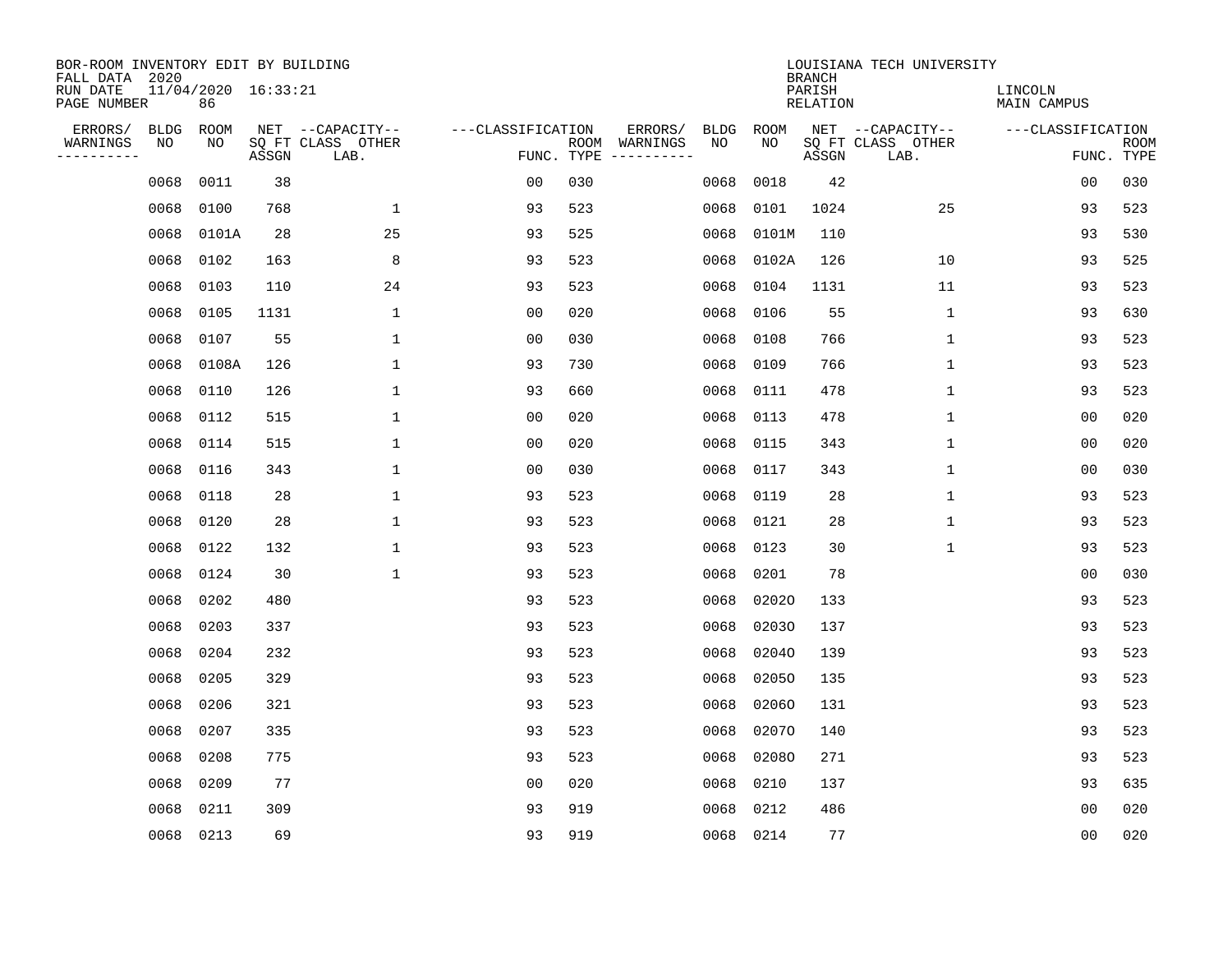| BOR-ROOM INVENTORY EDIT BY BUILDING<br>FALL DATA 2020 |           |                           |       |                           |                   |            |               |             |           | <b>BRANCH</b>             | LOUISIANA TECH UNIVERSITY |                               |                           |
|-------------------------------------------------------|-----------|---------------------------|-------|---------------------------|-------------------|------------|---------------|-------------|-----------|---------------------------|---------------------------|-------------------------------|---------------------------|
| RUN DATE<br>PAGE NUMBER                               |           | 11/04/2020 16:33:21<br>87 |       |                           |                   |            |               |             |           | PARISH<br><b>RELATION</b> |                           | LINCOLN<br><b>MAIN CAMPUS</b> |                           |
| ERRORS/                                               | BLDG      | ROOM                      |       | NET --CAPACITY--          | ---CLASSIFICATION |            | ERRORS/       | <b>BLDG</b> | ROOM      |                           | NET --CAPACITY--          | ---CLASSIFICATION             |                           |
| WARNINGS<br>-----------                               | NO        | NO                        | ASSGN | SQ FT CLASS OTHER<br>LAB. |                   | FUNC. TYPE | ROOM WARNINGS | NO          | NO        | ASSGN                     | SQ FT CLASS OTHER<br>LAB. |                               | <b>ROOM</b><br>FUNC. TYPE |
|                                                       | 0068      | 0215                      | 44    |                           | 93                | 655        |               | 0068        | 0216      | 1922                      |                           | 93                            | 650                       |
|                                                       | 0068      | 0217                      | 40    |                           | 0 <sub>0</sub>    | 010        |               | 0068        | 0218      | 75                        |                           | 93                            | 535                       |
|                                                       | 0068      | 0219                      | 77    |                           | 0 <sub>0</sub>    | 020        |               | 0068        | 0220      | 497                       |                           | 0 <sub>0</sub>                | 020                       |
|                                                       | 0068      | 0221                      | 281   |                           | 93                | 919        |               | 0068        | 0222      | 233                       |                           | 93                            | 635                       |
|                                                       | 0068      | 0223                      | 77    |                           | 0 <sub>0</sub>    | 020        |               | 0068        | 0224      | 386                       |                           | 93                            | 523                       |
|                                                       | 0068      | 02240                     | 138   |                           | 93                | 523        |               | 0068        | 0225      | 320                       |                           | 93                            | 523                       |
|                                                       | 0068      | 02250                     | 132   |                           | 93                | 523        |               | 0068        | 0226      | 323                       |                           | 93                            | 523                       |
|                                                       | 0068      | 02260                     | 137   |                           | 93                | 523        |               | 0068        | 0227      | 320                       |                           | 93                            | 523                       |
|                                                       | 0068      | 02270                     | 132   |                           | 93                | 523        |               | 0068        | 0228      | 330                       |                           | 93                            | 523                       |
|                                                       | 0068      | 02280                     | 133   |                           | 93                | 523        |               | 0068        | 0229      | 316                       |                           | 93                            | 523                       |
|                                                       | 0068      | 0230                      | 463   |                           | 93                | 523        |               | 0068        | 02300     | 141                       |                           | 93                            | 523                       |
|                                                       | 0068      | 0231                      | 81    |                           | 0 <sub>0</sub>    | 030        |               | 0068        | 0301      | 73                        |                           | 93                            | 535                       |
|                                                       | 0068      | 0302                      | 674   |                           | 93                | 523        |               | 0068        | 0303      | 221                       |                           | 93                            | 530                       |
|                                                       | 0068      | 0304                      | 221   |                           | 93                | 530        |               | 0068        | 0305      | 228                       |                           | 93                            | 530                       |
|                                                       | 0068      | 0306                      | 254   |                           | 93                | 523        |               | 0068        | 0307      | 261                       |                           | 93                            | 530                       |
|                                                       | 0068      | 0308                      | 251   |                           | 93                | 530        |               | 0068        | 0309      | 263                       |                           | 93                            | 530                       |
|                                                       | 0068      | 0310                      | 75    |                           | 0 <sub>0</sub>    | 020        |               | 0068        | 0311      | 300                       |                           | 93                            | 590                       |
|                                                       | 0068      | 0312                      | 164   |                           | 93                | 635        |               | 0068        | 0313      | 244                       |                           | 93                            | 919                       |
|                                                       | 0068      | 0314                      | 60    |                           | 0 <sub>0</sub>    | 010        |               | 0068        | 0315      | 1125                      |                           | 0 <sub>0</sub>                | 020                       |
|                                                       | 0068      | 0316                      | 330   |                           | 93                | 523        |               | 0068        | 0317      | 305                       |                           | 93                            | 535                       |
|                                                       | 0068      | 0319                      | 329   |                           | 93                | 523        |               | 0068        | 0320      | 366                       |                           | 93                            | 523                       |
|                                                       | 0068      | 0321                      | 377   |                           | 93                | 523        |               | 0068        | 0322      | 61                        |                           | 93                            | 535                       |
|                                                       | 0068      | 0323                      | 233   |                           | 0 <sub>0</sub>    | 030        |               | 0068        | 0324      | 235                       |                           | 93                            | 635                       |
|                                                       | 0068      | 0325                      | 91    |                           | 0 <sub>0</sub>    | 020        |               | 0068        | 0326      | 2777                      |                           | 93                            | 530                       |
|                                                       | 0068      | 0327                      | 102   |                           | 0 <sub>0</sub>    | 030        |               | 0068        | 0328      | 110                       |                           | 93                            | 685                       |
|                                                       | 0068 0329 |                           | 25    |                           | 0 <sub>0</sub>    | 030        |               |             | 0068 0330 | 25                        |                           | 0 <sub>0</sub>                | 030                       |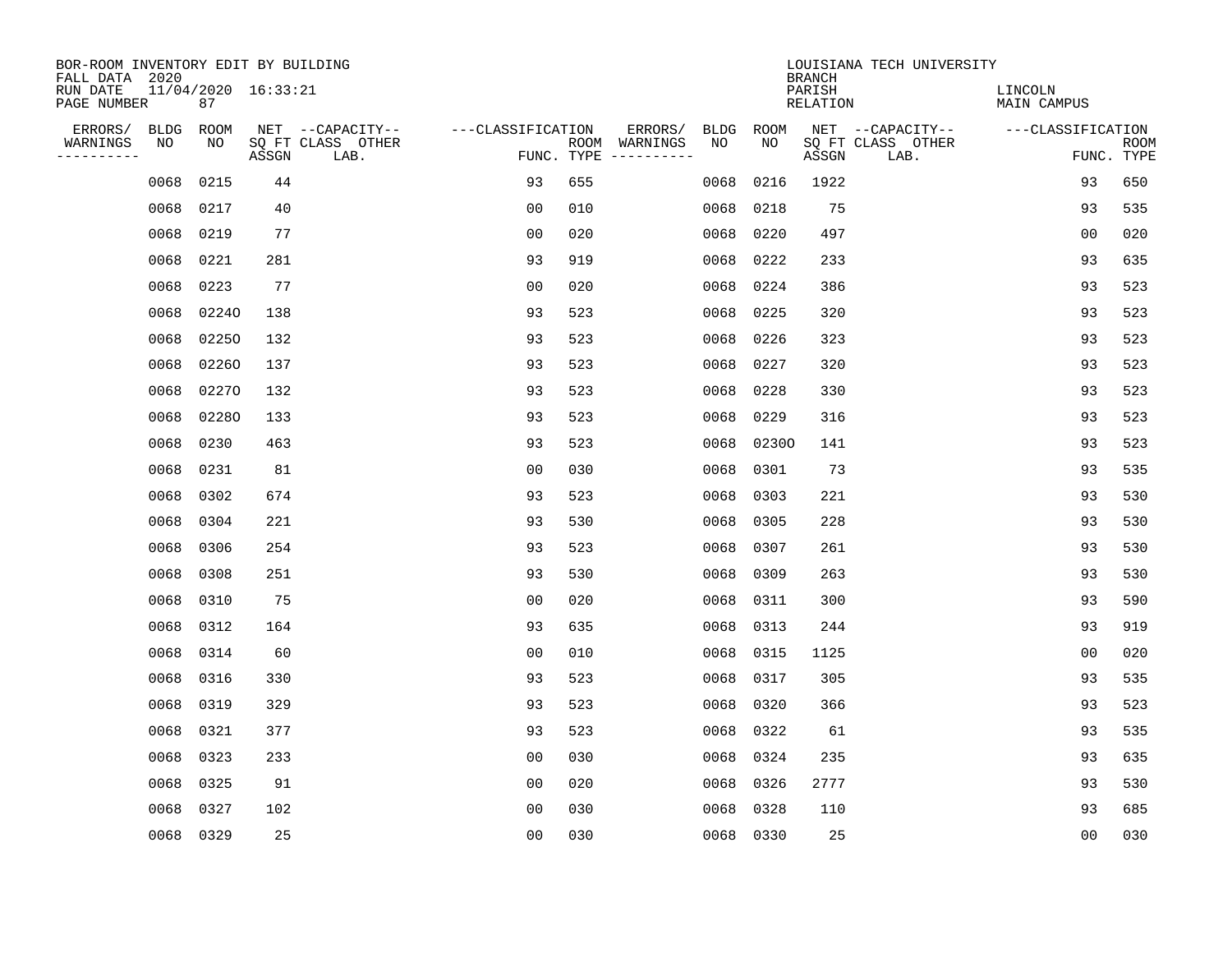| BOR-ROOM INVENTORY EDIT BY BUILDING<br>FALL DATA 2020 |             |                           |       |                           |                   |                    |          |             |                                                                 | <b>BRANCH</b>             | LOUISIANA TECH UNIVERSITY                                                                                                                           |                               |                           |
|-------------------------------------------------------|-------------|---------------------------|-------|---------------------------|-------------------|--------------------|----------|-------------|-----------------------------------------------------------------|---------------------------|-----------------------------------------------------------------------------------------------------------------------------------------------------|-------------------------------|---------------------------|
| RUN DATE<br>PAGE NUMBER                               |             | 11/04/2020 16:33:21<br>88 |       |                           |                   |                    |          |             |                                                                 | PARISH<br><b>RELATION</b> |                                                                                                                                                     | LINCOLN<br><b>MAIN CAMPUS</b> |                           |
| ERRORS/                                               | <b>BLDG</b> | ROOM                      |       | NET --CAPACITY--          | ---CLASSIFICATION |                    | ERRORS/  | <b>BLDG</b> | <b>ROOM</b>                                                     |                           | NET --CAPACITY--                                                                                                                                    | ---CLASSIFICATION             |                           |
| WARNINGS<br>----------                                | NO          | NO                        | ASSGN | SQ FT CLASS OTHER<br>LAB. |                   | ROOM<br>FUNC. TYPE | WARNINGS | NO          | NO                                                              | ASSGN                     | SQ FT CLASS OTHER<br>LAB.                                                                                                                           |                               | <b>ROOM</b><br>FUNC. TYPE |
|                                                       | 0068        | 0331                      | 363   |                           | 00                | 020                |          | 0068        | 2290                                                            | 132                       |                                                                                                                                                     | 93                            | 523                       |
|                                                       |             | 0068 GSTAIN               | 310   |                           | 00                | 020                |          |             | 0068 GSTAIS                                                     | 310                       |                                                                                                                                                     | 00                            | 020                       |
|                                                       |             | 0068 MSTAIN               | 310   |                           | 0 <sub>0</sub>    | 020                |          |             | 0068 MSTAIS                                                     | 310                       |                                                                                                                                                     | 0 <sub>0</sub>                | 020                       |
|                                                       |             | 0068 NELEV                | 106   |                           | 0 <sub>0</sub>    | 020                |          |             | 0068 SELEV                                                      | 106                       |                                                                                                                                                     | 0 <sub>0</sub>                | 020                       |
|                                                       |             | 0068 2STAIN               | 310   |                           | 0 <sub>0</sub>    | 020                |          |             | 0068 2STAIS                                                     | 310                       |                                                                                                                                                     | 00                            | 020                       |
|                                                       |             | 0068 3STAIN               | 310   |                           | 0 <sub>0</sub>    | 020                |          |             | 0068 3STAIS<br>TOTAL NUMBER CLASSROOMS<br>TOTAL NUMBER LABS 210 | 310                       | TOTAL ASSIGNABLE & UNASSIGNABLE SQFT:<br>TOTAL NET ASSIGN SQ. FT. IN ROOM FILE<br>TOTAL NUMBER COMPUTER CLASSROOMS<br>TOTAL NUMBER SPECIAL LABS 220 | 00<br>35,525<br>24,842        | 020                       |
|                                                       | 0069        | 0053                      | 100   | 2                         | 74                | 919                |          |             | 0069 0054                                                       | 100                       | 3                                                                                                                                                   | 74                            | 919                       |
|                                                       | 0069        | 0055                      | 53    | $\mathbf 1$               | 73                | 735                |          | 0069        | 0056                                                            | 178                       | $\mathbf 1$                                                                                                                                         | 46                            | 310                       |
|                                                       | 0069        | 0101                      | 257   | 1                         | 45                | 755                |          | 0069        | 0102                                                            | 608                       |                                                                                                                                                     | 0 <sub>0</sub>                | 030                       |
|                                                       | 0069        | 0103                      | 3365  | 225                       | 51                | 630                |          | 0069        | 0104                                                            | 388                       | $\mathbf 1$                                                                                                                                         | 51                            | 635                       |
|                                                       | 0069        | 0105                      | 70    | 2                         | 74                | 919                |          | 0069        | 0106                                                            | 17                        | 1                                                                                                                                                   | 0 <sub>0</sub>                | 010                       |
|                                                       | 0069        | 0107                      | 83    | 2                         | 74                | 919                |          | 0069        | 0109                                                            | 268                       | 1                                                                                                                                                   | 0 <sub>0</sub>                | 020                       |
|                                                       | 0069        | 0110                      | 175   | $\mathbf{1}$              | 45                | 310                |          | 0069        | 0111                                                            | 37                        | $\mathbf{1}$                                                                                                                                        | 74                            | 919                       |
|                                                       | 0069        | 0112                      | 27    | 1                         | 74                | 919                |          | 0069        | 0113                                                            | 36                        | 1                                                                                                                                                   | 45                            | 315                       |
|                                                       | 0069        | 0114                      | 300   | 6                         | 45                | 650                |          | 0069        | 0115                                                            | 55                        | 1                                                                                                                                                   | 45                            | 310                       |
|                                                       | 0069        | 0116                      | 90    | 1                         | 45                | 310                |          | 0069        | 0117                                                            | 75                        | 1                                                                                                                                                   | 45                            | 730                       |
|                                                       | 0069        | 0118                      | 198   | 1                         | 45                | 440                |          | 0069        | 0119                                                            | 167                       | 1                                                                                                                                                   | 45                            | 310                       |
|                                                       | 0069        | 0120                      | 244   | 1                         | 45                | 730                |          | 0069        | 0121                                                            | 168                       | 6                                                                                                                                                   | 45                            | 350                       |
|                                                       | 0069        | 0122                      | 2800  | 65                        | 41                | 420                |          | 0069        | 0123                                                            | 118                       | $\mathbf 1$                                                                                                                                         | 45                            | 310                       |
|                                                       | 0069        | 0124                      | 1020  | 32                        | 11                | 110                |          | 0069        | 0124A                                                           | 48                        | 1                                                                                                                                                   | 45                            | 310                       |
|                                                       | 0069        | 0124B                     | 145   | 4                         | 45                | 730                |          | 0069        | 0125                                                            | 292                       | 12                                                                                                                                                  | 11                            | 110                       |
|                                                       | 0069        | 0125A                     | 70    | $\mathbf{1}$              | 45                | 310                |          | 0069        | 0125B                                                           | 103                       | 1                                                                                                                                                   | 45                            | 730                       |
|                                                       |             | 0069 0126                 | 1515  | 36                        | 11                | 110                |          |             | 0069 0126A                                                      | 79                        | 1                                                                                                                                                   | 11                            | 730                       |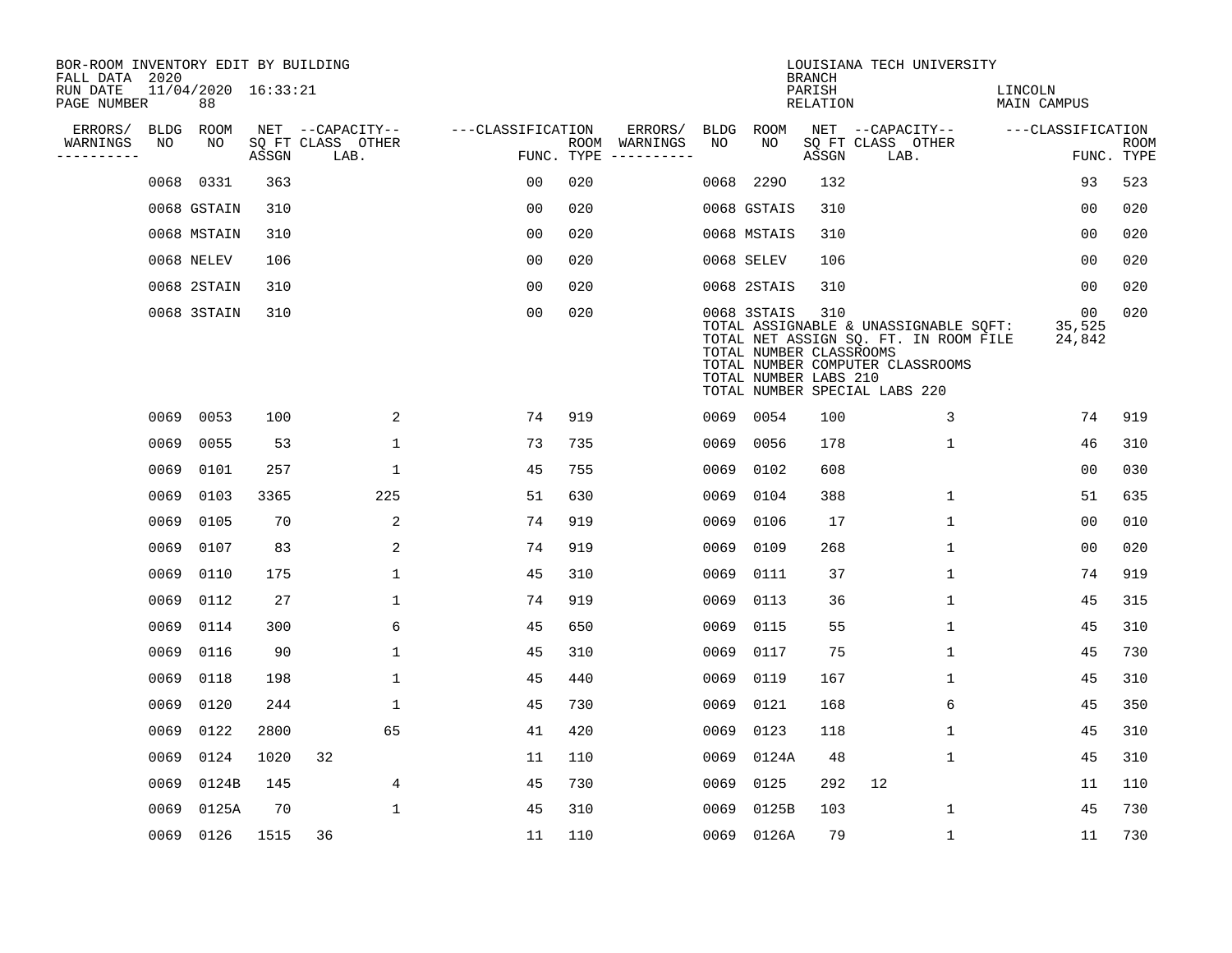| BOR-ROOM INVENTORY EDIT BY BUILDING<br>FALL DATA 2020 |             |                           |       |                           |              |                   |                    |          |             |             | <b>BRANCH</b>             |    | LOUISIANA TECH UNIVERSITY |                        |                           |
|-------------------------------------------------------|-------------|---------------------------|-------|---------------------------|--------------|-------------------|--------------------|----------|-------------|-------------|---------------------------|----|---------------------------|------------------------|---------------------------|
| RUN DATE<br>PAGE NUMBER                               |             | 11/04/2020 16:33:21<br>89 |       |                           |              |                   |                    |          |             |             | PARISH<br><b>RELATION</b> |    |                           | LINCOLN<br>MAIN CAMPUS |                           |
| ERRORS/                                               | <b>BLDG</b> | ROOM                      |       | NET --CAPACITY--          |              | ---CLASSIFICATION |                    | ERRORS/  | <b>BLDG</b> | <b>ROOM</b> |                           |    | NET --CAPACITY--          | ---CLASSIFICATION      |                           |
| WARNINGS<br>----------                                | NO          | NO                        | ASSGN | SQ FT CLASS OTHER<br>LAB. |              |                   | ROOM<br>FUNC. TYPE | WARNINGS | NO          | NO          | ASSGN                     |    | SQ FT CLASS OTHER<br>LAB. |                        | <b>ROOM</b><br>FUNC. TYPE |
|                                                       | 0069        | 0126B                     | 100   |                           | $\mathbf 1$  | 45                | 310                |          | 0069        | 0127        | 955                       | 35 |                           | 11                     | 110                       |
|                                                       | 0069        | 0128                      | 1033  | 35                        |              | 11                | 110                |          | 0069        | 0130        | 5502                      |    | 30                        | 52                     | 520                       |
|                                                       | 0069        | 0131                      | 253   |                           | 20           | 52                | 525                |          | 0069        | 0132        | 254                       |    | 20                        | 52                     | 525                       |
|                                                       | 0069        | 0133                      | 161   |                           | $\mathbf{1}$ | 45                | 310                |          | 0069        | 0133A       | 66                        |    | 1                         | 74                     | 919                       |
|                                                       | 0069        | 0134                      | 719   |                           | $\mathbf{1}$ | 45                | 730                |          | 0069        | 0135        | 64                        |    | 1                         | 0 <sub>0</sub>         | 010                       |
|                                                       | 0069        | 0136                      | 121   | 2                         |              | 40                | 115                |          | 0069        | 0137        | 124                       |    |                           | 0 <sub>0</sub>         | 030                       |
| 9                                                     | 0069        | 0140                      | 1719  | 11                        |              | 11                | 110                |          | 0069        | 0140A       | 153                       |    |                           | 40                     | 590                       |
|                                                       | 0069        | 0140B                     | 163   |                           | $\mathbf{1}$ | 45                | 310                | 9        | 0069        | 0141        | 1732                      | 30 |                           | 11                     | 110                       |
|                                                       | 0069        | 0141A                     | 163   |                           | $\mathbf{1}$ | 45                | 730                |          | 0069        | 0141B       | 163                       |    | $\mathbf 1$               | 45                     | 310                       |
|                                                       | 0069        | 0142                      | 473   |                           |              | 00                | 020                | 9        | 0069        | 0143        | 1731                      | 30 |                           | 11                     | 110                       |
|                                                       | 0069        | 0143A                     | 142   |                           |              | 45                | 730                |          | 0069        | 0143B       | 163                       |    | $\mathbf 1$               | 45                     | 310                       |
| 9                                                     | 0069        | 0144                      | 1731  | 30                        |              | 11                | 110                |          | 0069        | 0144A       | 142                       |    | $\mathbf 1$               | 45                     | 735                       |
|                                                       | 0069        | 0144B                     | 163   |                           | 2            | 45                | 310                |          | 0069        | 0145        | 478                       |    |                           | 0 <sub>0</sub>         | 020                       |
|                                                       | 0069        | 0146                      | 30    |                           | 1            | 00                | 010                |          | 0069        | 0150        | 1650                      | 35 |                           | 11                     | 110                       |
|                                                       | 0069        | 0150A                     | 142   |                           | 1            | 45                | 310                | 9        | 0069        | 0151        | 1720                      | 30 |                           | 11                     | 110                       |
|                                                       | 0069        | 0151A                     | 178   |                           | 2            | 45                | 310                |          | 0069        | 0152        | 1194                      | 35 |                           | 11                     | 110                       |
|                                                       | 0069        | 0152A                     | 85    |                           | 2            | 45                | 310                |          | 0069        | 0152B       | 120                       |    | 1                         | 45                     | 730                       |
|                                                       | 0069        | 0153                      | 1324  | 34                        |              | 11                | 110                |          | 0069        | 0153A       | 95                        |    |                           | 45                     | 730                       |
|                                                       | 0069        | 0153B                     | 72    |                           | 2            | 45                | 310                |          | 0069        | 0154        | 1020                      | 26 |                           | 11                     | 110                       |
|                                                       | 0069        | 0155                      | 19    |                           | 1            | 0 <sub>0</sub>    | 010                |          | 0069        | 0156        | 25                        |    | 2                         | 74                     | 919                       |
|                                                       | 0069        | 0157                      | 108   |                           | 4            | 74                | 919                |          | 0069        | 0158        | 100                       |    | 2                         | 74                     | 919                       |
|                                                       | 0069        | 0159                      | 1138  | 26                        |              | 11                | 110                |          | 0069        | 0160        | 282                       |    | 6                         | 74                     | 919                       |
|                                                       | 0069        | 0161                      | 800   |                           |              | 0 <sub>0</sub>    | 020                |          | 0069        | 0162        | 600                       | 20 |                           | 11                     | 110                       |
|                                                       | 0069        | 0163                      | 1056  | 28                        |              | 11                | 110                |          | 0069        | 0164        | 1078                      | 28 |                           | 11                     | 110                       |
|                                                       | 0069        | 0248                      | 825   | 34                        |              | 11                | 110                |          | 0069        | 055A        | 82                        |    | 1                         | 74                     | 919                       |
|                                                       |             | 0069 109A                 | 175   |                           |              | 0 <sub>0</sub>    | 020                |          | 0069        | 109B        | 206                       |    |                           | 00                     | 020                       |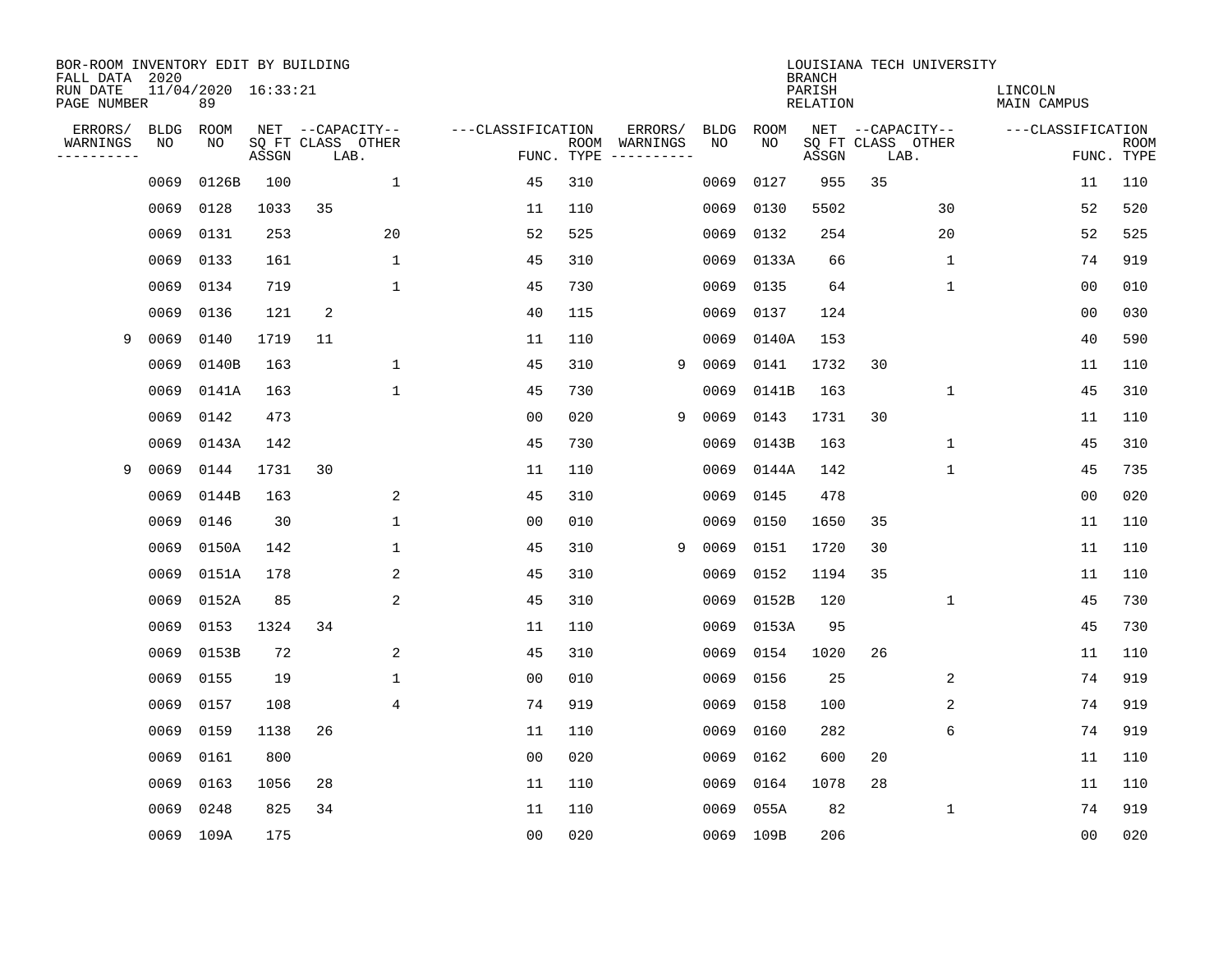| BOR-ROOM INVENTORY EDIT BY BUILDING<br>FALL DATA 2020 |           |                           |       |                           |                   |                    |          |             |                                                               | <b>BRANCH</b>      | LOUISIANA TECH UNIVERSITY                                                                                                                           |                               |                           |
|-------------------------------------------------------|-----------|---------------------------|-------|---------------------------|-------------------|--------------------|----------|-------------|---------------------------------------------------------------|--------------------|-----------------------------------------------------------------------------------------------------------------------------------------------------|-------------------------------|---------------------------|
| RUN DATE<br>PAGE NUMBER                               |           | 11/04/2020 16:33:21<br>90 |       |                           |                   |                    |          |             |                                                               | PARISH<br>RELATION |                                                                                                                                                     | LINCOLN<br><b>MAIN CAMPUS</b> |                           |
| ERRORS/                                               | BLDG      | ROOM                      |       | NET --CAPACITY--          | ---CLASSIFICATION |                    | ERRORS/  | <b>BLDG</b> | ROOM                                                          |                    | NET --CAPACITY--                                                                                                                                    | ---CLASSIFICATION             |                           |
| WARNINGS<br>---------                                 | NO        | NO                        | ASSGN | SQ FT CLASS OTHER<br>LAB. |                   | ROOM<br>FUNC. TYPE | WARNINGS | NO          | NO                                                            | ASSGN              | SQ FT CLASS OTHER<br>LAB.                                                                                                                           |                               | <b>ROOM</b><br>FUNC. TYPE |
|                                                       | 0069      | 109C                      | 41    |                           | 0 <sub>0</sub>    | 020                |          | 0069        | 127A                                                          | 50                 |                                                                                                                                                     | 45                            | 730                       |
|                                                       |           | 0069 128A                 | 82    |                           | 45                | 730                |          |             | 0069 131A                                                     | 84                 | 2                                                                                                                                                   | 74                            | 919                       |
|                                                       |           | 0069 132A                 | 114   | $\overline{3}$            | 45                | 919                |          |             | 0069 151B                                                     | 128                |                                                                                                                                                     | 45                            | 730                       |
|                                                       |           | 0069 159A                 | 178   | $\mathbf 1$               | 45                | 310                |          |             | 0069 159B                                                     | 130                |                                                                                                                                                     | 45                            | 730                       |
|                                                       | 0069      | 161A                      | 289   |                           | 0 <sub>0</sub>    | 020                |          |             | 0069 161B                                                     | 340                |                                                                                                                                                     | 0 <sub>0</sub>                | 020                       |
|                                                       |           | 0069 248A                 | 15    |                           | 0 <sub>0</sub>    | 030                |          |             | 0069 248B<br>TOTAL NUMBER CLASSROOMS<br>TOTAL NUMBER LABS 210 | 15                 | TOTAL ASSIGNABLE & UNASSIGNABLE SOFT:<br>TOTAL NET ASSIGN SQ. FT. IN ROOM FILE<br>TOTAL NUMBER COMPUTER CLASSROOMS<br>TOTAL NUMBER SPECIAL LABS 220 | 00<br>47,307<br>43,345<br>19  | 030                       |
|                                                       |           | 0071 0100                 | 1641  | $\mathbf{1}$              | 00                | 020                |          |             | 0071 0101                                                     | 436                | 4                                                                                                                                                   | 46                            | 310                       |
|                                                       | 0071      | 0101A                     | 92    | $\mathbf{1}$              | 46                | 310                |          |             | 0071 0101B                                                    | 91                 | 1                                                                                                                                                   | 46                            | 315                       |
|                                                       | 0071      | 0101C                     | 135   | 1                         | 46                | 310                |          |             | 0071 0101D                                                    | 287                | 1                                                                                                                                                   | 46                            | 310                       |
|                                                       | 0071      | 0102                      | 492   | 15                        | 11                | 310                |          |             | 0071 0102A                                                    | 24                 | 1                                                                                                                                                   | 0 <sub>0</sub>                | 020                       |
|                                                       | 0071      | 0102B                     | 186   | $\mathbf 1$               | 45                | 315                |          |             | 0071 0103                                                     | 486                | 20                                                                                                                                                  | 11                            | 310                       |
|                                                       |           | 0071 0104                 | 482   |                           | 45                | 731                |          |             | 0071 0104A                                                    | 202                |                                                                                                                                                     | 45                            | 731                       |
|                                                       |           | 0071 0105                 | 110   |                           | 45                | 731                |          |             | 0071 0106                                                     | 430                |                                                                                                                                                     | 45                            | 731                       |
|                                                       |           | 0071 0108                 | 1703  | 34                        | 11                | 210                |          |             | 0071 0109                                                     | 4572               | 91                                                                                                                                                  | 11                            | 210                       |
|                                                       |           | 0071 0109A                | 468   |                           | 45                | 731                |          |             | 0071 0109B                                                    | 167                |                                                                                                                                                     | 45                            | 731                       |
|                                                       |           | 0071 0110                 | 200   | 3                         | 74                | 919                |          |             | 0071 0111                                                     | 185                | 3                                                                                                                                                   | 74                            | 919                       |
|                                                       |           | 0071 0112                 | 20    | $\mathbf{1}$              | 0 <sub>0</sub>    | 010                |          |             | 0071 0113                                                     | 13                 |                                                                                                                                                     | 0 <sub>0</sub>                | 010                       |
|                                                       |           | 0071 0197                 | 970   | $\mathbf{1}$              | 0 <sub>0</sub>    | 020                |          |             | 0071 0198                                                     | 117                | $\mathbf 1$                                                                                                                                         | 0 <sub>0</sub>                | 020                       |
|                                                       | 0071 0199 |                           | 231   | $\mathbf{1}$              | 0 <sub>0</sub>    | 020                |          |             | 0071 0200                                                     | 481                | $\mathbf{1}$                                                                                                                                        | 45                            | 731                       |
|                                                       | 0071 0201 |                           | 382   | 15                        | 11                | 240                |          |             | 0071 0202                                                     | 383                | $\mathbf 1$                                                                                                                                         | 11                            | 420                       |
|                                                       | 0071      | 0203                      | 476   | $\mathbf{1}$              | 45                | 731                |          |             | 0071 0204                                                     | 417                | 15                                                                                                                                                  | 11                            | 410                       |
|                                                       | 0071      | 0205                      | 201   | $\mathbf 1$               | 22                | 220                |          |             | 0071 0206                                                     | 39                 | 1                                                                                                                                                   | 22                            | 410                       |
|                                                       |           | 0071 0207                 | 40    | $\mathbf 1$               | 22                | 410                |          |             | 0071 0208                                                     | 39                 | $\mathbf 1$                                                                                                                                         | 22                            | 410                       |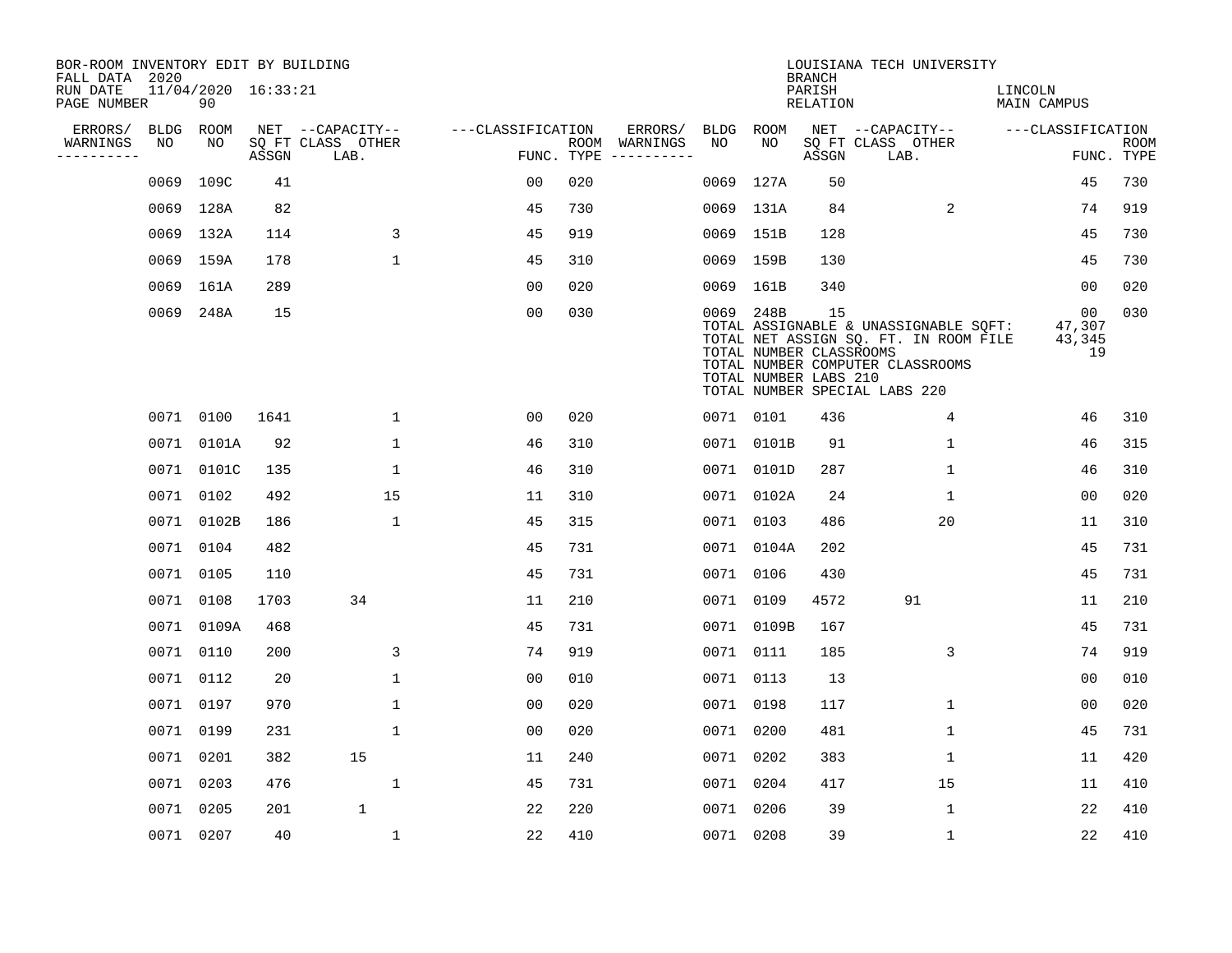| BOR-ROOM INVENTORY EDIT BY BUILDING<br>FALL DATA 2020 |           |            |                     |                           |                   |     |                                      |           |                                                  | <b>BRANCH</b>      | LOUISIANA TECH UNIVERSITY                                                                                                                                |                                                         |                           |
|-------------------------------------------------------|-----------|------------|---------------------|---------------------------|-------------------|-----|--------------------------------------|-----------|--------------------------------------------------|--------------------|----------------------------------------------------------------------------------------------------------------------------------------------------------|---------------------------------------------------------|---------------------------|
| RUN DATE<br>PAGE NUMBER                               |           | 91         | 11/04/2020 16:33:21 |                           |                   |     |                                      |           |                                                  | PARISH<br>RELATION |                                                                                                                                                          | LINCOLN<br><b>MAIN CAMPUS</b>                           |                           |
| ERRORS/                                               | BLDG      | ROOM       |                     | NET --CAPACITY--          | ---CLASSIFICATION |     | ERRORS/                              | BLDG      | ROOM                                             |                    | NET --CAPACITY--                                                                                                                                         | ---CLASSIFICATION                                       |                           |
| WARNINGS<br>----------                                | NO        | NO         | ASSGN               | SQ FT CLASS OTHER<br>LAB. |                   |     | ROOM WARNINGS<br>FUNC. TYPE $------$ | NO        | NO                                               | ASSGN              | SQ FT CLASS OTHER<br>LAB.                                                                                                                                |                                                         | <b>ROOM</b><br>FUNC. TYPE |
|                                                       |           | 0071 0209  | 33                  | $\mathbf{1}$              | 22                | 410 |                                      | 0071 0210 |                                                  | 73                 |                                                                                                                                                          | 46                                                      | 731                       |
|                                                       |           | 0071 0211  | 46                  | $\mathbf{1}$              | 22                | 455 |                                      | 0071 0212 |                                                  | 43                 | $\mathbf{1}$                                                                                                                                             | 22                                                      | 410                       |
|                                                       |           | 0071 0213  | 99                  | 1                         | 22                | 315 |                                      | 0071 0214 |                                                  | 38                 | $\mathbf{1}$                                                                                                                                             | 45                                                      | 315                       |
|                                                       | 0071 0215 |            | 38                  | $\mathbf{1}$              | 45                | 315 |                                      | 0071 0216 |                                                  | 46                 | $\mathbf{1}$                                                                                                                                             | 46                                                      | 315                       |
|                                                       |           | 0071 0220  | 537                 | $\mathbf 1$               | 0 <sub>0</sub>    | 020 |                                      |           | 0071 0220A                                       | 268                | $\mathbf 1$                                                                                                                                              | 0 <sub>0</sub>                                          | 020                       |
|                                                       |           | 0071 0221  | 687                 |                           | 0 <sub>0</sub>    | 030 |                                      | 0071 0297 |                                                  | 62                 | $\mathbf{1}$                                                                                                                                             | 00                                                      | 020                       |
|                                                       |           | 0071 0298  | 194                 | $\mathbf{1}$              | 00                | 020 |                                      | 0071 0299 | TOTAL NUMBER CLASSROOMS<br>TOTAL NUMBER LABS 210 | 156                | 1<br>TOTAL ASSIGNABLE & UNASSIGNABLE SQFT:<br>TOTAL NET ASSIGN SQ. FT. IN ROOM FILE<br>TOTAL NUMBER COMPUTER CLASSROOMS<br>TOTAL NUMBER SPECIAL LABS 220 | 00 <sub>o</sub><br>18,518<br>13,598<br>2<br>$\mathbf 1$ | 020                       |
|                                                       |           | 0072 0101  | 1134                | $\mathbf{1}$              | 65                | 650 |                                      |           | 0072 0101A                                       | 117                | $\mathbf{1}$                                                                                                                                             | 65                                                      | 310                       |
|                                                       |           | 0072 0102  | 718                 | $\mathbf{1}$              | 65                | 650 |                                      | 0072 0103 |                                                  | 382                | $\mathbf{1}$                                                                                                                                             | 65                                                      | 350                       |
|                                                       |           | 0072 0104  | 397                 | 1                         | 65                | 630 |                                      |           | 0072 0104A                                       | 45                 | 1                                                                                                                                                        | 65                                                      | 635                       |
|                                                       |           | 0072 0104B | 65                  | $\mathbf{1}$              | 65                | 635 |                                      |           | 0072 0104C                                       | 23                 | 1                                                                                                                                                        | 65                                                      | 635                       |
|                                                       |           | 0072 0105  | 174                 | 1                         | 65                | 310 |                                      | 0072 0106 |                                                  | 149                | 1                                                                                                                                                        | 0 <sub>0</sub>                                          | 030                       |
|                                                       |           | 0072 0107  | 174                 | $\mathbf{1}$              | 65                | 310 |                                      | 0072 0108 |                                                  | 38                 | $\mathbf{1}$                                                                                                                                             | 00                                                      | 010                       |
|                                                       |           | 0072 0109  | 174                 | $\mathbf{1}$              | 65                | 310 |                                      | 0072 0110 |                                                  | 123                | $\mathbf{1}$                                                                                                                                             | 0 <sub>0</sub>                                          | 030                       |
|                                                       |           | 0072 0111  | 235                 | $\mathbf 1$               | 65                | 310 |                                      | 0072 0112 |                                                  | 250                | $\mathbf{1}$                                                                                                                                             | 65                                                      | 731                       |
|                                                       |           | 0072 0113  | 453                 | 1                         | 0 <sub>0</sub>    | 020 |                                      |           | 0072 0113A                                       | 12                 | 1                                                                                                                                                        | 0 <sub>0</sub>                                          | 030                       |
|                                                       |           | 0072 0114  | 185                 | $\mathbf{1}$              | 65                | 310 |                                      | 0072 0115 |                                                  | 483                | $\mathbf{1}$                                                                                                                                             | 0 <sub>0</sub>                                          | 020                       |
|                                                       |           | 0072 0115A | 23                  | $\mathbf{1}$              | 0 <sub>0</sub>    | 020 |                                      | 0072 0116 |                                                  | 178                | $\mathbf{1}$                                                                                                                                             | 65                                                      | 315                       |
|                                                       |           | 0072 0117  | 361                 | 1                         | 65                | 310 |                                      | 0072 0118 |                                                  | 179                | $\mathbf{1}$                                                                                                                                             | 65                                                      | 310                       |
|                                                       |           | 0072 0119  | 167                 | 1                         | 65                | 310 |                                      | 0072 0120 |                                                  | 236                | 1                                                                                                                                                        | 65                                                      | 315                       |
|                                                       |           | 0072 0121  | 163                 | $\mathbf{1}$              | 65                | 310 |                                      | 0072      | 0122                                             | 171                | $\mathbf 1$                                                                                                                                              | 65                                                      | 310                       |
|                                                       |           | 0072 0123  | 171                 | $\mathbf{1}$              | 65                | 310 |                                      | 0072 0124 |                                                  | 154                | $\mathbf{1}$                                                                                                                                             | 65                                                      | 310                       |
|                                                       |           | 0072 0125  | 154                 | $\mathbf{1}$              | 65                | 310 |                                      | 0072 0126 |                                                  | 158                | $\mathbf{1}$                                                                                                                                             | 65                                                      | 310                       |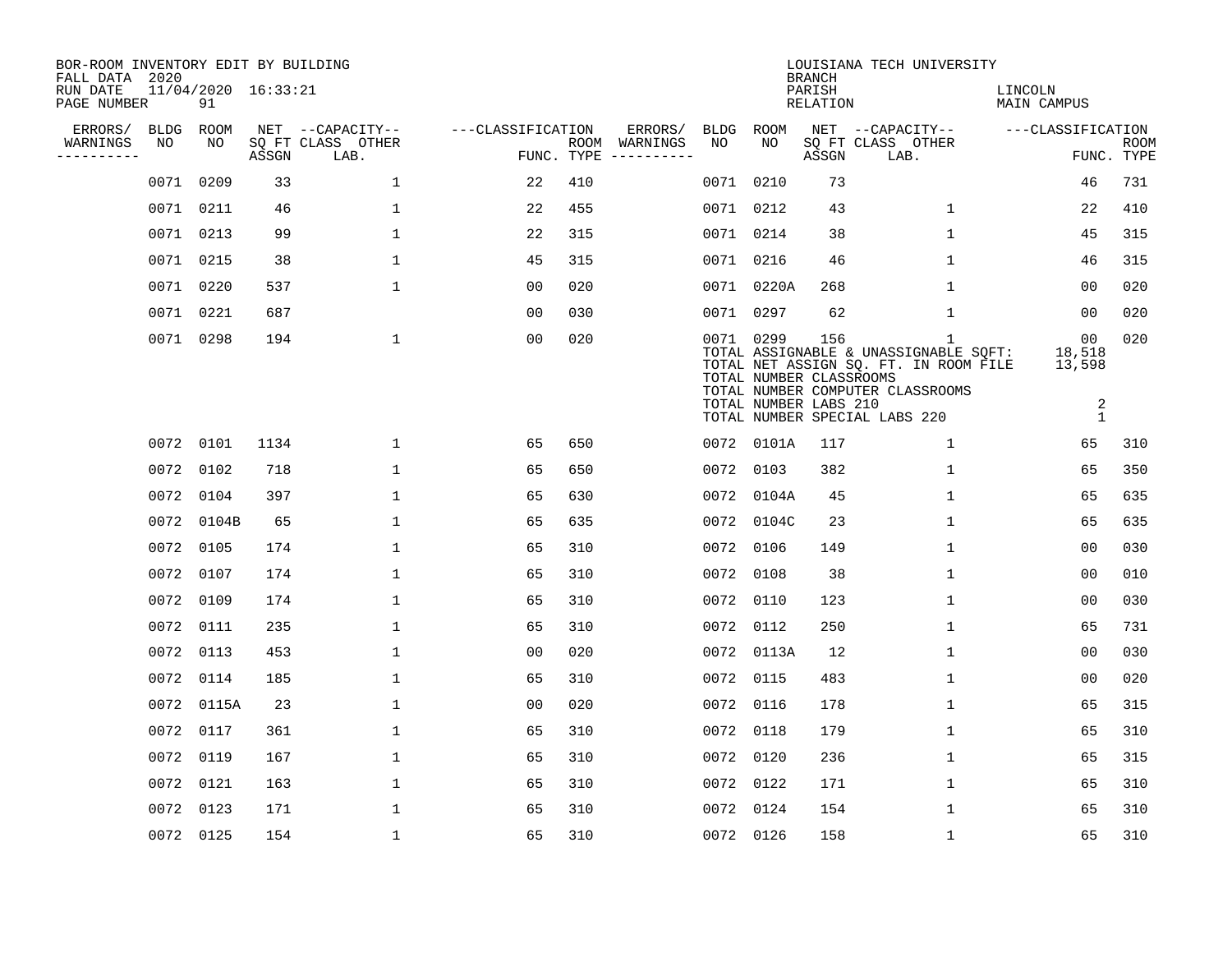| BOR-ROOM INVENTORY EDIT BY BUILDING<br>FALL DATA 2020 |           |                           |       |                           |                   |     |                                      |           |                                                  | <b>BRANCH</b>      | LOUISIANA TECH UNIVERSITY                                                                                                                           |                        |                           |
|-------------------------------------------------------|-----------|---------------------------|-------|---------------------------|-------------------|-----|--------------------------------------|-----------|--------------------------------------------------|--------------------|-----------------------------------------------------------------------------------------------------------------------------------------------------|------------------------|---------------------------|
| RUN DATE<br>PAGE NUMBER                               |           | 11/04/2020 16:33:21<br>92 |       |                           |                   |     |                                      |           |                                                  | PARISH<br>RELATION |                                                                                                                                                     | LINCOLN<br>MAIN CAMPUS |                           |
| ERRORS/                                               | BLDG ROOM |                           |       | NET --CAPACITY--          | ---CLASSIFICATION |     | ERRORS/                              | BLDG ROOM |                                                  |                    | NET --CAPACITY--                                                                                                                                    | ---CLASSIFICATION      |                           |
| WARNINGS<br>----------                                | NO        | NO                        | ASSGN | SQ FT CLASS OTHER<br>LAB. |                   |     | ROOM WARNINGS<br>FUNC. TYPE $------$ | NO        | NO                                               | ASSGN              | SQ FT CLASS OTHER<br>LAB.                                                                                                                           |                        | <b>ROOM</b><br>FUNC. TYPE |
|                                                       | 0072 0127 |                           | 247   | $\mathbf{1}$              | 65                | 310 |                                      | 0072      | 0128                                             | 118                | $\mathbf{1}$                                                                                                                                        | 00                     | 030                       |
|                                                       | 0072 0129 |                           | 505   | 1                         | 63                | 350 |                                      | 0072      | 0130                                             | 95                 | $\mathbf{1}$                                                                                                                                        | 00                     | 030                       |
|                                                       | 0072 0131 |                           | 369   | $\mathbf 1$               | 0 <sub>0</sub>    | 020 |                                      |           | 0072 0132                                        | 132                | $\mathbf 1$                                                                                                                                         | 0 <sub>0</sub>         | 030                       |
|                                                       |           | 0072 0134                 | 131   | $\mathbf 1$               | 63                | 731 |                                      |           | TOTAL NUMBER CLASSROOMS<br>TOTAL NUMBER LABS 210 |                    | TOTAL ASSIGNABLE & UNASSIGNABLE SQFT:<br>TOTAL NET ASSIGN SQ. FT. IN ROOM FILE<br>TOTAL NUMBER COMPUTER CLASSROOMS<br>TOTAL NUMBER SPECIAL LABS 220 | 9,043<br>7,048         |                           |
|                                                       | 0073 0101 |                           | 891   | 25                        | 93                | 680 |                                      |           | 0073 0102                                        | 24                 | 45                                                                                                                                                  | 93                     | 680                       |
|                                                       | 0073      | 0103                      | 137   | 3                         | 0 <sub>0</sub>    | 030 |                                      |           | 0073 0104                                        | 158                | 3                                                                                                                                                   | 00                     | 030                       |
|                                                       | 0073 0105 |                           | 1220  | $\mathbf{1}$              | 0 <sub>0</sub>    | 020 |                                      |           | 0073 0106                                        | 206                | $\mathbf{1}$                                                                                                                                        | 00                     | 020                       |
|                                                       |           | 0073 0106B                | 26    | $\mathbf{1}$              | 93                | 315 |                                      |           | 0073 0106C                                       | 27                 | $\mathbf{1}$                                                                                                                                        | 93                     | 315                       |
|                                                       |           | 0073 0107                 | 668   | $\mathbf 1$               | 93                | 850 |                                      | 0073      | 0108                                             | 1063               | $\mathbf 1$                                                                                                                                         | 93                     | 850                       |
|                                                       | 0073 0109 |                           | 163   | $\mathbf 1$               | 93                | 850 |                                      | 0073      | 0110                                             | 168                | $\mathbf 1$                                                                                                                                         | 93                     | 520                       |
|                                                       | 0073 0111 |                           | 113   | $\mathbf 1$               | 93                | 310 |                                      |           | 0073 0112                                        | 120                | $\mathbf 1$                                                                                                                                         | 93                     | 310                       |
|                                                       | 0073 0113 |                           | 128   | $\mathbf{1}$              | 93                | 310 |                                      | 0073      | 0114                                             | 45                 | $\mathbf{1}$                                                                                                                                        | 0 <sub>0</sub>         | 010                       |
|                                                       |           | 0073 0114A                | 525   | $\mathbf{1}$              | 93                | 525 |                                      | 0073      | 0115                                             | 1162               | $\mathbf 1$                                                                                                                                         | 00                     | 020                       |
|                                                       | 0073 0116 |                           | 712   | $\mathbf 1$               | 00                | 020 |                                      | 0073      | 0117                                             | 340                | $\mathbf{1}$                                                                                                                                        | 93                     | 310                       |
|                                                       | 0073 0118 |                           | 310   | $\mathbf 1$               | 93                | 310 |                                      | 0073      | 0119                                             | 161                | 1                                                                                                                                                   | 93                     | 310                       |
|                                                       | 0073      | 0120                      | 113   | $\mathbf{1}$              | 93                | 310 |                                      |           | 0073 0121                                        | 83                 | 1                                                                                                                                                   | 93                     | 310                       |
|                                                       | 0073 0122 |                           | 196   | $\mathbf{1}$              | 93                | 310 |                                      |           | 0073 0122A                                       | 40                 | 1                                                                                                                                                   | 0 <sub>0</sub>         | 030                       |
|                                                       | 0073 0123 |                           | 113   | 1                         | 93                | 310 |                                      | 0073 0124 |                                                  | 98                 | 1                                                                                                                                                   | 93                     | 310                       |
|                                                       | 0073 0125 |                           | 98    | $\mathbf 1$               | 93                | 310 |                                      | 0073      | 0126                                             | 83                 | $\mathbf 1$                                                                                                                                         | 93                     | 310                       |
|                                                       | 0073 0127 |                           | 113   | $\mathbf 1$               | 93                | 310 |                                      | 0073      | 0128                                             | 2582               | 1                                                                                                                                                   | 93                     | 525                       |
|                                                       |           | 0073 0128A                | 525   | $\mathbf 1$               | 93                | 525 |                                      |           | 0073 0128B                                       | 42                 | $\mathbf 1$                                                                                                                                         | 0 <sub>0</sub>         | 030                       |
|                                                       |           | 0073 0128C                | 49    | $\mathbf{1}$              | 93                | 525 |                                      | 0073 0129 |                                                  | 95                 | $\mathbf{1}$                                                                                                                                        | 0 <sub>0</sub>         | 030                       |
|                                                       |           | 0073 0130                 | 103   | $\mathbf{1}$              | 0 <sub>0</sub>    | 010 |                                      | 0073 0131 |                                                  | 61                 | 1                                                                                                                                                   | 0 <sub>0</sub>         | 030                       |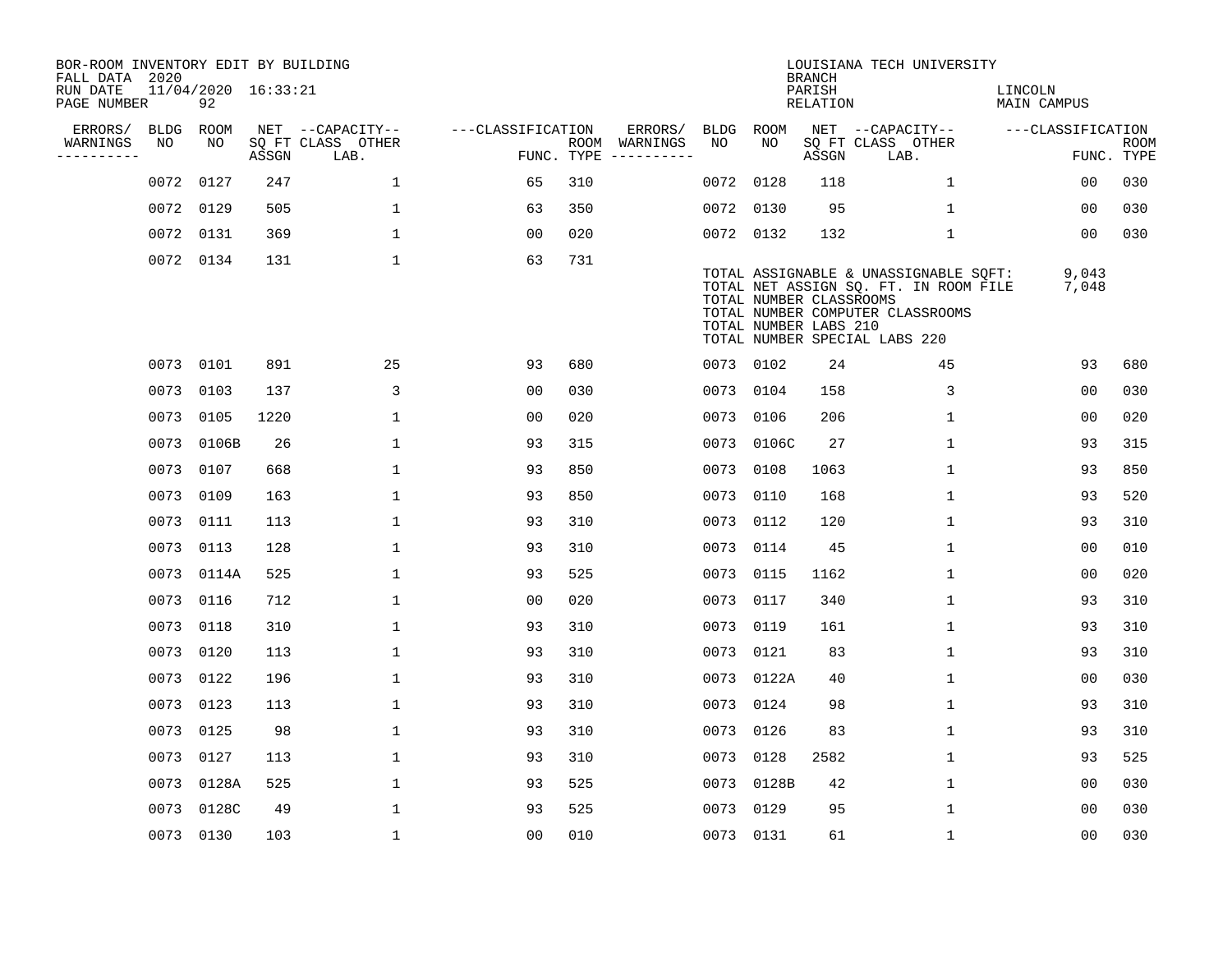| BOR-ROOM INVENTORY EDIT BY BUILDING<br>FALL DATA 2020 |           |            |                     |                           |                   |     |                                      |      |                                                  | <b>BRANCH</b>      | LOUISIANA TECH UNIVERSITY                                                                                                                           |                        |                           |
|-------------------------------------------------------|-----------|------------|---------------------|---------------------------|-------------------|-----|--------------------------------------|------|--------------------------------------------------|--------------------|-----------------------------------------------------------------------------------------------------------------------------------------------------|------------------------|---------------------------|
| RUN DATE<br>PAGE NUMBER                               |           | 93         | 11/04/2020 16:33:21 |                           |                   |     |                                      |      |                                                  | PARISH<br>RELATION |                                                                                                                                                     | LINCOLN<br>MAIN CAMPUS |                           |
| ERRORS/                                               | BLDG      | ROOM       |                     | NET --CAPACITY--          | ---CLASSIFICATION |     | ERRORS/                              | BLDG | ROOM                                             |                    | NET --CAPACITY--                                                                                                                                    | ---CLASSIFICATION      |                           |
| WARNINGS<br>----------                                | NO        | NO         | ASSGN               | SQ FT CLASS OTHER<br>LAB. |                   |     | ROOM WARNINGS<br>FUNC. TYPE $------$ | NO   | NO                                               | ASSGN              | SQ FT CLASS OTHER<br>LAB.                                                                                                                           |                        | <b>ROOM</b><br>FUNC. TYPE |
|                                                       |           | 0073 0132  | 249                 | 1                         | 93                | 310 |                                      | 0073 | 0132A                                            | 525                | 1                                                                                                                                                   | 93                     | 525                       |
|                                                       |           | 0073 0133  | 192                 | $\mathbf{1}$              | 93                | 310 |                                      |      | 0073 0134                                        | 407                | $\mathbf{1}$                                                                                                                                        | 93                     | 350                       |
|                                                       |           | 0073 0135  | 396                 | $\mathbf{1}$              | 93                | 650 |                                      |      | 0073 0136                                        | 334                | $\mathbf{1}$                                                                                                                                        | 93                     | 310                       |
|                                                       |           | 0073 0137  | 334                 | $\mathbf{1}$              | 93                | 310 |                                      |      | 0073 0138                                        | 48                 | $\mathbf{1}$                                                                                                                                        | 0 <sub>0</sub>         | 030                       |
|                                                       |           | 0073 0139  | 53                  | $\mathbf{1}$              | 0 <sub>0</sub>    | 030 |                                      |      | 0073 0140                                        | 365                | $\mathbf{1}$                                                                                                                                        | 93                     | 520                       |
|                                                       |           | 0073 0141  | 447                 | $\mathbf{1}$              | 93                | 520 |                                      |      | 0073 0141A                                       | 51                 | $\mathbf{1}$                                                                                                                                        | 93                     | 525                       |
|                                                       |           | 0073 0142  | 399                 | $\mathbf{1}$              | 93                | 525 |                                      |      | 0073 0143A                                       | 86                 | $\mathbf{1}$                                                                                                                                        | 93                     | 310                       |
|                                                       |           | 0073 0144  | 553                 | $\mathbf{1}$              | 0 <sub>0</sub>    | 030 |                                      |      | 0073 0146                                        | 427                | $\mathbf{1}$                                                                                                                                        | 93                     | 520                       |
|                                                       |           | 0073 0147  | 314                 | 1                         | 93                | 520 |                                      | 0073 | 0148                                             | 573                | 1                                                                                                                                                   | 0 <sub>0</sub>         | 030                       |
|                                                       | 0073 0149 |            | 93                  | $\mathbf{1}$              | 93                | 525 |                                      |      | 0073 0149A                                       | 24                 | $\mathbf{1}$                                                                                                                                        | 93                     | 525                       |
|                                                       |           | 0073 0150  | 57                  | $\mathbf{1}$              | 93                | 525 |                                      |      | 0073 0150A                                       | 42                 | $\mathbf 1$                                                                                                                                         | 93                     | 525                       |
|                                                       |           | 0073 0200  | 4357                | $\mathbf{1}$              | 93                | 520 |                                      | 0073 | 0200A                                            | 50                 | $\mathbf{1}$                                                                                                                                        | 93                     | 525                       |
|                                                       |           | 0073 0200B | 106                 | $\mathbf{1}$              | 93                | 310 |                                      | 0073 | 0201                                             | 465                | $\mathbf 1$                                                                                                                                         | 0 <sub>0</sub>         | 020                       |
|                                                       |           | 0073 0202  | 106                 | $\mathbf{1}$              | 93                | 310 |                                      | 0073 | 0203                                             | 108                | $\mathbf{1}$                                                                                                                                        | 93                     | 315                       |
|                                                       |           | 0073 0204  | 459                 | 1                         | 93                | 350 |                                      | 0073 | 0205                                             | 2547               | 1                                                                                                                                                   | 93                     | 350                       |
|                                                       |           | 0073 0206  | 98                  | $\mathbf{1}$              | 0 <sub>0</sub>    | 030 |                                      | 0073 | 0207                                             | 45                 | $\mathbf{1}$                                                                                                                                        | 00                     | 030                       |
|                                                       | 0073 0208 |            | 33                  | $\mathbf{1}$              | 0 <sub>0</sub>    | 010 |                                      |      | 0073 0209                                        | 530                | $\mathbf{1}$                                                                                                                                        | 93                     | 535                       |
|                                                       |           | 0073 0210  | 211                 | $\mathbf{1}$              | 93                | 310 |                                      | 0073 | 0211                                             | 146                | $\mathbf{1}$                                                                                                                                        | 93                     | 350                       |
|                                                       |           | 0073 0212  | 161                 | $\mathbf{1}$              | 93                | 310 |                                      |      | 0073 0213                                        | 172                | $\mathbf{1}$                                                                                                                                        | 93                     | 310                       |
|                                                       |           | 0073 0214  | 57                  | $\mathbf{1}$              | 93                | 315 |                                      |      | 0073 0215                                        | 492                | $\mathbf{1}$                                                                                                                                        | 93                     | 310                       |
|                                                       |           | 0073 0216  | 211                 | $\mathbf{1}$              | 0 <sub>0</sub>    | 030 |                                      |      | 0073 0217                                        | 136                | $\mathbf 1$                                                                                                                                         | 0 <sub>0</sub>         | 030                       |
|                                                       |           | 0073 0230  | 108                 | $\mathbf{1}$              | 0 <sub>0</sub>    | 020 |                                      |      | TOTAL NUMBER CLASSROOMS<br>TOTAL NUMBER LABS 210 |                    | TOTAL ASSIGNABLE & UNASSIGNABLE SQFT:<br>TOTAL NET ASSIGN SQ. FT. IN ROOM FILE<br>TOTAL NUMBER COMPUTER CLASSROOMS<br>TOTAL NUMBER SPECIAL LABS 220 | 29,328<br>23,024       |                           |
|                                                       |           | 0074 0101  | 391                 |                           | 45                | 525 |                                      |      | 0074 0102                                        | 78                 |                                                                                                                                                     | 45                     | 525                       |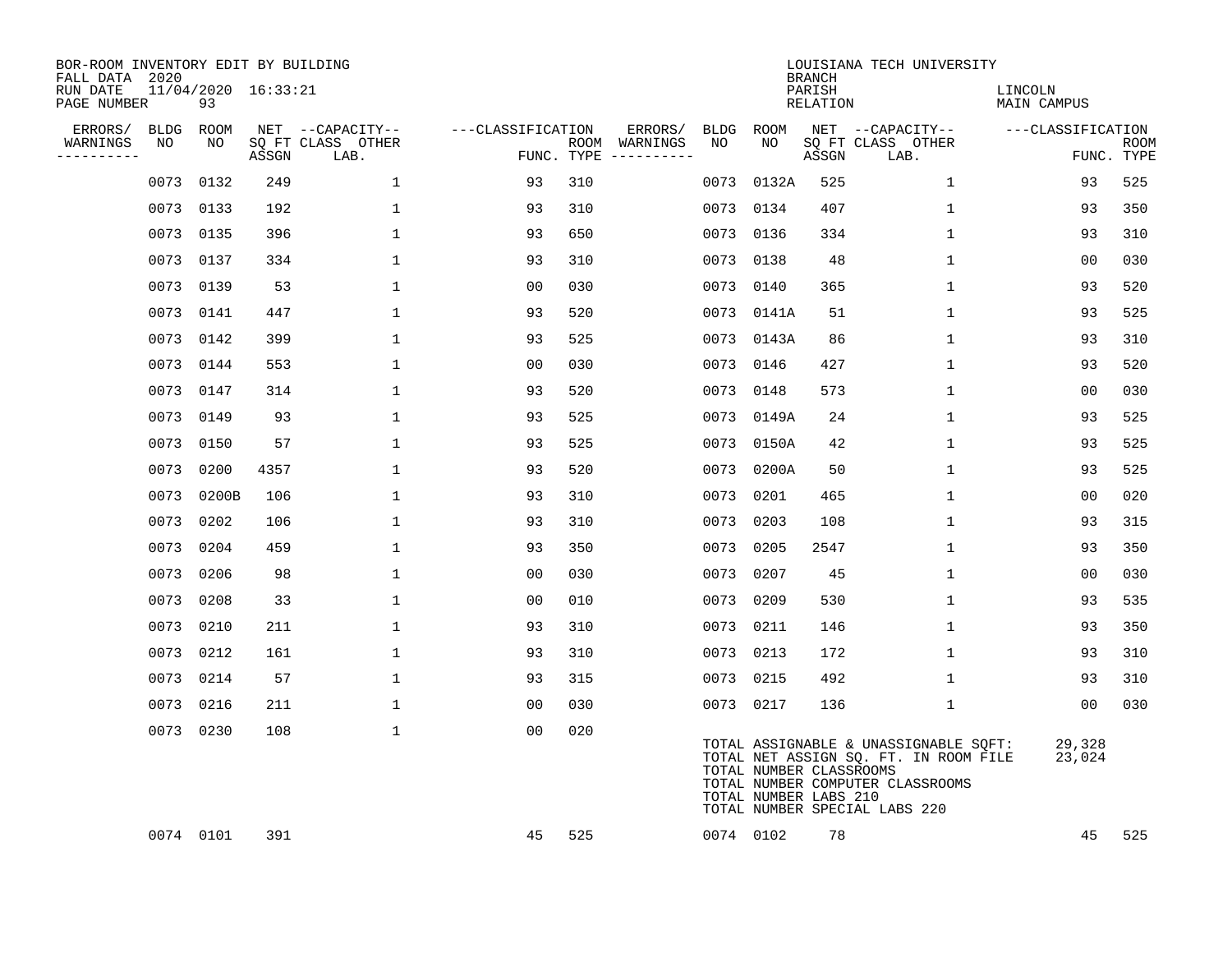| BOR-ROOM INVENTORY EDIT BY BUILDING<br>FALL DATA 2020<br>RUN DATE<br>PAGE NUMBER |      | 11/04/2020 16:33:21<br>94 |      |                                                     |                                                                               |     |           |                                                               | <b>BRANCH</b><br>PARISH<br>RELATION | LOUISIANA TECH UNIVERSITY                                                                                                                                           | LINCOLN<br>MAIN CAMPUS |                           |
|----------------------------------------------------------------------------------|------|---------------------------|------|-----------------------------------------------------|-------------------------------------------------------------------------------|-----|-----------|---------------------------------------------------------------|-------------------------------------|---------------------------------------------------------------------------------------------------------------------------------------------------------------------|------------------------|---------------------------|
| ERRORS/ BLDG ROOM<br>WARNINGS<br>-----------                                     | NO   | NO                        |      | NET --CAPACITY--<br>SQ FT CLASS OTHER<br>ASSGN LAB. | ---CLASSIFICATION ERRORS/ BLDG ROOM<br>ROOM WARNINGS<br>FUNC. TYPE ---------- |     | NO        | NO.                                                           | ASSGN                               | NET --CAPACITY-- ---CLASSIFICATION<br>SQ FT CLASS OTHER<br>LAB.                                                                                                     |                        | <b>ROOM</b><br>FUNC. TYPE |
|                                                                                  |      |                           |      |                                                     |                                                                               |     |           | TOTAL NUMBER CLASSROOMS<br>TOTAL NUMBER LABS 210              |                                     | TOTAL ASSIGNABLE & UNASSIGNABLE SQFT:<br>TOTAL NET ASSIGN SQ. FT. IN ROOM FILE<br>TOTAL NUMBER COMPUTER CLASSROOMS<br>TOTAL NUMBER SPECIAL LABS 220                 | 469<br>469             |                           |
|                                                                                  |      | 0076 0100                 | 197  | 5                                                   | 71                                                                            | 310 | 0076 0101 |                                                               | 376                                 | 3                                                                                                                                                                   | 71                     | 310                       |
|                                                                                  | 0076 | 0102                      | 224  | 4                                                   | 71                                                                            | 310 | 0076 0103 |                                                               | 531                                 | 24                                                                                                                                                                  | 45                     | 350                       |
|                                                                                  |      | 0076 0103A                | 74   | $\mathbf 1$                                         | 71                                                                            | 315 |           | 0076 0103B                                                    | 49                                  | $\mathbf{1}$                                                                                                                                                        | 71                     | 315                       |
|                                                                                  | 0076 | 0104                      | 104  | 2                                                   | 71                                                                            | 310 | 0076 0105 |                                                               | 155                                 | 3                                                                                                                                                                   | 71                     | 310                       |
|                                                                                  | 0076 | 0106                      | 156  | 3                                                   | 71                                                                            | 310 | 0076 0107 |                                                               | 92                                  | 2                                                                                                                                                                   | 0 <sub>0</sub>         | 030                       |
|                                                                                  |      | 0076 0108                 | 88   | 2                                                   | 0 <sub>0</sub>                                                                | 030 | 0076 0109 |                                                               | 81                                  | $\mathbf{1}$                                                                                                                                                        | 00                     | 020                       |
|                                                                                  | 0076 | 0110                      | 315  | $\mathbf{1}$                                        | 00                                                                            | 020 |           | 0076 0110A                                                    | 20                                  | $\mathbf{1}$                                                                                                                                                        | 00                     | 030                       |
|                                                                                  |      | 0076 0111                 | 4128 | $\mathbf{1}$                                        | 52                                                                            | 750 |           | 0076 0111A                                                    | 47                                  | $\mathbf 1$                                                                                                                                                         | 00                     | 010                       |
|                                                                                  | 0076 | 0111B                     | 85   | 2                                                   | 71                                                                            | 310 | 0076 0112 |                                                               | 4129                                | 2                                                                                                                                                                   | 45                     | 730                       |
|                                                                                  | 0076 | 0112A                     | 53   | $\mathbf{1}$                                        | 45                                                                            | 730 | 0076      | 0112B                                                         | 85                                  | 2                                                                                                                                                                   | 71                     | 310                       |
|                                                                                  |      | 0076 0200                 | 467  | 5                                                   | 71                                                                            | 310 | 0076 0201 |                                                               | 297                                 | $\mathbf 1$                                                                                                                                                         | 71                     | 315                       |
|                                                                                  |      | 0076 0202                 | 542  | $\mathbf{1}$                                        | 52                                                                            | 750 |           | TOTAL NUMBER CLASSROOMS<br>TOTAL NUMBER LABS 210              |                                     | TOTAL ASSIGNABLE & UNASSIGNABLE SOFT: 12,295<br>TOTAL NET ASSIGN SQ. FT. IN ROOM FILE<br>TOTAL NUMBER COMPUTER CLASSROOMS<br>TOTAL NUMBER SPECIAL LABS 220          | 11,652                 |                           |
|                                                                                  |      | 0077 0001                 | 4600 | $\mathbf{1}$                                        | 65                                                                            | 970 |           | 0077 0100<br>TOTAL NUMBER CLASSROOMS<br>TOTAL NUMBER LABS 210 |                                     | 858 30<br>23<br>TOTAL ASSIGNABLE & UNASSIGNABLE SQFT:<br>TOTAL NET ASSIGN SQ. FT. IN ROOM FILE<br>TOTAL NUMBER COMPUTER CLASSROOMS<br>TOTAL NUMBER SPECIAL LABS 220 | 11<br>5,458<br>5,458   | 215                       |
|                                                                                  |      | 0078 0001                 | 291  | 5                                                   | 21                                                                            | 250 | 0078 0002 |                                                               | 177                                 | 3                                                                                                                                                                   | 11                     | 220                       |
|                                                                                  | 0078 | 0003                      | 293  | 5                                                   | 21                                                                            | 250 | 0078 0004 |                                                               | 172                                 | 3                                                                                                                                                                   | 21                     | 250                       |
|                                                                                  | 0078 | 0005                      | 291  | 5                                                   | 21                                                                            | 250 | 0078 0006 |                                                               | 177                                 | 3                                                                                                                                                                   | 21                     | 250                       |
|                                                                                  |      | 0078 0007                 | 956  | 19                                                  | 21                                                                            | 250 |           | 0078 0007A                                                    | 66                                  | $\mathbf{1}$                                                                                                                                                        | 21                     | 250                       |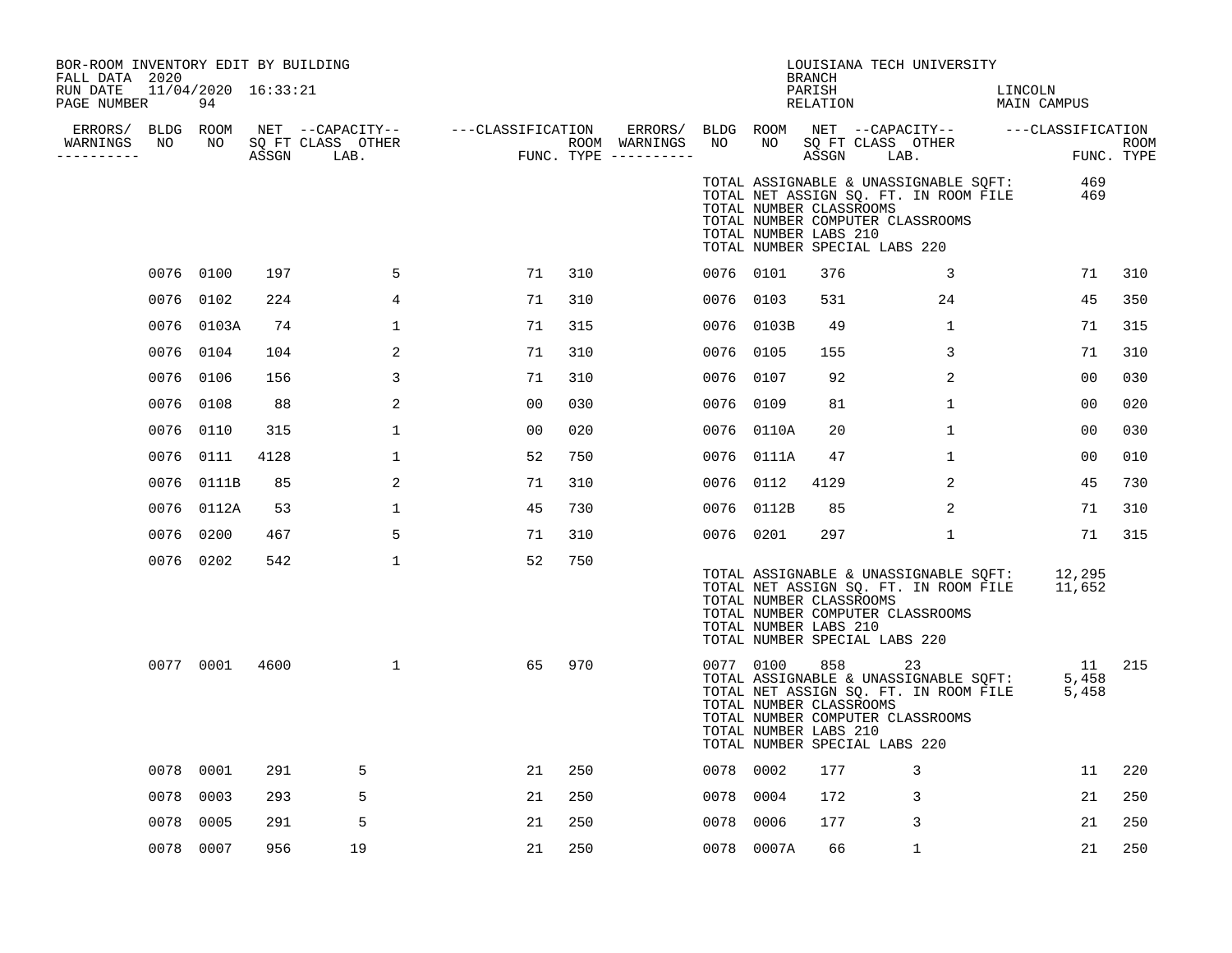| BOR-ROOM INVENTORY EDIT BY BUILDING<br>FALL DATA 2020 |           |                           |       |                           |                   |                    |          |             |             | <b>BRANCH</b>             | LOUISIANA TECH UNIVERSITY |                        |                           |
|-------------------------------------------------------|-----------|---------------------------|-------|---------------------------|-------------------|--------------------|----------|-------------|-------------|---------------------------|---------------------------|------------------------|---------------------------|
| RUN DATE<br>PAGE NUMBER                               |           | 11/04/2020 16:33:21<br>95 |       |                           |                   |                    |          |             |             | PARISH<br><b>RELATION</b> |                           | LINCOLN<br>MAIN CAMPUS |                           |
| ERRORS/                                               | BLDG      | ROOM                      |       | NET --CAPACITY--          | ---CLASSIFICATION |                    | ERRORS/  | <b>BLDG</b> | <b>ROOM</b> |                           | NET --CAPACITY--          | ---CLASSIFICATION      |                           |
| WARNINGS<br>----------                                | ΝO        | NO                        | ASSGN | SQ FT CLASS OTHER<br>LAB. |                   | ROOM<br>FUNC. TYPE | WARNINGS | NO          | NO          | ASSGN                     | SQ FT CLASS OTHER<br>LAB. |                        | <b>ROOM</b><br>FUNC. TYPE |
|                                                       | 0078      | 0007B                     | 116   | 2                         | 21                | 250                |          | 0078        | 0007C       | 110                       | 2                         | 21                     | 250                       |
|                                                       | 0078      | 0008                      | 1255  | 25                        | 21                | 250                |          | 0078        | 0008A       | 376                       | 7                         | 21                     | 250                       |
|                                                       | 0078      | 0008B                     | 67    | 2                         | 21                | 255                |          | 0078        | 0008C       | 185                       | 3                         | 21                     | 250                       |
|                                                       | 0078      | 0008D                     | 121   | 2                         | 21                | 250                |          | 0078        | 0008E       | 121                       | $\mathbf 1$               | 21                     | 250                       |
|                                                       | 0078      | 0008F                     | 121   | $\mathbf 1$               | 21                | 250                |          | 0078        | 0009        | 885                       | 23                        | 21                     | 255                       |
|                                                       | 0078      | 0010                      | 589   | 11                        | 21                | 250                |          | 0078        | 0010A       | 134                       | $\overline{2}$            | 21                     | 250                       |
|                                                       | 0078      | 0010B                     | 134   | 2                         | 21                | 250                |          | 0078        | 0010C       | 156                       | 3                         | 21                     | 250                       |
|                                                       | 0078      | 0010D                     | 117   | 2                         | 21                | 250                |          | 0078        | 0010E       | 66                        | $\overline{a}$            | 21                     | 255                       |
|                                                       | 0078      | 0011                      | 1061  | 30                        | 21                | 260                |          | 0078        | 0011A       | 84                        | $\mathbf{1}$              | 21                     | 260                       |
|                                                       | 0078      | 0011B                     | 84    | 2                         | 21                | 260                |          | 0078        | 0011C       | 84                        | 1                         | 21                     | 260                       |
|                                                       | 0078      | 0012                      | 360   | 7                         | 21                | 250                |          | 0078        | 0013        | 320                       | 6                         | 21                     | 250                       |
|                                                       | 0078      | 0014                      | 360   | 7                         | 21                | 250                |          | 0078        | 0015        | 309                       | 6                         | 21                     | 250                       |
|                                                       | 0078      | 0016                      | 191   | 5                         | 21                | 255                |          | 0078        | 0017        | 360                       | 7                         | 21                     | 250                       |
|                                                       | 0078      | 0018                      | 360   | 7                         | 21                | 250                |          | 0078        | 0019        | 364                       | 2                         | 21                     | 250                       |
|                                                       | 0078      | 0020                      | 365   | 2                         | 21                | 250                |          | 0078        | 0021        | 313                       | 6                         | 21                     | 250                       |
|                                                       | 0078      | 0022                      | 383   | $\mathbf 1$               | 21                | 250                |          | 0078        | 0023        | 383                       | $\mathbf 1$               | 21                     | 250                       |
|                                                       | 0078      | 0024                      | 383   | 1                         | 21                | 250                |          | 0078        | 0025        | 383                       | 1                         | 21                     | 250                       |
|                                                       | 0078      | 0026                      | 383   | 1                         | 21                | 250                |          | 0078        | 0027        | 383                       | $\mathbf 1$               | 21                     | 250                       |
|                                                       | 0078      | 0028                      | 383   | 1                         | 21                | 250                |          | 0078        | 0029        | 383                       | $\mathbf 1$               | 21                     | 250                       |
|                                                       | 0078      | 0030                      | 384   | $\mathbf 1$               | 21                | 250                |          | 0078        | 0100        | 1851                      |                           | 0 <sub>0</sub>         | 020                       |
|                                                       | 0078      | 0101                      | 2590  | 148                       | 21                | 610                |          | 0078        | 0102        | 141                       | 1                         | 21                     | 615                       |
|                                                       | 0078      | 0103                      | 639   | 17                        | 21                | 240                |          | 0078        | 0104        | 389                       | 2                         | 21                     | 313                       |
|                                                       | 0078      | 0105                      | 101   | 1                         | 21                | 315                |          | 0078        | 0106        | 358                       | 1                         | 21                     | 313                       |
|                                                       | 0078      | 0107                      | 162   | 3                         | 0 <sub>0</sub>    | 030                |          | 0078        | 0108        | 144                       | 3                         | 0 <sub>0</sub>         | 030                       |
|                                                       | 0078      | 0109                      | 190   | $\mathbf{1}$              | 0 <sub>0</sub>    | 030                |          | 0078        | 0110        | 151                       | $\mathbf 1$               | 21                     | 310                       |
|                                                       | 0078 0111 |                           | 151   | $\mathbf{1}$              | 21                | 310                |          | 0078        | 0112        | 151                       | 1                         | 21                     | 310                       |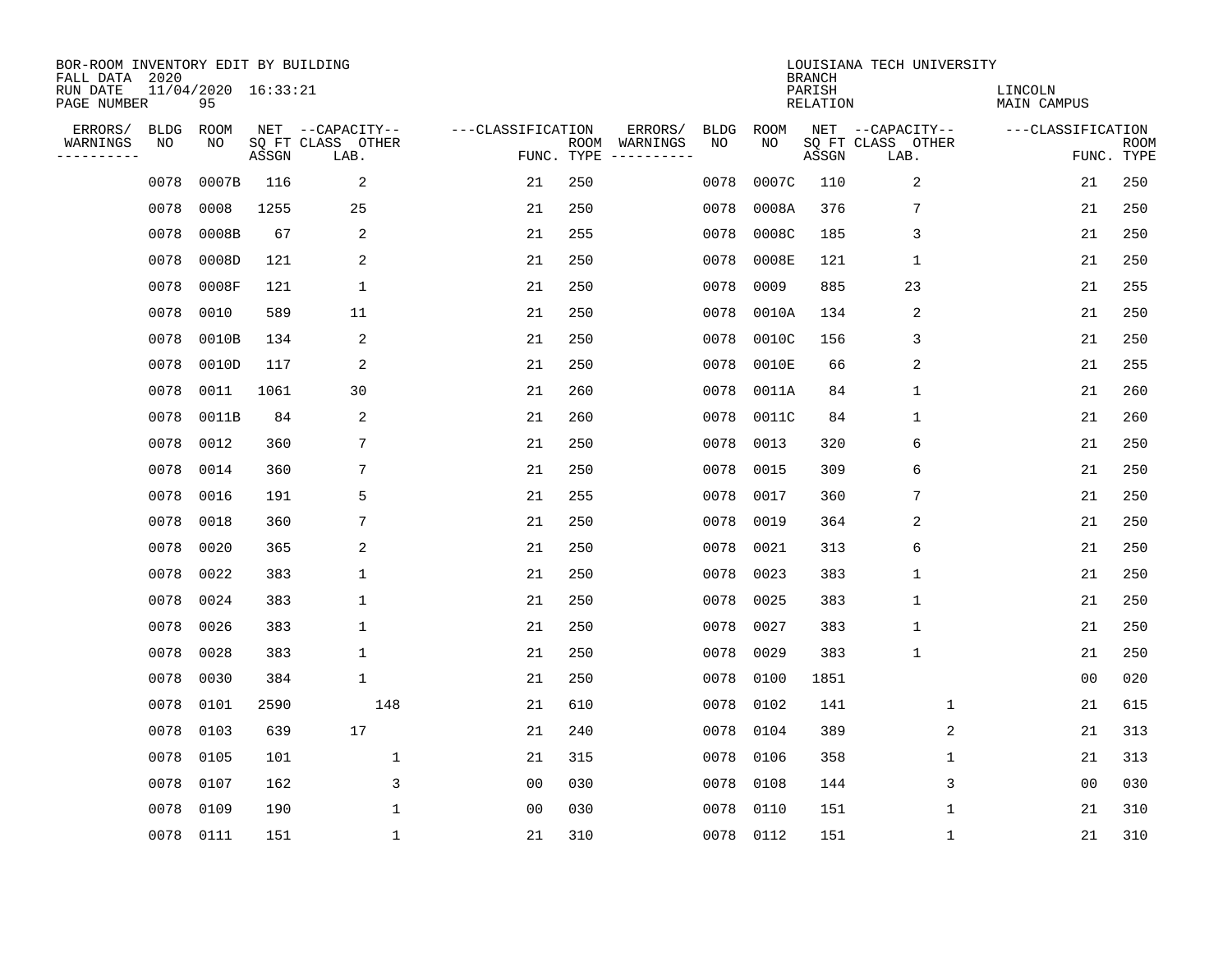| BOR-ROOM INVENTORY EDIT BY BUILDING<br>FALL DATA 2020 |             |           |                     |                           |                   |                    |          |             |             | <b>BRANCH</b>             | LOUISIANA TECH UNIVERSITY |                               |                           |
|-------------------------------------------------------|-------------|-----------|---------------------|---------------------------|-------------------|--------------------|----------|-------------|-------------|---------------------------|---------------------------|-------------------------------|---------------------------|
| RUN DATE<br>PAGE NUMBER                               |             | 96        | 11/04/2020 16:33:21 |                           |                   |                    |          |             |             | PARISH<br><b>RELATION</b> |                           | LINCOLN<br><b>MAIN CAMPUS</b> |                           |
| ERRORS/                                               | <b>BLDG</b> | ROOM      |                     | NET --CAPACITY--          | ---CLASSIFICATION |                    | ERRORS/  | <b>BLDG</b> | <b>ROOM</b> |                           | NET --CAPACITY--          | ---CLASSIFICATION             |                           |
| WARNINGS<br>----------                                | NO          | NO        | ASSGN               | SQ FT CLASS OTHER<br>LAB. |                   | ROOM<br>FUNC. TYPE | WARNINGS | NO          | NO          | ASSGN                     | SQ FT CLASS OTHER<br>LAB. |                               | <b>ROOM</b><br>FUNC. TYPE |
|                                                       | 0078        | 0113      | 151                 | $\mathbf 1$               | 21                | 310                |          | 0078        | 0114        | 151                       | 1                         | 21                            | 310                       |
|                                                       | 0078        | 0115      | 151                 | 1                         | 21                | 310                |          | 0078        | 0116        | 151                       | 1                         | 21                            | 310                       |
|                                                       | 0078        | 0117      | 151                 | $\mathbf 1$               | 21                | 310                |          | 0078        | 0118        | 151                       | 1                         | 21                            | 310                       |
|                                                       | 0078        | 0119      | 151                 | 1                         | 21                | 310                |          | 0078        | 0120        | 151                       | 1                         | 21                            | 310                       |
|                                                       | 0078        | 0121      | 154                 | $\mathbf 1$               | 21                | 310                |          | 0078        | 0122        | 535                       | 20                        | 11                            | 110                       |
|                                                       | 0078        | 0124      | 281                 |                           | 0 <sub>0</sub>    | 020                |          | 0078        | 0125        | 21                        | $\mathbf 1$               | 0 <sub>0</sub>                | 010                       |
|                                                       | 0078        | 0146      | 2196                |                           | 0 <sub>0</sub>    | 020                |          | 0078        | 0147        | 300                       |                           | 0 <sub>0</sub>                | 020                       |
|                                                       | 0078        | 0148      | 382                 |                           | 0 <sub>0</sub>    | 020                |          | 0078        | 0156        | 39                        |                           | 0 <sub>0</sub>                | 020                       |
|                                                       | 0078        | 0157      | 402                 | $\mathbf{1}$              | 0 <sub>0</sub>    | 030                |          | 0078        | 0158        | 1757                      | $\mathbf 1$               | 0 <sub>0</sub>                | 030                       |
|                                                       | 0078        | 0159      | 174                 |                           | 0 <sub>0</sub>    | 020                |          | 0078        | 0160        | 26                        |                           | 0 <sub>0</sub>                | 020                       |
|                                                       | 0078        | 0161      | 81                  | 1                         | 0 <sub>0</sub>    | 030                |          | 0078        | 0170        | 165                       | $\mathbf 1$               | 21                            | 740                       |
|                                                       | 0078        | 0171      | 40                  | 1                         | 21                | 760                |          | 0078        | 0172        | 76                        | $\mathbf 1$               | 21                            | 760                       |
|                                                       | 0078        | 0173      | 94                  | $\mathbf{1}$              | 21                | 760                |          | 0078        | 0174        | 38                        | $\mathbf 1$               | 21                            | 760                       |
|                                                       | 0078        | 0175      | 41                  |                           | 0 <sub>0</sub>    | 020                |          | 0078        | 0200        | 54                        |                           | 0 <sub>0</sub>                | 020                       |
|                                                       | 0078        | 0201      | 610                 | 25                        | 21                | 350                |          | 0078        | 0202        | 208                       | 1                         | 21                            | 315                       |
|                                                       | 0078        | 0203      | 407                 | $\mathbf{1}$              | 21                | 325                |          | 0078        | 0204        | 198                       | 1                         | 21                            | 313                       |
|                                                       | 0078        | 0205      | 214                 | 1                         | 21                | 314                |          | 0078        | 0206        | 157                       | 3                         | 0 <sub>0</sub>                | 030                       |
|                                                       | 0078        | 0207      | 144                 | $\mathsf{3}$              | 0 <sub>0</sub>    | 030                |          | 0078        | 0208        | 195                       | 1                         | 00                            | 030                       |
|                                                       | 0078        | 0209      | 155                 | 1                         | 21                | 310                |          | 0078        | 0210        | 155                       | 1                         | 21                            | 310                       |
|                                                       | 0078        | 0211      | 155                 | 1                         | 21                | 310                |          | 0078        | 0212        | 155                       | 1                         | 21                            | 310                       |
|                                                       | 0078        | 0213      | 155                 | 1                         | 21                | 310                |          | 0078        | 0214        | 240                       | 1                         | 21                            | 310                       |
|                                                       | 0078        | 0215      | 229                 | $\mathbf 1$               | 21                | 310                |          | 0078        | 0216        | 155                       | 1                         | 21                            | 310                       |
|                                                       | 0078        | 0217      | 155                 | 1                         | 21                | 310                |          | 0078        | 0218        | 155                       | 1                         | 21                            | 310                       |
|                                                       | 0078        | 0219      | 157                 | $\mathbf 1$               | 21                | 310                |          | 0078        | 0220        | 152                       | $\mathbf 1$               | 21                            | 310                       |
|                                                       | 0078        | 0221      | 318                 | 12                        | 21                | 350                |          | 0078        | 0222        | 1929                      |                           | 0 <sub>0</sub>                | 020                       |
|                                                       |             | 0078 0226 | 87                  |                           | 0 <sub>0</sub>    | 020                |          | 0078        | 0227        | 45                        |                           | 00                            | 030                       |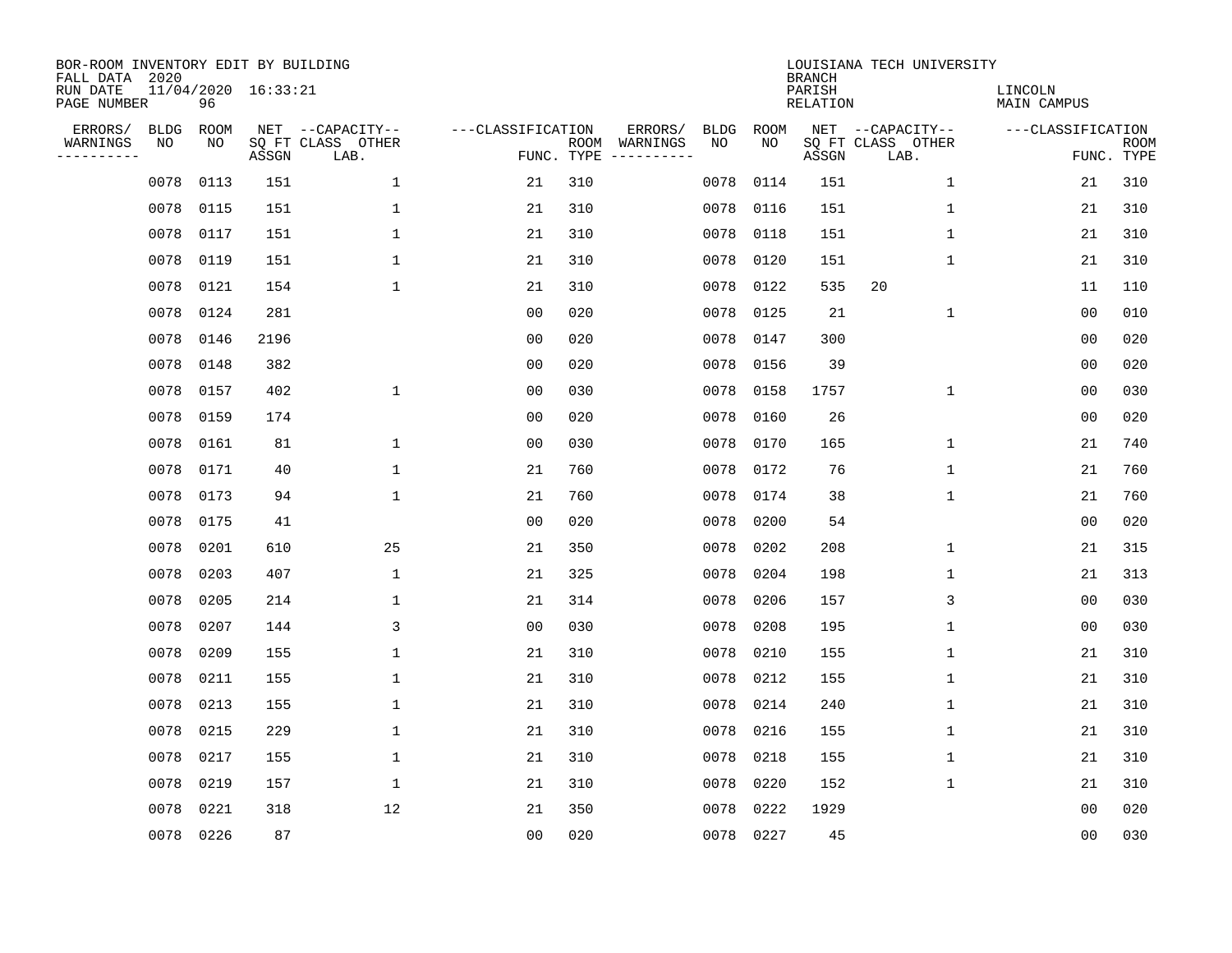| BOR-ROOM INVENTORY EDIT BY BUILDING<br>FALL DATA 2020 |            |                     |                           |                   |                                      |      |            | <b>BRANCH</b>                                           | LOUISIANA TECH UNIVERSITY                                                                                                                                |                                  |                           |
|-------------------------------------------------------|------------|---------------------|---------------------------|-------------------|--------------------------------------|------|------------|---------------------------------------------------------|----------------------------------------------------------------------------------------------------------------------------------------------------------|----------------------------------|---------------------------|
| RUN DATE<br>PAGE NUMBER                               | 97         | 11/04/2020 16:33:21 |                           |                   |                                      |      |            | PARISH<br>RELATION                                      |                                                                                                                                                          | LINCOLN<br><b>MAIN CAMPUS</b>    |                           |
| ERRORS/<br><b>BLDG</b>                                | ROOM       |                     | NET --CAPACITY--          | ---CLASSIFICATION | ERRORS/                              | BLDG | ROOM       |                                                         | NET --CAPACITY-- ---CLASSIFICATION                                                                                                                       |                                  |                           |
| WARNINGS<br>NO<br>----------                          | NO         | ASSGN               | SQ FT CLASS OTHER<br>LAB. |                   | ROOM WARNINGS<br>FUNC. TYPE $------$ | NO   | NO         | ASSGN                                                   | SQ FT CLASS OTHER<br>LAB.                                                                                                                                |                                  | <b>ROOM</b><br>FUNC. TYPE |
| 0078                                                  | 0228       | 115                 | $\mathbf{1}$              | 00                | 030                                  | 0078 | 0229       | 225                                                     |                                                                                                                                                          | 0 <sub>0</sub>                   | 020                       |
|                                                       | 0078 0230  | 66                  | $\mathbf{1}$              | 00                | 010                                  |      | 0078 0231  | 176<br>TOTAL NUMBER CLASSROOMS<br>TOTAL NUMBER LABS 210 | 1<br>TOTAL ASSIGNABLE & UNASSIGNABLE SQFT:<br>TOTAL NET ASSIGN SQ. FT. IN ROOM FILE<br>TOTAL NUMBER COMPUTER CLASSROOMS<br>TOTAL NUMBER SPECIAL LABS 220 | 00<br>37,233<br>25,993<br>1<br>1 | 030                       |
|                                                       | 0079 0101  | 230                 | 3                         | 92                | 310                                  |      | 0079 0102  | 54<br>TOTAL NUMBER CLASSROOMS<br>TOTAL NUMBER LABS 210  | 1<br>TOTAL ASSIGNABLE & UNASSIGNABLE SQFT:<br>TOTAL NET ASSIGN SQ. FT. IN ROOM FILE<br>TOTAL NUMBER COMPUTER CLASSROOMS<br>TOTAL NUMBER SPECIAL LABS 220 | 00<br>284<br>230                 | 030                       |
|                                                       | 0093 00L1  | 419                 | 20                        | 91                | 955                                  |      | 0093 00L2  | 122                                                     | $\mathbf 1$                                                                                                                                              | 0 <sub>0</sub>                   | 030                       |
|                                                       | 0093 01011 | 201                 | 2                         | 91                | 950                                  | 0093 | 01012      | 30                                                      | $\mathbf{1}$                                                                                                                                             | 91                               | 919                       |
|                                                       | 0093 01013 | 6                   | $\mathbf{1}$              | 00                | 030                                  | 0093 | 01014      | 117                                                     | $\mathbf{1}$                                                                                                                                             | 91                               | 910                       |
|                                                       | 0093 01015 | 10                  | $\mathbf 1$               | 91                | 935                                  | 0093 | 01016      | 114                                                     | $\mathbf 1$                                                                                                                                              | 91                               | 910                       |
|                                                       | 0093 01017 | 10                  | 1                         | 91                | 935                                  | 0093 | 01018      | 17                                                      | 1                                                                                                                                                        | 91                               | 919                       |
|                                                       | 0093 01021 | 179                 | 2                         | 91                | 950                                  | 0093 | 01022      | 43                                                      | 1                                                                                                                                                        | 91                               | 919                       |
|                                                       | 0093 01023 | 7                   | $\mathbf{1}$              | 0 <sub>0</sub>    | 030                                  | 0093 | 01024      | 126                                                     | $\mathbf 1$                                                                                                                                              | 91                               | 910                       |
|                                                       | 0093 01025 | 126                 | $\mathbf{1}$              | 91                | 920                                  | 0093 | 01026      | 13                                                      | $\mathbf 1$                                                                                                                                              | 91                               | 935                       |
| 0093                                                  | 01027      | 13                  | $\mathbf{1}$              | 91                | 935                                  | 0093 | 01031      | 179                                                     | 2                                                                                                                                                        | 91                               | 950                       |
|                                                       | 0093 01032 | 43                  | $\mathbf{1}$              | 91                | 919                                  | 0093 | 01033      | $7\phantom{.0}$                                         | $\mathbf 1$                                                                                                                                              | 0 <sub>0</sub>                   | 030                       |
|                                                       | 0093 01034 | 126                 | 1                         | 91                | 910                                  | 0093 | 01035      | 126                                                     | 1                                                                                                                                                        | 91                               | 910                       |
|                                                       | 0093 01036 | 13                  | $\mathbf{1}$              | 91                | 935                                  | 0093 | 01037      | 13                                                      | $\mathbf 1$                                                                                                                                              | 91                               | 935                       |
| 0093                                                  | 01041      | 201                 | 2                         | 91                | 950                                  | 0093 | 01042      | 30                                                      | 1                                                                                                                                                        | 91                               | 919                       |
|                                                       | 0093 01043 | 13                  | 1                         | 00                | 030                                  | 0093 | 01044      | 117                                                     | $\mathbf 1$                                                                                                                                              | 91                               | 910                       |
|                                                       | 0093 01045 | 13                  | $\mathbf{1}$              | 91                | 935                                  | 0093 | 01046      | 114                                                     | 1                                                                                                                                                        | 91                               | 910                       |
|                                                       | 0093 01047 | 10                  | $\mathbf{1}$              | 91                | 935                                  | 0093 | 01048      | 17                                                      | $\mathbf 1$                                                                                                                                              | 91                               | 919                       |
|                                                       | 0093 01051 | 201                 | $\overline{2}$            | 91                | 950                                  |      | 0093 01052 | 30                                                      | $\mathbf 1$                                                                                                                                              | 91                               | 919                       |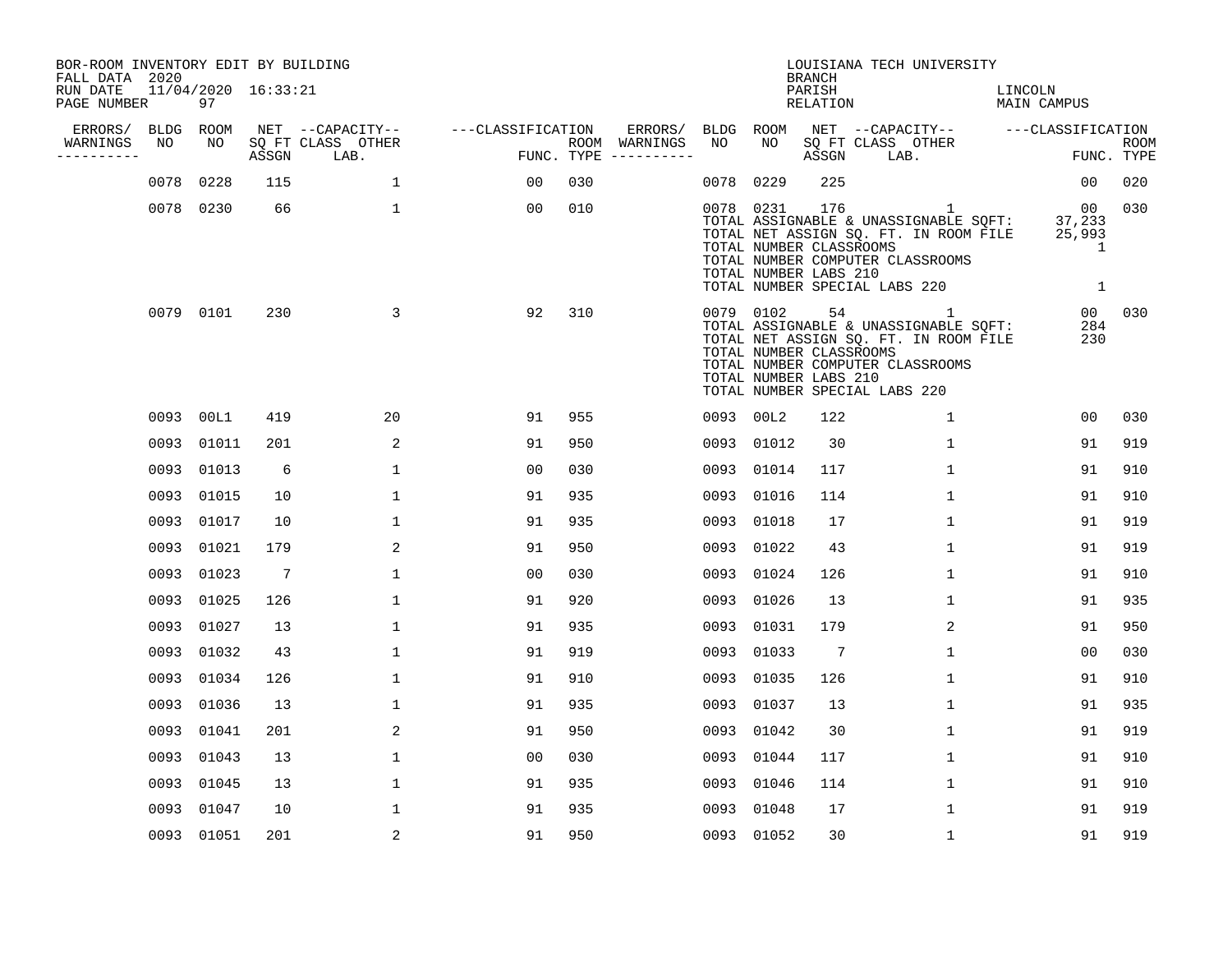| BOR-ROOM INVENTORY EDIT BY BUILDING<br>FALL DATA 2020 |             |                           |                 |                           |                   |                    |          |             |             | <b>BRANCH</b>             | LOUISIANA TECH UNIVERSITY |                               |                           |
|-------------------------------------------------------|-------------|---------------------------|-----------------|---------------------------|-------------------|--------------------|----------|-------------|-------------|---------------------------|---------------------------|-------------------------------|---------------------------|
| RUN DATE<br>PAGE NUMBER                               |             | 11/04/2020 16:33:21<br>98 |                 |                           |                   |                    |          |             |             | PARISH<br><b>RELATION</b> |                           | LINCOLN<br><b>MAIN CAMPUS</b> |                           |
| ERRORS/                                               | <b>BLDG</b> | ROOM                      |                 | NET --CAPACITY--          | ---CLASSIFICATION |                    | ERRORS/  | <b>BLDG</b> | <b>ROOM</b> |                           | NET --CAPACITY--          | ---CLASSIFICATION             |                           |
| WARNINGS<br>----------                                | NO          | NO                        | ASSGN           | SQ FT CLASS OTHER<br>LAB. |                   | ROOM<br>FUNC. TYPE | WARNINGS | NO          | NO          | ASSGN                     | SQ FT CLASS OTHER<br>LAB. |                               | <b>ROOM</b><br>FUNC. TYPE |
|                                                       | 0093        | 01053                     | 6               | $\mathbf 1$               | 00                | 030                |          | 0093        | 01054       | 117                       | 1                         | 91                            | 910                       |
|                                                       | 0093        | 01055                     | 10              | 1                         | 91                | 935                |          | 0093        | 01056       | 114                       | 1                         | 91                            | 910                       |
|                                                       | 0093        | 01057                     | 10              | $\mathbf 1$               | 91                | 935                |          | 0093        | 01058       | 17                        | 1                         | 91                            | 919                       |
|                                                       | 0093        | 01061                     | 179             | 2                         | 91                | 950                |          | 0093        | 01062       | 43                        | 1                         | 91                            | 919                       |
|                                                       | 0093        | 01063                     | $7\phantom{.0}$ | $\mathbf{1}$              | 0 <sub>0</sub>    | 030                |          | 0093        | 01064       | 126                       | 1                         | 91                            | 910                       |
|                                                       | 0093        | 01065                     | 126             | $\mathbf{1}$              | 91                | 910                |          | 0093        | 01066       | 13                        | 1                         | 91                            | 935                       |
|                                                       | 0093        | 01067                     | 13              | $\mathbf{1}$              | 91                | 935                |          | 0093        | 02011       | 179                       | 2                         | 91                            | 950                       |
|                                                       | 0093        | 02012                     | 43              | $\mathbf{1}$              | 91                | 919                |          | 0093        | 02013       | 7                         | $\mathbf{1}$              | 0 <sub>0</sub>                | 030                       |
|                                                       | 0093        | 02014                     | 126             | $\mathbf{1}$              | 91                | 910                |          | 0093        | 02015       | 126                       | 1                         | 91                            | 910                       |
|                                                       | 0093        | 02016                     | 13              | 1                         | 91                | 935                |          | 0093        | 02017       | 13                        | 1                         | 91                            | 935                       |
|                                                       | 0093        | 02021                     | 201             | 2                         | 91                | 950                |          | 0093        | 02022       | 30                        | 1                         | 91                            | 919                       |
|                                                       | 0093        | 02023                     | 6               | 1                         | 0 <sub>0</sub>    | 030                |          | 0093        | 02024       | 117                       | 1                         | 91                            | 910                       |
|                                                       | 0093        | 02025                     | 10              | 1                         | 91                | 935                |          | 0093        | 02026       | 114                       | 1                         | 91                            | 910                       |
|                                                       | 0093        | 02027                     | 10              | 1                         | 91                | 935                |          | 0093        | 02028       | 17                        | 1                         | 91                            | 919                       |
|                                                       | 0093        | 02031                     | 179             | 2                         | 91                | 950                |          | 0093        | 02032       | 43                        | 1                         | 91                            | 919                       |
|                                                       | 0093        | 02033                     | $7\phantom{.0}$ | $\mathbf{1}$              | 0 <sub>0</sub>    | 030                |          | 0093        | 02034       | 126                       | 1                         | 91                            | 910                       |
|                                                       | 0093        | 02035                     | 126             | 1                         | 91                | 910                |          | 0093        | 02036       | 13                        | 1                         | 91                            | 935                       |
|                                                       | 0093        | 02037                     | 13              | 1                         | 91                | 935                |          | 0093        | 02041       | 179                       | $\overline{2}$            | 91                            | 950                       |
|                                                       | 0093        | 02042                     | 43              | 1                         | 91                | 919                |          | 0093        | 02043       | 7                         | 1                         | 0 <sub>0</sub>                | 030                       |
|                                                       | 0093        | 02044                     | 126             | 1                         | 91                | 910                |          | 0093        | 02045       | 126                       | 1                         | 91                            | 910                       |
|                                                       | 0093        | 02046                     | 13              | 1                         | 91                | 935                |          | 0093        | 02047       | 13                        | 1                         | 91                            | 935                       |
|                                                       | 0093        | 02051                     | 201             | 2                         | 91                | 950                |          | 0093        | 02052       | 30                        | 1                         | 91                            | 919                       |
|                                                       | 0093        | 02053                     | 6               | 1                         | 0 <sub>0</sub>    | 030                |          | 0093        | 02054       | 117                       | 1                         | 91                            | 910                       |
|                                                       | 0093        | 02055                     | 10              | 1                         | 91                | 935                |          | 0093        | 02056       | 114                       | $\mathbf 1$               | 91                            | 910                       |
|                                                       | 0093        | 02057                     | 10              | 1                         | 91                | 935                |          | 0093        | 02058       | 17                        | 1                         | 91                            | 919                       |
|                                                       |             | 0093 02061                | 201             | 2                         | 91                | 950                |          |             | 0093 02062  | 30                        | 1                         | 91                            | 919                       |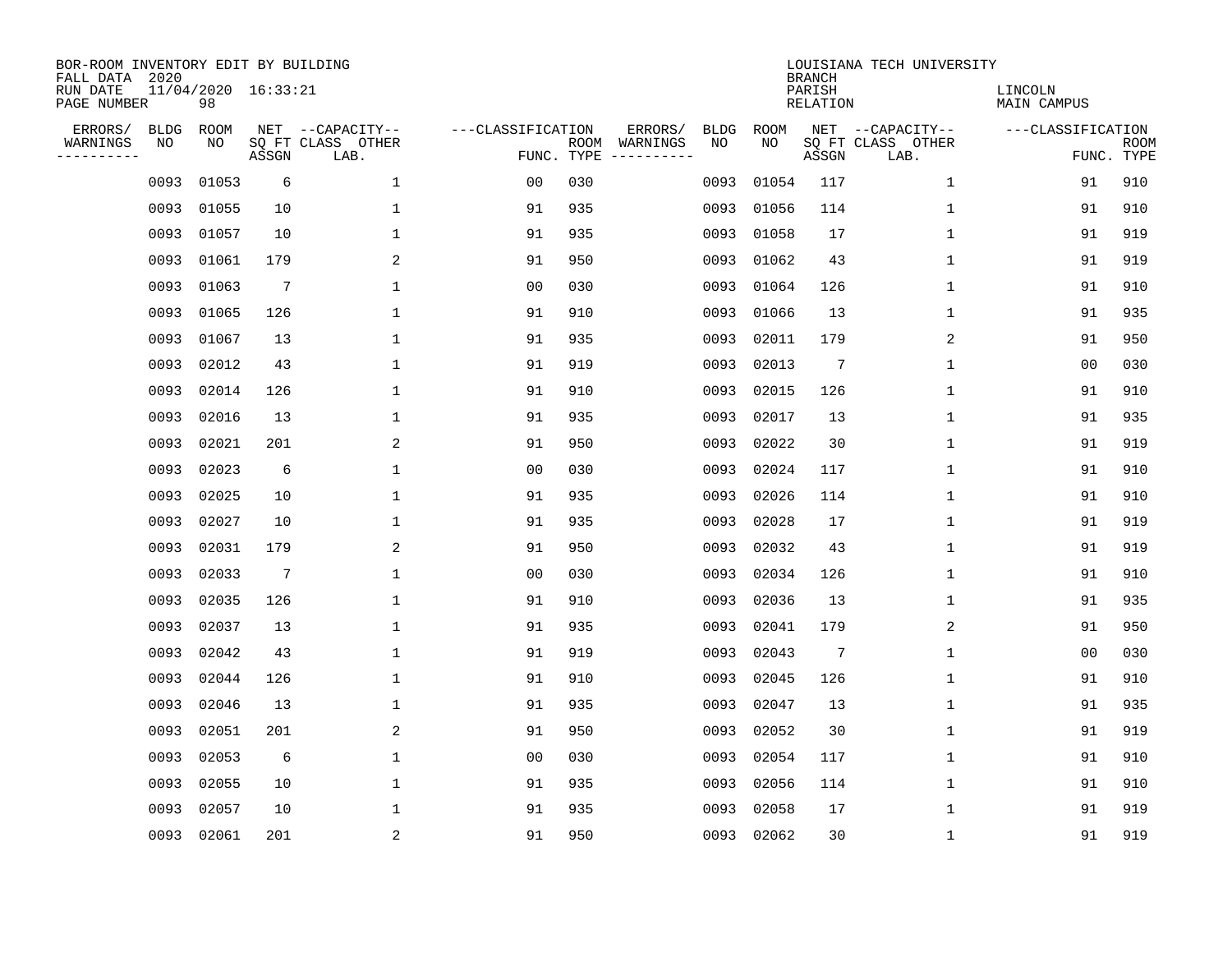| BOR-ROOM INVENTORY EDIT BY BUILDING<br>FALL DATA 2020 |                           |                 |                           |                   |            |                              |             |             | <b>BRANCH</b>             | LOUISIANA TECH UNIVERSITY |                               |                           |
|-------------------------------------------------------|---------------------------|-----------------|---------------------------|-------------------|------------|------------------------------|-------------|-------------|---------------------------|---------------------------|-------------------------------|---------------------------|
| RUN DATE<br>PAGE NUMBER                               | 11/04/2020 16:33:21<br>99 |                 |                           |                   |            |                              |             |             | PARISH<br><b>RELATION</b> |                           | LINCOLN<br><b>MAIN CAMPUS</b> |                           |
| ERRORS/<br><b>BLDG</b>                                | <b>ROOM</b>               |                 | NET --CAPACITY--          | ---CLASSIFICATION |            | ERRORS/                      | <b>BLDG</b> | <b>ROOM</b> |                           | NET --CAPACITY--          | ---CLASSIFICATION             |                           |
| WARNINGS<br>NO<br>----------                          | NO                        | ASSGN           | SQ FT CLASS OTHER<br>LAB. |                   | FUNC. TYPE | ROOM WARNINGS<br>----------- | NO          | NO          | ASSGN                     | SQ FT CLASS OTHER<br>LAB. |                               | <b>ROOM</b><br>FUNC. TYPE |
| 0093                                                  | 02063                     | 6               | $\mathbf 1$               | 00                | 030        |                              | 0093        | 02064       | 117                       | $\mathbf 1$               | 91                            | 910                       |
| 0093                                                  | 02065                     | 10              | 1                         | 91                | 935        |                              | 0093        | 02066       | 114                       | $\mathbf 1$               | 91                            | 910                       |
| 0093                                                  | 02067                     | 10              | $\mathbf{1}$              | 91                | 935        |                              | 0093        | 02068       | 17                        | $\mathbf{1}$              | 91                            | 919                       |
| 0093                                                  | 02071                     | 179             | $\mathbf{1}$              | 91                | 950        |                              | 0093        | 02072       | 43                        | $\mathbf 1$               | 91                            | 919                       |
| 0093                                                  | 02073                     | $7\phantom{.0}$ | $\mathbf 1$               | 0 <sub>0</sub>    | 030        |                              | 0093        | 02074       | 126                       | $\mathbf{1}$              | 91                            | 910                       |
| 0093                                                  | 02075                     | 126             | 1                         | 91                | 910        |                              | 0093        | 02076       | 13                        | $\mathbf{1}$              | 91                            | 935                       |
| 0093                                                  | 02077                     | 13              | $\mathbf{1}$              | 91                | 935        |                              | 0093        | 0301A       | 113                       | $\mathbf 1$               | 91                            | 910                       |
|                                                       | 0093 0301B                | 11              | $\mathbf{1}$              | 91                | 935        |                              | 0093        | 0301C       | 6                         | $\mathbf 1$               | 0 <sub>0</sub>                | 030                       |
| 0093                                                  | 0301D                     | 113             | $\mathbf{1}$              | 91                | 910        |                              | 0093        | 0301E       | 11                        | $\mathbf 1$               | 91                            | 935                       |
| 0093                                                  | 0301F                     | 42              | $\mathbf{1}$              | 91                | 919        |                              | 0093        | 0301G       | 41                        | 4                         | 0 <sub>0</sub>                | 020                       |
| 0093                                                  | 03011                     | 268             | 4                         | 91                | 950        |                              | 0093        | 03012       | 113                       | $\mathbf{1}$              | 91                            | 910                       |
| 0093                                                  | 03013                     | 10              | $\mathbf{1}$              | 91                | 935        |                              | 0093        | 03014       | 6                         | $\mathbf{1}$              | 0 <sub>0</sub>                | 030                       |
| 0093                                                  | 03015                     | 113             | $\mathbf{1}$              | 91                | 910        |                              | 0093        | 03016       | 10                        | $\mathbf 1$               | 91                            | 935                       |
| 0093                                                  | 03017                     | 9               | 1                         | 91                | 935        |                              | 0093        | 03018       | 33                        | 1                         | 91                            | 919                       |
| 0093                                                  | 03019                     | 33              | 1                         | 91                | 919        |                              | 0093        | 0302A       | 110                       | 1                         | 91                            | 910                       |
| 0093                                                  | 0302B                     | 10              | $\mathbf{1}$              | 91                | 935        |                              | 0093        | 0302C       | 6                         | $\mathbf 1$               | 0 <sub>0</sub>                | 030                       |
| 0093                                                  | 0302D                     | 110             | $\mathbf{1}$              | 91                | 910        |                              | 0093        | 0302E       | 10                        |                           | 91                            | 935                       |
| 0093                                                  | 0302F                     | 46              | $\mathbf{1}$              | 91                | 919        |                              | 0093        | 0302G       | 46                        | 4                         | 0 <sub>0</sub>                | 020                       |
| 0093                                                  | 03021                     | 298             | 4                         | 91                | 950        |                              | 0093        | 03022       | 110                       | $\mathbf 1$               | 91                            | 910                       |
| 0093                                                  | 03023                     | 11              | 1                         | 91                | 935        |                              | 0093        | 03024       | 6                         | 1                         | 0 <sub>0</sub>                | 030                       |
| 0093                                                  | 03025                     | 110             | $\mathbf{1}$              | 91                | 910        |                              | 0093        | 03026       | 11                        | 1                         | 91                            | 935                       |
| 0093                                                  | 03027                     | 9               | $\mathbf{1}$              | 91                | 935        |                              | 0093        | 03028       | 34                        | $\mathbf 1$               | 91                            | 919                       |
| 0093                                                  | 03029                     | 31              | $\mathbf{1}$              | 91                | 919        |                              | 0093        | 0303A       | 113                       | $\mathbf 1$               | 91                            | 910                       |
| 0093                                                  | 0303B                     | 11              | $\mathbf{1}$              | 91                | 935        |                              | 0093        | 0303C       | 6                         | $\mathbf 1$               | 0 <sub>0</sub>                | 030                       |
| 0093                                                  | 0303D                     | 113             | $\mathbf{1}$              | 91                | 910        |                              | 0093        | 0303E       | 11                        | $\mathbf 1$               | 91                            | 935                       |
|                                                       | 0093 0303F                | 42              | $\mathbf{1}$              | 91                | 919        |                              |             | 0093 0303G  | 41                        | 4                         | 0 <sub>0</sub>                | 020                       |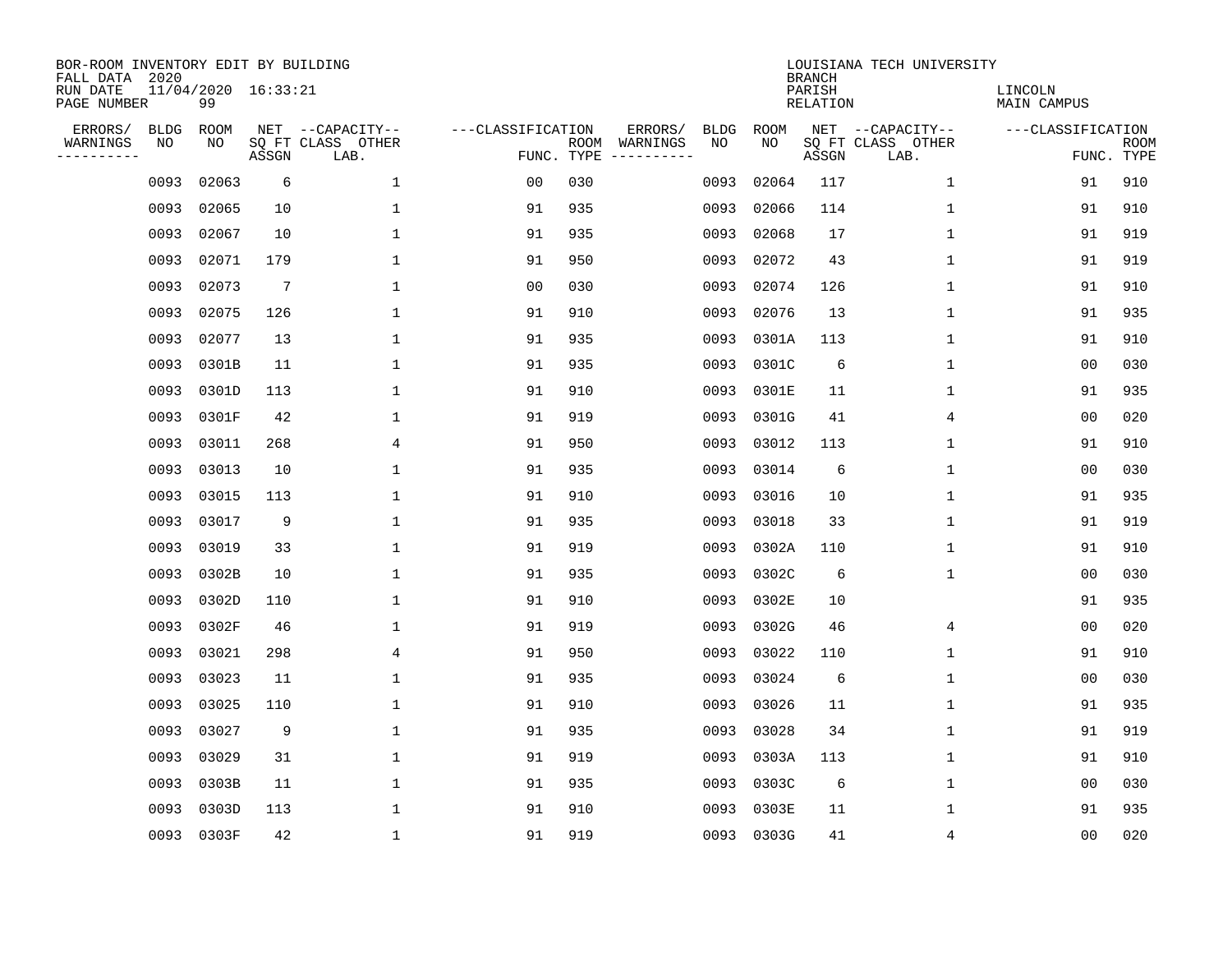| BOR-ROOM INVENTORY EDIT BY BUILDING<br>FALL DATA 2020 |                            |       |                           |                   |            |                              |             |             | <b>BRANCH</b>             | LOUISIANA TECH UNIVERSITY |                               |                           |
|-------------------------------------------------------|----------------------------|-------|---------------------------|-------------------|------------|------------------------------|-------------|-------------|---------------------------|---------------------------|-------------------------------|---------------------------|
| RUN DATE<br>PAGE NUMBER                               | 11/04/2020 16:33:21<br>100 |       |                           |                   |            |                              |             |             | PARISH<br><b>RELATION</b> |                           | LINCOLN<br><b>MAIN CAMPUS</b> |                           |
| ERRORS/<br><b>BLDG</b>                                | ROOM                       |       | NET --CAPACITY--          | ---CLASSIFICATION |            | ERRORS/                      | <b>BLDG</b> | <b>ROOM</b> |                           | NET --CAPACITY--          | ---CLASSIFICATION             |                           |
| WARNINGS<br>NO<br>----------                          | NO                         | ASSGN | SQ FT CLASS OTHER<br>LAB. |                   | FUNC. TYPE | ROOM WARNINGS<br>----------- | NO          | NO          | ASSGN                     | SQ FT CLASS OTHER<br>LAB. |                               | <b>ROOM</b><br>FUNC. TYPE |
| 0093                                                  | 03031                      | 268   | 4                         | 91                | 950        |                              | 0093        | 03032       | 113                       | $\mathbf 1$               | 91                            | 910                       |
| 0093                                                  | 03033                      | 10    | $\mathbf{1}$              | 91                | 935        |                              | 0093        | 03034       | 6                         | $\mathbf 1$               | 0 <sub>0</sub>                | 030                       |
| 0093                                                  | 03035                      | 113   | $\mathbf{1}$              | 91                | 910        |                              | 0093        | 03036       | 10                        | $\mathbf{1}$              | 91                            | 935                       |
| 0093                                                  | 03037                      | 9     | $\mathbf{1}$              | 91                | 935        |                              | 0093        | 03038       | 33                        | $\mathbf 1$               | 91                            | 919                       |
| 0093                                                  | 03039                      | 33    | $\mathbf 1$               | 91                | 919        |                              | 0093        | 0304A       | 113                       | $\mathbf{1}$              | 91                            | 910                       |
| 0093                                                  | 0304B                      | 11    | 1                         | 91                | 935        |                              | 0093        | 0304C       | 6                         | $\mathbf{1}$              | 00                            | 030                       |
| 0093                                                  | 0304D                      | 113   | $\mathbf{1}$              | 91                | 910        |                              | 0093        | 0304E       | 11                        | $\mathbf 1$               | 91                            | 935                       |
|                                                       | 0093 0304F                 | 42    | $\mathbf{1}$              | 91                | 919        |                              | 0093        | 0304G       | 41                        | 4                         | 0 <sub>0</sub>                | 020                       |
| 0093                                                  | 03041                      | 268   | 4                         | 91                | 950        |                              | 0093        | 03042       | 113                       | $\mathbf 1$               | 91                            | 910                       |
| 0093                                                  | 03043                      | 10    | $\mathbf{1}$              | 91                | 935        |                              | 0093        | 03044       | 6                         | $\mathbf 1$               | 0 <sub>0</sub>                | 030                       |
| 0093                                                  | 03045                      | 113   | $\mathbf{1}$              | 91                | 910        |                              | 0093        | 03046       | 10                        | $\mathbf{1}$              | 91                            | 935                       |
| 0093                                                  | 03047                      | 9     | $\mathbf{1}$              | 91                | 935        |                              | 0093        | 03048       | 33                        | $\mathbf{1}$              | 91                            | 919                       |
| 0093                                                  | 03049                      | 33    | $\mathbf{1}$              | 91                | 919        |                              | 0093        | 0305A       | 110                       | $\mathbf 1$               | 91                            | 910                       |
| 0093                                                  | 0305B                      | 10    | 1                         | 91                | 935        |                              | 0093        | 0305C       | 6                         | 1                         | 0 <sub>0</sub>                | 030                       |
| 0093                                                  | 0305D                      | 110   | 1                         | 91                | 910        |                              | 0093        | 0305E       | 10                        | 1                         | 91                            | 935                       |
| 0093                                                  | 0305F                      | 46    | 1                         | 91                | 919        |                              | 0093        | 0305G       | 46                        | 4                         | 0 <sub>0</sub>                | 020                       |
| 0093                                                  | 03051                      | 298   | 4                         | 91                | 950        |                              | 0093        | 03052       | 110                       | 1                         | 91                            | 910                       |
| 0093                                                  | 03053                      | 11    | $\mathbf{1}$              | 91                | 935        |                              | 0093        | 03054       | 6                         | $\mathbf 1$               | 0 <sub>0</sub>                | 030                       |
| 0093                                                  | 03055                      | 110   | $\mathbf{1}$              | 91                | 910        |                              | 0093        | 03056       | 11                        | $\mathbf 1$               | 91                            | 935                       |
| 0093                                                  | 03057                      | 9     | 1                         | 91                | 935        |                              | 0093        | 03058       | 34                        | 1                         | 91                            | 919                       |
| 0093                                                  | 03059                      | 31    | 1                         | 91                | 919        |                              | 0093        | 0306A       | 110                       | 1                         | 91                            | 910                       |
| 0093                                                  | 0306B                      | 10    | 1                         | 91                | 935        |                              | 0093        | 0306C       | 6                         | $\mathbf 1$               | 0 <sub>0</sub>                | 030                       |
| 0093                                                  | 0306D                      | 110   | $\mathbf{1}$              | 91                | 910        |                              | 0093        | 0306E       | 10                        | 1                         | 91                            | 935                       |
| 0093                                                  | 0306F                      | 46    | $\mathbf{1}$              | 91                | 919        |                              | 0093        | 0306G       | 46                        | 4                         | 0 <sub>0</sub>                | 020                       |
| 0093                                                  | 03061                      | 298   | 4                         | 91                | 950        |                              | 0093        | 03062       | 110                       | $\mathbf 1$               | 91                            | 910                       |
|                                                       | 0093 03063                 | 11    | $\mathbf{1}$              | 91                | 935        |                              | 0093        | 03064       | 6                         | $\mathbf 1$               | 0 <sub>0</sub>                | 030                       |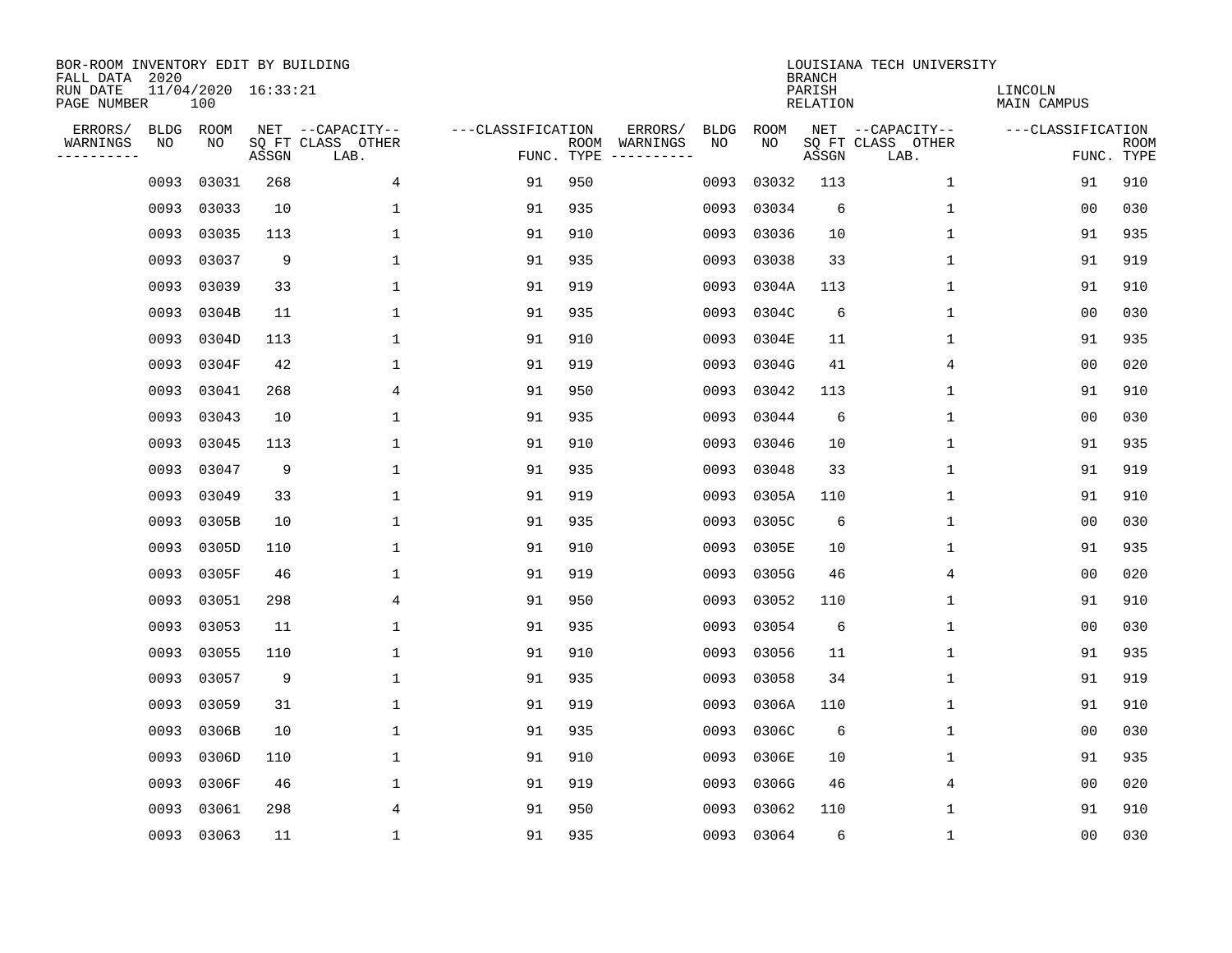| BOR-ROOM INVENTORY EDIT BY BUILDING<br>FALL DATA 2020 |      |                            |       |                           |                   |     |                                      |      |                                                  | <b>BRANCH</b>      | LOUISIANA TECH UNIVERSITY                                                                                                                           |                        |                           |
|-------------------------------------------------------|------|----------------------------|-------|---------------------------|-------------------|-----|--------------------------------------|------|--------------------------------------------------|--------------------|-----------------------------------------------------------------------------------------------------------------------------------------------------|------------------------|---------------------------|
| RUN DATE<br>PAGE NUMBER                               |      | 11/04/2020 16:33:21<br>101 |       |                           |                   |     |                                      |      |                                                  | PARISH<br>RELATION |                                                                                                                                                     | LINCOLN<br>MAIN CAMPUS |                           |
| ERRORS/                                               | BLDG | ROOM                       |       | NET --CAPACITY--          | ---CLASSIFICATION |     | ERRORS/                              | BLDG | ROOM                                             |                    | NET --CAPACITY--                                                                                                                                    | ---CLASSIFICATION      |                           |
| WARNINGS<br>----------                                | NO   | NO                         | ASSGN | SQ FT CLASS OTHER<br>LAB. |                   |     | ROOM WARNINGS<br>FUNC. TYPE $------$ | NO.  | NO.                                              | ASSGN              | SQ FT CLASS OTHER<br>LAB.                                                                                                                           |                        | <b>ROOM</b><br>FUNC. TYPE |
|                                                       | 0093 | 03065                      | 110   | $\mathbf{1}$              | 91                | 910 |                                      | 0093 | 03066                                            | 11                 | $\mathbf{1}$                                                                                                                                        | 91                     | 935                       |
|                                                       | 0093 | 03067                      | 9     | $\mathbf 1$               | 91                | 935 |                                      | 0093 | 03068                                            | 34                 | 1                                                                                                                                                   | 91                     | 919                       |
|                                                       | 0093 | 03069                      | 31    | $\mathbf{1}$              | 91                | 919 |                                      | 0093 | 0307A                                            | 113                | $\mathbf 1$                                                                                                                                         | 91                     | 910                       |
|                                                       | 0093 | 0307B                      | 11    | 1                         | 91                | 935 |                                      | 0093 | 0307C                                            | 6                  | 1                                                                                                                                                   | 00                     | 030                       |
|                                                       | 0093 | 0307D                      | 113   | $\mathbf 1$               | 91                | 910 |                                      | 0093 | 0307E                                            | 11                 | 1                                                                                                                                                   | 91                     | 935                       |
|                                                       | 0093 | 0307F                      | 42    | $\mathbf 1$               | 91                | 919 |                                      | 0093 | 0307G                                            | 41                 | 4                                                                                                                                                   | 0 <sub>0</sub>         | 020                       |
|                                                       | 0093 | 03071                      | 268   | 4                         | 91                | 950 |                                      |      | 0093 03072                                       | 113                | $\mathbf 1$                                                                                                                                         | 91                     | 910                       |
|                                                       | 0093 | 03073                      | 10    | $\mathbf{1}$              | 91                | 935 |                                      |      | 0093 03074                                       | 6                  | $\mathbf 1$                                                                                                                                         | 00                     | 030                       |
|                                                       | 0093 | 03075                      | 113   | $\mathbf{1}$              | 91                | 910 |                                      | 0093 | 03076                                            | 10                 | $\mathbf{1}$                                                                                                                                        | 91                     | 935                       |
|                                                       | 0093 | 03077                      | 9     | $\mathbf 1$               | 91                | 935 |                                      |      | 0093 03078                                       | 33                 | $\mathbf 1$                                                                                                                                         | 91                     | 919                       |
|                                                       |      | 0093 03079                 | 33    | $\mathbf 1$               | 91                | 919 |                                      |      | TOTAL NUMBER CLASSROOMS<br>TOTAL NUMBER LABS 210 |                    | TOTAL ASSIGNABLE & UNASSIGNABLE SQFT:<br>TOTAL NET ASSIGN SQ. FT. IN ROOM FILE<br>TOTAL NUMBER COMPUTER CLASSROOMS<br>TOTAL NUMBER SPECIAL LABS 220 | 13,732<br>13,132       |                           |
|                                                       |      | 0094 01011                 | 163   | 2                         | 91                | 950 |                                      |      | 0094 01012                                       | 6                  | 1                                                                                                                                                   | 00                     | 030                       |
|                                                       |      | 0094 01013                 | 101   | $\mathbf 1$               | 91                | 910 |                                      |      | 0094 01014                                       | 10                 | 1                                                                                                                                                   | 91                     | 935                       |
|                                                       |      | 0094 01015                 | 108   | $\mathbf{1}$              | 91                | 910 |                                      | 0094 | 01016                                            | 10                 | 1                                                                                                                                                   | 91                     | 935                       |
|                                                       |      | 0094 01017                 | 30    | $\mathbf 1$               | 91                | 919 |                                      | 0094 | 01018                                            | 70                 | 2                                                                                                                                                   | 91                     | 955                       |
|                                                       |      | 0094 01019                 | 20    | $\mathbf{1}$              | 91                | 919 |                                      | 0094 | 01021                                            | 166                | 1                                                                                                                                                   | 91                     | 950                       |
|                                                       |      | 0094 01022                 | 6     | $\mathbf{1}$              | 0 <sub>0</sub>    | 030 |                                      |      | 0094 01023                                       | 67                 | 2                                                                                                                                                   | 91                     | 955                       |
|                                                       |      | 0094 01024                 | 30    | $\mathbf 1$               | 91                | 919 |                                      | 0094 | 01025                                            | 106                | 1                                                                                                                                                   | 91                     | 910                       |
|                                                       |      | 0094 01026                 | 10    | $\mathbf 1$               | 91                | 935 |                                      | 0094 | 01027                                            | 101                | $\mathbf 1$                                                                                                                                         | 91                     | 910                       |
|                                                       |      | 0094 01028                 | 10    | $\mathbf 1$               | 91                | 935 |                                      |      | 0094 01029                                       | 20                 | 1                                                                                                                                                   | 91                     | 919                       |
|                                                       |      | 0094 01031                 | 166   | 2                         | 91                | 950 |                                      |      | 0094 01032                                       | 6                  | 1                                                                                                                                                   | 0 <sub>0</sub>         | 030                       |
|                                                       |      | 0094 01033                 | 67    | 2                         | 91                | 955 |                                      |      | 0094 01034                                       | 30                 | $\mathbf{1}$                                                                                                                                        | 91                     | 919                       |
|                                                       |      | 0094 01035                 | 106   | $\mathbf{1}$              | 91                | 910 |                                      |      | 0094 01036                                       | 10                 | 1                                                                                                                                                   | 91                     | 935                       |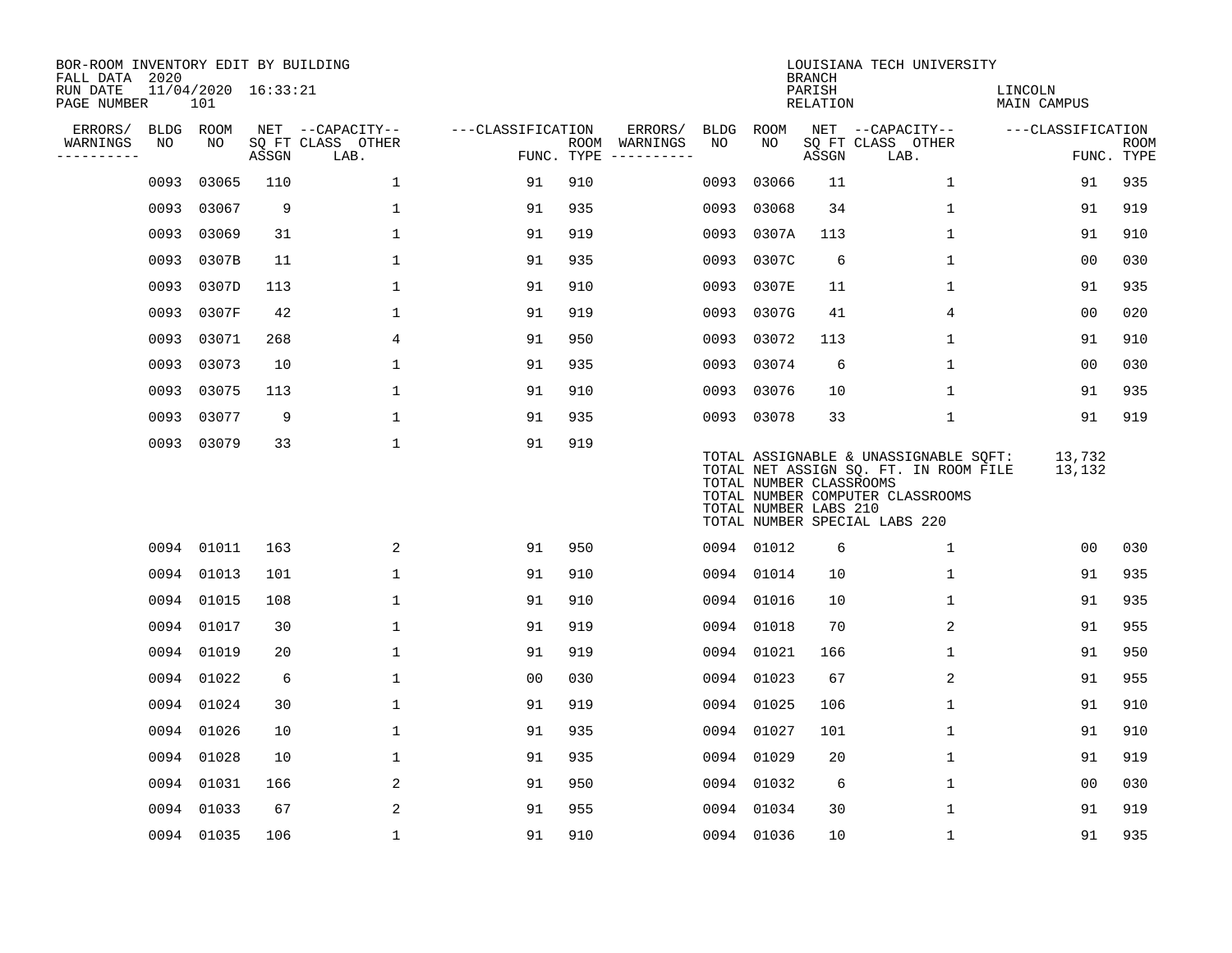| BOR-ROOM INVENTORY EDIT BY BUILDING<br>FALL DATA 2020 |             |                            |       |                           |                   |                    |          |             |             | <b>BRANCH</b>             | LOUISIANA TECH UNIVERSITY |                               |                           |
|-------------------------------------------------------|-------------|----------------------------|-------|---------------------------|-------------------|--------------------|----------|-------------|-------------|---------------------------|---------------------------|-------------------------------|---------------------------|
| RUN DATE<br>PAGE NUMBER                               |             | 11/04/2020 16:33:21<br>102 |       |                           |                   |                    |          |             |             | PARISH<br><b>RELATION</b> |                           | LINCOLN<br><b>MAIN CAMPUS</b> |                           |
| ERRORS/                                               | <b>BLDG</b> | ROOM                       |       | NET --CAPACITY--          | ---CLASSIFICATION |                    | ERRORS/  | <b>BLDG</b> | <b>ROOM</b> |                           | NET --CAPACITY--          | ---CLASSIFICATION             |                           |
| WARNINGS<br>----------                                | ΝO          | NO                         | ASSGN | SQ FT CLASS OTHER<br>LAB. |                   | ROOM<br>FUNC. TYPE | WARNINGS | NO          | NO          | ASSGN                     | SQ FT CLASS OTHER<br>LAB. |                               | <b>ROOM</b><br>FUNC. TYPE |
|                                                       | 0094        | 01037                      | 101   | 1                         | 91                | 910                |          | 0094        | 01038       | 10                        | 1                         | 91                            | 935                       |
|                                                       | 0094        | 01039                      | 20    | 1                         | 91                | 919                |          | 0094        | 01041       | 166                       | 2                         | 91                            | 950                       |
|                                                       | 0094        | 01042                      | 6     | 1                         | 0 <sub>0</sub>    | 030                |          | 0094        | 01043       | 67                        | 2                         | 91                            | 955                       |
|                                                       |             | 0094 01044                 | 30    | $\mathbf{1}$              | 91                | 919                |          | 0094        | 01045       | 106                       | 1                         | 91                            | 910                       |
|                                                       |             | 0094 01046                 | 10    | $\mathbf{1}$              | 91                | 935                |          | 0094        | 01047       | 101                       | $\mathbf{1}$              | 91                            | 910                       |
|                                                       |             | 0094 01048                 | 10    | $\mathbf{1}$              | 91                | 935                |          | 0094        | 01049       | 20                        | $\mathbf 1$               | 91                            | 919                       |
|                                                       |             | 0094 01051                 | 159   | 2                         | 91                | 950                |          | 0094        | 01052       | 6                         | $\mathbf{1}$              | 0 <sub>0</sub>                | 030                       |
|                                                       |             | 0094 01053                 | 106   | $\mathbf{1}$              | 91                | 910                |          | 0094        | 01054       | 13                        | $\mathbf{1}$              | 91                            | 935                       |
|                                                       |             | 0094 01055                 | 13    | $\mathbf{1}$              | 91                | 935                |          | 0094        | 01056       | 103                       | $\mathbf{1}$              | 91                            | 910                       |
|                                                       |             | 0094 01057                 | 68    | 2                         | 91                | 955                |          | 0094        | 01058       | 53                        | 1                         | 91                            | 919                       |
|                                                       |             | 0094 0201A                 | 125   | $\mathbf{1}$              | 91                | 910                |          | 0094        | 0201B       | 11                        | 1                         | 91                            | 935                       |
|                                                       |             | 0094 0201C                 | 6     | $\mathbf{1}$              | 0 <sub>0</sub>    | 030                |          | 0094        | 0201D       | 117                       | $\mathbf 1$               | 91                            | 910                       |
|                                                       |             | 0094 0201E                 | 11    | $\mathbf{1}$              | 91                | 935                |          | 0094        | 0201F       | 33                        | $\mathbf 1$               | 91                            | 919                       |
|                                                       | 0094        | 0201G                      | 42    | 1                         | 0 <sub>0</sub>    | 020                |          | 0094        | 0201H       | 21                        | 1                         | 0 <sub>0</sub>                | 020                       |
|                                                       | 0094        | 02011                      | 272   | 4                         | 91                | 950                |          | 0094        | 02012       | 128                       | 1                         | 91                            | 910                       |
|                                                       | 0094        | 02013                      | 12    | $\mathbf{1}$              | 91                | 935                |          | 0094        | 02014       | 6                         | $\mathbf 1$               | 00                            | 030                       |
|                                                       | 0094        | 02015                      | 117   | 1                         | 91                | 910                |          | 0094        | 02016       | 12                        | 1                         | 91                            | 935                       |
|                                                       | 0094        | 02017                      | 8     | 1                         | 91                | 935                |          | 0094        | 02018       | 32                        | 1                         | 91                            | 919                       |
|                                                       | 0094        | 02019                      | 29    | 1                         | 91                | 919                |          | 0094        | 0202A       | 128                       | 1                         | 91                            | 910                       |
|                                                       | 0094        | 0202B                      | 13    | 1                         | 91                | 935                |          | 0094        | 0202C       | 6                         | 1                         | 0 <sub>0</sub>                | 030                       |
|                                                       | 0094        | 0202D                      | 128   | $\mathbf{1}$              | 91                | 910                |          | 0094        | 0202E       | 13                        | 1                         | 91                            | 935                       |
|                                                       | 0094        | 0202F                      | 30    | $\mathbf{1}$              | 91                | 919                |          | 0094        | 0202G       | 46                        | $\mathbf 1$               | 0 <sub>0</sub>                | 020                       |
|                                                       | 0094        | 0202H                      | 24    | $\mathbf{1}$              | 91                | 919                |          | 0094        | 02021       | 293                       | 4                         | 91                            | 950                       |
|                                                       | 0094        | 02022                      | 126   | $\mathbf{1}$              | 91                | 910                |          | 0094        | 02023       | 12                        | $\mathbf 1$               | 91                            | 935                       |
|                                                       | 0094        | 02024                      | 6     | $\mathbf{1}$              | 0 <sub>0</sub>    | 030                |          | 0094        | 02025       | 128                       | $\mathbf 1$               | 91                            | 910                       |
|                                                       |             | 0094 02026                 | 12    | $\mathbf{1}$              | 91                | 935                |          |             | 0094 02027  | 7                         | $\mathbf 1$               | 91                            | 935                       |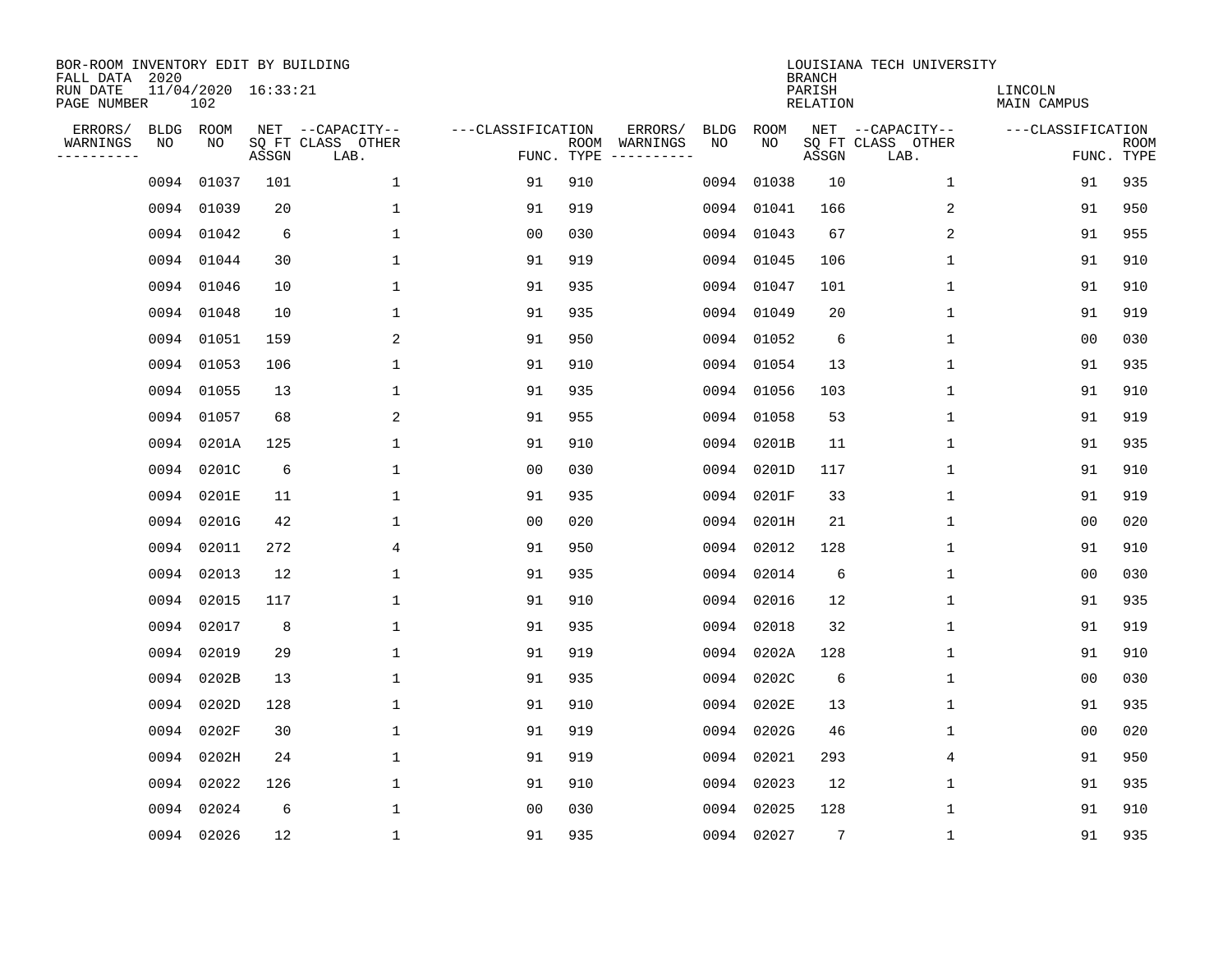| BOR-ROOM INVENTORY EDIT BY BUILDING<br>FALL DATA 2020 |             |                            |                 |                           |                   |                    |                         |             |            | <b>BRANCH</b>             | LOUISIANA TECH UNIVERSITY |                               |                           |
|-------------------------------------------------------|-------------|----------------------------|-----------------|---------------------------|-------------------|--------------------|-------------------------|-------------|------------|---------------------------|---------------------------|-------------------------------|---------------------------|
| RUN DATE<br>PAGE NUMBER                               |             | 11/04/2020 16:33:21<br>103 |                 |                           |                   |                    |                         |             |            | PARISH<br><b>RELATION</b> |                           | LINCOLN<br><b>MAIN CAMPUS</b> |                           |
| ERRORS/                                               | <b>BLDG</b> | ROOM                       |                 | NET --CAPACITY--          | ---CLASSIFICATION |                    | ERRORS/                 | <b>BLDG</b> | ROOM       |                           | NET --CAPACITY--          | ---CLASSIFICATION             |                           |
| WARNINGS<br>----------                                | NO          | NO                         | ASSGN           | SQ FT CLASS OTHER<br>LAB. |                   | ROOM<br>FUNC. TYPE | WARNINGS<br>----------- | NO          | NO         | ASSGN                     | SQ FT CLASS OTHER<br>LAB. |                               | <b>ROOM</b><br>FUNC. TYPE |
|                                                       | 0094        | 02028                      | 33              | $\mathbf 1$               | 91                | 919                |                         | 0094        | 02029      | 33                        | 1                         | 91                            | 919                       |
|                                                       | 0094        | 0203A                      | 128             | 1                         | 91                | 910                |                         | 0094        | 0203B      | 13                        | 1                         | 91                            | 935                       |
|                                                       | 0094        | 0203C                      | 6               | $\mathbf 1$               | 0 <sub>0</sub>    | 030                |                         | 0094        | 0203D      | 128                       | 1                         | 91                            | 910                       |
|                                                       | 0094        | 0203E                      | 13              | 1                         | 91                | 935                |                         |             | 0094 0203F | 30                        | 1                         | 91                            | 919                       |
|                                                       | 0094        | 0203G                      | 46              | $\mathbf{1}$              | 0 <sub>0</sub>    | 020                |                         | 0094        | 0203H      | 24                        | $\mathbf 1$               | 91                            | 919                       |
|                                                       |             | 0094 02031                 | 293             | 4                         | 91                | 950                |                         |             | 0094 02032 | 126                       | $\mathbf 1$               | 91                            | 910                       |
|                                                       | 0094        | 02033                      | 12              | $\mathbf{1}$              | 91                | 935                |                         |             | 0094 02034 | 6                         | $\mathbf 1$               | 0 <sub>0</sub>                | 030                       |
|                                                       | 0094        | 02035                      | 128             | $\mathbf{1}$              | 91                | 910                |                         |             | 0094 02036 | 12                        | $\mathbf 1$               | 91                            | 935                       |
|                                                       | 0094        | 02037                      | $7\phantom{.0}$ | $\mathbf{1}$              | 91                | 935                |                         | 0094        | 02038      | 33                        | $\mathbf 1$               | 91                            | 919                       |
|                                                       |             | 0094 02039                 | 33              | 1                         | 91                | 919                |                         | 0094        | 0204A      | 128                       | 1                         | 91                            | 910                       |
|                                                       | 0094        | 0204B                      | 13              | 1                         | 91                | 935                |                         | 0094        | 0204C      | 6                         | 1                         | 0 <sub>0</sub>                | 030                       |
|                                                       | 0094        | 0204D                      | 128             | 1                         | 91                | 910                |                         | 0094        | 0204E      | 13                        | 1                         | 91                            | 935                       |
|                                                       | 0094        | 0204F                      | 30              | $\mathbf{1}$              | 91                | 919                |                         | 0094        | 0204G      | 46                        | 4                         | 0 <sub>0</sub>                | 020                       |
|                                                       | 0094        | 0204H                      | 24              |                           | 91                | 919                |                         | 0094        | 02041      | 293                       | 4                         | 91                            | 950                       |
|                                                       | 0094        | 02042                      | 126             | 1                         | 91                | 910                |                         | 0094        | 02043      | 12                        | 1                         | 91                            | 935                       |
|                                                       | 0094        | 02044                      | 6               | 1                         | 0 <sub>0</sub>    | 030                |                         | 0094        | 02045      | 128                       | 1                         | 91                            | 910                       |
|                                                       | 0094        | 02046                      | 12              | 1                         | 91                | 935                |                         | 0094        | 02047      | $7\phantom{.0}$           | 1                         | 91                            | 935                       |
|                                                       | 0094        | 02048                      | 33              | 1                         | 91                | 919                |                         | 0094        | 02049      | 33                        | 1                         | 91                            | 919                       |
|                                                       | 0094        | 0205A                      | 117             | 1                         | 91                | 910                |                         | 0094        | 0205B      | 11                        | 1                         | 91                            | 935                       |
|                                                       | 0094        | 0205C                      | 6               | 1                         | 0 <sub>0</sub>    | 030                |                         | 0094        | 0205D      | 128                       | 1                         | 91                            | 910                       |
|                                                       | 0094        | 0205E                      | 13              | 1                         | 91                | 935                |                         | 0094        | 0205F      | 58                        | 1                         | 91                            | 919                       |
|                                                       | 0094        | 0205G                      | 42              | 4                         | 0 <sub>0</sub>    | 020                |                         | 0094        | 02051      | 268                       | 4                         | 91                            | 950                       |
|                                                       | 0094        | 02052                      | 117             | 1                         | 91                | 910                |                         | 0094        | 02053      | 10                        | 1                         | 91                            | 935                       |
|                                                       | 0094        | 02054                      | 6               | $\mathbf 1$               | 0 <sub>0</sub>    | 030                |                         | 0094        | 02055      | 128                       | $\mathbf 1$               | 91                            | 910                       |
|                                                       | 0094        | 02056                      | 11              | $\mathbf{1}$              | 91                | 935                |                         | 0094        | 02057      | 8                         | 1                         | 91                            | 935                       |
|                                                       |             | 0094 02058                 | 34              | $\mathbf{1}$              | 91                | 919                |                         |             | 0094 02059 | 39                        | 1                         | 91                            | 919                       |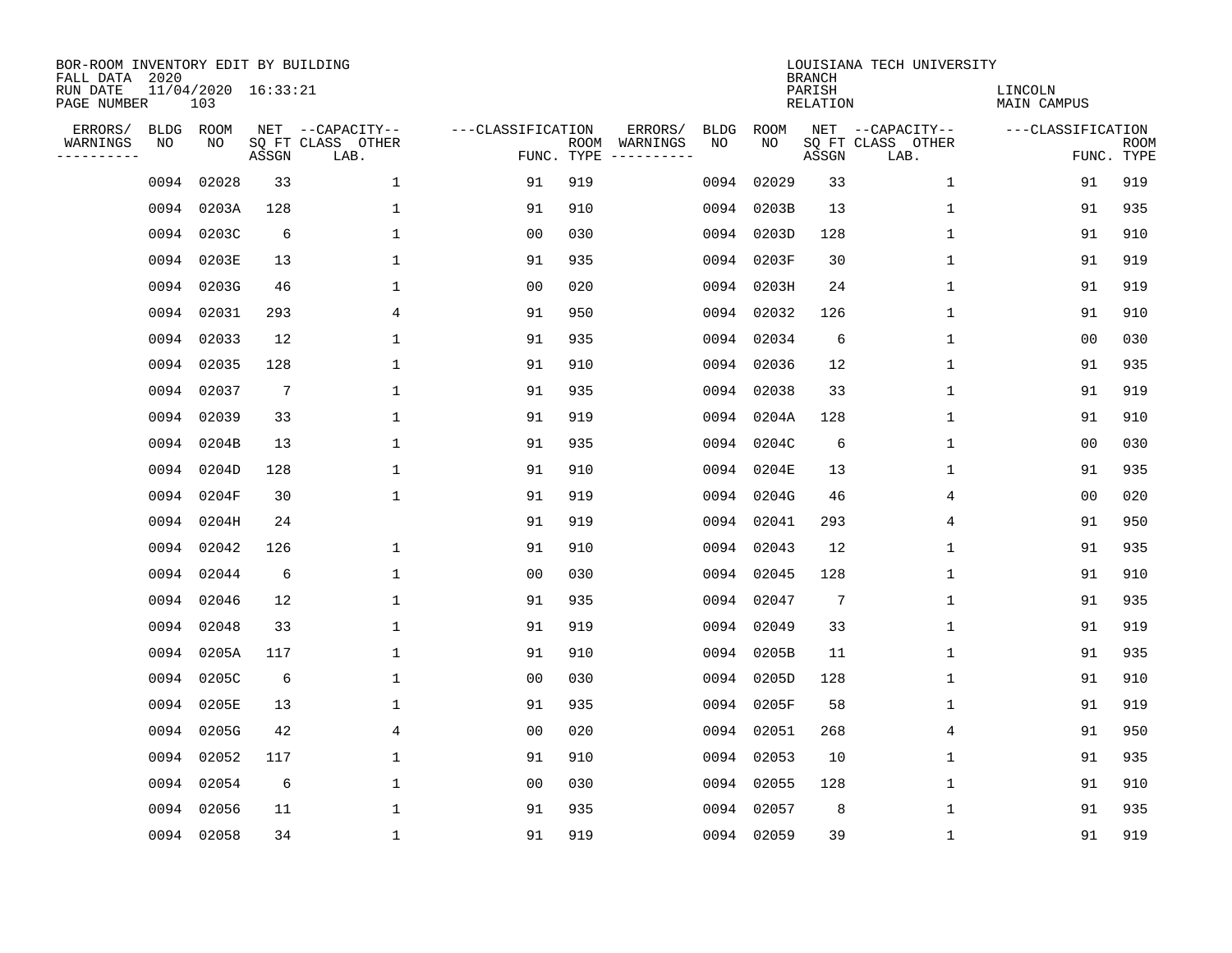| BOR-ROOM INVENTORY EDIT BY BUILDING<br>FALL DATA 2020 |                            |      |                                    |                                        |     |                  |      |                                                  | BRANCH             | LOUISIANA TECH UNIVERSITY                                                                                                                                       |                        |                    |
|-------------------------------------------------------|----------------------------|------|------------------------------------|----------------------------------------|-----|------------------|------|--------------------------------------------------|--------------------|-----------------------------------------------------------------------------------------------------------------------------------------------------------------|------------------------|--------------------|
| RUN DATE<br>PAGE NUMBER                               | 11/04/2020 16:33:21<br>104 |      |                                    |                                        |     |                  |      |                                                  | PARISH<br>RELATION |                                                                                                                                                                 | LINCOLN<br>MAIN CAMPUS |                    |
|                                                       |                            |      |                                    |                                        |     |                  |      |                                                  |                    | ERRORS/ BLDG ROOM NET --CAPACITY-- ----CLASSIFICATION ERRORS/ BLDG ROOM NET --CAPACITY-- ----CLASSIFICATION                                                     |                        |                    |
| WARNINGS<br>NO<br>----------                          |                            |      | NO SQ FT CLASS OTHER<br>ASSGN LAB. | ROOM WARNINGS<br>FUNC. TYPE ---------- |     | ROOM WARNINGS NO |      |                                                  |                    | NO SQ FT CLASS OTHER<br>ASSGN LAB.                                                                                                                              |                        | ROOM<br>FUNC. TYPE |
|                                                       |                            |      |                                    |                                        |     |                  |      | TOTAL NUMBER CLASSROOMS<br>TOTAL NUMBER LABS 210 |                    | TOTAL ASSIGNABLE & UNASSIGNABLE SQFT: 7,679<br>TOTAL NET ASSIGN SQ. FT. IN ROOM FILE 7,346<br>TOTAL NUMBER COMPUTER CLASSROOMS<br>TOTAL NUMBER SPECIAL LABS 220 |                        |                    |
|                                                       | 0095 0100 8586             |      | 32                                 | 91                                     | 910 |                  |      | TOTAL NUMBER CLASSROOMS<br>TOTAL NUMBER LABS 210 |                    | TOTAL ASSIGNABLE & UNASSIGNABLE SQFT:<br>TOTAL NET ASSIGN SQ. FT. IN ROOM FILE<br>TOTAL NUMBER COMPUTER CLASSROOMS<br>TOTAL NUMBER SPECIAL LABS 220             | 8,586<br>8,586         |                    |
|                                                       | 0096 0100                  | 8586 | 32                                 | 91                                     | 910 |                  |      | TOTAL NUMBER CLASSROOMS<br>TOTAL NUMBER LABS 210 |                    | TOTAL ASSIGNABLE & UNASSIGNABLE SQFT:<br>TOTAL NET ASSIGN SQ. FT. IN ROOM FILE 8,586<br>TOTAL NUMBER COMPUTER CLASSROOMS<br>TOTAL NUMBER SPECIAL LABS 220       | 8,586                  |                    |
|                                                       | 0097 0101A                 | 132  | $\mathbf{1}$                       | 91                                     | 910 |                  |      | 0097 0101B                                       | 11                 | $\mathbf{1}$                                                                                                                                                    | 91                     | 935                |
|                                                       | 0097 0101C                 | 5    | $\mathbf 1$                        | 0 <sub>0</sub>                         | 030 |                  |      | 0097 0101D                                       | 124                | $\mathbf{1}$                                                                                                                                                    | 91                     | 910                |
|                                                       | 0097 0101E                 | 11   | $\mathbf 1$                        | 91                                     | 935 |                  |      | 0097 0101F                                       | 41                 | $\mathbf{1}$                                                                                                                                                    | 91                     | 919                |
|                                                       | 0097 0101G                 | 47   | 4                                  | 0 <sub>0</sub>                         | 020 |                  |      | 0097 0101H                                       | 25                 | $\mathbf{1}$                                                                                                                                                    | 91                     | 919                |
| 0097                                                  | 01011                      | 306  | 4                                  | 91                                     | 950 |                  | 0097 | 01012                                            | 129                | $\mathbf{1}$                                                                                                                                                    | 91                     | 910                |
|                                                       | 0097 01013                 | 10   | $\mathbf{1}$                       | 91                                     | 935 |                  | 0097 | 01014                                            | 10                 | $\mathbf{1}$                                                                                                                                                    | 91                     | 935                |
|                                                       | 0097 01015                 | 124  | 1                                  | 91                                     | 910 |                  |      | 0097 01016                                       | 10                 | $\mathbf{1}$                                                                                                                                                    | 91                     | 935                |
|                                                       | 0097 01017                 | 8    | $\mathbf{1}$                       | 0 <sub>0</sub>                         | 030 |                  |      | 0097 01018                                       | 49                 | $\mathbf{1}$                                                                                                                                                    | 91                     | 919                |
|                                                       | 0097 0102A                 | 132  | $\mathbf 1$                        | 91                                     | 910 |                  |      | 0097 0102B                                       | 11                 | $\mathbf{1}$                                                                                                                                                    | 91                     | 935                |
|                                                       | 0097 0102C                 | 5    | $\mathbf 1$                        | 0 <sub>0</sub>                         | 030 |                  | 0097 | 0102D                                            | 124                | $\mathbf{1}$                                                                                                                                                    | 91                     | 910                |
|                                                       | 0097 0102E                 | 11   | $\mathbf 1$                        | 91                                     | 935 |                  | 0097 | 0102F                                            | 41                 | $\mathbf{1}$                                                                                                                                                    | 91                     | 919                |
|                                                       | 0097 0102G                 | 47   | 4                                  | 00                                     | 020 |                  | 0097 | 0102H                                            | 25                 | $\mathbf{1}$                                                                                                                                                    | 91                     | 919                |
|                                                       | 0097 01021                 | 306  | 4                                  | 91                                     | 950 |                  |      | 0097 01022                                       | 129                | $\mathbf 1$                                                                                                                                                     | 91                     | 910                |
| 0097                                                  | 01023                      | 10   | $\mathbf 1$                        | 91                                     | 935 |                  |      | 0097 01024                                       | 10                 | $\mathbf 1$                                                                                                                                                     | 91                     | 935                |
|                                                       | 0097 01025                 | 124  | $\mathbf{1}$                       | 91                                     | 910 |                  |      | 0097 01026                                       | 10 <sup>°</sup>    | $\mathbf{1}$                                                                                                                                                    | 91                     | 935                |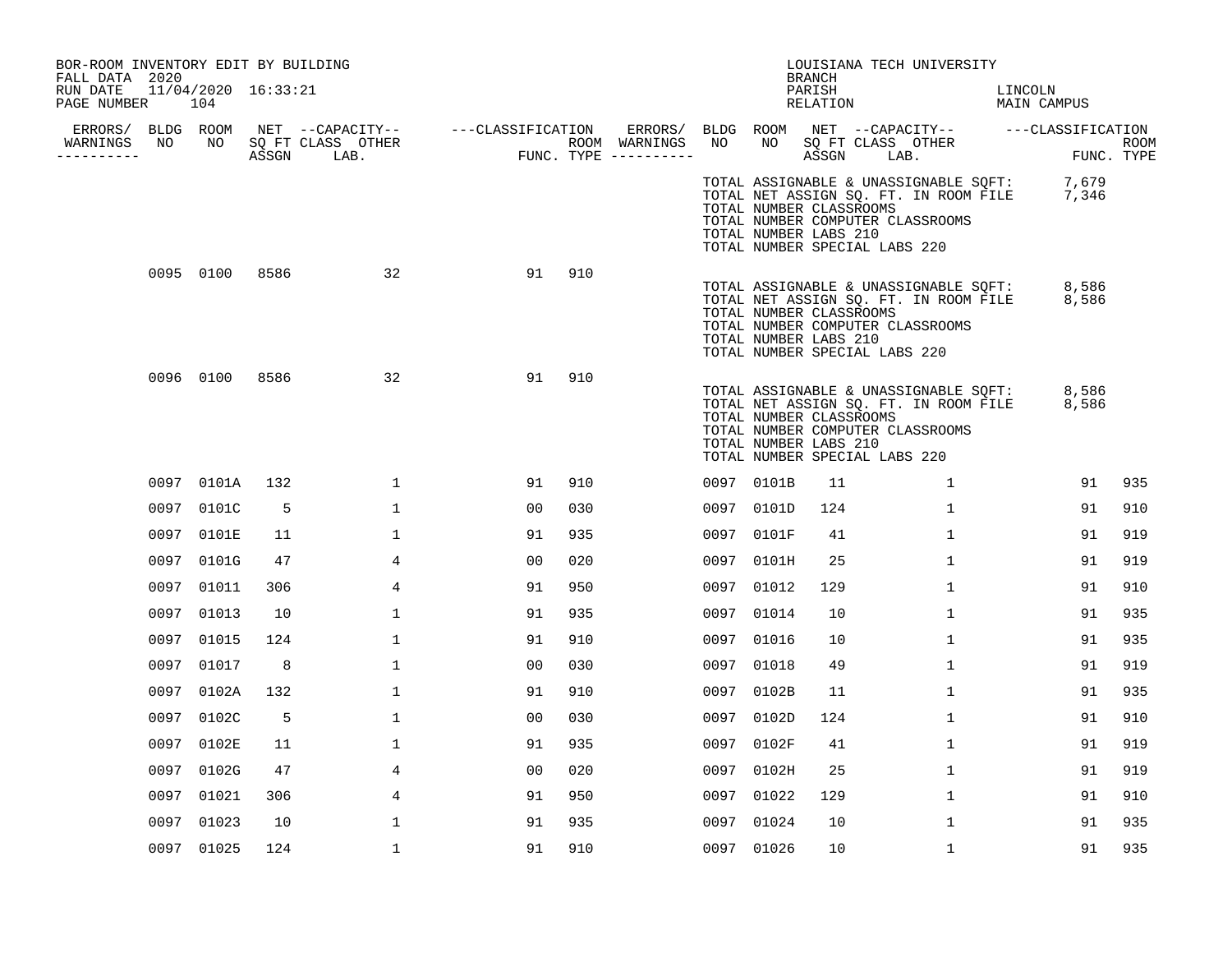| BOR-ROOM INVENTORY EDIT BY BUILDING<br>FALL DATA 2020 |      |                            |       |                           |                   |     |                                      |             |                                                                | <b>BRANCH</b>             | LOUISIANA TECH UNIVERSITY                                                                                                                                           |                               |                           |
|-------------------------------------------------------|------|----------------------------|-------|---------------------------|-------------------|-----|--------------------------------------|-------------|----------------------------------------------------------------|---------------------------|---------------------------------------------------------------------------------------------------------------------------------------------------------------------|-------------------------------|---------------------------|
| RUN DATE<br>PAGE NUMBER                               |      | 11/04/2020 16:33:21<br>105 |       |                           |                   |     |                                      |             |                                                                | PARISH<br><b>RELATION</b> |                                                                                                                                                                     | LINCOLN<br><b>MAIN CAMPUS</b> |                           |
| ERRORS/                                               |      | BLDG ROOM                  |       | NET --CAPACITY--          | ---CLASSIFICATION |     | ERRORS/                              | <b>BLDG</b> | <b>ROOM</b>                                                    |                           | NET --CAPACITY--                                                                                                                                                    | ---CLASSIFICATION             |                           |
| WARNINGS<br>-----------                               | NO   | NO                         | ASSGN | SQ FT CLASS OTHER<br>LAB. |                   |     | ROOM WARNINGS<br>FUNC. TYPE $------$ | NO          | NO                                                             | ASSGN                     | SQ FT CLASS OTHER<br>LAB.                                                                                                                                           |                               | <b>ROOM</b><br>FUNC. TYPE |
|                                                       | 0097 | 01027                      | 8     | $\mathbf 1$               | 0 <sub>0</sub>    | 030 |                                      | 0097        | 01028                                                          | 49                        | $\mathbf 1$                                                                                                                                                         | 91                            | 919                       |
|                                                       | 0097 | 01031                      | 159   | 2                         | 91                | 950 |                                      | 0097        | 01032                                                          | 6                         | 1                                                                                                                                                                   | 00                            | 030                       |
|                                                       | 0097 | 01033                      | 106   | $\mathbf{1}$              | 91                | 910 |                                      | 0097        | 01034                                                          | 13                        | 1                                                                                                                                                                   | 91                            | 935                       |
|                                                       | 0097 | 01035                      | 13    | 1                         | 91                | 935 |                                      |             | 0097 01036                                                     | 103                       | $\mathbf{1}$                                                                                                                                                        | 91                            | 910                       |
|                                                       | 0097 | 01037                      | 68    | 2                         | 91                | 955 |                                      | 0097        | 01038                                                          | 53                        | 1                                                                                                                                                                   | 91                            | 919                       |
|                                                       | 0097 | 01041                      | 166   | 2                         | 91                | 950 |                                      |             | 0097 01042                                                     | 6                         | 1                                                                                                                                                                   | 00                            | 030                       |
|                                                       | 0097 | 01043                      | 67    | 2                         | 91                | 955 |                                      |             | 0097 01044                                                     | 30                        | $\mathbf{1}$                                                                                                                                                        | 91                            | 919                       |
|                                                       | 0097 | 01045                      | 106   | $\mathbf 1$               | 91                | 910 |                                      |             | 0097 01046                                                     | 10                        | $\mathbf 1$                                                                                                                                                         | 91                            | 935                       |
|                                                       | 0097 | 01047                      | 101   | $\mathbf 1$               | 91                | 910 |                                      |             | 0097 01048                                                     | 10                        | $\mathbf 1$                                                                                                                                                         | 91                            | 935                       |
|                                                       | 0097 | 01049                      | 20    | $\mathbf 1$               | 91                | 919 |                                      |             | 0097 01051                                                     | 166                       | 2                                                                                                                                                                   | 91                            | 950                       |
|                                                       | 0097 | 01052                      | 6     | $\mathbf{1}$              | 0 <sub>0</sub>    | 030 |                                      |             | 0097 01053                                                     | 67                        | 2                                                                                                                                                                   | 91                            | 955                       |
|                                                       | 0097 | 01054                      | 30    | $\mathbf{1}$              | 91                | 919 |                                      |             | 0097 01055                                                     | 106                       | $\mathbf 1$                                                                                                                                                         | 91                            | 910                       |
|                                                       | 0097 | 01056                      | 10    | $\mathbf{1}$              | 91                | 935 |                                      |             | 0097 01057                                                     | 101                       | $\mathbf{1}$                                                                                                                                                        | 91                            | 910                       |
|                                                       | 0097 | 01058                      | 10    | 1                         | 91                | 935 |                                      |             | 0097 01059                                                     | 20                        | $\mathbf 1$                                                                                                                                                         | 91                            | 919                       |
|                                                       | 0097 | 01061                      | 159   | 2                         | 91                | 950 |                                      |             | 0097 01062                                                     | 6                         | $\mathbf 1$                                                                                                                                                         | 0 <sub>0</sub>                | 030                       |
|                                                       | 0097 | 01063                      | 106   | $\mathbf{1}$              | 91                | 910 |                                      |             | 0097 01064                                                     | 13                        | $\mathbf 1$                                                                                                                                                         | 91                            | 935                       |
|                                                       | 0097 | 01065                      | 13    | $\mathbf{1}$              | 91                | 935 |                                      | 0097        | 01066                                                          | 103                       | $\mathbf{1}$                                                                                                                                                        | 91                            | 910                       |
|                                                       | 0097 | 01067                      | 68    | 2                         | 91                | 955 |                                      |             | 0097 01068                                                     | 53                        | 1                                                                                                                                                                   | 91                            | 919                       |
|                                                       | 0097 | 02011                      | 272   | 4                         | 91                | 950 |                                      | 0097        | 02012                                                          | 128                       | 1                                                                                                                                                                   | 91                            | 910                       |
|                                                       | 0097 | 02013                      | 12    | 1                         | 91                | 935 |                                      | 0097        | 02014                                                          | 6                         | 1                                                                                                                                                                   | 00                            | 030                       |
|                                                       | 0097 | 02015                      | 117   | $\mathbf{1}$              | 91                | 910 |                                      |             | 0097 02016<br>TOTAL NUMBER CLASSROOMS<br>TOTAL NUMBER LABS 210 | 12                        | $\mathbf{1}$<br>TOTAL ASSIGNABLE & UNASSIGNABLE SQFT:<br>TOTAL NET ASSIGN SQ. FT. IN ROOM FILE<br>TOTAL NUMBER COMPUTER CLASSROOMS<br>TOTAL NUMBER SPECIAL LABS 220 | 91<br>4,705<br>4,555          | 935                       |
|                                                       | 0098 | 0101A                      | 113   | $\mathbf 1$               | 91                | 910 |                                      | 0098        | 0101B                                                          | 11                        | 1                                                                                                                                                                   | 91                            | 935                       |
|                                                       |      | 0098 0101C                 | 6     | $\mathbf{1}$              | 00                | 030 |                                      |             | 0098 0101D                                                     | 113                       | 1                                                                                                                                                                   | 91                            | 910                       |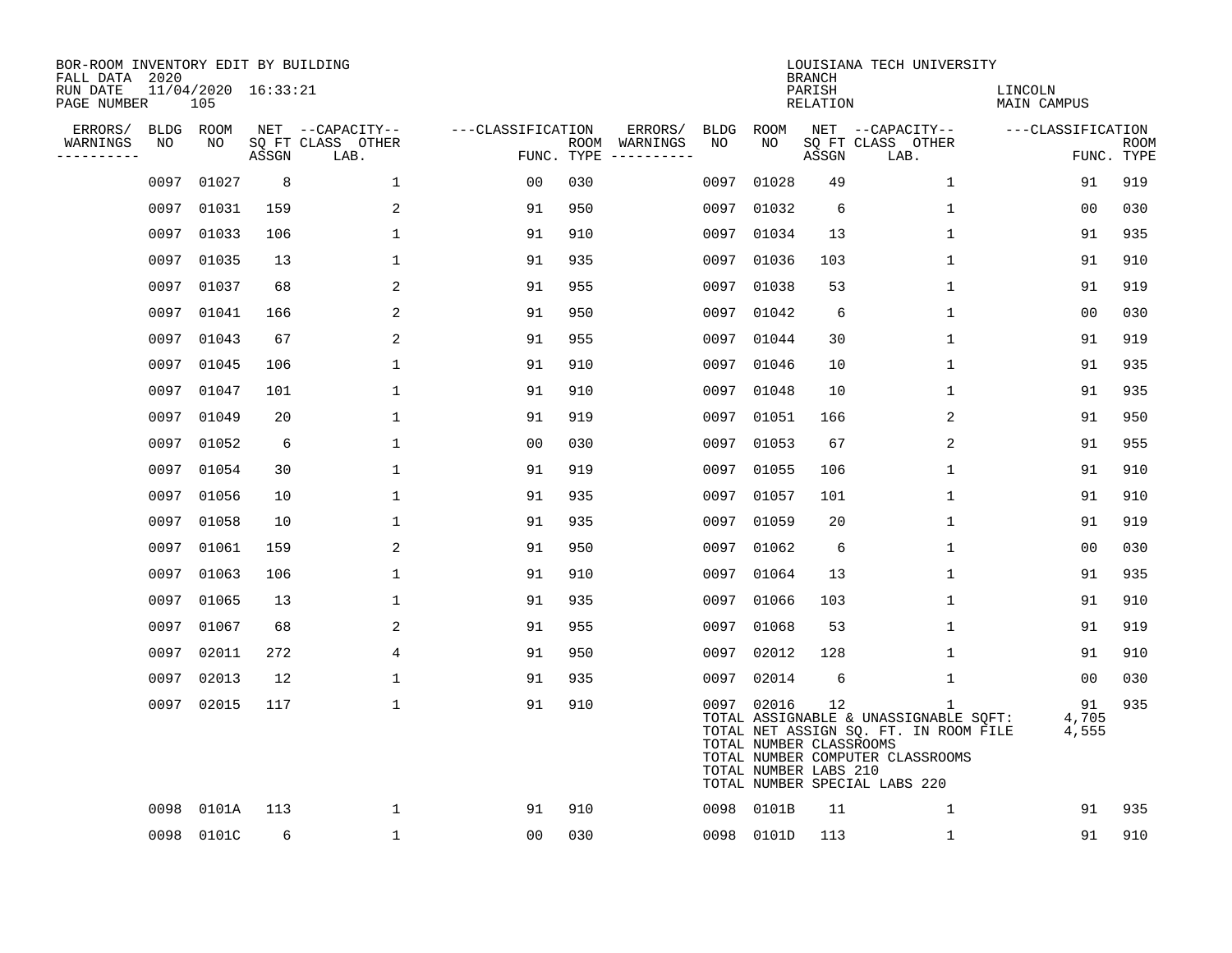| BOR-ROOM INVENTORY EDIT BY BUILDING<br>FALL DATA 2020 |             |                            |       |                           |                   |                    |          |             |             | <b>BRANCH</b>             | LOUISIANA TECH UNIVERSITY |                        |                           |
|-------------------------------------------------------|-------------|----------------------------|-------|---------------------------|-------------------|--------------------|----------|-------------|-------------|---------------------------|---------------------------|------------------------|---------------------------|
| RUN DATE<br>PAGE NUMBER                               |             | 11/04/2020 16:33:21<br>106 |       |                           |                   |                    |          |             |             | PARISH<br><b>RELATION</b> |                           | LINCOLN<br>MAIN CAMPUS |                           |
| ERRORS/                                               | <b>BLDG</b> | ROOM                       |       | NET --CAPACITY--          | ---CLASSIFICATION |                    | ERRORS/  | <b>BLDG</b> | <b>ROOM</b> |                           | NET --CAPACITY--          | ---CLASSIFICATION      |                           |
| WARNINGS<br>----------                                | ΝO          | NO                         | ASSGN | SQ FT CLASS OTHER<br>LAB. |                   | ROOM<br>FUNC. TYPE | WARNINGS | NO          | NO          | ASSGN                     | SQ FT CLASS OTHER<br>LAB. |                        | <b>ROOM</b><br>FUNC. TYPE |
|                                                       | 0098        | 0101E                      | 11    | $\mathbf 1$               | 91                | 935                |          | 0098        | 0101F       | 42                        | $\mathbf 1$               | 91                     | 919                       |
|                                                       | 0098        | 0101G                      | 41    | 4                         | 00                | 020                |          | 0098        | 01011       | 268                       | 4                         | 91                     | 950                       |
|                                                       | 0098        | 01012                      | 113   | 1                         | 91                | 910                |          | 0098        | 01013       | 10                        | 1                         | 91                     | 935                       |
|                                                       | 0098        | 01014                      | 6     | $\mathbf{1}$              | 0 <sub>0</sub>    | 030                |          | 0098        | 01015       | 113                       | $\mathbf 1$               | 91                     | 910                       |
|                                                       | 0098        | 01016                      | 10    | $\mathbf 1$               | 91                | 935                |          | 0098        | 01017       | 9                         | $\mathbf 1$               | 91                     | 935                       |
|                                                       | 0098        | 01018                      | 33    | 1                         | 91                | 919                |          | 0098        | 01019       | 33                        | $\mathbf 1$               | 91                     | 919                       |
|                                                       | 0098        | 0102A                      | 113   | $\mathbf{1}$              | 91                | 910                |          | 0098        | 0102B       | 11                        | $\mathbf{1}$              | 91                     | 935                       |
|                                                       | 0098        | 0102C                      | 6     | $\mathbf{1}$              | 0 <sub>0</sub>    | 030                |          | 0098        | 0102D       | 113                       | $\mathbf 1$               | 91                     | 910                       |
|                                                       | 0098        | 0102E                      | 11    | 1                         | 91                | 935                |          | 0098        | 0102F       | 42                        | 1                         | 91                     | 919                       |
|                                                       | 0098        | 0102G                      | 41    | $\mathbf{1}$              | 0 <sub>0</sub>    | 020                |          | 0098        | 01021       | 268                       | 4                         | 91                     | 950                       |
|                                                       | 0098        | 01022                      | 113   | $\mathbf{1}$              | 91                | 910                |          | 0098        | 01023       | 10                        | $\mathbf{1}$              | 91                     | 935                       |
|                                                       | 0098        | 01024                      | 6     | $\mathbf{1}$              | 0 <sub>0</sub>    | 030                |          | 0098        | 01025       | 113                       | $\mathbf 1$               | 91                     | 910                       |
|                                                       | 0098        | 01026                      | 10    | $\mathbf{1}$              | 91                | 935                |          | 0098        | 01027       | 9                         | $\mathbf{1}$              | 91                     | 935                       |
|                                                       | 0098        | 01028                      | 33    | 1                         | 91                | 919                |          | 0098        | 01029       | 33                        | 1                         | 91                     | 919                       |
|                                                       | 0098        | 01031                      | 163   | 2                         | 91                | 950                |          | 0098        | 01032       | 6                         | 1                         | 00                     | 030                       |
|                                                       | 0098        | 01033                      | 101   | 1                         | 91                | 910                |          | 0098        | 01034       | 10                        | 1                         | 91                     | 935                       |
|                                                       | 0098        | 01035                      | 108   | 1                         | 91                | 910                |          | 0098        | 01036       | 10                        | 1                         | 91                     | 935                       |
|                                                       | 0098        | 01037                      | 30    | 1                         | 91                | 919                |          | 0098        | 01038       | 70                        | $\overline{c}$            | 91                     | 955                       |
|                                                       | 0098        | 01039                      | 20    | 1                         | 91                | 919                |          | 0098        | 01041       | 166                       | 2                         | 91                     | 950                       |
|                                                       | 0098        | 01042                      | 6     | $\mathbf{1}$              | 0 <sub>0</sub>    | 030                |          | 0098        | 01043       | 67                        | 2                         | 91                     | 955                       |
|                                                       | 0098        | 01044                      | 30    | $\mathbf{1}$              | 91                | 919                |          | 0098        | 01045       | 106                       | $\mathbf 1$               | 91                     | 910                       |
|                                                       | 0098        | 01046                      | 10    | $\mathbf{1}$              | 91                | 935                |          | 0098        | 01047       | 101                       | $\mathbf 1$               | 91                     | 910                       |
|                                                       | 0098        | 01048                      | 10    | 1                         | 91                | 935                |          | 0098        | 01049       | 20                        | 1                         | 91                     | 919                       |
|                                                       | 0098        | 01051                      | 159   | $\overline{a}$            | 91                | 950                |          | 0098        | 01052       | 6                         | 1                         | 00                     | 030                       |
|                                                       | 0098        | 01053                      | 106   | $\mathbf{1}$              | 91                | 910                |          | 0098        | 01054       | 13                        | 1                         | 91                     | 935                       |
|                                                       | 0098        | 01055                      | 13    | 1                         | 91                | 935                |          | 0098        | 01056       | 103                       | 1                         | 91                     | 910                       |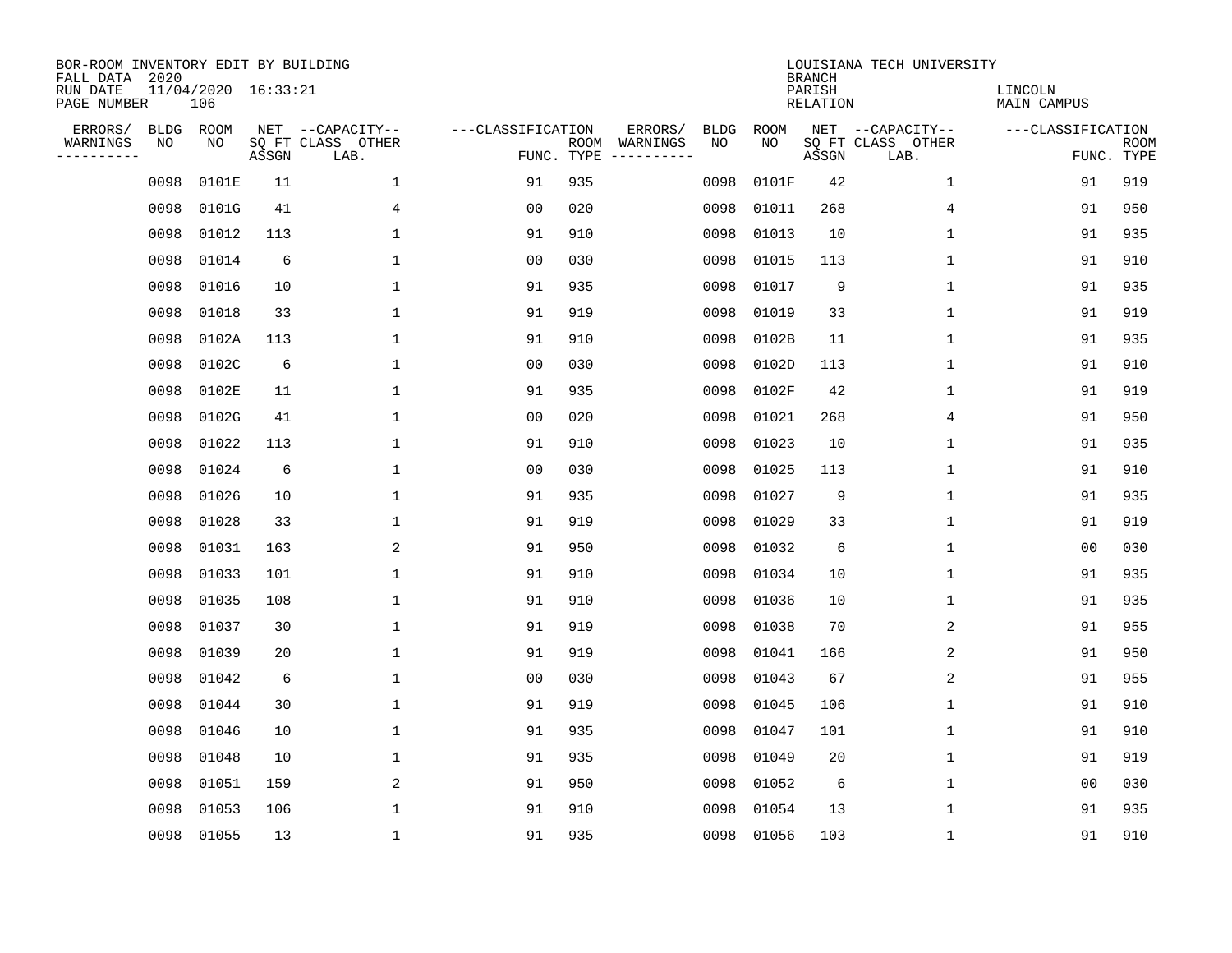| BOR-ROOM INVENTORY EDIT BY BUILDING<br>FALL DATA 2020 |             |                            |                 |                           |                   |                    |          |             |             | <b>BRANCH</b>             | LOUISIANA TECH UNIVERSITY |                        |                           |
|-------------------------------------------------------|-------------|----------------------------|-----------------|---------------------------|-------------------|--------------------|----------|-------------|-------------|---------------------------|---------------------------|------------------------|---------------------------|
| RUN DATE<br>PAGE NUMBER                               |             | 11/04/2020 16:33:21<br>107 |                 |                           |                   |                    |          |             |             | PARISH<br><b>RELATION</b> |                           | LINCOLN<br>MAIN CAMPUS |                           |
| ERRORS/                                               | <b>BLDG</b> | ROOM                       |                 | NET --CAPACITY--          | ---CLASSIFICATION |                    | ERRORS/  | <b>BLDG</b> | <b>ROOM</b> |                           | NET --CAPACITY--          | ---CLASSIFICATION      |                           |
| WARNINGS<br>----------                                | ΝO          | NO                         | ASSGN           | SQ FT CLASS OTHER<br>LAB. |                   | ROOM<br>FUNC. TYPE | WARNINGS | NO          | NO          | ASSGN                     | SQ FT CLASS OTHER<br>LAB. |                        | <b>ROOM</b><br>FUNC. TYPE |
|                                                       | 0098        | 01057                      | 68              | $\overline{a}$            | 91                | 955                |          | 0098        | 01058       | 53                        | 1                         | 91                     | 919                       |
|                                                       | 0098        | 0201A                      | 117             | 1                         | 91                | 910                |          | 0098        | 0201B       | 11                        | 1                         | 91                     | 935                       |
|                                                       | 0098        | 0201C                      | 6               | 1                         | 0 <sub>0</sub>    | 030                |          | 0098        | 0201D       | 128                       | 1                         | 91                     | 910                       |
|                                                       | 0098        | 0201E                      | 13              | 1                         | 91                | 935                |          | 0098        | 0201F       | 58                        | 1                         | 91                     | 919                       |
|                                                       | 0098        | 0201G                      | 42              | $\mathbf{1}$              | 0 <sub>0</sub>    | 020                |          | 0098        | 02011       | 268                       | 4                         | 91                     | 950                       |
|                                                       | 0098        | 02012                      | 117             | $\mathbf{1}$              | 91                | 910                |          | 0098        | 02013       | 10                        | $\mathbf 1$               | 91                     | 935                       |
|                                                       | 0098        | 02014                      | 6               | $\mathbf{1}$              | 0 <sub>0</sub>    | 030                |          | 0098        | 02015       | 128                       | $\mathbf{1}$              | 91                     | 910                       |
|                                                       | 0098        | 02016                      | 11              | $\mathbf{1}$              | 91                | 935                |          | 0098        | 02017       | 8                         | $\mathbf{1}$              | 91                     | 935                       |
|                                                       | 0098        | 02018                      | 34              | $\mathbf{1}$              | 91                | 919                |          | 0098        | 02019       | 39                        | $\mathbf{1}$              | 91                     | 919                       |
|                                                       | 0098        | 0202A                      | 128             | $\mathbf{1}$              | 91                | 910                |          | 0098        | 0202B       | 13                        | 1                         | 91                     | 935                       |
|                                                       | 0098        | 0202C                      | 6               | $\mathbf{1}$              | 0 <sub>0</sub>    | 030                |          | 0098        | 0202D       | 128                       | $\mathbf 1$               | 91                     | 910                       |
|                                                       | 0098        | 0202E                      | 13              | $\mathbf{1}$              | 91                | 935                |          | 0098        | 0202F       | 30                        | $\mathbf 1$               | 91                     | 919                       |
|                                                       | 0098        | 0202G                      | 46              | 4                         | 0 <sub>0</sub>    | 020                |          | 0098        | 0202H       | 24                        | $\mathbf 1$               | 91                     | 919                       |
|                                                       | 0098        | 02021                      | 293             | 4                         | 91                | 950                |          | 0098        | 02022       | 126                       | 1                         | 91                     | 910                       |
|                                                       | 0098        | 02023                      | 12              | 1                         | 91                | 935                |          | 0098        | 02024       | 6                         | $\mathbf 1$               | 0 <sub>0</sub>         | 030                       |
|                                                       | 0098        | 02025                      | 128             | $\mathbf{1}$              | 91                | 910                |          | 0098        | 02026       | 12                        | $\mathbf 1$               | 91                     | 935                       |
|                                                       | 0098        | 02027                      | $7\phantom{.0}$ | 1                         | 91                | 935                |          | 0098        | 02028       | 33                        | 1                         | 91                     | 919                       |
|                                                       | 0098        | 02029                      | 33              | $\mathbf{1}$              | 91                | 919                |          | 0098        | 0203A       | 125                       | 1                         | 91                     | 920                       |
|                                                       | 0098        | 0203B                      | 11              | 1                         | 91                | 935                |          | 0098        | 0203C       | 6                         | 1                         | 0 <sub>0</sub>         | 030                       |
|                                                       | 0098        | 0203D                      | 117             | $\mathbf{1}$              | 91                | 910                |          | 0098        | 0203E       | 11                        | 1                         | 91                     | 935                       |
|                                                       | 0098        | 0203F                      | 33              | $\mathbf{1}$              | 91                | 919                |          | 0098        | 0203G       | 42                        | 4                         | 0 <sub>0</sub>         | 020                       |
|                                                       | 0098        | 0203H                      | 21              | $\mathbf{1}$              | 91                | 919                |          | 0098        | 02031       | 272                       | 4                         | 91                     | 950                       |
|                                                       | 0098        | 02032                      | 128             | $\mathbf{1}$              | 91                | 910                |          | 0098        | 02033       | 12                        | $\mathbf 1$               | 91                     | 935                       |
|                                                       | 0098        | 02034                      | 6               | $\mathbf{1}$              | 0 <sub>0</sub>    | 030                |          | 0098        | 02035       | 117                       | $\mathbf 1$               | 91                     | 910                       |
|                                                       | 0098        | 02036                      | 12              | $\mathbf{1}$              | 91                | 935                |          | 0098        | 02037       | 8                         | $\mathbf 1$               | 91                     | 935                       |
|                                                       | 0098        | 02038                      | 32              | $\mathbf{1}$              | 91                | 919                |          | 0098        | 02039       | 29                        | $\mathbf 1$               | 91                     | 919                       |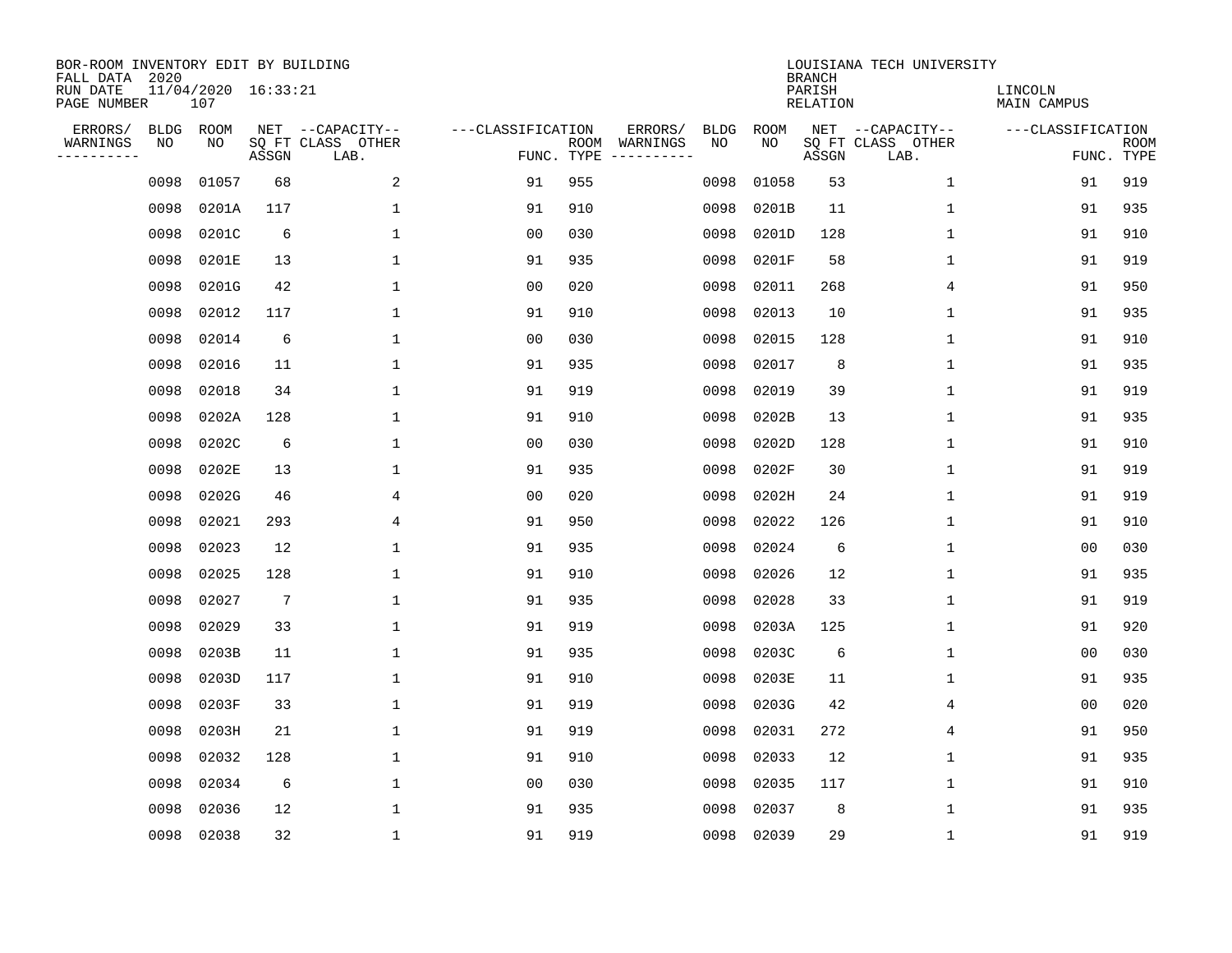| BOR-ROOM INVENTORY EDIT BY BUILDING<br>FALL DATA 2020<br>RUN DATE<br>PAGE NUMBER |      | 11/04/2020 16:33:21<br>108 |                 |                                               |                   |     |                                                 |            |                                                  | <b>BRANCH</b><br>PARISH<br>RELATION | LOUISIANA TECH UNIVERSITY                                                                                                                           | LINCOLN<br>MAIN CAMPUS |                           |
|----------------------------------------------------------------------------------|------|----------------------------|-----------------|-----------------------------------------------|-------------------|-----|-------------------------------------------------|------------|--------------------------------------------------|-------------------------------------|-----------------------------------------------------------------------------------------------------------------------------------------------------|------------------------|---------------------------|
| ERRORS/<br>WARNINGS<br>-----------                                               | NO   | BLDG ROOM<br>NO            | ASSGN           | NET --CAPACITY--<br>SQ FT CLASS OTHER<br>LAB. | ---CLASSIFICATION |     | ERRORS/<br>ROOM WARNINGS<br>FUNC. TYPE $------$ | BLDG<br>NO | ROOM<br>NO                                       | ASSGN                               | NET --CAPACITY--<br>SQ FT CLASS OTHER<br>LAB.                                                                                                       | ---CLASSIFICATION      | <b>ROOM</b><br>FUNC. TYPE |
|                                                                                  |      |                            |                 |                                               |                   |     |                                                 |            | TOTAL NUMBER CLASSROOMS<br>TOTAL NUMBER LABS 210 |                                     | TOTAL ASSIGNABLE & UNASSIGNABLE SQFT:<br>TOTAL NET ASSIGN SQ. FT. IN ROOM FILE<br>TOTAL NUMBER COMPUTER CLASSROOMS<br>TOTAL NUMBER SPECIAL LABS 220 | 6,435<br>6,145         |                           |
|                                                                                  | 0099 | 01011                      | 179             | 2                                             | 91                | 950 |                                                 | 0099       | 01012                                            | 43                                  | 1                                                                                                                                                   | 91                     | 919                       |
|                                                                                  | 0099 | 01013                      | 6               | $\mathbf 1$                                   | 00                | 030 |                                                 | 0099       | 01014                                            | 126                                 | $\mathbf 1$                                                                                                                                         | 91                     | 910                       |
|                                                                                  | 0099 | 01015                      | 126             | $\mathbf 1$                                   | 72                | 910 |                                                 | 0099       | 01016                                            | 13                                  | $\mathbf 1$                                                                                                                                         | 91                     | 935                       |
|                                                                                  | 0099 | 01017                      | 13              | $\mathbf{1}$                                  | 91                | 935 |                                                 | 0099       | 01021                                            | 201                                 | 2                                                                                                                                                   | 91                     | 950                       |
|                                                                                  | 0099 | 01022                      | 30              | $\mathbf 1$                                   | 91                | 919 |                                                 | 0099       | 01023                                            | 6                                   | 1                                                                                                                                                   | 00                     | 030                       |
|                                                                                  | 0099 | 01024                      | 117             | $\mathbf{1}$                                  | 91                | 910 |                                                 | 0099       | 01025                                            | 10                                  | $\mathbf 1$                                                                                                                                         | 91                     | 935                       |
|                                                                                  | 0099 | 01026                      | 114             | $\mathbf{1}$                                  | 91                | 910 |                                                 | 0099       | 01027                                            | 10                                  | $\mathbf{1}$                                                                                                                                        | 91                     | 935                       |
|                                                                                  | 0099 | 01028                      | 17              | 1                                             | 91                | 919 |                                                 | 0099       | 01031                                            | 201                                 | 2                                                                                                                                                   | 91                     | 950                       |
|                                                                                  | 0099 | 01032                      | 30              | $\mathbf 1$                                   | 91                | 919 |                                                 | 0099       | 01033                                            | 6                                   | $\mathbf 1$                                                                                                                                         | 0 <sub>0</sub>         | 030                       |
|                                                                                  | 0099 | 01034                      | 117             | $\mathbf 1$                                   | 91                | 910 |                                                 | 0099       | 01035                                            | 10                                  | $\mathbf 1$                                                                                                                                         | 91                     | 935                       |
|                                                                                  | 0099 | 01036                      | 114             | 1                                             | 91                | 910 |                                                 | 0099       | 01037                                            | 10                                  | 1                                                                                                                                                   | 91                     | 935                       |
|                                                                                  | 0099 | 01038                      | 17              | $\mathbf 1$                                   | 91                | 919 |                                                 | 0099       | 01041                                            | 179                                 | $\overline{2}$                                                                                                                                      | 91                     | 950                       |
|                                                                                  | 0099 | 01042                      | 43              | $\mathbf 1$                                   | 91                | 919 |                                                 | 0099       | 01043                                            | 6                                   | 1                                                                                                                                                   | 0 <sub>0</sub>         | 030                       |
|                                                                                  | 0099 | 01044                      | 126             | $\mathbf{1}$                                  | 91                | 910 |                                                 | 0099       | 01045                                            | 126                                 | $\mathbf 1$                                                                                                                                         | 91                     | 910                       |
|                                                                                  | 0099 | 01046                      | 13              | $\mathbf 1$                                   | 91                | 935 |                                                 | 0099       | 01047                                            | 13                                  | $\mathbf 1$                                                                                                                                         | 91                     | 935                       |
|                                                                                  | 0099 | 02011                      | 179             | 2                                             | 91                | 950 |                                                 | 0099       | 02012                                            | 43                                  | $\mathbf{1}$                                                                                                                                        | 91                     | 919                       |
|                                                                                  | 0099 | 02013                      | $7\phantom{.0}$ | $\mathbf 1$                                   | 0 <sub>0</sub>    | 030 |                                                 | 0099       | 02014                                            | 126                                 | $\mathbf 1$                                                                                                                                         | 91                     | 910                       |
|                                                                                  | 0099 | 02015                      | 126             | $\mathbf 1$                                   | 91                | 910 |                                                 | 0099       | 02016                                            | 13                                  | $\mathbf 1$                                                                                                                                         | 91                     | 935                       |
|                                                                                  | 0099 | 02017                      | 13              | $\mathbf 1$                                   | 91                | 935 |                                                 | 0099       | 02021                                            | 201                                 | 2                                                                                                                                                   | 91                     | 950                       |
|                                                                                  | 0099 | 02022                      | 30              | 1                                             | 91                | 919 |                                                 | 0099       | 02023                                            | 6                                   | $\mathbf 1$                                                                                                                                         | 00                     | 030                       |
|                                                                                  | 0099 | 02024                      | 117             | 1                                             | 91                | 910 |                                                 | 0099       | 02025                                            | 10                                  | $\mathbf 1$                                                                                                                                         | 91                     | 935                       |
|                                                                                  | 0099 | 02026                      | 114             | 1                                             | 91                | 910 |                                                 | 0099       | 02027                                            | 10                                  | 1                                                                                                                                                   | 91                     | 935                       |
|                                                                                  | 0099 | 02028                      | 17              | $\mathbf{1}$                                  | 91                | 919 |                                                 |            | 0099 02031                                       | 201                                 | 2                                                                                                                                                   | 91                     | 950                       |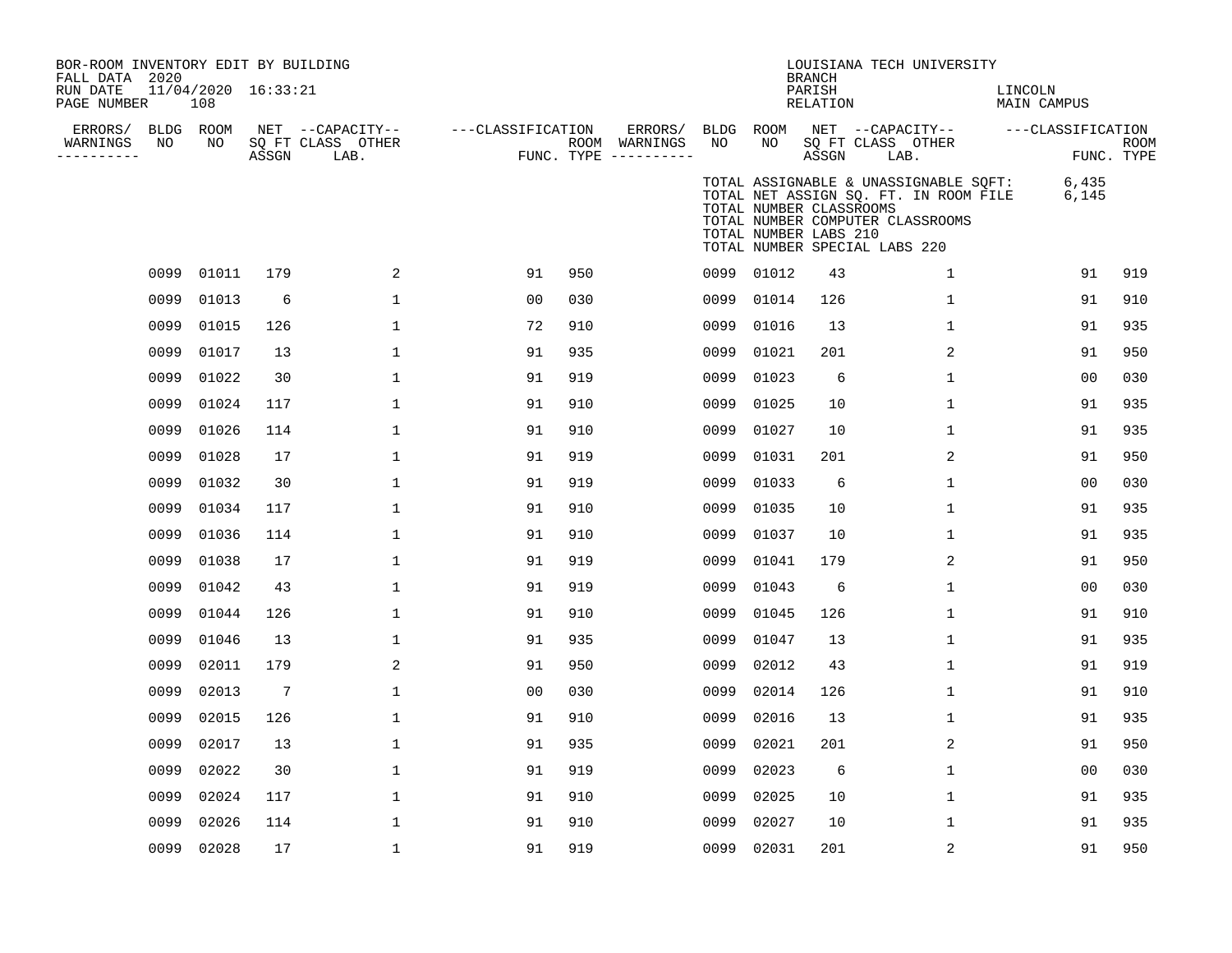| BOR-ROOM INVENTORY EDIT BY BUILDING<br>FALL DATA 2020 |             |                            |       |                           |                   |                    |                         |             |             | <b>BRANCH</b>             | LOUISIANA TECH UNIVERSITY |                               |                           |
|-------------------------------------------------------|-------------|----------------------------|-------|---------------------------|-------------------|--------------------|-------------------------|-------------|-------------|---------------------------|---------------------------|-------------------------------|---------------------------|
| RUN DATE<br>PAGE NUMBER                               |             | 11/04/2020 16:33:21<br>109 |       |                           |                   |                    |                         |             |             | PARISH<br><b>RELATION</b> |                           | LINCOLN<br><b>MAIN CAMPUS</b> |                           |
| ERRORS/                                               | <b>BLDG</b> | ROOM                       |       | NET --CAPACITY--          | ---CLASSIFICATION |                    | ERRORS/                 | <b>BLDG</b> | <b>ROOM</b> |                           | NET --CAPACITY--          | ---CLASSIFICATION             |                           |
| WARNINGS<br>----------                                | NO          | NO                         | ASSGN | SQ FT CLASS OTHER<br>LAB. |                   | ROOM<br>FUNC. TYPE | WARNINGS<br>----------- | NO          | NO          | ASSGN                     | SQ FT CLASS OTHER<br>LAB. |                               | <b>ROOM</b><br>FUNC. TYPE |
|                                                       | 0099        | 02032                      | 30    | 1                         | 91                | 919                |                         | 0099        | 02033       | 6                         | $\mathbf 1$               | 00                            | 030                       |
|                                                       | 0099        | 02034                      | 117   | 1                         | 91                | 910                |                         | 0099        | 02035       | 10                        | 1                         | 91                            | 935                       |
|                                                       | 0099        | 02036                      | 114   | $\mathbf 1$               | 91                | 910                |                         | 0099        | 02037       | 10                        | 1                         | 91                            | 935                       |
|                                                       | 0099        | 02038                      | 17    | 1                         | 91                | 919                |                         | 0099        | 02041       | 179                       | 1                         | 91                            | 950                       |
|                                                       | 0099        | 02042                      | 43    | $\mathbf 1$               | 91                | 919                |                         | 0099        | 02043       | $7\phantom{.0}$           | $\mathbf 1$               | 00                            | 030                       |
|                                                       | 0099        | 02044                      | 126   | $\mathbf{1}$              | 91                | 910                |                         | 0099        | 02045       | 126                       | 1                         | 91                            | 910                       |
|                                                       | 0099        | 02046                      | 13    | $\mathbf{1}$              | 91                | 935                |                         | 0099        | 02047       | 13                        | $\mathbf{1}$              | 91                            | 935                       |
|                                                       | 0099        | 0301A                      | 113   | $\mathbf{1}$              | 91                | 910                |                         | 0099        | 0301B       | 11                        | $\mathbf{1}$              | 91                            | 935                       |
|                                                       | 0099        | 0301C                      | 6     | $\mathbf{1}$              | 0 <sub>0</sub>    | 030                |                         | 0099        | 0301D       | 113                       | $\mathbf{1}$              | 91                            | 910                       |
|                                                       | 0099        | 0301E                      | 11    | 1                         | 91                | 935                |                         | 0099        | 0301F       | 42                        | 1                         | 91                            | 919                       |
|                                                       | 0099        | 0301G                      | 41    | 4                         | 0 <sub>0</sub>    | 020                |                         | 0099        | 03011       | 268                       | 4                         | 91                            | 950                       |
|                                                       | 0099        | 03012                      | 113   | 1                         | 91                | 910                |                         | 0099        | 03013       | 10                        | 1                         | 91                            | 935                       |
|                                                       | 0099        | 03014                      | 6     | $\mathbf{1}$              | 0 <sub>0</sub>    | 030                |                         | 0099        | 03015       | 113                       | $\mathbf 1$               | 91                            | 910                       |
|                                                       | 0099        | 03016                      | 10    | 1                         | 91                | 935                |                         | 0099        | 03017       | 9                         | 1                         | 91                            | 935                       |
|                                                       | 0099        | 03018                      | 33    | 1                         | 91                | 919                |                         | 0099        | 03019       | 33                        | 1                         | 91                            | 919                       |
|                                                       | 0099        | 0302A                      | 110   | 1                         | 91                | 910                |                         | 0099        | 0302B       | 10                        | 1                         | 91                            | 935                       |
|                                                       | 0099        | 0302C                      | 6     | 1                         | 0 <sub>0</sub>    | 030                |                         | 0099        | 0302D       | 110                       | 1                         | 91                            | 910                       |
|                                                       | 0099        | 0302E                      | 10    | 1                         | 91                | 935                |                         | 0099        | 0302F       | 46                        | 1                         | 91                            | 919                       |
|                                                       | 0099        | 0302G                      | 46    | 1                         | 0 <sub>0</sub>    | 020                |                         | 0099        | 03021       | 298                       | 4                         | 91                            | 950                       |
|                                                       | 0099        | 03022                      | 110   | 1                         | 91                | 910                |                         | 0099        | 03023       | 11                        | 1                         | 91                            | 935                       |
|                                                       | 0099        | 03024                      | 6     | 1                         | 0 <sub>0</sub>    | 030                |                         | 0099        | 03025       | 110                       | 1                         | 91                            | 910                       |
|                                                       | 0099        | 03026                      | 11    | $\mathbf{1}$              | 91                | 935                |                         | 0099        | 03027       | 9                         | 1                         | 91                            | 935                       |
|                                                       | 0099        | 03028                      | 34    | 1                         | 91                | 919                |                         | 0099        | 03029       | 31                        | 1                         | 91                            | 919                       |
|                                                       | 0099        | 0303A                      | 110   | $\mathbf{1}$              | 91                | 910                |                         | 0099        | 0303B       | 10                        | $\mathbf 1$               | 91                            | 935                       |
|                                                       | 0099        | 0303C                      | 6     | $\mathbf{1}$              | 0 <sub>0</sub>    | 030                |                         | 0099        | 0303D       | 110                       | 1                         | 91                            | 910                       |
|                                                       | 0099        | 0303E                      | 10    | $\mathbf{1}$              | 91                | 935                |                         | 0099        | 0303F       | 46                        | 1                         | 91                            | 919                       |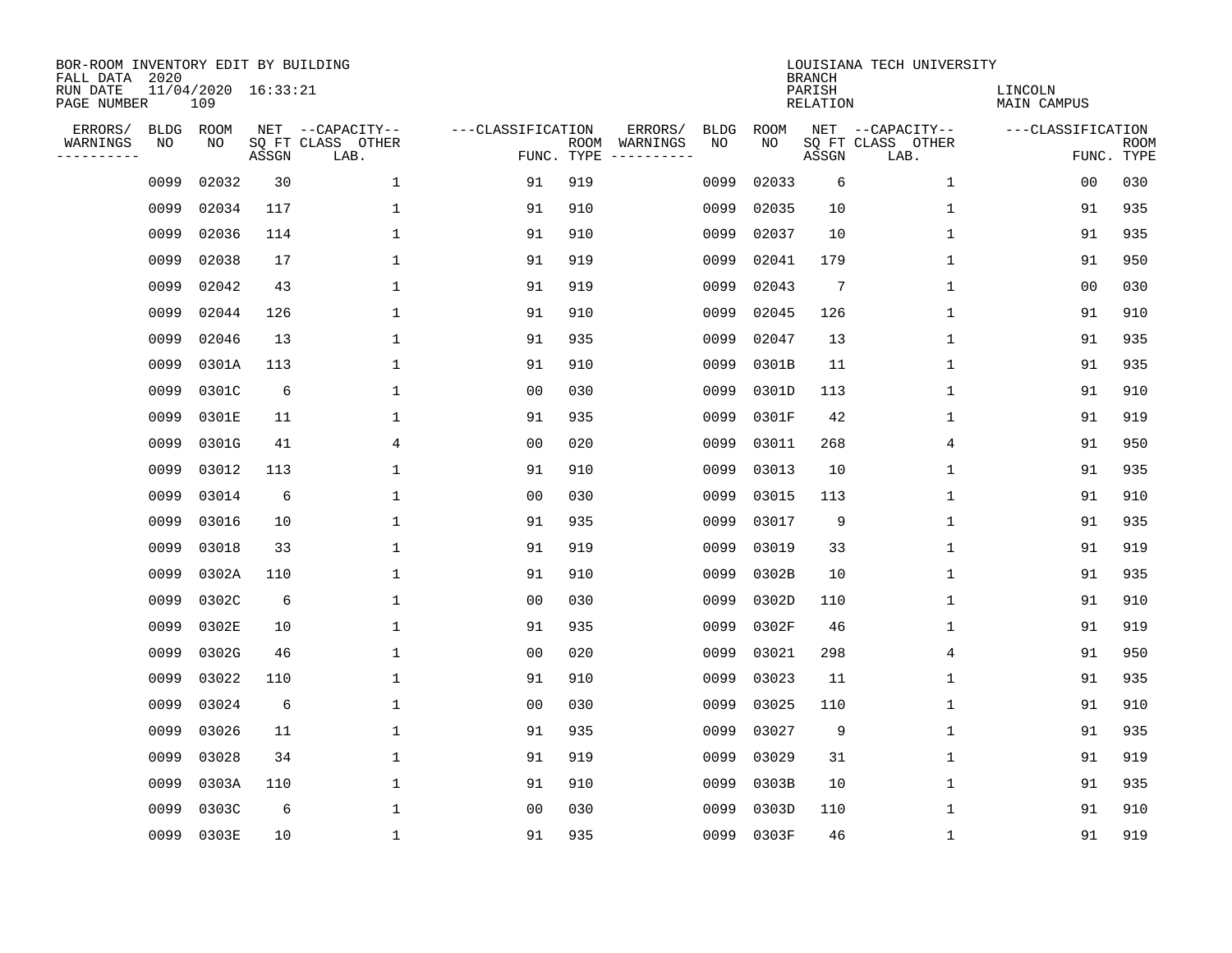| BOR-ROOM INVENTORY EDIT BY BUILDING<br>FALL DATA 2020 |           |                            |       |                           |                   |     |                                      |      |                                                           | <b>BRANCH</b>      | LOUISIANA TECH UNIVERSITY                                                                                                                                |                        |                           |
|-------------------------------------------------------|-----------|----------------------------|-------|---------------------------|-------------------|-----|--------------------------------------|------|-----------------------------------------------------------|--------------------|----------------------------------------------------------------------------------------------------------------------------------------------------------|------------------------|---------------------------|
| RUN DATE<br>PAGE NUMBER                               |           | 11/04/2020 16:33:21<br>110 |       |                           |                   |     |                                      |      |                                                           | PARISH<br>RELATION |                                                                                                                                                          | LINCOLN<br>MAIN CAMPUS |                           |
| ERRORS/                                               | BLDG ROOM |                            |       | NET --CAPACITY--          | ---CLASSIFICATION |     | ERRORS/                              | BLDG | <b>ROOM</b>                                               |                    | NET --CAPACITY--                                                                                                                                         | ---CLASSIFICATION      |                           |
| WARNINGS<br>----------                                | NO        | NO                         | ASSGN | SQ FT CLASS OTHER<br>LAB. |                   |     | ROOM WARNINGS<br>FUNC. TYPE $------$ | NO   | NO                                                        | ASSGN              | SQ FT CLASS OTHER<br>LAB.                                                                                                                                |                        | <b>ROOM</b><br>FUNC. TYPE |
|                                                       | 0099      | 0303G                      | 46    | 4                         | 0 <sub>0</sub>    | 020 |                                      | 0099 | 03031                                                     | 298                | $\overline{4}$                                                                                                                                           | 91                     | 950                       |
|                                                       | 0099      | 03032                      | 110   | $\mathbf 1$               | 91                | 910 |                                      | 0099 | 03033                                                     | 11                 | 1                                                                                                                                                        | 91                     | 935                       |
|                                                       | 0099      | 03034                      | 6     | $\mathbf{1}$              | 0 <sub>0</sub>    | 030 |                                      | 0099 | 03035                                                     | 110                | $\mathbf{1}$                                                                                                                                             | 91                     | 910                       |
|                                                       | 0099      | 03036                      | 11    | $\mathbf 1$               | 91                | 935 |                                      | 0099 | 03037                                                     | 9                  | $\mathbf{1}$                                                                                                                                             | 91                     | 935                       |
|                                                       | 0099      | 03038                      | 34    | $\mathbf 1$               | 91                | 919 |                                      | 0099 | 03039                                                     | 31                 | $\mathbf{1}$                                                                                                                                             | 91                     | 919                       |
|                                                       | 0099      | 0304A                      | 113   | $\mathbf{1}$              | 91                | 910 |                                      | 0099 | 0304B                                                     | 11                 | $\mathbf{1}$                                                                                                                                             | 91                     | 935                       |
|                                                       | 0099      | 0304C                      | 6     | $\mathbf 1$               | 0 <sub>0</sub>    | 030 |                                      | 0099 | 0304D                                                     | 113                | $\mathbf 1$                                                                                                                                              | 91                     | 910                       |
|                                                       | 0099      | 0304E                      | 11    | $\mathbf{1}$              | 91                | 935 |                                      | 0099 | 0304F                                                     | 42                 | 1                                                                                                                                                        | 91                     | 919                       |
|                                                       | 0099      | 0304G                      | 41    | 4                         | 0 <sub>0</sub>    | 020 |                                      | 0099 | 03041                                                     | 268                | 4                                                                                                                                                        | 91                     | 950                       |
|                                                       | 0099      | 03042                      | 113   | 1                         | 91                | 910 |                                      | 0099 | 03043                                                     | 10                 | 1                                                                                                                                                        | 91                     | 935                       |
|                                                       | 0099      | 03044                      | 6     | 1                         | 00                | 030 |                                      | 0099 | 03045                                                     | 113                | 1                                                                                                                                                        | 91                     | 910                       |
|                                                       | 0099      | 03046                      | 10    | $\mathbf{1}$              | 91                | 935 |                                      | 0099 | 03047                                                     | 9                  | $\mathbf 1$                                                                                                                                              | 91                     | 935                       |
|                                                       | 0099      | 03048                      | 33    | $\mathbf 1$               | 91                | 919 |                                      | 0099 | 03049<br>TOTAL NUMBER CLASSROOMS<br>TOTAL NUMBER LABS 210 | 33                 | 1<br>TOTAL ASSIGNABLE & UNASSIGNABLE SQFT:<br>TOTAL NET ASSIGN SQ. FT. IN ROOM FILE<br>TOTAL NUMBER COMPUTER CLASSROOMS<br>TOTAL NUMBER SPECIAL LABS 220 | 91<br>7,826<br>7,554   | 919                       |
|                                                       |           | 0100 01011                 | 201   | 2                         | 91                | 950 |                                      |      | 0100 01012                                                | 130                | 1                                                                                                                                                        | 91                     | 910                       |
|                                                       | 0100      | 01013                      | 13    | $\mathbf 1$               | 91                | 935 |                                      | 0100 | 01014                                                     | 124                | $\mathbf 1$                                                                                                                                              | 91                     | 955                       |
|                                                       | 0100      | 01015                      | 125   | $\mathbf{1}$              | 91                | 910 |                                      | 0100 | 01016                                                     | 13                 | $\mathbf{1}$                                                                                                                                             | 91                     | 935                       |
|                                                       | 0100      | 01017                      | 6     | $\mathbf{1}$              | 0 <sub>0</sub>    | 030 |                                      | 0100 | 01018                                                     | 10                 | $\mathbf 1$                                                                                                                                              | 91                     | 935                       |
|                                                       | 0100      | 01019                      | 70    | $\mathbf{1}$              | 91                | 919 |                                      | 0100 | 01021                                                     | 201                | 2                                                                                                                                                        | 91                     | 950                       |
|                                                       | 0100      | 01022                      | 130   | $\mathbf 1$               | 91                | 910 |                                      | 0100 | 01023                                                     | 13                 | $\mathbf 1$                                                                                                                                              | 91                     | 935                       |
|                                                       | 0100      | 01024                      | 124   | 2                         | 91                | 955 |                                      | 0100 | 01025                                                     | 125                | 1                                                                                                                                                        | 91                     | 910                       |
|                                                       | 0100      | 01026                      | 13    | $\mathbf 1$               | 91                | 935 |                                      | 0100 | 01027                                                     | 6                  | 1                                                                                                                                                        | 0 <sub>0</sub>         | 030                       |
|                                                       | 0100      | 01028                      | 10    | 1                         | 91                | 935 |                                      | 0100 | 01029                                                     | 70                 | 1                                                                                                                                                        | 91                     | 919                       |
|                                                       |           | 0100 0201A                 | 129   | $\mathbf 1$               | 91                | 910 |                                      |      | 0100 0201B                                                | 11                 | 1                                                                                                                                                        | 92                     | 935                       |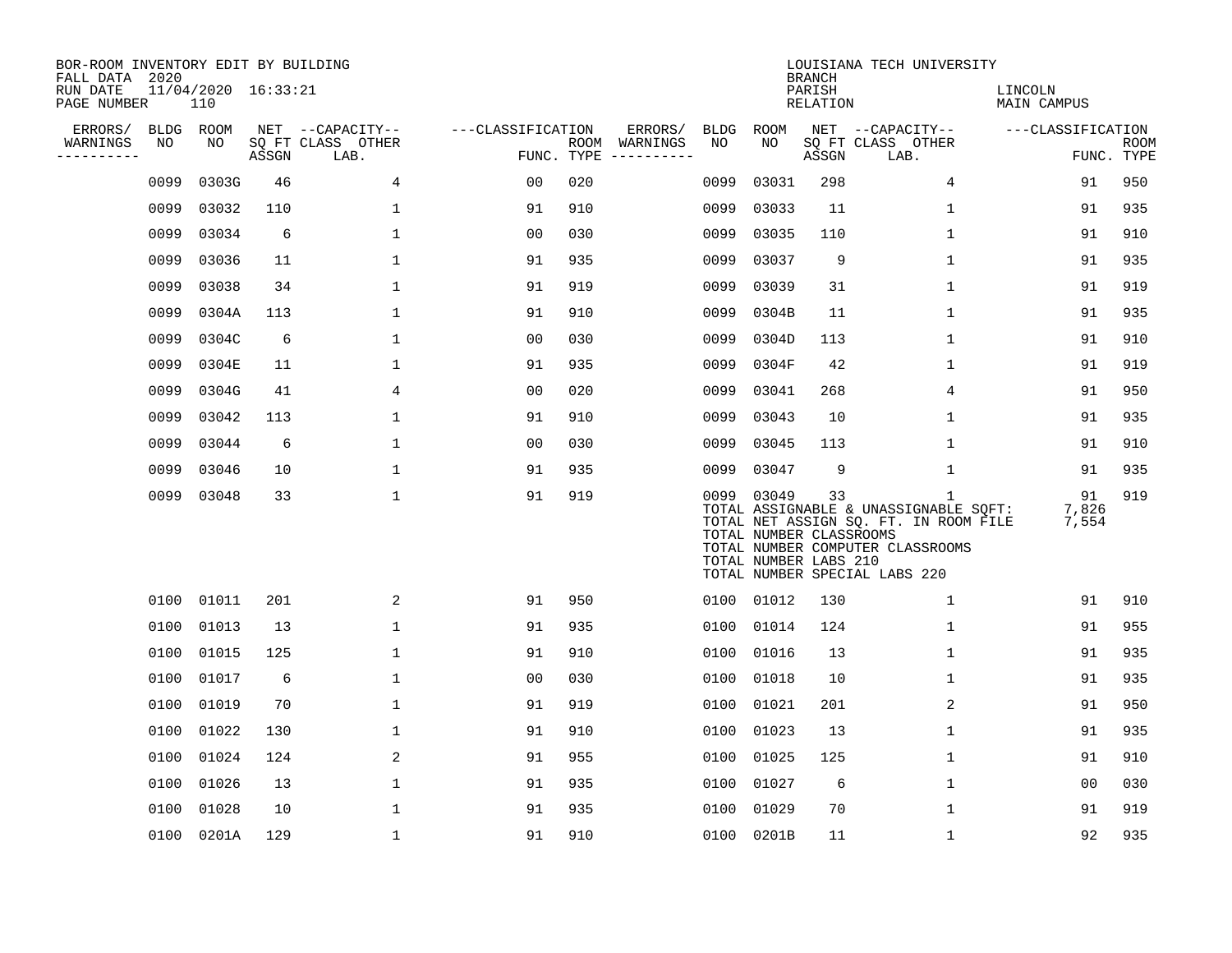| BOR-ROOM INVENTORY EDIT BY BUILDING<br>FALL DATA 2020 |             |                            |                 |                           |                   |            |                              |             |                                                                | <b>BRANCH</b>      | LOUISIANA TECH UNIVERSITY                                                                                                                                |                        |                           |
|-------------------------------------------------------|-------------|----------------------------|-----------------|---------------------------|-------------------|------------|------------------------------|-------------|----------------------------------------------------------------|--------------------|----------------------------------------------------------------------------------------------------------------------------------------------------------|------------------------|---------------------------|
| RUN DATE<br>PAGE NUMBER                               |             | 11/04/2020 16:33:21<br>111 |                 |                           |                   |            |                              |             |                                                                | PARISH<br>RELATION |                                                                                                                                                          | LINCOLN<br>MAIN CAMPUS |                           |
| ERRORS/                                               | <b>BLDG</b> | ROOM                       |                 | NET --CAPACITY--          | ---CLASSIFICATION |            | ERRORS/                      | <b>BLDG</b> | ROOM                                                           |                    | NET --CAPACITY--                                                                                                                                         | ---CLASSIFICATION      |                           |
| WARNINGS<br>----------                                | NO          | NO                         | ASSGN           | SQ FT CLASS OTHER<br>LAB. |                   | FUNC. TYPE | ROOM WARNINGS<br>----------- | NO          | NO                                                             | ASSGN              | SQ FT CLASS OTHER<br>LAB.                                                                                                                                |                        | <b>ROOM</b><br>FUNC. TYPE |
|                                                       | 0100        | 0201C                      | 6               | 1                         | 00                | 030        |                              | 0100        | 0201D                                                          | 124                | $\mathbf{1}$                                                                                                                                             | 91                     | 910                       |
|                                                       | 0100        | 0201E                      | 11              | 1                         | 91                | 935        |                              | 0100        | 0201F                                                          | 43                 | 1                                                                                                                                                        | 91                     | 919                       |
|                                                       | 0100        | 0201G                      | 46              | 4                         | 0 <sub>0</sub>    | 020        |                              | 0100        | 0201H                                                          | 23                 | $\mathbf{1}$                                                                                                                                             | 91                     | 919                       |
|                                                       | 0100        | 02011                      | 338             | 4                         | 91                | 950        |                              | 0100        | 02012                                                          | 124                | $\mathbf{1}$                                                                                                                                             | 91                     | 910                       |
|                                                       | 0100        | 02013                      | 8               | 1                         | 91                | 935        |                              | 0100        | 02014                                                          | 9                  | $\mathbf{1}$                                                                                                                                             | 91                     | 935                       |
|                                                       | 0100        | 02015                      | 124             | $\mathbf{1}$              | 91                | 910        |                              | 0100        | 02016                                                          | 9                  | $\mathbf{1}$                                                                                                                                             | 91                     | 935                       |
|                                                       | 0100        | 02017                      | 8               | 1                         | 0 <sub>0</sub>    | 030        |                              | 0100        | 02018                                                          | 79                 | $\mathbf 1$                                                                                                                                              | 91                     | 919                       |
|                                                       | 0100        | 0202A                      | 129             | $\mathbf 1$               | 91                | 910        |                              | 0100        | 0202B                                                          | 11                 | $\mathbf 1$                                                                                                                                              | 91                     | 935                       |
|                                                       | 0100        | 0202C                      | 6               | $\mathbf 1$               | 0 <sub>0</sub>    | 030        |                              | 0100        | 0202D                                                          | 124                | $\mathbf 1$                                                                                                                                              | 91                     | 910                       |
|                                                       | 0100        | 0202E                      | 11              | 1                         | 91                | 935        |                              | 0100        | 0202F                                                          | 43                 | 1                                                                                                                                                        | 91                     | 919                       |
|                                                       | 0100        | 0202G                      | 46              | 4                         | 00                | 020        |                              | 0100        | 0202H                                                          | 23                 | 1                                                                                                                                                        | 91                     | 919                       |
|                                                       | 0100        | 02021                      | 338             | 4                         | 91                | 950        |                              | 0100        | 02022                                                          | 124                | $\mathbf{1}$                                                                                                                                             | 91                     | 910                       |
|                                                       | 0100        | 02023                      | 8               | 1                         | 91                | 935        |                              | 0100        | 02024                                                          | 9                  | 1                                                                                                                                                        | 91                     | 935                       |
|                                                       | 0100        | 02025                      | 124             | 1                         | 91                | 910        |                              | 0100        | 02026                                                          | 9                  | $\mathbf 1$                                                                                                                                              | 91                     | 935                       |
|                                                       | 0100        | 02027                      | 8               | $\mathbf{1}$              | 0 <sub>0</sub>    | 030        |                              |             | 0100 02028<br>TOTAL NUMBER CLASSROOMS<br>TOTAL NUMBER LABS 210 | 79                 | 1<br>TOTAL ASSIGNABLE & UNASSIGNABLE SQFT:<br>TOTAL NET ASSIGN SQ. FT. IN ROOM FILE<br>TOTAL NUMBER COMPUTER CLASSROOMS<br>TOTAL NUMBER SPECIAL LABS 220 | 91<br>3,568<br>3,436   | 919                       |
|                                                       |             | 0101 01011                 | 179             | 2                         | 91                | 950        |                              |             | 0101 01012                                                     | 43                 | $\mathbf{1}$                                                                                                                                             | 91                     | 919                       |
|                                                       | 0101        | 01013                      | $7\phantom{.0}$ | $\mathbf 1$               | 0 <sub>0</sub>    | 030        |                              |             | 0101 01014                                                     | 126                | $\mathbf 1$                                                                                                                                              | 91                     | 910                       |
|                                                       | 0101        | 01015                      | 126             | $\mathbf 1$               | 91                | 910        |                              |             | 0101 01016                                                     | 13                 | $\mathbf{1}$                                                                                                                                             | 91                     | 935                       |
|                                                       | 0101        | 01017                      | 13              | $\mathbf 1$               | 91                | 935        |                              | 0101        | 01021                                                          | 201                | 2                                                                                                                                                        | 91                     | 950                       |
|                                                       | 0101        | 01022                      | 30              | 1                         | 91                | 919        |                              |             | 0101 01023                                                     | 6                  | $\mathbf 1$                                                                                                                                              | 0 <sub>0</sub>         | 030                       |
|                                                       | 0101        | 01024                      | 117             | $\mathbf 1$               | 91                | 910        |                              | 0101        | 01025                                                          | 10                 | $\mathbf 1$                                                                                                                                              | 91                     | 935                       |
|                                                       | 0101        | 01026                      | 114             | $\mathbf{1}$              | 91                | 910        |                              | 0101        | 01027                                                          | 10                 | 1                                                                                                                                                        | 91                     | 935                       |
|                                                       |             | 0101 01028                 | 17              | 1                         | 91                | 919        |                              |             | 0101 01031                                                     | 201                | 2                                                                                                                                                        | 91                     | 950                       |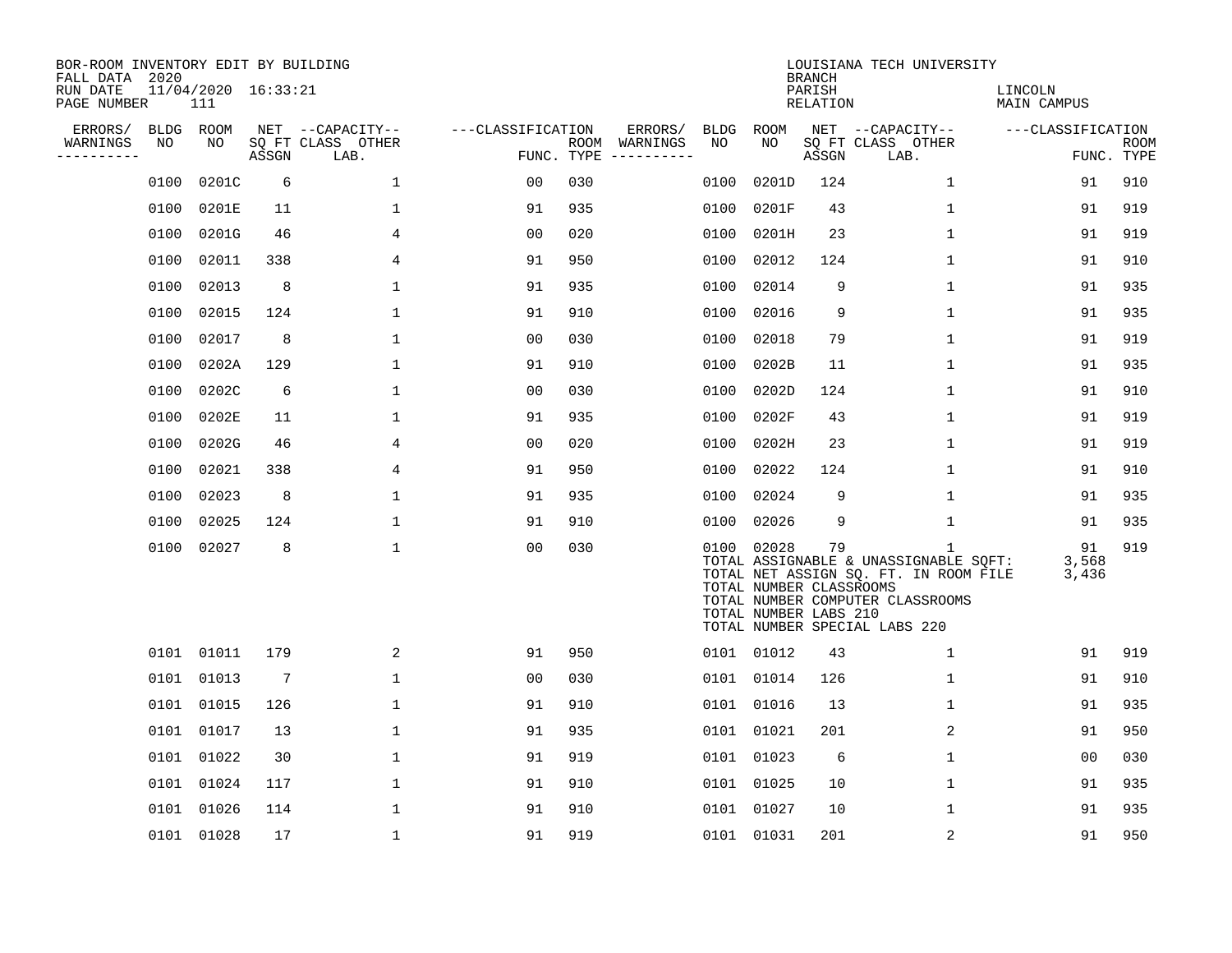| BOR-ROOM INVENTORY EDIT BY BUILDING<br>FALL DATA 2020 |      |                            |                 |                           |                   |                    |                         |             |            | <b>BRANCH</b>             | LOUISIANA TECH UNIVERSITY |                        |                           |
|-------------------------------------------------------|------|----------------------------|-----------------|---------------------------|-------------------|--------------------|-------------------------|-------------|------------|---------------------------|---------------------------|------------------------|---------------------------|
| RUN DATE<br>PAGE NUMBER                               |      | 11/04/2020 16:33:21<br>112 |                 |                           |                   |                    |                         |             |            | PARISH<br><b>RELATION</b> |                           | LINCOLN<br>MAIN CAMPUS |                           |
| ERRORS/                                               | BLDG | ROOM                       |                 | NET --CAPACITY--          | ---CLASSIFICATION |                    | ERRORS/                 | <b>BLDG</b> | ROOM       |                           | NET --CAPACITY--          | ---CLASSIFICATION      |                           |
| WARNINGS<br>----------                                | NO   | NO                         | ASSGN           | SQ FT CLASS OTHER<br>LAB. |                   | ROOM<br>FUNC. TYPE | WARNINGS<br>----------- | NO          | NO         | ASSGN                     | SQ FT CLASS OTHER<br>LAB. |                        | <b>ROOM</b><br>FUNC. TYPE |
|                                                       | 0101 | 01032                      | 30              | $\mathbf 1$               | 91                | 919                |                         | 0101        | 01033      | 6                         | $\mathbf 1$               | 0 <sub>0</sub>         | 030                       |
|                                                       | 0101 | 01034                      | 117             | 1                         | 91                | 910                |                         |             | 0101 01035 | 10                        | 1                         | 91                     | 935                       |
|                                                       | 0101 | 01036                      | 114             | $\mathbf{1}$              | 91                | 910                |                         |             | 0101 01037 | 10                        | 1                         | 91                     | 935                       |
|                                                       | 0101 | 01038                      | 17              | 1                         | 91                | 919                |                         |             | 0101 01041 | 179                       | $\mathbf 1$               | 91                     | 950                       |
|                                                       | 0101 | 01042                      | 43              | $\mathbf 1$               | 91                | 919                |                         |             | 0101 01043 | $7\phantom{.0}$           | $\mathbf{1}$              | 0 <sub>0</sub>         | 030                       |
|                                                       |      | 0101 01044                 | 126             | 1                         | 91                | 910                |                         |             | 0101 01045 | 126                       | 1                         | 91                     | 910                       |
|                                                       | 0101 | 01046                      | 13              | $\mathbf{1}$              | 91                | 935                |                         |             | 0101 01047 | 13                        | $\mathbf 1$               | 91                     | 935                       |
|                                                       | 0101 | 02011                      | 179             | $\mathbf{1}$              | 91                | 950                |                         |             | 0101 02012 | 43                        | 1                         | 91                     | 919                       |
|                                                       | 0101 | 02013                      | $7\phantom{.0}$ | $\mathbf{1}$              | 0 <sub>0</sub>    | 030                |                         |             | 0101 02014 | 126                       | 1                         | 91                     | 910                       |
|                                                       | 0101 | 02015                      | 126             | $\mathbf{1}$              | 91                | 910                |                         |             | 0101 02016 | 13                        | 1                         | 91                     | 935                       |
|                                                       | 0101 | 02017                      | 13              |                           | 91                | 935                |                         |             | 0101 02021 | 201                       | 2                         | 91                     | 950                       |
|                                                       | 0101 | 02022                      | 30              | 1                         | 91                | 919                |                         |             | 0101 02023 | 6                         | $\mathbf 1$               | 0 <sub>0</sub>         | 030                       |
|                                                       | 0101 | 02024                      | 117             | $\mathbf{1}$              | 91                | 910                |                         |             | 0101 02025 | 10                        |                           | 91                     | 935                       |
|                                                       | 0101 | 02026                      | 114             | 1                         | 91                | 910                |                         |             | 0101 02027 | 10                        | 1                         | 91                     | 935                       |
|                                                       | 0101 | 02028                      | 17              | 1                         | 91                | 919                |                         |             | 0101 02031 | 201                       | 2                         | 91                     | 950                       |
|                                                       | 0101 | 02032                      | 30              | 1                         | 91                | 919                |                         |             | 0101 02033 | 6                         | 1                         | 00                     | 030                       |
|                                                       | 0101 | 02034                      | 117             | 1                         | 91                | 910                |                         | 0101        | 02035      | 10                        | 1                         | 91                     | 935                       |
|                                                       | 0101 | 02036                      | 114             | 1                         | 91                | 910                |                         |             | 0101 02037 | 10                        | 1                         | 91                     | 935                       |
|                                                       | 0101 | 02038                      | 17              | 1                         | 91                | 919                |                         |             | 0101 02041 | 179                       | 2                         | 91                     | 950                       |
|                                                       | 0101 | 02042                      | 43              | $\mathbf{1}$              | 91                | 919                |                         |             | 0101 02043 | 7                         | 1                         | 0 <sub>0</sub>         | 030                       |
|                                                       | 0101 | 02044                      | 126             | 1                         | 91                | 910                |                         |             | 0101 02045 | 126                       | 1                         | 91                     | 910                       |
|                                                       | 0101 | 02046                      | 13              | $\mathbf{1}$              | 91                | 935                |                         |             | 0101 02047 | 13                        | 1                         | 91                     | 935                       |
|                                                       | 0101 | 0301A                      | 113             | 1                         | 91                | 910                |                         |             | 0101 0301B | 11                        | 1                         | 91                     | 935                       |
|                                                       | 0101 | 0301C                      | 6               | $\mathbf{1}$              | 00                | 030                |                         |             | 0101 0301D | 113                       | 1                         | 91                     | 910                       |
|                                                       | 0101 | 0301E                      | 11              | $\mathbf{1}$              | 91                | 935                |                         |             | 0101 0301F | 42                        | 1                         | 91                     | 919                       |
|                                                       |      | 0101 0301G                 | 41              | 4                         | 0 <sub>0</sub>    | 020                |                         |             | 0101 03011 | 268                       | 4                         | 91                     | 950                       |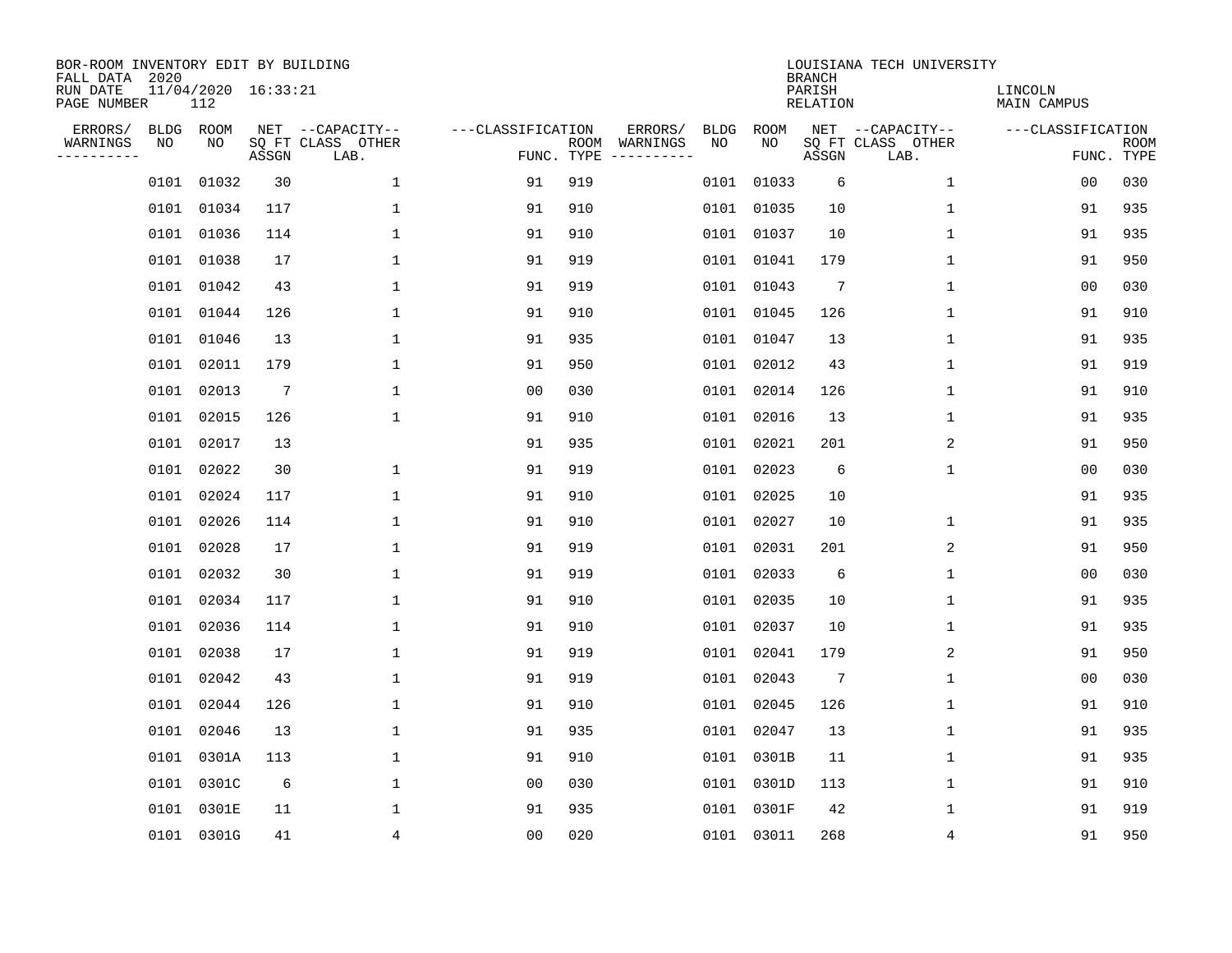| BOR-ROOM INVENTORY EDIT BY BUILDING<br>FALL DATA 2020 |             |                            |       |                           |                   |                    |                         |             |            | <b>BRANCH</b>             | LOUISIANA TECH UNIVERSITY |                        |                           |
|-------------------------------------------------------|-------------|----------------------------|-------|---------------------------|-------------------|--------------------|-------------------------|-------------|------------|---------------------------|---------------------------|------------------------|---------------------------|
| RUN DATE<br>PAGE NUMBER                               |             | 11/04/2020 16:33:21<br>113 |       |                           |                   |                    |                         |             |            | PARISH<br><b>RELATION</b> |                           | LINCOLN<br>MAIN CAMPUS |                           |
| ERRORS/                                               | <b>BLDG</b> | ROOM                       |       | NET --CAPACITY--          | ---CLASSIFICATION |                    | ERRORS/                 | <b>BLDG</b> | ROOM       |                           | NET --CAPACITY--          | ---CLASSIFICATION      |                           |
| WARNINGS<br>----------                                | NO          | NO                         | ASSGN | SQ FT CLASS OTHER<br>LAB. |                   | ROOM<br>FUNC. TYPE | WARNINGS<br>----------- | NO          | NO         | ASSGN                     | SQ FT CLASS OTHER<br>LAB. |                        | <b>ROOM</b><br>FUNC. TYPE |
|                                                       | 0101        | 03012                      | 113   | $\mathbf 1$               | 91                | 910                |                         | 0101        | 03013      | 10                        | $\mathbf 1$               | 91                     | 935                       |
|                                                       | 0101        | 03014                      | 6     | 1                         | 00                | 030                |                         |             | 0101 03015 | 113                       | 1                         | 91                     | 910                       |
|                                                       | 0101        | 03016                      | 10    | $\mathbf{1}$              | 91                | 935                |                         |             | 0101 03017 | 9                         | 1                         | 91                     | 935                       |
|                                                       | 0101        | 03018                      | 33    | 1                         | 91                | 919                |                         |             | 0101 03019 | 33                        | $\mathbf 1$               | 91                     | 919                       |
|                                                       | 0101        | 0302A                      | 110   | $\mathbf 1$               | 91                | 910                |                         |             | 0101 0302B | 10                        | $\mathbf{1}$              | 91                     | 935                       |
|                                                       |             | 0101 0302C                 | 6     | 1                         | 0 <sub>0</sub>    | 030                |                         |             | 0101 0302D | 110                       | 1                         | 91                     | 910                       |
|                                                       | 0101        | 0302E                      | 10    | $\mathbf{1}$              | 91                | 935                |                         |             | 0101 0302F | 46                        | $\mathbf 1$               | 91                     | 919                       |
|                                                       |             | 0101 0302G                 | 46    | $\mathbf{1}$              | 0 <sub>0</sub>    | 020                |                         |             | 0101 03021 | 298                       | 4                         | 91                     | 950                       |
|                                                       | 0101        | 03022                      | 110   | $\mathbf{1}$              | 91                | 910                |                         |             | 0101 03023 | 11                        | 1                         | 91                     | 935                       |
|                                                       | 0101        | 03024                      | 6     | 1                         | 0 <sub>0</sub>    | 030                |                         |             | 0101 03025 | 110                       | $\mathbf 1$               | 91                     | 910                       |
|                                                       | 0101        | 03026                      | 11    | $\mathbf{1}$              | 91                | 935                |                         |             | 0101 03027 | 9                         | $\mathbf 1$               | 91                     | 935                       |
|                                                       | 0101        | 03028                      | 34    | $\mathbf{1}$              | 91                | 919                |                         |             | 0101 03029 | 31                        | 1                         | 91                     | 919                       |
|                                                       | 0101        | 0303A                      | 110   | $\mathbf{1}$              | 91                | 910                |                         |             | 0101 0303B | 10                        | 1                         | 91                     | 935                       |
|                                                       | 0101        | 0303C                      | 6     | 1                         | 00                | 030                |                         |             | 0101 0303D | 110                       | 1                         | 91                     | 910                       |
|                                                       | 0101        | 0303E                      | 10    | 1                         | 91                | 935                |                         |             | 0101 0303F | 46                        | 1                         | 91                     | 919                       |
|                                                       | 0101        | 0303G                      | 46    | 4                         | 00                | 020                |                         |             | 0101 03031 | 298                       | 4                         | 91                     | 950                       |
|                                                       | 0101        | 03032                      | 110   | 1                         | 91                | 910                |                         | 0101        | 03033      | 11                        | 1                         | 91                     | 935                       |
|                                                       | 0101        | 03034                      | 6     | 1                         | 0 <sub>0</sub>    | 030                |                         |             | 0101 03035 | 110                       | 1                         | 91                     | 910                       |
|                                                       | 0101        | 03036                      | 11    | 1                         | 91                | 935                |                         |             | 0101 03037 | 9                         | 1                         | 91                     | 935                       |
|                                                       | 0101        | 03038                      | 10    | $\mathbf{1}$              | 91                | 935                |                         |             | 0101 03039 | 31                        | 1                         | 91                     | 919                       |
|                                                       | 0101        | 0304A                      | 113   | 1                         | 91                | 910                |                         |             | 0101 0304B | 11                        | 1                         | 91                     | 935                       |
|                                                       | 0101        | 0304C                      | 6     | $\mathbf{1}$              | 0 <sub>0</sub>    | 030                |                         |             | 0101 0304D | 113                       | 1                         | 91                     | 910                       |
|                                                       | 0101        | 0304E                      | 11    | 1                         | 91                | 935                |                         |             | 0101 0304F | 42                        | 1                         | 91                     | 919                       |
|                                                       | 0101        | 0304G                      | 41    | 4                         | 00                | 020                |                         |             | 0101 03041 | 268                       | 4                         | 91                     | 950                       |
|                                                       | 0101        | 03042                      | 113   | 1                         | 91                | 910                |                         |             | 0101 03043 | 10                        | 1                         | 91                     | 935                       |
|                                                       |             | 0101 03044                 | 6     | 1                         | 0 <sub>0</sub>    | 030                |                         |             | 0101 03045 | 113                       | 1                         | 91                     | 910                       |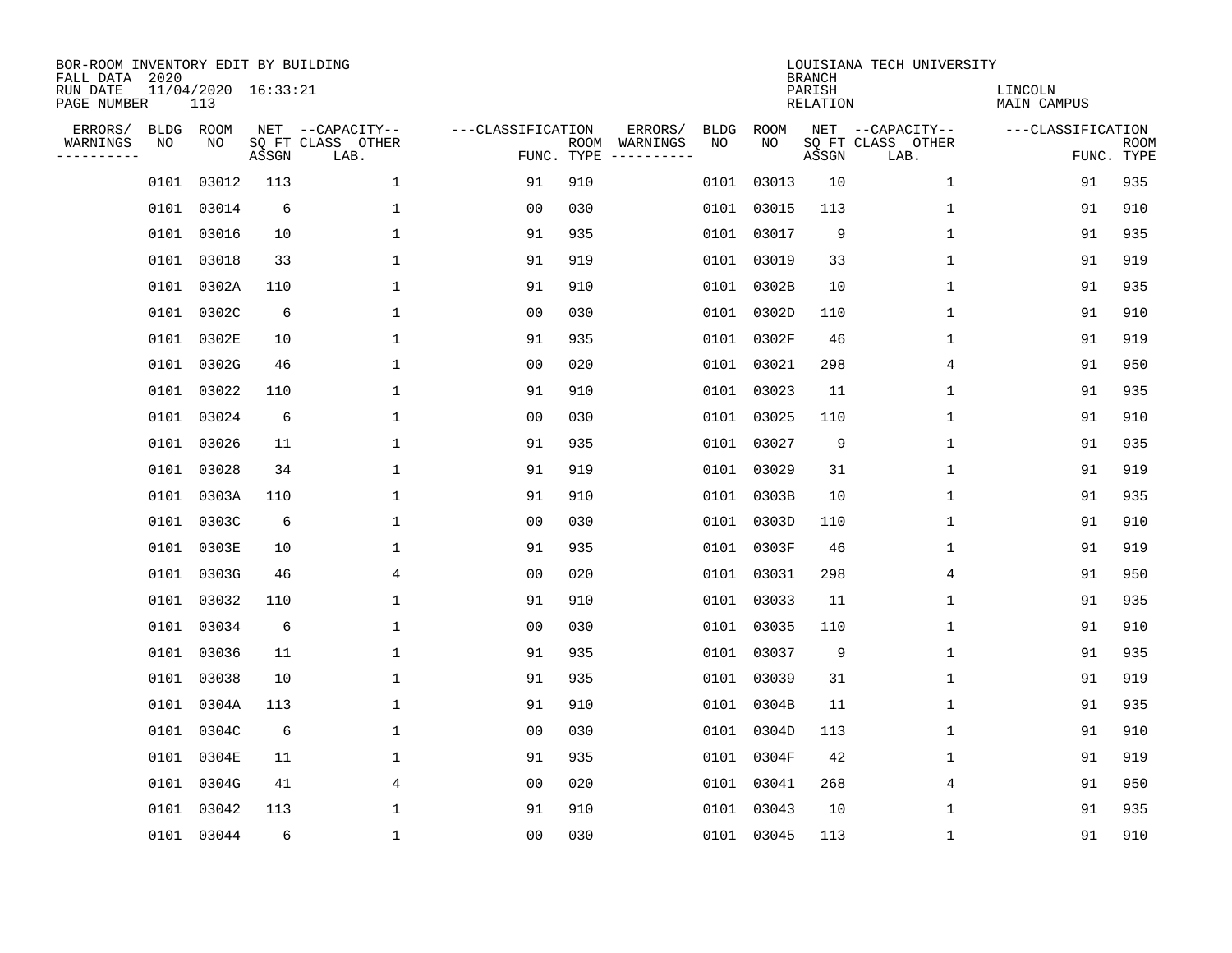| BOR-ROOM INVENTORY EDIT BY BUILDING<br>FALL DATA 2020 |    |                            |                 |                           |                   |            |                              |      |                                                                | <b>BRANCH</b>             | LOUISIANA TECH UNIVERSITY                                                                                                                                |                               |                           |
|-------------------------------------------------------|----|----------------------------|-----------------|---------------------------|-------------------|------------|------------------------------|------|----------------------------------------------------------------|---------------------------|----------------------------------------------------------------------------------------------------------------------------------------------------------|-------------------------------|---------------------------|
| RUN DATE<br>PAGE NUMBER                               |    | 11/04/2020 16:33:21<br>114 |                 |                           |                   |            |                              |      |                                                                | PARISH<br><b>RELATION</b> |                                                                                                                                                          | LINCOLN<br><b>MAIN CAMPUS</b> |                           |
| ERRORS/                                               |    | BLDG ROOM                  |                 | NET --CAPACITY--          | ---CLASSIFICATION |            | ERRORS/                      | BLDG | ROOM                                                           |                           | NET --CAPACITY--                                                                                                                                         | ---CLASSIFICATION             |                           |
| WARNINGS<br>----------                                | NO | NO                         | ASSGN           | SQ FT CLASS OTHER<br>LAB. |                   | FUNC. TYPE | ROOM WARNINGS<br>----------- | NO   | NO                                                             | ASSGN                     | SQ FT CLASS OTHER<br>LAB.                                                                                                                                |                               | <b>ROOM</b><br>FUNC. TYPE |
|                                                       |    | 0101 03046                 | 10              | $\mathbf{1}$              | 91                | 935        |                              |      | 0101 03047                                                     | 9                         | 1                                                                                                                                                        | 91                            | 935                       |
|                                                       |    | 0101 03048                 | 33              | 1                         | 91                | 919        |                              |      | 0101 03049<br>TOTAL NUMBER CLASSROOMS<br>TOTAL NUMBER LABS 210 | 33                        | 1<br>TOTAL ASSIGNABLE & UNASSIGNABLE SQFT:<br>TOTAL NET ASSIGN SQ. FT. IN ROOM FILE<br>TOTAL NUMBER COMPUTER CLASSROOMS<br>TOTAL NUMBER SPECIAL LABS 220 | 91<br>7,804<br>7,530          | 919                       |
|                                                       |    | 0102 00L1                  | 419             |                           | 91                | 955        |                              |      | 0102 00L2                                                      | 122                       |                                                                                                                                                          | 0 <sub>0</sub>                | 030                       |
|                                                       |    | 0102 01011                 | 147             | 5                         | 91                | 950        |                              | 0102 | 01012                                                          | 6                         | $\mathbf{1}$                                                                                                                                             | 00                            | 030                       |
|                                                       |    | 0102 01013                 | 104             | $\mathbf{1}$              | 91                | 910        |                              |      | 0102 01014                                                     | 10                        | $\mathbf{1}$                                                                                                                                             | 91                            | 935                       |
|                                                       |    | 0102 01015                 | 106             | $\mathbf{1}$              | 91                | 910        |                              | 0102 | 01016                                                          | 10                        | $\mathbf{1}$                                                                                                                                             | 91                            | 935                       |
|                                                       |    | 0102 01017                 | 29              | $\mathbf{1}$              | 91                | 919        |                              |      | 0102 01018                                                     | 81                        | 2                                                                                                                                                        | 91                            | 955                       |
|                                                       |    | 0102 01019                 | 28              | $\mathbf{1}$              | 91                | 919        |                              | 0102 | 01021                                                          | 144                       | 2                                                                                                                                                        | 91                            | 950                       |
|                                                       |    | 0102 01022                 | 6               | $\mathbf{1}$              | 0 <sub>0</sub>    | 030        |                              |      | 0102 01023                                                     | 70                        | 2                                                                                                                                                        | 91                            | 955                       |
|                                                       |    | 0102 01024                 | 29              | $\mathbf{1}$              | 91                | 919        |                              | 0102 | 01025                                                          | 111                       | $\mathbf 1$                                                                                                                                              | 91                            | 910                       |
|                                                       |    | 0102 01026                 | 10              | 1                         | 91                | 935        |                              | 0102 | 01027                                                          | 102                       | 1                                                                                                                                                        | 91                            | 910                       |
|                                                       |    | 0102 01028                 | 10              | 1                         | 91                | 935        |                              | 0102 | 01029                                                          | 29                        | 1                                                                                                                                                        | 91                            | 919                       |
|                                                       |    | 0102 01031                 | 144             | $\overline{a}$            | 91                | 950        |                              |      | 0102 01032                                                     | 6                         | $\mathbf 1$                                                                                                                                              | 00                            | 030                       |
|                                                       |    | 0102 01033                 | 70              | 2                         | 91                | 955        |                              | 0102 | 01034                                                          | 29                        | 1                                                                                                                                                        | 91                            | 919                       |
|                                                       |    | 0102 01035                 | 111             | $\mathbf{1}$              | 91                | 910        |                              | 0102 | 01036                                                          | 10                        | 1                                                                                                                                                        | 91                            | 935                       |
|                                                       |    | 0102 01037                 | 102             | 1                         | 91                | 910        |                              |      | 0102 01038                                                     | 10                        | 1                                                                                                                                                        | 91                            | 935                       |
|                                                       |    | 0102 01039                 | 29              | $\mathbf{1}$              | 91                | 919        |                              | 0102 | 01041                                                          | 147                       | 2                                                                                                                                                        | 91                            | 950                       |
|                                                       |    | 0102 01042                 | 6               | 1                         | 0 <sub>0</sub>    | 030        |                              | 0102 | 01043                                                          | 104                       | $\mathbf 1$                                                                                                                                              | 91                            | 910                       |
|                                                       |    | 0102 01044                 | 10              | $\mathbf{1}$              | 91                | 935        |                              | 0102 | 01045                                                          | 106                       | $\mathbf{1}$                                                                                                                                             | 91                            | 910                       |
|                                                       |    | 0102 01046                 | 10              | $\mathbf{1}$              | 91                | 935        |                              |      | 0102 01047                                                     | 29                        | $\mathbf 1$                                                                                                                                              | 91                            | 919                       |
|                                                       |    | 0102 01048                 | 81              | 2                         | 91                | 955        |                              | 0102 | 01049                                                          | 28                        | $\mathbf{1}$                                                                                                                                             | 91                            | 919                       |
|                                                       |    | 0102 01051                 | 179             | 2                         | 91                | 950        |                              |      | 0102 01052                                                     | 43                        | $\mathbf 1$                                                                                                                                              | 91                            | 919                       |
|                                                       |    | 0102 01053                 | $7\phantom{.0}$ | $\mathbf{1}$              | 0 <sub>0</sub>    | 030        |                              |      | 0102 01054                                                     | 126                       | $\mathbf 1$                                                                                                                                              | 91                            | 910                       |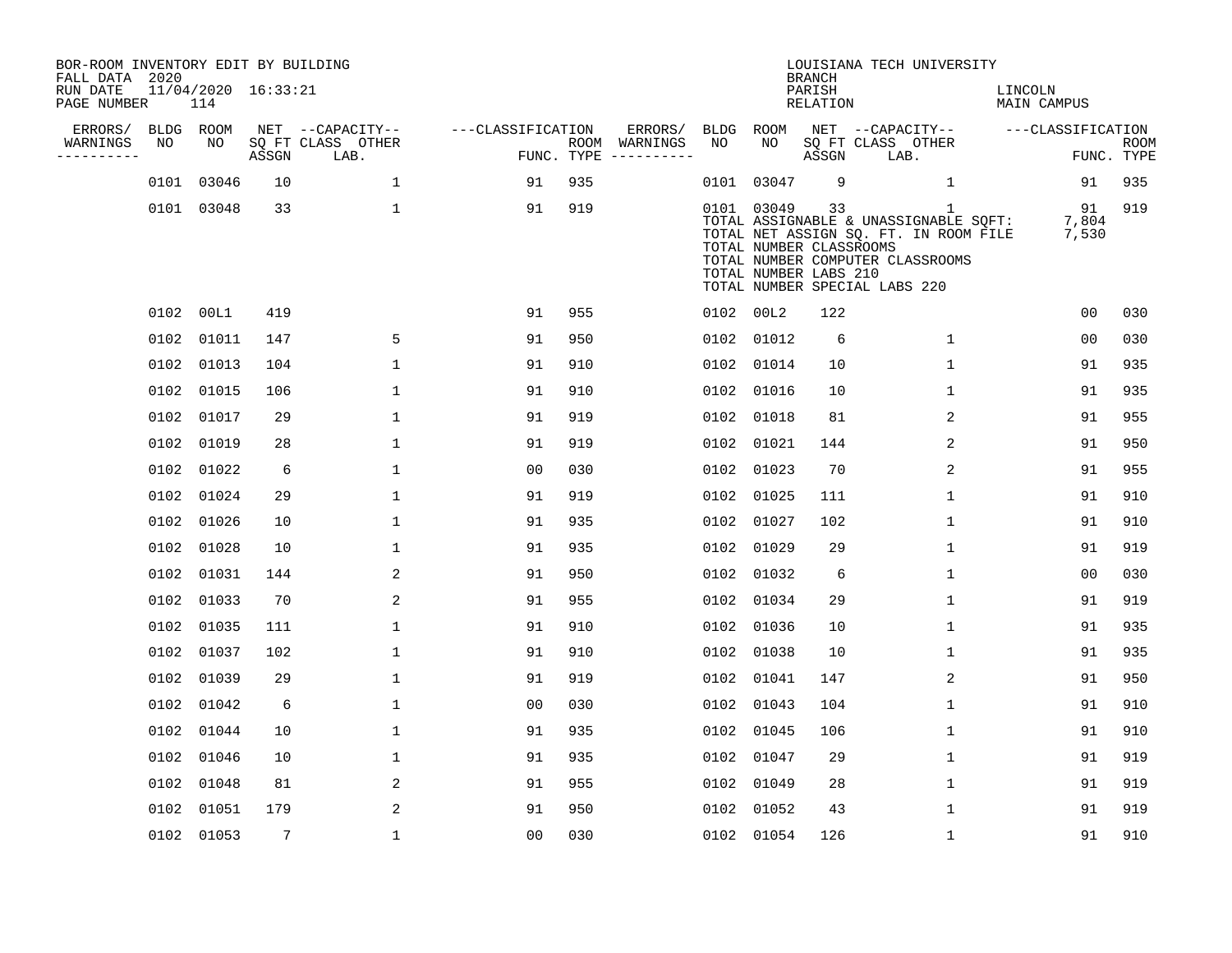| BOR-ROOM INVENTORY EDIT BY BUILDING<br>FALL DATA 2020 |      |                            |       |                           |                   |                    |          |             |             | <b>BRANCH</b>             | LOUISIANA TECH UNIVERSITY |                        |                           |
|-------------------------------------------------------|------|----------------------------|-------|---------------------------|-------------------|--------------------|----------|-------------|-------------|---------------------------|---------------------------|------------------------|---------------------------|
| RUN DATE<br>PAGE NUMBER                               |      | 11/04/2020 16:33:21<br>115 |       |                           |                   |                    |          |             |             | PARISH<br><b>RELATION</b> |                           | LINCOLN<br>MAIN CAMPUS |                           |
| ERRORS/                                               | BLDG | ROOM                       |       | NET --CAPACITY--          | ---CLASSIFICATION |                    | ERRORS/  | <b>BLDG</b> | <b>ROOM</b> |                           | NET --CAPACITY--          | ---CLASSIFICATION      |                           |
| WARNINGS<br>----------                                | ΝO   | NO                         | ASSGN | SQ FT CLASS OTHER<br>LAB. |                   | ROOM<br>FUNC. TYPE | WARNINGS | NO          | NO          | ASSGN                     | SQ FT CLASS OTHER<br>LAB. |                        | <b>ROOM</b><br>FUNC. TYPE |
|                                                       | 0102 | 01055                      | 126   | $\mathbf 1$               | 91                | 910                |          | 0102        | 01056       | 13                        | $\mathbf 1$               | 91                     | 935                       |
|                                                       | 0102 | 01057                      | 13    | 1                         | 91                | 935                |          | 0102        | 01061       | 201                       | 2                         | 91                     | 950                       |
|                                                       | 0102 | 01062                      | 30    | 1                         | 91                | 919                |          | 0102        | 01063       | 6                         | 1                         | 00                     | 030                       |
|                                                       | 0102 | 01064                      | 117   | $\mathbf{1}$              | 91                | 910                |          | 0102        | 01065       | 10                        | $\mathbf 1$               | 91                     | 935                       |
|                                                       | 0102 | 01066                      | 114   | $\mathbf 1$               | 91                | 910                |          | 0102        | 01067       | 10                        | $\mathbf 1$               | 91                     | 935                       |
|                                                       |      | 0102 01068                 | 17    | 1                         | 91                | 919                |          | 0102        | 02011       | 147                       | 2                         | 91                     | 950                       |
|                                                       |      | 0102 02012                 | 6     | $\mathbf{1}$              | 0 <sub>0</sub>    | 030                |          | 0102        | 02013       | 104                       | $\mathbf{1}$              | 91                     | 910                       |
|                                                       |      | 0102 02014                 | 10    | $\mathbf{1}$              | 91                | 935                |          | 0102        | 02015       | 106                       | $\mathbf 1$               | 91                     | 910                       |
|                                                       |      | 0102 02016                 | 10    | 1                         | 91                | 935                |          | 0102        | 02017       | 29                        | $\mathbf 1$               | 91                     | 919                       |
|                                                       |      | 0102 02018                 | 81    | 2                         | 91                | 955                |          | 0102        | 02019       | 28                        | $\mathbf{1}$              | 91                     | 919                       |
|                                                       |      | 0102 02021                 | 144   | 2                         | 91                | 950                |          | 0102        | 02022       | 6                         | $\mathbf{1}$              | 0 <sub>0</sub>         | 030                       |
|                                                       |      | 0102 02023                 | 70    | $\overline{a}$            | 91                | 955                |          | 0102        | 02024       | 29                        | $\mathbf 1$               | 91                     | 919                       |
|                                                       | 0102 | 02025                      | 111   | $\mathbf{1}$              | 91                | 910                |          | 0102        | 02026       | 10                        | 1                         | 91                     | 935                       |
|                                                       | 0102 | 02027                      | 102   | 1                         | 91                | 910                |          | 0102        | 02028       | 10                        | 1                         | 91                     | 935                       |
|                                                       | 0102 | 02029                      | 29    | 1                         | 91                | 919                |          | 0102        | 02031       | 144                       | 2                         | 91                     | 950                       |
|                                                       | 0102 | 02032                      | 6     | 1                         | 00                | 030                |          | 0102        | 02033       | 70                        | 2                         | 91                     | 955                       |
|                                                       | 0102 | 02034                      | 29    | 1                         | 91                | 919                |          | 0102        | 02035       | 111                       | 1                         | 91                     | 910                       |
|                                                       | 0102 | 02036                      | 10    | 1                         | 91                | 935                |          | 0102        | 02037       | 102                       | 1                         | 91                     | 910                       |
|                                                       |      | 0102 02038                 | 10    | 1                         | 91                | 935                |          | 0102        | 02039       | 29                        | 1                         | 91                     | 919                       |
|                                                       | 0102 | 02041                      | 147   | $\overline{a}$            | 91                | 950                |          | 0102        | 02042       | 6                         | $\mathbf 1$               | 0 <sub>0</sub>         | 030                       |
|                                                       |      | 0102 02043                 | 104   | $\mathbf{1}$              | 91                | 910                |          | 0102        | 02044       | 10                        | $\mathbf 1$               | 91                     | 935                       |
|                                                       | 0102 | 02045                      | 106   | $\mathbf{1}$              | 91                | 910                |          | 0102        | 02046       | 10                        | $\mathbf 1$               | 91                     | 935                       |
|                                                       |      | 0102 02047                 | 29    | 1                         | 91                | 919                |          | 0102        | 02048       | 81                        | 2                         | 91                     | 955                       |
|                                                       | 0102 | 02049                      | 28    | 1                         | 91                | 919                |          | 0102        | 02051       | 179                       | 1                         | 91                     | 950                       |
|                                                       | 0102 | 02052                      | 43    | 1                         | 91                | 919                |          | 0102        | 02053       | 7                         | 1                         | 00                     | 030                       |
|                                                       |      | 0102 02054                 | 126   | $\mathbf{1}$              | 91                | 910                |          |             | 0102 02055  | 126                       | 1                         | 91                     | 910                       |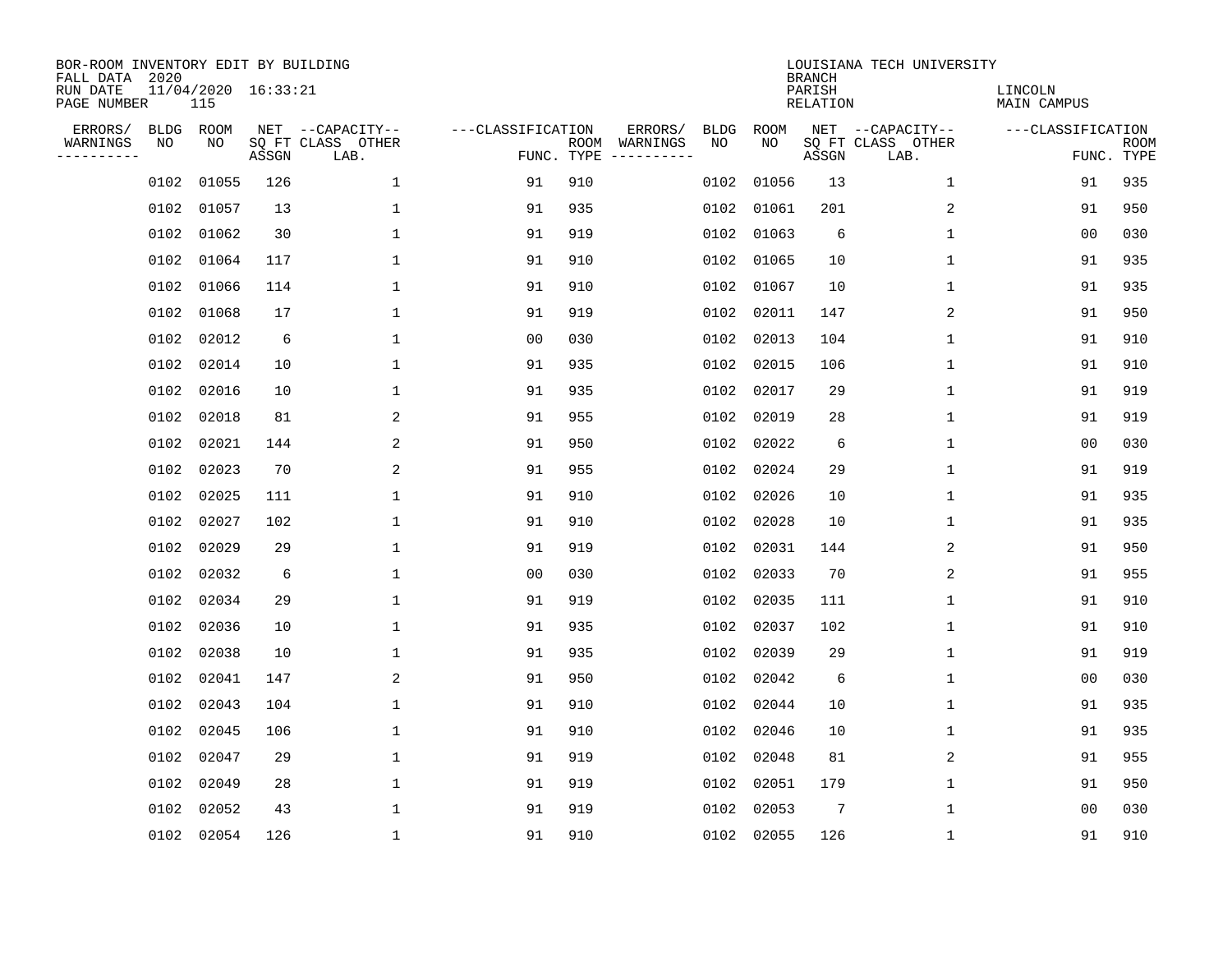| BOR-ROOM INVENTORY EDIT BY BUILDING<br>FALL DATA 2020 |             |                            |                 |                           |                   |                    |                         |             |             | <b>BRANCH</b>             | LOUISIANA TECH UNIVERSITY |                        |                           |
|-------------------------------------------------------|-------------|----------------------------|-----------------|---------------------------|-------------------|--------------------|-------------------------|-------------|-------------|---------------------------|---------------------------|------------------------|---------------------------|
| RUN DATE<br>PAGE NUMBER                               |             | 11/04/2020 16:33:21<br>116 |                 |                           |                   |                    |                         |             |             | PARISH<br><b>RELATION</b> |                           | LINCOLN<br>MAIN CAMPUS |                           |
| ERRORS/                                               | <b>BLDG</b> | ROOM                       |                 | NET --CAPACITY--          | ---CLASSIFICATION |                    | ERRORS/                 | <b>BLDG</b> | <b>ROOM</b> |                           | NET --CAPACITY--          | ---CLASSIFICATION      |                           |
| WARNINGS<br>----------                                | NO          | NO                         | ASSGN           | SQ FT CLASS OTHER<br>LAB. |                   | ROOM<br>FUNC. TYPE | WARNINGS<br>----------- | NO          | NO          | ASSGN                     | SQ FT CLASS OTHER<br>LAB. |                        | <b>ROOM</b><br>FUNC. TYPE |
|                                                       | 0102        | 02056                      | 13              | $\mathbf 1$               | 91                | 935                |                         | 0102        | 02057       | 13                        | 1                         | 91                     | 935                       |
|                                                       | 0102        | 02061                      | 201             | 2                         | 91                | 950                |                         | 0102        | 02062       | 30                        | 1                         | 91                     | 919                       |
|                                                       | 0102        | 02063                      | 6               | $\mathbf 1$               | 0 <sub>0</sub>    | 030                |                         | 0102        | 02064       | 117                       | 1                         | 91                     | 910                       |
|                                                       | 0102        | 02065                      | 10              | 1                         | 91                | 935                |                         | 0102        | 02066       | 114                       | 1                         | 91                     | 910                       |
|                                                       | 0102        | 02067                      | 10              | $\mathbf{1}$              | 91                | 935                |                         | 0102        | 02068       | 17                        |                           | 91                     | 919                       |
|                                                       | 0102        | 02071                      | 179             | 2                         | 91                | 950                |                         | 0102        | 02072       | 43                        | 1                         | 91                     | 919                       |
|                                                       | 0102        | 02073                      | $7\phantom{.0}$ | $\mathbf{1}$              | 0 <sub>0</sub>    | 030                |                         | 0102        | 02074       | 126                       | $\mathbf 1$               | 91                     | 910                       |
|                                                       | 0102        | 02075                      | 126             | $\mathbf{1}$              | 91                | 910                |                         | 0102        | 02076       | 13                        | $\mathbf 1$               | 91                     | 935                       |
|                                                       | 0102        | 02077                      | 13              | $\mathbf{1}$              | 91                | 935                |                         | 0102        | 0301A       | 113                       | $\mathbf 1$               | 91                     | 910                       |
|                                                       | 0102        | 0301B                      | 11              | 1                         | 91                | 935                |                         | 0102        | 0301C       | 6                         | 1                         | 0 <sub>0</sub>         | 030                       |
|                                                       | 0102        | 0301D                      | 113             | 1                         | 91                | 910                |                         | 0102        | 0301E       | 11                        | 1                         | 91                     | 935                       |
|                                                       | 0102        | 0301F                      | 42              | 1                         | 91                | 919                |                         | 0102        | 0301G       | 41                        | 4                         | 0 <sub>0</sub>         | 020                       |
|                                                       | 0102        | 03011                      | 268             | 4                         | 91                | 950                |                         | 0102        | 03012       | 113                       | 1                         | 91                     | 910                       |
|                                                       | 0102        | 03013                      | 10              | 1                         | 91                | 935                |                         | 0102        | 03014       | 6                         | 1                         | 0 <sub>0</sub>         | 030                       |
|                                                       | 0102        | 03015                      | 113             | 1                         | 91                | 910                |                         | 0102        | 03016       | 10                        | 1                         | 91                     | 935                       |
|                                                       | 0102        | 03017                      | 9               | 1                         | 91                | 935                |                         | 0102        | 03018       | 33                        | 1                         | 91                     | 919                       |
|                                                       | 0102        | 03019                      | 33              | 1                         | 91                | 919                |                         | 0102        | 0302A       | 110                       | 1                         | 91                     | 910                       |
|                                                       | 0102        | 0302B                      | 10              | 1                         | 91                | 935                |                         | 0102        | 0302C       | 6                         | 1                         | 0 <sub>0</sub>         | 030                       |
|                                                       | 0102        | 0302D                      | 110             | 1                         | 91                | 910                |                         | 0102        | 0302E       | 10                        | 1                         | 91                     | 935                       |
|                                                       | 0102        | 0302F                      | 46              | 1                         | 91                | 919                |                         | 0102        | 0302G       | 46                        | 4                         | 0 <sub>0</sub>         | 020                       |
|                                                       | 0102        | 03021                      | 298             | 4                         | 91                | 950                |                         | 0102        | 03022       | 110                       | 1                         | 91                     | 910                       |
|                                                       | 0102        | 03023                      | 11              | 1                         | 91                | 935                |                         | 0102        | 03024       | 6                         | 1                         | 00                     | 030                       |
|                                                       | 0102        | 03025                      | 110             | 1                         | 91                | 910                |                         | 0102        | 03026       | 11                        | 1                         | 91                     | 935                       |
|                                                       | 0102        | 03027                      | 9               | $\mathbf 1$               | 91                | 935                |                         | 0102        | 03028       | 34                        | $\mathbf 1$               | 91                     | 919                       |
|                                                       | 0102        | 03029                      | 31              | 1                         | 91                | 919                |                         | 0102        | 0303A       | 110                       | 1                         | 91                     | 910                       |
|                                                       |             | 0102 0303B                 | 10              | $\mathbf{1}$              | 91                | 935                |                         |             | 0102 0303C  | 6                         | 1                         | 00                     | 030                       |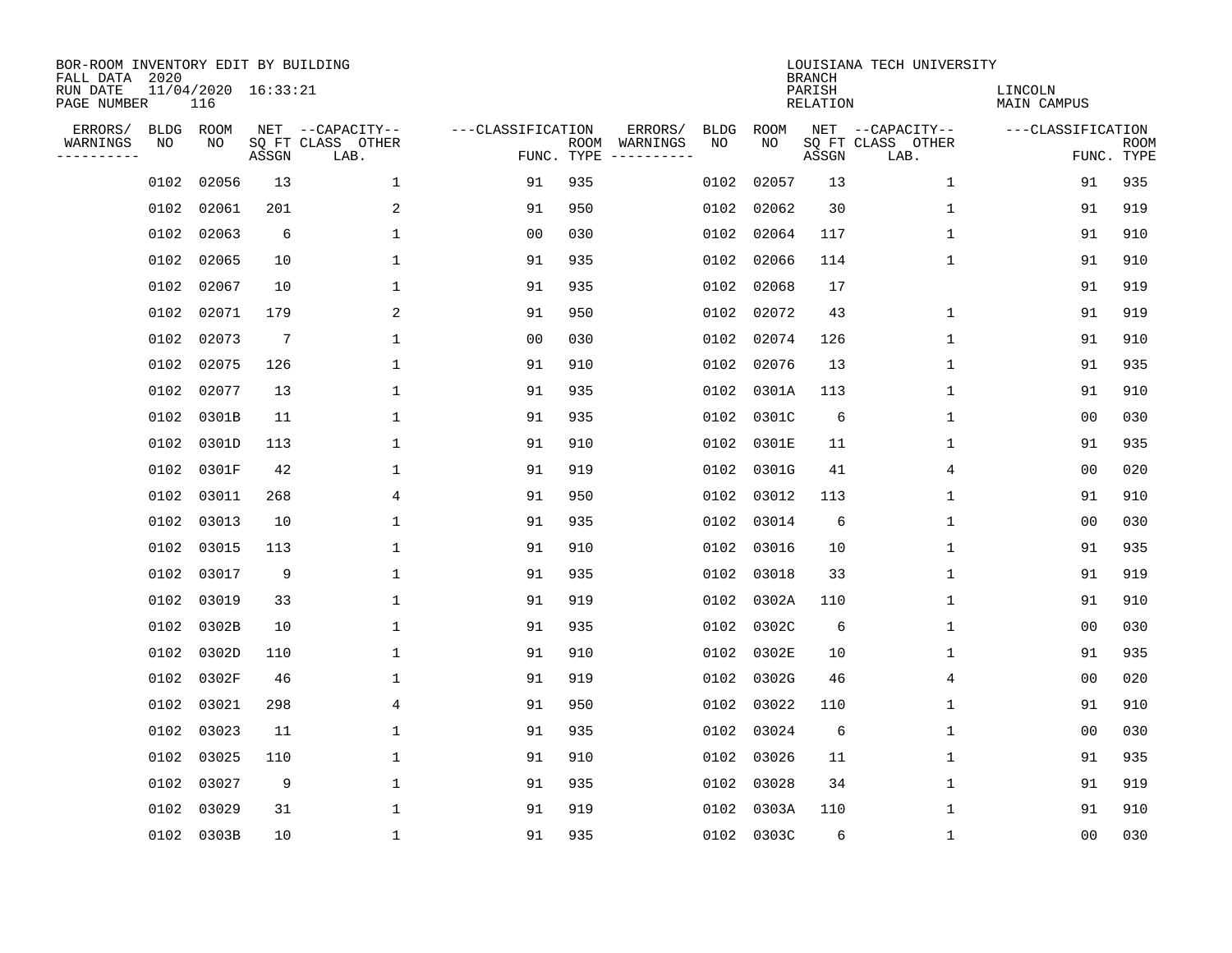| BOR-ROOM INVENTORY EDIT BY BUILDING<br>FALL DATA 2020 |             |                            |       |                           |                   |                    |                         |             |             | <b>BRANCH</b>             | LOUISIANA TECH UNIVERSITY |                        |                           |
|-------------------------------------------------------|-------------|----------------------------|-------|---------------------------|-------------------|--------------------|-------------------------|-------------|-------------|---------------------------|---------------------------|------------------------|---------------------------|
| RUN DATE<br>PAGE NUMBER                               |             | 11/04/2020 16:33:21<br>117 |       |                           |                   |                    |                         |             |             | PARISH<br><b>RELATION</b> |                           | LINCOLN<br>MAIN CAMPUS |                           |
| ERRORS/                                               | <b>BLDG</b> | ROOM                       |       | NET --CAPACITY--          | ---CLASSIFICATION |                    | ERRORS/                 | <b>BLDG</b> | <b>ROOM</b> |                           | NET --CAPACITY--          | ---CLASSIFICATION      |                           |
| WARNINGS<br>----------                                | NO          | NO                         | ASSGN | SQ FT CLASS OTHER<br>LAB. |                   | ROOM<br>FUNC. TYPE | WARNINGS<br>----------- | NO          | NO          | ASSGN                     | SQ FT CLASS OTHER<br>LAB. |                        | <b>ROOM</b><br>FUNC. TYPE |
|                                                       | 0102        | 0303D                      | 110   | $\mathbf 1$               | 91                | 910                |                         | 0102        | 0303E       | 10                        | 1                         | 91                     | 935                       |
|                                                       | 0102        | 0303F                      | 46    | 1                         | 91                | 919                |                         | 0102        | 0303G       | 46                        | 4                         | 00                     | 020                       |
|                                                       | 0102        | 03031                      | 298   | 4                         | 91                | 950                |                         | 0102        | 03032       | 110                       | 1                         | 91                     | 910                       |
|                                                       | 0102        | 03033                      | 11    | 1                         | 91                | 935                |                         |             | 0102 03034  | 6                         | 1                         | 0 <sub>0</sub>         | 030                       |
|                                                       | 0102        | 03035                      | 110   | $\mathbf{1}$              | 91                | 910                |                         | 0102        | 03036       | 11                        | $\mathbf 1$               | 91                     | 935                       |
|                                                       | 0102        | 03037                      | 9     | $\mathbf 1$               | 91                | 935                |                         |             | 0102 03038  | 34                        | 1                         | 91                     | 919                       |
|                                                       | 0102        | 03039                      | 31    | $\mathbf{1}$              | 91                | 919                |                         | 0102        | 0304A       | 113                       | $\mathbf 1$               | 91                     | 910                       |
|                                                       | 0102        | 0304B                      | 11    | $\mathbf{1}$              | 91                | 935                |                         |             | 0102 0304C  | 6                         | $\mathbf 1$               | 0 <sub>0</sub>         | 030                       |
|                                                       | 0102        | 0304D                      | 113   | $\mathbf{1}$              | 91                | 910                |                         | 0102        | 0304E       | 11                        | $\mathbf 1$               | 91                     | 935                       |
|                                                       | 0102        | 0304F                      | 42    | 1                         | 91                | 919                |                         | 0102        | 0304G       | 41                        | 1                         | 0 <sub>0</sub>         | 020                       |
|                                                       | 0102        | 03041                      | 268   | 4                         | 91                | 950                |                         | 0102        | 03042       | 113                       | 1                         | 91                     | 910                       |
|                                                       | 0102        | 03043                      | 10    | 1                         | 91                | 935                |                         | 0102        | 03044       | 6                         | 1                         | 0 <sub>0</sub>         | 030                       |
|                                                       | 0102        | 03045                      | 113   | 1                         | 91                | 910                |                         | 0102        | 03046       | 10                        | 1                         | 91                     | 935                       |
|                                                       | 0102        | 03047                      | 9     | 1                         | 91                | 935                |                         | 0102        | 03048       | 33                        | 1                         | 91                     | 919                       |
|                                                       | 0102        | 03049                      | 33    | 1                         | 91                | 919                |                         | 0102        | 0305A       | 113                       | 1                         | 91                     | 910                       |
|                                                       | 0102        | 0305B                      | 11    | 1                         | 91                | 935                |                         | 0102        | 0305C       | 6                         | 1                         | 0 <sub>0</sub>         | 030                       |
|                                                       | 0102        | 0305D                      | 113   | 1                         | 91                | 910                |                         | 0102        | 0305E       | 11                        | 1                         | 91                     | 935                       |
|                                                       | 0102        | 0305F                      | 42    | 1                         | 91                | 919                |                         | 0102        | 0305G       | 41                        | 4                         | 0 <sub>0</sub>         | 020                       |
|                                                       | 0102        | 03051                      | 268   | 4                         | 91                | 950                |                         | 0102        | 03052       | 113                       | 1                         | 91                     | 910                       |
|                                                       | 0102        | 03053                      | 10    | 1                         | 91                | 935                |                         | 0102        | 03054       | 6                         | 1                         | 0 <sub>0</sub>         | 030                       |
|                                                       | 0102        | 03055                      | 113   | 1                         | 91                | 910                |                         | 0102        | 03056       | 10                        | 1                         | 91                     | 935                       |
|                                                       | 0102        | 03057                      | 9     | $\mathbf{1}$              | 91                | 935                |                         | 0102        | 03058       | 33                        | 1                         | 91                     | 919                       |
|                                                       | 0102        | 03059                      | 33    | 1                         | 91                | 919                |                         | 0102        | 0306A       | 110                       | 1                         | 91                     | 910                       |
|                                                       | 0102        | 0306B                      | 10    | 1                         | 91                | 935                |                         | 0102        | 0306C       | 6                         | $\mathbf 1$               | 0 <sub>0</sub>         | 030                       |
|                                                       | 0102        | 0306D                      | 110   | 1                         | 91                | 910                |                         | 0102        | 0306E       | 10                        | 1                         | 91                     | 935                       |
|                                                       |             | 0102 0306F                 | 46    | $\mathbf{1}$              | 91                | 919                |                         |             | 0102 0306G  | 46                        | 1                         | 00                     | 020                       |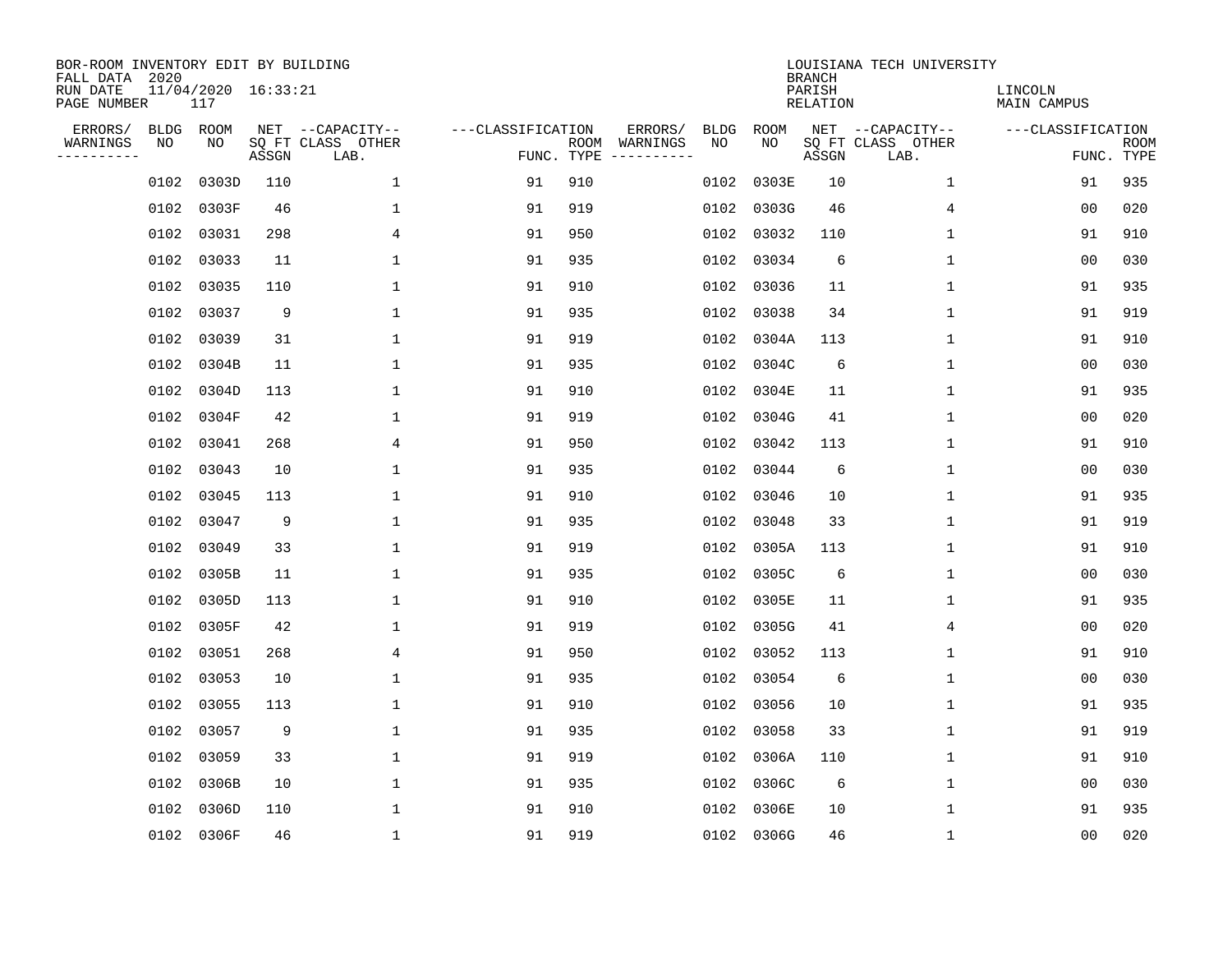| BOR-ROOM INVENTORY EDIT BY BUILDING<br>FALL DATA 2020 |      |                            |       |                           |                   |     |                                      |           |                                                  | <b>BRANCH</b>      | LOUISIANA TECH UNIVERSITY                                                                                                                           |                        |                           |
|-------------------------------------------------------|------|----------------------------|-------|---------------------------|-------------------|-----|--------------------------------------|-----------|--------------------------------------------------|--------------------|-----------------------------------------------------------------------------------------------------------------------------------------------------|------------------------|---------------------------|
| RUN DATE<br>PAGE NUMBER                               |      | 11/04/2020 16:33:21<br>118 |       |                           |                   |     |                                      |           |                                                  | PARISH<br>RELATION |                                                                                                                                                     | LINCOLN<br>MAIN CAMPUS |                           |
| ERRORS/                                               |      | BLDG ROOM                  |       | NET --CAPACITY--          | ---CLASSIFICATION |     | ERRORS/                              | BLDG      | ROOM                                             |                    | NET --CAPACITY--                                                                                                                                    | ---CLASSIFICATION      |                           |
| WARNINGS<br>----------                                | NO   | NO                         | ASSGN | SQ FT CLASS OTHER<br>LAB. |                   |     | ROOM WARNINGS<br>FUNC. TYPE $------$ | NO        | NO                                               | ASSGN              | SQ FT CLASS OTHER<br>LAB.                                                                                                                           |                        | <b>ROOM</b><br>FUNC. TYPE |
|                                                       | 0102 | 03061                      | 298   | $\overline{4}$            | 91                | 950 |                                      | 0102      | 03062                                            | 110                | $\mathbf{1}$                                                                                                                                        | 91                     | 910                       |
|                                                       | 0102 | 03063                      | 11    | 1                         | 91                | 935 |                                      | 0102      | 03064                                            | 6                  | 1                                                                                                                                                   | 00                     | 030                       |
|                                                       | 0102 | 03065                      | 110   | $\mathbf{1}$              | 91                | 910 |                                      | 0102      | 03066                                            | 11                 | $\mathbf 1$                                                                                                                                         | 91                     | 935                       |
|                                                       | 0102 | 03067                      | 9     | $\mathbf{1}$              | 91                | 935 |                                      | 0102      | 03068                                            | 34                 | $\mathbf{1}$                                                                                                                                        | 91                     | 919                       |
|                                                       | 0102 | 03069                      | 31    | $\mathbf 1$               | 91                | 919 |                                      | 0102      | 0307A                                            | 113                | $\mathbf 1$                                                                                                                                         | 91                     | 910                       |
|                                                       | 0102 | 0307B                      | 11    | $\mathbf 1$               | 91                | 935 |                                      | 0102      | 0307C                                            | 6                  | $\mathbf{1}$                                                                                                                                        | 0 <sub>0</sub>         | 030                       |
|                                                       | 0102 | 0307D                      | 113   | $\mathbf{1}$              | 91                | 910 |                                      | 0102      | 0307E                                            | 11                 | $\mathbf{1}$                                                                                                                                        | 91                     | 935                       |
|                                                       | 0102 | 0307F                      | 42    | 1                         | 91                | 919 |                                      | 0102      | 0307G                                            | 41                 | 4                                                                                                                                                   | 0 <sub>0</sub>         | 020                       |
|                                                       | 0102 | 03071                      | 268   | 4                         | 91                | 950 |                                      | 0102      | 03072                                            | 113                | $\mathbf 1$                                                                                                                                         | 91                     | 910                       |
|                                                       | 0102 | 03073                      | 10    | $\mathbf 1$               | 91                | 935 |                                      | 0102      | 03074                                            | 6                  | $\mathbf 1$                                                                                                                                         | 0 <sub>0</sub>         | 030                       |
|                                                       | 0102 | 03075                      | 113   | 1                         | 91                | 910 |                                      | 0102      | 03076                                            | 10                 | 1                                                                                                                                                   | 91                     | 935                       |
|                                                       | 0102 | 03077                      | 9     | 1                         | 74                | 935 |                                      |           | 0102 03078                                       | 33                 | $\mathbf 1$                                                                                                                                         | 91                     | 919                       |
|                                                       |      | 0102 03079                 | 33    | $\mathbf 1$               | 91                | 919 |                                      |           | TOTAL NUMBER CLASSROOMS<br>TOTAL NUMBER LABS 210 |                    | TOTAL ASSIGNABLE & UNASSIGNABLE SQFT:<br>TOTAL NET ASSIGN SQ. FT. IN ROOM FILE<br>TOTAL NUMBER COMPUTER CLASSROOMS<br>TOTAL NUMBER SPECIAL LABS 220 | 13,802<br>13,213       |                           |
|                                                       |      | 0103 0100                  | 806   |                           | 0 <sub>0</sub>    | 020 |                                      |           | 0103 0100A                                       | 299                |                                                                                                                                                     | 0 <sub>0</sub>         | 020                       |
|                                                       | 0103 | 0100B                      | 1646  | 100                       | 42                | 620 |                                      | 0103      | 0100C                                            | 971                |                                                                                                                                                     | 00                     | 020                       |
|                                                       | 0103 | 0101                       | 493   | 3                         | 45                | 350 |                                      |           | 0103 0102                                        | 115                | 3                                                                                                                                                   | 45                     | 310                       |
|                                                       | 0103 | 0103                       | 115   | 1                         | 45                | 310 |                                      | 0103      | 0104                                             | 92                 | 3                                                                                                                                                   | 45                     | 310                       |
|                                                       | 0103 | 0105                       | 92    | 4                         | 45                | 310 |                                      | 0103      | 0106                                             | 158                | 3                                                                                                                                                   | 45                     | 310                       |
|                                                       | 0103 | 0107                       | 121   | 2                         | 45                | 310 |                                      | 0103      | 0108                                             | 111                | $\mathbf 1$                                                                                                                                         | 45                     | 310                       |
|                                                       | 0103 | 0109                       | 119   |                           | 45                | 730 |                                      | 0103 0110 |                                                  | 493                | $\overline{2}$                                                                                                                                      | 30                     | 540                       |
|                                                       | 0103 | 0111                       | 209   | 2                         | 30                | 540 |                                      | 0103      | 0112                                             | 255                | $\overline{2}$                                                                                                                                      | 30                     | 540                       |
|                                                       | 0103 | 0113                       | 476   | 16                        | 20                | 110 |                                      | 0103      | 0114                                             | 191                |                                                                                                                                                     | 64                     | 710                       |
|                                                       |      | 0103 0115A                 | 193   | 6                         | 30                | 540 |                                      |           | 0103 0115B                                       | 168                | 3                                                                                                                                                   | 30                     | 540                       |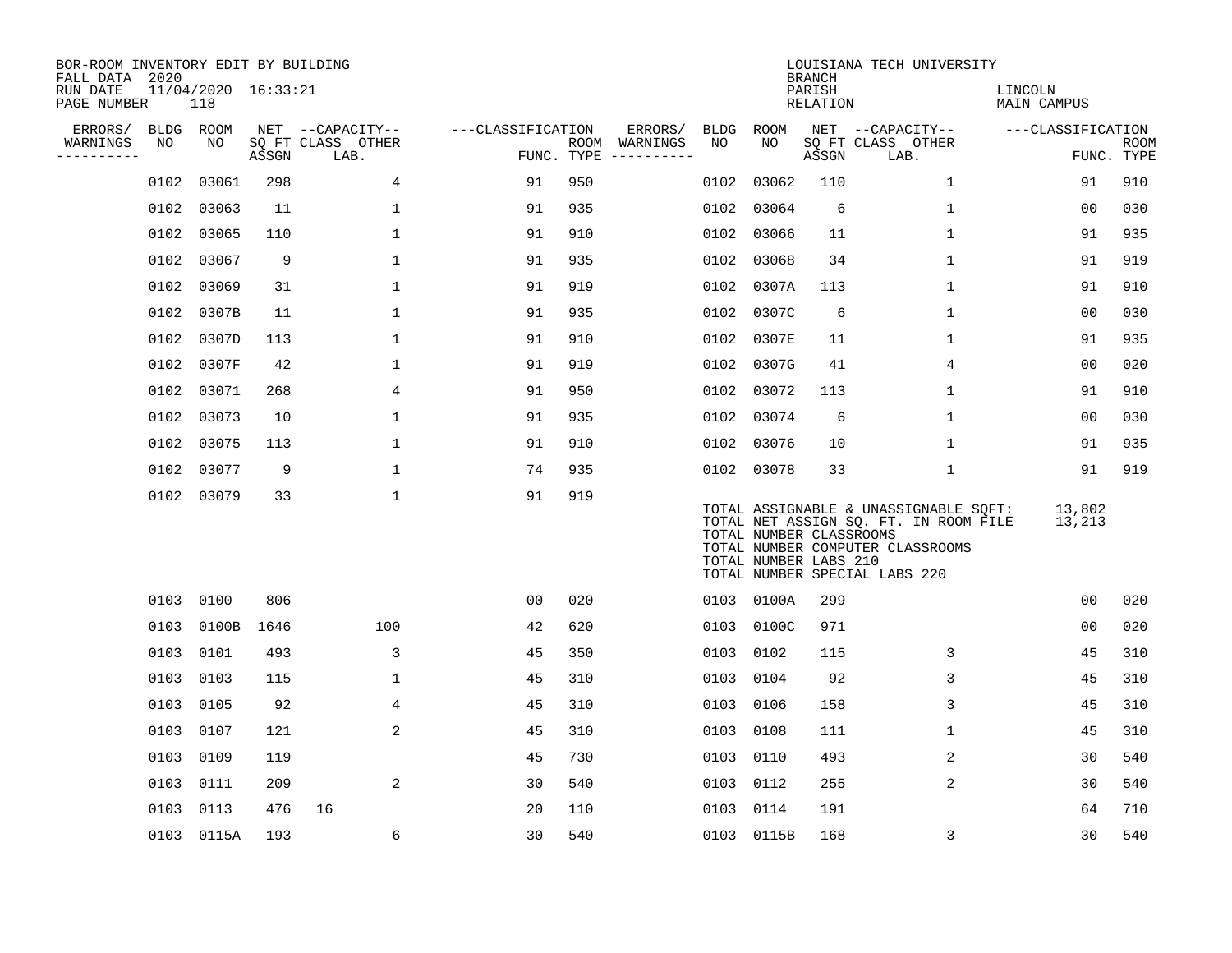| BOR-ROOM INVENTORY EDIT BY BUILDING<br>FALL DATA 2020 |                                |       |                           |                   |                                        |      |            | <b>BRANCH</b>                                           | LOUISIANA TECH UNIVERSITY                                                                                                                                |                             |                           |
|-------------------------------------------------------|--------------------------------|-------|---------------------------|-------------------|----------------------------------------|------|------------|---------------------------------------------------------|----------------------------------------------------------------------------------------------------------------------------------------------------------|-----------------------------|---------------------------|
| RUN DATE<br>PAGE NUMBER                               | $11/04/2020$ $16:33:21$<br>119 |       |                           |                   |                                        |      |            | PARISH<br>RELATION                                      |                                                                                                                                                          | LINCOLN<br>MAIN CAMPUS      |                           |
| ERRORS/                                               | BLDG ROOM                      |       | NET --CAPACITY--          | ---CLASSIFICATION | ERRORS/                                |      | BLDG ROOM  |                                                         | NET --CAPACITY--                                                                                                                                         | ---CLASSIFICATION           |                           |
| WARNINGS<br>NO<br>----------                          | NO                             | ASSGN | SQ FT CLASS OTHER<br>LAB. |                   | ROOM WARNINGS<br>FUNC. TYPE ---------- | NO   | NO         | ASSGN                                                   | SQ FT CLASS OTHER<br>LAB.                                                                                                                                |                             | <b>ROOM</b><br>FUNC. TYPE |
|                                                       | 0103 0116                      | 1285  | 12                        | 30                | 880                                    | 0103 | 0117       | 66                                                      | 2                                                                                                                                                        | 30                          | 540                       |
|                                                       | 0103 0118                      | 66    | 2                         | 30                | 540                                    | 0103 | 0119       | 66                                                      | 2                                                                                                                                                        | 30                          | 540                       |
|                                                       | 0103 0120                      | 66    | 2                         | 30                | 540                                    |      | 0103 0121  | 66                                                      | 2                                                                                                                                                        | 30                          | 540                       |
|                                                       | 0103 0122                      | 381   | 12                        | 45                | 350                                    | 0103 | 0123       | 431                                                     | 6                                                                                                                                                        | 45                          | 550                       |
|                                                       | 0103 0124                      | 266   | 4                         | 45                | 550                                    |      | 0103 0125  | 102                                                     | 2                                                                                                                                                        | 45                          | 550                       |
|                                                       | 0103 0126                      | 109   | 2                         | 45                | 550                                    |      | 0103 0127  | 417                                                     | 3                                                                                                                                                        | 45                          | 325                       |
|                                                       | 0103 0128                      | 120   |                           | 45                | 315                                    |      | 0103 0129  | 173                                                     |                                                                                                                                                          | 45                          | 315                       |
|                                                       | 0103 0130                      | 237   |                           | 45                | 730                                    |      | 0103 0131  | 158                                                     | 2                                                                                                                                                        | 45                          | 310                       |
|                                                       | 0103 0132                      | 173   | 4                         | 45                | 280                                    |      | 0103 0133  | 54                                                      |                                                                                                                                                          | 00                          | 010                       |
|                                                       | 0103 0134                      | 166   | 2                         | 45                | 310                                    |      | 0103 0135  | 56                                                      | $\mathbf 1$                                                                                                                                              | 0 <sub>0</sub>              | 030                       |
|                                                       | 0103 0136                      | 52    |                           | 74                | 715                                    |      | 0103 0137  | 162                                                     | $\overline{4}$                                                                                                                                           | 45                          | 650                       |
|                                                       | 0103 0138                      | 103   | 2                         | 45                | 310                                    |      | 0103 0139  | 107                                                     | $\mathbf 1$                                                                                                                                              | 45                          | 310                       |
|                                                       | 0103 0140                      | 395   | 6                         | 30                | 540                                    |      | 0103 0141  | 58                                                      |                                                                                                                                                          | 45                          | 685                       |
|                                                       | 0103 0142                      | 65    | 2                         | 00                | 030                                    |      | 0103 0143  | 65                                                      | 2                                                                                                                                                        | $00 \,$                     | 030                       |
|                                                       | 0103 0144                      | 601   | 26                        | 11                | 110                                    |      | 0103 0145  | 615<br>TOTAL NUMBER CLASSROOMS<br>TOTAL NUMBER LABS 210 | 6<br>TOTAL ASSIGNABLE & UNASSIGNABLE SQFT:<br>TOTAL NET ASSIGN SQ. FT. IN ROOM FILE<br>TOTAL NUMBER COMPUTER CLASSROOMS<br>TOTAL NUMBER SPECIAL LABS 220 | 74<br>13,804<br>11,488<br>2 | 280                       |
|                                                       | 0105 0001                      | 70    |                           | 83                | 083                                    |      | 0105 0002  | 70                                                      |                                                                                                                                                          | 83                          | 083                       |
|                                                       | 0105 0003                      | 150   | 3                         | 60                | 310                                    |      | 0105 0004  | 186                                                     | 3                                                                                                                                                        | 60                          | 310                       |
|                                                       | 0105 0005                      | 100   | 2                         | 60                | 310                                    |      | 0105 0006  | 100                                                     |                                                                                                                                                          | 60                          | 315                       |
|                                                       | 0105 0007                      | 90    |                           | 0 <sub>0</sub>    | 030                                    |      | 0105 0008  | 80                                                      |                                                                                                                                                          | 60                          | 315                       |
|                                                       | 0105 0009                      | 300   | 3                         | 60                | 310                                    |      | 0105 0010  | 140                                                     | 2                                                                                                                                                        | 60                          | 315                       |
|                                                       | 0105 0011                      | 600   |                           | 83                | 083                                    |      | 0105 Z0100 | 144<br>TOTAL NUMBER CLASSROOMS                          | TOTAL ASSIGNABLE & UNASSIGNABLE SQFT:<br>TOTAL NET ASSIGN SQ. FT. IN ROOM FILE                                                                           | 83<br>2,030<br>1,940        | 083                       |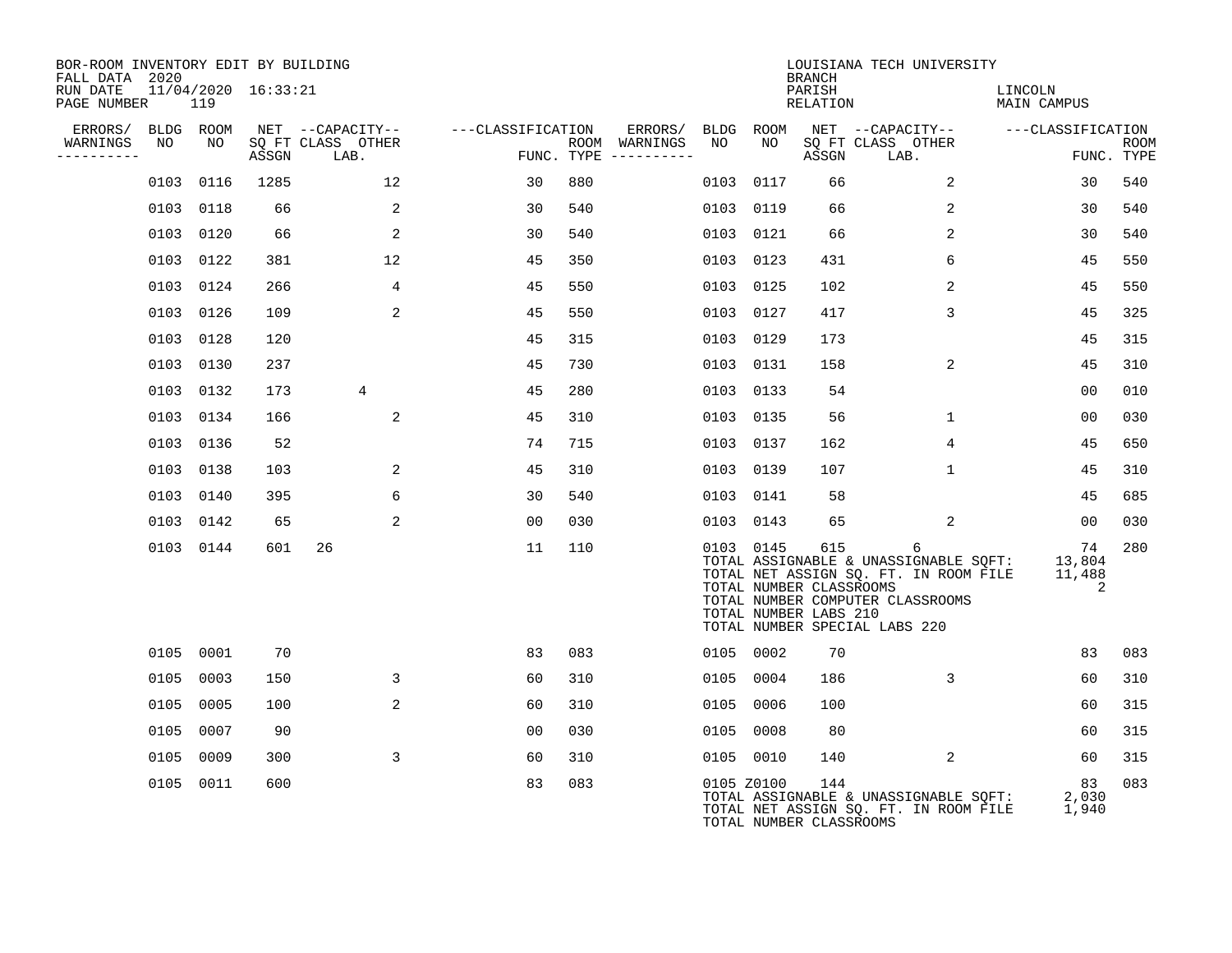| RUN DATE 11/04/2020 16:33:21<br>PAGE NUMBER 120<br>----------- | BOR-ROOM INVENTORY EDIT BY BUILDING<br>FALL DATA 2020 |                |      |                |    |        |           |            | BRANCH                                           | LOUISIANA TECH UNIVERSITY                                                                                                                                                                                                                                           |                                   |        |
|----------------------------------------------------------------|-------------------------------------------------------|----------------|------|----------------|----|--------|-----------|------------|--------------------------------------------------|---------------------------------------------------------------------------------------------------------------------------------------------------------------------------------------------------------------------------------------------------------------------|-----------------------------------|--------|
|                                                                |                                                       |                |      |                |    |        |           |            | PARISH<br>RELATION                               |                                                                                                                                                                                                                                                                     | LINCOLN<br>LINCOLN<br>MAIN CAMPUS |        |
|                                                                |                                                       |                |      |                |    |        |           |            |                                                  |                                                                                                                                                                                                                                                                     |                                   |        |
|                                                                |                                                       |                |      |                |    |        |           |            | TOTAL NUMBER LABS 210                            | TOTAL NUMBER COMPUTER CLASSROOMS<br>TOTAL NUMBER SPECIAL LABS 220                                                                                                                                                                                                   |                                   |        |
|                                                                |                                                       | 0113 0100      | 1321 | $\mathbf{1}$   | 11 | 580    | 0113 0101 |            | 376                                              | $\mathbf 1$                                                                                                                                                                                                                                                         |                                   | 11 585 |
|                                                                |                                                       | 0113 0102      | 525  | $\mathbf{1}$   | 11 | 585    |           | 0113 0102A | 56                                               | $\mathbf{1}$                                                                                                                                                                                                                                                        | 11                                | 585    |
|                                                                |                                                       | 0113 0102B     | 38   | $\mathbf{1}$   | 11 | 585    | 0113 0103 |            | 447                                              | $\mathbf{1}$                                                                                                                                                                                                                                                        | 11                                | 585    |
|                                                                |                                                       | 0113 0104      | 1942 | $\mathbf{1}$   | 11 | 580    | 0113 0105 |            | 2185                                             | $\mathbf{1}$                                                                                                                                                                                                                                                        | 11                                | 580    |
|                                                                |                                                       | 0113 0106      | 2006 | $\mathbf{1}$   | 11 | 580    |           |            | TOTAL NUMBER CLASSROOMS<br>TOTAL NUMBER LABS 210 | TOTAL ASSIGNABLE & UNASSIGNABLE SQFT: 8,896<br>TOTAL NET ASSIGN SQ. FT. IN ROOM FILE 8,896<br>TOTAL NUMBER COMPUTER CLASSROOMS<br>TOTAL NUMBER SPECIAL LABS 220                                                                                                     |                                   |        |
|                                                                |                                                       | 0114 0100 1712 |      | $\overline{1}$ | 82 | 082    |           |            | TOTAL NUMBER CLASSROOMS<br>TOTAL NUMBER LABS 210 | TOTAL ASSIGNABLE & UNASSIGNABLE SQFT: 1,712<br>TOTAL NET ASSIGN SQ. FT. IN ROOM FILE 1,712<br>TOTAL NUMBER COMPUTER CLASSROOMS<br>TOTAL NUMBER SPECIAL LABS 220                                                                                                     |                                   |        |
|                                                                |                                                       | 0115 0101      | 600  | $\mathbf{1}$   |    | 11 555 |           |            | TOTAL NUMBER CLASSROOMS<br>TOTAL NUMBER LABS 210 | $\begin{tabular}{lllllllllll} 0115 & 0102 & 2884 & 1 & 11 & 550 \\ \text{TOTAL ASSIGNABLE & UNASSIGNABLE SOFT: & 3,484 \\ \text{TOTAL NET ASSIGN SO. FT. IN ROM FILE & 3,484 \\ \end{tabular}$<br>TOTAL NUMBER COMPUTER CLASSROOMS<br>TOTAL NUMBER SPECIAL LABS 220 |                                   |        |
|                                                                |                                                       | 0117 0101      | 4021 | $\mathbf{1}$   | 11 | 720    | 0117 0102 |            | 198                                              |                                                                                                                                                                                                                                                                     | $1 \qquad \qquad$                 | 11 725 |
|                                                                |                                                       | 0117 0103      | 237  | $\mathbf{1}$   | 46 | 310    | 0117 0104 |            | 465                                              | $\mathbf{1}$                                                                                                                                                                                                                                                        |                                   | 11 725 |
|                                                                |                                                       | 0117 0105      | 3167 | $\mathbf{1}$   | 11 | 720    |           |            | TOTAL NUMBER CLASSROOMS<br>TOTAL NUMBER LABS 210 | TOTAL ASSIGNABLE & UNASSIGNABLE SQFT: 8,088<br>TOTAL NET ASSIGN SQ. FT. IN ROOM FILE 8,088<br>TOTAL NUMBER COMPUTER CLASSROOMS<br>TOTAL NUMBER SPECIAL LABS 220                                                                                                     |                                   |        |
|                                                                |                                                       | 0120 0101      | 2591 | 76             | 45 | 720    | 0120 0102 |            | 259                                              | 1                                                                                                                                                                                                                                                                   | 45                                | 725    |
|                                                                |                                                       | 0120 0103      | 56   | $\mathbf{1}$   | 45 | 725    | 0120 0201 |            | 801                                              | $\mathbf{1}$                                                                                                                                                                                                                                                        | 45                                | 725    |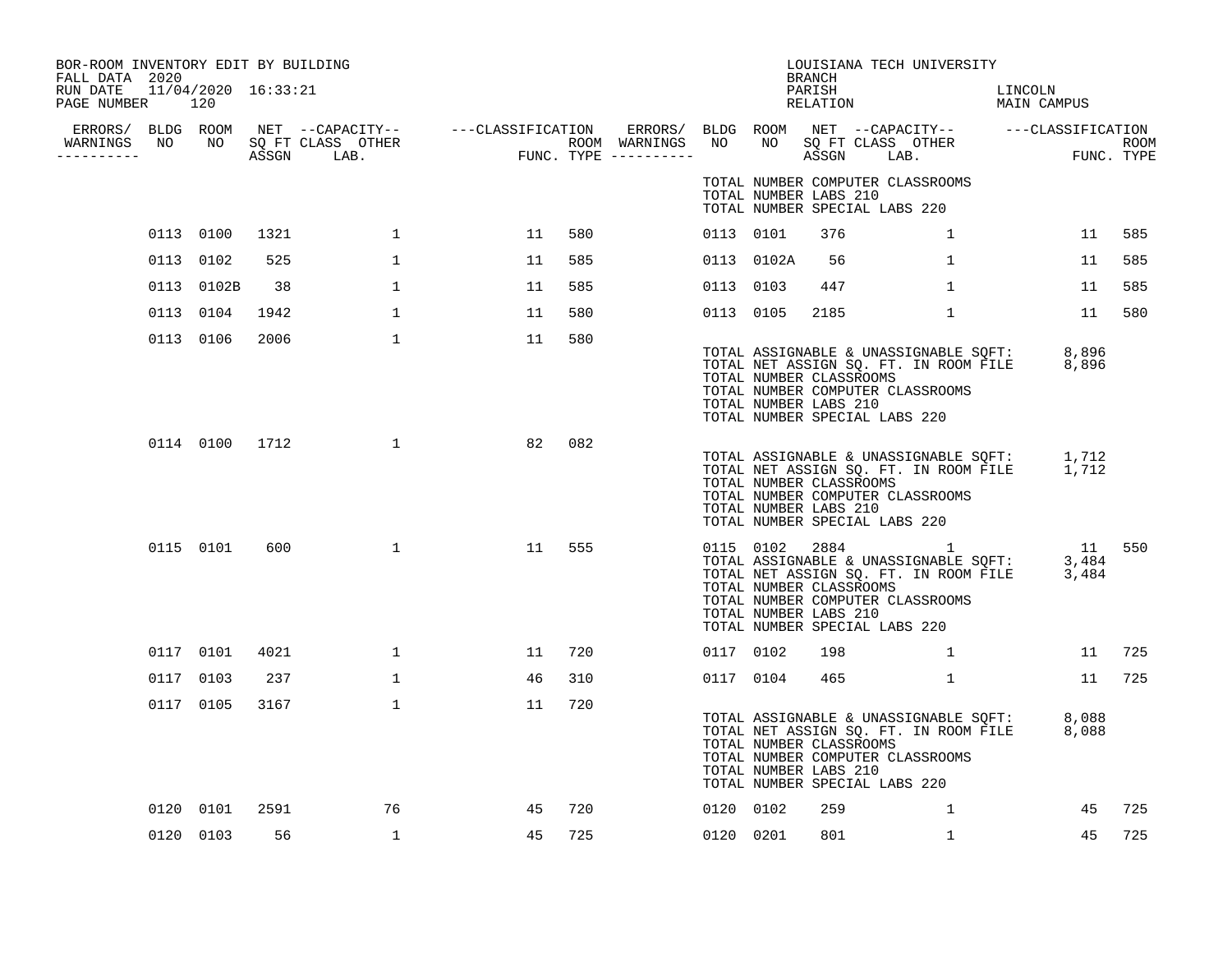| BOR-ROOM INVENTORY EDIT BY BUILDING<br>FALL DATA 2020 |                 |      |              |    |        |           | BRANCH                                                                                                                                  | LOUISIANA TECH UNIVERSITY                                                      |                                                                                                  |        |
|-------------------------------------------------------|-----------------|------|--------------|----|--------|-----------|-----------------------------------------------------------------------------------------------------------------------------------------|--------------------------------------------------------------------------------|--------------------------------------------------------------------------------------------------|--------|
| RUN DATE 11/04/2020 16:33:21<br>PAGE NUMBER 121       |                 |      |              |    |        |           | PARISH<br>RELATION                                                                                                                      |                                                                                | LINCOLN<br>MAIN CAMPUS                                                                           |        |
| ----------                                            |                 |      |              |    |        |           |                                                                                                                                         |                                                                                |                                                                                                  |        |
|                                                       |                 |      |              |    |        |           | TOTAL NUMBER CLASSROOMS<br>TOTAL NUMBER COMPUTER CLASSROOMS<br>TOTAL NUMBER LABS 210<br>TOTAL NUMBER SPECIAL LABS 220                   |                                                                                | TOTAL ASSIGNABLE & UNASSIGNABLE SQFT: 3,707<br>TOTAL NET ASSIGN SQ. FT. IN ROOM FILE 3,707       |        |
|                                                       | 0121 0101       | 4096 | 1            | 11 | 570    | 0121 0102 | 184                                                                                                                                     | $\sim$ 1                                                                       |                                                                                                  | 11 570 |
|                                                       | 0121 0103       | 184  | $\mathbf{1}$ | 11 | 570    | 0121 0104 | 184                                                                                                                                     | 1                                                                              | 11                                                                                               | 570    |
|                                                       | 0121 0105       | 184  | $\mathbf{1}$ | 11 | 570    | 0121 0106 | 184                                                                                                                                     | $\mathbf{1}$                                                                   | 11                                                                                               | 570    |
|                                                       | 0121 0107       | 184  | $\mathbf{1}$ | 11 | 570    | 0121 0108 | 184                                                                                                                                     | $\mathbf{1}$                                                                   | 11                                                                                               | 570    |
|                                                       | 0121 0109       | 184  | $\mathbf{1}$ | 11 | 570    |           | TOTAL NUMBER CLASSROOMS<br>TOTAL NUMBER COMPUTER CLASSROOMS<br>TOTAL NUMBER LABS 210<br>TOTAL NUMBER SPECIAL LABS 220                   |                                                                                | TOTAL ASSIGNABLE & UNASSIGNABLE SQFT: 5,568<br>TOTAL NET ASSIGN SQ. FT. IN ROOM FILE 5,568       |        |
|                                                       | 0126 0100       | 400  | 8            |    | 21 250 |           | TOTAL NUMBER CLASSROOMS<br>TOTAL NUMBER COMPUTER CLASSROOMS<br>TOTAL NUMBER LABS 210<br>TOTAL NUMBER SPECIAL LABS 220                   | TOTAL ASSIGNABLE & UNASSIGNABLE SQFT:<br>TOTAL NET ASSIGN SQ. FT. IN ROOM FILE | 400<br>400                                                                                       |        |
|                                                       | 0130 0101       | 1379 | $\mathbf{1}$ | 52 | 660    | 0130 0102 | 121                                                                                                                                     |                                                                                | 52<br>$1 \qquad \qquad$                                                                          | 665    |
|                                                       | 0130 0103       | 233  | $\mathbf{1}$ | 52 | 665    | 0130 0104 | 413                                                                                                                                     | $\mathbf{1}$                                                                   | 52                                                                                               | 665    |
|                                                       | 0130 0105       | 603  | $\mathbf 1$  | 11 | 580    | 0130 0106 | 160                                                                                                                                     | $\mathbf{1}$                                                                   | 52                                                                                               | 665    |
|                                                       | 0130 0106B      | 62   | $\mathbf{1}$ | 45 | 315    |           | 0130 0106C 195<br>TOTAL NUMBER CLASSROOMS<br>TOTAL NUMBER COMPUTER CLASSROOMS<br>TOTAL NUMBER LABS 210<br>TOTAL NUMBER SPECIAL LABS 220 | $\mathbf{1}$                                                                   | 52<br>TOTAL ASSIGNABLE & UNASSIGNABLE SQFT: 3,166<br>TOTAL NET ASSIGN SQ. FT. IN ROOM FILE 3,166 | 665    |
|                                                       | 0131 0100 21136 |      |              | 91 | 950    |           | TOTAL NUMBER CLASSROOMS<br>TOTAL NUMBER COMPUTER CLASSROOMS<br>TOTAL NUMBER LABS 210                                                    |                                                                                | TOTAL ASSIGNABLE & UNASSIGNABLE SOFT: 21,136<br>TOTAL NET ASSIGN SQ. FT. IN ROOM FILE 21,136     |        |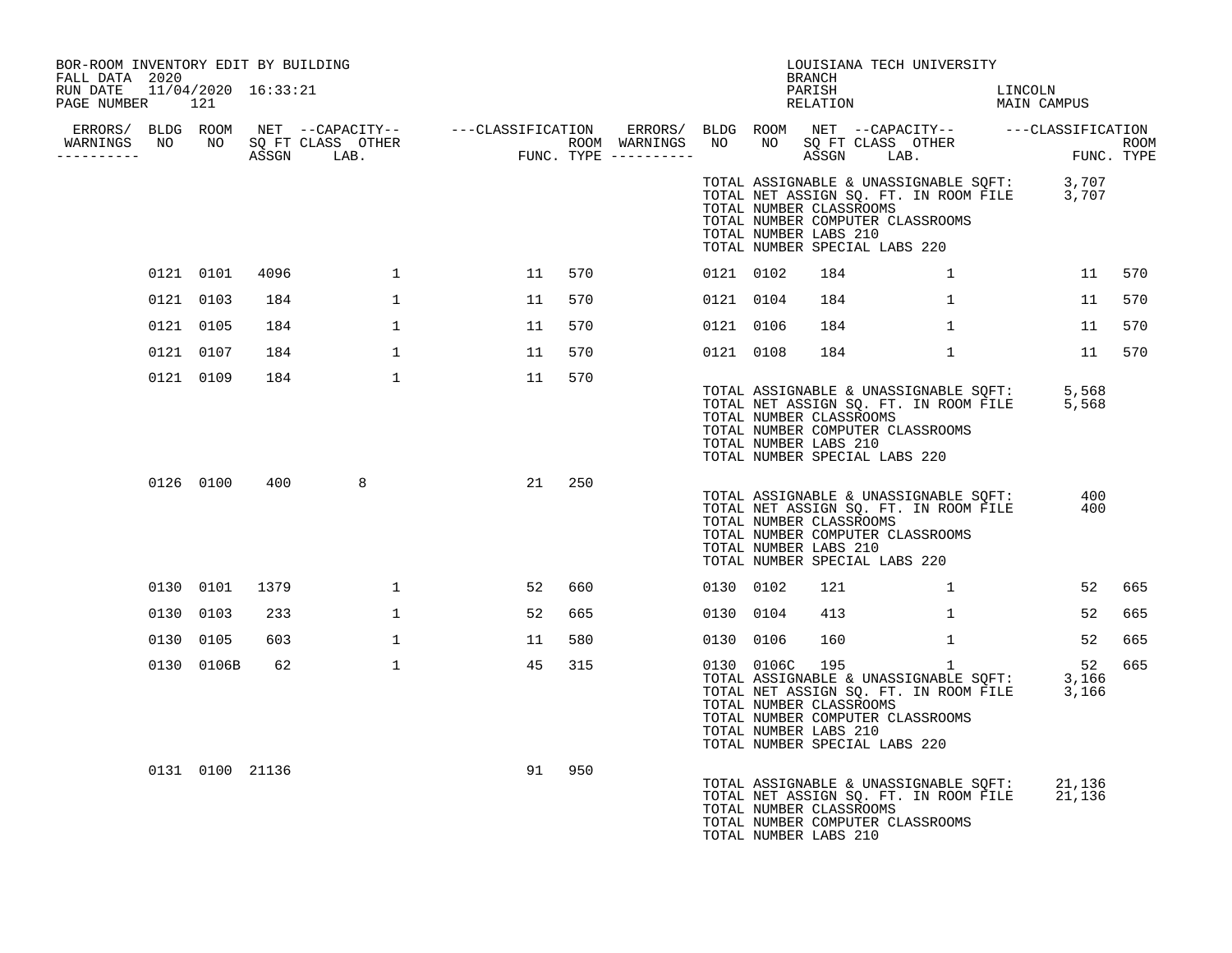| BOR-ROOM INVENTORY EDIT BY BUILDING<br>FALL DATA 2020 |           |                 |                  |    |        |           |           | <b>BRANCH</b>                                    | LOUISIANA TECH UNIVERSITY                                                                                                                                         |                        |        |
|-------------------------------------------------------|-----------|-----------------|------------------|----|--------|-----------|-----------|--------------------------------------------------|-------------------------------------------------------------------------------------------------------------------------------------------------------------------|------------------------|--------|
| RUN DATE 11/04/2020 16:33:21<br>PAGE NUMBER 122       |           |                 |                  |    |        |           |           | PARISH<br>RELATION                               |                                                                                                                                                                   | LINCOLN<br>MAIN CAMPUS |        |
| WARNINGS NO NO SQ FT CLASS OTHER                      |           |                 |                  |    |        |           |           |                                                  |                                                                                                                                                                   |                        |        |
| ----------                                            |           |                 |                  |    |        |           |           |                                                  |                                                                                                                                                                   |                        |        |
|                                                       |           |                 |                  |    |        |           |           |                                                  | TOTAL NUMBER SPECIAL LABS 220                                                                                                                                     |                        |        |
|                                                       |           | 0132 0100 10771 |                  |    | 91 950 |           |           | TOTAL NUMBER CLASSROOMS<br>TOTAL NUMBER LABS 210 | TOTAL ASSIGNABLE & UNASSIGNABLE SQFT: 10,771<br>TOTAL NET ASSIGN SQ. FT. IN ROOM FILE 10,771<br>TOTAL NUMBER COMPUTER CLASSROOMS<br>TOTAL NUMBER SPECIAL LABS 220 |                        |        |
|                                                       |           |                 | 0138 0100 3687 1 | 11 | 560    |           |           | TOTAL NUMBER CLASSROOMS<br>TOTAL NUMBER LABS 210 | TOTAL ASSIGNABLE & UNASSIGNABLE SQFT: 3,687<br>TOTAL NET ASSIGN SQ. FT. IN ROOM FILE 3,687<br>TOTAL NUMBER COMPUTER CLASSROOMS<br>TOTAL NUMBER SPECIAL LABS 220   |                        |        |
|                                                       | 0140 0101 | 133             | $\mathbf{1}$     | 11 | 570    |           | 0140 0102 | 133                                              | $\mathbf{1}$                                                                                                                                                      | 11                     | 570    |
|                                                       | 0140 0103 | 133             | $\mathbf{1}$     | 11 | 570    |           | 0140 0104 | 133                                              | $\mathbf{1}$                                                                                                                                                      | 11                     | 570    |
|                                                       | 0140 0105 | 133             | $\mathbf{1}$     | 11 | 570    |           | 0140 0106 | 133                                              | $\mathbf{1}$                                                                                                                                                      | 11                     | 570    |
|                                                       | 0140 0107 | 133             | $\mathbf{1}$     | 11 | 570    |           | 0140 0108 | 133                                              | $\mathbf{1}$                                                                                                                                                      | 11                     | 570    |
|                                                       | 0140 0109 | 133             | 1                | 11 | 731    |           | 0140 0110 | 133                                              | $\mathbf{1}$                                                                                                                                                      | 11                     | 731    |
|                                                       | 0140 0111 | 133             | $\mathbf{1}$     | 11 | 570    | 0140 0112 |           | 133                                              | $\mathbf{1}$                                                                                                                                                      | 11                     | 570    |
|                                                       | 0140 0113 | 133             | 1                | 11 | 570    |           | 0140 0114 | 133                                              | $\mathbf{1}$                                                                                                                                                      | 11                     | 570    |
|                                                       | 0140 0115 | 133             | $\mathbf{1}$     | 11 | 570    | 0140 0116 |           | 133                                              | $\mathbf{1}$                                                                                                                                                      | 11                     | 570    |
|                                                       | 0140 0117 | 131             | 1                | 11 | 570    |           | 0140 0118 | 131                                              | $\mathbf{1}$                                                                                                                                                      |                        | 11 570 |
|                                                       | 0140 0119 | 1299            | $\mathbf{1}$     | 00 | 020    |           |           | TOTAL NUMBER CLASSROOMS<br>TOTAL NUMBER LABS 210 | TOTAL ASSIGNABLE & UNASSIGNABLE SQFT: 3,689<br>TOTAL NET ASSIGN SQ. FT. IN ROOM FILE 2,390<br>TOTAL NUMBER COMPUTER CLASSROOMS<br>TOTAL NUMBER SPECIAL LABS 220   |                        |        |
|                                                       |           | 0141 0100 1156  | $\mathbf{1}$     | 11 | 570    |           |           | TOTAL NUMBER CLASSROOMS<br>TOTAL NUMBER LABS 210 | TOTAL ASSIGNABLE & UNASSIGNABLE SOFT: 1,156<br>TOTAL NET ASSIGN SQ. FT. IN ROOM FILE 1,156<br>TOTAL NUMBER COMPUTER CLASSROOMS<br>TOTAL NUMBER SPECIAL LABS 220   |                        |        |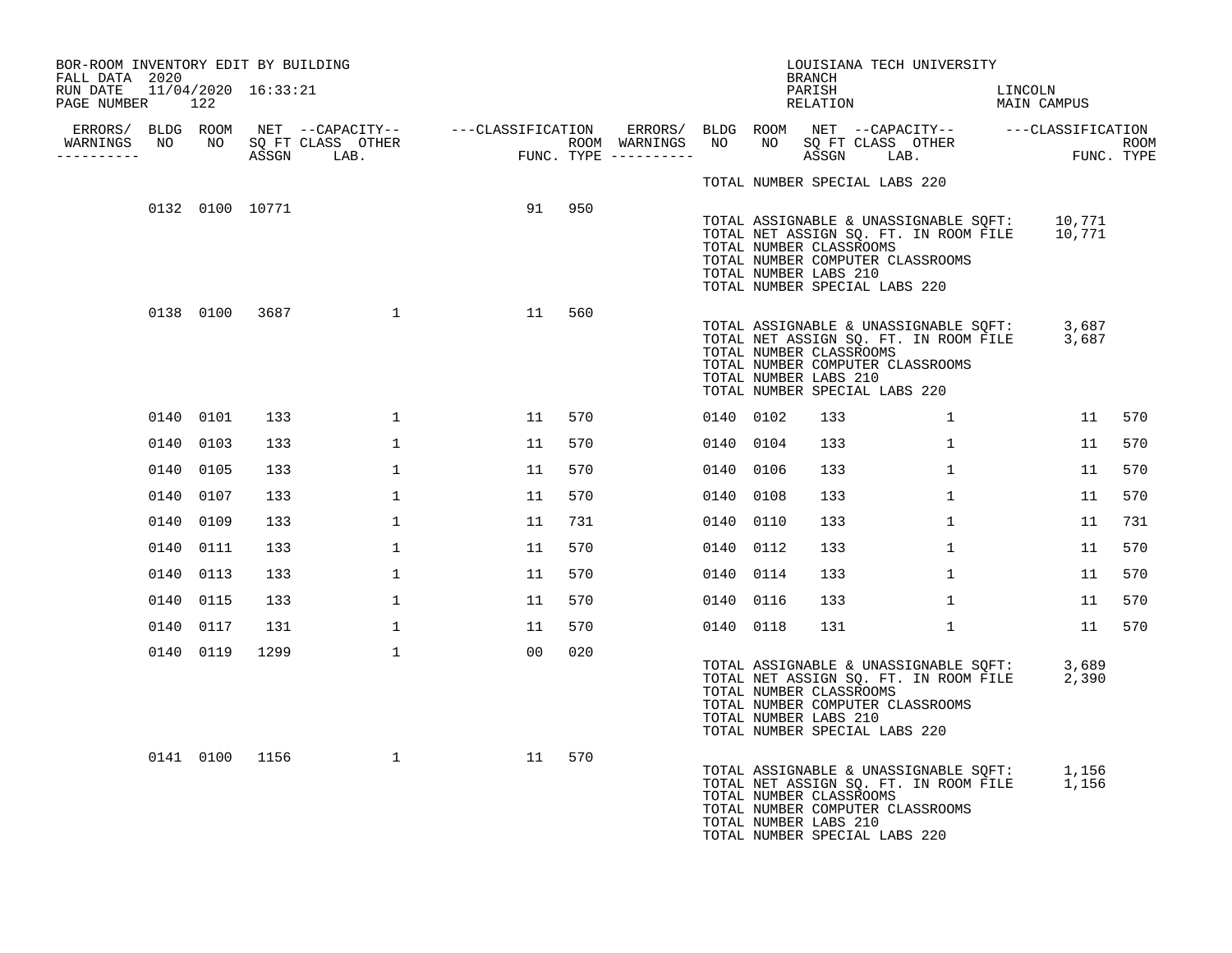| BOR-ROOM INVENTORY EDIT BY BUILDING<br>FALL DATA 2020 |    |                            |     |                                 |                                       |     |           |                 | BRANCH                                           | LOUISIANA TECH UNIVERSITY                                                                                                                                       |                |                    |
|-------------------------------------------------------|----|----------------------------|-----|---------------------------------|---------------------------------------|-----|-----------|-----------------|--------------------------------------------------|-----------------------------------------------------------------------------------------------------------------------------------------------------------------|----------------|--------------------|
| RUN DATE<br>PAGE NUMBER                               |    | 11/04/2020 16:33:21<br>123 |     |                                 |                                       |     |           |                 | PARISH<br>RELATION                               | MAIN CAMPUS                                                                                                                                                     | LINCOLN        |                    |
| ERRORS/ BLDG ROOM                                     |    |                            |     |                                 | NET --CAPACITY-- ---CLASSIFICATION    |     |           |                 |                                                  | ERRORS/ BLDG ROOM NET --CAPACITY-- ----CLASSIFICATION                                                                                                           |                |                    |
| WARNINGS<br>----------                                | NO | NO                         |     | SQ FT CLASS OTHER<br>ASSGN LAB. | ROOM WARNINGS<br>FUNC. TYPE --------- |     | NO        | NO <sub>1</sub> | ASSGN LAB.                                       | SQ FT CLASS OTHER                                                                                                                                               |                | ROOM<br>FUNC. TYPE |
|                                                       |    |                            |     | 0144 0100 1191 1                | 45                                    | 731 |           |                 | TOTAL NUMBER CLASSROOMS<br>TOTAL NUMBER LABS 210 | TOTAL ASSIGNABLE & UNASSIGNABLE SQFT: 1,191<br>TOTAL NET ASSIGN SQ. FT. IN ROOM FILE 1,191<br>TOTAL NUMBER COMPUTER CLASSROOMS<br>TOTAL NUMBER SPECIAL LABS 220 |                |                    |
|                                                       |    | 0148 0100 1683             |     | $\sim$ 1                        | 11                                    | 580 |           |                 | TOTAL NUMBER CLASSROOMS<br>TOTAL NUMBER LABS 210 | TOTAL ASSIGNABLE & UNASSIGNABLE SQFT: 1,683<br>TOTAL NET ASSIGN SQ. FT. IN ROOM FILE 1,683<br>TOTAL NUMBER COMPUTER CLASSROOMS<br>TOTAL NUMBER SPECIAL LABS 220 |                |                    |
|                                                       |    | 0157 0001                  | 175 | 34                              | 93                                    | 523 |           | 0157 0002       | 175                                              | 34                                                                                                                                                              | 93             | 523                |
|                                                       |    | 0157 0003                  | 87  | 17                              | 93                                    | 523 |           | 0157 0009       | 87                                               | 17                                                                                                                                                              | 93             | 523                |
|                                                       |    | 0157 0010                  | 175 | 34                              | 93                                    | 523 |           | 0157 0011       | 175                                              | 34                                                                                                                                                              | 93             | 523                |
|                                                       |    | 0157 0012                  | 175 | 34                              | 93                                    | 523 |           | 0157 0013       | 87                                               | 17                                                                                                                                                              | 93             | 523                |
|                                                       |    | 0157 0018                  | 87  | 17                              | 93                                    | 523 |           | 0157 0019       | 175                                              | 34                                                                                                                                                              | 93             | 523                |
|                                                       |    | 0157 0100 14486            |     |                                 | 93                                    | 520 |           | 0157 0101       | 538                                              |                                                                                                                                                                 | 0 <sub>0</sub> | 030                |
|                                                       |    | 0157 0102                  | 538 | 50                              | 93                                    | 410 |           | 0157 0102A      | 386                                              | 15                                                                                                                                                              | 93             | 410                |
|                                                       |    | 0157 0102B                 | 200 | $\mathbf 1$                     | 93                                    | 310 |           | 0157 0102C      | 123                                              | $\mathbf{1}$                                                                                                                                                    | 93             | 310                |
|                                                       |    | 0157 0102D                 | 124 | 1                               | 93                                    | 310 | 0157      | 0103            | 536                                              |                                                                                                                                                                 | 93             | 731                |
|                                                       |    | 0157 0104                  | 538 | $\mathbf 1$                     | 93                                    | 310 |           | 0157 0105       | 516                                              | $\mathbf{1}$                                                                                                                                                    | 93             | 310                |
|                                                       |    | 0157 0106                  | 398 | $\mathbf 1$                     | 93                                    | 310 |           | 0157 0107       | 516                                              | $\mathbf{1}$                                                                                                                                                    | 93             | 310                |
|                                                       |    | 0157 0108                  | 538 | $\mathbf{1}$                    | 93                                    | 310 | 0157 0109 |                 | 536                                              |                                                                                                                                                                 | 00             | 010                |
|                                                       |    | 0157 0110                  | 538 | 100                             | 93                                    | 310 |           | 0157 0111       | 201                                              | 37                                                                                                                                                              | 93             | 523                |
|                                                       |    | 0157 0111M                 | 212 |                                 | 93                                    | 523 |           | 0157 0111T      | 131                                              |                                                                                                                                                                 | 93             | 523                |
|                                                       |    | 0157 0112                  | 538 |                                 | 0 <sub>0</sub>                        | 030 |           | 0157 0113       | 536                                              | 1                                                                                                                                                               | 93             | 310                |
|                                                       |    | 0157 0114                  | 538 |                                 | 93                                    | 314 |           | 0157 0115       | 516                                              |                                                                                                                                                                 | 93             | 325                |
|                                                       |    | 0157 0116                  | 516 |                                 | 93                                    | 314 |           | 0157 0116A      | 134                                              |                                                                                                                                                                 | 93             | 355                |
|                                                       |    | 0157 0117                  | 538 | $\mathbf{1}$                    | 93                                    | 310 |           | 0157 0118       | 536                                              |                                                                                                                                                                 | 93             | 520                |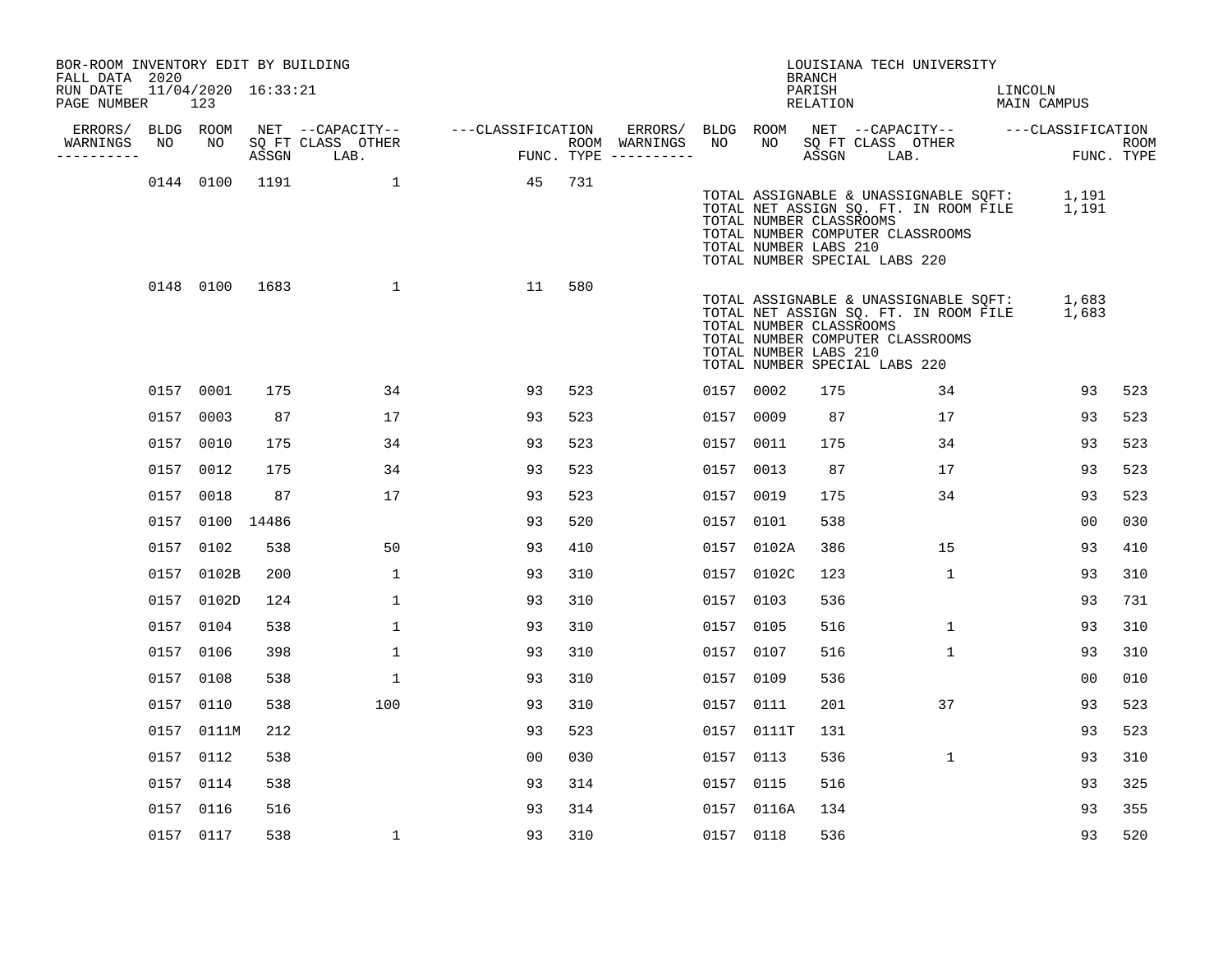| BOR-ROOM INVENTORY EDIT BY BUILDING<br>FALL DATA 2020 |      |                            |       |                           |                   |            |                              |      |            | <b>BRANCH</b>             | LOUISIANA TECH UNIVERSITY |                               |                           |
|-------------------------------------------------------|------|----------------------------|-------|---------------------------|-------------------|------------|------------------------------|------|------------|---------------------------|---------------------------|-------------------------------|---------------------------|
| RUN DATE<br>PAGE NUMBER                               |      | 11/04/2020 16:33:21<br>124 |       |                           |                   |            |                              |      |            | PARISH<br><b>RELATION</b> |                           | LINCOLN<br><b>MAIN CAMPUS</b> |                           |
| ERRORS/                                               |      | BLDG ROOM                  |       | NET --CAPACITY--          | ---CLASSIFICATION |            | ERRORS/                      | BLDG | ROOM       |                           | NET --CAPACITY--          | ---CLASSIFICATION             |                           |
| WARNINGS<br>----------                                | NO   | NO                         | ASSGN | SQ FT CLASS OTHER<br>LAB. |                   | FUNC. TYPE | ROOM WARNINGS<br>----------- | NO   | NO         | ASSGN                     | SQ FT CLASS OTHER<br>LAB. |                               | <b>ROOM</b><br>FUNC. TYPE |
|                                                       | 0157 | 0119                       | 538   | 15                        | 93                | 525        |                              | 0157 | 0120       | 806                       | 20                        | 93                            | 680                       |
|                                                       | 0157 | 0120A                      | 281   |                           | 93                | 525        |                              |      | 0157 0121  | 97                        | 1                         | 93                            | 310                       |
|                                                       | 0157 | 0121A                      | 36    |                           | 93                | 315        |                              |      | 0157 0122  | 306                       |                           | 93                            | 650                       |
|                                                       |      | 0157 0123                  | 122   | $\mathbf 1$               | 93                | 310        |                              |      | 0157 0124  | 306                       | $\mathbf 1$               | 93                            | 310                       |
|                                                       | 0157 | 0125                       | 44    | $\mathbf{1}$              | 93                | 310        |                              |      | 0157 0126  | 135                       | $\mathbf{1}$              | 93                            | 310                       |
|                                                       |      | 0157 0127                  | 385   | $\mathbf{1}$              | 93                | 310        |                              |      | 0157 0127A | 69                        |                           | 93                            | 315                       |
|                                                       | 0157 | 0129                       | 233   | $\mathbf{1}$              | 93                | 310        |                              |      | 0157 0130  | 1409                      |                           | 93                            | 731                       |
|                                                       |      | 0157 0131                  | 162   | 3                         | 0 <sub>0</sub>    | 030        |                              |      | 0157 0132  | 160                       |                           | 0 <sub>0</sub>                | 030                       |
|                                                       | 0157 | 0133                       | 71    |                           | 93                | 731        |                              |      | 0157 0134  | 831                       | 15                        | 93                            | 525                       |
|                                                       |      | 0157 0134A                 | 178   |                           | 00                | 030        |                              |      | 0157 0134B | 194                       |                           | 74                            | 525                       |
|                                                       | 0157 | 0137                       | 109   |                           | 93                | 525        |                              |      | 0157 0137A | 135                       |                           | 0 <sub>0</sub>                | 030                       |
|                                                       |      | 0157 0138                  | 223   |                           | 93                | 525        |                              |      | 0157 0139  | 562                       |                           | 93                            | 850                       |
|                                                       | 0157 | 0140                       | 215   |                           | 93                | 731        |                              |      | 0157 0141  | 302                       |                           | 93                            | 650                       |
|                                                       |      | 0157 0141A                 | 41    |                           | 74                | 315        |                              |      | 0157 0142  | 505                       | 15                        | 74                            | 525                       |
|                                                       | 0157 | 0142A                      | 233   |                           | 0 <sub>0</sub>    | 030        |                              |      | 0157 0143  | 386                       |                           | 93                            | 525                       |
|                                                       | 0157 | 0144                       | 595   |                           | 93                | 731        |                              |      | 0157 0145  | 151                       |                           | 93                            | 731                       |
|                                                       | 0157 | 0146                       | 231   | 11                        | 93                | 525        |                              |      | 0157 0147  | 834                       |                           | 0 <sub>0</sub>                | 030                       |
|                                                       | 0157 | 0148                       | 304   | $\mathbf 1$               | 93                | 310        |                              |      | 0157 0149  | 136                       | 1                         | 93                            | 310                       |
|                                                       | 0157 | 0150                       | 170   | 1                         | 93                | 310        |                              |      | 0157 0151  | 120                       | 1                         | 93                            | 310                       |
|                                                       | 0157 | 0152                       | 208   | 1                         | 93                | 310        |                              |      | 0157 0153  | 230                       | 1                         | 93                            | 310                       |
|                                                       | 0157 | 0154                       | 461   | $\mathbf{1}$              | 93                | 310        |                              |      | 0157 0155  | 156                       | 1                         | 93                            | 310                       |
|                                                       | 0157 | 0156                       | 75    |                           | 93                | 315        |                              |      | 0157 0157  | 153                       | 1                         | 93                            | 310                       |
|                                                       | 0157 | 0158                       | 129   | 1                         | 93                | 310        |                              |      | 0157 0159  | 277                       | 1                         | 93                            | 310                       |
|                                                       | 0157 | 0160                       | 287   | $\mathbf{1}$              | 93                | 310        |                              |      | 0157 0161  | 117                       | 1                         | 93                            | 310                       |
|                                                       | 0157 | 0162                       | 137   | $\mathbf{1}$              | 93                | 310        |                              |      | 0157 0163  | 232                       | 1                         | 93                            | 310                       |
|                                                       |      | 0157 0164                  | 62    |                           | 93                | 315        |                              |      | 0157 0165  | 606                       |                           | 93                            | 315                       |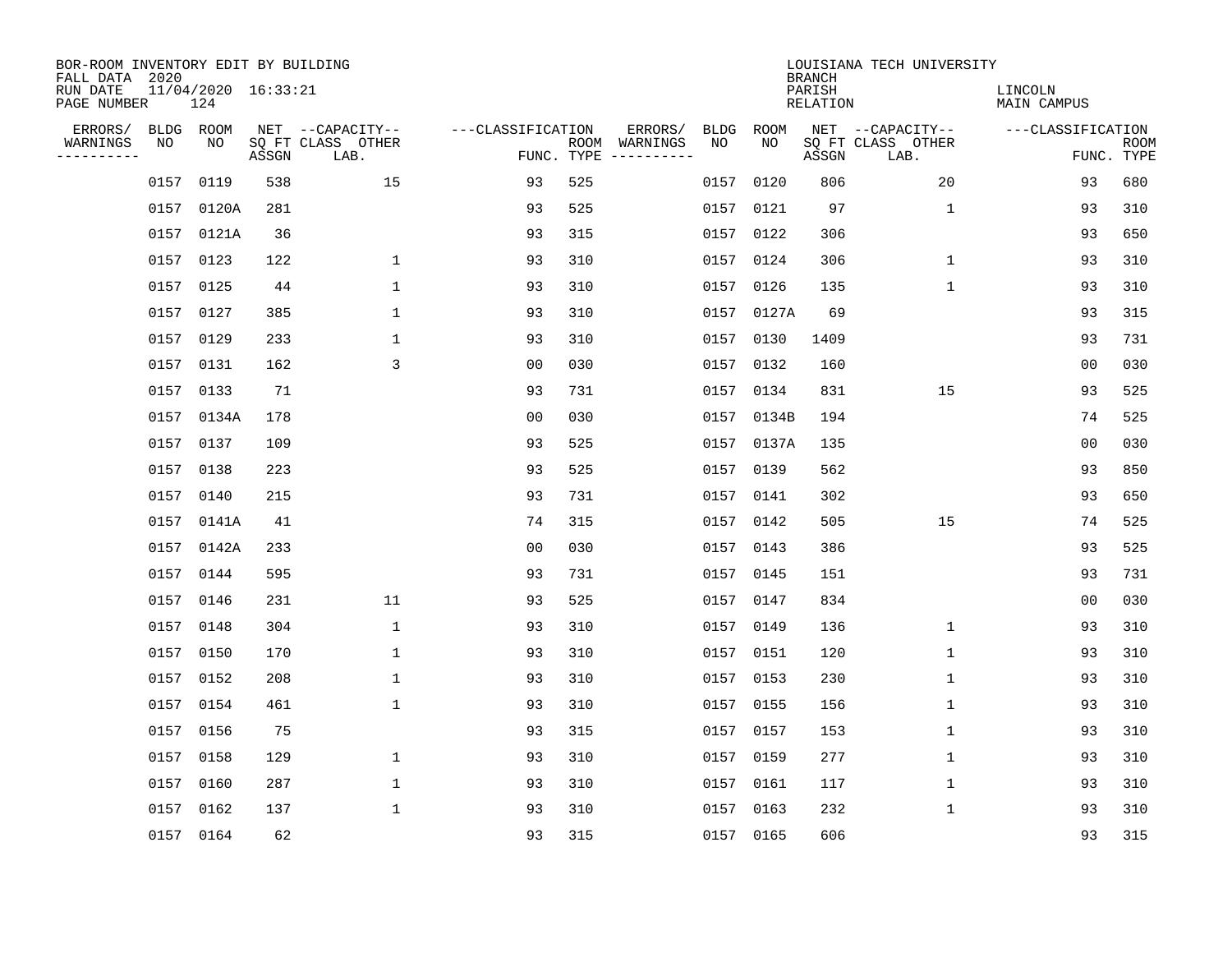| BOR-ROOM INVENTORY EDIT BY BUILDING       |      |                            |       |                           |                   |     |                                      |      |             |                                            | LOUISIANA TECH UNIVERSITY |                               |                           |
|-------------------------------------------|------|----------------------------|-------|---------------------------|-------------------|-----|--------------------------------------|------|-------------|--------------------------------------------|---------------------------|-------------------------------|---------------------------|
| FALL DATA 2020<br>RUN DATE<br>PAGE NUMBER |      | 11/04/2020 16:33:21<br>125 |       |                           |                   |     |                                      |      |             | <b>BRANCH</b><br>PARISH<br><b>RELATION</b> |                           | LINCOLN<br><b>MAIN CAMPUS</b> |                           |
| ERRORS/                                   |      | BLDG ROOM                  |       | NET --CAPACITY--          | ---CLASSIFICATION |     | ERRORS/                              | BLDG | <b>ROOM</b> |                                            | NET --CAPACITY--          | ---CLASSIFICATION             |                           |
| WARNINGS<br>----------                    | NO   | NO                         | ASSGN | SQ FT CLASS OTHER<br>LAB. |                   |     | ROOM WARNINGS<br>FUNC. TYPE $------$ | NO   | NO          | ASSGN                                      | SQ FT CLASS OTHER<br>LAB. |                               | <b>ROOM</b><br>FUNC. TYPE |
|                                           | 0157 | 0165A                      | 15    |                           | 93                | 315 |                                      | 0157 | 0166        | 290                                        |                           | 0 <sub>0</sub>                | 030                       |
|                                           | 0157 | 0167                       | 207   |                           | 00                | 020 |                                      |      | 0157 0168   | 3123                                       | 150                       | 93                            | 680                       |
|                                           | 0157 | 0168A                      | 160   |                           | 00                | 030 |                                      |      | 0157 0170   | 566                                        | 24                        | 93                            | 350                       |
|                                           |      | 0157 0171                  | 68    |                           | 0 <sub>0</sub>    | 030 |                                      |      | 0157 0172   | 157                                        |                           | 0 <sub>0</sub>                | 030                       |
|                                           | 0157 | 0173                       | 97    |                           | 0 <sub>0</sub>    | 030 |                                      |      | 0157 0174   | 39                                         |                           | 00                            | 010                       |
|                                           |      | 0157 0175                  | 807   |                           | 93                | 630 |                                      |      | 0157 0175A  | 138                                        |                           | 93                            | 635                       |
|                                           |      | 0157 0175B                 | 66    |                           | 93                | 635 |                                      |      | 0157 0176   | 952                                        |                           | 93                            | 731                       |
|                                           |      | 0157 0177                  | 104   |                           | 93                | 735 |                                      |      | 0157 0178   | 482                                        | 15                        | 93                            | 525                       |
|                                           | 0157 | 0179                       | 530   | 15                        | 93                | 525 |                                      |      | 0157 0180   | 60                                         |                           | 74                            | 525                       |
|                                           | 0157 | 0181                       | 72    |                           | 74                | 525 |                                      |      | 0157 0195   | 8465                                       |                           | 0 <sub>0</sub>                | 020                       |
|                                           | 0157 | 0200                       | 22612 |                           | 0 <sub>0</sub>    | 020 |                                      |      | 0157 0200A  | 44                                         |                           | 0 <sub>0</sub>                | 020                       |
|                                           | 0157 | 0200B                      | 44    |                           | 0 <sub>0</sub>    | 020 |                                      |      | 0157 0201   | 667                                        |                           | 0 <sub>0</sub>                | 030                       |
|                                           | 0157 | 0201V                      | 30    | 11                        | 93                | 523 |                                      | 0157 | 0202        | 839                                        |                           | 93                            | 731                       |
|                                           | 0157 | 0202A                      | 113   |                           | 00                | 010 |                                      |      | 0157 0203   | 673                                        |                           | 93                            | 630                       |
|                                           | 0157 | 0204                       | 722   | $\mathbf 1$               | 93                | 310 |                                      | 0157 | 0204A       | 201                                        |                           | 93                            | 525                       |
|                                           | 0157 | 0204V                      | 41    | 16                        | 93                | 523 |                                      | 0157 | 0205        | 722                                        | 1                         | 93                            | 310                       |
|                                           | 0157 | 0205A                      | 240   |                           | 93                | 315 |                                      | 0157 | 0206        | 673                                        |                           | 93                            | 635                       |
|                                           | 0157 | 0207                       | 839   |                           | 93                | 630 |                                      |      | 0157 0207A  | 117                                        |                           | 93                            | 635                       |
|                                           | 0157 | 0207V                      | 31    | 11                        | 93                | 523 |                                      | 0157 | 0208        | 758                                        |                           | 0 <sub>0</sub>                | 030                       |
|                                           | 0157 | 0209                       | 758   |                           | 0 <sub>0</sub>    | 030 |                                      | 0157 | 0209V       | 31                                         | 11                        | 93                            | 523                       |
|                                           | 0157 | 0210                       | 839   |                           | 93                | 731 |                                      |      | 0157 0210A  | 107                                        |                           | 93                            | 735                       |
|                                           | 0157 | 0211                       | 673   |                           | 93                | 630 |                                      | 0157 | 0212        | 722                                        |                           | 0 <sub>0</sub>                | 020                       |
|                                           | 0157 | 0212V                      | 41    | 16                        | 93                | 523 |                                      |      | 0157 0213   | 422                                        |                           | 93                            | 530                       |
|                                           | 0157 | 0213A                      | 77    | 2                         | 93                | 530 |                                      |      | 0157 0214   | 673                                        |                           | 93                            | 731                       |
|                                           | 0157 | 0215                       | 839   |                           | 0 <sub>0</sub>    | 020 |                                      |      | 0157 0215V  | 30                                         | 11                        | 93                            | 523                       |
|                                           |      | 0157 0216                  | 667   |                           | 93                | 731 |                                      |      | 0157 0217   | 667                                        |                           | 93                            | 635                       |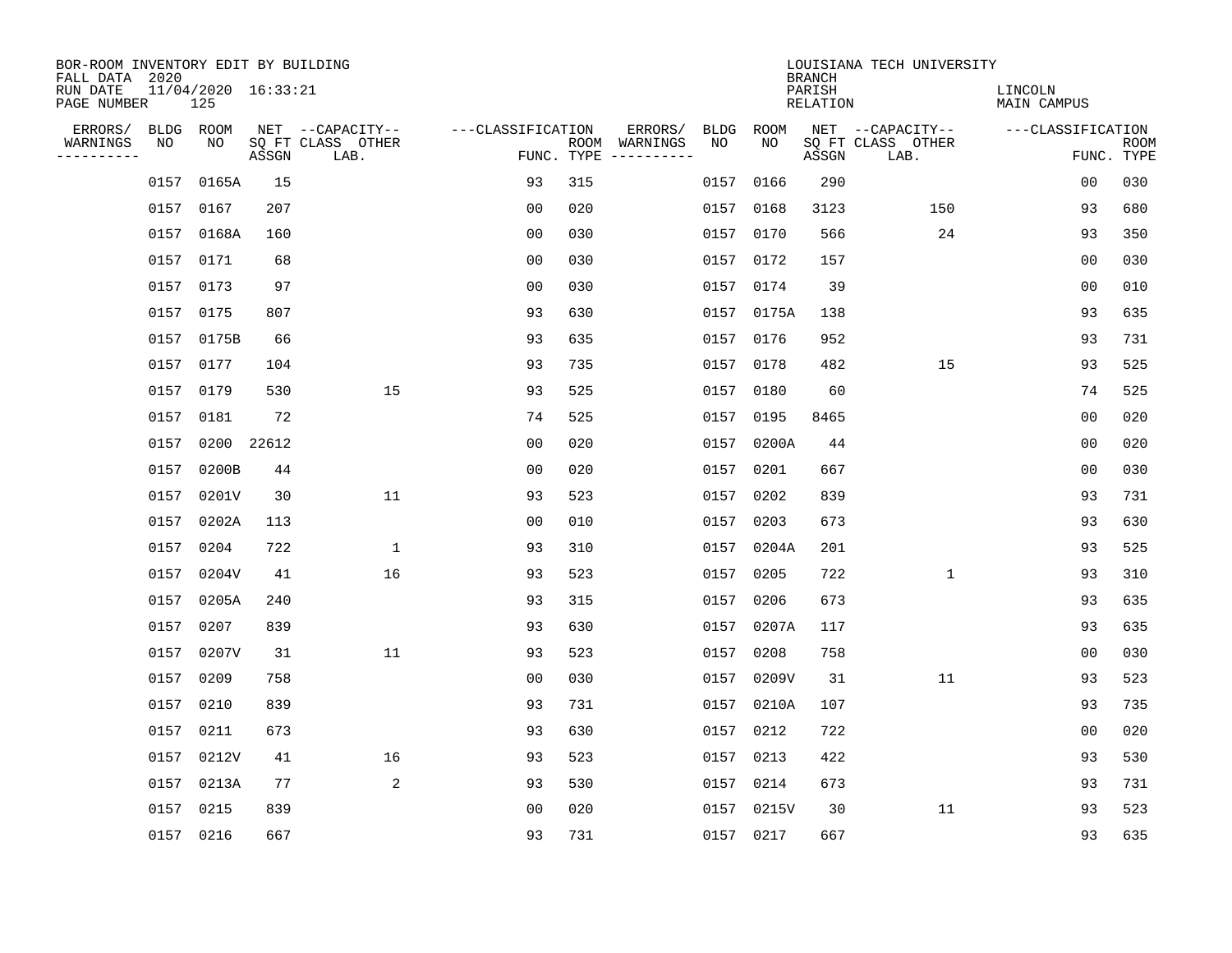| BOR-ROOM INVENTORY EDIT BY BUILDING<br>FALL DATA 2020 |      |                            |       |                           |                   |     |                                      |      |                                                  | <b>BRANCH</b>      | LOUISIANA TECH UNIVERSITY                                                                                                                           |                        |                           |
|-------------------------------------------------------|------|----------------------------|-------|---------------------------|-------------------|-----|--------------------------------------|------|--------------------------------------------------|--------------------|-----------------------------------------------------------------------------------------------------------------------------------------------------|------------------------|---------------------------|
| RUN DATE<br>PAGE NUMBER                               |      | 11/04/2020 16:33:21<br>126 |       |                           |                   |     |                                      |      |                                                  | PARISH<br>RELATION |                                                                                                                                                     | LINCOLN<br>MAIN CAMPUS |                           |
| ERRORS/                                               |      | BLDG ROOM                  |       | NET --CAPACITY--          | ---CLASSIFICATION |     | ERRORS/                              |      | BLDG ROOM                                        |                    | NET --CAPACITY--                                                                                                                                    | ---CLASSIFICATION      |                           |
| WARNINGS<br>----------                                | NO   | NO                         | ASSGN | SQ FT CLASS OTHER<br>LAB. |                   |     | ROOM WARNINGS<br>FUNC. TYPE $------$ | NO   | NO.                                              | ASSGN              | SQ FT CLASS OTHER<br>LAB.                                                                                                                           |                        | <b>ROOM</b><br>FUNC. TYPE |
|                                                       | 0157 | 0217V                      | 30    | 11                        | 93                | 523 |                                      | 0157 | 0218                                             | 839                |                                                                                                                                                     | 0 <sub>0</sub>         | 030                       |
|                                                       | 0157 | 0218A                      | 113   |                           | 0 <sub>0</sub>    | 030 |                                      | 0157 | 0219                                             | 673                |                                                                                                                                                     | 00                     | 030                       |
|                                                       | 0157 | 0220                       | 722   | 152                       | 93                | 523 |                                      | 0157 | 0220V                                            | 41                 | 16                                                                                                                                                  | 93                     | 523                       |
|                                                       | 0157 | 0221                       | 722   | 152                       | 93                | 523 |                                      |      | 0157 0222                                        | 673                | 154                                                                                                                                                 | 93                     | 523                       |
|                                                       | 0157 | 0223                       | 839   | 191                       | 93                | 523 |                                      |      | 0157 0223V                                       | 31                 | 11                                                                                                                                                  | 93                     | 523                       |
|                                                       | 0157 | 0224                       | 758   | 169                       | 93                | 523 |                                      |      | 0157 0225                                        | 758                |                                                                                                                                                     | 0 <sub>0</sub>         | 020                       |
|                                                       | 0157 | 0225V                      | 31    | 11                        | 93                | 523 |                                      |      | 0157 0226                                        | 839                | 191                                                                                                                                                 | 93                     | 523                       |
|                                                       | 0157 | 0227                       | 673   | 154                       | 93                | 523 |                                      |      | 0157 0228                                        | 722                | 152                                                                                                                                                 | 93                     | 523                       |
|                                                       | 0157 | 0228V                      | 41    | 16                        | 93                | 523 |                                      | 0157 | 0229                                             | 722                | 152                                                                                                                                                 | 93                     | 523                       |
|                                                       | 0157 | 0230                       | 673   | 154                       | 93                | 523 |                                      |      | 0157 0231                                        | 839                | 191                                                                                                                                                 | 93                     | 523                       |
|                                                       | 0157 | 0231V                      | 30    | 11                        | 93                | 523 |                                      | 0157 | 0232                                             | 667                | 148                                                                                                                                                 | 93                     | 523                       |
|                                                       | 0157 | 0250                       | 8044  |                           | 00                | 020 |                                      | 0157 | 0251                                             | 9764               |                                                                                                                                                     | 0 <sub>0</sub>         | 020                       |
|                                                       | 0157 | 0301                       | 265   | $\mathbf{1}$              | 93                | 310 |                                      |      | 0157 0302                                        | 265                |                                                                                                                                                     | 93                     | 731                       |
|                                                       | 0157 | 0400 19897                 |       |                           | 0 <sub>0</sub>    | 030 |                                      |      | TOTAL NUMBER CLASSROOMS<br>TOTAL NUMBER LABS 210 |                    | TOTAL ASSIGNABLE & UNASSIGNABLE SQFT:<br>TOTAL NET ASSIGN SQ. FT. IN ROOM FILE<br>TOTAL NUMBER COMPUTER CLASSROOMS<br>TOTAL NUMBER SPECIAL LABS 220 | 143,031<br>63,589      |                           |
|                                                       | 0158 | 0101                       | 62    | $\mathbf{1}$              | 52                | 525 |                                      | 0158 | 0102                                             | 4715               | $\mathbf 1$                                                                                                                                         | 00                     | 020                       |
|                                                       | 0158 | 0103                       | 1680  | $\mathbf 1$               | 0 <sub>0</sub>    | 020 |                                      | 0158 | 0104                                             | 149                | $\mathbf 1$                                                                                                                                         | 0 <sub>0</sub>         | 030                       |
|                                                       | 0158 | 0105                       | 107   | $\mathbf 1$               | 52                | 525 |                                      | 0158 | 0106                                             | 1794               | $\mathbf 1$                                                                                                                                         | 52                     | 520                       |
|                                                       | 0158 | 0107                       | 13    | $\mathbf 1$               | 52                | 525 |                                      | 0158 | 0108                                             | 515                | $\mathbf 1$                                                                                                                                         | 52                     | 525                       |
|                                                       | 0158 | 0109                       | 74    | $\mathbf{1}$              | 52                | 525 |                                      | 0158 | 0110                                             | 147                | 10                                                                                                                                                  | 52                     | 525                       |
|                                                       | 0158 | 0111                       | 52    | 1                         | 0 <sub>0</sub>    | 030 |                                      | 0158 | 0112                                             | 115                | 10                                                                                                                                                  | 52                     | 525                       |
|                                                       | 0158 | 0113                       | 627   | $\mathbf 1$               | 52                | 525 |                                      | 0158 | 0114                                             | 261                | 11                                                                                                                                                  | 52                     | 525                       |
|                                                       | 0158 | 0115                       | 37    | 1                         | 52                | 525 |                                      | 0158 | 0116                                             | 805                | 1                                                                                                                                                   | 52                     | 525                       |
|                                                       |      | 0158 0117                  | 184   | 4                         | 74                | 919 |                                      |      | 0158 0118                                        | 37                 | 1                                                                                                                                                   | 74                     | 919                       |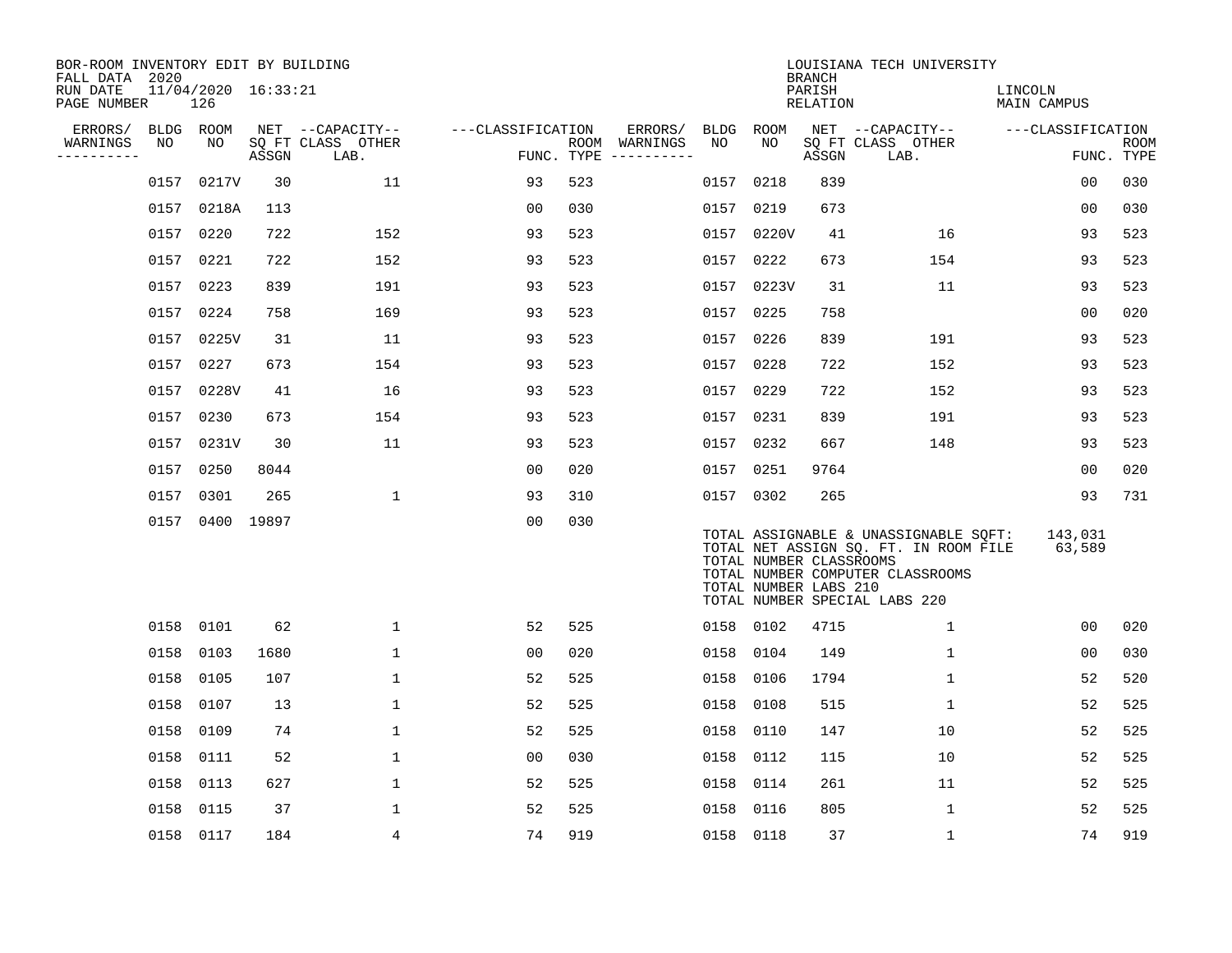| BOR-ROOM INVENTORY EDIT BY BUILDING<br>FALL DATA 2020 |           |                 |                     |                           |                   |                    |                         |      |       | <b>BRANCH</b>             | LOUISIANA TECH UNIVERSITY |                               |                           |
|-------------------------------------------------------|-----------|-----------------|---------------------|---------------------------|-------------------|--------------------|-------------------------|------|-------|---------------------------|---------------------------|-------------------------------|---------------------------|
| RUN DATE<br>PAGE NUMBER                               |           | 127             | 11/04/2020 16:33:21 |                           |                   |                    |                         |      |       | PARISH<br><b>RELATION</b> |                           | LINCOLN<br><b>MAIN CAMPUS</b> |                           |
| ERRORS/                                               | BLDG ROOM |                 |                     | NET --CAPACITY--          | ---CLASSIFICATION |                    | ERRORS/                 | BLDG | ROOM  |                           | NET --CAPACITY--          | ---CLASSIFICATION             |                           |
| WARNINGS<br>----------                                | NO        | NO              | ASSGN               | SQ FT CLASS OTHER<br>LAB. |                   | ROOM<br>FUNC. TYPE | WARNINGS<br>----------- | NO   | NO    | ASSGN                     | SQ FT CLASS OTHER<br>LAB. |                               | <b>ROOM</b><br>FUNC. TYPE |
|                                                       | 0158      | 0119            | 113                 | $\mathbf{1}$              | 45                | 310                |                         | 0158 | 0120  | 124                       | $\mathbf 1$               | 0 <sub>0</sub>                | 010                       |
|                                                       | 0158      | 0121            | 327                 | 1                         | 00                | 030                |                         | 0158 | 0122  | 233                       | 3                         | 74                            | 919                       |
|                                                       | 0158      | 0123            | 1448                | $\mathbf{1}$              | 52                | 525                |                         | 0158 | 0124  | 40                        | 1                         | 52                            | 525                       |
|                                                       | 0158      | 0125            | 211                 | 18                        | 52                | 525                |                         | 0158 | 0126  | 395                       | 1                         | 52                            | 525                       |
|                                                       | 0158      | 0127            | 98                  | $\mathbf{1}$              | 52                | 525                |                         | 0158 | 0128  | 60                        | 1                         | 00                            | 030                       |
|                                                       | 0158 0129 |                 | 147                 | $\mathbf 1$               | 52                | 525                |                         | 0158 | 0130  | 68                        | 1                         | 52                            | 525                       |
|                                                       | 0158      | 0131            | 713                 | 4                         | 52                | 520                |                         | 0158 | 0132  | 186                       | 5                         | 74                            | 919                       |
|                                                       | 0158      | 0133            | 212                 | 6                         | 74                | 919                |                         | 0158 | 0134  | 92                        | 1                         | 52                            | 525                       |
|                                                       | 0158      | 0135            | 7489                | 25                        | 93                | 520                |                         | 0158 | 0136  | 2042                      | 1                         | 0 <sub>0</sub>                | 020                       |
|                                                       | 0158 0137 |                 | 100                 | 1                         | 0 <sub>0</sub>    | 020                |                         | 0158 | 0138  | 111                       | 1                         | 0 <sub>0</sub>                | 020                       |
|                                                       | 0158      | 0139            | 252                 | $\mathbf{1}$              | 0 <sub>0</sub>    | 030                |                         | 0158 | 0140  | 947                       | 1                         | 0 <sub>0</sub>                | 030                       |
|                                                       | 0158      | 0141            | 810                 | 2                         | 52                | 520                |                         | 0158 | 0142  | 810                       | 2                         | 52                            | 520                       |
|                                                       | 0158      | 0143            | 810                 | 2                         | 52                | 520                |                         | 0158 | 0144  | 810                       | 2                         | 52                            | 520                       |
|                                                       | 0158      | 0145            | 468                 | 12                        | 52                | 525                |                         | 0158 | 0145A | 216                       | $\overline{c}$            | 0 <sub>0</sub>                | 030                       |
|                                                       | 0158      | 0146            | 4050                | 27                        | 52                | 520                |                         | 0158 | 0147  | 810                       | 2                         | 00                            | 030                       |
|                                                       | 0158      | 0148            | 810                 | 2                         | 52                | 520                |                         | 0158 | 0149  | 810                       | 2                         | 52                            | 520                       |
|                                                       | 0158      | 0150            | 810                 | 2                         | 52                | 520                |                         | 0158 | 0151  | 810                       | 2                         | 52                            | 520                       |
|                                                       | 0158      | 0152            | 810                 | 2                         | 52                | 520                |                         | 0158 | 0153  | 58                        | 1                         | 0 <sub>0</sub>                | 030                       |
|                                                       | 0158      | 0154            | 299                 | 10                        | 51                | 310                |                         | 0158 | 0155  | 210                       | 15                        | 45                            | 310                       |
|                                                       | 0158      | 0155A           | 120                 | 1                         | 45                | 320                |                         | 0158 | 0156  | 163                       | 1                         | 45                            | 315                       |
|                                                       | 0158      | 0157            | 242                 | $\mathbf{1}$              | 0 <sub>0</sub>    | 020                |                         | 0158 | 0158  | 141                       | 2                         | 51                            | 310                       |
|                                                       | 0158      | 0159            | 99                  | 2                         | 51                | 310                |                         | 0158 | 0160  | 147                       | 2                         | 51                            | 310                       |
|                                                       | 0158      | 0161            | 100                 | 2                         | 51                | 310                |                         | 0158 | 0162  | 183                       | 5                         | 51                            | 310                       |
|                                                       | 0158      | 0163            | 36                  | 3                         | 74                | 919                |                         | 0158 | 0164  | 60                        | 3                         | 74                            | 919                       |
|                                                       | 0158      | 0165            | 109                 | $\mathbf 1$               | 0 <sub>0</sub>    | 030                |                         | 0158 | 0166  | 17076                     | 1                         | 52                            | 520                       |
|                                                       |           | 0158 0167 17101 |                     | $\mathbf 1$               | 52                | 520                |                         | 0158 | 0168  | 3882                      | 1                         | 0 <sub>0</sub>                | 020                       |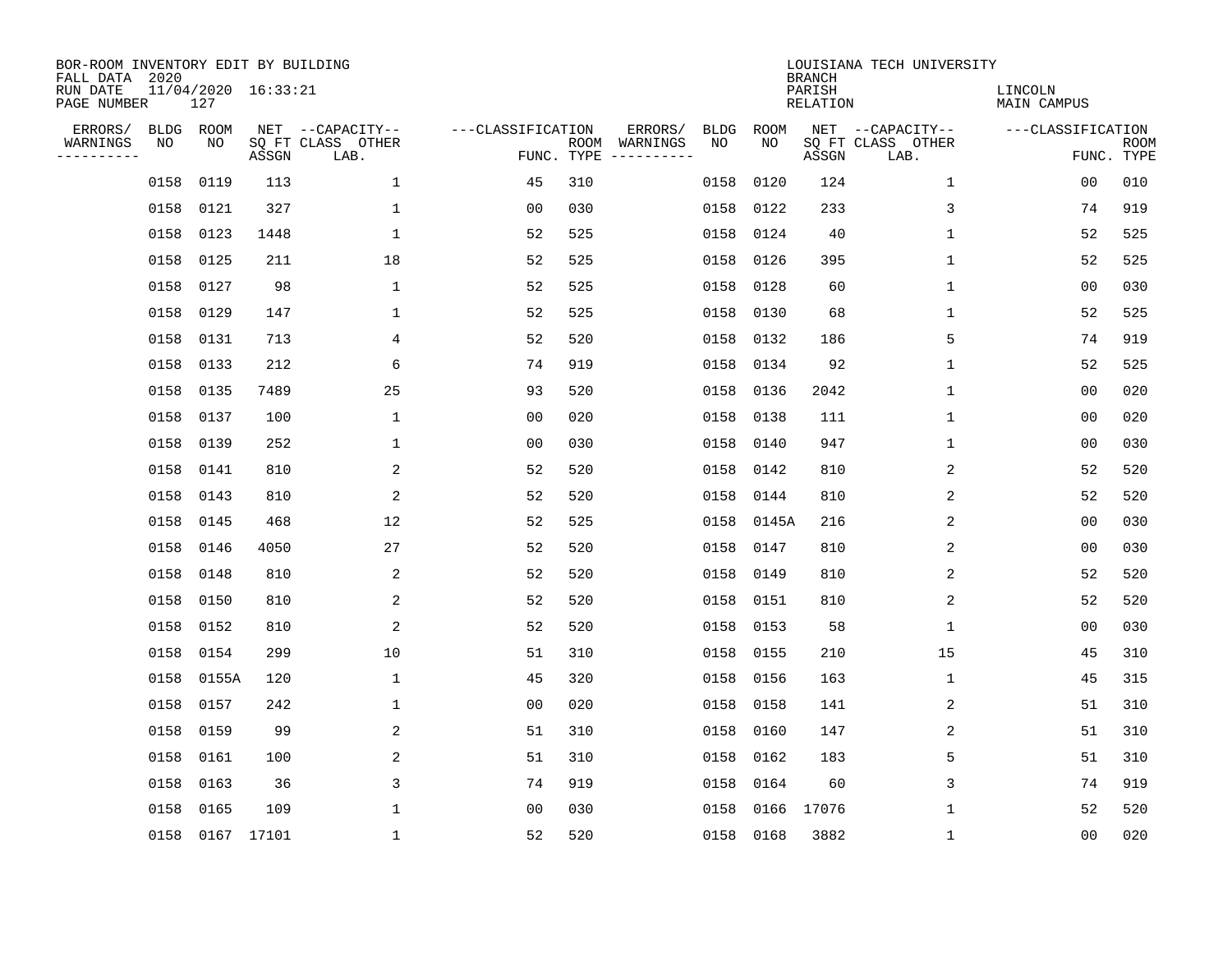| BOR-ROOM INVENTORY EDIT BY BUILDING<br>FALL DATA 2020 |      |            |                     |                           |                   |     |                                      |      |                                                                | <b>BRANCH</b>             | LOUISIANA TECH UNIVERSITY                                                                                                                                |                                           |                           |
|-------------------------------------------------------|------|------------|---------------------|---------------------------|-------------------|-----|--------------------------------------|------|----------------------------------------------------------------|---------------------------|----------------------------------------------------------------------------------------------------------------------------------------------------------|-------------------------------------------|---------------------------|
| RUN DATE<br>PAGE NUMBER                               |      | 128        | 11/04/2020 16:33:21 |                           |                   |     |                                      |      |                                                                | PARISH<br><b>RELATION</b> |                                                                                                                                                          | LINCOLN<br>MAIN CAMPUS                    |                           |
| ERRORS/                                               |      | BLDG ROOM  |                     | NET --CAPACITY--          | ---CLASSIFICATION |     | ERRORS/                              | BLDG | <b>ROOM</b>                                                    |                           | NET --CAPACITY--                                                                                                                                         | ---CLASSIFICATION                         |                           |
| WARNINGS<br>----------                                | NO   | NO         | ASSGN               | SQ FT CLASS OTHER<br>LAB. |                   |     | ROOM WARNINGS<br>FUNC. TYPE $------$ | NO   | NO                                                             | ASSGN                     | SQ FT CLASS OTHER<br>LAB.                                                                                                                                |                                           | <b>ROOM</b><br>FUNC. TYPE |
|                                                       | 0158 | 0169       | 100                 | $\mathbf{1}$              | 45                | 635 |                                      | 0158 | 0170                                                           | 196                       | $\mathbf{1}$                                                                                                                                             | 45                                        | 315                       |
|                                                       |      | 0158 0171  | 171                 | $\mathbf 1$               | 51                | 310 |                                      | 0158 | 0172                                                           | 745                       | 10                                                                                                                                                       | 90                                        | 630                       |
|                                                       | 0158 | 0173       | 1760                | 50                        | 45                | 650 |                                      | 0158 | 0174                                                           | 463                       | $\mathbf 1$                                                                                                                                              | 0 <sub>0</sub>                            | 020                       |
|                                                       |      | 0158 0175  | 66                  | $\mathbf 1$               | 0 <sub>0</sub>    | 030 |                                      | 0158 | 0176                                                           | 1212                      | 10                                                                                                                                                       | 52                                        | 525                       |
|                                                       | 0158 | 0177       | 1212                | $\mathbf 1$               | 52                | 525 |                                      | 0158 | 0178                                                           | 383                       | $\mathbf 1$                                                                                                                                              | 00                                        | 020                       |
|                                                       |      | 0158 0179  | 90                  | $\mathbf 1$               | 0 <sub>0</sub>    | 020 |                                      |      | 0158 0180                                                      | 80                        | $\mathbf 1$                                                                                                                                              | 52                                        | 525                       |
|                                                       |      | 0158 0181  | 32                  | $\mathbf{1}$              | 0 <sub>0</sub>    | 010 |                                      | 0158 | 0182                                                           | 105                       | $\mathbf{1}$                                                                                                                                             | 00                                        | 030                       |
|                                                       |      |            | 0158 0183 15662     | $\mathbf{1}$              | 52                | 520 |                                      | 0158 | 0184                                                           | 408                       | $\mathbf{1}$                                                                                                                                             | 45                                        | 525                       |
|                                                       | 0158 | 0185       | 865                 | 30                        | 10                | 110 |                                      | 0158 | 0201                                                           | 1171                      | $\mathbf{1}$                                                                                                                                             | 0 <sub>0</sub>                            | 020                       |
|                                                       |      | 0158 0202  | 2628                | $\mathbf 1$               | 52                | 520 |                                      | 0158 | 0203                                                           | 1390                      | $\mathbf 1$                                                                                                                                              | 52                                        | 525                       |
|                                                       |      | 0158 0204  | 390                 | $\mathbf 1$               | 00                | 020 |                                      | 0158 | 0205                                                           | 3055                      | $\mathbf 1$                                                                                                                                              | 52                                        | 520                       |
|                                                       |      | 0158 0206  | 120                 | $\mathbf{1}$              | 0 <sub>0</sub>    | 030 |                                      |      | 0158 0207                                                      | 23                        | $\mathbf 1$                                                                                                                                              | 0 <sub>0</sub>                            | 010                       |
|                                                       |      | 0158 0208  | 55                  | $\mathbf 1$               | 00                | 030 |                                      |      | 0158 0209                                                      | 72                        | $\mathbf 1$                                                                                                                                              | 0 <sub>0</sub>                            | 020                       |
|                                                       |      | 0158 0210  | 157                 | 2                         | 51                | 310 |                                      |      | 0158 B0100                                                     | 655                       | $\mathbf 1$                                                                                                                                              | 0 <sub>0</sub>                            | 030                       |
|                                                       |      | 0158 N0101 | 286                 | 15                        | 45                | 545 |                                      |      | 0158 N0102                                                     | 100                       | 2                                                                                                                                                        | 45                                        | 313                       |
|                                                       |      | 0158 N0103 | 125                 | 3                         | 51                | 310 |                                      |      | 0158 N0104                                                     | 63                        | 1                                                                                                                                                        | 00                                        | 030                       |
|                                                       |      | 0158 N0105 | 85                  | 1                         | 57                | 860 |                                      |      | 0158 N0106                                                     | 214                       | 15                                                                                                                                                       | 51                                        | 350                       |
|                                                       |      | 0158 N0107 | 184                 | $\mathbf 1$               | 00                | 020 |                                      |      | 0158 N0108                                                     | 122                       | 1                                                                                                                                                        | 00                                        | 020                       |
|                                                       |      | 0158 N0109 | 68                  | $\mathbf 1$               | 45                | 545 |                                      |      | 0158 N0110                                                     | 90                        | 1                                                                                                                                                        | 45                                        | 545                       |
|                                                       |      | 0158 N0111 | 84                  | $\mathbf{1}$              | 45                | 545 |                                      |      | 0158 N0112                                                     | 90                        |                                                                                                                                                          | 57                                        | 540                       |
|                                                       |      | 0158 N0113 | 90                  |                           | 57                | 540 |                                      |      | 0158 N0114                                                     | 90                        |                                                                                                                                                          | 57                                        | 540                       |
|                                                       |      | 0158 N0115 | 53                  | $\mathbf{1}$              | 0 <sub>0</sub>    | 030 |                                      |      | 0158 N0116<br>TOTAL NUMBER CLASSROOMS<br>TOTAL NUMBER LABS 210 | 24                        | 1<br>TOTAL ASSIGNABLE & UNASSIGNABLE SQFT:<br>TOTAL NET ASSIGN SQ. FT. IN ROOM FILE<br>TOTAL NUMBER COMPUTER CLASSROOMS<br>TOTAL NUMBER SPECIAL LABS 220 | 00 <sub>o</sub><br>114,676<br>94,729<br>1 | 010                       |
|                                                       |      | 0159 0001  | 991                 | 26                        | 11                | 210 |                                      |      | 0159 0001A                                                     | 371                       | 10                                                                                                                                                       | 11                                        | 215                       |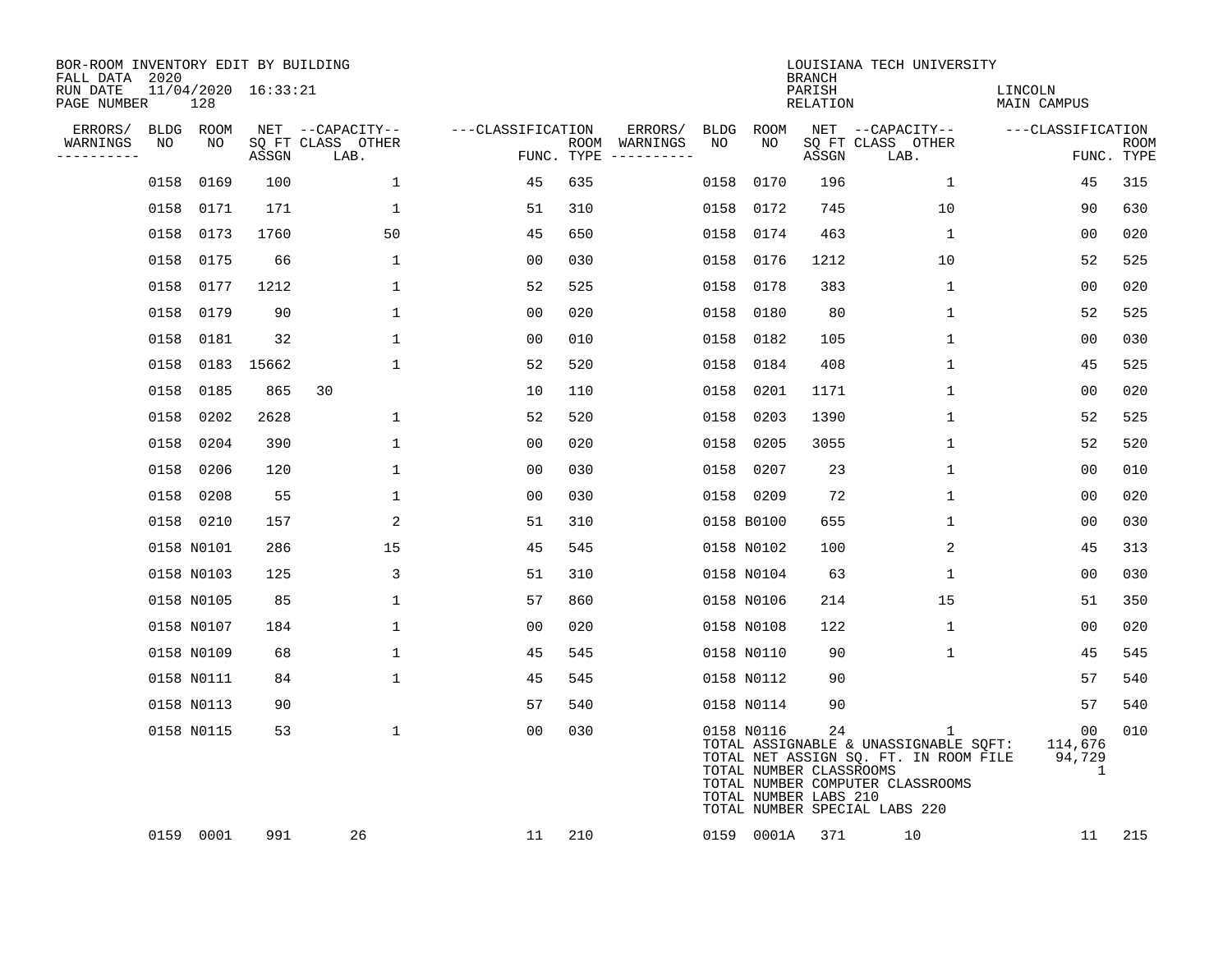| BOR-ROOM INVENTORY EDIT BY BUILDING<br>FALL DATA 2020 |             |                            |       |                           |                   |                    |                         |             |            | <b>BRANCH</b>             | LOUISIANA TECH UNIVERSITY |              |                               |                           |
|-------------------------------------------------------|-------------|----------------------------|-------|---------------------------|-------------------|--------------------|-------------------------|-------------|------------|---------------------------|---------------------------|--------------|-------------------------------|---------------------------|
| RUN DATE<br>PAGE NUMBER                               |             | 11/04/2020 16:33:21<br>129 |       |                           |                   |                    |                         |             |            | PARISH<br><b>RELATION</b> |                           |              | LINCOLN<br><b>MAIN CAMPUS</b> |                           |
| ERRORS/                                               | <b>BLDG</b> | ROOM                       |       | NET --CAPACITY--          | ---CLASSIFICATION |                    | ERRORS/                 | <b>BLDG</b> | ROOM       |                           | NET --CAPACITY--          |              | ---CLASSIFICATION             |                           |
| WARNINGS<br>----------                                | NO          | ΝO                         | ASSGN | SQ FT CLASS OTHER<br>LAB. |                   | ROOM<br>FUNC. TYPE | WARNINGS<br>----------- | NO          | NO         | ASSGN                     | SQ FT CLASS OTHER<br>LAB. |              |                               | <b>ROOM</b><br>FUNC. TYPE |
|                                                       | 0159        | 0001B                      | 48    | $\mathbf 1$               | 11                | 215                |                         | 0159        | 0001C      | 48                        | $\mathbf{1}$              |              | 11                            | 215                       |
|                                                       | 0159        | 0002                       | 1701  | 45                        | 11                | 210                |                         | 0159        | 0002A      | 47                        | $\mathbf{1}$              |              | 11                            | 215                       |
|                                                       | 0159        | 0002B                      | 39    | $\mathbf 1$               | 11                | 215                |                         | 0159        | 0003       | 972                       | 26                        |              | 11                            | 210                       |
|                                                       | 0159        | 0004                       | 279   | 1                         | 46                | 310                |                         | 0159        | 0005       | 201                       |                           | $\mathbf{1}$ | 46                            | 310                       |
|                                                       | 0159        | 0005A                      | 21    | $\mathbf 1$               | 0 <sub>0</sub>    | 020                |                         | 0159        | 0006       | 64                        | $\overline{2}$            |              | 11                            | 215                       |
|                                                       | 0159        | 0006A                      | 54    | $\mathbf 1$               | 45                | 731                |                         | 0159        | 0007       | 2079                      | 139                       |              | 11                            | 110                       |
|                                                       | 0159        | 0007A                      | 298   | $\mathbf{1}$              | 46                | 310                |                         | 0159        | 0007B      | 152                       | $\mathbf{1}$              |              | 11                            | 115                       |
|                                                       | 0159        | 0007C                      | 58    | $\mathbf{1}$              | 11                | 115                |                         | 0159        | 0008       | 882                       | 17                        |              | 21                            | 250                       |
|                                                       | 0159        | 0008A                      | 296   | 8                         | 21                | 255                |                         | 0159        | 0008B      | 60                        | 2                         |              | 21                            | 255                       |
|                                                       | 0159        | 0009                       | 799   | 20                        | 11                | 210                |                         | 0159        | 0009A      | 49                        | $\mathbf 1$               |              | 11                            | 215                       |
|                                                       | 0159        | 0010                       | 822   | 16                        | 21                | 250                |                         | 0159        | 0011       | 827                       | 16                        |              | 11                            | 250                       |
|                                                       | 0159        | 0011A                      | 52    | 1                         | 11                | 215                |                         | 0159        | 0011B      | 52                        | $\mathbf{1}$              |              | 11                            | 215                       |
|                                                       | 0159        | 0012                       | 845   | 16                        | 21                | 250                |                         | 0159        | 0012A      | 296                       | 8                         |              | 21                            | 255                       |
|                                                       | 0159        | 0012B                      | 60    | $\mathbf{2}$              | 21                | 255                |                         | 0159        | 0013       | 1132                      |                           | 1            | 46                            | 310                       |
|                                                       | 0159        | 0014                       | 137   | 1                         | 46                | 310                |                         | 0159        | 0015       | 246                       |                           | 2            | 46                            | 310                       |
|                                                       | 0159        | 0016                       | 124   | 1                         | 46                | 310                |                         | 0159        | 0017       | 140                       |                           | 1            | 0 <sub>0</sub>                | 030                       |
|                                                       | 0159        | 0018                       | 124   | 1                         | 46                | 310                |                         | 0159        | 0019       | 108                       | 3                         |              | 11                            | 215                       |
|                                                       | 0159        | 0020                       | 130   | $\mathbf 1$               | 46                | 310                |                         | 0159        | 0021       | 197                       |                           | 1            | 0 <sub>0</sub>                | 030                       |
|                                                       | 0159        | 0022                       | 231   | $\mathbf{1}$              | 45                | 315                |                         | 0159        | 0023       | 147                       |                           | 1            | 45                            | 315                       |
|                                                       | 0159        | 0024                       | 80    | $\mathbf 1$               | 0 <sub>0</sub>    | 030                |                         | 0159        | 0025       | 200                       |                           | 1            | 45                            | 731                       |
|                                                       | 0159        | 0026                       | 242   | $\mathbf{1}$              | 45                | 731                |                         | 0159        | 0027       | 106                       |                           | 1            | 0 <sub>0</sub>                | 010                       |
|                                                       | 0159        | 0028                       | 276   | $\mathbf{1}$              | 45                | 315                |                         | 0159        | 0029       | 280                       |                           | 1            | 45                            | 315                       |
|                                                       | 0159        | 0030                       | 4994  | 1                         | 11                | 580                |                         | 0159        | 0051       | 402                       |                           | 1            | 0 <sub>0</sub>                | 020                       |
|                                                       | 0159        | 0052                       | 1892  | $\mathbf{1}$              | 00                | 020                |                         | 0159        | 0053       | 361                       |                           | 1            | 00                            | 020                       |
|                                                       | 0159        | 0054                       | 6161  | 162                       | 11                | 215                |                         | 0159        | 0055       | 1012                      |                           | 1            | 00                            | 030                       |
|                                                       |             | 0159 0056                  | 571   | $\mathbf{1}$              | 0 <sub>0</sub>    | 020                |                         |             | 0159 A0001 | 500                       |                           | 1            | 11                            | 580                       |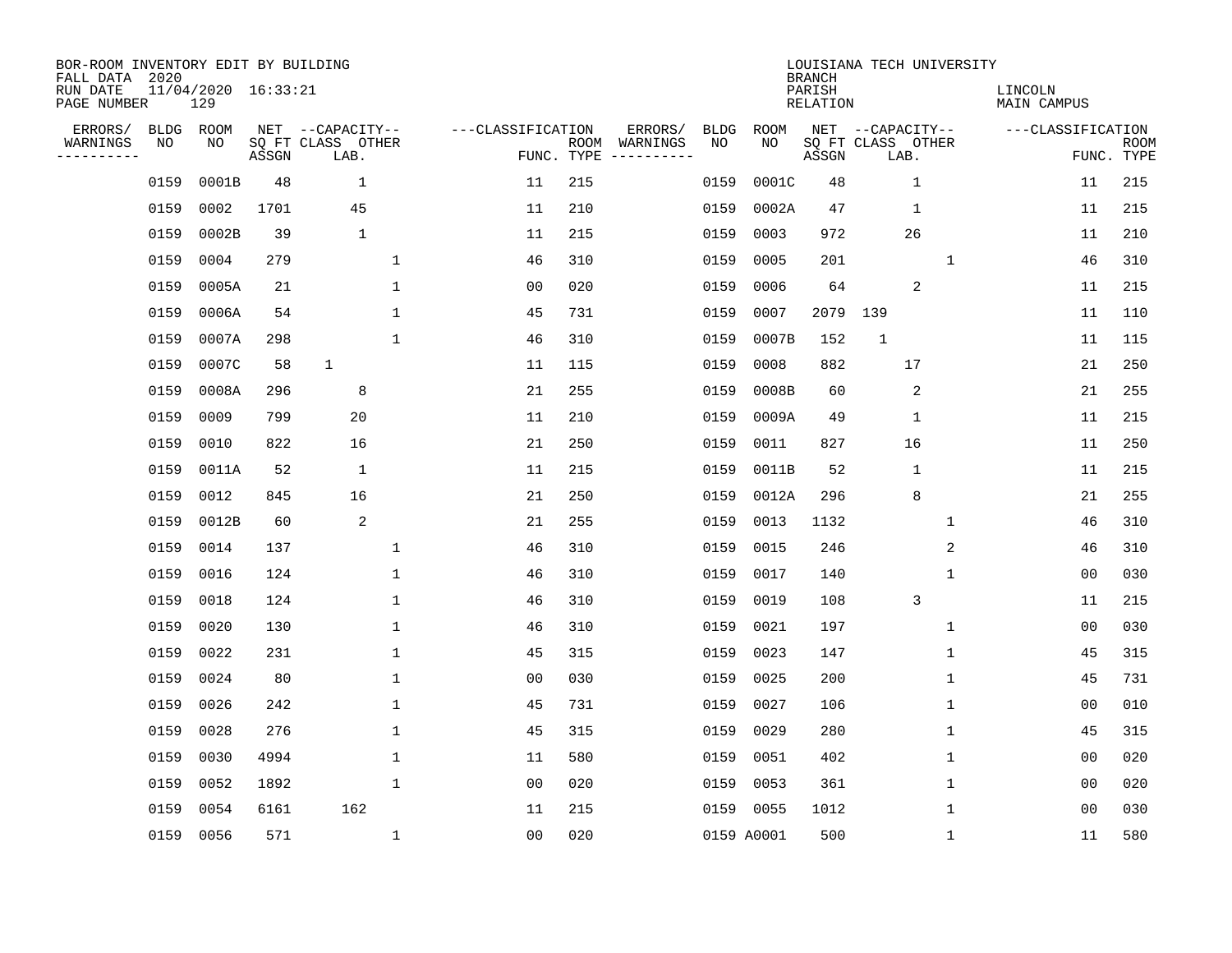| BOR-ROOM INVENTORY EDIT BY BUILDING<br>FALL DATA 2020 |    |            |                     |                                               |                   |     |                                                 |    |                                                                | BRANCH             | LOUISIANA TECH UNIVERSITY                                                                                                                                           |                                      |                           |
|-------------------------------------------------------|----|------------|---------------------|-----------------------------------------------|-------------------|-----|-------------------------------------------------|----|----------------------------------------------------------------|--------------------|---------------------------------------------------------------------------------------------------------------------------------------------------------------------|--------------------------------------|---------------------------|
| RUN DATE<br>PAGE NUMBER                               |    | 130        | 11/04/2020 16:33:21 |                                               |                   |     |                                                 |    |                                                                | PARISH<br>RELATION |                                                                                                                                                                     | LINCOLN<br><b>MAIN CAMPUS</b>        |                           |
| ERRORS/ BLDG ROOM<br>WARNINGS<br>---------            | NO | NO         | ASSGN               | NET --CAPACITY--<br>SQ FT CLASS OTHER<br>LAB. | ---CLASSIFICATION |     | ERRORS/<br>ROOM WARNINGS<br>FUNC. TYPE $------$ | NO | BLDG ROOM<br>NO                                                | ASSGN              | NET --CAPACITY--<br>SQ FT CLASS OTHER<br>LAB.                                                                                                                       | ---CLASSIFICATION                    | <b>ROOM</b><br>FUNC. TYPE |
|                                                       |    | 0159 A0002 | 959                 | $\mathbf{1}$                                  | 11                | 580 |                                                 |    | 0159 A0003                                                     | 470                | 12                                                                                                                                                                  | 11                                   | 580                       |
|                                                       |    | 0159 A0004 | 466                 | 1                                             | 11                | 580 |                                                 |    | 0159 A0005                                                     | 1199               | $\mathbf{1}$                                                                                                                                                        | 11                                   | 580                       |
|                                                       |    | 0159 A0006 | 1232                | $\mathbf{1}$                                  | 11                | 580 |                                                 |    | 0159 B0001                                                     | 1232               | $\mathbf{1}$                                                                                                                                                        | 11                                   | 580                       |
|                                                       |    | 0159 B0002 | 1208                | 1                                             | 11                | 580 |                                                 |    | 0159 C0001                                                     | 500                | 1                                                                                                                                                                   | 11                                   | 580                       |
|                                                       |    | 0159 C0002 | 959                 | $\mathbf{1}$                                  | 11                | 580 |                                                 |    | 0159 C0003                                                     | 470                | 1                                                                                                                                                                   | 11                                   | 580                       |
|                                                       |    | 0159 C0004 | 466                 | $\mathbf{1}$                                  | 11                | 580 |                                                 |    | 0159 C0005                                                     | 1199               | 1                                                                                                                                                                   | 11                                   | 580                       |
|                                                       |    | 0159 C0006 | 1232                | 1                                             | 11                | 580 |                                                 |    | 0159 D0001                                                     | 500                | 1                                                                                                                                                                   | 11                                   | 580                       |
|                                                       |    | 0159 D0002 | 959                 | $\mathbf{1}$                                  | 11                | 580 |                                                 |    | 0159 D0003                                                     | 470                | $\mathbf 1$                                                                                                                                                         | 11                                   | 580                       |
|                                                       |    | 0159 D0004 | 466                 | 1                                             | 11                | 580 |                                                 |    | 0159 D0005                                                     | 466                | 1                                                                                                                                                                   | 11                                   | 580                       |
|                                                       |    | 0159 D0006 | 470                 | $\mathbf{1}$                                  | 11                | 580 |                                                 |    | 0159 D0007                                                     | 959                | $\mathbf{1}$                                                                                                                                                        | 11                                   | 580                       |
|                                                       |    | 0159 D0008 | 500                 | $\mathbf{1}$                                  | 11                | 580 |                                                 |    | 0159 E0001                                                     | 1232               | $\mathbf 1$                                                                                                                                                         | 11                                   | 580                       |
|                                                       |    | 0159 E0002 | 1208                | $\mathbf{1}$                                  | 11                | 580 |                                                 |    | TOTAL NUMBER CLASSROOMS<br>TOTAL NUMBER LABS 210               |                    | TOTAL ASSIGNABLE & UNASSIGNABLE SQFT:<br>TOTAL NET ASSIGN SQ. FT. IN ROOM FILE<br>TOTAL NUMBER COMPUTER CLASSROOMS<br>TOTAL NUMBER SPECIAL LABS 220                 | 51,078<br>46,296<br>$\mathbf 1$<br>4 |                           |
|                                                       |    | 0160 0106  | 2591                | $\mathbf{1}$                                  | 11                | 585 |                                                 |    | 0160 0108                                                      | 520                | $\mathbf{1}$                                                                                                                                                        | 45                                   | 740                       |
|                                                       |    | 0160 0110  | 116                 | $\mathbf 1$                                   | 11                | 760 |                                                 |    | 0160 0111                                                      | 116                | $\mathbf{1}$                                                                                                                                                        | 11                                   | 760                       |
|                                                       |    | 0160 0112  | 520                 | $\mathbf{1}$                                  | 45                | 740 |                                                 |    | 0160 A0000                                                     | 65                 | 1                                                                                                                                                                   | 11                                   | 585                       |
|                                                       |    | 0160 B0000 | 199                 | $\mathbf 1$                                   | 11                | 585 |                                                 |    | 0160 C0000                                                     | 69                 | $\mathbf 1$                                                                                                                                                         | 11                                   | 585                       |
|                                                       |    | 0160 D0001 | 446                 | 1                                             | 11                | 585 |                                                 |    | 0160 D0002                                                     | 154                | 1                                                                                                                                                                   | 11                                   | 585                       |
|                                                       |    | 0160 E0000 | 431                 | $\mathbf{1}$                                  | 11                | 585 |                                                 |    | 0160 F0000                                                     | 224                | $\mathbf{1}$                                                                                                                                                        | 11                                   | 760                       |
|                                                       |    | 0160 G0000 | 98                  | $\mathbf{1}$                                  | 11                | 760 |                                                 |    | 0160 H0000<br>TOTAL NUMBER CLASSROOMS<br>TOTAL NUMBER LABS 210 | 98                 | $\mathbf{1}$<br>TOTAL ASSIGNABLE & UNASSIGNABLE SQFT:<br>TOTAL NET ASSIGN SQ. FT. IN ROOM FILE<br>TOTAL NUMBER COMPUTER CLASSROOMS<br>TOTAL NUMBER SPECIAL LABS 220 | 11<br>5,647<br>5,647                 | 760                       |
|                                                       |    | 0165 0100  | 193                 | $\mathbf{1}$                                  | 75                | 580 |                                                 |    |                                                                |                    | TOTAL ASSIGNABLE & UNASSIGNABLE SQFT:                                                                                                                               | 193                                  |                           |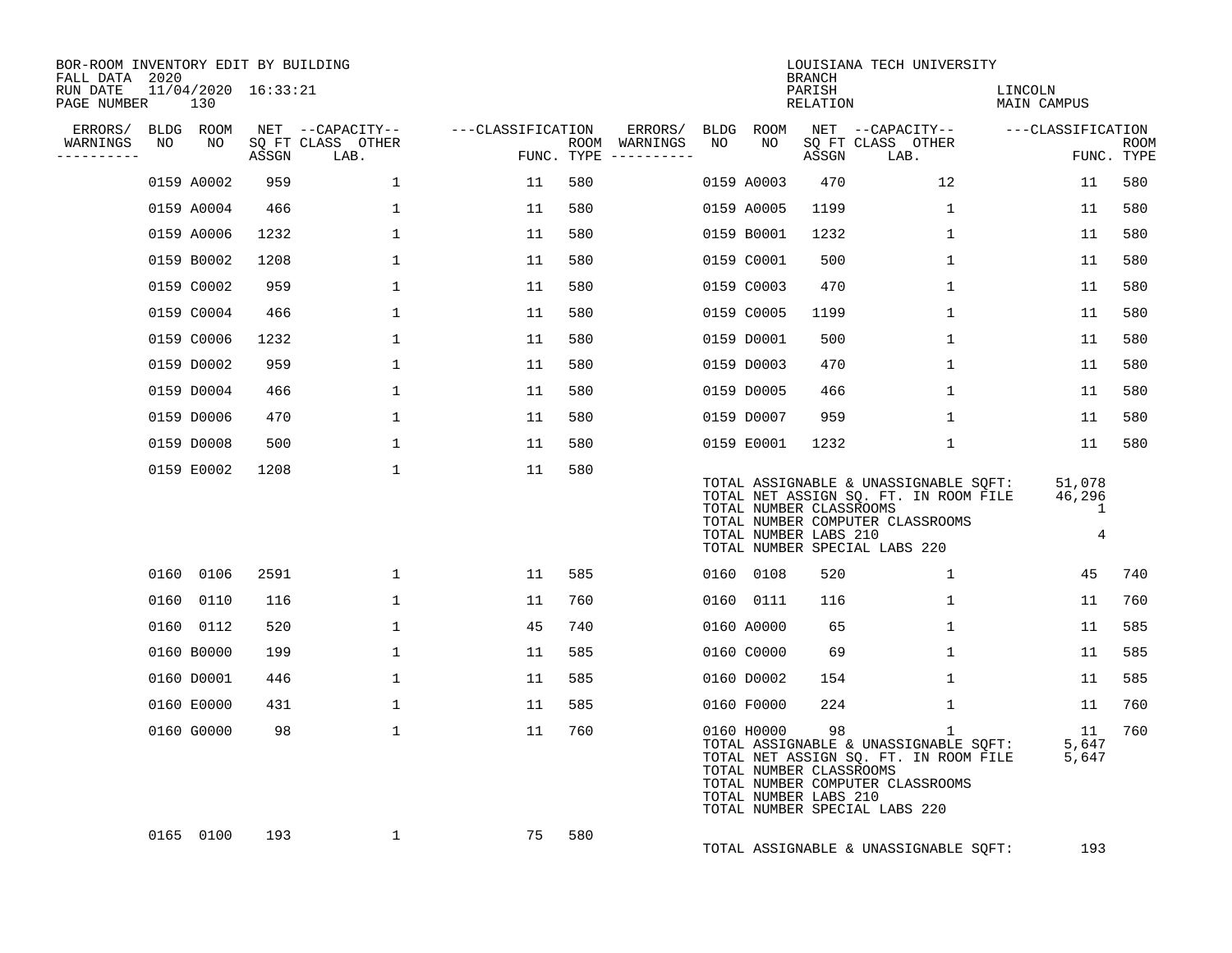| BOR-ROOM INVENTORY EDIT BY BUILDING<br>FALL DATA 2020 |           |      |                                                                                                                |    |     |  |                | BRANCH                                                                            | LOUISIANA TECH UNIVERSITY                                                                                                      |                        |            |
|-------------------------------------------------------|-----------|------|----------------------------------------------------------------------------------------------------------------|----|-----|--|----------------|-----------------------------------------------------------------------------------|--------------------------------------------------------------------------------------------------------------------------------|------------------------|------------|
| RUN DATE  11/04/2020  16:33:21<br>PAGE NUMBER 131     |           |      |                                                                                                                |    |     |  |                | PARISH<br>RELATION                                                                |                                                                                                                                | LINCOLN<br>MAIN CAMPUS |            |
|                                                       |           |      |                                                                                                                |    |     |  |                |                                                                                   |                                                                                                                                |                        |            |
|                                                       |           |      |                                                                                                                |    |     |  |                |                                                                                   |                                                                                                                                |                        |            |
|                                                       |           |      |                                                                                                                |    |     |  |                | TOTAL NUMBER CLASSROOMS<br>TOTAL NUMBER LABS 210<br>TOTAL NUMBER SPECIAL LABS 220 | TOTAL NET ASSIGN SQ. FT. IN ROOM FILE 193<br>TOTAL NUMBER COMPUTER CLASSROOMS                                                  |                        |            |
|                                                       | 0167 0101 | 2908 | $\mathbf{1}$                                                                                                   | 45 | 720 |  | 0167 0102 1455 |                                                                                   | 1                                                                                                                              | 45 720                 |            |
|                                                       | 0167 0103 | 531  | $\mathbf{1}$                                                                                                   | 45 | 720 |  |                | TOTAL NUMBER CLASSROOMS<br>TOTAL NUMBER LABS 210<br>TOTAL NUMBER SPECIAL LABS 220 | TOTAL ASSIGNABLE & UNASSIGNABLE SQFT: 4,894<br>TOTAL NET ASSIGN SQ. FT. IN ROOM FILE 4,894<br>TOTAL NUMBER COMPUTER CLASSROOMS |                        |            |
|                                                       | 0171 0100 | 295  | $\overline{1}$                                                                                                 | 45 | 731 |  | 0171 0101      |                                                                                   | $126$ 1                                                                                                                        |                        | 45 731     |
|                                                       | 0171 0102 | 131  | $\mathbf{1}$                                                                                                   | 45 | 731 |  |                | TOTAL NUMBER CLASSROOMS<br>TOTAL NUMBER LABS 210<br>TOTAL NUMBER SPECIAL LABS 220 | TOTAL ASSIGNABLE & UNASSIGNABLE SQFT:<br>TOTAL NET ASSIGN SQ. FT. IN ROOM FILE<br>TOTAL NUMBER COMPUTER CLASSROOMS             |                        | 552<br>552 |
|                                                       | 0173 0100 | 2081 |                                                                                                                | 51 | 570 |  |                |                                                                                   | 0173 0101 52 2                                                                                                                 |                        | 45 315     |
|                                                       | 0173 0102 | 52   | 2                                                                                                              | 45 | 315 |  |                | TOTAL NUMBER CLASSROOMS<br>TOTAL NUMBER LABS 210<br>TOTAL NUMBER SPECIAL LABS 220 | TOTAL ASSIGNABLE & UNASSIGNABLE SQFT: 2,185<br>TOTAL NET ASSIGN SQ. FT. IN ROOM FILE 2,185<br>TOTAL NUMBER COMPUTER CLASSROOMS |                        |            |
|                                                       | 0174 0100 | 240  | $\sim$ 1 and 1 and 1 and 1 and 1 and 1 and 1 and 1 and 1 and 1 and 1 and 1 and 1 and 1 and 1 and 1 and 1 and 1 | 11 | 560 |  |                | TOTAL NUMBER CLASSROOMS<br>TOTAL NUMBER LABS 210<br>TOTAL NUMBER SPECIAL LABS 220 | TOTAL ASSIGNABLE & UNASSIGNABLE SQFT:<br>TOTAL NET ASSIGN SQ. FT. IN ROOM FILE<br>TOTAL NUMBER COMPUTER CLASSROOMS             |                        | 240<br>240 |
|                                                       | 0177 0100 |      | 772<br>23                                                                                                      | 11 | 215 |  |                | TOTAL NUMBER CLASSROOMS<br>TOTAL NUMBER LABS 210<br>TOTAL NUMBER SPECIAL LABS 220 | TOTAL ASSIGNABLE & UNASSIGNABLE SQFT:<br>TOTAL NET ASSIGN SQ. FT. IN ROOM FILE<br>TOTAL NUMBER COMPUTER CLASSROOMS             |                        | 772<br>772 |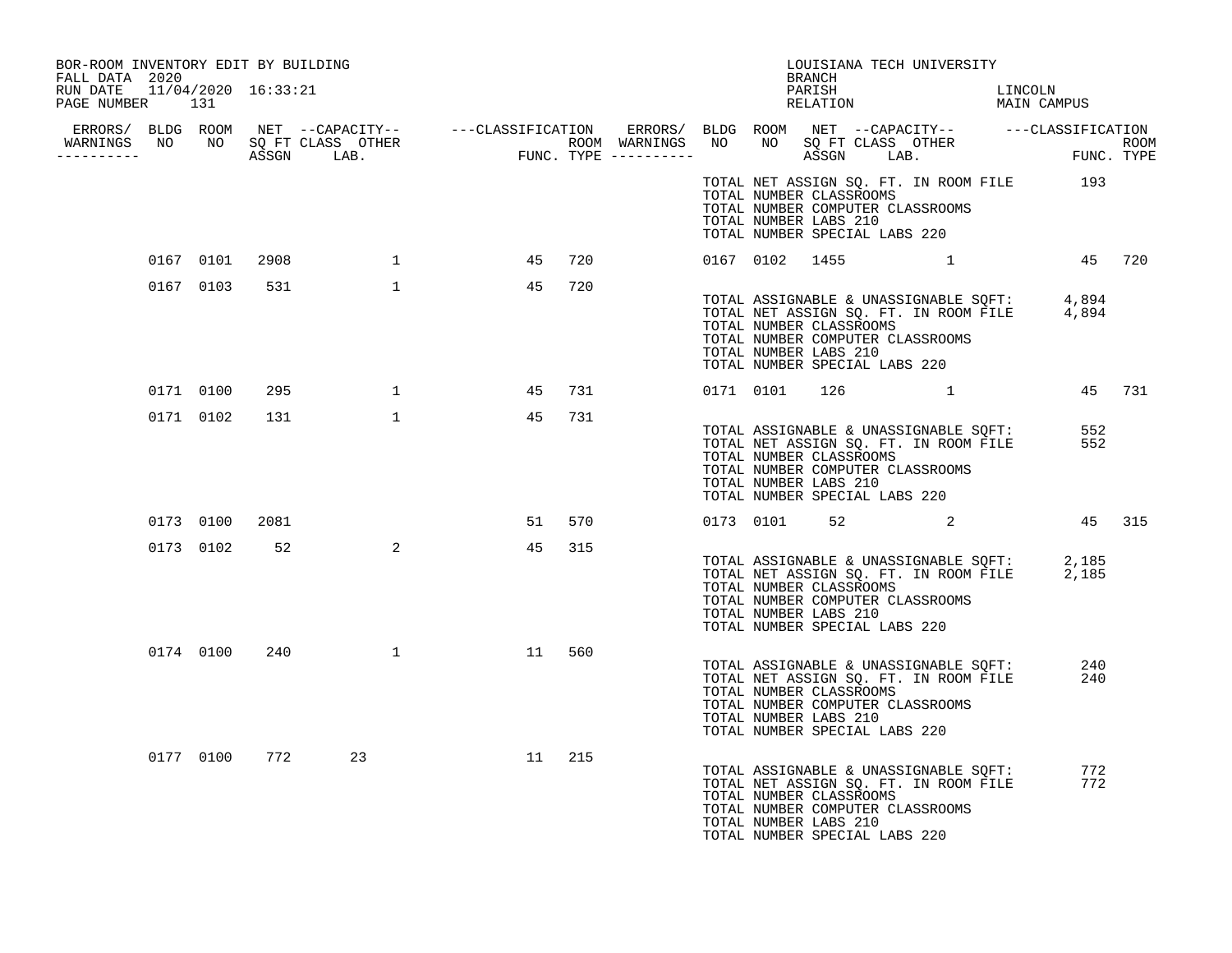| BOR-ROOM INVENTORY EDIT BY BUILDING                           |           |     |                                                                                                                |        |        |           | BRANCH                                           | LOUISIANA TECH UNIVERSITY                                                                                                                                                                                                                                            |            |        |
|---------------------------------------------------------------|-----------|-----|----------------------------------------------------------------------------------------------------------------|--------|--------|-----------|--------------------------------------------------|----------------------------------------------------------------------------------------------------------------------------------------------------------------------------------------------------------------------------------------------------------------------|------------|--------|
| FALL DATA 2020<br>RUN DATE 11/04/2020 16:33:21<br>PAGE NUMBER | 132       |     |                                                                                                                |        |        |           | PARISH                                           | PARISH LINCOLN LEATION MAIN CAMPUS                                                                                                                                                                                                                                   | LINCOLN    |        |
|                                                               |           |     |                                                                                                                |        |        |           |                                                  |                                                                                                                                                                                                                                                                      |            |        |
| WARNINGS NO NO SQ FT CLASS OTHER<br>----------                |           |     |                                                                                                                |        |        |           |                                                  |                                                                                                                                                                                                                                                                      |            |        |
|                                                               | 0178 0100 | 378 |                                                                                                                | 11 585 |        | 0178 0101 | 456                                              |                                                                                                                                                                                                                                                                      | 11 580     |        |
|                                                               | 0178 0102 | 209 |                                                                                                                | 11 585 |        |           | TOTAL NUMBER CLASSROOMS<br>TOTAL NUMBER LABS 210 | $\begin{tabular}{lllllllllll} 0178 & 0103 & 458 & 1 & 11 & 580 \\ \text{TOTAL ASSIGNABLE & UNASSIGNABLE & SQFT: & 1,501 \\ \text{TOTAL NET ASSIGN SQ. FT. IN ROM FILE & 1,501 \\ \end{tabular}$<br>TOTAL NUMBER COMPUTER CLASSROOMS<br>TOTAL NUMBER SPECIAL LABS 220 |            |        |
|                                                               |           |     | 0179 0100 134 1                                                                                                | 11 570 |        |           | TOTAL NUMBER CLASSROOMS<br>TOTAL NUMBER LABS 210 | TOTAL ASSIGNABLE & UNASSIGNABLE SQFT: 134<br>TOTAL NET ASSIGN SQ. FT. IN ROOM FILE 134<br>TOTAL NUMBER COMPUTER CLASSROOMS<br>TOTAL NUMBER SPECIAL LABS 220                                                                                                          |            |        |
|                                                               | 0180 0100 | 132 | $\sim$ 1 and 1 and 1 and 1 and 1 and 1 and 1 and 1 and 1 and 1 and 1 and 1 and 1 and 1 and 1 and 1 and 1 and 1 | 11     | 570    |           | TOTAL NUMBER CLASSROOMS<br>TOTAL NUMBER LABS 210 | TOTAL ASSIGNABLE & UNASSIGNABLE SQFT:<br>TOTAL NET ASSIGN SQ. FT. IN ROOM FILE<br>TOTAL NUMBER COMPUTER CLASSROOMS<br>TOTAL NUMBER SPECIAL LABS 220                                                                                                                  | 132<br>132 |        |
|                                                               |           |     | 0181 0100 138 1                                                                                                | 11     | 570    |           | TOTAL NUMBER CLASSROOMS<br>TOTAL NUMBER LABS 210 | TOTAL ASSIGNABLE & UNASSIGNABLE SQFT:<br>TOTAL NET ASSIGN SQ. FT. IN ROOM FILE<br>TOTAL NUMBER COMPUTER CLASSROOMS<br>TOTAL NUMBER SPECIAL LABS 220                                                                                                                  | 138<br>138 |        |
|                                                               |           |     | 0182 0100 136 1                                                                                                | 11     | 570    |           | TOTAL NUMBER CLASSROOMS<br>TOTAL NUMBER LABS 210 | TOTAL ASSIGNABLE & UNASSIGNABLE SOFT:<br>TOTAL NET ASSIGN SQ. FT. IN ROOM FILE<br>TOTAL NUMBER COMPUTER CLASSROOMS<br>TOTAL NUMBER SPECIAL LABS 220                                                                                                                  | 136<br>136 |        |
|                                                               |           |     | 0183 0101 125 1                                                                                                | 11     | 570    |           | TOTAL NUMBER CLASSROOMS<br>TOTAL NUMBER LABS 210 | TOTAL ASSIGNABLE & UNASSIGNABLE SQFT:<br>TOTAL NET ASSIGN SQ. FT. IN ROOM FILE<br>TOTAL NUMBER COMPUTER CLASSROOMS<br>TOTAL NUMBER SPECIAL LABS 220                                                                                                                  | 125<br>125 |        |
|                                                               | 0185 0101 | 98  |                                                                                                                |        | 00 020 |           |                                                  | 0185 0102 139 1                                                                                                                                                                                                                                                      |            | 63 310 |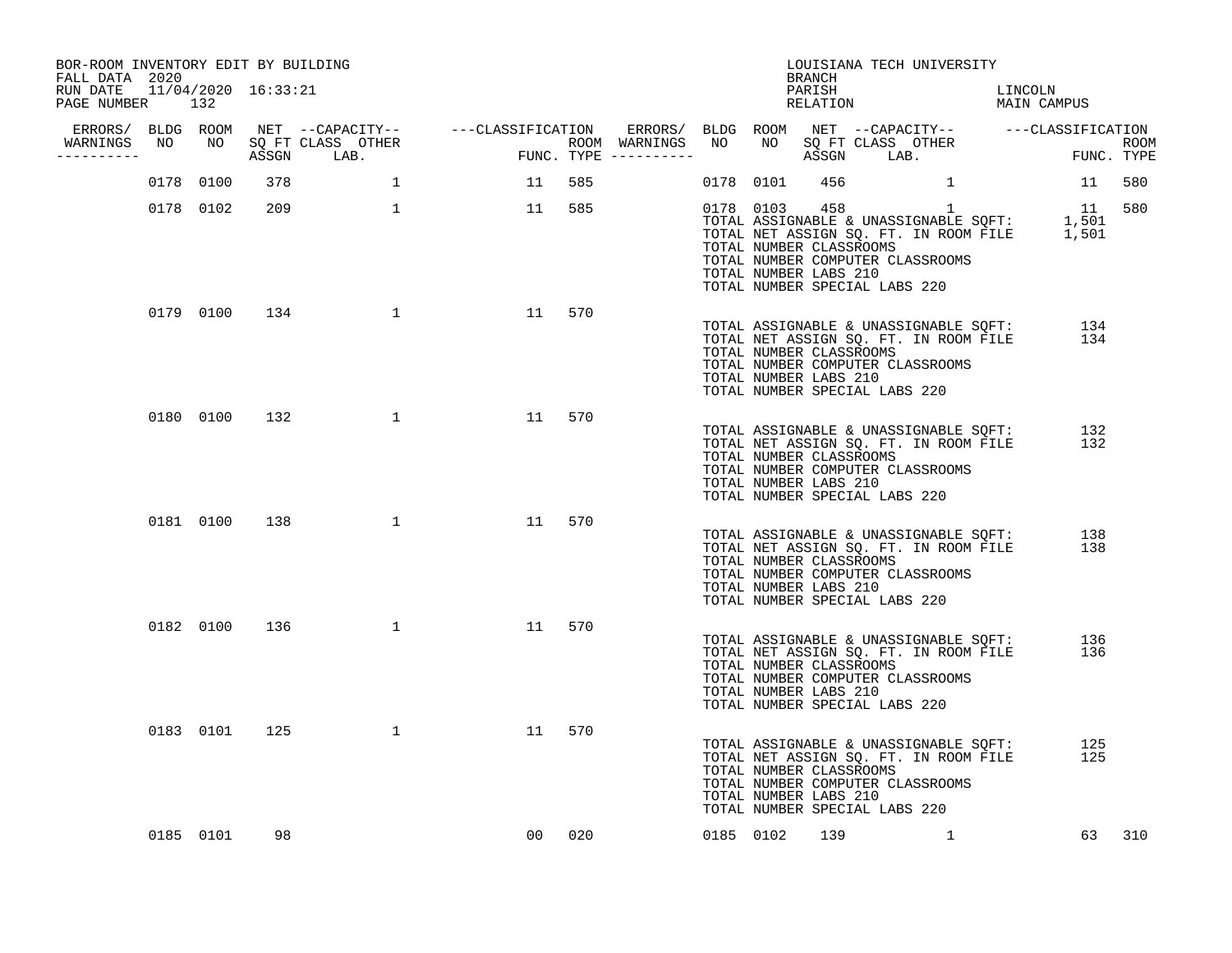| BOR-ROOM INVENTORY EDIT BY BUILDING<br>FALL DATA 2020 |                            |      |                                    |                |                                      |           |                                                               | <b>BRANCH</b> | LOUISIANA TECH UNIVERSITY                                                                                          |              |                                                                                            |                |     |
|-------------------------------------------------------|----------------------------|------|------------------------------------|----------------|--------------------------------------|-----------|---------------------------------------------------------------|---------------|--------------------------------------------------------------------------------------------------------------------|--------------|--------------------------------------------------------------------------------------------|----------------|-----|
| RUN DATE<br>PAGE NUMBER                               | 11/04/2020 16:33:21<br>133 |      |                                    |                |                                      |           |                                                               | PARISH        |                                                                                                                    |              | LINCOLN<br>PARISH LINCOLN LINCOLN RELATION MAIN CAMPUS                                     |                |     |
| ERRORS/ BLDG ROOM                                     |                            |      | NET --CAPACITY-- ---CLASSIFICATION |                | ERRORS/ BLDG ROOM                    |           |                                                               |               |                                                                                                                    |              |                                                                                            |                |     |
| NO<br>WARNINGS<br>---------                           | NO                         |      | SQ FT CLASS OTHER<br>ASSGN LAB.    | <b>FU</b>      | ROOM WARNINGS<br>FUNC. TYPE $------$ | NO        | NO                                                            |               |                                                                                                                    |              |                                                                                            |                |     |
|                                                       | 0185 0103                  | 247  | $\mathbf{1}$                       | 63             | 310                                  |           | 0185 0103A                                                    | 11            |                                                                                                                    |              |                                                                                            | 63             | 315 |
|                                                       | 0185 0104                  | 139  |                                    | 63             | 315                                  |           | 0185 0105                                                     | 21            |                                                                                                                    |              |                                                                                            | 00             | 030 |
|                                                       | 0185 0106                  | 200  |                                    | 00             | 020                                  |           | 0185 0107                                                     | 189           |                                                                                                                    |              |                                                                                            | 0 <sub>0</sub> | 020 |
|                                                       | 0185 0108                  | 130  |                                    | 63             | 315                                  |           | 0185 0109                                                     | 130           |                                                                                                                    | $\mathbf{1}$ |                                                                                            | 63             | 310 |
|                                                       | 0185 0110                  | 261  | $\mathbf{1}$                       | 63             | 310                                  |           | 0185 0111                                                     | -46           |                                                                                                                    | $\mathbf{1}$ |                                                                                            | 63             | 310 |
|                                                       | 0185 0112                  | 58   |                                    | 63             | 315                                  | 0185 0113 |                                                               | 231           |                                                                                                                    |              |                                                                                            | 63             | 650 |
|                                                       | 0185 0114                  | 67   |                                    | 0 <sub>0</sub> | 030                                  |           | 0185 0114B                                                    | 22            |                                                                                                                    | $\mathbf{1}$ |                                                                                            | 0 <sub>0</sub> | 030 |
|                                                       | 0185 0115                  | 96   |                                    | 0 <sub>0</sub> | 030                                  |           | 0185 0115B                                                    | 22            |                                                                                                                    | $\mathbf{1}$ |                                                                                            | 0 <sub>0</sub> | 030 |
|                                                       | 0185 0116                  | 130  | $\mathbf{1}$                       | 63             | 310                                  |           | 0185 0117                                                     | 54            |                                                                                                                    |              |                                                                                            | 63             | 315 |
|                                                       | 0185 0118                  | 55   |                                    | 63             | 315                                  | 0185 0119 |                                                               | 542           |                                                                                                                    |              |                                                                                            | 63             | 315 |
|                                                       | 0185 0120                  | 185  |                                    | 63             | 530                                  |           | 0185 0121                                                     | 2473          |                                                                                                                    |              |                                                                                            | 63             | 530 |
|                                                       | 0185 0122                  | 567  |                                    | 63             | 535                                  |           | 0185 0123                                                     | 47            |                                                                                                                    |              |                                                                                            | 00             | 030 |
|                                                       | 0185 0124                  | 674  |                                    | 63             | 535                                  |           | 0185 0125<br>TOTAL NUMBER CLASSROOMS<br>TOTAL NUMBER LABS 210 | 1176          | TOTAL NUMBER COMPUTER CLASSROOMS<br>TOTAL NUMBER SPECIAL LABS 220                                                  |              | TOTAL ASSIGNABLE & UNASSIGNABLE SQFT: 8,010<br>TOTAL NET ASSIGN SQ. FT. IN ROOM FILE 7,248 | 63             | 535 |
|                                                       | 0191 0100                  | 1314 | $\mathbf{1}$                       | 11             | 560                                  |           |                                                               |               | 0191 0101 1338 1                                                                                                   |              | 11 560                                                                                     |                |     |
|                                                       | 0191 0102                  | 408  | $\mathbf{1}$                       | 11             | 560                                  |           | TOTAL NUMBER CLASSROOMS<br>TOTAL NUMBER LABS 210              |               | TOTAL NUMBER COMPUTER CLASSROOMS<br>TOTAL NUMBER SPECIAL LABS 220                                                  |              | TOTAL ASSIGNABLE & UNASSIGNABLE SQFT: 3,060<br>TOTAL NET ASSIGN SQ. FT. IN ROOM FILE 3,060 |                |     |
|                                                       | 0192 0100                  | 290  | 1                                  | 00             | 030                                  |           | 0192 0200                                                     | 329           |                                                                                                                    | 1            |                                                                                            | 00 030         |     |
|                                                       | 0192 0300                  | 286  | $\mathbf 1$                        | 00             | 030                                  |           | TOTAL NUMBER CLASSROOMS<br>TOTAL NUMBER LABS 210              |               | TOTAL ASSIGNABLE & UNASSIGNABLE SQFT:<br>TOTAL NET ASSIGN SQ. FT. IN ROOM FILE<br>TOTAL NUMBER COMPUTER CLASSROOMS |              |                                                                                            | 905            |     |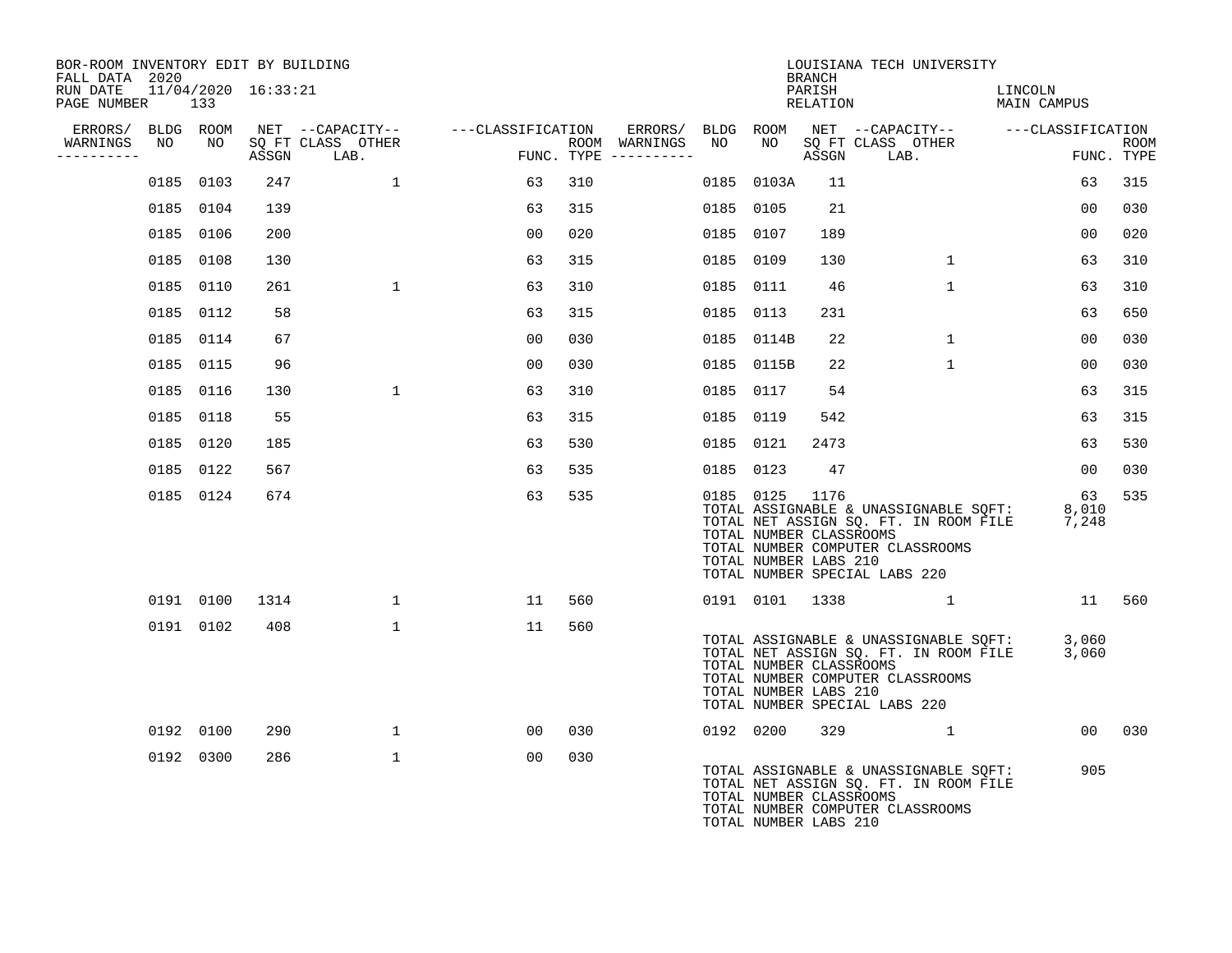| BOR-ROOM INVENTORY EDIT BY BUILDING<br>FALL DATA 2020 |           |                |                 |    |        |           |            | BRANCH                                                                            | LOUISIANA TECH UNIVERSITY                                                                                                                                                            |         |                                |        |
|-------------------------------------------------------|-----------|----------------|-----------------|----|--------|-----------|------------|-----------------------------------------------------------------------------------|--------------------------------------------------------------------------------------------------------------------------------------------------------------------------------------|---------|--------------------------------|--------|
| RUN DATE 11/04/2020 16:33:21<br>PAGE NUMBER 134       |           |                |                 |    |        |           |            | PARISH                                                                            | PARISH LINCOLN<br>RELATION MAIN CAMPUS                                                                                                                                               | LINCOLN |                                |        |
|                                                       |           |                |                 |    |        |           |            |                                                                                   |                                                                                                                                                                                      |         |                                |        |
| WARNINGS<br>-----------                               |           |                |                 |    |        |           |            |                                                                                   |                                                                                                                                                                                      |         |                                |        |
|                                                       |           |                |                 |    |        |           |            | TOTAL NUMBER SPECIAL LABS 220                                                     |                                                                                                                                                                                      |         |                                |        |
|                                                       |           |                | 0193 0100 472 1 | 11 | 570    |           |            | TOTAL NUMBER CLASSROOMS<br>TOTAL NUMBER LABS 210<br>TOTAL NUMBER SPECIAL LABS 220 | TOTAL ASSIGNABLE & UNASSIGNABLE SQFT: 472<br>TOTAL NET ASSIGN SQ. FT. IN ROOM FILE 472<br>TOTAL NUMBER COMPUTER CLASSROOMS                                                           |         |                                |        |
|                                                       | 0194 0100 |                | 171 1           | 11 | 560    |           |            | TOTAL NUMBER CLASSROOMS<br>TOTAL NUMBER LABS 210<br>TOTAL NUMBER SPECIAL LABS 220 | 0194 0101 127 1<br>0194 0101 12/<br>TOTAL ASSIGNABLE & UNASSIGNABLE SOFT:<br>TOTAL NET ASSIGN SQ. FT. IN ROOM FILE<br>TOTAL NUMBER COMPUTER CLASSROOMS                               |         | 11 560<br>298<br>298           |        |
|                                                       | 0195 0100 | 250            |                 | 11 | 570    |           |            | TOTAL NUMBER CLASSROOMS<br>TOTAL NUMBER LABS 210<br>TOTAL NUMBER SPECIAL LABS 220 | 0195 0101 70 1<br>TOTAL ASSIGNABLE & UNASSIGNABLE SOFT:<br>TOTAL NET ASSIGN SQ. FT. IN ROOM FILE<br>TOTAL NUMBER COMPUTER CLASSROOMS                                                 |         | 320<br>320                     | 11 570 |
|                                                       | 0197 0101 | 105            | $\mathbf{1}$    | 46 | 310    | 0197 0102 |            | 1450                                                                              | 12                                                                                                                                                                                   |         | 11                             | 210    |
|                                                       | 0197 0103 | 866            | 20              | 11 | 110    | 0197 0104 |            | 301                                                                               | $\mathbf{1}$                                                                                                                                                                         |         | 45                             | 215    |
|                                                       | 0197 0105 | 198            | $\mathbf{1}$    | 45 | 215    |           | 0197 0105A | 112                                                                               | $\mathbf{1}$                                                                                                                                                                         |         | 45                             | 215    |
|                                                       | 0197 0106 | 150            | $\mathbf{1}$    | 00 | 030    | 0197 0107 |            | 105                                                                               | $\mathbf{1}$                                                                                                                                                                         |         | 00                             | 020    |
|                                                       | 0197 0108 | 150            | $\mathbf{1}$    | 00 | 030    | 0197 0109 |            | 1710                                                                              | 15                                                                                                                                                                                   |         | 11                             | 220    |
|                                                       | 0197 0110 | 1550           | 12              | 11 | 210    | 0197 0111 |            | 86                                                                                | $\overline{1}$                                                                                                                                                                       |         | 45                             | 215    |
|                                                       | 0197 0112 | 86             | $\overline{1}$  | 45 | 215    | 0197 0113 |            | 147                                                                               | $\mathbf{1}$                                                                                                                                                                         |         | 46                             | 310    |
|                                                       | 0197 0114 | 1710           | 12              | 11 | 220    | 0197 0115 |            | 231                                                                               | $\mathbf{1}$                                                                                                                                                                         |         | $00 \,$                        | 020    |
|                                                       | 0197 0116 | 23             | $\mathbf{1}$    | 00 | 010    |           | 0197 0117  | 56<br>TOTAL NUMBER CLASSROOMS<br>TOTAL NUMBER LABS 210                            | 1<br>0197 0117 56<br>TOTAL ASSIGNABLE & UNASSIGNABLE SQFT: 9,036<br>TOTAL NET ASSIGN SQ. FT. IN ROOM FILE 8,321<br>TOTAL NUMBER COMPUTER CLASSROOMS<br>TOTAL NUMBER SPECIAL LABS 220 |         | 00<br>$\overline{1}$<br>2<br>2 | 020    |
|                                                       |           | 0210 0100 1512 | 30              |    | 11 220 |           |            |                                                                                   | TOTAL ASSIGNABLE & UNASSIGNABLE SQFT: 1,512                                                                                                                                          |         |                                |        |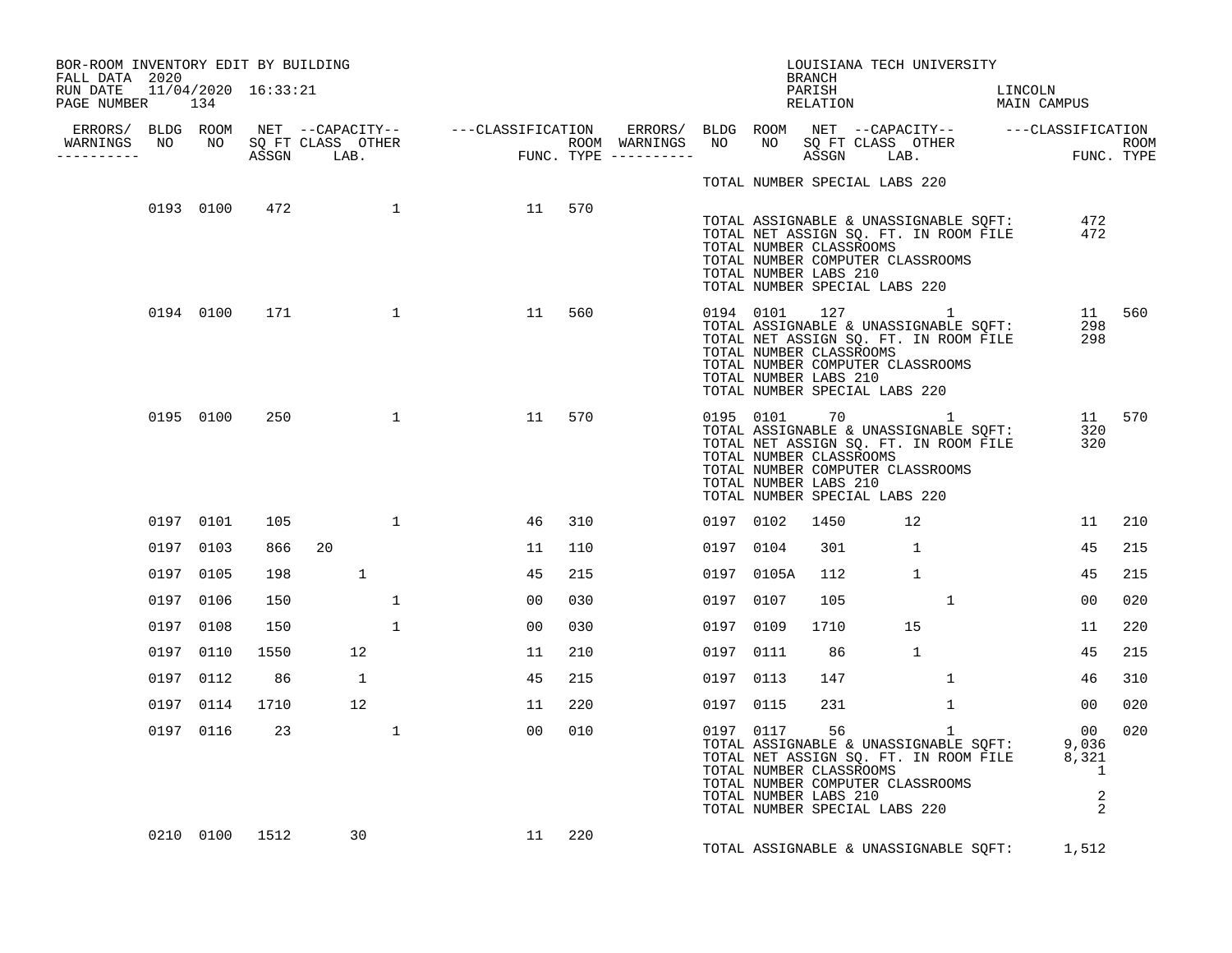| BOR-ROOM INVENTORY EDIT BY BUILDING<br>FALL DATA 2020 |           |                |                                 |    |        |           |                                                                                   | BRANCH | LOUISIANA TECH UNIVERSITY                                                                                                                               |            |        |
|-------------------------------------------------------|-----------|----------------|---------------------------------|----|--------|-----------|-----------------------------------------------------------------------------------|--------|---------------------------------------------------------------------------------------------------------------------------------------------------------|------------|--------|
| RUN DATE  11/04/2020  16:33:21<br>PAGE NUMBER 135     |           |                |                                 |    |        |           |                                                                                   |        | PARISH LINCOLN RELATION MAIN CAMPUS                                                                                                                     |            |        |
|                                                       |           |                |                                 |    |        |           |                                                                                   |        |                                                                                                                                                         |            |        |
|                                                       |           |                |                                 |    |        |           |                                                                                   |        |                                                                                                                                                         |            |        |
|                                                       |           |                |                                 |    |        |           | TOTAL NUMBER CLASSROOMS                                                           |        | TOTAL NET ASSIGN SQ. FT. IN ROOM FILE 1,512<br>TOTAL NUMBER COMPUTER CLASSROOMS<br>TOTAL NUMBER LABS 210<br>TOTAL NUMBER SPECIAL LABS 220 1             |            |        |
|                                                       |           |                | 0212 0100 556 1                 |    | 45 731 |           | TOTAL NUMBER CLASSROOMS<br>TOTAL NUMBER LABS 210<br>TOTAL NUMBER SPECIAL LABS 220 |        | TOTAL ASSIGNABLE & UNASSIGNABLE SQFT: 556<br>TOTAL NET ASSIGN SQ. FT. IN ROOM FILE 556<br>TOTAL NUMBER COMPUTER CLASSROOMS                              |            |        |
|                                                       |           |                | 0215 0100 271 1                 | 11 | 560    |           | TOTAL NUMBER CLASSROOMS<br>TOTAL NUMBER LABS 210<br>TOTAL NUMBER SPECIAL LABS 220 |        | TOTAL ASSIGNABLE & UNASSIGNABLE SQFT:<br>TOTAL NET ASSIGN SQ. FT. IN ROOM FILE<br>TOTAL NUMBER COMPUTER CLASSROOMS                                      | 271<br>271 |        |
|                                                       |           |                | 0221 0100 28637<br>$\mathbf{1}$ | 82 | 082    |           |                                                                                   |        | 0221 0101 3813 1 82 082                                                                                                                                 |            |        |
|                                                       |           | 0221 0102 3813 |                                 | 82 | 082    |           | TOTAL NUMBER CLASSROOMS<br>TOTAL NUMBER LABS 210<br>TOTAL NUMBER SPECIAL LABS 220 |        | 0221 0103 2258 1 82<br>TOTAL ASSIGNABLE & UNASSIGNABLE SQFT: 38,521<br>TOTAL NET ASSIGN SQ. FT. IN ROOM FILE 38,521<br>TOTAL NUMBER COMPUTER CLASSROOMS | 82         | 082    |
|                                                       | 0223 0101 | 88             | $\mathbf 1$                     |    | 74 730 |           | TOTAL NUMBER CLASSROOMS<br>TOTAL NUMBER LABS 210<br>TOTAL NUMBER SPECIAL LABS 220 |        | 0223 0102 23 1<br>TOTAL ASSIGNABLE & UNASSIGNABLE SQFT:<br>TOTAL NET ASSIGN SQ. FT. IN ROOM FILE<br>TOTAL NUMBER COMPUTER CLASSROOMS                    | 111<br>111 | 74 730 |
|                                                       | 0250 0100 | 5765           |                                 | 00 | 020    | 0250 0101 |                                                                                   | 300    |                                                                                                                                                         | 52         | 635    |
|                                                       | 0250 0102 | 140            |                                 | 52 | 735    | 0250 0103 |                                                                                   | 250    |                                                                                                                                                         | $00 \,$    | 030    |
|                                                       | 0250 0104 | 260            |                                 | 00 | 030    | 0250 0105 |                                                                                   | 85     |                                                                                                                                                         | 00         | 020    |
|                                                       | 0250 0106 | 240            |                                 | 00 | 020    | 0250 0107 |                                                                                   | 560    |                                                                                                                                                         | 52         | 615    |
|                                                       | 0250 0108 | 180            |                                 | 00 | 020    |           |                                                                                   |        | TOTAL ASSIGNABLE & UNASSIGNABLE SQFT: 7,780<br>TOTAL NET ASSIGN SQ. FT. IN ROOM FILE 1,000                                                              |            |        |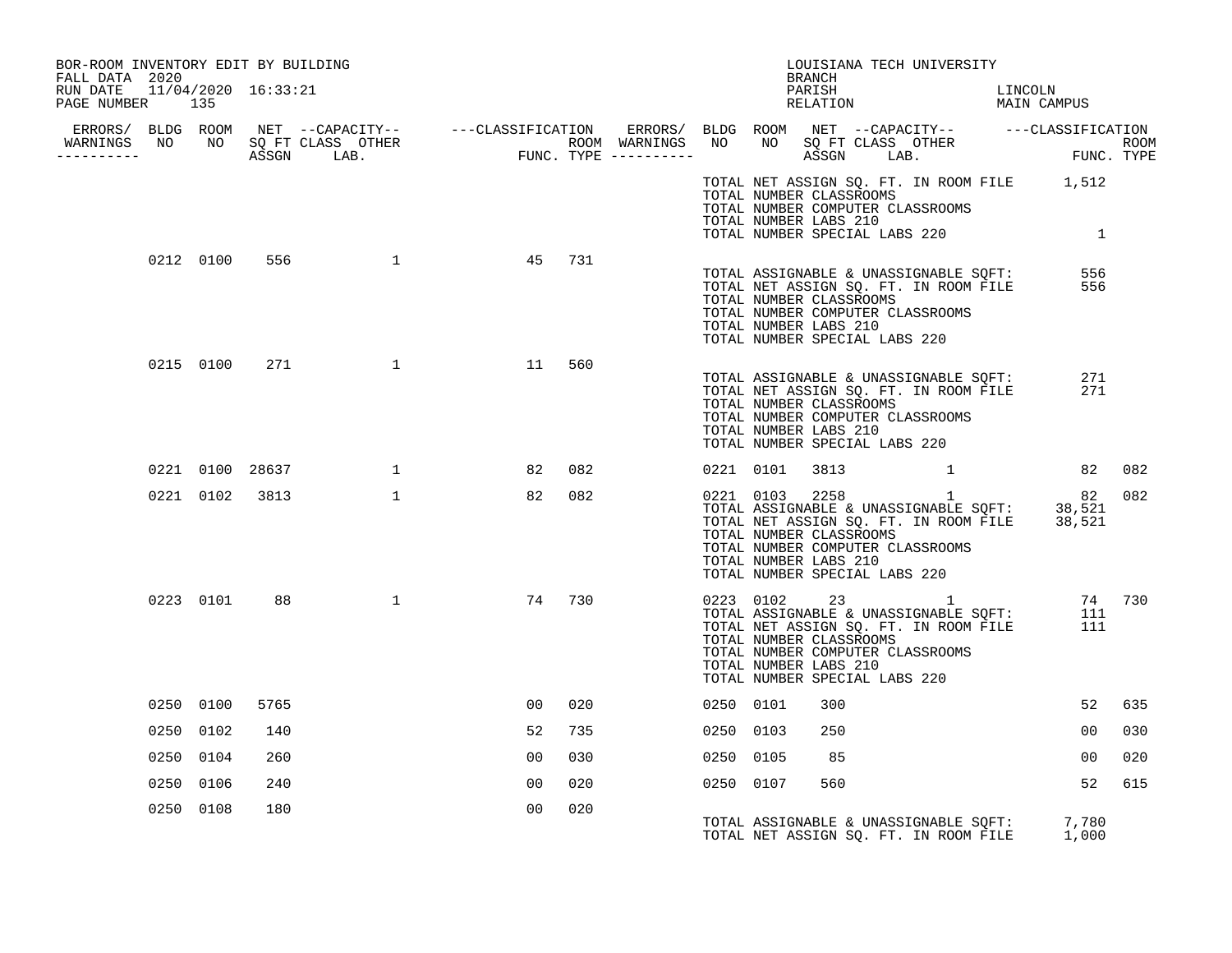| BOR-ROOM INVENTORY EDIT BY BUILDING<br>FALL DATA 2020<br>RUN DATE<br>PAGE NUMBER |           | 136 | 11/04/2020 16:33:21 |                                               |                   |     |                                                 |                 |                                                  | <b>BRANCH</b><br>PARISH<br>RELATION | LOUISIANA TECH UNIVERSITY                                                                                                                           | LINCOLN<br>MAIN CAMPUS    |                    |
|----------------------------------------------------------------------------------|-----------|-----|---------------------|-----------------------------------------------|-------------------|-----|-------------------------------------------------|-----------------|--------------------------------------------------|-------------------------------------|-----------------------------------------------------------------------------------------------------------------------------------------------------|---------------------------|--------------------|
| ERRORS/ BLDG ROOM<br>WARNINGS<br>----------                                      | NO        | NO  | ASSGN               | NET --CAPACITY--<br>SQ FT CLASS OTHER<br>LAB. | ---CLASSIFICATION |     | ERRORS/<br>ROOM WARNINGS<br>FUNC. TYPE $------$ | BLDG ROOM<br>NO | NO.                                              | ASSGN                               | NET --CAPACITY--<br>SQ FT CLASS OTHER<br>LAB.                                                                                                       | ---CLASSIFICATION         | ROOM<br>FUNC. TYPE |
|                                                                                  |           |     |                     |                                               |                   |     |                                                 |                 | TOTAL NUMBER CLASSROOMS<br>TOTAL NUMBER LABS 210 |                                     | TOTAL NUMBER COMPUTER CLASSROOMS<br>TOTAL NUMBER SPECIAL LABS 220                                                                                   |                           |                    |
|                                                                                  | 0251 0100 |     | 240                 |                                               | 00                | 020 |                                                 | 0251 0101       |                                                  | 290                                 |                                                                                                                                                     | 00                        | 020                |
|                                                                                  | 0251 0102 |     | 50                  | $\mathbf 1$                                   | 74                | 919 |                                                 | 0251 0103       |                                                  | 50                                  | $\mathbf{1}$                                                                                                                                        | 74                        | 919                |
|                                                                                  | 0251 0104 |     | 654                 | 20                                            | 11                | 110 |                                                 | 0251 0105       |                                                  | 53                                  | 1                                                                                                                                                   | 74                        | 919                |
|                                                                                  | 0251 0106 |     | 135                 | 1                                             | 45                | 115 |                                                 | 0251 0107       |                                                  | 650                                 | 20                                                                                                                                                  | 11                        | 110                |
|                                                                                  | 0251 0108 |     | 153                 | $\mathbf 1$                                   | 74                | 919 |                                                 | 0251 0109       |                                                  | 180                                 |                                                                                                                                                     | 0 <sub>0</sub>            | 020                |
|                                                                                  | 0251 0110 |     | 59                  |                                               | 00                | 010 |                                                 | 0251 0111       |                                                  | 21                                  |                                                                                                                                                     | 0 <sub>0</sub>            | 030                |
|                                                                                  | 0251 0112 |     | 47                  | $\mathbf 1$                                   | 45                | 315 |                                                 | 0251 0113       |                                                  | 128                                 | $\mathbf{1}$                                                                                                                                        | 45                        | 635                |
|                                                                                  | 0251 0114 |     | 113                 | $\mathbf 1$                                   | 45                | 325 |                                                 | 0251 0115       |                                                  | 200                                 | 10                                                                                                                                                  | 00                        | 020                |
|                                                                                  | 0251 0116 |     | 133                 | $\mathbf 1$                                   | 45                | 310 |                                                 | 0251 0117       |                                                  | 273                                 | 10                                                                                                                                                  | 45                        | 680                |
|                                                                                  | 0251 0118 |     | 127                 | $\mathbf{1}$                                  | 74                | 919 |                                                 | 0251 0119       |                                                  | 110                                 | 1                                                                                                                                                   | 45                        | 310                |
|                                                                                  | 0251 0120 |     | 8                   | $\mathbf 1$                                   | 45                | 315 |                                                 | 0251 0121       |                                                  | 228                                 |                                                                                                                                                     | 45                        | 315                |
|                                                                                  | 0251 0122 |     | 112                 | $\mathbf{1}$                                  | 45                | 310 |                                                 | 0251 0123       |                                                  | 8                                   |                                                                                                                                                     | 45                        | 315                |
|                                                                                  | 0251 0124 |     | 8                   |                                               | 45                | 315 |                                                 | 0251 0125       |                                                  | 112                                 | $\mathbf{1}$                                                                                                                                        | 45                        | 310                |
|                                                                                  | 0251 0126 |     | 8                   |                                               | 45                | 315 |                                                 | 0251 0127       |                                                  | 8                                   |                                                                                                                                                     | 45                        | 315                |
|                                                                                  | 0251 0128 |     | 112                 | $\mathbf 1$                                   | 45                | 310 |                                                 | 0251 0129       |                                                  | 8                                   |                                                                                                                                                     | 45                        | 315                |
|                                                                                  | 0251 0130 |     | 8                   |                                               | 45                | 315 |                                                 | 0251 0131       | TOTAL NUMBER CLASSROOMS<br>TOTAL NUMBER LABS 210 | 67                                  | TOTAL ASSIGNABLE & UNASSIGNABLE SQFT:<br>TOTAL NET ASSIGN SQ. FT. IN ROOM FILE<br>TOTAL NUMBER COMPUTER CLASSROOMS<br>TOTAL NUMBER SPECIAL LABS 220 | 00<br>4,353<br>3,296<br>2 | 030                |
|                                                                                  | 0252 0100 |     | 290                 |                                               | 00                | 020 |                                                 |                 | TOTAL NUMBER CLASSROOMS<br>TOTAL NUMBER LABS 210 |                                     | TOTAL ASSIGNABLE & UNASSIGNABLE SQFT:<br>TOTAL NET ASSIGN SQ. FT. IN ROOM FILE<br>TOTAL NUMBER COMPUTER CLASSROOMS<br>TOTAL NUMBER SPECIAL LABS 220 | 290                       |                    |
|                                                                                  |           |     | 0321 0100 10599     |                                               | 91                | 950 |                                                 |                 |                                                  |                                     | TOTAL ASSIGNABLE & UNASSIGNABLE SQFT:                                                                                                               | 10,599                    |                    |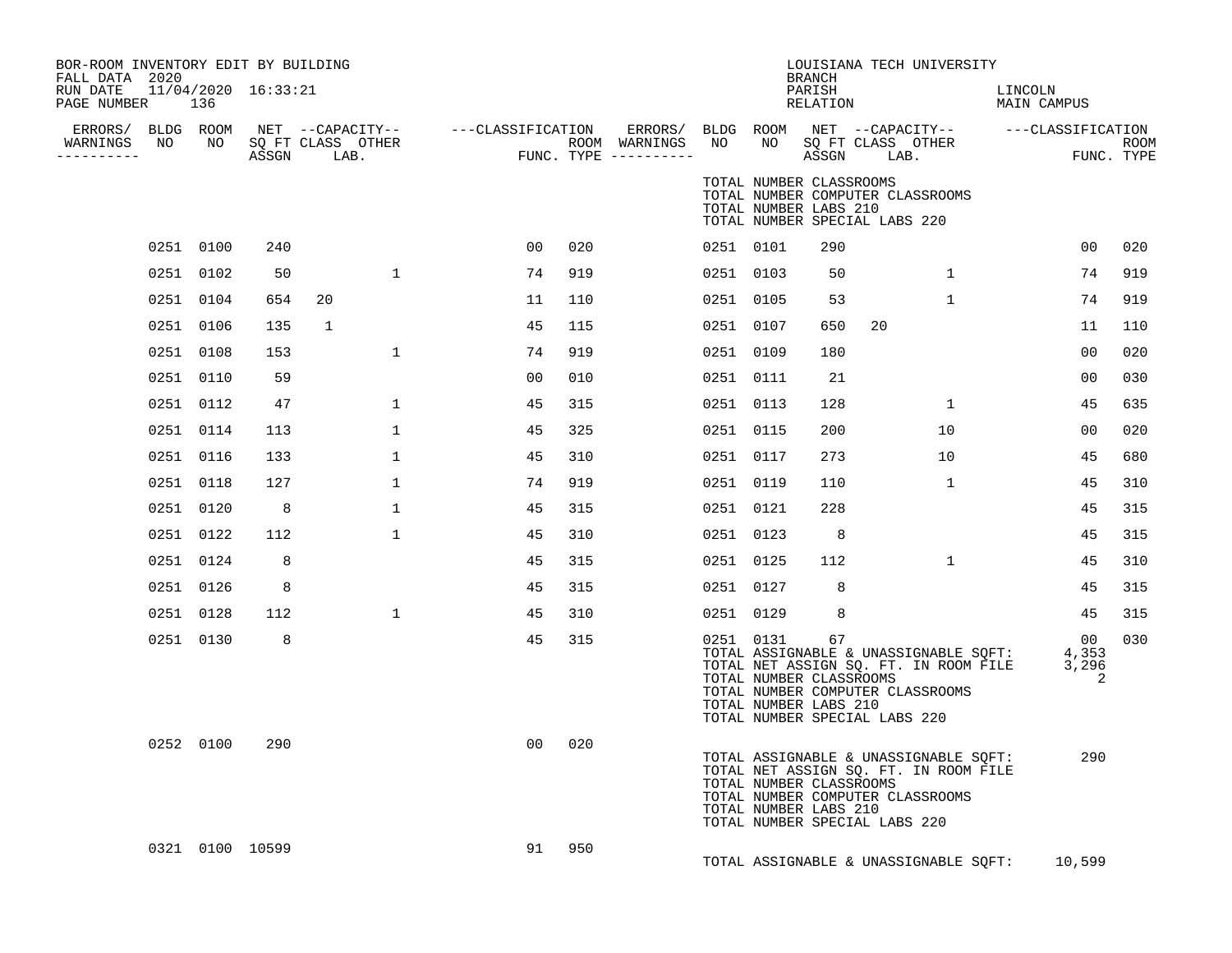| BOR-ROOM INVENTORY EDIT BY BUILDING<br>FALL DATA 2020 |      |                 |     |                         |              |                                                       |    |     |                                       |           |                                                                                   | BRANCH             | LOUISIANA TECH UNIVERSITY                                                                                          |                                                                                              |                       |
|-------------------------------------------------------|------|-----------------|-----|-------------------------|--------------|-------------------------------------------------------|----|-----|---------------------------------------|-----------|-----------------------------------------------------------------------------------|--------------------|--------------------------------------------------------------------------------------------------------------------|----------------------------------------------------------------------------------------------|-----------------------|
| RUN DATE 11/04/2020 16:33:21<br>PAGE NUMBER 137       |      |                 |     |                         |              |                                                       |    |     |                                       |           |                                                                                   | PARISH<br>RELATION |                                                                                                                    | LINCOLN<br>MAIN CAMPUS                                                                       |                       |
| WARNINGS                                              |      |                 |     | NO NO SQ FT CLASS OTHER |              | ERRORS/ BLDG ROOM NET --CAPACITY-- ----CLASSIFICATION |    |     | ROOM WARNINGS NO NO SQFT CLASS OTHER  |           |                                                                                   |                    |                                                                                                                    | ERRORS/ BLDG ROOM NET --CAPACITY-- ----CLASSIFICATION                                        |                       |
| ----------                                            |      |                 |     | ASSGN LAB.              |              |                                                       |    |     | ROOM WARNINGS<br>FUNC. TYPE --------- |           |                                                                                   |                    | ASSGN LAB.                                                                                                         | ROOM<br>FUNC. TYPE                                                                           |                       |
|                                                       |      |                 |     |                         |              |                                                       |    |     |                                       |           | TOTAL NUMBER CLASSROOMS<br>TOTAL NUMBER LABS 210<br>TOTAL NUMBER SPECIAL LABS 220 |                    | TOTAL NUMBER COMPUTER CLASSROOMS                                                                                   | TOTAL NET ASSIGN SQ. FT. IN ROOM FILE 10,599                                                 |                       |
|                                                       |      | 0322 0100 20679 |     |                         |              |                                                       | 91 | 950 |                                       |           | TOTAL NUMBER CLASSROOMS<br>TOTAL NUMBER LABS 210<br>TOTAL NUMBER SPECIAL LABS 220 |                    | TOTAL ASSIGNABLE & UNASSIGNABLE SQFT:<br>TOTAL NET ASSIGN SQ. FT. IN ROOM FILE<br>TOTAL NUMBER COMPUTER CLASSROOMS | 20,679<br>20,679                                                                             |                       |
|                                                       |      | 0323 0100 21148 |     |                         |              |                                                       | 91 | 950 |                                       |           | TOTAL NUMBER CLASSROOMS<br>TOTAL NUMBER LABS 210<br>TOTAL NUMBER SPECIAL LABS 220 |                    | TOTAL NET ASSIGN SQ. FT. IN ROOM FILE<br>TOTAL NUMBER COMPUTER CLASSROOMS                                          | TOTAL ASSIGNABLE & UNASSIGNABLE SQFT: 21,148<br>21,148                                       |                       |
|                                                       |      | 0511 0100 1849  |     |                         |              |                                                       | 72 | 730 |                                       |           | TOTAL NUMBER CLASSROOMS<br>TOTAL NUMBER LABS 210<br>TOTAL NUMBER SPECIAL LABS 220 |                    | TOTAL NUMBER COMPUTER CLASSROOMS                                                                                   | TOTAL ASSIGNABLE & UNASSIGNABLE SQFT: $1,849$<br>TOTAL NET ASSIGN SQ. FT. IN ROOM FILE 1,849 |                       |
|                                                       |      | 0667 00E1       | 47  |                         | $\mathbf{1}$ |                                                       | 00 | 030 |                                       | 0667 0101 |                                                                                   | 270                | 6                                                                                                                  |                                                                                              | 91<br>950             |
|                                                       |      | 0667 0101A      | 28  |                         | $\mathbf 1$  |                                                       | 91 | 919 |                                       |           | 0667 0101B                                                                        | 26                 | $\mathbf{1}$                                                                                                       |                                                                                              | 00<br>020             |
|                                                       |      | 0667 0101C      | 106 |                         | $\mathbf{1}$ |                                                       | 91 | 910 |                                       |           | 0667 0101D                                                                        | 12                 | $\mathbf{1}$                                                                                                       |                                                                                              | 00<br>030             |
|                                                       |      | 0667 0101E      | 77  |                         | $\mathbf 1$  |                                                       | 91 | 955 |                                       |           | 0667 0101F                                                                        | 144                | $\mathbf{1}$                                                                                                       |                                                                                              | 910<br>91             |
|                                                       |      | 0667 0101G      | 10  |                         | $\mathbf 1$  |                                                       | 91 | 955 |                                       |           | 0667 0101H                                                                        | 10                 | $\mathbf{1}$                                                                                                       |                                                                                              | 91<br>955             |
|                                                       |      | 0667 0101J      | 25  |                         | $\mathbf 1$  |                                                       | 91 | 919 |                                       |           | 0667 0101K                                                                        | 130                | $\mathbf{1}$                                                                                                       |                                                                                              | 910<br>91             |
|                                                       |      | 0667 0101L      | 118 |                         | $\mathbf{1}$ |                                                       | 91 | 910 |                                       |           | 0667 0101M                                                                        | 39                 | $\mathbf{1}$                                                                                                       |                                                                                              | 0 <sub>0</sub><br>020 |
|                                                       |      | 0667 0101N      | 12  |                         | $\mathbf 1$  |                                                       | 00 | 030 |                                       |           | 0667 01010                                                                        | 10                 | $\mathbf{1}$                                                                                                       |                                                                                              | 91<br>955             |
|                                                       |      | 0667 0101P      | 10  |                         | $\mathbf{1}$ |                                                       | 91 | 955 |                                       | 0667      | 0102                                                                              | 169                | 2                                                                                                                  |                                                                                              | 950<br>91             |
|                                                       | 0667 | 0102A           | 64  |                         | $\mathbf 1$  |                                                       | 91 | 919 |                                       |           | 0667 0102B                                                                        | 24                 | $\mathbf{1}$                                                                                                       |                                                                                              | 00<br>020             |
|                                                       |      | 0667 0102C      | 137 |                         | 1            |                                                       | 91 | 910 |                                       |           | 0667 0102D                                                                        | 12                 | 1                                                                                                                  |                                                                                              | 00<br>030             |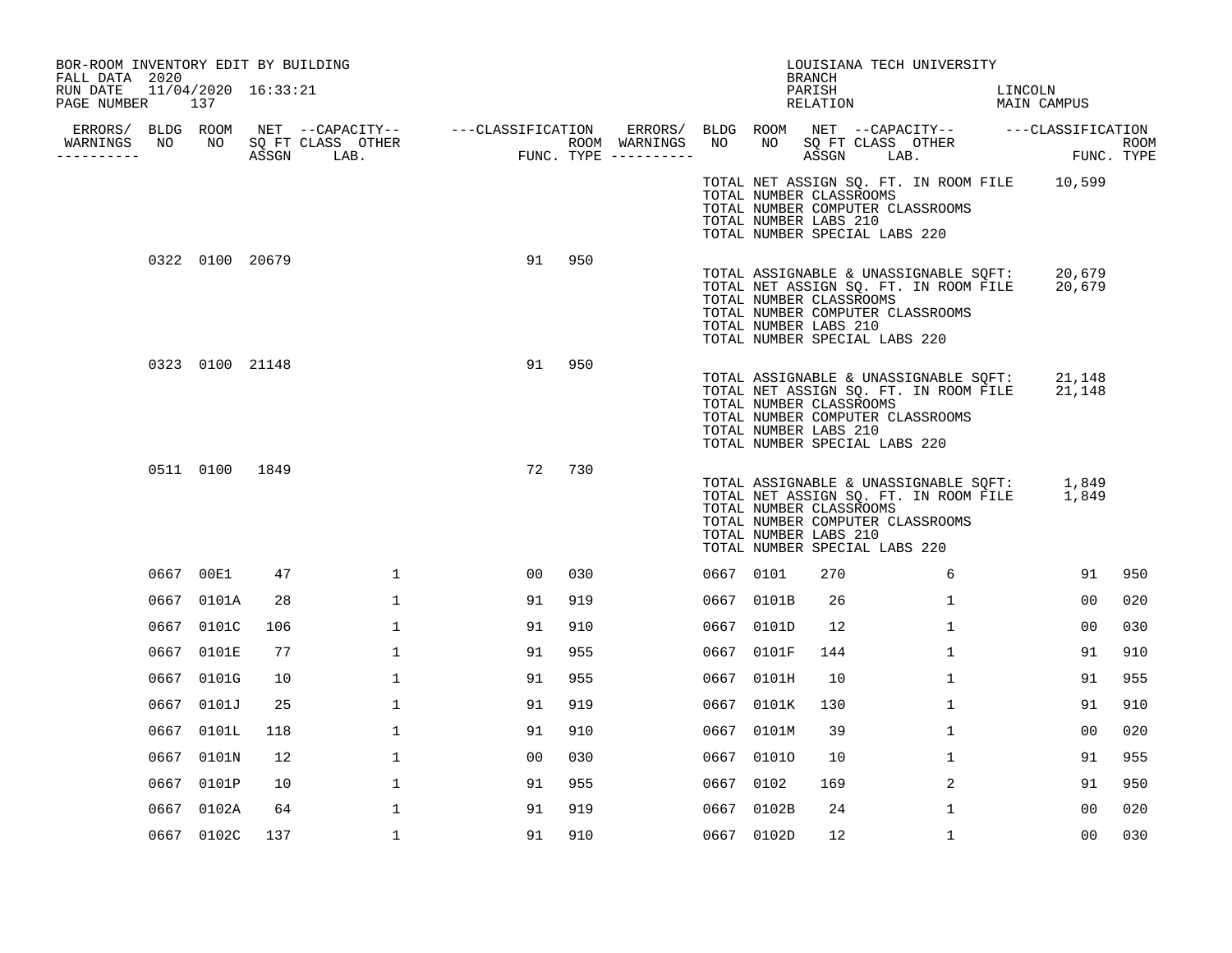| BOR-ROOM INVENTORY EDIT BY BUILDING<br>FALL DATA 2020 |             |                            |       |                           |                   |                    |          |             |             | <b>BRANCH</b>             | LOUISIANA TECH UNIVERSITY |                        |                           |
|-------------------------------------------------------|-------------|----------------------------|-------|---------------------------|-------------------|--------------------|----------|-------------|-------------|---------------------------|---------------------------|------------------------|---------------------------|
| RUN DATE<br>PAGE NUMBER                               |             | 11/04/2020 16:33:21<br>138 |       |                           |                   |                    |          |             |             | PARISH<br><b>RELATION</b> |                           | LINCOLN<br>MAIN CAMPUS |                           |
| ERRORS/                                               | <b>BLDG</b> | ROOM                       |       | NET --CAPACITY--          | ---CLASSIFICATION |                    | ERRORS/  | <b>BLDG</b> | <b>ROOM</b> |                           | NET --CAPACITY--          | ---CLASSIFICATION      |                           |
| WARNINGS<br>----------                                | ΝO          | NO                         | ASSGN | SQ FT CLASS OTHER<br>LAB. |                   | ROOM<br>FUNC. TYPE | WARNINGS | NO          | NO          | ASSGN                     | SQ FT CLASS OTHER<br>LAB. |                        | <b>ROOM</b><br>FUNC. TYPE |
|                                                       | 0667        | 0102E                      | 12    | 1                         | 00                | 030                |          | 0667        | 0102F       | 130                       | 1                         | 91                     | 910                       |
|                                                       | 0667        | 0102G                      | 23    | 1                         | 00                | 020                |          | 0667        | 0102I       | 16                        | 1                         | 91                     | 955                       |
|                                                       | 0667        | 0102J                      | 16    | 1                         | 91                | 955                |          | 0667        | 0103        | 163                       | $\overline{c}$            | 91                     | 950                       |
|                                                       |             | 0667 0103A                 | 64    | 1                         | 91                | 919                |          | 0667        | 0103B       | 24                        | 1                         | 0 <sub>0</sub>         | 020                       |
|                                                       | 0667        | 0103C                      | 137   | $\mathbf{1}$              | 91                | 910                |          | 0667        | 0103D       | 12                        | $\mathbf{1}$              | 0 <sub>0</sub>         | 030                       |
|                                                       |             | 0667 0103E                 | 12    | 1                         | 0 <sub>0</sub>    | 030                |          | 0667        | 0103F       | 130                       | $\mathbf 1$               | 91                     | 910                       |
|                                                       | 0667        | 0103G                      | 23    | $\mathbf{1}$              | 0 <sub>0</sub>    | 020                |          | 0667        | 0103I       | 16                        | $\mathbf{1}$              | 91                     | 955                       |
|                                                       |             | 0667 0103J                 | 16    | $\mathbf{1}$              | 91                | 955                |          | 0667        | 0201        | 169                       | 2                         | 91                     | 950                       |
|                                                       | 0667        | 0201A                      | 64    | $\mathbf{1}$              | 91                | 919                |          | 0667        | 0201B       | 24                        | $\mathbf{1}$              | 0 <sub>0</sub>         | 020                       |
|                                                       | 0667        | 0201C                      | 137   | $\mathbf{1}$              | 91                | 910                |          | 0667        | 0201D       | 12                        | 1                         | 0 <sub>0</sub>         | 030                       |
|                                                       | 0667        | 0201F                      | 130   | $\mathbf{1}$              | 91                | 910                |          | 0667        | 0201G       | 23                        | 1                         | 0 <sub>0</sub>         | 020                       |
|                                                       | 0667        | 0201I                      | 16    | $\mathbf{1}$              | 91                | 955                |          | 0667        | 0201J       | 16                        | $\mathbf 1$               | 91                     | 955                       |
|                                                       | 0667        | 0202                       | 169   | 2                         | 91                | 950                |          | 0667        | 0202A       | 64                        | $\mathbf 1$               | 91                     | 919                       |
|                                                       | 0667        | 0202B                      | 24    | $\mathbf{1}$              | 00                | 020                |          | 0667        | 0202C       | 137                       | 1                         | 91                     | 910                       |
|                                                       | 0667        | 0202D                      | 12    | 1                         | 0 <sub>0</sub>    | 030                |          | 0667        | 0202F       | 130                       | 1                         | 91                     | 910                       |
|                                                       | 0667        | 0202G                      | 23    | $\mathbf{1}$              | 0 <sub>0</sub>    | 020                |          | 0667        | 0202I       | 16                        | $\mathbf 1$               | 91                     | 955                       |
|                                                       | 0667        | 0202J                      | 16    | 1                         | 91                | 955                |          | 0667        | 0301        | 270                       | 4                         | 91                     | 950                       |
|                                                       | 0667        | 0301A                      | 28    | 1                         | 91                | 919                |          | 0667        | 0301B       | 26                        | 1                         | 0 <sub>0</sub>         | 020                       |
|                                                       | 0667        | 0301C                      | 106   | 1                         | 91                | 910                |          | 0667        | 0301D       | 12                        | 1                         | 0 <sub>0</sub>         | 030                       |
|                                                       | 0667        | 0301E                      | 77    | 1                         | 91                | 955                |          | 0667        | 0301F       | 144                       | 1                         | 91                     | 910                       |
|                                                       | 0667        | 0301G                      | 10    | $\mathbf{1}$              | 91                | 955                |          | 0667        | 0301H       | 10                        | 1                         | 91                     | 955                       |
|                                                       | 0667        | 0301J                      | 25    | $\mathbf{1}$              | 91                | 919                |          | 0667        | 0301K       | 130                       | $\mathbf 1$               | 91                     | 910                       |
|                                                       | 0667        | 0301L                      | 118   | $\mathbf{1}$              | 91                | 910                |          | 0667        | 0301M       | 39                        | 4                         | 0 <sub>0</sub>         | 020                       |
|                                                       | 0667        | 0301N                      | 12    | $\mathbf{1}$              | 0 <sub>0</sub>    | 030                |          | 0667        | 03010       | 10                        | $\mathbf 1$               | 91                     | 955                       |
|                                                       | 0667        | 0301P                      | 10    | $\mathbf{1}$              | 91                | 955                |          | 0667        | 0302        | 270                       | 4                         | 91                     | 950                       |
|                                                       |             | 0667 0302A                 | 28    | $\mathbf{1}$              | 91                | 919                |          | 0667        | 0302B       | 26                        | 1                         | 0 <sub>0</sub>         | 020                       |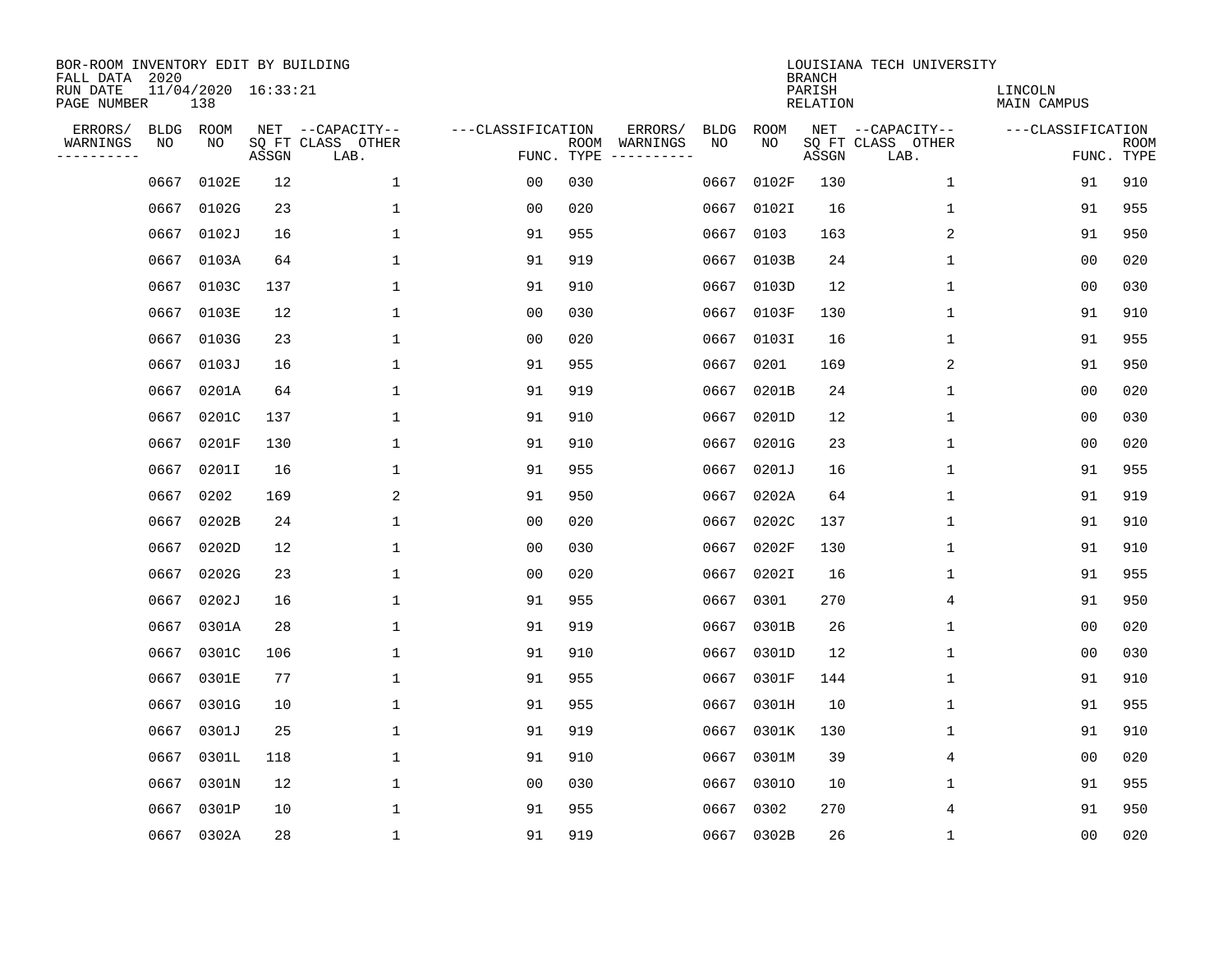| BOR-ROOM INVENTORY EDIT BY BUILDING<br>FALL DATA 2020 |      |                            |       |                           |                   |     |                                      |      |                                                  | <b>BRANCH</b>      |                                                                   | LOUISIANA TECH UNIVERSITY                                                      |                                                                                               |    |                    |
|-------------------------------------------------------|------|----------------------------|-------|---------------------------|-------------------|-----|--------------------------------------|------|--------------------------------------------------|--------------------|-------------------------------------------------------------------|--------------------------------------------------------------------------------|-----------------------------------------------------------------------------------------------|----|--------------------|
| RUN DATE<br>PAGE NUMBER                               |      | 11/04/2020 16:33:21<br>139 |       |                           |                   |     |                                      |      |                                                  | PARISH<br>RELATION |                                                                   |                                                                                | LINCOLN<br>MAIN CAMPUS                                                                        |    |                    |
| ERRORS/ BLDG ROOM                                     |      |                            |       | NET --CAPACITY--          | ---CLASSIFICATION |     | ERRORS/ BLDG ROOM                    |      |                                                  |                    |                                                                   |                                                                                | NET --CAPACITY-- ----CLASSIFICATION                                                           |    |                    |
| WARNINGS<br>---------                                 | NO   | NO                         | ASSGN | SQ FT CLASS OTHER<br>LAB. |                   |     | ROOM WARNINGS<br>FUNC. TYPE $------$ | NO   | NO                                               | ASSGN              | SQ FT CLASS OTHER<br>LAB.                                         |                                                                                |                                                                                               |    | ROOM<br>FUNC. TYPE |
|                                                       | 0667 | 0302C                      | 106   | $\mathbf{1}$              | 91                | 910 |                                      | 0667 | 0302D                                            | 12 <sup>°</sup>    |                                                                   | $\mathbf{1}$                                                                   | 00                                                                                            |    | 030                |
|                                                       |      | 0667 0302E                 | 77    | $\mathbf{1}$              | 91                | 955 |                                      | 0667 | 0302F                                            | 144                |                                                                   | $\mathbf{1}$                                                                   | 91                                                                                            |    | 910                |
|                                                       |      | 0667 0302G                 | 10    |                           | 91                | 955 |                                      | 0667 | 0302H                                            | 10                 |                                                                   | $\mathbf{1}$                                                                   | 91                                                                                            |    | 955                |
|                                                       |      | 0667 0302J                 | 25    | $\mathbf{1}$              | 91                | 919 |                                      | 0667 | 0302K                                            | 130                |                                                                   | $\mathbf{1}$                                                                   | 91                                                                                            |    | 910                |
|                                                       |      | 0667 0302L                 | 118   | $\mathbf 1$               | 91                | 910 |                                      | 0667 | 0302M                                            | 39                 |                                                                   | $\mathbf 1$                                                                    | 00                                                                                            |    | 020                |
|                                                       |      | 0667 0302N                 | 12    |                           | 00                | 030 |                                      | 0667 | 03020                                            | 10                 |                                                                   | $\mathbf{1}$                                                                   | 91                                                                                            |    | 955                |
|                                                       |      | 0667 0302P                 | 10    | $\mathbf 1$               | 91                | 955 |                                      |      | 0667 0303                                        | 270                |                                                                   | 4                                                                              | 91                                                                                            |    | 950                |
|                                                       |      | 0667 0303A                 | 28    | $\mathbf 1$               | 91                | 919 |                                      | 0667 | 0303B                                            | 26                 |                                                                   | $\mathbf{1}$                                                                   | 0 <sub>0</sub>                                                                                |    | 020                |
|                                                       |      | 0667 0303C                 | 106   | 1                         | 91                | 910 |                                      | 0667 | 0303D                                            | 12                 |                                                                   | $\mathbf{1}$                                                                   | 00                                                                                            |    | 030                |
|                                                       |      | 0667 0303E                 | 77    | $\mathbf 1$               | 91                | 955 |                                      | 0667 | 0303F                                            | 144                |                                                                   | $\mathbf{1}$                                                                   | 91                                                                                            |    | 910                |
|                                                       |      | 0667 0303G                 | 10    | $\mathbf 1$               | 91                | 955 |                                      |      | 0667 0303H                                       | 10                 |                                                                   | $\mathbf{1}$                                                                   | 91                                                                                            |    | 955                |
|                                                       |      | 0667 0303J                 | 25    | $\mathbf{1}$              | 91                | 919 |                                      | 0667 | 0303K                                            | 130                |                                                                   | $\mathbf{1}$                                                                   | 91                                                                                            |    | 910                |
|                                                       |      | 0667 0303L                 | 118   | $\mathbf{1}$              | 91                | 910 |                                      | 0667 | 0303M                                            | 39                 |                                                                   | $\mathbf{1}$                                                                   | 0 <sub>0</sub>                                                                                |    | 020                |
|                                                       |      | 0667 0303N                 | 12    | $\mathbf{1}$              | 00                | 030 |                                      |      | 0667 03030                                       | 10                 |                                                                   | $\mathbf{1}$                                                                   |                                                                                               | 91 | 955                |
|                                                       |      | 0667 0303P                 | 10    | $\mathbf{1}$              | 91                | 955 |                                      |      | TOTAL NUMBER CLASSROOMS<br>TOTAL NUMBER LABS 210 |                    | TOTAL NUMBER COMPUTER CLASSROOMS<br>TOTAL NUMBER SPECIAL LABS 220 |                                                                                | TOTAL ASSIGNABLE & UNASSIGNABLE SQFT: 6,537<br>TOTAL NET ASSIGN SQ. FT. IN ROOM FILE<br>5,874 |    |                    |
|                                                       |      | 0668 0100                  | 8986  |                           | 91                | 950 |                                      |      | TOTAL NUMBER CLASSROOMS<br>TOTAL NUMBER LABS 210 |                    | TOTAL NUMBER COMPUTER CLASSROOMS<br>TOTAL NUMBER SPECIAL LABS 220 | TOTAL ASSIGNABLE & UNASSIGNABLE SQFT:<br>TOTAL NET ASSIGN SQ. FT. IN ROOM FILE | 8,986<br>8,986                                                                                |    |                    |
|                                                       |      | 0669 0100                  | 5268  |                           | 91                | 950 |                                      |      | TOTAL NUMBER CLASSROOMS<br>TOTAL NUMBER LABS 210 |                    | TOTAL NUMBER COMPUTER CLASSROOMS                                  | TOTAL ASSIGNABLE & UNASSIGNABLE SQFT:<br>TOTAL NET ASSIGN SQ. FT. IN ROOM FILE | 5,268<br>5,268                                                                                |    |                    |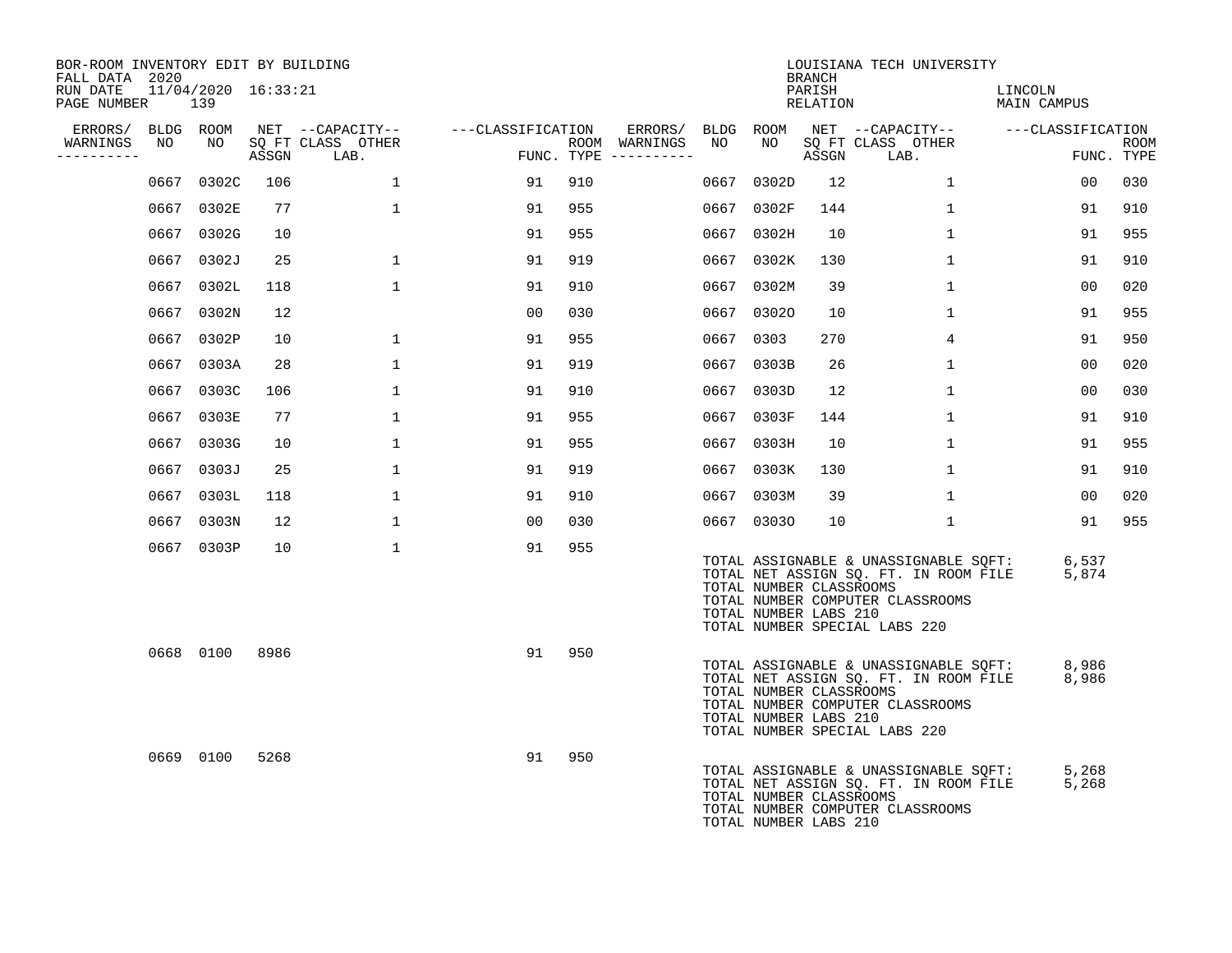| BOR-ROOM INVENTORY EDIT BY BUILDING<br>FALL DATA 2020 |                 |                 |        |        |  | BRANCH                                           |                                                          | LOUISIANA TECH UNIVERSITY                                                                                                        |         |  |
|-------------------------------------------------------|-----------------|-----------------|--------|--------|--|--------------------------------------------------|----------------------------------------------------------|----------------------------------------------------------------------------------------------------------------------------------|---------|--|
| RUN DATE 11/04/2020 16:33:21<br>PAGE NUMBER 140       |                 |                 |        |        |  | PARISH                                           |                                                          | PARISH LINCOLN RELATION MAIN CAMPUS                                                                                              | LINCOLN |  |
| -----------                                           |                 |                 |        |        |  |                                                  |                                                          |                                                                                                                                  |         |  |
|                                                       |                 |                 |        |        |  |                                                  | TOTAL NUMBER SPECIAL LABS 220                            |                                                                                                                                  |         |  |
|                                                       |                 | 0670 0100 13049 | 91 950 |        |  | TOTAL NUMBER CLASSROOMS<br>TOTAL NUMBER LABS 210 | TOTAL NUMBER SPECIAL LABS 220                            | TOTAL ASSIGNABLE & UNASSIGNABLE SQFT: 13,049<br>TOTAL NET ASSIGN SQ. FT. IN ROOM FILE 13,049<br>TOTAL NUMBER COMPUTER CLASSROOMS |         |  |
|                                                       |                 | 0671 0100 7434  |        | 91 950 |  | TOTAL NUMBER CLASSROOMS<br>TOTAL NUMBER LABS 210 | TOTAL NUMBER SPECIAL LABS 220                            | TOTAL ASSIGNABLE & UNASSIGNABLE SQFT: 7,434<br>TOTAL NET ASSIGN SQ. FT. IN ROOM FILE 7,434<br>TOTAL NUMBER COMPUTER CLASSROOMS   |         |  |
|                                                       | 0672 0100 9186  |                 |        | 91 950 |  | TOTAL NUMBER CLASSROOMS<br>TOTAL NUMBER LABS 210 | TOTAL NUMBER SPECIAL LABS 220                            | TOTAL ASSIGNABLE & UNASSIGNABLE SQFT: 9,186<br>TOTAL NET ASSIGN SQ. FT. IN ROOM FILE 9,186<br>TOTAL NUMBER COMPUTER CLASSROOMS   |         |  |
|                                                       | 0673 0100 7344  |                 |        | 91 950 |  | TOTAL NUMBER LABS 210                            | TOTAL NUMBER CLASSROOMS<br>TOTAL NUMBER SPECIAL LABS 220 | TOTAL ASSIGNABLE & UNASSIGNABLE SQFT: 7,344<br>TOTAL NET ASSIGN SQ. FT. IN ROOM FILE 7,344<br>TOTAL NUMBER COMPUTER CLASSROOMS   |         |  |
|                                                       | 0674 0100 11520 |                 |        | 91 950 |  | TOTAL NUMBER CLASSROOMS<br>TOTAL NUMBER LABS 210 | TOTAL NUMBER SPECIAL LABS 220                            | TOTAL ASSIGNABLE & UNASSIGNABLE SQFT: 11,520<br>TOTAL NET ASSIGN SQ. FT. IN ROOM FILE 11,520<br>TOTAL NUMBER COMPUTER CLASSROOMS |         |  |
|                                                       | 0675 0100 9334  |                 |        | 91 950 |  | TOTAL NUMBER CLASSROOMS<br>TOTAL NUMBER LABS 210 | TOTAL NUMBER SPECIAL LABS 220                            | TOTAL ASSIGNABLE & UNASSIGNABLE SQFT: 9,334<br>TOTAL NET ASSIGN SQ. FT. IN ROOM FILE 9,334<br>TOTAL NUMBER COMPUTER CLASSROOMS   |         |  |
|                                                       | 0676 0100 7906  |                 |        | 91 950 |  |                                                  |                                                          | TOTAL ASSIGNABLE & UNASSIGNABLE SQFT: 7,906                                                                                      |         |  |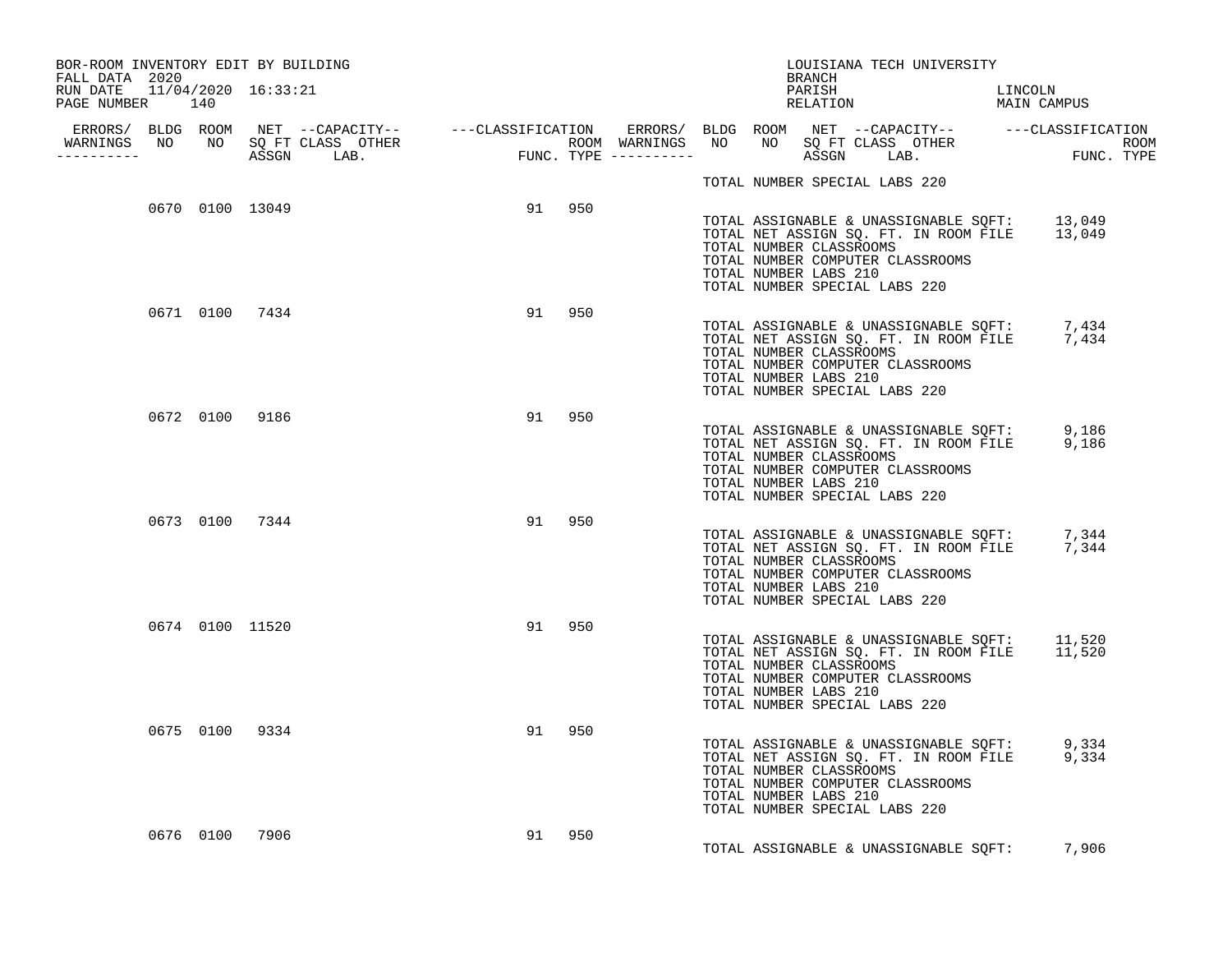| BOR-ROOM INVENTORY EDIT BY BUILDING<br>FALL DATA 2020                                                                                                                                                                                |                 |    |                   |        |  |                                                                                   | BRANCH | LOUISIANA TECH UNIVERSITY                                   |                                                                                                                 |        |
|--------------------------------------------------------------------------------------------------------------------------------------------------------------------------------------------------------------------------------------|-----------------|----|-------------------|--------|--|-----------------------------------------------------------------------------------|--------|-------------------------------------------------------------|-----------------------------------------------------------------------------------------------------------------|--------|
| RUN DATE 11/04/2020 16:33:21<br>PAGE NUMBER 141                                                                                                                                                                                      |                 |    |                   |        |  |                                                                                   |        |                                                             | PARISH LINCOLN RELATION MAIN CAMPUS                                                                             |        |
| ERRORS/ BLDG ROOM NET --CAPACITY-- ----CLASSIFICATION ERRORS/ BLDG ROOM NET --CAPACITY-- -----CLASSIFICATION<br>WARNINGS NO NO SQFTCLASS OTHER ROOM WARNINGS NO NO SQFTCLASS OTHER ROOM<br>----------- ASSGN LAB. FUNC.TYPE -------- |                 |    |                   |        |  |                                                                                   |        |                                                             |                                                                                                                 |        |
|                                                                                                                                                                                                                                      |                 |    |                   |        |  |                                                                                   |        |                                                             |                                                                                                                 |        |
|                                                                                                                                                                                                                                      |                 |    |                   |        |  | TOTAL NUMBER CLASSROOMS<br>TOTAL NUMBER LABS 210<br>TOTAL NUMBER SPECIAL LABS 220 |        | TOTAL NUMBER COMPUTER CLASSROOMS                            | TOTAL NET ASSIGN SQ. FT. IN ROOM FILE 7,906                                                                     |        |
|                                                                                                                                                                                                                                      | 0677 0100 13020 |    |                   | 91 950 |  | TOTAL NUMBER CLASSROOMS<br>TOTAL NUMBER LABS 210<br>TOTAL NUMBER SPECIAL LABS 220 |        | TOTAL NUMBER COMPUTER CLASSROOMS                            | TOTAL ASSIGNABLE & UNASSIGNABLE SQFT: 13,020<br>TOTAL NET ASSIGN SQ. FT. IN ROOM FILE 13,020                    |        |
|                                                                                                                                                                                                                                      | 0678 0100 7344  |    |                   | 91 950 |  | TOTAL NUMBER CLASSROOMS<br>TOTAL NUMBER LABS 210<br>TOTAL NUMBER SPECIAL LABS 220 |        | TOTAL NUMBER COMPUTER CLASSROOMS                            | TOTAL ASSIGNABLE & UNASSIGNABLE SQFT: 7,344<br>TOTAL NET ASSIGN SQ. FT. IN ROOM FILE 7,344                      |        |
|                                                                                                                                                                                                                                      |                 |    | 1111 0100 79 1    | 45 315 |  | TOTAL NUMBER CLASSROOMS<br>TOTAL NUMBER LABS 210<br>TOTAL NUMBER SPECIAL LABS 220 |        | TOTAL NUMBER COMPUTER CLASSROOMS                            | 1111 0101 58 1 45 315<br>TOTAL ASSIGNABLE & UNASSIGNABLE SQFT: 137<br>TOTAL NET ASSIGN SQ. FT. IN ROOM FILE 137 |        |
|                                                                                                                                                                                                                                      | 6911 0248       |    | 825 36            | 11 110 |  | 6911 0248A                                                                        | 15     |                                                             |                                                                                                                 | 00 030 |
|                                                                                                                                                                                                                                      | 6911 0248B      | 15 |                   | 00 030 |  | TOTAL NUMBER LABS 210<br>TOTAL NUMBER SPECIAL LABS 220                            |        | TOTAL NUMBER CLASSROOMS<br>TOTAL NUMBER COMPUTER CLASSROOMS | TOTAL ASSIGNABLE & UNASSIGNABLE SQFT: 855<br>TOTAL NET ASSIGN SQ. FT. IN ROOM FILE 825<br>$\overline{1}$        |        |
|                                                                                                                                                                                                                                      |                 |    | 6960 0100 6151    | 91 950 |  | TOTAL NUMBER CLASSROOMS<br>TOTAL NUMBER LABS 210<br>TOTAL NUMBER SPECIAL LABS 220 |        | TOTAL NUMBER COMPUTER CLASSROOMS                            | TOTAL ASSIGNABLE & UNASSIGNABLE SQFT: 6,151<br>TOTAL NET ASSIGN SQ. FT. IN ROOM FILE 6,151                      |        |
|                                                                                                                                                                                                                                      |                 |    | 6961 0100 8055 48 | 91 950 |  |                                                                                   |        |                                                             | TOTAL ASSIGNABLE & UNASSIGNABLE SOFT: 8,055<br>TOTAL NET ASSIGN SO. FT. IN ROOM FILE 8,055                      |        |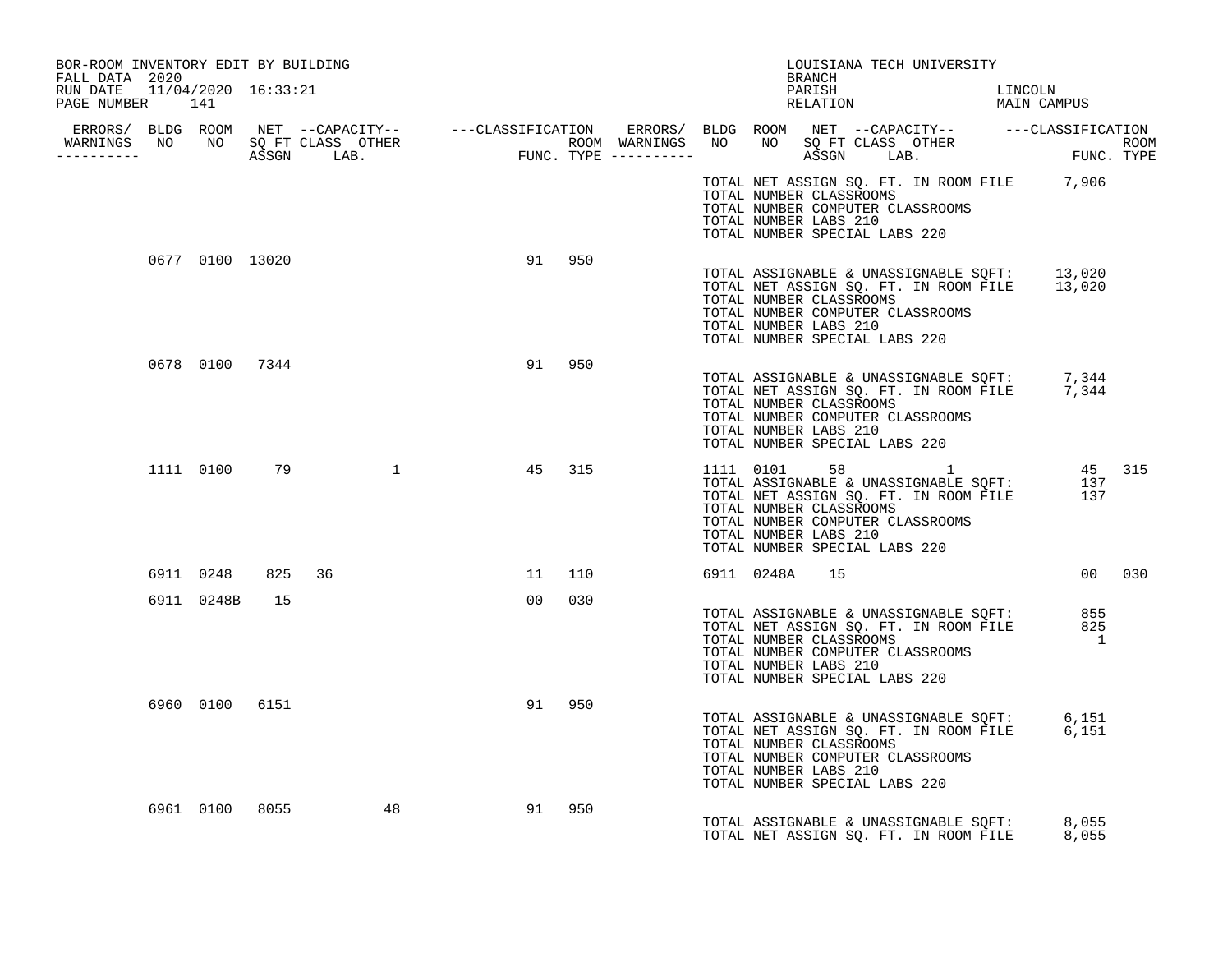| BOR-ROOM INVENTORY EDIT BY BUILDING<br>FALL DATA 2020 |                |      |    |                |        |           |            | LOUISIANA TECH UNIVERSITY<br>BRANCH                                                                                                                                                                                 |                        |     |
|-------------------------------------------------------|----------------|------|----|----------------|--------|-----------|------------|---------------------------------------------------------------------------------------------------------------------------------------------------------------------------------------------------------------------|------------------------|-----|
| RUN DATE 11/04/2020 16:33:21<br>PAGE NUMBER 142       |                |      |    |                |        |           |            | PARISH<br>RELATION                                                                                                                                                                                                  | LINCOLN<br>MAIN CAMPUS |     |
| WARNINGS NO NO SQ FT CLASS OTHER<br>.                 |                |      |    |                |        |           |            |                                                                                                                                                                                                                     |                        |     |
|                                                       |                |      |    |                |        |           |            | TOTAL NUMBER CLASSROOMS<br>TOTAL NUMBER COMPUTER CLASSROOMS<br>TOTAL NUMBER LABS 210<br>TOTAL NUMBER SPECIAL LABS 220                                                                                               |                        |     |
|                                                       | 6962 0100 8055 |      | 48 |                | 91 950 |           |            | TOTAL ASSIGNABLE & UNASSIGNABLE SQFT: 8,055<br>TOTAL NET ASSIGN SQ. FT. IN ROOM FILE 8,055<br>TOTAL NUMBER CLASSROOMS<br>TOTAL NUMBER COMPUTER CLASSROOMS<br>TOTAL NUMBER LABS 210<br>TOTAL NUMBER SPECIAL LABS 220 |                        |     |
|                                                       | 6963 0100 8055 |      | 48 | 91             | 950    |           |            | TOTAL ASSIGNABLE & UNASSIGNABLE SQFT:<br>TOTAL NET ASSIGN SQ. FT. IN ROOM FILE 8,055<br>TOTAL NUMBER CLASSROOMS<br>TOTAL NUMBER COMPUTER CLASSROOMS<br>TOTAL NUMBER LABS 210<br>TOTAL NUMBER SPECIAL LABS 220       | 8,055                  |     |
|                                                       | 6966 0100 9565 |      |    | 91             | 950    |           |            | TOTAL ASSIGNABLE & UNASSIGNABLE SQFT: 9,565<br>TOTAL NET ASSIGN SQ. FT. IN ROOM FILE 9,565<br>TOTAL NUMBER CLASSROOMS<br>TOTAL NUMBER COMPUTER CLASSROOMS<br>TOTAL NUMBER LABS 210<br>TOTAL NUMBER SPECIAL LABS 220 |                        |     |
|                                                       | 6967 0100 9565 |      |    | 91             | 950    |           |            | TOTAL ASSIGNABLE & UNASSIGNABLE SQFT: 9,565<br>TOTAL NET ASSIGN SQ. FT. IN ROOM FILE 9,565<br>TOTAL NUMBER CLASSROOMS<br>TOTAL NUMBER COMPUTER CLASSROOMS<br>TOTAL NUMBER LABS 210<br>TOTAL NUMBER SPECIAL LABS 220 |                        |     |
|                                                       | 7549 0001      | 309  |    | 00             | 020    |           | 7549 0001A | 309                                                                                                                                                                                                                 | 00                     | 020 |
| 7549                                                  | 0001B          | 309  |    | 00             | 020    | 7549      | 0002       | 215                                                                                                                                                                                                                 | 00                     | 020 |
| 7549                                                  | 0002A          | 223  |    | 0 <sub>0</sub> | 020    | 7549      | 0002B      | 273                                                                                                                                                                                                                 | 00                     | 020 |
| 7549                                                  | 0002C          | 223  |    | 0 <sub>0</sub> | 020    | 7549      | 0003       | 316                                                                                                                                                                                                                 | 0 <sub>0</sub>         | 020 |
| 7549                                                  | 0003A          | 36   |    | 00             | 030    |           | 7549 0003B | 275                                                                                                                                                                                                                 | 00                     | 020 |
| 7549                                                  | 0003C          | 75   |    | 0 <sub>0</sub> | 020    | 7549 0004 |            | 216                                                                                                                                                                                                                 | 0 <sub>0</sub>         | 020 |
| 7549                                                  | 0004A          | 216  |    | 0 <sub>0</sub> | 020    | 7549      | 0004C      | 216                                                                                                                                                                                                                 | 0 <sub>0</sub>         | 020 |
|                                                       | 7549 0100      | 7460 |    | 40             | 615    |           | 7549 0100A | 115                                                                                                                                                                                                                 | 46                     | 315 |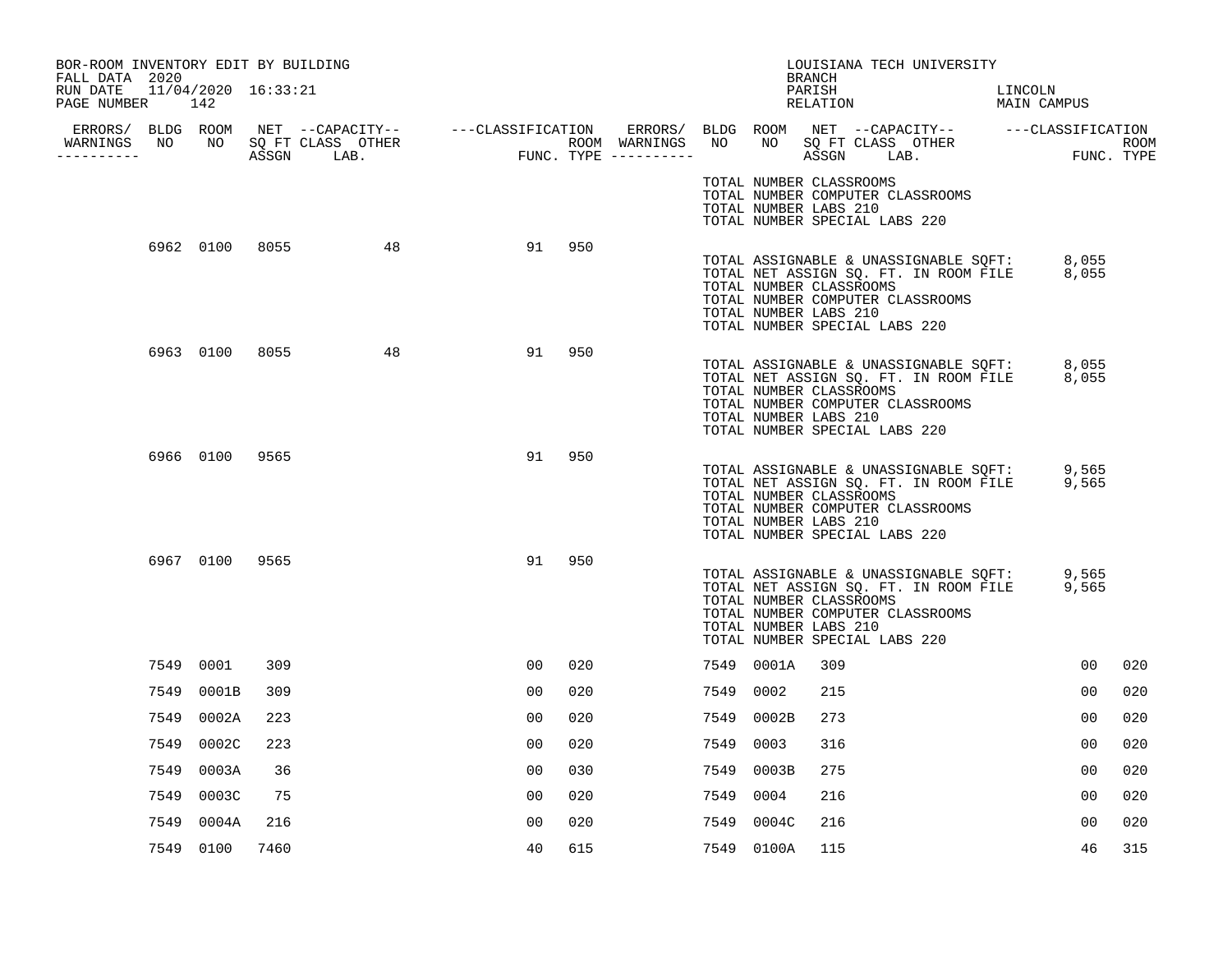| BOR-ROOM INVENTORY EDIT BY BUILDING<br>FALL DATA 2020 |      |                            |       |                           |    |                   |                    |                         |             |             | <b>BRANCH</b>             | LOUISIANA TECH UNIVERSITY |                               |                           |
|-------------------------------------------------------|------|----------------------------|-------|---------------------------|----|-------------------|--------------------|-------------------------|-------------|-------------|---------------------------|---------------------------|-------------------------------|---------------------------|
| RUN DATE<br>PAGE NUMBER                               |      | 11/04/2020 16:33:21<br>143 |       |                           |    |                   |                    |                         |             |             | PARISH<br><b>RELATION</b> |                           | LINCOLN<br><b>MAIN CAMPUS</b> |                           |
| ERRORS/                                               | BLDG | ROOM                       |       | NET --CAPACITY--          |    | ---CLASSIFICATION |                    | ERRORS/                 | <b>BLDG</b> | <b>ROOM</b> |                           | NET --CAPACITY--          | ---CLASSIFICATION             |                           |
| WARNINGS<br>----------                                | NO   | ΝO                         | ASSGN | SQ FT CLASS OTHER<br>LAB. |    |                   | ROOM<br>FUNC. TYPE | WARNINGS<br>----------- | NO          | NO          | ASSGN                     | SQ FT CLASS OTHER<br>LAB. |                               | <b>ROOM</b><br>FUNC. TYPE |
|                                                       | 7549 | 0101                       | 363   |                           | 6  | 46                | 310                |                         | 7549        | 0101A       | 108                       | 2                         | 46                            | 310                       |
|                                                       | 7549 | 0101B                      | 108   |                           | 2  | 46                | 310                |                         | 7549        | 0101C       | 247                       | 10                        | 46                            | 350                       |
|                                                       | 7549 | 0101D                      | 298   |                           | 2  | 46                | 310                |                         | 7549        | 0101E       | 149                       | 2                         | 46                            | 310                       |
|                                                       | 7549 | 0103                       | 500   |                           |    | 0 <sub>0</sub>    | 020                |                         | 7549        | 0104        | 362                       |                           | 0 <sub>0</sub>                | 020                       |
|                                                       | 7549 | 0104A                      | 42    |                           |    | 0 <sub>0</sub>    | 030                |                         | 7549        | 0105        | 1846                      | 75                        | 10                            | 210                       |
|                                                       | 7549 | 0105A                      | 96    |                           |    | 10                | 215                |                         | 7549        | 0106        | 380                       |                           | 0 <sub>0</sub>                | 030                       |
|                                                       | 7549 | 0107                       | 452   |                           |    | 0 <sub>0</sub>    | 030                |                         | 7549        | 0108        | 2952                      | 150                       | 10                            | 610                       |
|                                                       | 7549 | 0108A                      | 285   |                           |    | 10                | 615                |                         | 7549        | 0109        | 138                       | 3                         | 46                            | 310                       |
|                                                       | 7549 | 0110                       | 1012  | 24                        |    | 10                | 210                |                         | 7549        | 0111        | 221                       | 9                         | 46                            | 350                       |
|                                                       | 7549 | 0112                       | 2600  | 60                        |    | 10                | 210                |                         | 7549        | 0113        | 138                       | 3                         | 46                            | 310                       |
|                                                       | 7549 | 0114                       | 1953  | 42                        |    | 10                | 210                |                         | 7549        | 0115        | 138                       | 3                         | 46                            | 310                       |
|                                                       | 7549 | 0116                       | 335   |                           | 10 | 10                | 720                |                         | 7549        | 0117        | 78                        |                           | 10                            | 725                       |
|                                                       | 7549 | 0118                       | 475   |                           | 8  | 10                | 725                |                         | 7549        | 0118A       | 117                       | 3                         | 46                            | 310                       |
|                                                       | 7549 | 0119                       | 825   |                           |    | 0 <sub>0</sub>    | 030                |                         | 7549        | 0119B       | 96                        |                           | 0 <sub>0</sub>                | 030                       |
|                                                       | 7549 | 0120                       | 635   |                           | 5  | 10                | 720                |                         | 7549        | 0121        | 138                       | 3                         | 46                            | 310                       |
|                                                       | 7549 | 0122                       | 1953  | 42                        |    | 10                | 210                |                         | 7549        | 0123        | 138                       | 3                         | 46                            | 310                       |
|                                                       | 7549 | 0124                       | 2600  | 60                        |    | 10                | 210                |                         | 7549        | 0125        | 223                       | 9                         | 46                            | 350                       |
|                                                       | 7549 | 0126                       | 1015  | 24                        |    | 10                | 210                |                         | 7549        | 0127        | 138                       | 3                         | 46                            | 310                       |
|                                                       | 7549 | 0128                       | 1134  | 25                        |    | 10                | 110                |                         | 7549        | 0129        | 138                       | 3                         | 46                            | 310                       |
|                                                       | 7549 | 0130                       | 1134  |                           | 45 | 10                | 410                |                         | 7549        | 0130A       | 132                       | 5                         | 40                            | 650                       |
|                                                       | 7549 | 0131                       | 223   |                           | 8  | 40                | 350                |                         | 7549        | 0132        | 175                       |                           | 0 <sub>0</sub>                | 020                       |
|                                                       | 7549 | 0132A                      | 246   |                           | 5  | 0 <sub>0</sub>    | 010                |                         | 7549        | 0132B       | 246                       | 5                         | 00                            | 010                       |
|                                                       | 7549 | 0133                       | 138   |                           | 3  | 46                | 310                |                         | 7549        | 0134        | 2265                      |                           | 0 <sub>0</sub>                | 020                       |
|                                                       | 7549 | 0135                       | 100   |                           |    | 0 <sub>0</sub>    | 010                |                         | 7549        | 0136        | 886                       |                           | 0 <sub>0</sub>                | 020                       |
|                                                       | 7549 | 0136A 1086                 |       |                           | 30 | 40                | 410                |                         | 7549        | 0137        | 278                       | 10                        | 40                            | 350                       |
|                                                       |      | 7549 0138                  | 2492  |                           |    | 0 <sub>0</sub>    | 020                |                         | 7549        | 0139        | 62                        |                           | 00                            | 030                       |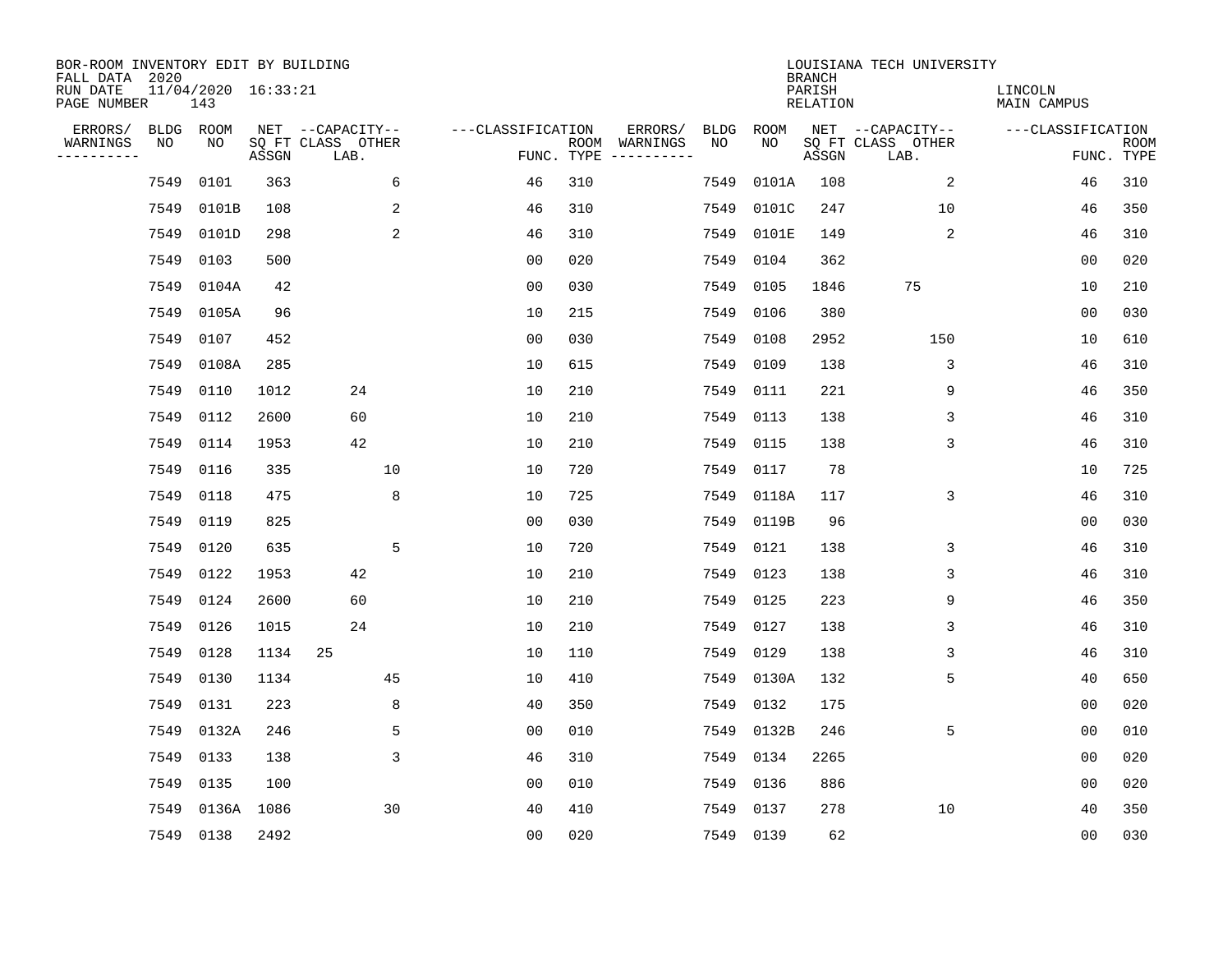| BOR-ROOM INVENTORY EDIT BY BUILDING<br>FALL DATA 2020 |             |                            |       |    |                           |                   |     |                                      |      |           | <b>BRANCH</b>      | LOUISIANA TECH UNIVERSITY |    |                        |                |                           |
|-------------------------------------------------------|-------------|----------------------------|-------|----|---------------------------|-------------------|-----|--------------------------------------|------|-----------|--------------------|---------------------------|----|------------------------|----------------|---------------------------|
| RUN DATE<br>PAGE NUMBER                               |             | 11/04/2020 16:33:21<br>144 |       |    |                           |                   |     |                                      |      |           | PARISH<br>RELATION |                           |    | LINCOLN<br>MAIN CAMPUS |                |                           |
| ERRORS/                                               | <b>BLDG</b> | ROOM                       |       |    | NET --CAPACITY--          | ---CLASSIFICATION |     | ERRORS/                              | BLDG | ROOM      |                    | NET --CAPACITY--          |    | ---CLASSIFICATION      |                |                           |
| WARNINGS<br>----------                                | NO          | NO.                        | ASSGN |    | SQ FT CLASS OTHER<br>LAB. |                   |     | ROOM WARNINGS<br>FUNC. TYPE $------$ | NO.  | NO.       | ASSGN              | SQ FT CLASS OTHER<br>LAB. |    |                        |                | <b>ROOM</b><br>FUNC. TYPE |
|                                                       | 7549        | 0200                       | 5250  |    |                           | 40                | 615 |                                      | 7549 | 0201      | 318                |                           | 8  |                        | 40             | 350                       |
|                                                       | 7549        | 0202                       | 262   |    |                           | 40                | 355 |                                      | 7549 | 0203      | 738                |                           | 16 |                        | 40             | 310                       |
|                                                       | 7549        | 0204                       | 917   |    |                           | 0 <sub>0</sub>    | 020 |                                      | 7549 | 0204A     | 42                 |                           |    |                        | 00             | 030                       |
|                                                       | 7549        | 0205                       | 1832  | 61 |                           | 10                | 110 |                                      | 7549 | 0206      | 285                |                           |    | 10                     |                | 115                       |
|                                                       | 7549        | 0207                       | 555   |    |                           | 0 <sub>0</sub>    | 030 |                                      | 7549 | 0208      | 380                |                           |    |                        | 0 <sub>0</sub> | 030                       |
|                                                       | 7549        | 0209                       | 138   |    | 3                         | 40                | 310 |                                      | 7549 | 0210      | 1012               | 46                        |    | 10                     |                | 110                       |
|                                                       | 7549        | 0211                       | 221   |    | 6                         | 40                | 350 |                                      | 7549 | 0212      | 2466               | 69                        |    | 10                     |                | 110                       |
|                                                       | 7549        | 0213                       | 138   |    | 3                         | 40                | 310 |                                      | 7549 | 0214      | 2050               | 60                        |    | 10                     |                | 210                       |
|                                                       | 7549        | 0215                       | 138   |    | 3                         | 40                | 310 |                                      | 7549 | 0216      | 1324               | 37                        |    | 10                     |                | 210                       |
|                                                       | 7549        | 0216A                      | 136   |    |                           | 10                | 215 |                                      | 7549 | 0217      | 138                |                           | 3  |                        | 40             | 310                       |
|                                                       | 7549        | 0218                       | 1335  |    | 36                        | 10                | 210 |                                      | 7549 | 0219      | 576                |                           |    |                        | 0 <sub>0</sub> | 030                       |
|                                                       | 7549        | 0220                       | 1035  | 44 |                           | 10                | 110 |                                      | 7549 | 0221      | 138                |                           | 3  |                        | 40             | 310                       |
|                                                       | 7549        | 0222                       | 1035  | 44 |                           | 10                | 110 |                                      | 7549 | 0223      | 138                |                           | 3  | 10                     |                | 310                       |
|                                                       | 7549        | 0224                       | 2466  | 69 |                           | 10                | 110 |                                      | 7549 | 0225      | 223                |                           | 7  |                        | 40             | 350                       |
|                                                       | 7549        | 0226                       | 1024  | 46 |                           | 10                | 110 |                                      | 7549 | 0227      | 138                |                           | 3  |                        | 40             | 310                       |
|                                                       | 7549        | 0228                       | 1024  | 50 |                           | 10                | 110 |                                      | 7549 | 0229      | 138                |                           | 3  |                        | 40             | 310                       |
|                                                       | 7549        | 0230                       | 1245  |    | 45                        | 10                | 410 |                                      | 7549 | 0231      | 223                |                           | 10 |                        | 40             | 350                       |
|                                                       | 7549        | 0232                       | 175   |    |                           | 0 <sub>0</sub>    | 020 |                                      | 7549 | 0232A     | 246                |                           | 5  |                        | 00             | 010                       |
|                                                       | 7549        | 0232B                      | 246   |    | 5                         | 0 <sub>0</sub>    | 010 |                                      | 7549 | 0233      | 138                |                           | 1  |                        | 40             | 310                       |
|                                                       | 7549        | 0234                       | 2240  |    |                           | 0 <sub>0</sub>    | 020 |                                      | 7549 | 0235      | 100                |                           |    |                        | 0 <sub>0</sub> | 010                       |
|                                                       | 7549        | 0236                       | 814   |    |                           | 0 <sub>0</sub>    | 020 |                                      | 7549 | 0236A     | 36                 |                           |    |                        | 0 <sub>0</sub> | 030                       |
|                                                       | 7549        | 0237                       | 278   |    | 10                        | 40                | 350 |                                      | 7549 | 0238      | 2655               |                           |    |                        | 0 <sub>0</sub> | 020                       |
|                                                       | 7549        | 0239                       | 62    |    |                           | 0 <sub>0</sub>    | 030 |                                      | 7549 | 0300      | 4360               |                           |    |                        | 40             | 615                       |
|                                                       | 7549        | 0300B                      | 212   |    | 10                        | 40                | 410 |                                      | 7549 | 0301      | 1320               | 36                        |    | 10                     |                | 210                       |
|                                                       | 7549        | 0302                       | 595   |    | 24                        | 10                | 210 |                                      | 7549 | 0303      | 464                |                           |    | 10                     |                | 215                       |
|                                                       |             | 7549 0304                  | 605   |    | 18                        | 10                | 210 |                                      |      | 7549 0305 | 1344               | 36                        |    | 10                     |                | 210                       |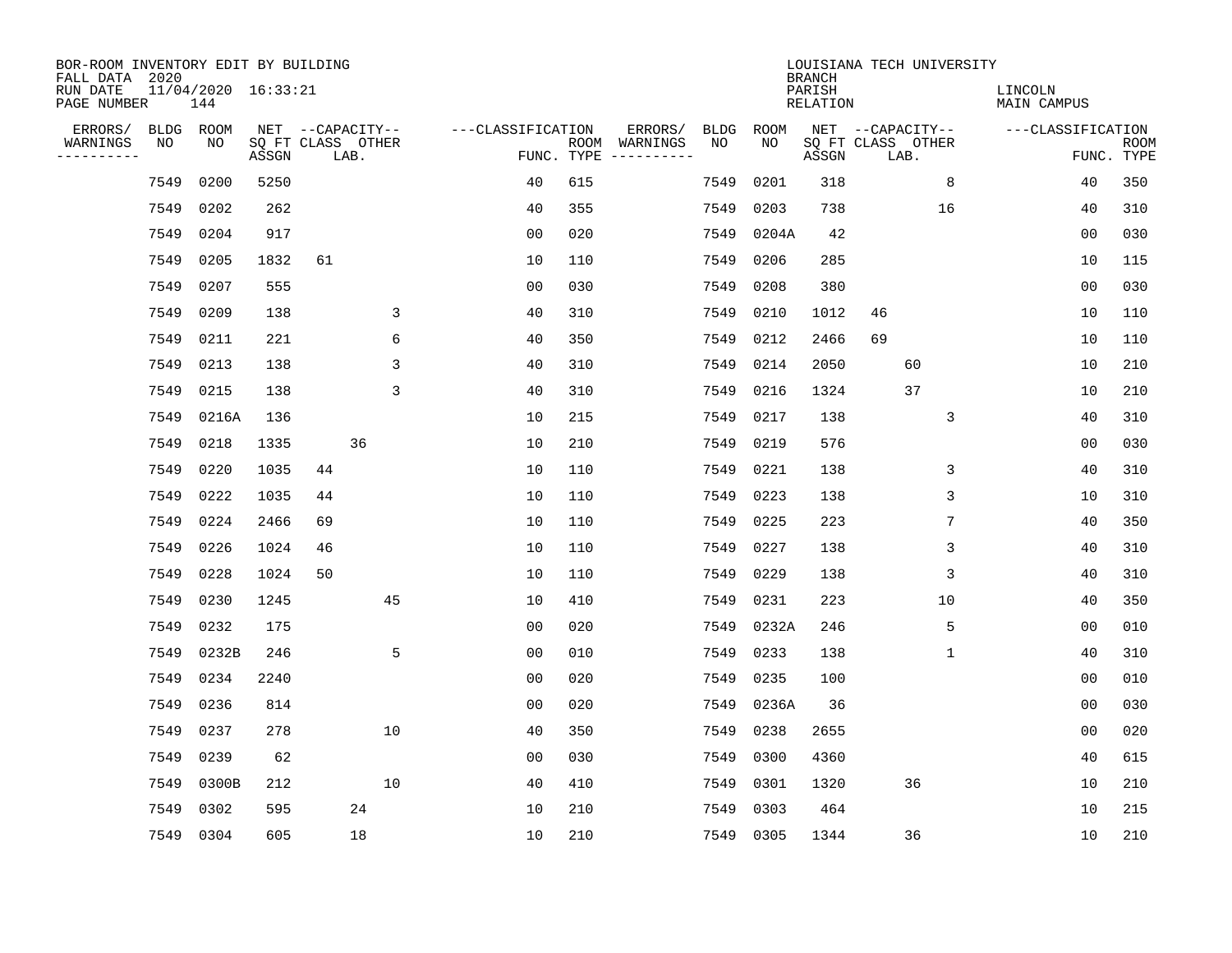| BOR-ROOM INVENTORY EDIT BY BUILDING<br>FALL DATA 2020 |                            |       |                           |                   |     |                                            |            | <b>BRANCH</b>                                           | LOUISIANA TECH UNIVERSITY                                                                                                                           |                                     |                           |
|-------------------------------------------------------|----------------------------|-------|---------------------------|-------------------|-----|--------------------------------------------|------------|---------------------------------------------------------|-----------------------------------------------------------------------------------------------------------------------------------------------------|-------------------------------------|---------------------------|
| RUN DATE<br>PAGE NUMBER                               | 11/04/2020 16:33:21<br>145 |       |                           |                   |     |                                            |            | PARISH<br>RELATION                                      |                                                                                                                                                     | LINCOLN<br>MAIN CAMPUS              |                           |
| ERRORS/                                               | BLDG ROOM                  |       | NET --CAPACITY--          | ---CLASSIFICATION |     | ERRORS/                                    | BLDG ROOM  |                                                         | NET --CAPACITY-- ---CLASSIFICATION                                                                                                                  |                                     |                           |
| NO<br>WARNINGS<br>-----------                         | NO                         | ASSGN | SQ FT CLASS OTHER<br>LAB. |                   |     | NO<br>ROOM WARNINGS<br>FUNC. TYPE $------$ | NO.        | ASSGN                                                   | SQ FT CLASS OTHER<br>LAB.                                                                                                                           |                                     | <b>ROOM</b><br>FUNC. TYPE |
| 7549                                                  | 0306                       | 595   | 12                        | 10                | 210 | 7549                                       | 0307       | 555                                                     |                                                                                                                                                     | 0 <sub>0</sub>                      | 030                       |
| 7549                                                  | 0308                       | 1634  | 73                        | 10                | 110 | 7549                                       | 0308A      | 399                                                     |                                                                                                                                                     | 10                                  | 115                       |
|                                                       | 7549 0309                  | 138   | 3                         | 40                | 310 | 7549                                       | 0310       | 1548                                                    | 24                                                                                                                                                  | 10                                  | 210                       |
|                                                       | 7549 0311                  | 221   | 4                         | 40                | 350 | 7549                                       | 0312       | 1534                                                    | 24                                                                                                                                                  | 10                                  | 210                       |
|                                                       | 7549 0313                  | 138   | 3                         | 40                | 310 | 7549                                       | 0314       | 1550                                                    | 24                                                                                                                                                  | 10                                  | 210                       |
|                                                       | 7549 0315                  | 138   | 3                         | 40                | 310 | 7549                                       | 0316       | 1530                                                    | 24                                                                                                                                                  | 10                                  | 210                       |
|                                                       | 7549 0317                  | 138   | 3                         | 40                | 310 | 7549                                       | 0318       |                                                         | 3087 145                                                                                                                                            | 40                                  | 110                       |
|                                                       | 7549 0319                  | 576   |                           | 0 <sub>0</sub>    | 030 | 7549                                       | 0320       | 1530                                                    | 24                                                                                                                                                  | 10                                  | 210                       |
|                                                       | 7549 0321                  | 138   | 3                         | 45                | 310 | 7549                                       | 0322       | 1026                                                    | 20                                                                                                                                                  | 10                                  | 210                       |
|                                                       | 7549 0322A                 | 312   |                           | 0 <sub>0</sub>    | 020 | 7549                                       | 0323       | 138                                                     | 3                                                                                                                                                   | 40                                  | 310                       |
|                                                       | 7549 0324                  | 1052  |                           | 10                | 215 | 7549                                       | 0324A      | 228                                                     |                                                                                                                                                     | 10                                  | 215                       |
|                                                       | 7549 0325                  | 223   | 8                         | 10                | 350 | 7549                                       | 0326       | 1052                                                    | 22                                                                                                                                                  | 10                                  | 210                       |
|                                                       | 7549 0327                  | 138   | 3                         | 40                | 310 | 7549                                       | 0328       | 1550                                                    | 24                                                                                                                                                  | 10                                  | 210                       |
|                                                       | 7549 0329                  | 138   | $\mathbf 1$               | 40                | 310 | 7549                                       | 0330       | 1213                                                    | 45                                                                                                                                                  | 10                                  | 410                       |
|                                                       | 7549 0331                  | 223   | 10                        | 40                | 350 | 7549                                       | 0332       | 175                                                     |                                                                                                                                                     | 0 <sub>0</sub>                      | 020                       |
|                                                       | 7549 0332A                 | 246   | 5                         | 0 <sub>0</sub>    | 010 | 7549                                       | 0332B      | 246                                                     | 5                                                                                                                                                   | 0 <sub>0</sub>                      | 010                       |
|                                                       | 7549 0333                  | 138   | 3                         | 40                | 310 | 7549                                       | 0334       | 2348                                                    |                                                                                                                                                     | 0 <sub>0</sub>                      | 020                       |
|                                                       | 7549 0335                  | 100   |                           | 0 <sub>0</sub>    | 010 | 7549                                       | 0336       | 783                                                     |                                                                                                                                                     | 0 <sub>0</sub>                      | 020                       |
|                                                       | 7549 0337                  | 278   | 10                        | 40                | 350 | 7549                                       | 0338       | 2600                                                    |                                                                                                                                                     | 00                                  | 020                       |
|                                                       | 7549 0339                  | 62    |                           | 0 <sub>0</sub>    | 030 | 7549                                       | 0340       | 978                                                     |                                                                                                                                                     | 00                                  | 020                       |
|                                                       | 7549 0340A                 | 42    |                           | 00                | 030 | 7549                                       | 0400       | 4288                                                    |                                                                                                                                                     | 0 <sub>0</sub>                      | 030                       |
|                                                       | 7549 0401                  | 766   |                           | 0 <sub>0</sub>    | 030 |                                            | 7549 119A  | 189<br>TOTAL NUMBER CLASSROOMS<br>TOTAL NUMBER LABS 210 | TOTAL ASSIGNABLE & UNASSIGNABLE SQFT:<br>TOTAL NET ASSIGN SQ. FT. IN ROOM FILE<br>TOTAL NUMBER COMPUTER CLASSROOMS<br>TOTAL NUMBER SPECIAL LABS 220 | 00<br>125,624<br>89,974<br>11<br>23 | 030                       |
|                                                       | 7777 0001                  | 3531  | 125                       | 45                | 630 |                                            | 7777 0001B | 540                                                     | 1                                                                                                                                                   | 00 <sub>o</sub>                     | 020                       |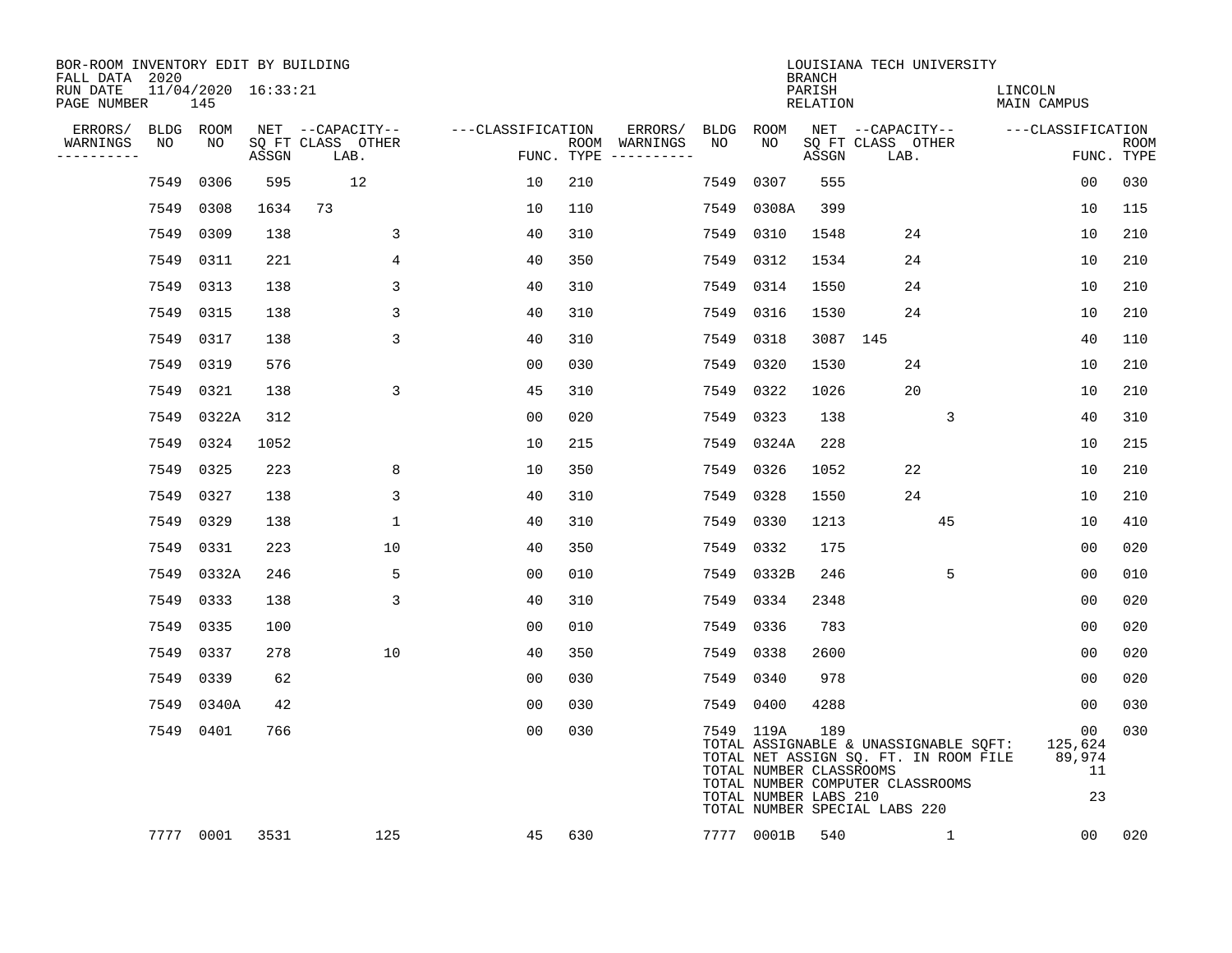| BOR-ROOM INVENTORY EDIT BY BUILDING<br>FALL DATA 2020 |           |                            |       |                           |                   |     |                                      |      |            | <b>BRANCH</b>                                    | LOUISIANA TECH UNIVERSITY                                                                                                                           |                        |                           |
|-------------------------------------------------------|-----------|----------------------------|-------|---------------------------|-------------------|-----|--------------------------------------|------|------------|--------------------------------------------------|-----------------------------------------------------------------------------------------------------------------------------------------------------|------------------------|---------------------------|
| RUN DATE<br>PAGE NUMBER                               |           | 11/04/2020 16:33:21<br>146 |       |                           |                   |     |                                      |      |            | PARISH<br>RELATION                               |                                                                                                                                                     | LINCOLN<br>MAIN CAMPUS |                           |
| ERRORS/                                               | BLDG ROOM |                            |       | NET --CAPACITY--          | ---CLASSIFICATION |     | ERRORS/                              |      | BLDG ROOM  |                                                  | NET --CAPACITY--                                                                                                                                    | ---CLASSIFICATION      |                           |
| WARNINGS<br>----------                                | NO        | NO.                        | ASSGN | SQ FT CLASS OTHER<br>LAB. |                   |     | ROOM WARNINGS<br>FUNC. TYPE $------$ | NO   | NO.        | ASSGN                                            | SQ FT CLASS OTHER<br>LAB.                                                                                                                           |                        | <b>ROOM</b><br>FUNC. TYPE |
|                                                       | 7777      | 0001C                      | 436   | $\mathbf 1$               | 00                | 020 |                                      | 7777 | 0002       | 3765                                             | 285                                                                                                                                                 | 45                     | 680                       |
|                                                       | 7777      | 0002A                      | 399   | 3                         | 45                | 680 |                                      | 7777 | 0003       | 60                                               | $\mathbf{1}$                                                                                                                                        | 45                     | 731                       |
|                                                       | 7777      | 0004                       | 192   | $\mathbf{1}$              | 45                | 731 |                                      | 7777 | 0005       | 197                                              | $\mathbf{1}$                                                                                                                                        | 45                     | 731                       |
|                                                       | 7777      | 0006                       | 125   | 1                         | 74                | 685 |                                      | 7777 | 0007       | 64                                               | $\mathbf 1$                                                                                                                                         | 0 <sub>0</sub>         | 030                       |
|                                                       | 7777      | 0008                       | 93    | $\mathbf 1$               | 0 <sub>0</sub>    | 030 |                                      | 7777 | 0009       | 99                                               | $\mathbf 1$                                                                                                                                         | 45                     | 731                       |
|                                                       | 7777      | 0010                       | 419   | 1                         | 45                | 310 |                                      |      | 7777 0011  | 107                                              | $\mathbf{1}$                                                                                                                                        | 45                     | 310                       |
|                                                       | 7777      | 0012                       | 107   | 1                         | 45                | 310 |                                      | 7777 | 0013       | 87                                               | $\mathbf{1}$                                                                                                                                        | 00                     | 020                       |
|                                                       | 7777      | 0013A                      | 18    | 1                         | 45                | 731 |                                      |      | 7777 0014  | 108                                              | $\mathbf 1$                                                                                                                                         | 45                     | 310                       |
|                                                       | 7777      | 0015                       | 108   | $\mathbf 1$               | 45                | 310 |                                      | 7777 | 0016       | 180                                              | $\mathbf{1}$                                                                                                                                        | 45                     | 350                       |
|                                                       | 7777 0017 |                            | 204   | 1                         | 45                | 310 |                                      |      | 7777 0018  | 151                                              | $\mathbf{1}$                                                                                                                                        | 0 <sub>0</sub>         | 020                       |
|                                                       | 7777      | 0019                       | 155   | $\mathbf{1}$              | 45                | 315 |                                      | 7777 | 0020       | 429                                              | 38                                                                                                                                                  | 45                     | 310                       |
|                                                       |           | 7777 0020A                 | 67    | 1                         | 45                | 315 |                                      |      | 7777 0021  | 60                                               | $\mathbf 1$                                                                                                                                         | 74                     | 710                       |
|                                                       | 7777      | 0022                       | 488   | $\mathbf 1$               | 45                | 635 |                                      | 7777 | 0023       | 161                                              | $\mathbf 1$                                                                                                                                         | 0 <sub>0</sub>         | 020                       |
|                                                       | 7777 0024 |                            | 60    | 1                         | 73                | 730 |                                      |      | 7777 0025  | 229                                              | 4                                                                                                                                                   | 0 <sub>0</sub>         | 030                       |
|                                                       | 7777      | 0026                       | 225   | 5                         | 0 <sub>0</sub>    | 030 |                                      | 7777 | 0027       | 103                                              | $\mathbf 1$                                                                                                                                         | 0 <sub>0</sub>         | 030                       |
|                                                       | 7777      | 0028                       | 467   | $\mathbf{1}$              | 00                | 030 |                                      | 7777 | 0029       | 637                                              | 33                                                                                                                                                  | 45                     | 110                       |
|                                                       | 7777      | 0030                       | 637   | 33                        | 45                | 110 |                                      | 7777 | 0031       | 647                                              | 40                                                                                                                                                  | 45                     | 110                       |
|                                                       | 7777      | 0032                       | 647   | 40                        | 45                | 110 |                                      |      | 7777 0033  | 455                                              | 42                                                                                                                                                  | 45                     | 630                       |
|                                                       | 7777 0034 |                            | 105   | $\mathbf 1$               | 0 <sub>0</sub>    | 020 |                                      |      |            | TOTAL NUMBER CLASSROOMS<br>TOTAL NUMBER LABS 210 | TOTAL ASSIGNABLE & UNASSIGNABLE SQFT:<br>TOTAL NET ASSIGN SQ. FT. IN ROOM FILE<br>TOTAL NUMBER COMPUTER CLASSROOMS<br>TOTAL NUMBER SPECIAL LABS 220 | 16,562<br>13,901<br>4  |                           |
|                                                       | 7789      | 0101                       | 550   |                           | 0 <sub>0</sub>    | 020 |                                      |      | 7789 0102  | 150                                              |                                                                                                                                                     | 0 <sub>0</sub>         | 020                       |
|                                                       | 7789      | 0106                       | 154   |                           | 45                | 731 |                                      | 7789 | 0108       | 1020                                             | 8                                                                                                                                                   | 45                     | 310                       |
|                                                       | 7789      | 0108A                      | 147   | 1                         | 45                | 310 |                                      | 7789 | 0108B      | 147                                              | $\mathbf 1$                                                                                                                                         | 45                     | 310                       |
|                                                       |           | 7789 0108C                 | 145   | $\mathbf{1}$              | 45                | 310 |                                      |      | 7789 0108D | 145                                              | $\mathbf{1}$                                                                                                                                        | 45                     | 310                       |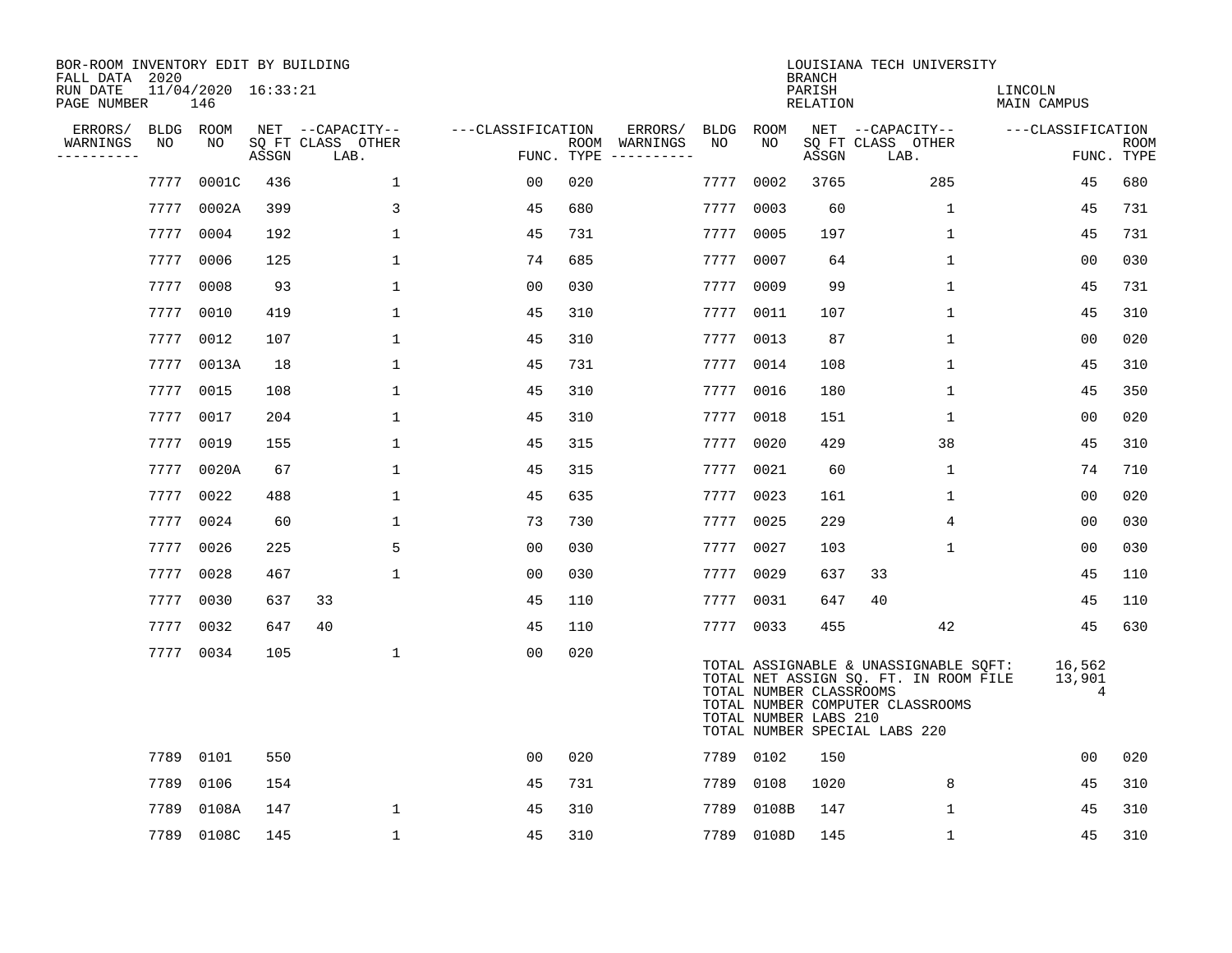| BOR-ROOM INVENTORY EDIT BY BUILDING<br>FALL DATA 2020 |                            |       |       |                           |                   |     |                              |             |             | <b>BRANCH</b>             | LOUISIANA TECH UNIVERSITY |                               |                           |
|-------------------------------------------------------|----------------------------|-------|-------|---------------------------|-------------------|-----|------------------------------|-------------|-------------|---------------------------|---------------------------|-------------------------------|---------------------------|
| RUN DATE<br>PAGE NUMBER                               | 11/04/2020 16:33:21<br>147 |       |       |                           |                   |     |                              |             |             | PARISH<br><b>RELATION</b> |                           | LINCOLN<br><b>MAIN CAMPUS</b> |                           |
| ERRORS/                                               | <b>BLDG</b>                | ROOM  |       | NET --CAPACITY--          | ---CLASSIFICATION |     | ERRORS/                      | <b>BLDG</b> | <b>ROOM</b> |                           | NET --CAPACITY--          | ---CLASSIFICATION             |                           |
| WARNINGS<br>----------                                | NO                         | NO    | ASSGN | SQ FT CLASS OTHER<br>LAB. | FUNC. TYPE        |     | ROOM WARNINGS<br>----------- | NO          | NO          | ASSGN                     | SQ FT CLASS OTHER<br>LAB. |                               | <b>ROOM</b><br>FUNC. TYPE |
|                                                       | 7789                       | 0108E | 145   | $\mathbf{1}$              | 45                | 310 |                              | 7789        | 0108F       | 145                       | $\mathbf{1}$              | 45                            | 310                       |
|                                                       | 7789                       | 0109  | 75    |                           | 45                | 315 |                              | 7789        | 0110        | 1030                      |                           | 0 <sub>0</sub>                | 020                       |
|                                                       | 7789                       | 0111  | 80    |                           | 0 <sub>0</sub>    | 020 |                              | 7789        | 0112        | 112                       | 6                         | 45                            | 315                       |
|                                                       | 7789                       | 0113  | 105   | 2                         | 0 <sub>0</sub>    | 030 |                              | 7789        | 0114        | 42                        |                           | 0 <sub>0</sub>                | 030                       |
|                                                       | 7789                       | 0115  | 100   | 2                         | 0 <sub>0</sub>    | 030 |                              | 7789        | 0116        | 590                       | $\mathbf{1}$              | 63                            | 310                       |
|                                                       | 7789                       | 0116A | 148   | $\mathbf{1}$              | 45                | 310 |                              | 7789        | 0116B       | 148                       | $\mathbf{1}$              | 45                            | 310                       |
|                                                       | 7789                       | 0116C | 270   | 4                         | 45                | 310 |                              | 7789        | 0116D       | 300                       | 10                        | 45                            | 350                       |
|                                                       | 7789                       | 0116E | 300   |                           | 45                | 315 |                              | 7789        | 0116F       | 168                       | $\mathbf{1}$              | 45                            | 310                       |
|                                                       | 7789                       | 0125  | 102   | 2                         | 0 <sub>0</sub>    | 030 |                              | 7789        | 0126        | 74                        |                           | 45                            | 731                       |
|                                                       | 7789                       | 0127  | 105   | 2                         | 0 <sub>0</sub>    | 030 |                              | 7789        | 0128        | 135                       |                           | 45                            | 731                       |
|                                                       | 7789                       | 0129  | 42    |                           | 0 <sub>0</sub>    | 030 |                              | 7789        | 0130        | 60                        | $\mathbf 1$               | 45                            | 310                       |
|                                                       | 7789                       | 0131  | 580   | 20                        | 45                | 310 |                              | 7789        | 0131A       | 135                       | 4                         | 45                            | 410                       |
|                                                       | 7789                       | 0131B | 130   | 4                         | 45                | 410 |                              | 7789        | 0131C       | 130                       | 4                         | 45                            | 410                       |
|                                                       | 7789                       | 0131D | 260   | 12                        | 45                | 350 |                              | 7789        | 0131E       | 135                       | $\mathbf{1}$              | 45                            | 310                       |
|                                                       | 7789                       | 0131F | 130   | $\mathbf{1}$              | 45                | 310 |                              | 7789        | 0132        | 178                       | $\mathbf{1}$              | 63                            | 313                       |
|                                                       | 7789                       | 0205  | 50    |                           | 45                | 315 |                              | 7789        | 0206        | 215                       | 1                         | 45                            | 310                       |
|                                                       | 7789                       | 0207  | 120   | 3                         | 63                | 313 |                              | 7789        | 0207A       | 105                       | 1                         | 45                            | 310                       |
|                                                       | 7789                       | 0207B | 187   | 1                         | 45                | 310 |                              | 7789        | 0207C       | 776                       | 15                        | 45                            | 310                       |
|                                                       | 7789                       | 0208A | 110   | 3                         | 45                | 310 |                              | 7789        | 0208B       | 110                       | 3                         | 45                            | 310                       |
|                                                       | 7789                       | 0208C | 110   | 6                         | 45                | 680 |                              | 7789        | 0208D       | 110                       | 1                         | 45                            | 310                       |
|                                                       | 7789                       | 0211  | 268   |                           | 45                | 710 |                              | 7789        | 0212        | 110                       | $\mathbf{1}$              | 45                            | 310                       |
|                                                       | 7789                       | 0214  | 106   | 2                         | 0 <sub>0</sub>    | 030 |                              | 7789        | 0215        | 40                        |                           | 0 <sub>0</sub>                | 030                       |
|                                                       | 7789                       | 0216  | 100   | 2                         | 0 <sub>0</sub>    | 030 |                              | 7789        | 0217        | 110                       | $\mathbf{1}$              | 45                            | 310                       |
|                                                       | 7789                       | 0218  | 50    |                           | 0 <sub>0</sub>    | 020 |                              | 7789        | 0219        | 1720                      | 10                        | 45                            | 310                       |
|                                                       | 7789                       | 0220  | 585   | 6                         | 45                | 310 |                              | 7789        | 0225        | 100                       | 2                         | 0 <sub>0</sub>                | 030                       |
|                                                       | 7789 0226                  |       | 77    |                           | 0 <sub>0</sub>    | 010 |                              |             | 7789 0227   | 100                       | 2                         | 0 <sub>0</sub>                | 030                       |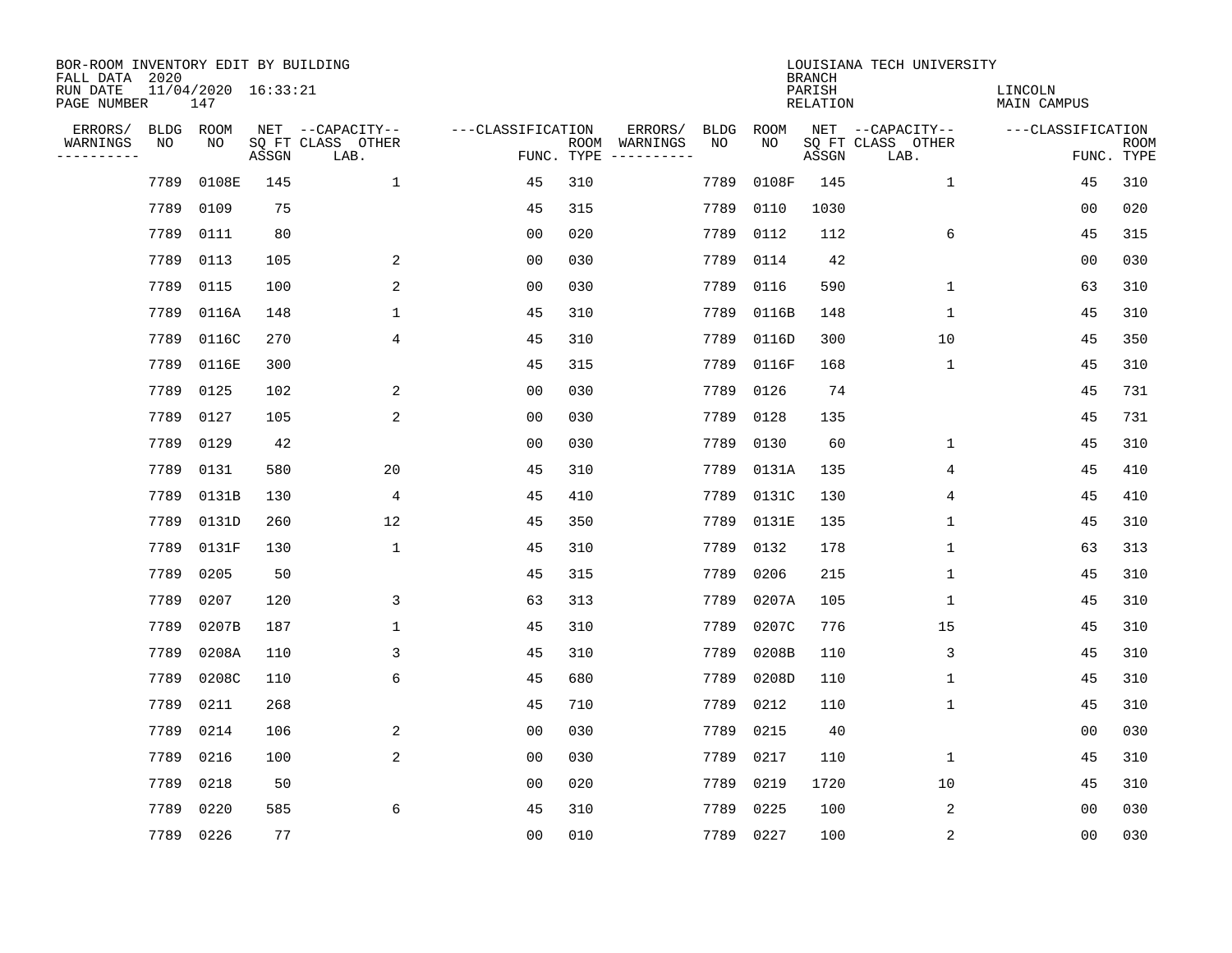| BOR-ROOM INVENTORY EDIT BY BUILDING<br>FALL DATA 2020 |      |            |                     |                           |                   |                    |                         |             |             | <b>BRANCH</b>             | LOUISIANA TECH UNIVERSITY |                               |                           |
|-------------------------------------------------------|------|------------|---------------------|---------------------------|-------------------|--------------------|-------------------------|-------------|-------------|---------------------------|---------------------------|-------------------------------|---------------------------|
| RUN DATE<br>PAGE NUMBER                               |      | 148        | 11/04/2020 16:33:21 |                           |                   |                    |                         |             |             | PARISH<br><b>RELATION</b> |                           | LINCOLN<br><b>MAIN CAMPUS</b> |                           |
| ERRORS/                                               | BLDG | ROOM       |                     | NET --CAPACITY--          | ---CLASSIFICATION |                    | ERRORS/                 | <b>BLDG</b> | <b>ROOM</b> |                           | NET --CAPACITY--          | ---CLASSIFICATION             |                           |
| WARNINGS<br>----------                                | ΝO   | NO         | ASSGN               | SQ FT CLASS OTHER<br>LAB. |                   | ROOM<br>FUNC. TYPE | WARNINGS<br>----------- | NO          | NO          | ASSGN                     | SQ FT CLASS OTHER<br>LAB. |                               | <b>ROOM</b><br>FUNC. TYPE |
|                                                       | 7789 | 0228       | 120                 |                           | 00                | 030                |                         | 7789        | 0229        | 42                        |                           | 00                            | 030                       |
|                                                       | 7789 | 0230       | 1110                | 40                        | 45                | 310                |                         | 7789        | 0233        | 80                        | 2                         | 00                            | 030                       |
|                                                       | 7789 | 0234       | 90                  | 2                         | 00                | 030                |                         | 7789        | 0235        | 190                       | 2                         | 45                            | 310                       |
|                                                       | 7789 | 0236       | 472                 | 28                        | 45                | 650                |                         | 7789        | 0237        | 123                       |                           | 0 <sub>0</sub>                | 020                       |
|                                                       | 7789 | 0302       | 706                 | 28                        | 45                | 350                |                         | 7789        | 0305        | 210                       |                           | 0 <sub>0</sub>                | 020                       |
|                                                       | 7789 | 0308       | 134                 | $\mathbf{1}$              | 45                | 310                |                         | 7789        | 0309        | 966                       | 20                        | 45                            | 310                       |
|                                                       | 7789 | 0310       | 162                 | $\mathbf{1}$              | 45                | 310                |                         | 7789        | 0311        | 966                       | 20                        | 45                            | 310                       |
|                                                       | 7789 | 0312       | 132                 | 6                         | 45                | 680                |                         | 7789        | 0314        | 150                       | 6                         | 45                            | 680                       |
|                                                       | 7789 | 0315       | 126                 | 2                         | 0 <sub>0</sub>    | 030                |                         | 7789        | 0316        | 132                       | 6                         | 45                            | 680                       |
|                                                       | 7789 | 0317       | 40                  |                           | 0 <sub>0</sub>    | 030                |                         | 7789        | 0318        | 150                       | 6                         | 45                            | 680                       |
|                                                       | 7789 | 0319       | 135                 | 2                         | 0 <sub>0</sub>    | 030                |                         | 7789        | 0320        | 482                       | 15                        | 45                            | 310                       |
|                                                       | 7789 | 0321       | 230                 | 10                        | 45                | 310                |                         | 7789        | 0323        | 96                        | 2                         | 45                            | 310                       |
|                                                       | 7789 | 0324       | 495                 | 15                        | 45                | 310                |                         | 7789        | 0325        | 144                       | 6                         | 45                            | 310                       |
|                                                       | 7789 | 0326       | 56                  |                           | 45                | 315                |                         | 7789        | 0327        | 159                       | 6                         | 45                            | 310                       |
|                                                       | 7789 | 0328       | 420                 | 16                        | 45                | 310                |                         | 7789        | 0332        | 210                       | 2                         | 45                            | 310                       |
|                                                       | 7789 | 0334       | 180                 | 8                         | 45                | 680                |                         | 7789        | 0335        | 105                       | 2                         | 00                            | 030                       |
|                                                       | 7789 | 0336       | 174                 | 2                         | 45                | 310                |                         | 7789        | 0337        | 40                        |                           | 0 <sub>0</sub>                | 030                       |
|                                                       | 7789 | 0338       | 297                 | 10                        | 45                | 310                |                         | 7789        | 0339        | 110                       | 2                         | 0 <sub>0</sub>                | 030                       |
|                                                       | 7789 | 0340       | 226                 | 6                         | 45                | 650                |                         |             | 7789 0341   | 780                       | 6                         | 45                            | 310                       |
|                                                       | 7789 | 0343       | 940                 | 8                         | 45                | 310                |                         |             | 7789 C0103  | 190                       |                           | 0 <sub>0</sub>                | 020                       |
|                                                       |      | 7789 C0121 | 712                 |                           | 0 <sub>0</sub>    | 020                |                         |             | 7789 C0123  | 460                       |                           | 0 <sub>0</sub>                | 020                       |
|                                                       |      | 7789 C0124 | 89                  |                           | 0 <sub>0</sub>    | 020                |                         |             | 7789 C0203  | 180                       |                           | 0 <sub>0</sub>                | 020                       |
|                                                       |      | 7789 C0208 | 380                 |                           | 0 <sub>0</sub>    | 020                |                         |             | 7789 C0209  | 160                       |                           | 0 <sub>0</sub>                | 020                       |
|                                                       |      | 7789 C0210 | 350                 |                           | 0 <sub>0</sub>    | 020                |                         |             | 7789 C0213  | 25                        |                           | 0 <sub>0</sub>                | 020                       |
|                                                       |      | 7789 C0221 | 75                  |                           | 0 <sub>0</sub>    | 020                |                         |             | 7789 C0222  | 940                       |                           | 0 <sub>0</sub>                | 020                       |
|                                                       |      | 7789 C0223 | 608                 |                           | 0 <sub>0</sub>    | 020                |                         |             | 7789 C0224  | 90                        |                           | 0 <sub>0</sub>                | 020                       |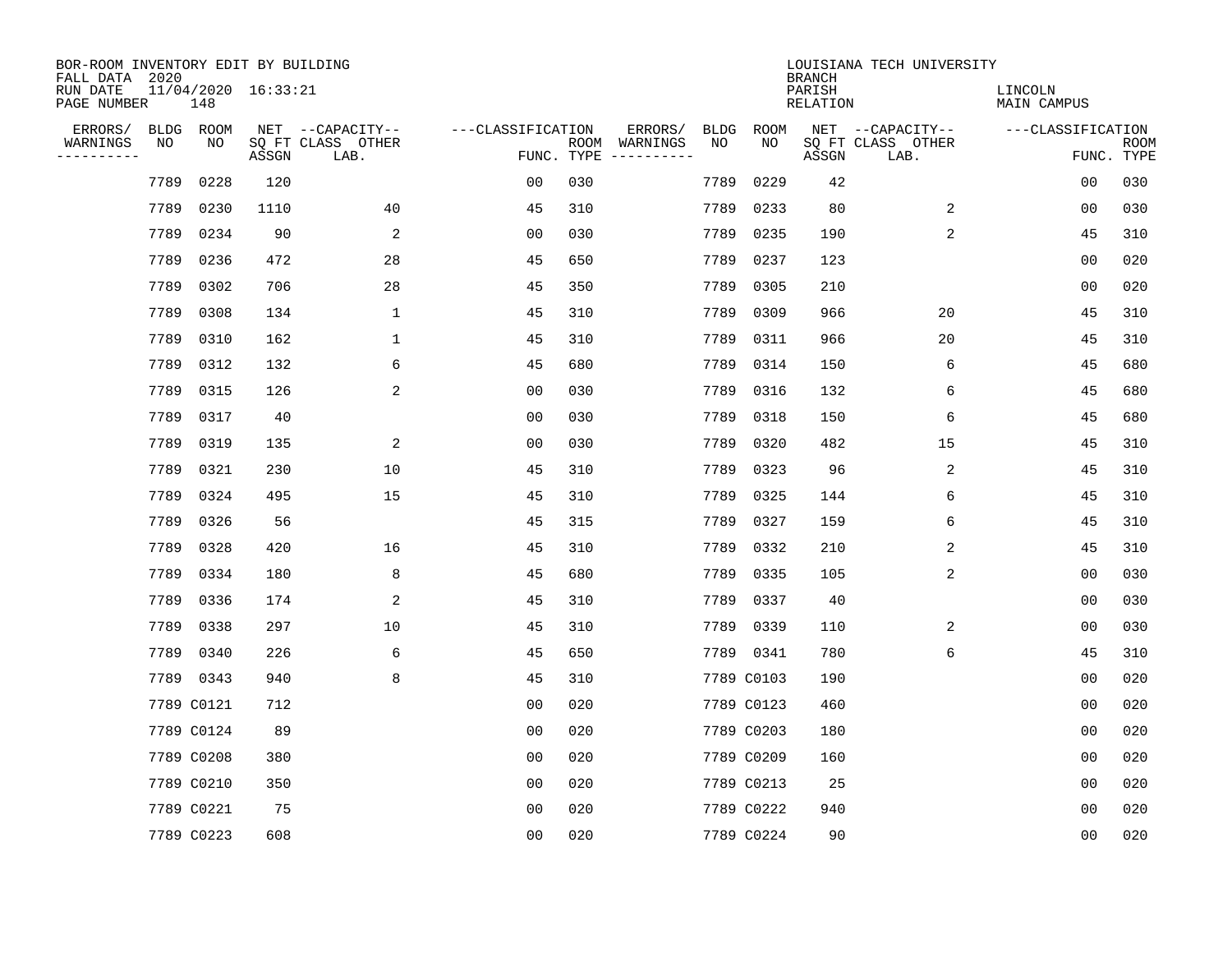| BOR-ROOM INVENTORY EDIT BY BUILDING<br>FALL DATA 2020 |      |                            |       |                           |                   |     |                                      |      |            | <b>BRANCH</b>                                           | LOUISIANA TECH UNIVERSITY                                                                                                                           |                        |                           |
|-------------------------------------------------------|------|----------------------------|-------|---------------------------|-------------------|-----|--------------------------------------|------|------------|---------------------------------------------------------|-----------------------------------------------------------------------------------------------------------------------------------------------------|------------------------|---------------------------|
| RUN DATE<br>PAGE NUMBER                               |      | 11/04/2020 16:33:21<br>149 |       |                           |                   |     |                                      |      |            | PARISH<br>RELATION                                      |                                                                                                                                                     | LINCOLN<br>MAIN CAMPUS |                           |
| ERRORS/                                               |      | BLDG ROOM                  |       | NET --CAPACITY--          | ---CLASSIFICATION |     | ERRORS/                              |      | BLDG ROOM  |                                                         | NET --CAPACITY--                                                                                                                                    | ---CLASSIFICATION      |                           |
| WARNINGS<br>----------                                | NO   | NO                         | ASSGN | SQ FT CLASS OTHER<br>LAB. |                   |     | ROOM WARNINGS<br>FUNC. TYPE $------$ | NO   | NO         | ASSGN                                                   | SQ FT CLASS OTHER<br>LAB.                                                                                                                           |                        | <b>ROOM</b><br>FUNC. TYPE |
|                                                       |      | 7789 C0232                 | 180   |                           | 0 <sub>0</sub>    | 020 |                                      |      | 7789 C0303 | 104                                                     |                                                                                                                                                     | 0 <sub>0</sub>         | 020                       |
|                                                       |      | 7789 C0306                 | 538   |                           | 0 <sub>0</sub>    | 020 |                                      |      | 7789 C0307 | 344                                                     |                                                                                                                                                     | 0 <sub>0</sub>         | 020                       |
|                                                       |      | 7789 C0313                 | 42    |                           | 0 <sub>0</sub>    | 020 |                                      |      | 7789 C0322 | 470                                                     |                                                                                                                                                     | 00                     | 020                       |
|                                                       |      | 7789 C0330                 | 324   |                           | 0 <sub>0</sub>    | 020 |                                      |      | 7789 C0331 | 558                                                     |                                                                                                                                                     | 0 <sub>0</sub>         | 020                       |
|                                                       |      | 7789 C0333                 | 26    |                           | 0 <sub>0</sub>    | 020 |                                      |      | 7789 E0104 | 65                                                      |                                                                                                                                                     | 0 <sub>0</sub>         | 020                       |
|                                                       |      | 7789 E0105                 | 57    |                           | 0 <sub>0</sub>    | 030 |                                      |      | 7789 E0204 | 65                                                      |                                                                                                                                                     | 0 <sub>0</sub>         | 020                       |
|                                                       |      | 7789 E0304                 | 65    |                           | 0 <sub>0</sub>    | 020 |                                      |      | 7789 M0101 | 290                                                     |                                                                                                                                                     | 0 <sub>0</sub>         | 030                       |
|                                                       |      | 7789 M0102                 | 290   |                           | 0 <sub>0</sub>    | 030 |                                      |      | 7789 M0103 | 480                                                     |                                                                                                                                                     | 0 <sub>0</sub>         | 030                       |
|                                                       |      | 7789 M0201                 | 290   |                           | 0 <sub>0</sub>    | 030 |                                      |      | 7789 M0202 | 287                                                     |                                                                                                                                                     | 0 <sub>0</sub>         | 030                       |
|                                                       |      | 7789 M0301                 | 290   |                           | 0 <sub>0</sub>    | 030 |                                      |      | 7789 M0302 | 290                                                     |                                                                                                                                                     | 0 <sub>0</sub>         | 030                       |
|                                                       |      | 7789 S0101                 | 220   |                           | 00                | 020 |                                      |      | 7789 S0102 | 237                                                     |                                                                                                                                                     | 0 <sub>0</sub>         | 020                       |
|                                                       |      | 7789 S0103                 | 240   |                           | 0 <sub>0</sub>    | 020 |                                      |      | 7789 S0201 | 217                                                     |                                                                                                                                                     | 0 <sub>0</sub>         | 020                       |
|                                                       |      | 7789 S0202                 | 237   |                           | 0 <sub>0</sub>    | 020 |                                      |      | 7789 S0203 | 237                                                     |                                                                                                                                                     | 00                     | 020                       |
|                                                       |      | 7789 S0204                 | 200   |                           | 0 <sub>0</sub>    | 020 |                                      |      | 7789 S0301 | 220                                                     |                                                                                                                                                     | 00                     | 020                       |
|                                                       |      | 7789 S0302                 | 237   |                           | 0 <sub>0</sub>    | 020 |                                      |      | 7789 S0303 | 240<br>TOTAL NUMBER CLASSROOMS<br>TOTAL NUMBER LABS 210 | TOTAL ASSIGNABLE & UNASSIGNABLE SQFT:<br>TOTAL NET ASSIGN SQ. FT. IN ROOM FILE<br>TOTAL NUMBER COMPUTER CLASSROOMS<br>TOTAL NUMBER SPECIAL LABS 220 | 00<br>36,650<br>20,951 | 020                       |
|                                                       |      | 8887 0000                  | 6526  |                           | 83                | 083 |                                      |      | 8887 0161  | 409                                                     | 28                                                                                                                                                  | 11                     | 350                       |
|                                                       |      | 8887 0162                  | 150   |                           | 40                | 355 |                                      |      | 8887 0163  | 770                                                     | 38                                                                                                                                                  | 10                     | 210                       |
|                                                       | 8887 | 0163A                      | 672   | 33                        | 10                | 140 |                                      |      | 8887 0164  | 96                                                      |                                                                                                                                                     | 40                     | 730                       |
|                                                       | 8887 | 0164A                      | 48    |                           | 0 <sub>0</sub>    | 020 |                                      | 8887 | 0165       | 96                                                      |                                                                                                                                                     | 40                     | 730                       |
|                                                       | 8887 | 0166                       | 88    |                           | 0 <sub>0</sub>    | 020 |                                      |      | 8887 0167  | 176                                                     |                                                                                                                                                     | 0 <sub>0</sub>         | 020                       |
|                                                       | 8887 | 0168                       | 462   |                           | 60                | 880 |                                      | 8887 | 0169       | 281                                                     |                                                                                                                                                     | 0 <sub>0</sub>         | 020                       |
|                                                       |      | 8887 0170                  | 68    |                           | 60                | 315 |                                      |      | 8887 0171  | 460                                                     | 11                                                                                                                                                  | 60                     | 310                       |
|                                                       |      | 8887 0172                  | 112   |                           | 60                | 315 |                                      |      | 8887 0173  | 75                                                      |                                                                                                                                                     | 74                     | 755                       |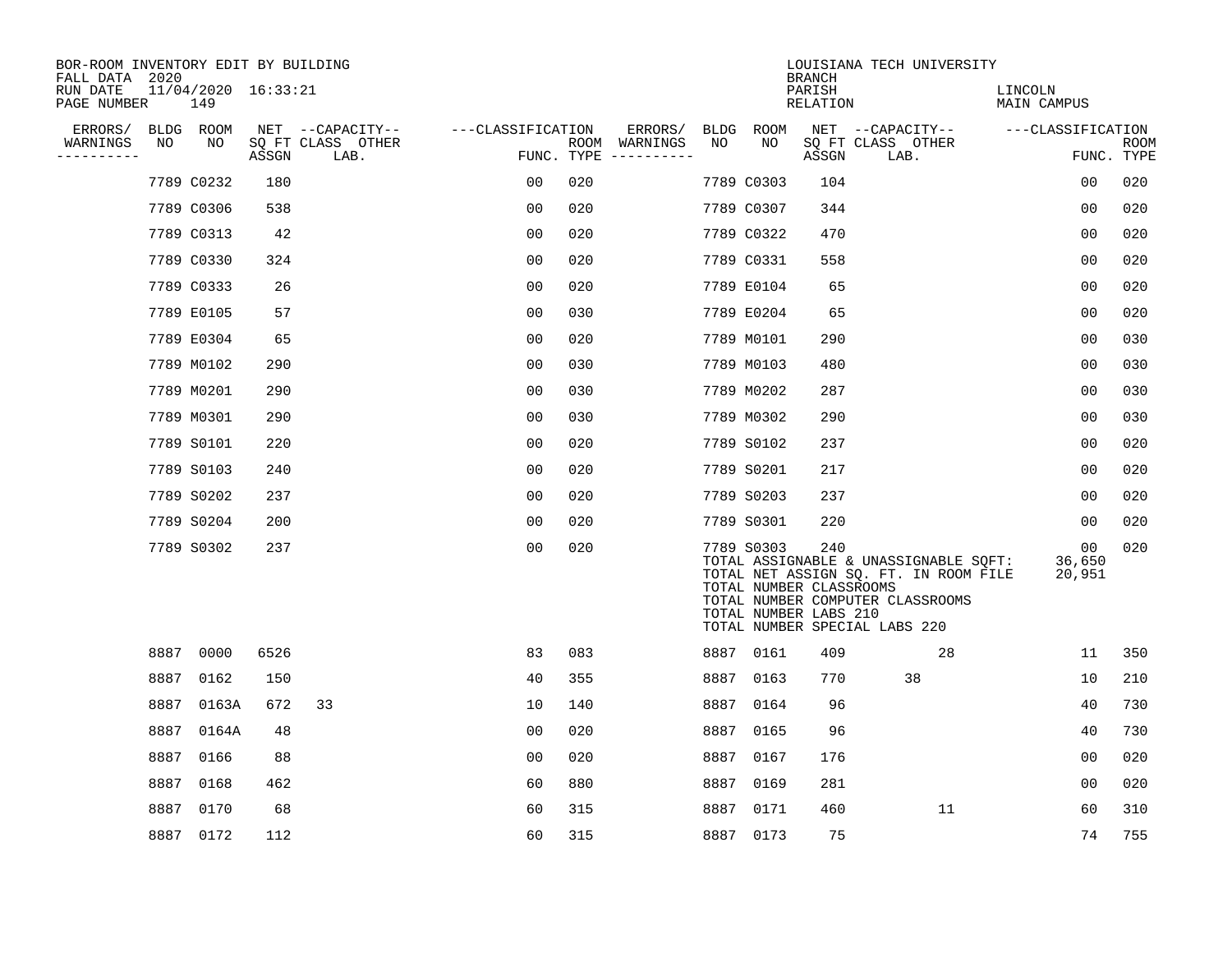| BOR-ROOM INVENTORY EDIT BY BUILDING<br>FALL DATA 2020 |      |                 |                         |                                               |                   |     |                                                 |      |                                                               | <b>BRANCH</b>             | LOUISIANA TECH UNIVERSITY                                                                                                                           |                                                |                           |
|-------------------------------------------------------|------|-----------------|-------------------------|-----------------------------------------------|-------------------|-----|-------------------------------------------------|------|---------------------------------------------------------------|---------------------------|-----------------------------------------------------------------------------------------------------------------------------------------------------|------------------------------------------------|---------------------------|
| RUN DATE<br>PAGE NUMBER                               |      | 150             | $11/04/2020$ $16:33:21$ |                                               |                   |     |                                                 |      |                                                               | PARISH<br><b>RELATION</b> |                                                                                                                                                     | LINCOLN<br><b>MAIN CAMPUS</b>                  |                           |
| ERRORS/<br>WARNINGS<br>---------                      | NO   | BLDG ROOM<br>NO | ASSGN                   | NET --CAPACITY--<br>SQ FT CLASS OTHER<br>LAB. | ---CLASSIFICATION |     | ERRORS/<br>ROOM WARNINGS<br>FUNC. TYPE $------$ | NO   | BLDG ROOM<br>NO                                               | ASSGN                     | NET --CAPACITY--<br>SQ FT CLASS OTHER<br>LAB.                                                                                                       | ---CLASSIFICATION                              | <b>ROOM</b><br>FUNC. TYPE |
|                                                       | 8887 | 0174            | 166                     |                                               | 60                | 115 |                                                 | 8887 | 0175                                                          | 135                       | $\mathbf{3}$                                                                                                                                        | 60                                             | 310                       |
|                                                       | 8887 | 0176            | 135                     | 3                                             | 60                | 310 |                                                 | 8887 | 0177                                                          | 476                       | 28                                                                                                                                                  | 60                                             | 680                       |
|                                                       |      | 8887 0178       | 935                     | 60                                            | 60                | 620 |                                                 | 8887 | 0179                                                          | 345                       | 22                                                                                                                                                  | 60                                             | 350                       |
|                                                       | 8887 | 0180            | 77                      | 4                                             | 60                | 310 |                                                 |      | 8887 0180A                                                    | 38                        |                                                                                                                                                     | 00                                             | 020                       |
|                                                       | 8887 | 0181            | 208                     | 14                                            | 60                | 350 |                                                 | 8887 | 0182                                                          | 650                       | 45                                                                                                                                                  | 0 <sub>0</sub>                                 | 020                       |
|                                                       | 8887 | 0183            | 803                     | 42                                            | 10                | 110 |                                                 |      | 8887 0183A                                                    | 701                       | 42                                                                                                                                                  | 10                                             | 110                       |
|                                                       | 8887 | 0401            | 257                     |                                               | 40                | 315 |                                                 |      | 8887 0402                                                     | 627                       | 10                                                                                                                                                  | 40                                             | 310                       |
|                                                       | 8887 | 0403            | 135                     | 4                                             | 10                | 410 |                                                 |      | 8887 0404                                                     | 95                        | 2                                                                                                                                                   | 10                                             | 410                       |
|                                                       | 8887 | 0405            | 63                      | 2                                             | 10                | 410 |                                                 | 8887 | 0406                                                          | 95                        | 2                                                                                                                                                   | 10                                             | 410                       |
|                                                       | 8887 | 0407            | 168                     | 3                                             | 46                | 310 |                                                 |      | 8887 0408                                                     | 330                       | 4                                                                                                                                                   | 40                                             | 314                       |
|                                                       | 8887 | 0409            | 175                     | 4                                             | 40                | 650 |                                                 |      | 8887 0410                                                     | 703                       | 33                                                                                                                                                  | 10                                             | 350                       |
|                                                       | 8887 | 0411            | 128                     | 3                                             | 50                | 314 |                                                 |      | 8887 0412                                                     | 273                       | 6                                                                                                                                                   | 50                                             | 880                       |
|                                                       | 8887 | 0413            | 310                     |                                               | 50                | 313 |                                                 |      | 8887 0414                                                     | 126                       |                                                                                                                                                     | 00                                             | 020                       |
|                                                       |      | 8887 0415       | 140                     | 6                                             | 50                | 410 |                                                 |      | 8887 0416                                                     | 145                       | 3                                                                                                                                                   | 50                                             | 310                       |
|                                                       | 8887 | 0417            | 542                     | 16                                            | 50                | 650 |                                                 |      | 8887 0418                                                     | 914                       | 32                                                                                                                                                  | 10                                             | 210                       |
|                                                       | 8887 | 0419            | 1206                    | 30                                            | 10                | 210 |                                                 |      | 8887 0420                                                     | 75                        | 2                                                                                                                                                   | 10                                             | 410                       |
|                                                       | 8887 | 0421            | 121                     | 3                                             | 40                | 310 |                                                 |      | 8887 0422                                                     | 340                       | 9                                                                                                                                                   | 10                                             | 410                       |
|                                                       | 8887 | 0423            | 83                      | 2                                             | 10                | 410 |                                                 |      | 8887 0424                                                     | 1836                      | 46                                                                                                                                                  | 10                                             | 140                       |
|                                                       |      | 8887 0425       | 156                     | 6                                             | 40                | 310 |                                                 |      | 8887 0427                                                     | 662                       | 2                                                                                                                                                   | 44                                             | 715                       |
|                                                       | 8887 | 0428            | 1283                    | 40                                            | 10                | 210 |                                                 |      | 8887 0429                                                     | 1350                      | 44                                                                                                                                                  | 10                                             | 210                       |
|                                                       |      | 8887 0430       | 1022                    | 44                                            | 10                | 110 |                                                 |      | 8887 0431<br>TOTAL NUMBER CLASSROOMS<br>TOTAL NUMBER LABS 210 | 72                        | TOTAL ASSIGNABLE & UNASSIGNABLE SQFT:<br>TOTAL NET ASSIGN SQ. FT. IN ROOM FILE<br>TOTAL NUMBER COMPUTER CLASSROOMS<br>TOTAL NUMBER SPECIAL LABS 220 | 10<br>28,590<br>27,183<br>3<br>$\sqrt{2}$<br>5 | 215                       |
|                                                       | 8888 | 0100            | 927                     | 1                                             | 45                | 680 |                                                 |      | 8888 0101                                                     | 26                        | 1                                                                                                                                                   | 45                                             | 680                       |
|                                                       |      | 8888 0102       | 31                      | $\mathbf{1}$                                  | 45                | 680 |                                                 |      | 8888 0103                                                     | 43                        | 1                                                                                                                                                   | 00                                             | 020                       |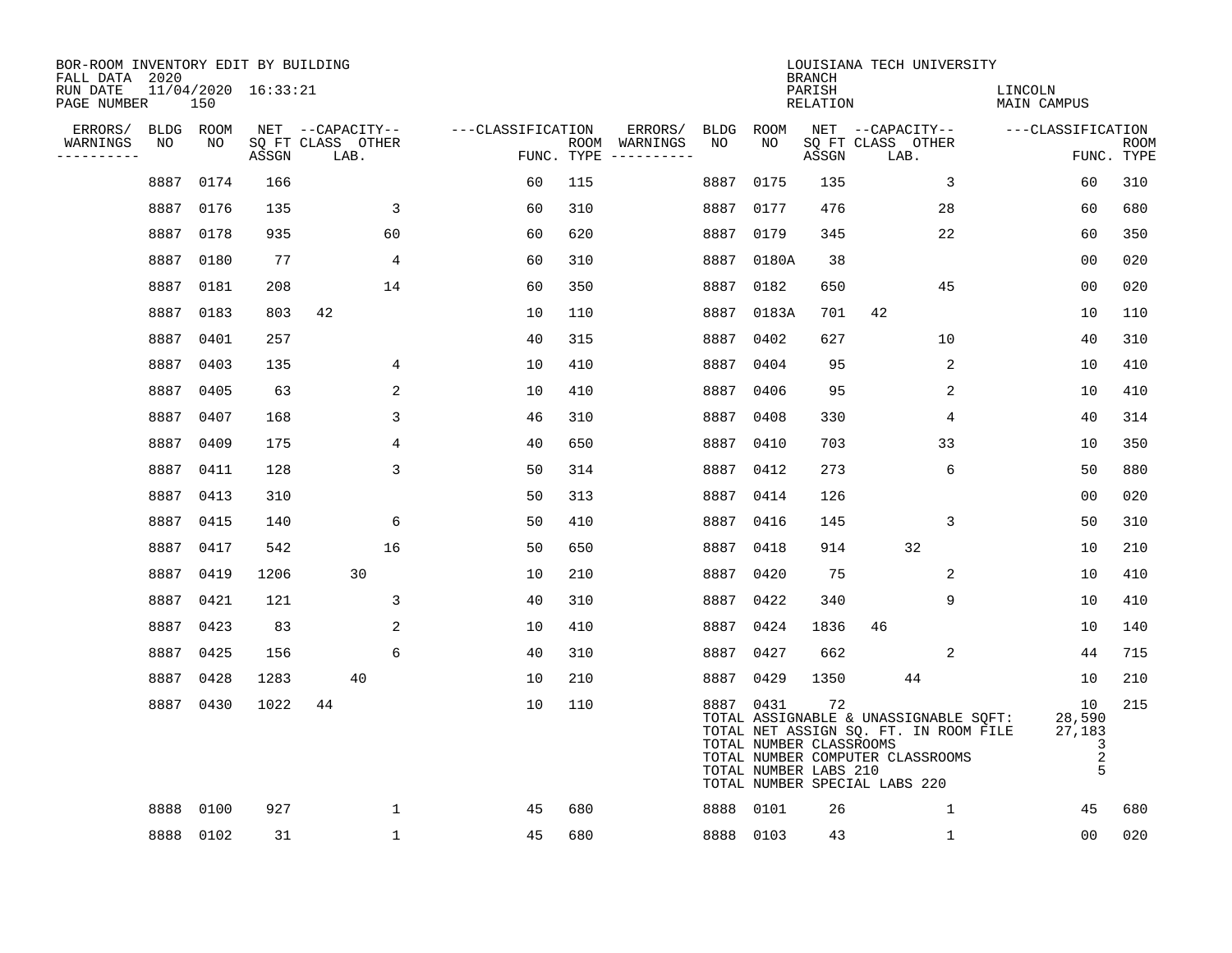| BOR-ROOM INVENTORY EDIT BY BUILDING<br>FALL DATA 2020 |                            |       |                           |                   |                                        |      |                                                               | <b>BRANCH</b>      | LOUISIANA TECH UNIVERSITY                                                                                                                                |                        |                           |
|-------------------------------------------------------|----------------------------|-------|---------------------------|-------------------|----------------------------------------|------|---------------------------------------------------------------|--------------------|----------------------------------------------------------------------------------------------------------------------------------------------------------|------------------------|---------------------------|
| RUN DATE<br>PAGE NUMBER                               | 11/04/2020 16:33:21<br>151 |       |                           |                   |                                        |      |                                                               | PARISH<br>RELATION |                                                                                                                                                          | LINCOLN<br>MAIN CAMPUS |                           |
| ERRORS/                                               | BLDG ROOM                  |       | NET --CAPACITY--          | ---CLASSIFICATION | ERRORS/                                | BLDG | ROOM                                                          |                    | NET --CAPACITY--                                                                                                                                         | ---CLASSIFICATION      |                           |
| WARNINGS<br>NO<br>----------                          | NO                         | ASSGN | SQ FT CLASS OTHER<br>LAB. |                   | ROOM WARNINGS<br>FUNC. TYPE ---------- | NO   | NO                                                            | ASSGN              | SQ FT CLASS OTHER<br>LAB.                                                                                                                                |                        | <b>ROOM</b><br>FUNC. TYPE |
| 8888                                                  | 0104                       | 141   | $\mathbf 1$               | 45                | 680                                    | 8888 | 0105                                                          | 21                 | $\mathbf{1}$                                                                                                                                             | 0 <sub>0</sub>         | 030                       |
|                                                       | 8888 0106                  | 26    | $\mathbf{1}$              | 45                | 680                                    | 8888 | 0107                                                          | 43                 | $\mathbf{1}$                                                                                                                                             | 45                     | 680                       |
|                                                       | 8888 0108                  | 53    | $\mathbf{1}$              | 00                | 030                                    | 8888 | 0109                                                          | 62                 | $\mathbf{1}$                                                                                                                                             | 00                     | 020                       |
| 8888                                                  | 0110                       | 72    | $\mathbf 1$               | 45                | 680                                    | 8888 | 0111                                                          | 49                 | $\mathbf{1}$                                                                                                                                             | 0 <sub>0</sub>         | 020                       |
|                                                       | 8888 0200                  | 740   | $\mathbf{1}$              | 45                | 680                                    | 8888 | 0201                                                          | 35                 | $\mathbf{1}$                                                                                                                                             | 45                     | 680                       |
|                                                       | 8888 0202                  | 16    | $\mathbf{1}$              | 45                | 680                                    | 8888 | 0203                                                          | $7\phantom{.0}$    | $\mathbf{1}$                                                                                                                                             | 45                     | 680                       |
|                                                       | 8888 0204                  | 6     | $\mathbf{1}$              | 45                | 680                                    | 8888 | 0205                                                          | 16                 | $\mathbf 1$                                                                                                                                              | 45                     | 680                       |
|                                                       | 8888 0206                  | 31    | $\mathbf{1}$              | 45                | 680                                    |      | 8888 0207<br>TOTAL NUMBER CLASSROOMS<br>TOTAL NUMBER LABS 210 | 33                 | 1<br>TOTAL ASSIGNABLE & UNASSIGNABLE SQFT:<br>TOTAL NET ASSIGN SQ. FT. IN ROOM FILE<br>TOTAL NUMBER COMPUTER CLASSROOMS<br>TOTAL NUMBER SPECIAL LABS 220 | 45<br>2,378<br>2,150   | 680                       |
|                                                       | 8889 0101                  | 82    | $\mathbf{1}$              | 00                | 020                                    |      | 8889 0102                                                     | 452                | $\mathbf{1}$                                                                                                                                             | 00                     | 020                       |
| 8889                                                  | 0103                       | 35    | $\mathbf{1}$              | 00                | 020                                    | 8889 | 0104                                                          | 620                | $\mathbf{1}$                                                                                                                                             | 0 <sub>0</sub>         | 020                       |
| 8889                                                  | 0105                       | 1845  | 9                         | 11                | 220                                    | 8889 | 0106                                                          | 353                | 2                                                                                                                                                        | 40                     | 310                       |
| 8889                                                  | 0107                       | 403   | 2                         | 46                | 310                                    | 8889 | 0108                                                          | 56                 | 4                                                                                                                                                        | 11                     | 555                       |
| 8889                                                  | 0109                       | 904   | 20                        | 51                | 410                                    | 8889 | 0110                                                          | 58                 | 4                                                                                                                                                        | 51                     | 410                       |
|                                                       | 8889 0111                  | 285   | 4                         | 46                | 310                                    | 8889 | 0112                                                          | 302                | $\mathbf{1}$                                                                                                                                             | 00                     | 020                       |
|                                                       | 8889 0113                  | 265   | 2                         | 46                | 310                                    | 8889 | 0114                                                          | 98                 | $\mathbf{1}$                                                                                                                                             | 11                     | 315                       |
|                                                       | 8889 0115                  | 766   | 7                         | 11                | 240                                    | 8889 | 0116                                                          | 109                | 7                                                                                                                                                        | 11                     | 555                       |
|                                                       | 8889 0117                  | 919   | 2                         | 00                | 030                                    | 8889 | 0118                                                          | 154                | 2                                                                                                                                                        | 0 <sub>0</sub>         | 030                       |
|                                                       | 8889 0119                  | 63    | $\mathbf{1}$              | 00                | 010                                    | 8889 | 0120                                                          | 740                | 35                                                                                                                                                       | 11                     | 350                       |
|                                                       | 8889 0121                  | 57    | 2                         | 45                | 355                                    | 8889 | 0122                                                          | 52                 | 2                                                                                                                                                        | 11                     | 355                       |
|                                                       | 8889 0123                  | 49    | $\overline{a}$            | 11                | 310                                    | 8889 | 0126                                                          | 84                 | 2                                                                                                                                                        | 11                     | 310                       |
|                                                       | 8889 0127                  | 46    | 2                         | 11                | 310                                    |      | 8889 0134                                                     | 49                 | 2                                                                                                                                                        | 11                     | 310                       |
|                                                       | 8889 0156                  | 81    | $\overline{a}$            | 11                | 310                                    |      | 8889 0157                                                     | 55                 | 2<br>TOTAL ASSIGNABLE & UNASSIGNABLE SQFT:                                                                                                               | 11<br>8,982            | 310                       |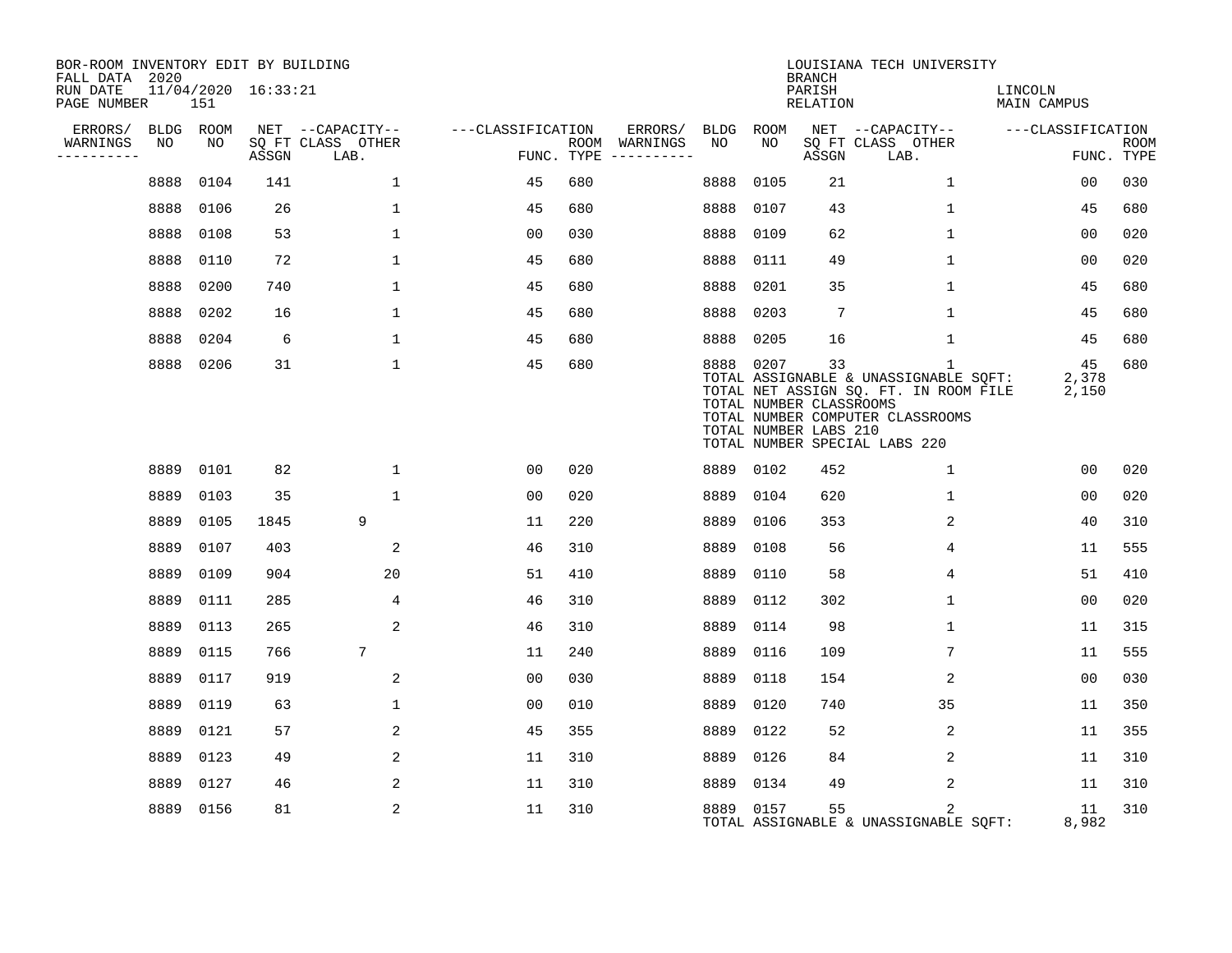| BOR-ROOM INVENTORY EDIT BY BUILDING<br>FALL DATA 2020<br>RUN DATE<br>PAGE NUMBER |      | 11/04/2020 16:33:21<br>152 |       |                                               |                   |     |                                                   |                 |                                                                                   | <b>BRANCH</b><br>PARISH<br>RELATION |                           | LOUISIANA TECH UNIVERSITY        | LINCOLN<br>MAIN CAMPUS                      |                |             |
|----------------------------------------------------------------------------------|------|----------------------------|-------|-----------------------------------------------|-------------------|-----|---------------------------------------------------|-----------------|-----------------------------------------------------------------------------------|-------------------------------------|---------------------------|----------------------------------|---------------------------------------------|----------------|-------------|
| ERRORS/<br>WARNINGS                                                              | NO   | BLDG ROOM<br>NO            | ASSGN | NET --CAPACITY--<br>SQ FT CLASS OTHER<br>LAB. | ---CLASSIFICATION |     | ERRORS/<br>ROOM WARNINGS<br>FUNC. TYPE ---------- | BLDG ROOM<br>NO | NO                                                                                | ASSGN                               | SQ FT CLASS OTHER<br>LAB. | NET --CAPACITY--                 | ---CLASSIFICATION                           | FUNC. TYPE     | <b>ROOM</b> |
|                                                                                  |      |                            |       |                                               |                   |     |                                                   |                 | TOTAL NUMBER CLASSROOMS<br>TOTAL NUMBER LABS 210<br>TOTAL NUMBER SPECIAL LABS 220 |                                     |                           | TOTAL NUMBER COMPUTER CLASSROOMS | TOTAL NET ASSIGN SQ. FT. IN ROOM FILE 6,355 | 1              |             |
| 9                                                                                | 8890 | 0100                       | 1900  | 10                                            | 45                | 610 |                                                   | 8890 0101       |                                                                                   | 205                                 |                           |                                  |                                             | 0 <sub>0</sub> | 020         |
|                                                                                  | 8890 | 0102                       | 103   | $\mathbf{1}$                                  | 45                | 615 |                                                   | 8890            | 0103                                                                              | 235                                 |                           | 3                                |                                             | 46             | 313         |
|                                                                                  | 8890 | 0104                       | 101   | 2                                             | 45                | 315 |                                                   | 8890            | 0105                                                                              | 273                                 |                           | 5                                |                                             | 0 <sub>0</sub> | 030         |
|                                                                                  | 8890 | 0106                       | 273   | 5                                             | 00                | 030 |                                                   | 8890            | 0107A                                                                             | 490                                 |                           | 17                               |                                             | 40             | 350         |
|                                                                                  | 8890 | 0107B                      | 245   | 10                                            | 40                | 680 |                                                   | 8890            | 0107C                                                                             | 245                                 |                           | 5                                |                                             | 21             | 910         |
|                                                                                  | 8890 | 0108                       | 449   | 18                                            | 40                | 350 |                                                   | 8890            | 0109                                                                              | 464                                 |                           |                                  |                                             | 0 <sub>0</sub> | 020         |
|                                                                                  | 8890 | 0110                       | 253   | 2                                             | 45                | 315 |                                                   | 8890            | 0111                                                                              | 184                                 |                           | 5                                |                                             | 63             | 325         |
|                                                                                  | 8890 | 0112                       | 464   | 24                                            | 11                | 110 |                                                   | 8890            | 0113                                                                              | 174                                 |                           | 3                                |                                             | 30             | 314         |
|                                                                                  | 8890 | 0114                       | 450   | 12                                            | 30                | 314 |                                                   | 8890            | 0115                                                                              | 172                                 |                           | 3                                |                                             | 30             | 314         |
|                                                                                  | 8890 | 0116                       | 464   | 15                                            | 30                | 314 |                                                   | 8890            | 0117                                                                              | 173                                 |                           | 6                                |                                             | 30             | 314         |
|                                                                                  | 8890 | 0118                       | 172   |                                               | 64                | 710 |                                                   | 8890            | 0119                                                                              | 174                                 |                           | 4                                |                                             | 30             | 314         |
|                                                                                  | 8890 | 0120                       | 191   | 2                                             | 0 <sub>0</sub>    | 030 |                                                   | 8890            | 0121                                                                              | 173                                 |                           | 5                                |                                             | 30             | 314         |
|                                                                                  | 8890 | 0122                       | 191   | 2                                             | 0 <sub>0</sub>    | 030 |                                                   | 8890            | 0122A                                                                             | 90                                  |                           | 1                                |                                             | 0 <sub>0</sub> | 030         |
|                                                                                  | 8890 | 0122B                      | 54    | $\mathbf{1}$                                  | 0 <sub>0</sub>    | 010 |                                                   | 8890            | 0123                                                                              | 173                                 |                           | 5                                |                                             | 30             | 314         |
|                                                                                  | 8890 | 0124                       | 316   | 12                                            | 52                | 650 |                                                   | 8890            | 0125                                                                              | 175                                 |                           | 5                                |                                             | 30             | 314         |
|                                                                                  | 8890 | 0126                       | 173   | 5                                             | 30                | 314 |                                                   | 8890            | 0127                                                                              | 45                                  |                           | $\mathbf{1}$                     |                                             | 0 <sub>0</sub> | 010         |
|                                                                                  | 8890 | 0128                       | 42    | $\mathbf{1}$                                  | 00                | 030 |                                                   | 8890            | 0129                                                                              | 119                                 |                           | 3                                |                                             | 63             | 325         |
|                                                                                  | 8890 | 0130                       | 110   | 2                                             | 74                | 590 |                                                   | 8890            | 0131                                                                              | 104                                 |                           | $\mathbf{1}$                     |                                             | 22             | 255         |
|                                                                                  | 8890 | 0132                       | 429   | 8                                             | 22                | 250 |                                                   | 8890            | 0133                                                                              | 220                                 |                           | 4                                |                                             | 32             | 250         |
|                                                                                  | 8890 | 0133A                      | 220   | $\overline{4}$                                | 22                | 250 |                                                   | 8890            | 0134                                                                              | 298                                 |                           | 5                                |                                             | 22             | 250         |
|                                                                                  | 8890 | 0135                       | 125   | $\mathbf{1}$                                  | 22                | 575 |                                                   | 8890            | 0135A                                                                             | 77                                  |                           | $\mathbf{1}$                     |                                             | 22             | 570         |
|                                                                                  | 8890 | 0135B                      | 80    | $\mathbf{1}$                                  | 22                | 570 |                                                   | 8890            | 0135C                                                                             | 77                                  |                           | 1                                |                                             | 22             | 570         |
|                                                                                  |      | 8890 0135D                 | 80    | $\mathbf{1}$                                  | 22                | 570 |                                                   | 8890 0136       |                                                                                   | 298                                 |                           | 5                                |                                             | 22             | 250         |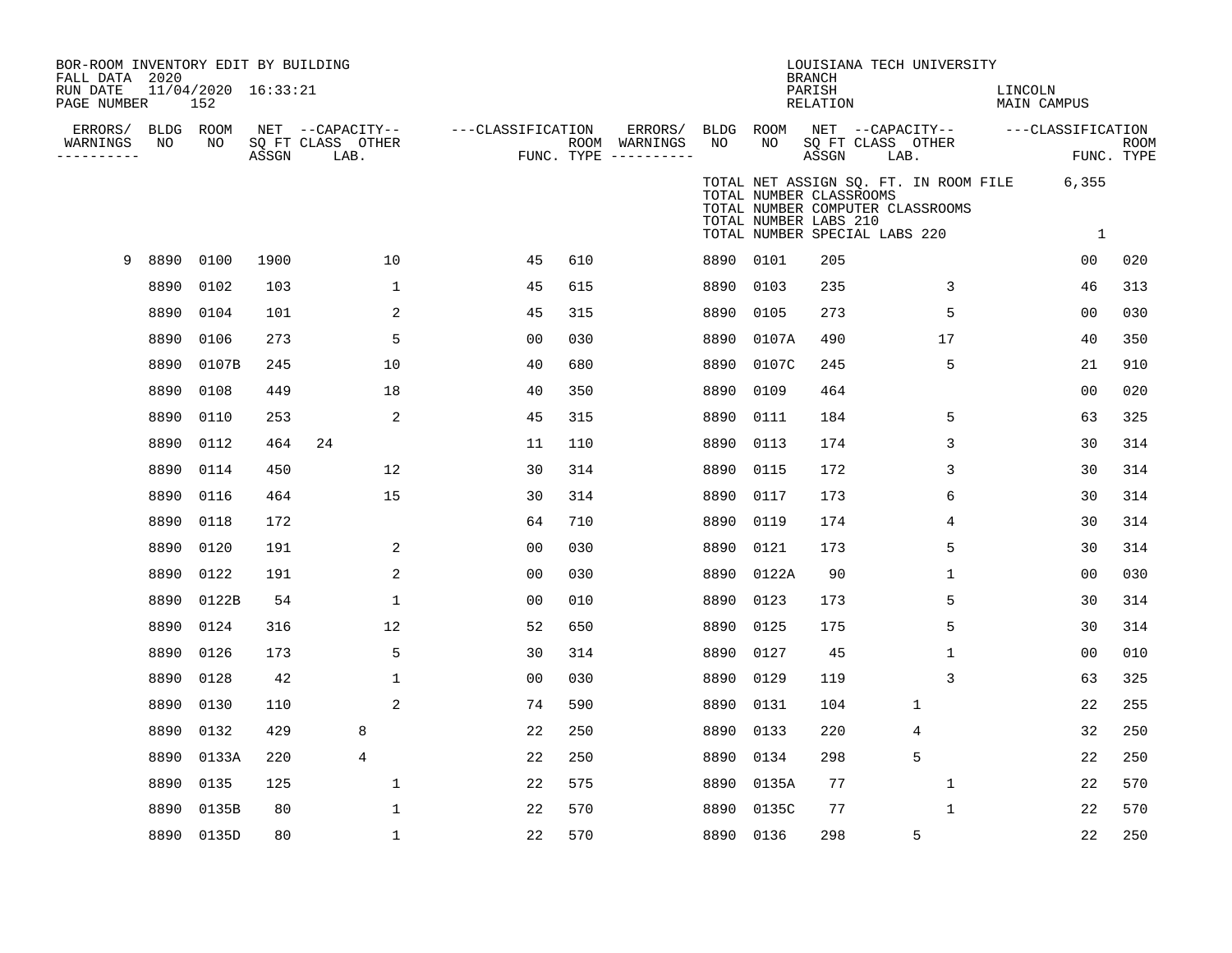| BOR-ROOM INVENTORY EDIT BY BUILDING<br>FALL DATA 2020 |             |                            |       |                           |              |                   |                    |                        |             |             | <b>BRANCH</b>             | LOUISIANA TECH UNIVERSITY |              |                               |                           |
|-------------------------------------------------------|-------------|----------------------------|-------|---------------------------|--------------|-------------------|--------------------|------------------------|-------------|-------------|---------------------------|---------------------------|--------------|-------------------------------|---------------------------|
| RUN DATE<br>PAGE NUMBER                               |             | 11/04/2020 16:33:21<br>153 |       |                           |              |                   |                    |                        |             |             | PARISH<br><b>RELATION</b> |                           |              | LINCOLN<br><b>MAIN CAMPUS</b> |                           |
| ERRORS/                                               | <b>BLDG</b> | ROOM                       |       | NET --CAPACITY--          |              | ---CLASSIFICATION |                    | ERRORS/                | <b>BLDG</b> | <b>ROOM</b> |                           | NET --CAPACITY--          |              | ---CLASSIFICATION             |                           |
| WARNINGS<br>----------                                | NO          | NO                         | ASSGN | SQ FT CLASS OTHER<br>LAB. |              |                   | ROOM<br>FUNC. TYPE | WARNINGS<br>---------- | NO          | NO          | ASSGN                     | SQ FT CLASS OTHER<br>LAB. |              |                               | <b>ROOM</b><br>FUNC. TYPE |
|                                                       | 8890        | 0137                       | 98    |                           | $\mathbf{1}$ | 22                | 575                |                        | 8890        | 0137A       | 81                        |                           | $\mathbf 1$  | 22                            | 570                       |
|                                                       | 8890        | 0137B                      | 85    |                           | $\mathbf 1$  | 22                | 570                |                        | 8890        | 0138        | 132                       |                           | 1            | 22                            | 845                       |
|                                                       | 8890        | 0138A                      | 119   |                           | 2            | 22                | 840                |                        | 8890        | 0138B       | 126                       |                           | 2            | 22                            | 840                       |
|                                                       | 8890        | 0139                       | 85    |                           | $\mathbf 1$  | 22                | 570                |                        | 8890        | 0140        | 213                       | 4                         |              | 22                            | 250                       |
|                                                       | 8890        | 0141                       | 81    |                           | $\mathbf{1}$ | 22                | 570                |                        | 8890        | 0142        | 56                        |                           | $\mathbf 1$  | 0 <sub>0</sub>                | 030                       |
|                                                       | 8890        | 0143                       | 188   | $\mathbf{1}$              |              | 22                | 255                |                        | 8890        | 0144        | 151                       |                           | 2            | 22                            | 840                       |
|                                                       | 8890        | 0145                       | 56    |                           |              | 0 <sub>0</sub>    | 030                |                        | 8890        | 0146        | 94                        |                           | $\mathbf{1}$ | 22                            | 575                       |
|                                                       | 8890        | 0147                       | 213   | $\mathbf 1$               |              | 22                | 225                |                        | 8890        | 0148        | 233                       | $\mathbf{1}$              |              | 22                            | 225                       |
|                                                       | 8890        | 0149                       | 44    |                           | $\mathbf 1$  | 63                | 710                |                        | 8890        | 0150        | 146                       |                           | 4            | 46                            | 310                       |
|                                                       | 8890        | 0151                       | 519   | 10                        |              | 22                | 250                |                        | 8890        | 0152        | 512                       | 10                        |              | 22                            | 250                       |
|                                                       | 8890        | 0153                       | 510   | 10                        |              | 11                | 220                | 9                      | 8890        | 0154        | 2058                      | 35                        |              | 11                            | 110                       |
|                                                       | 8890        | 0157                       | 1366  | 30                        |              | 11                | 110                |                        | 8890        | 0158        | 195                       |                           |              | 0 <sub>0</sub>                | 020                       |
|                                                       | 8890        | 0159                       | 167   |                           | 1            | 0 <sub>0</sub>    | 030                |                        | 8890        | 0159A       | 127                       |                           | $\mathbf 1$  | 0 <sub>0</sub>                | 030                       |
|                                                       | 8890        | 0160                       | 2000  |                           |              | 0 <sub>0</sub>    | 020                |                        | 8890        | 0161        | 309                       |                           |              | 0 <sub>0</sub>                | 020                       |
|                                                       | 8890        | 0162                       | 579   |                           |              | 0 <sub>0</sub>    | 020                |                        | 8890        | 0163        | 833                       |                           |              | 0 <sub>0</sub>                | 020                       |
|                                                       | 8890        | 0164                       | 790   |                           |              | 0 <sub>0</sub>    | 020                | 9                      | 8890        | 0200        | 350                       |                           | 12           | 45                            | 610                       |
|                                                       | 8890        | 0201                       | 206   |                           |              | 0 <sub>0</sub>    | 020                |                        | 8890        | 0202        | 111                       |                           | 2            | 74                            | 731                       |
|                                                       | 8890        | 0203                       | 247   |                           | $\mathbf 1$  | 46                | 325                |                        | 8890        | 0204        | 272                       |                           | 5            | 0 <sub>0</sub>                | 030                       |
|                                                       | 8890        | 0205                       | 285   |                           | 5            | 0 <sub>0</sub>    | 030                |                        | 8890        | 0206        | 130                       |                           | 1            | 46                            | 310                       |
|                                                       | 8890        | 0207                       | 150   |                           | $\mathbf 1$  | 46                | 310                |                        | 8890        | 0208        | 124                       |                           | $\mathbf{1}$ | 46                            | 310                       |
|                                                       | 8890        | 0209                       | 145   |                           | 2            | 46                | 310                |                        | 8890        | 0210        | 124                       |                           | 1            | 46                            | 310                       |
|                                                       | 8890        | 0211                       | 136   |                           | $\mathbf 1$  | 46                | 310                |                        | 8890        | 0212        | 128                       |                           | 1            | 46                            | 310                       |
|                                                       | 8890        | 0213                       | 45    |                           | 2            | 45                | 710                |                        | 8890        | 0214        | 428                       | 8                         |              | 22                            | 250                       |
|                                                       | 8890        | 0215                       | 241   | 2                         |              | 22                | 250                |                        | 8890        | 0216A       | 97                        | $\mathbf 1$               |              | 22                            | 255                       |
|                                                       | 8890        | 0216B                      | 572   | 11                        |              | 11                | 220                |                        | 8890        | 0217        | 178                       | 3                         |              | 22                            | 255                       |
|                                                       | 8890        | 0218A                      | 102   | 4                         |              | 22                | 255                |                        | 8890        | 0218B       | 470                       | 4                         |              | 22                            | 250                       |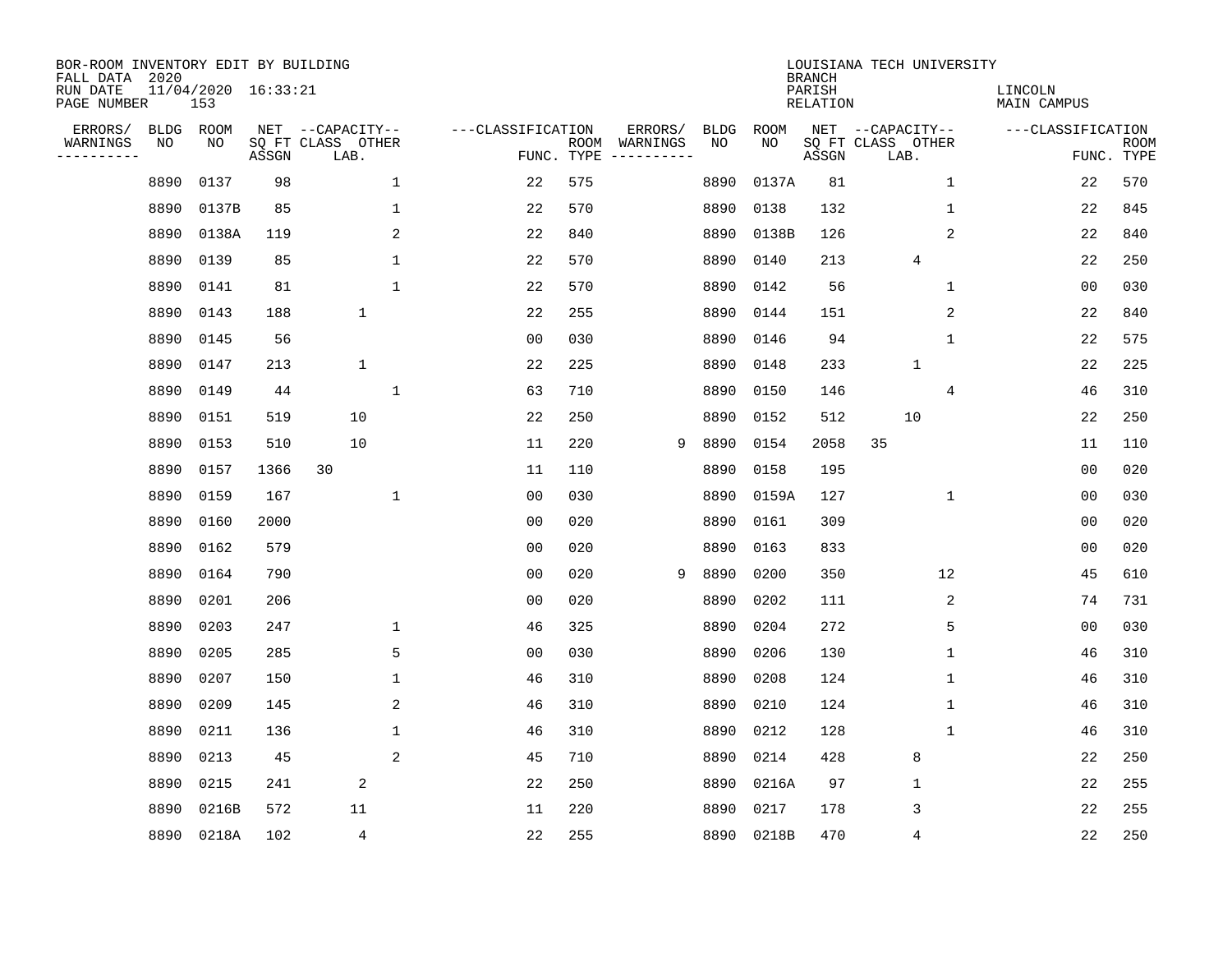| BOR-ROOM INVENTORY EDIT BY BUILDING<br>FALL DATA 2020 |                            |       |                           |                   |                                      |      |                                      | <b>BRANCH</b>      | LOUISIANA TECH UNIVERSITY                                                                                          |                               |                           |
|-------------------------------------------------------|----------------------------|-------|---------------------------|-------------------|--------------------------------------|------|--------------------------------------|--------------------|--------------------------------------------------------------------------------------------------------------------|-------------------------------|---------------------------|
| RUN DATE<br>PAGE NUMBER                               | 11/04/2020 16:33:21<br>154 |       |                           |                   |                                      |      |                                      | PARISH<br>RELATION |                                                                                                                    | LINCOLN<br><b>MAIN CAMPUS</b> |                           |
| ERRORS/                                               | BLDG ROOM                  |       | NET --CAPACITY--          | ---CLASSIFICATION | ERRORS/                              | BLDG | ROOM                                 |                    | NET --CAPACITY--                                                                                                   | ---CLASSIFICATION             |                           |
| WARNINGS<br>NO<br>----------                          | NO                         | ASSGN | SO FT CLASS OTHER<br>LAB. |                   | ROOM WARNINGS<br>FUNC. TYPE $------$ | NO   | NO                                   | ASSGN              | SO FT CLASS OTHER<br>LAB.                                                                                          |                               | <b>ROOM</b><br>FUNC. TYPE |
| 8890                                                  | 0219                       | 239   | 3                         | 45                | 650                                  | 8890 | 0220A                                | 103                | $\mathbf{1}$                                                                                                       | 45                            | 710                       |
| 8890                                                  | 0220B                      | 469   | 3                         | 22                | 250                                  | 8890 | 0221                                 | 688                | 10                                                                                                                 | 22                            | 220                       |
| 8890                                                  | 0222A                      | 103   | 2                         | 22                | 255                                  | 8890 | 0222B                                | 469                | 4                                                                                                                  | 22                            | 250                       |
| 8890                                                  | 0223                       | 45    |                           | 00                | 010                                  | 8890 | 0224                                 | 557                | 4                                                                                                                  | 22                            | 250                       |
| 8890                                                  | 0225                       | 153   | 3                         | 22                | 250                                  | 8890 | 0226                                 | 116                | $\mathbf 1$                                                                                                        | 0 <sub>0</sub>                | 010                       |
|                                                       | 8890 0227                  | 111   | 1                         | 46                | 310                                  | 8890 | 0228                                 | 247                | 1                                                                                                                  | 46                            | 325                       |
| 8890                                                  | 0229                       | 475   | 16                        | 40                | 350                                  | 8890 | 0230                                 | 258                | $\mathbf{1}$                                                                                                       | 46                            | 325                       |
|                                                       | 8890 0231                  | 123   | $\mathbf{1}$              | 46                | 310                                  | 8890 | 0232                                 | 128                | $\mathbf{1}$                                                                                                       | 46                            | 310                       |
| 8890                                                  | 0233                       | 724   | 4                         | 22                | 250                                  | 8890 | 0233A                                | 97                 | 3                                                                                                                  | 22                            | 255                       |
| 8890                                                  | 0234                       | 425   | 7                         | 22                | 250                                  | 8890 | 0234A                                | 97                 | 3                                                                                                                  | 22                            | 255                       |
| 8890                                                  | 0235                       | 425   | 7                         | 22                | 250                                  | 8890 | 0235A                                | 97                 | 3                                                                                                                  | 22                            | 255                       |
| 8890                                                  | 0236                       | 427   | 5                         | 22                | 250                                  | 8890 | 0236A                                | 97                 | 3                                                                                                                  | 22                            | 255                       |
| 8890                                                  | 0237                       | 116   | 1                         | 45                | 760                                  | 8890 | 0238                                 | 427                | 6                                                                                                                  | 22                            | 250                       |
| 8890                                                  | 0238A                      | 97    | 3                         | 22                | 255                                  | 8890 | 0239                                 | 221                | 4                                                                                                                  | 22                            | 250                       |
|                                                       | 8890 0240                  | 435   | 5                         | 22                | 255                                  | 8890 | 0241                                 | 145                | 2                                                                                                                  | 46                            | 310                       |
| 8890                                                  | 0242                       | 141   | $\mathbf{1}$              | 46                | 310                                  | 8890 | 0243                                 | 810                |                                                                                                                    | 0 <sub>0</sub>                | 020                       |
| 8890                                                  | 0244                       | 985   |                           | 00                | 020                                  | 8890 | 0245                                 | 366                |                                                                                                                    | 0 <sub>0</sub>                | 020                       |
| 8890                                                  | 0246                       | 406   |                           | 00                | 020                                  | 8890 | 0247                                 | 247                |                                                                                                                    | 0 <sub>0</sub>                | 020                       |
| 8890                                                  | 0248                       | 168   |                           | 00                | 020                                  | 8890 | 0249                                 | 240                | 3                                                                                                                  | 22                            | 250                       |
| 8890                                                  | 0250                       | 467   | 1                         | 63                | 710                                  | 8890 | 0300                                 | 17290              |                                                                                                                    | 83                            | 083                       |
| 8890                                                  | 0302                       | 72    | $\mathbf{1}$              | 00                | 030                                  | 8890 | 0303                                 | 91                 |                                                                                                                    | 45                            | 715                       |
| 8890                                                  | 0304                       | 180   | 2                         | 00                | 030                                  | 8890 | 0305                                 | 750                | 15                                                                                                                 | 21                            | 250                       |
|                                                       | 8890 0306                  | 525   | 10                        | 21                | 250                                  |      | 8890 0307<br>TOTAL NUMBER CLASSROOMS | 612                | TOTAL ASSIGNABLE & UNASSIGNABLE SQFT:<br>TOTAL NET ASSIGN SQ. FT. IN ROOM FILE<br>TOTAL NUMBER COMPUTER CLASSROOMS | 21<br>59,694<br>48,596<br>3   | 320                       |

TOTAL NUMBER LABS 210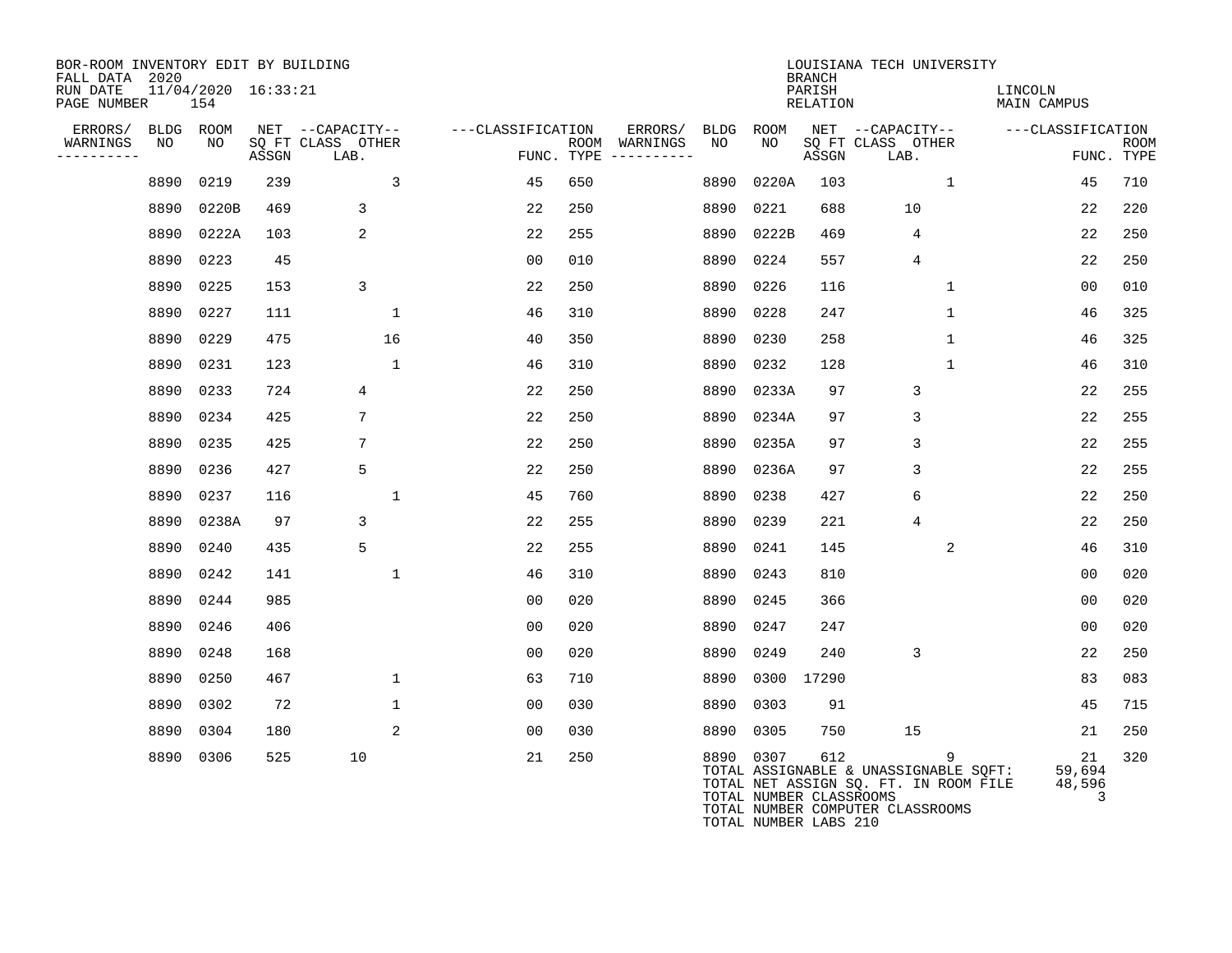| BOR-ROOM INVENTORY EDIT BY BUILDING<br>FALL DATA 2020 |                 |                            |          |                           |                                    |     |                                                 |                 |                                                  | <b>BRANCH</b>      |                               | LOUISIANA TECH UNIVERSITY                                                                                                                |                        |                                   |                           |
|-------------------------------------------------------|-----------------|----------------------------|----------|---------------------------|------------------------------------|-----|-------------------------------------------------|-----------------|--------------------------------------------------|--------------------|-------------------------------|------------------------------------------------------------------------------------------------------------------------------------------|------------------------|-----------------------------------|---------------------------|
| RUN DATE<br>PAGE NUMBER                               |                 | 11/04/2020 16:33:21<br>155 |          |                           |                                    |     |                                                 |                 |                                                  | PARISH<br>RELATION |                               |                                                                                                                                          | LINCOLN<br>MAIN CAMPUS |                                   |                           |
| ERRORS/<br>WARNINGS<br>----------                     | BLDG ROOM<br>NO | NO                         | ASSGN    | SQ FT CLASS OTHER<br>LAB. | NET --CAPACITY-- ---CLASSIFICATION |     | ERRORS/<br>ROOM WARNINGS<br>FUNC. TYPE $------$ | BLDG ROOM<br>NO | NO                                               | ASSGN              |                               | NET --CAPACITY-- ---CLASSIFICATION<br>SQ FT CLASS OTHER<br>LAB.                                                                          |                        |                                   | <b>ROOM</b><br>FUNC. TYPE |
|                                                       |                 |                            |          |                           |                                    |     |                                                 |                 |                                                  |                    | TOTAL NUMBER SPECIAL LABS 220 |                                                                                                                                          |                        | 3                                 |                           |
|                                                       |                 | 8891 0101                  | 218      | 4                         | 46                                 | 315 |                                                 | 8891 0102       |                                                  | 480                |                               | 24                                                                                                                                       |                        | 46                                | 350                       |
|                                                       |                 | 8891 0103                  | 181      | $\overline{4}$            | 46                                 | 310 |                                                 | 8891 0107       |                                                  | 40                 |                               | $\mathbf{1}$                                                                                                                             |                        | 00                                | 030                       |
|                                                       |                 | 8891 0108                  | 42       | $\mathbf{1}$              | 0 <sub>0</sub>                     | 030 |                                                 | 8891 0109       |                                                  | 298                |                               | 4                                                                                                                                        |                        | 22                                | 250                       |
|                                                       |                 | 8891 0110                  | 160      |                           | 00                                 | 020 |                                                 | 8891 0111       | TOTAL NUMBER CLASSROOMS<br>TOTAL NUMBER LABS 210 | 3248               | TOTAL NUMBER SPECIAL LABS 220 | 20<br>TOTAL ASSIGNABLE & UNASSIGNABLE SQFT:<br>TOTAL NET ASSIGN SQ. FT. IN ROOM FILE 4,425<br>TOTAL NUMBER COMPUTER CLASSROOMS           |                        | 22<br>4,667                       | 250                       |
|                                                       |                 | 9990 0100                  | 2970     | 20                        | 11                                 | 220 |                                                 | 9990 0101       | TOTAL NUMBER CLASSROOMS<br>TOTAL NUMBER LABS 210 | 900                | TOTAL NUMBER SPECIAL LABS 220 | $\mathbf{1}$<br>TOTAL ASSIGNABLE & UNASSIGNABLE SQFT:<br>TOTAL NET ASSIGN SQ. FT. IN ROOM FILE 2,970<br>TOTAL NUMBER COMPUTER CLASSROOMS |                        | 00 020<br>3,870<br>$\overline{1}$ |                           |
|                                                       |                 | 9991 0100                  | 1261     | 20                        | 0 <sub>0</sub>                     | 020 |                                                 |                 | 9991 0100A                                       | 127                |                               |                                                                                                                                          |                        | 40                                | 315                       |
|                                                       | 9991            | 0100B                      | 49       |                           | 0 <sub>0</sub>                     | 010 |                                                 |                 | 9991 0100C 1170                                  |                    |                               |                                                                                                                                          |                        | 00                                | 020                       |
|                                                       | 9991            | 0100D                      | 270      |                           | 0 <sub>0</sub>                     | 020 |                                                 |                 | 9991 0100E                                       | 270                |                               |                                                                                                                                          |                        | 00                                | 020                       |
|                                                       | 9991            | 0100F                      | 462      |                           | 0 <sub>0</sub>                     | 020 |                                                 |                 | 9991 0100G                                       | 950                |                               |                                                                                                                                          |                        | 0 <sub>0</sub>                    | 020                       |
|                                                       | 9991            | 0100H                      | 170      |                           | 0 <sub>0</sub>                     | 020 |                                                 |                 | 9991 0100I                                       | 102                |                               |                                                                                                                                          |                        | 0 <sub>0</sub>                    | 020                       |
|                                                       | 9991            | 0101                       | 1935 110 |                           | 11                                 | 110 |                                                 |                 | 9991 0101A                                       | 49                 |                               |                                                                                                                                          |                        | 00                                | 030                       |
|                                                       |                 | 9991 0102                  | 298      | 4                         | 50                                 | 310 |                                                 |                 | 9991 0102A                                       | 115                |                               | $\mathbf{1}$                                                                                                                             |                        | 40                                | 310                       |
|                                                       |                 | 9991 0102B                 | 116      | 2                         | 50                                 | 310 |                                                 |                 | 9991 0102C                                       | 109                |                               | $\overline{2}$                                                                                                                           |                        | 40                                | 310                       |
|                                                       |                 | 9991 0102D                 | 122      | 10                        | 50                                 | 350 |                                                 |                 | 9991 0102E                                       | 121                |                               |                                                                                                                                          |                        | 40                                | 315                       |
|                                                       |                 | 9991 0102F                 | 120      | $\mathbf{1}$              | 50                                 | 310 |                                                 | 9991 0103       |                                                  | 430                |                               | $\overline{2}$                                                                                                                           |                        | 40                                | 310                       |
|                                                       |                 | 9991 0103A                 | 238      | $\mathbf{1}$              | 46                                 | 325 |                                                 |                 | 9991 0103B                                       | 137                |                               |                                                                                                                                          |                        | 40                                | 315                       |
|                                                       | 9991            | 0104                       | 850      | 30                        | 40                                 | 240 |                                                 |                 | 9991 0104A                                       | 490                |                               | 9                                                                                                                                        |                        | 11                                | 210                       |
|                                                       | 9991            | 0105                       | 900      | 40                        | 11                                 | 110 |                                                 | 9991 0106       |                                                  | 894                | 35                            |                                                                                                                                          |                        | 11                                | 140                       |
|                                                       |                 | 9991 0107                  | 915      | 40                        | 11                                 | 110 |                                                 | 9991 0108       |                                                  | 212                |                               | 5                                                                                                                                        |                        | 00                                | 030                       |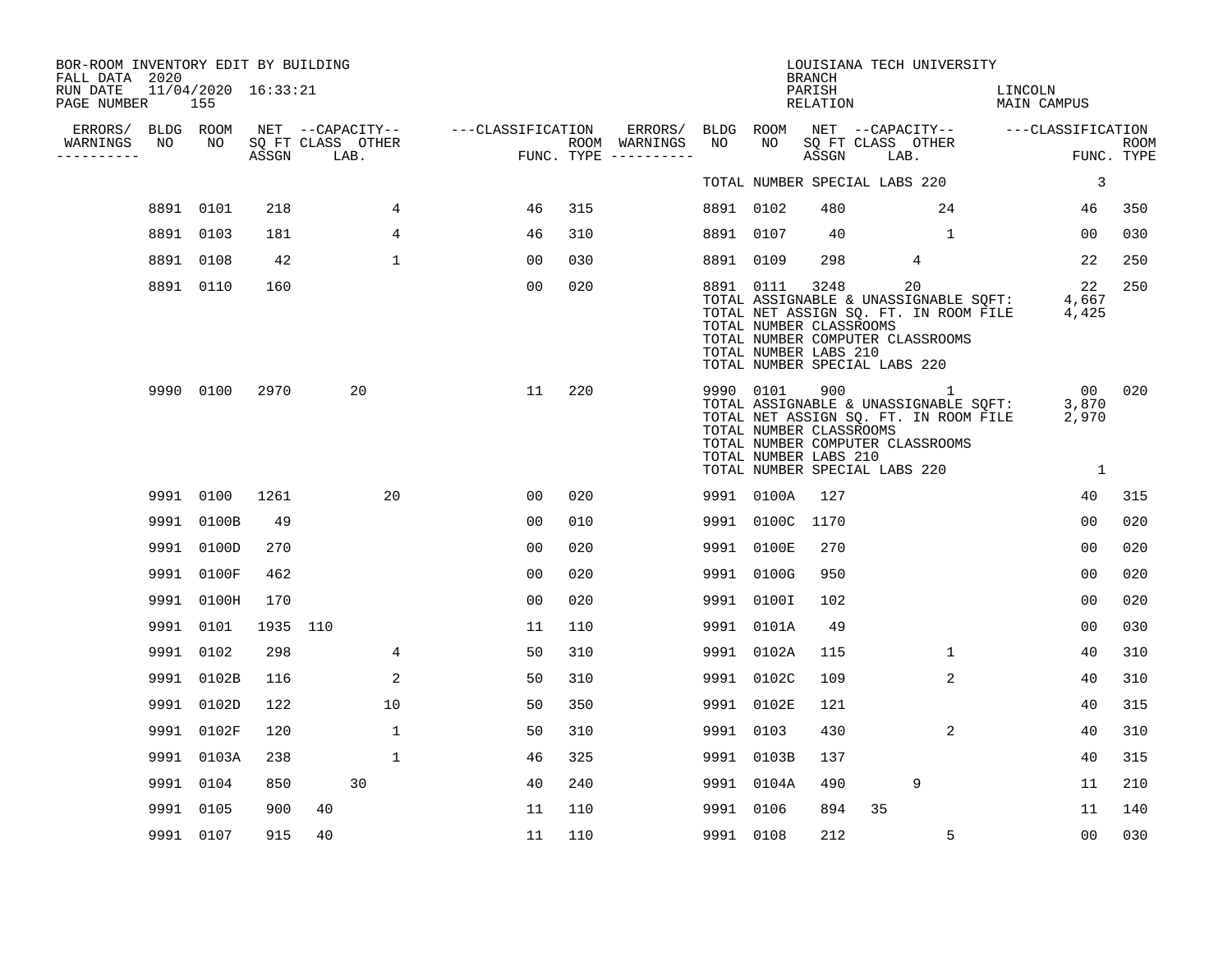| BOR-ROOM INVENTORY EDIT BY BUILDING<br>FALL DATA 2020 |      |                            |       |                           |              |                   |            |                              |      |            | <b>BRANCH</b>             | LOUISIANA TECH UNIVERSITY |                               |                           |
|-------------------------------------------------------|------|----------------------------|-------|---------------------------|--------------|-------------------|------------|------------------------------|------|------------|---------------------------|---------------------------|-------------------------------|---------------------------|
| RUN DATE<br>PAGE NUMBER                               |      | 11/04/2020 16:33:21<br>156 |       |                           |              |                   |            |                              |      |            | PARISH<br><b>RELATION</b> |                           | LINCOLN<br><b>MAIN CAMPUS</b> |                           |
| ERRORS/                                               |      | BLDG ROOM                  |       | NET --CAPACITY--          |              | ---CLASSIFICATION |            | ERRORS/                      | BLDG | ROOM       |                           | NET --CAPACITY--          | ---CLASSIFICATION             |                           |
| WARNINGS<br>----------                                | NO   | NO                         | ASSGN | SQ FT CLASS OTHER<br>LAB. |              |                   | FUNC. TYPE | ROOM WARNINGS<br>----------- | NO   | NO         | ASSGN                     | SQ FT CLASS OTHER<br>LAB. |                               | <b>ROOM</b><br>FUNC. TYPE |
|                                                       | 9991 | 0109                       | 898   | 40                        |              | 11                | 110        |                              | 9991 | 0110       | 215                       | 5                         | 00                            | 030                       |
|                                                       |      | 9991 0111                  | 1054  | 58                        |              | 11                | 110        |                              |      | 9991 0112  | 1055                      | 19                        | 40                            | 320                       |
|                                                       |      | 9991 0113                  | 97    |                           |              | 40                | 315        |                              |      | 9991 0113A | 63                        |                           | 00                            | 030                       |
|                                                       |      | 9991 0113B                 | 94    |                           |              | 0 <sub>0</sub>    | 030        |                              |      | 9991 0114  | 72                        |                           | 0 <sub>0</sub>                | 030                       |
|                                                       |      | 9991 0114A                 | 64    |                           |              | 0 <sub>0</sub>    | 030        |                              |      | 9991 0115  | 196                       |                           | 0 <sub>0</sub>                | 030                       |
|                                                       |      | 9991 0120                  | 688   |                           | 22           | 0 <sub>0</sub>    | 020        |                              |      | 9991 0121  | 1232                      | 61                        | 11                            | 110                       |
|                                                       |      | 9991 0122                  | 460   | 20                        |              | 11                | 210        |                              |      | 9991 0123  | 278                       | 7                         | 00                            | 030                       |
|                                                       |      | 9991 0124                  | 106   |                           |              | 0 <sub>0</sub>    | 030        |                              |      | 9991 0125  | 204                       | 3                         | 0 <sub>0</sub>                | 030                       |
|                                                       |      | 9991 0126                  | 1634  | 93                        |              | 11                | 110        |                              |      | 9991 0200  | 300                       |                           | 0 <sub>0</sub>                | 020                       |
|                                                       |      | 9991 0200A                 | 789   |                           |              | 0 <sub>0</sub>    | 020        |                              |      | 9991 0200B | 230                       |                           | 0 <sub>0</sub>                | 020                       |
|                                                       |      | 9991 0200C                 | 970   |                           |              | 0 <sub>0</sub>    | 020        |                              |      | 9991 0200E | 230                       |                           | 0 <sub>0</sub>                | 020                       |
|                                                       |      | 9991 0201                  | 320   |                           |              | 0 <sub>0</sub>    | 020        |                              |      | 9991 0201A | 65                        |                           | 0 <sub>0</sub>                | 020                       |
|                                                       | 9991 | 0202                       | 505   |                           | 6            | 40                | 310        |                              |      | 9991 0202A | 350                       | $\mathbf 1$               | 46                            | 325                       |
|                                                       | 9991 | 0202B                      | 122   |                           | $\mathbf 1$  | 40                | 310        |                              |      | 9991 0202C | 231                       | 10                        | 40                            | 350                       |
|                                                       | 9991 | 0202D                      | 43    |                           |              | 40                | 315        |                              | 9991 | 0203       | 105                       | 1                         | 40                            | 320                       |
|                                                       | 9991 | 0203A                      | 117   |                           | $\mathbf{1}$ | 40                | 310        |                              |      | 9991 0203B | 118                       | 1                         | 40                            | 310                       |
|                                                       | 9991 | 0203C                      | 105   |                           |              | 40                | 315        |                              | 9991 | 0204       | 600                       | 5                         | 40                            | 320                       |
|                                                       | 9991 | 0204A                      | 240   |                           |              | 00                | 020        |                              | 9991 | 0204B      | 88                        |                           | 00                            | 020                       |
|                                                       | 9991 | 0204C                      | 108   |                           | $\mathbf 1$  | 40                | 310        |                              |      | 9991 0204D | 115                       | $\mathbf{1}$              | 40                            | 310                       |
|                                                       | 9991 | 0204E                      | 115   |                           | $\mathbf 1$  | 40                | 310        |                              |      | 9991 0204F | 115                       | 1                         | 40                            | 310                       |
|                                                       | 9991 | 0204G                      | 114   |                           | $\mathbf 1$  | 40                | 310        |                              | 9991 | 0204H      | 24                        |                           | 40                            | 315                       |
|                                                       | 9991 | 0204I                      | 291   |                           |              | 40                | 315        |                              | 9991 | 0204J      | 69                        |                           | 00                            | 030                       |
|                                                       | 9991 | 0204K                      | 97    |                           |              | 40                | 315        |                              |      | 9991 0204L | 145                       |                           | 40                            | 315                       |
|                                                       | 9991 | 0204M                      | 190   |                           |              | 40                | 315        |                              |      | 9991 0204N | 80                        |                           | 40                            | 315                       |
|                                                       | 9991 | 0205                       | 112   |                           | $\mathbf{1}$ | 40                | 310        |                              |      | 9991 0206  | 118                       | 1                         | 40                            | 310                       |
|                                                       |      | 9991 0208                  | 118   |                           | $\mathbf{1}$ | 40                | 310        |                              |      | 9991 0209  | 118                       | $\mathbf 1$               | 40                            | 310                       |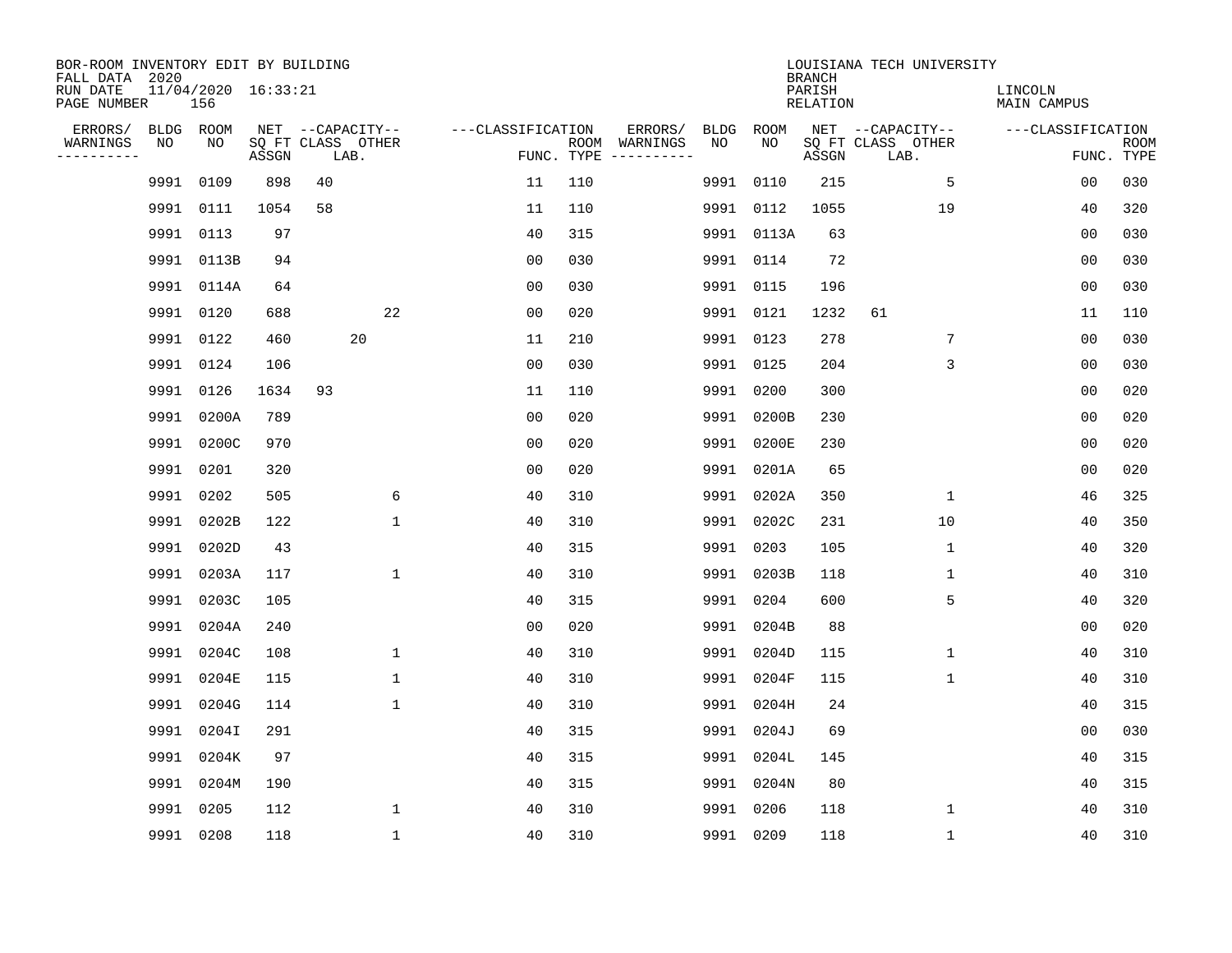| BOR-ROOM INVENTORY EDIT BY BUILDING<br>FALL DATA 2020 |      |                            |       |                           | LOUISIANA TECH UNIVERSITY<br><b>BRANCH</b> |            |               |      |            |                           |                           |                               |                           |
|-------------------------------------------------------|------|----------------------------|-------|---------------------------|--------------------------------------------|------------|---------------|------|------------|---------------------------|---------------------------|-------------------------------|---------------------------|
| RUN DATE<br>PAGE NUMBER                               |      | 11/04/2020 16:33:21<br>157 |       |                           |                                            |            |               |      |            | PARISH<br><b>RELATION</b> |                           | LINCOLN<br><b>MAIN CAMPUS</b> |                           |
| ERRORS/                                               |      | BLDG ROOM                  |       | NET --CAPACITY--          | ---CLASSIFICATION                          |            | ERRORS/       | BLDG | ROOM       |                           | NET --CAPACITY--          | ---CLASSIFICATION             |                           |
| WARNINGS<br>----------                                | NO   | NO                         | ASSGN | SQ FT CLASS OTHER<br>LAB. |                                            | FUNC. TYPE | ROOM WARNINGS | NO   | NO         | ASSGN                     | SQ FT CLASS OTHER<br>LAB. |                               | <b>ROOM</b><br>FUNC. TYPE |
|                                                       | 9991 | 0210                       | 83    |                           | 00                                         | 030        |               |      | 9991 0211  | 118                       | $\mathbf{1}$              | 40                            | 310                       |
|                                                       | 9991 | 0212                       | 57    |                           | 0 <sub>0</sub>                             | 010        |               |      | 9991 0213  | 118                       | 1                         | 40                            | 310                       |
|                                                       |      | 9991 0214                  | 212   | 5                         | 0 <sub>0</sub>                             | 030        |               |      | 9991 0215  | 118                       | 1                         | 40                            | 310                       |
|                                                       |      | 9991 0216                  | 215   | 5                         | 0 <sub>0</sub>                             | 030        |               |      | 9991 0217  | 112                       | $\mathbf{1}$              | 40                            | 310                       |
|                                                       | 9991 | 0218                       | 334   | 2                         | 40                                         | 310        |               |      | 9991 0218A | 239                       | $\mathbf{1}$              | 40                            | 325                       |
|                                                       |      | 9991 0218B                 | 111   | $\mathbf{1}$              | 40                                         | 310        |               |      | 9991 0218C | 108                       | $\mathbf{1}$              | 40                            | 310                       |
|                                                       |      | 9991 0218D                 | 113   | 2                         | 40                                         | 320        |               |      | 9991 0218E | 45                        |                           | 40                            | 315                       |
|                                                       |      | 9991 0219                  | 1228  | 75                        | 11                                         | 110        |               |      | 9991 0220  | 975                       | 45                        | 40                            | 350                       |
|                                                       |      | 9991 0220A                 | 9     |                           | 40                                         | 355        |               |      | 9991 0221  | 1377                      | 65                        | 11                            | 110                       |
|                                                       |      | 9991 0222                  | 200   | 12                        | 40                                         | 350        |               |      | 9991 0223  | 163                       | 2                         | 0 <sub>0</sub>                | 030                       |
|                                                       |      | 9991 0224                  | 208   | 12                        | 40                                         | 350        |               |      | 9991 0225  | 239                       | 4                         | 0 <sub>0</sub>                | 030                       |
|                                                       |      | 9991 0226                  | 969   | 46                        | 11                                         | 110        |               |      | 9991 0227  | 716                       | 41                        | 11                            | 110                       |
|                                                       | 9991 | 0230                       | 510   |                           | 0 <sub>0</sub>                             | 020        |               | 9991 | 0300A      | 217                       |                           | 0 <sub>0</sub>                | 020                       |
|                                                       | 9991 | 0300B                      | 727   |                           | 0 <sub>0</sub>                             | 020        |               |      | 9991 0300C | 315                       |                           | 0 <sub>0</sub>                | 020                       |
|                                                       | 9991 | 0300D                      | 230   |                           | 0 <sub>0</sub>                             | 020        |               |      | 9991 0300E | 965                       |                           | 0 <sub>0</sub>                | 020                       |
|                                                       | 9991 | 0300F                      | 230   |                           | 0 <sub>0</sub>                             | 020        |               |      | 9991 0301  | 965                       |                           | 00                            | 020                       |
|                                                       | 9991 | 0301A                      | 65    |                           | 0 <sub>0</sub>                             | 020        |               |      | 9991 0302  | 295                       | 2                         | 40                            | 310                       |
|                                                       | 9991 | 0302B                      | 90    |                           | 40                                         | 315        |               |      | 9991 0303  | 116                       | 1                         | 40                            | 310                       |
|                                                       | 9991 | 0304                       | 115   | $\mathbf 1$               | 40                                         | 310        |               |      | 9991 0305  | 114                       | 1                         | 40                            | 310                       |
|                                                       | 9991 | 0306                       | 242   | 10                        | 40                                         | 350        |               |      | 9991 0307  | 115                       | 1                         | 40                            | 310                       |
|                                                       | 9991 | 0308                       | 118   | 1                         | 40                                         | 310        |               |      | 9991 0309  | 114                       | 1                         | 40                            | 310                       |
|                                                       | 9991 | 0310                       | 118   | $\mathbf 1$               | 40                                         | 310        |               |      | 9991 0311  | 114                       | 1                         | 40                            | 310                       |
|                                                       |      | 9991 0312                  | 118   | $\mathbf 1$               | 40                                         | 310        |               |      | 9991 0313  | 115                       | 1                         | 40                            | 310                       |
|                                                       |      | 9991 0314                  | 87    |                           | 0 <sub>0</sub>                             | 010        |               |      | 9991 0315  | 114                       | 1                         | 40                            | 310                       |
|                                                       | 9991 | 0316                       | 727   |                           | 40                                         | 315        |               |      | 9991 0317  | 114                       | 1                         | 40                            | 310                       |
|                                                       |      | 9991 0318                  | 51    |                           | 0 <sub>0</sub>                             | 030        |               |      | 9991 0319  | 115                       | $\mathbf{1}$              | 40                            | 310                       |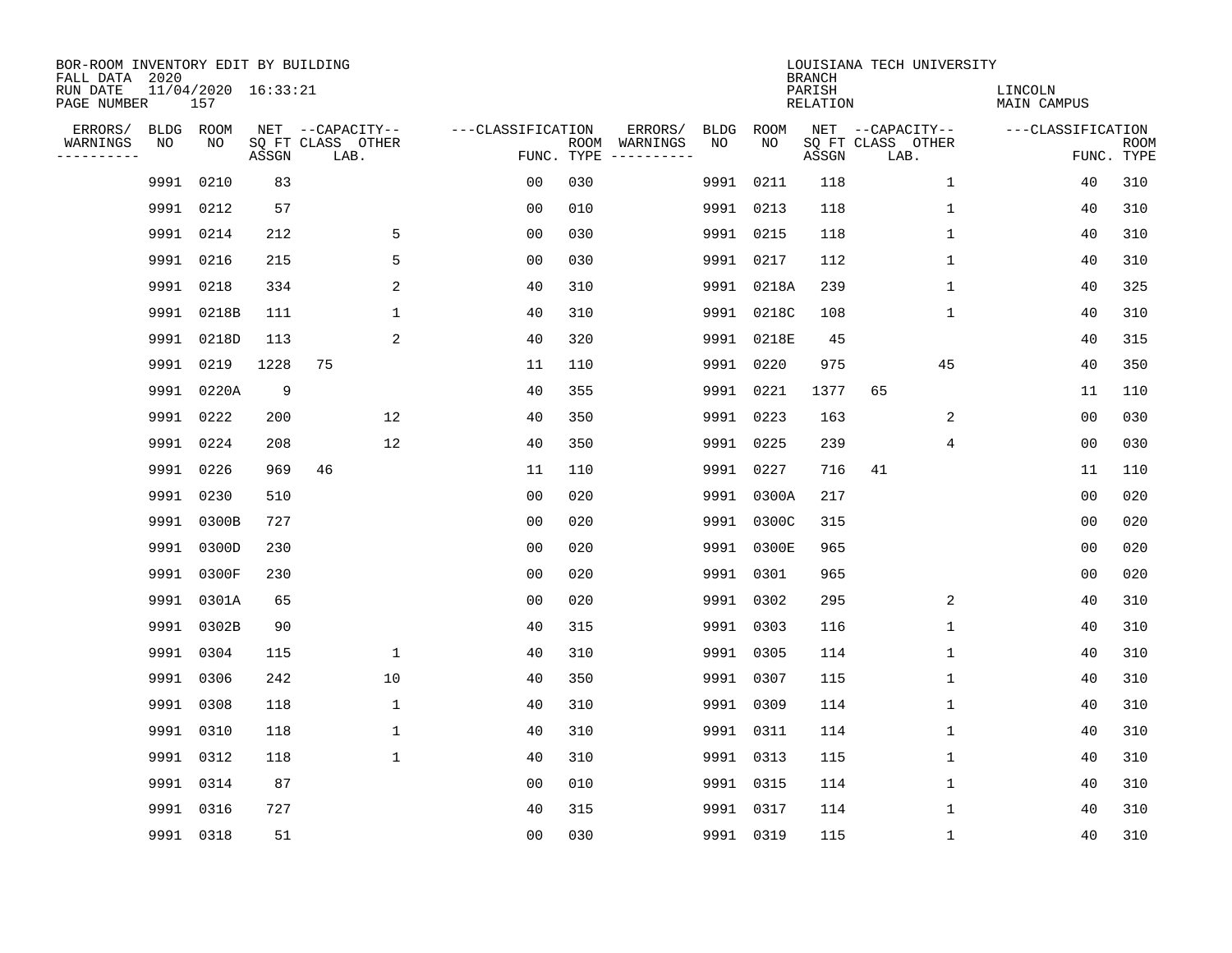| BOR-ROOM INVENTORY EDIT BY BUILDING<br>FALL DATA 2020 |           |                            |       |                           | LOUISIANA TECH UNIVERSITY<br><b>BRANCH</b> |     |                                      |             |             |                           |                           |                               |                           |  |  |
|-------------------------------------------------------|-----------|----------------------------|-------|---------------------------|--------------------------------------------|-----|--------------------------------------|-------------|-------------|---------------------------|---------------------------|-------------------------------|---------------------------|--|--|
| RUN DATE<br>PAGE NUMBER                               |           | 11/04/2020 16:33:21<br>158 |       |                           |                                            |     |                                      |             |             | PARISH<br><b>RELATION</b> |                           | LINCOLN<br><b>MAIN CAMPUS</b> |                           |  |  |
| ERRORS/                                               |           | BLDG ROOM                  |       | NET --CAPACITY--          | ---CLASSIFICATION                          |     | ERRORS/                              | <b>BLDG</b> | <b>ROOM</b> |                           | NET --CAPACITY--          | ---CLASSIFICATION             |                           |  |  |
| WARNINGS<br>----------                                | NO        | NO                         | ASSGN | SQ FT CLASS OTHER<br>LAB. |                                            |     | ROOM WARNINGS<br>FUNC. TYPE $------$ | NO          | NO          | ASSGN                     | SQ FT CLASS OTHER<br>LAB. |                               | <b>ROOM</b><br>FUNC. TYPE |  |  |
|                                                       | 9991      | 0320                       | 83    |                           | 40                                         | 315 |                                      |             | 9991 0321   | 114                       | 1                         | 40                            | 310                       |  |  |
|                                                       | 9991      | 0322                       | 116   | $\mathbf 1$               | 40                                         | 310 |                                      |             | 9991 0323   | 116                       | 1                         | 40                            | 310                       |  |  |
|                                                       |           | 9991 0324                  | 267   | 2                         | 40                                         | 310 |                                      |             | 9991 0324A  | 175                       | $\mathbf 1$               | 46                            | 325                       |  |  |
|                                                       |           | 9991 0324B                 | 85    |                           | 40                                         | 315 |                                      |             | 9991 0325   | 217                       | 3                         | 40                            | 310                       |  |  |
|                                                       |           | 9991 0325B                 | 127   | $\mathbf{1}$              | 40                                         | 310 |                                      |             | 9991 0325C  | 118                       | $\mathbf{1}$              | 40                            | 310                       |  |  |
|                                                       | 9991 0326 |                            | 152   | 8                         | 40                                         | 350 |                                      |             | 9991 0327   | 268                       | 3                         | 40                            | 310                       |  |  |
|                                                       |           | 9991 0327A                 | 175   | $\mathbf 1$               | 46                                         | 325 |                                      |             | 9991 0327B  | 84                        |                           | 40                            | 315                       |  |  |
|                                                       | 9991 0328 |                            | 112   | $\mathbf 1$               | 40                                         | 310 |                                      |             | 9991 0329   | 112                       | $\mathbf 1$               | 40                            | 310                       |  |  |
|                                                       | 9991 0330 |                            | 215   | 5                         | 0 <sub>0</sub>                             | 030 |                                      |             | 9991 0331   | 118                       | $\mathbf 1$               | 40                            | 310                       |  |  |
|                                                       | 9991 0332 |                            | 212   | 5                         | 0 <sub>0</sub>                             | 030 |                                      |             | 9991 0333   | 118                       | $\mathbf 1$               | 40                            | 310                       |  |  |
|                                                       |           | 9991 0334                  | 96    |                           | 0 <sub>0</sub>                             | 030 |                                      |             | 9991 0335   | 118                       | $\mathbf 1$               | 40                            | 310                       |  |  |
|                                                       | 9991 0336 |                            | 218   | 4                         | 40                                         | 315 |                                      |             | 9991 0336A  | 119                       |                           | 0 <sub>0</sub>                | 030                       |  |  |
|                                                       |           | 9991 0336B                 | 78    |                           | 0 <sub>0</sub>                             | 030 |                                      |             | 9991 0337   | 118                       | $\mathbf 1$               | 40                            | 310                       |  |  |
|                                                       | 9991 0338 |                            | 118   | 2                         | 40                                         | 310 |                                      |             | 9991 0339   | 118                       | 1                         | 40                            | 310                       |  |  |
|                                                       | 9991      | 0340                       | 118   | $\mathbf 1$               | 40                                         | 315 |                                      |             | 9991 0341   | 118                       | 1                         | 40                            | 310                       |  |  |
|                                                       |           | 9991 0342                  | 116   | $\mathbf 1$               | 40                                         | 310 |                                      |             | 9991 0343   | 118                       | 1                         | 40                            | 310                       |  |  |
|                                                       | 9991      | 0344                       | 108   | $\mathbf{1}$              | 40                                         | 310 |                                      |             | 9991 0345   | 112                       | 1                         | 40                            | 310                       |  |  |
|                                                       | 9991 0346 |                            | 99    |                           | 40                                         | 315 |                                      |             | 9991 0347   | 115                       | 1                         | 40                            | 310                       |  |  |
|                                                       |           | 9991 0347A                 | 112   | $\mathbf{1}$              | 40                                         | 310 |                                      |             | 9991 0347B  | 110                       | 1                         | 40                            | 310                       |  |  |
|                                                       | 9991 0348 |                            | 252   | $\overline{3}$            | 40                                         | 310 |                                      |             | 9991 0348A  | 103                       | 1                         | 46                            | 325                       |  |  |
|                                                       | 9991      | 0348B                      | 93    |                           | 40                                         | 315 |                                      |             | 9991 0351   | 281                       | 13                        | 40                            | 315                       |  |  |
|                                                       |           | 9991 0352                  | 290   | 12                        | 0 <sub>0</sub>                             | 020 |                                      |             | 9991 0353   | 119                       | 3                         | 40                            | 320                       |  |  |
|                                                       | 9991      | 0354                       | 115   | 8                         | 40                                         | 410 |                                      |             | 9991 0355   | 210                       | 10                        | 40                            | 350                       |  |  |
|                                                       | 9991 0356 |                            | 116   | 8                         | 40                                         | 410 |                                      |             | 9991 0357   | 109                       | 3                         | 40                            | 310                       |  |  |
|                                                       | 9991      | 0358                       | 116   | 8                         | 40                                         | 410 |                                      |             | 9991 0359   | 115                       | 3                         | 40                            | 310                       |  |  |
|                                                       | 9991 0360 |                            | 115   | 8                         | 40                                         | 410 |                                      |             | 9991 0361   | 115                       | 3                         | 40                            | 310                       |  |  |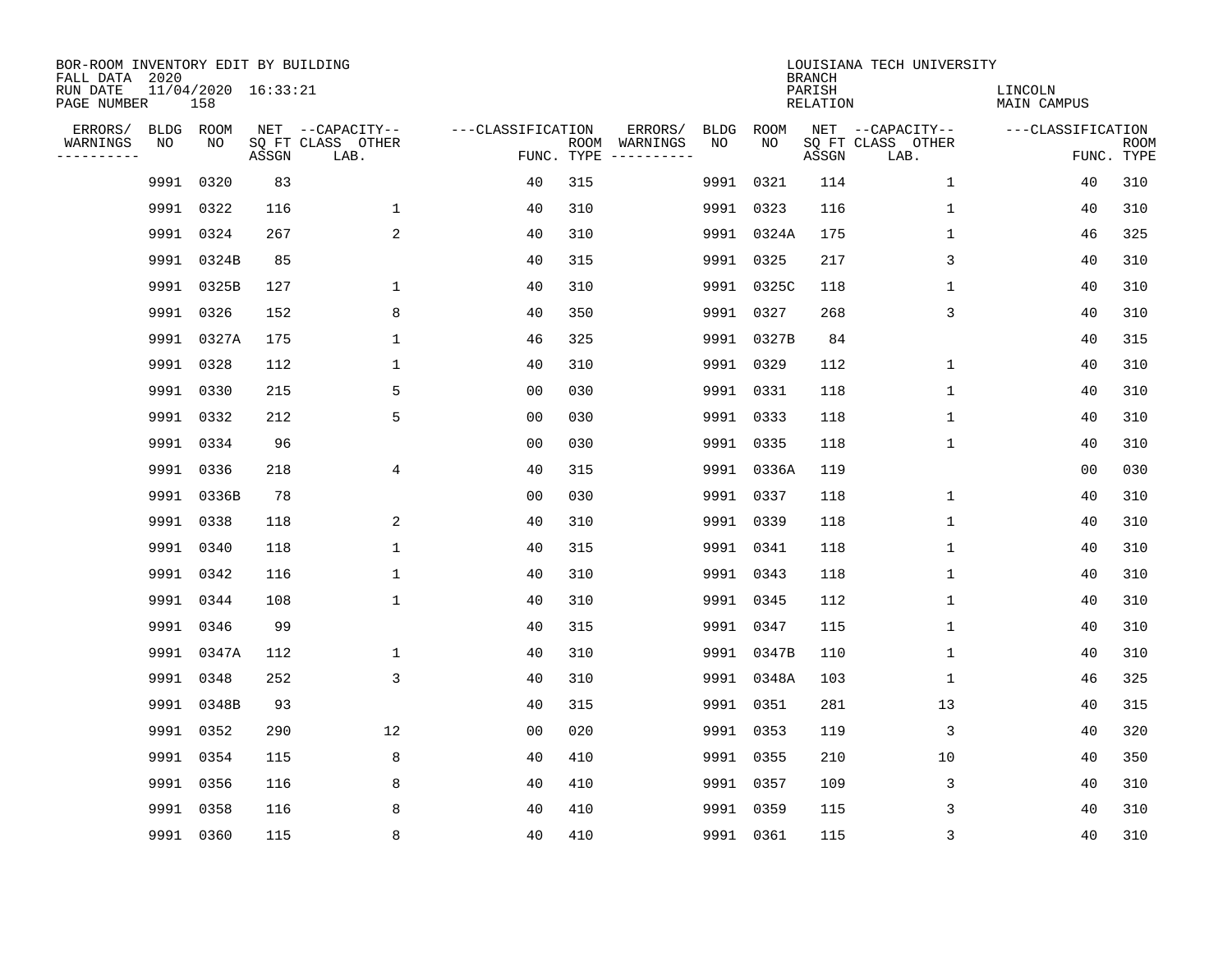| BOR-ROOM INVENTORY EDIT BY BUILDING<br>FALL DATA 2020<br>RUN DATE<br>PAGE NUMBER |      | 11/04/2020 16:33:21<br>159 |       |                                               |                   |     |                                                 |                 |                                                               | <b>BRANCH</b><br>PARISH<br><b>RELATION</b> | LOUISIANA TECH UNIVERSITY                                                                                                                           | LINCOLN<br>MAIN CAMPUS                 |                           |
|----------------------------------------------------------------------------------|------|----------------------------|-------|-----------------------------------------------|-------------------|-----|-------------------------------------------------|-----------------|---------------------------------------------------------------|--------------------------------------------|-----------------------------------------------------------------------------------------------------------------------------------------------------|----------------------------------------|---------------------------|
| ERRORS/<br>WARNINGS<br>----------                                                | NO   | BLDG ROOM<br>NO            | ASSGN | NET --CAPACITY--<br>SQ FT CLASS OTHER<br>LAB. | ---CLASSIFICATION |     | ERRORS/<br>ROOM WARNINGS<br>FUNC. TYPE $------$ | BLDG ROOM<br>NO | NO.                                                           | ASSGN                                      | NET --CAPACITY--<br>SQ FT CLASS OTHER<br>LAB.                                                                                                       | ---CLASSIFICATION                      | <b>ROOM</b><br>FUNC. TYPE |
|                                                                                  | 9991 | 0362                       | 62    |                                               | 00                | 010 |                                                 | 9991            | 0363                                                          | 109                                        | 3                                                                                                                                                   | 40                                     | 310                       |
|                                                                                  | 9991 | 0364                       | 127   | 3                                             | 40                | 320 |                                                 |                 | 9991 0365                                                     | 180                                        | 3                                                                                                                                                   | 00                                     | 030                       |
|                                                                                  | 9991 | 0366                       | 66    |                                               | 40                | 315 |                                                 |                 | 9991 0367                                                     | 160                                        | $\overline{2}$                                                                                                                                      | 00                                     | 030                       |
|                                                                                  | 9991 | 0368                       | 60    |                                               | 0 <sub>0</sub>    | 030 |                                                 |                 | 9991 0369                                                     | 850                                        | 36                                                                                                                                                  | 11                                     | 210                       |
|                                                                                  | 9991 | 0370                       | 374   | 5                                             | 40                | 310 |                                                 |                 | 9991 0371                                                     | 103                                        | 3                                                                                                                                                   | 40                                     | 310                       |
|                                                                                  | 9991 | 0372                       | 118   | 3                                             | 46                | 325 |                                                 |                 | 9991 0373                                                     | 114                                        | 3                                                                                                                                                   | 40                                     | 310                       |
|                                                                                  |      | 9991 0374                  | 114   |                                               | 40                | 315 |                                                 |                 | 9991 0400                                                     | 3100                                       |                                                                                                                                                     | 00                                     | 030                       |
|                                                                                  |      | 9991 0400S                 | 400   |                                               | 0 <sub>0</sub>    | 020 |                                                 |                 | 9991 0401                                                     | 225                                        |                                                                                                                                                     | 00                                     | 020                       |
|                                                                                  |      | 9991 0402                  | 225   |                                               | 0 <sub>0</sub>    | 020 |                                                 |                 | 9991 0403                                                     | 434                                        |                                                                                                                                                     | 0 <sub>0</sub>                         | 030                       |
|                                                                                  | 9991 | 0405                       | 1000  |                                               | 0 <sub>0</sub>    | 030 |                                                 |                 | 9991 100J                                                     | 463                                        |                                                                                                                                                     | 0 <sub>0</sub>                         | 020                       |
|                                                                                  |      | 9991 100K                  | 306   |                                               | 00                | 020 |                                                 |                 | 9991 100WE                                                    | 50                                         | 6                                                                                                                                                   | 00                                     | 020                       |
|                                                                                  |      | 9991 100WS                 | 424   |                                               | 0 <sub>0</sub>    | 020 |                                                 |                 | 9991 200G                                                     | 475                                        |                                                                                                                                                     | 0 <sub>0</sub>                         | 020                       |
|                                                                                  |      | 9991 200H                  | 361   |                                               | 0 <sub>0</sub>    | 020 |                                                 |                 | 9991 200I                                                     | 880                                        | 22                                                                                                                                                  | 00                                     | 020                       |
|                                                                                  | 9991 | 200WE                      | 50    | 6                                             | 0 <sub>0</sub>    | 020 |                                                 |                 | 9991 200WS                                                    | 400                                        |                                                                                                                                                     | 0 <sub>0</sub>                         | 020                       |
|                                                                                  |      | 9991 2070                  | 118   | $\mathbf 1$                                   | 40                | 310 |                                                 |                 | 9991 212A                                                     | 230                                        |                                                                                                                                                     | 00                                     | 020                       |
|                                                                                  |      | 9991 300q                  | 550   |                                               | 0 <sub>0</sub>    | 020 |                                                 |                 | 9991 300i                                                     | 285                                        |                                                                                                                                                     | 0 <sub>0</sub>                         | 020                       |
|                                                                                  |      | 9991 300H                  | 376   |                                               | 0 <sub>0</sub>    | 020 |                                                 |                 | 9991 300WE                                                    | 50                                         | 6                                                                                                                                                   | 0 <sub>0</sub>                         | 020                       |
|                                                                                  |      | 9991 300WS                 | 400   |                                               | 0 <sub>0</sub>    | 020 |                                                 |                 | 9991 302A                                                     | 185                                        | $\mathbf{1}$                                                                                                                                        | 46                                     | 325                       |
|                                                                                  |      | 9991 325A                  | 117   | 1                                             | 40                | 310 |                                                 |                 | 9991 351a<br>TOTAL NUMBER CLASSROOMS<br>TOTAL NUMBER LABS 210 | 26                                         | TOTAL ASSIGNABLE & UNASSIGNABLE SQFT:<br>TOTAL NET ASSIGN SQ. FT. IN ROOM FILE<br>TOTAL NUMBER COMPUTER CLASSROOMS<br>TOTAL NUMBER SPECIAL LABS 220 | 00<br>64,841<br>37,082<br>11<br>1<br>3 | 030                       |
|                                                                                  | 9992 | 0100                       | 34    | $\mathbf{1}$                                  | 00                | 020 |                                                 |                 | 9992 0101                                                     | 548                                        | $\mathbf{1}$                                                                                                                                        | 52                                     | 520                       |
|                                                                                  | 9992 | 0102                       | 86    | $\mathbf{1}$                                  | 0 <sub>0</sub>    | 030 |                                                 | 9992            | 0103                                                          | 135                                        | $\mathbf{1}$                                                                                                                                        | 00                                     | 030                       |
|                                                                                  | 9992 | 0104                       | 590   | 1                                             | 52                | 520 |                                                 |                 | 9992 0105                                                     | 86                                         | $\mathbf{1}$                                                                                                                                        | 00                                     | 030                       |
|                                                                                  | 9992 | 0106                       | 135   | $\mathbf 1$                                   | 0 <sub>0</sub>    | 030 |                                                 |                 |                                                               |                                            | TOTAL ASSIGNABLE & UNASSIGNABLE SQFT:                                                                                                               | 1,614                                  |                           |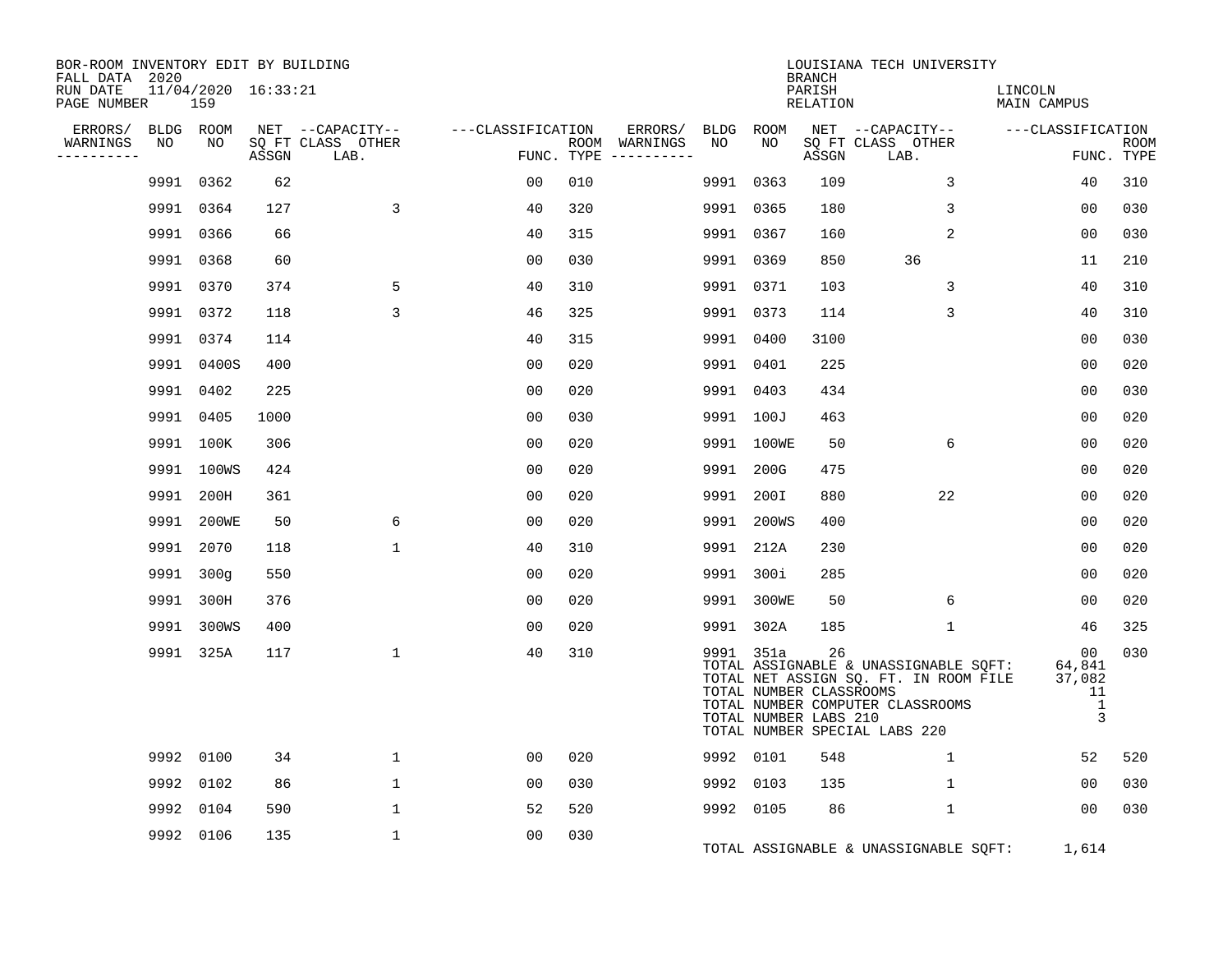| BOR-ROOM INVENTORY EDIT BY BUILDING<br>FALL DATA 2020 |           |                     |      |    |              |                |     |           |                                                                                                     | <b>BRANCH</b> |          | LOUISIANA TECH UNIVERSITY                                                                                                                          |         |        |     |
|-------------------------------------------------------|-----------|---------------------|------|----|--------------|----------------|-----|-----------|-----------------------------------------------------------------------------------------------------|---------------|----------|----------------------------------------------------------------------------------------------------------------------------------------------------|---------|--------|-----|
| RUN DATE<br>PAGE NUMBER 160                           |           | 11/04/2020 16:33:21 |      |    |              |                |     |           |                                                                                                     | PARISH        |          | PARISH LINCOLN<br>RELATION MAIN CAMPUS                                                                                                             | LINCOLN |        |     |
|                                                       |           |                     |      |    |              |                |     |           |                                                                                                     |               |          |                                                                                                                                                    |         |        |     |
| WARNINGS NO NO SQ FT CLASS OTHER<br>----------        |           |                     |      |    |              |                |     |           |                                                                                                     |               |          |                                                                                                                                                    |         |        |     |
|                                                       |           |                     |      |    |              |                |     |           | TOTAL NUMBER CLASSROOMS<br>TOTAL NUMBER LABS 210<br>TOTAL NUMBER SPECIAL LABS 220                   |               |          | TOTAL NET ASSIGN SQ. FT. IN ROOM FILE 1,138<br>TOTAL NUMBER COMPUTER CLASSROOMS                                                                    |         |        |     |
|                                                       |           | 9994 0100N 1192     |      |    |              | 21             | 731 |           | TOTAL NUMBER CLASSROOMS<br>TOTAL NUMBER LABS 210<br>TOTAL NUMBER SPECIAL LABS 220                   |               |          | TOTAL ASSIGNABLE & UNASSIGNABLE SQFT: 1,192<br>TOTAL NET ASSIGN SQ. FT. IN ROOM FILE 1,192<br>TOTAL NUMBER COMPUTER CLASSROOMS                     |         |        |     |
|                                                       |           | 9995 0100 3267      |      |    | $\mathbf{1}$ | 45             | 731 |           | TOTAL NUMBER CLASSROOMS<br>TOTAL NUMBER LABS 210<br>TOTAL NUMBER SPECIAL LABS 220                   |               |          | TOTAL ASSIGNABLE & UNASSIGNABLE SQFT: 3,267<br>TOTAL NET ASSIGN SQ. FT. IN ROOM FILE 3,267<br>TOTAL NUMBER COMPUTER CLASSROOMS                     |         |        |     |
|                                                       | 9996 0150 |                     | 3249 |    | $\mathbf{1}$ | 21             | 760 |           | 9996 0150B                                                                                          | 175           |          | $\sim$ 5                                                                                                                                           |         | 21     | 765 |
|                                                       |           | 9996 0150D          | 65   |    | $\mathbf{1}$ | 00             | 030 |           | TOTAL NUMBER CLASSROOMS<br>TOTAL NUMBER LABS 210<br>TOTAL NUMBER SPECIAL LABS 220                   |               |          | 9996 0150E 350 1<br>TOTAL ASSIGNABLE & UNASSIGNABLE SQFT: 3,839<br>TOTAL NET ASSIGN SQ. FT. IN ROOM FILE 3,774<br>TOTAL NUMBER COMPUTER CLASSROOMS |         |        | 760 |
|                                                       | 9997 0100 |                     | 288  |    | $\mathbf{1}$ | 11             | 585 |           | 9997 0101 1498<br>TOTAL NUMBER CLASSROOMS<br>TOTAL NUMBER LABS 210<br>TOTAL NUMBER SPECIAL LABS 220 |               |          | 9997 0101 1498<br>TOTAL ASSIGNABLE & UNASSIGNABLE SQFT: 1,786<br>TOTAL NET ASSIGN SQ. FT. IN ROOM FILE 1,786<br>TOTAL NUMBER COMPUTER CLASSROOMS   |         | 81 081 |     |
|                                                       | 9998 0102 |                     | 684  |    | $\mathbf{1}$ | 00             | 020 | 9998 0103 |                                                                                                     | 706           |          | $\mathbf{1}$                                                                                                                                       |         | 00     | 020 |
|                                                       | 9998 0104 |                     | 263  |    | $\mathbf{1}$ | 00             | 030 | 9998 0105 |                                                                                                     | 733           | 30       |                                                                                                                                                    |         | 11     | 110 |
|                                                       | 9998 0106 |                     | 717  | 45 |              | 11             | 110 | 9998 0107 |                                                                                                     | 994           | 60       |                                                                                                                                                    |         | 11     | 110 |
|                                                       | 9998 0108 |                     | 219  |    | 1            | 0 <sub>0</sub> | 020 | 9998 0109 |                                                                                                     | 1088          | 60       |                                                                                                                                                    |         | 11     | 110 |
|                                                       | 9998 0110 |                     | 878  |    | 6            | 11             | 220 | 9998      | 0111                                                                                                | 138           |          |                                                                                                                                                    |         | 11     | 215 |
|                                                       | 9998 0112 |                     | 1041 |    | 1            | 0 <sub>0</sub> | 020 | 9998 0113 |                                                                                                     |               | 2282 192 |                                                                                                                                                    |         | 11     | 110 |
|                                                       |           |                     |      |    |              |                |     |           |                                                                                                     |               |          |                                                                                                                                                    |         |        |     |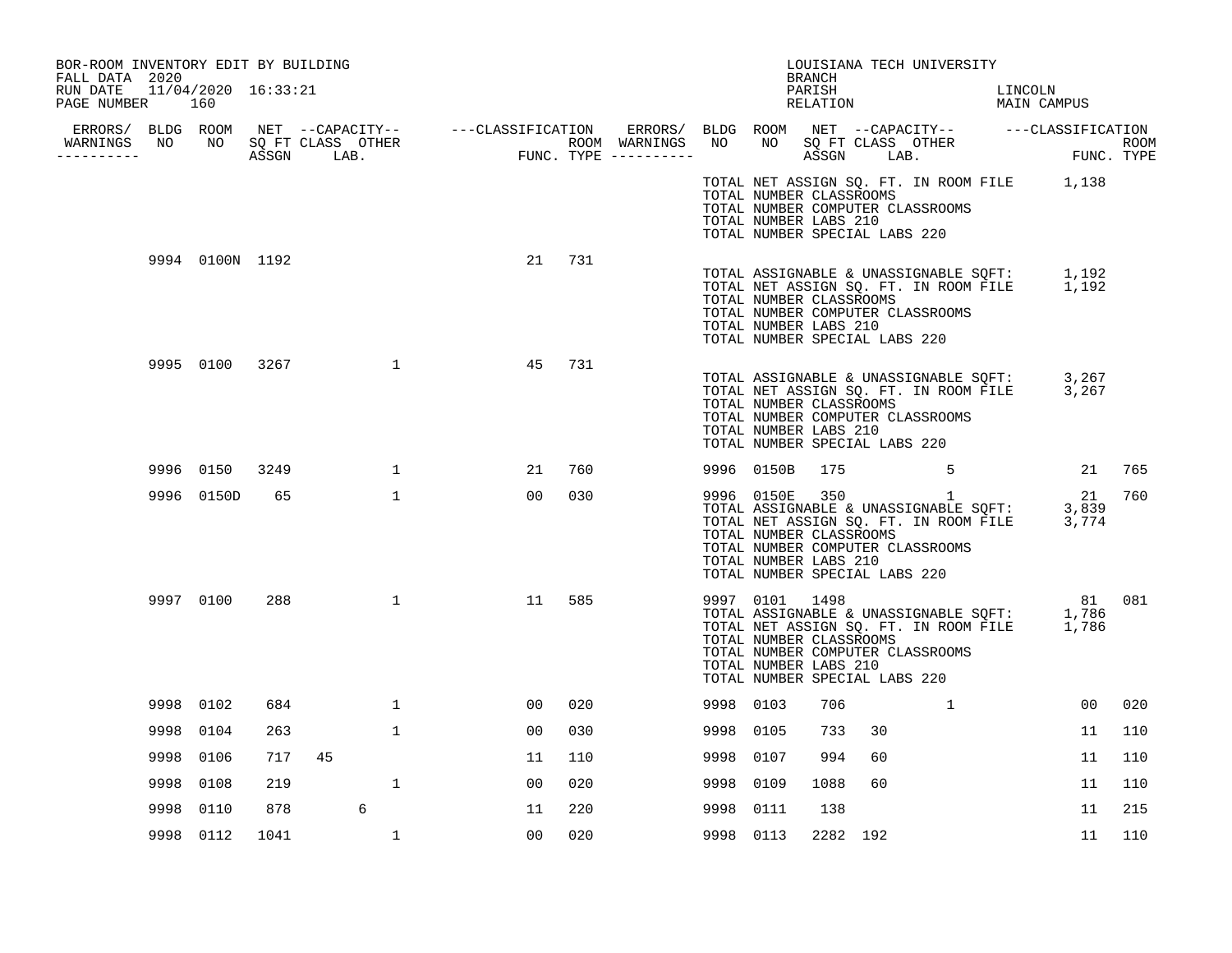| BOR-ROOM INVENTORY EDIT BY BUILDING<br>FALL DATA 2020 |             |      |                     |              |                           |                   |                    |          |             |             | <b>BRANCH</b>             |                           | LOUISIANA TECH UNIVERSITY |                        |                           |
|-------------------------------------------------------|-------------|------|---------------------|--------------|---------------------------|-------------------|--------------------|----------|-------------|-------------|---------------------------|---------------------------|---------------------------|------------------------|---------------------------|
| RUN DATE<br>PAGE NUMBER                               |             | 161  | 11/04/2020 16:33:21 |              |                           |                   |                    |          |             |             | PARISH<br><b>RELATION</b> |                           |                           | LINCOLN<br>MAIN CAMPUS |                           |
| ERRORS/                                               | <b>BLDG</b> | ROOM |                     |              | NET --CAPACITY--          | ---CLASSIFICATION |                    | ERRORS/  | <b>BLDG</b> | <b>ROOM</b> |                           | NET --CAPACITY--          |                           | ---CLASSIFICATION      |                           |
| WARNINGS<br>----------                                | NO          | NO   | ASSGN               |              | SQ FT CLASS OTHER<br>LAB. |                   | ROOM<br>FUNC. TYPE | WARNINGS | NO          | NO          | ASSGN                     | SQ FT CLASS OTHER<br>LAB. |                           |                        | <b>ROOM</b><br>FUNC. TYPE |
|                                                       | 9998        | 0114 | 68                  |              | $\mathbf 1$               | 00                | 010                |          | 9998        | 0115        | 641                       |                           | $\mathbf 1$               | 00                     | 020                       |
|                                                       | 9998        | 0116 | 191                 |              | 3                         | 0 <sub>0</sub>    | 030                |          | 9998        | 0117        | 61                        |                           | 2                         | 46                     | 630                       |
|                                                       | 9998        | 0118 | 39                  |              | 1                         | 0 <sub>0</sub>    | 010                |          | 9998        | 0119        | 183                       |                           | 3                         | 0 <sub>0</sub>         | 030                       |
|                                                       | 9998        | 0120 | 138                 |              | 4                         | 44                | 715                |          | 9998        | 0121        | 1181                      |                           | $\mathbf 1$               | 0 <sub>0</sub>         | 030                       |
|                                                       | 9998        | 0122 | 878                 |              | $\mathbf 1$               | 44                | 710                |          | 9998        | 0123        | 208                       |                           | $\mathbf{1}$              | 0 <sub>0</sub>         | 030                       |
|                                                       | 9998        | 0124 | 820                 |              | $\mathbf{1}$              | 44                | 710                |          | 9998        | 0125        | 526                       |                           | $\mathbf{1}$              | 44                     | 710                       |
|                                                       | 9998        | 0126 | 220                 |              | 1                         | 0 <sub>0</sub>    | 030                |          | 9998        | 0130        | 51                        |                           | 1                         | 0 <sub>0</sub>         | 020                       |
|                                                       | 9998        | 0131 | 92                  |              | 1                         | 0 <sub>0</sub>    | 020                |          | 9998        | 0201        | 568                       |                           | $\mathbf{1}$              | 0 <sub>0</sub>         | 020                       |
|                                                       | 9998        | 0202 | 692                 |              | $\mathbf 1$               | 0 <sub>0</sub>    | 020                |          | 9998        | 0203        | 826                       |                           | 1                         | 0 <sub>0</sub>         | 020                       |
|                                                       | 9998        | 0205 | 733                 | 30           |                           | 11                | 110                |          | 9998        | 0206        | 1023                      | 30                        |                           | 11                     | 110                       |
|                                                       | 9998        | 0207 | 1401                |              | $\mathbf{1}$              | 46                | 310                |          | 9998        | 0209        | 1489                      |                           | $\mathbf 1$               | 46                     | 310                       |
|                                                       | 9998        | 0210 | 1144                |              | 22                        | 45                | 650                |          | 9998        | 0211        | 138                       |                           | $\mathbf{1}$              | 45                     | 215                       |
|                                                       | 9998        | 0212 | 709                 |              | 1                         | 0 <sub>0</sub>    | 020                |          | 9998        | 0213        | 2467                      | 203                       |                           | 11                     | 110                       |
|                                                       | 9998        | 0214 | 68                  | $\mathbf{1}$ |                           | 11                | 115                |          | 9998        | 0215        | 832                       |                           | 1                         | 0 <sub>0</sub>         | 020                       |
|                                                       | 9998        | 0216 | 198                 |              | 3                         | 0 <sub>0</sub>    | 030                |          | 9998        | 0217        | 60                        |                           | 1                         | 51                     | 630                       |
|                                                       | 9998        | 0218 | 39                  |              | $\mathbf{1}$              | 0 <sub>0</sub>    | 010                |          | 9998        | 0219        | 193                       |                           | 3                         | 0 <sub>0</sub>         | 030                       |
|                                                       | 9998        | 0220 | 130                 |              | $\mathbf{1}$              | 45                | 215                |          | 9998        | 0221        | 449                       |                           | $\mathbf 1$               | 0 <sub>0</sub>         | 030                       |
| 9                                                     | 9998        | 0222 | 1145                | 20           |                           | 11                | 110                |          | 9998        | 0223        | 1025                      | 30                        |                           | 11                     | 110                       |
|                                                       | 9998        | 0224 | 1119                | 30           |                           | 11                | 110                |          | 9998        | 0225        | 1059                      | 30                        |                           | 11                     | 110                       |
|                                                       | 9998        | 0302 | 677                 |              | 1                         | 0 <sub>0</sub>    | 020                |          | 9998        | 0305        | 732                       | 30                        |                           | 11                     | 110                       |
|                                                       | 9998        | 0306 | 2293                | 40           |                           | 11                | 140                |          | 9998        | 0307        | 359                       |                           | 20                        | 45                     | 350                       |
|                                                       | 9998        | 0309 | 267                 |              | $\mathbf 1$               | 46                | 310                |          | 9998        | 0310        | 1342                      | 39                        |                           | 11                     | 110                       |
|                                                       | 9998        | 0311 | 131                 | $\mathbf{1}$ |                           | 11                | 115                |          | 9998        | 0312        | 128                       | 1                         |                           | 11                     | 115                       |
|                                                       | 9998        | 0314 | 68                  |              | 1                         | 0 <sub>0</sub>    | 010                |          | 9998        | 0315        | 564                       |                           | 1                         | 0 <sub>0</sub>         | 020                       |
|                                                       | 9998        | 0316 | 192                 |              | 3                         | 0 <sub>0</sub>    | 030                |          | 9998        | 0317        | 61                        |                           | $\mathbf{1}$              | 0 <sub>0</sub>         | 010                       |
|                                                       | 9998        | 0318 | 39                  |              | $\mathbf 1$               | 0 <sub>0</sub>    | 010                |          | 9998        | 0319        | 184                       |                           | 3                         | 00                     | 030                       |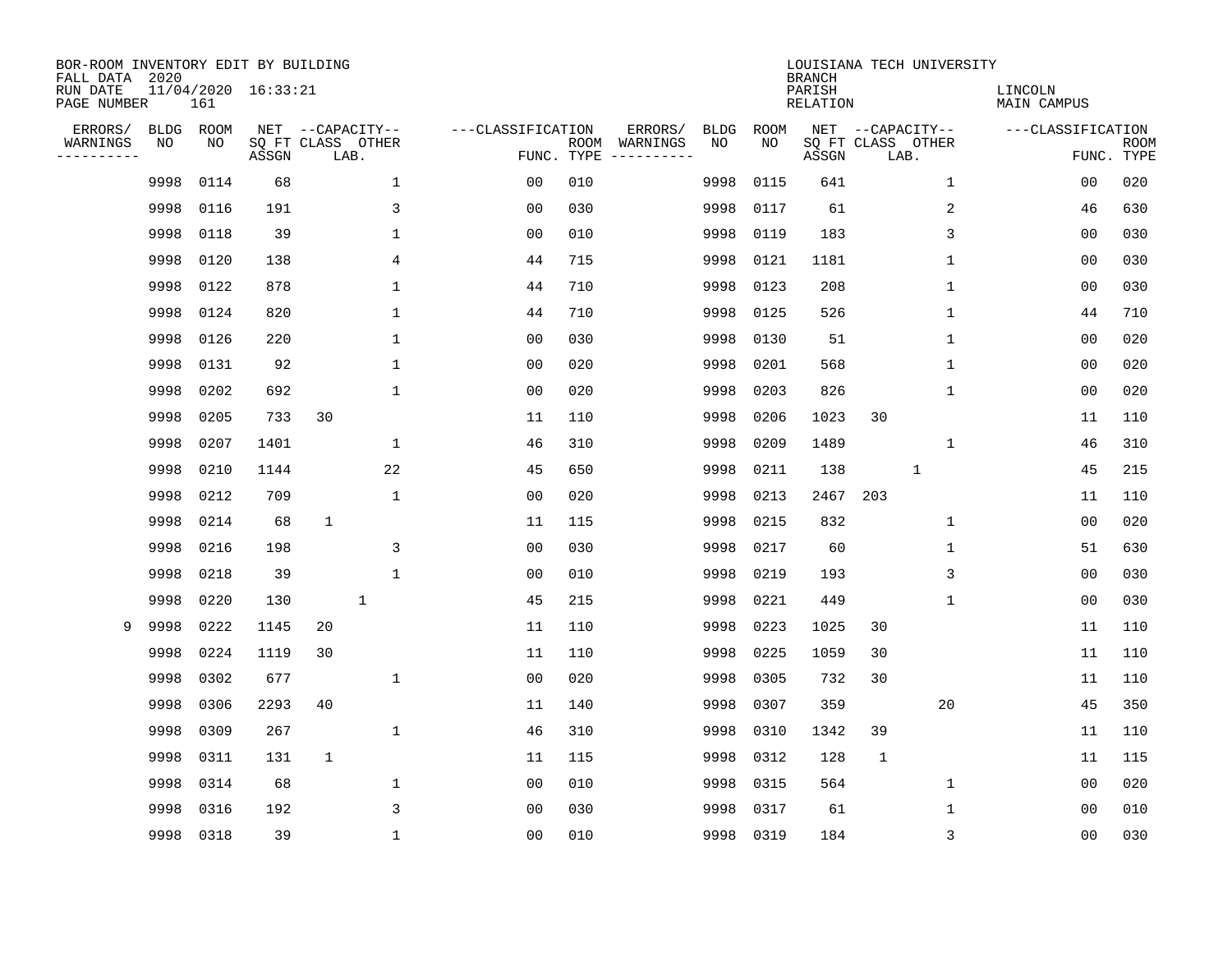| BOR-ROOM INVENTORY EDIT BY BUILDING<br>FALL DATA 2020 |            |             |                     |                                               |                   |     | LOUISIANA TECH UNIVERSITY<br><b>BRANCH</b>      |             |            |                                                         |                                                                                                                                                                     |                                                   |                           |  |  |
|-------------------------------------------------------|------------|-------------|---------------------|-----------------------------------------------|-------------------|-----|-------------------------------------------------|-------------|------------|---------------------------------------------------------|---------------------------------------------------------------------------------------------------------------------------------------------------------------------|---------------------------------------------------|---------------------------|--|--|
| RUN DATE<br>PAGE NUMBER                               |            | 162         | 11/04/2020 16:33:21 |                                               |                   |     |                                                 |             |            | PARISH<br>RELATION                                      |                                                                                                                                                                     | LINCOLN<br><b>MAIN CAMPUS</b>                     |                           |  |  |
| ERRORS/<br>WARNINGS<br>----------                     | BLDG<br>NO | ROOM<br>NO. | ASSGN               | NET --CAPACITY--<br>SQ FT CLASS OTHER<br>LAB. | ---CLASSIFICATION |     | ERRORS/<br>ROOM WARNINGS<br>FUNC. TYPE $------$ | BLDG<br>NO. | ROOM<br>NO | ASSGN                                                   | NET --CAPACITY--<br>SQ FT CLASS OTHER<br>LAB.                                                                                                                       | ---CLASSIFICATION                                 | <b>ROOM</b><br>FUNC. TYPE |  |  |
|                                                       |            | 9998 0320   | 425                 | 6                                             | 46                | 310 |                                                 | 9998        | 0321       | 448                                                     | $\mathbf{1}$                                                                                                                                                        | 00                                                | 030                       |  |  |
|                                                       |            | 9998 0322   | 610                 | $\overline{4}$                                | 46                | 310 |                                                 | 9998        | 0323       | 18                                                      | $\mathbf{1}$                                                                                                                                                        | 46                                                | 315                       |  |  |
|                                                       |            | 9998 0324   | 52                  | $\mathbf{1}$                                  | 46                | 315 |                                                 | 9998        | 0325       | 18                                                      | $\mathbf{1}$                                                                                                                                                        | 46                                                | 315                       |  |  |
|                                                       | 9998       | 0327        | 17                  | $\mathbf{1}$                                  | 46                | 315 |                                                 | 9998        | 0328       | 17                                                      | $\mathbf{1}$                                                                                                                                                        | 46                                                | 315                       |  |  |
|                                                       | 9998       | 0329        | 114                 | 1                                             | 46                | 310 |                                                 | 9998        | 0330       | 117                                                     | $\mathbf{1}$                                                                                                                                                        | 46                                                | 310                       |  |  |
|                                                       | 9998       | 0331        | 114                 | $\mathbf{1}$                                  | 46                | 310 |                                                 | 9998        | 0332       | 117                                                     | 1                                                                                                                                                                   | 46                                                | 310                       |  |  |
|                                                       |            | 9998 0333   | 113                 | $\mathbf{1}$                                  | 46                | 310 |                                                 | 9998        | 0334       | 117                                                     | $\mathbf{1}$                                                                                                                                                        | 46                                                | 310                       |  |  |
|                                                       |            | 9998 0335   | 114                 | $\mathbf{1}$                                  | 46                | 310 |                                                 | 9998        | 0336       | 117                                                     | $\mathbf{1}$                                                                                                                                                        | 46                                                | 310                       |  |  |
|                                                       | 9998       | 0337        | 114                 | $\mathbf{1}$                                  | 46                | 310 |                                                 | 9998        | 0338       | 117                                                     | $\mathbf 1$                                                                                                                                                         | 46                                                | 310                       |  |  |
|                                                       |            | 9998 0339   | 121                 | $\mathbf{1}$                                  | 46                | 310 |                                                 |             | 9998 0340  | 124<br>TOTAL NUMBER CLASSROOMS<br>TOTAL NUMBER LABS 210 | $\mathbf{1}$<br>TOTAL ASSIGNABLE & UNASSIGNABLE SQFT:<br>TOTAL NET ASSIGN SQ. FT. IN ROOM FILE<br>TOTAL NUMBER COMPUTER CLASSROOMS<br>TOTAL NUMBER SPECIAL LABS 220 | 46<br>42,588<br>30,062<br>14<br>1<br>$\mathbf{1}$ | 310                       |  |  |
|                                                       | 9999       | 0100        | 120                 | $\mathbf{1}$                                  | 63                | 310 |                                                 | 9999        | 0101       | 207                                                     | $\mathbf{1}$                                                                                                                                                        | 63                                                | 310                       |  |  |
|                                                       |            | 9999 0102   | 181                 | $\mathbf{1}$                                  | 44                | 710 |                                                 | 9999        | 0103       | 109                                                     | $\mathbf{1}$                                                                                                                                                        | 0 <sub>0</sub>                                    | 030                       |  |  |
|                                                       | 9999       | 0104        | 109                 | 1                                             | 00                | 030 |                                                 | 9999        | 0105       | 54                                                      | $\mathbf{1}$                                                                                                                                                        | 0 <sub>0</sub>                                    | 030                       |  |  |
|                                                       | 9999       | 0106        | 57                  | $\mathbf{1}$                                  | 63                | 315 |                                                 | 9999        | 0107       | 270                                                     | $\mathbf{1}$                                                                                                                                                        | 45                                                | 350                       |  |  |
|                                                       | 9999       | 0108        | 134                 | $\mathbf{1}$                                  | 63                | 310 |                                                 | 9999        | 0109       | 134                                                     | $\mathbf{1}$                                                                                                                                                        | 63                                                | 310                       |  |  |
|                                                       | 9999       | 0110        | 223                 | $\mathbf{1}$                                  | 63                | 315 |                                                 | 9999        | 0111       | 610                                                     | $\mathbf{1}$                                                                                                                                                        | 0 <sub>0</sub>                                    | 020                       |  |  |
|                                                       | 9999       | 0111A       | 7                   | $\mathbf{1}$                                  | 63                | 315 |                                                 | 9999        | 0111B      | $7\phantom{.0}$                                         | $\mathbf{1}$                                                                                                                                                        | 63                                                | 315                       |  |  |
|                                                       |            | 9999 0111C  | 14                  | $\mathbf{1}$                                  | 63                | 315 |                                                 |             |            | TOTAL NUMBER CLASSROOMS                                 | TOTAL ASSIGNABLE & UNASSIGNABLE SQFT:<br>TOTAL NET ASSIGN SQ. FT. IN ROOM FILE                                                                                      | 2,236<br>1,354                                    |                           |  |  |

TOTAL NUMBER COMPUTER CLASSROOMS TOTAL NUMBER LABS 210

TOTAL NUMBER SPECIAL LABS 220